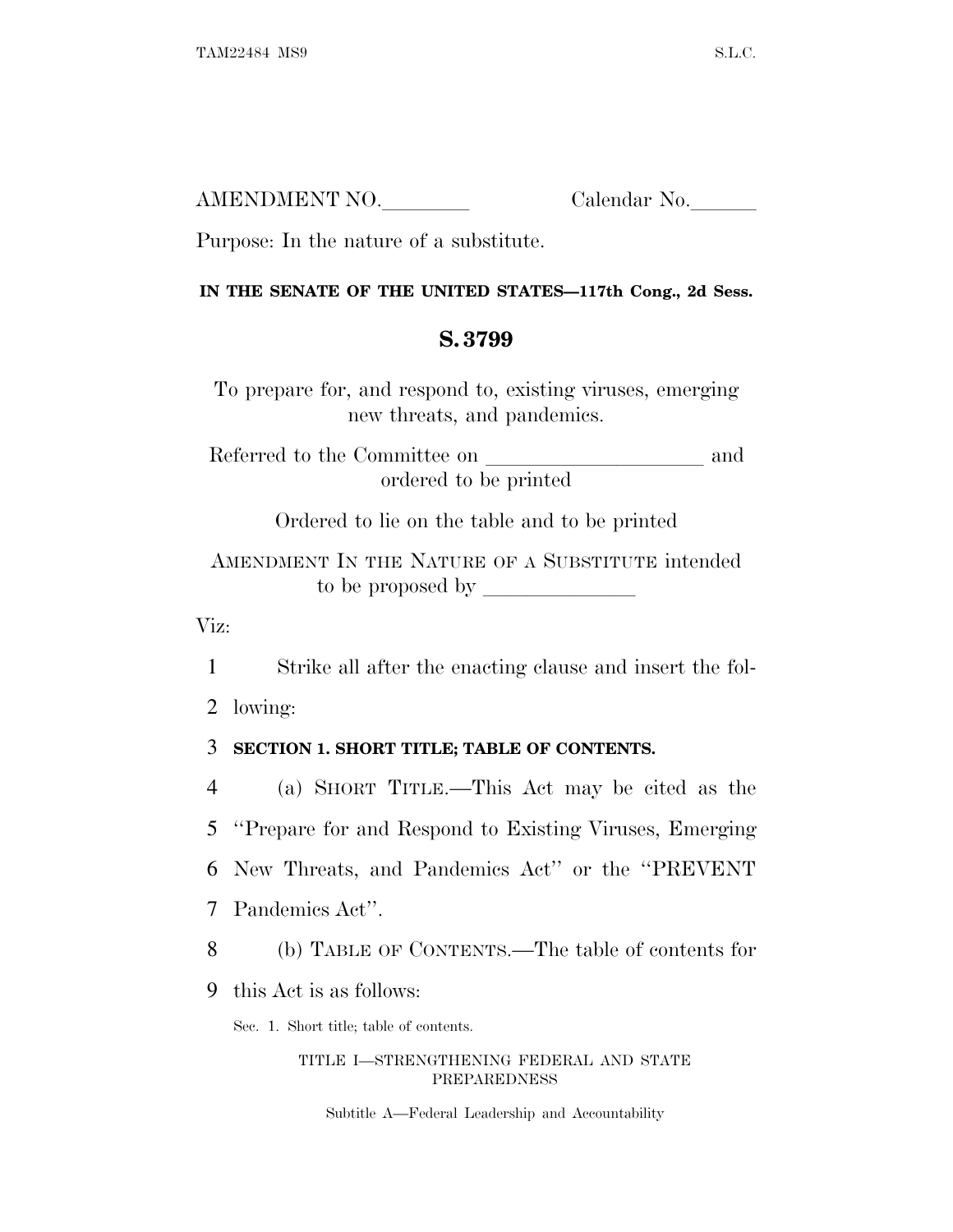- Sec. 101. Comprehensive review of the COVID–19 response.
- Sec. 102. Appointment and authority of the Director of the Centers for Disease Control and Prevention.
- Sec. 103. Additional provisions related to the Centers for Disease Control and Prevention.
- Sec. 104. Advisory Committee to the Director of the Centers for Disease Control and Prevention.
- Sec. 105. Public health and medical preparedness and response coordination.
- Sec. 106. Strengthening public health communication.
- Sec. 107. Office of Pandemic Preparedness and Response Policy.

#### Subtitle B—State and Local Readiness

- Sec. 111. Improving State and local public health security.
- Sec. 112. Supporting access to mental health and substance use disorder services during public health emergencies.
- Sec. 113. Trauma care reauthorization.
- Sec. 114. Assessment of containment and mitigation of infectious diseases.
- Sec. 115. Consideration of unique challenges in noncontiguous States and territories.

## TITLE II—IMPROVING PUBLIC HEALTH PREPAREDNESS AND RESPONSE CAPACITY

### Subtitle A—Addressing Disparities and Improving Public Health Emergency Responses

- Sec. 201. Addressing social determinants of health and improving health outcomes.
- Sec. 202. National Academies of Sciences, Engineering, and Medicine report.

#### Subtitle B—Improving Public Health Data

- Sec. 211. Modernizing biosurveillance capabilities and infectious disease data collection.
- Sec. 212. Genomic sequencing, analytics, and public health surveillance of pathogens.
- Sec. 213. Supporting public health data availability and access.
- Sec. 214. Epidemic forecasting and outbreak analytics.
- Sec. 215. Public health data transparency.
- Sec. 216. GAO report on public health preparedness, response, and recovery data capabilities.

#### Subtitle C—Revitalizing the Public Health Workforce

- Sec. 221. Improving recruitment and retention of the frontline public health workforce.
- Sec. 222. Awards to support community health workers and community health.
- Sec. 223. Improving public health emergency response capacity.
- Sec. 224. Extension of authorities to support health professional volunteers at community health centers.
- Sec. 225. Increasing educational opportunities for allied health professions.
- Sec. 226. Public Health Service Corps annual and sick leave.
- Sec. 227. Assessing barriers to additional training.
- Sec. 228. Leadership exchange pilot for public health and medical preparedness and response positions at the Department of Health and Human Services.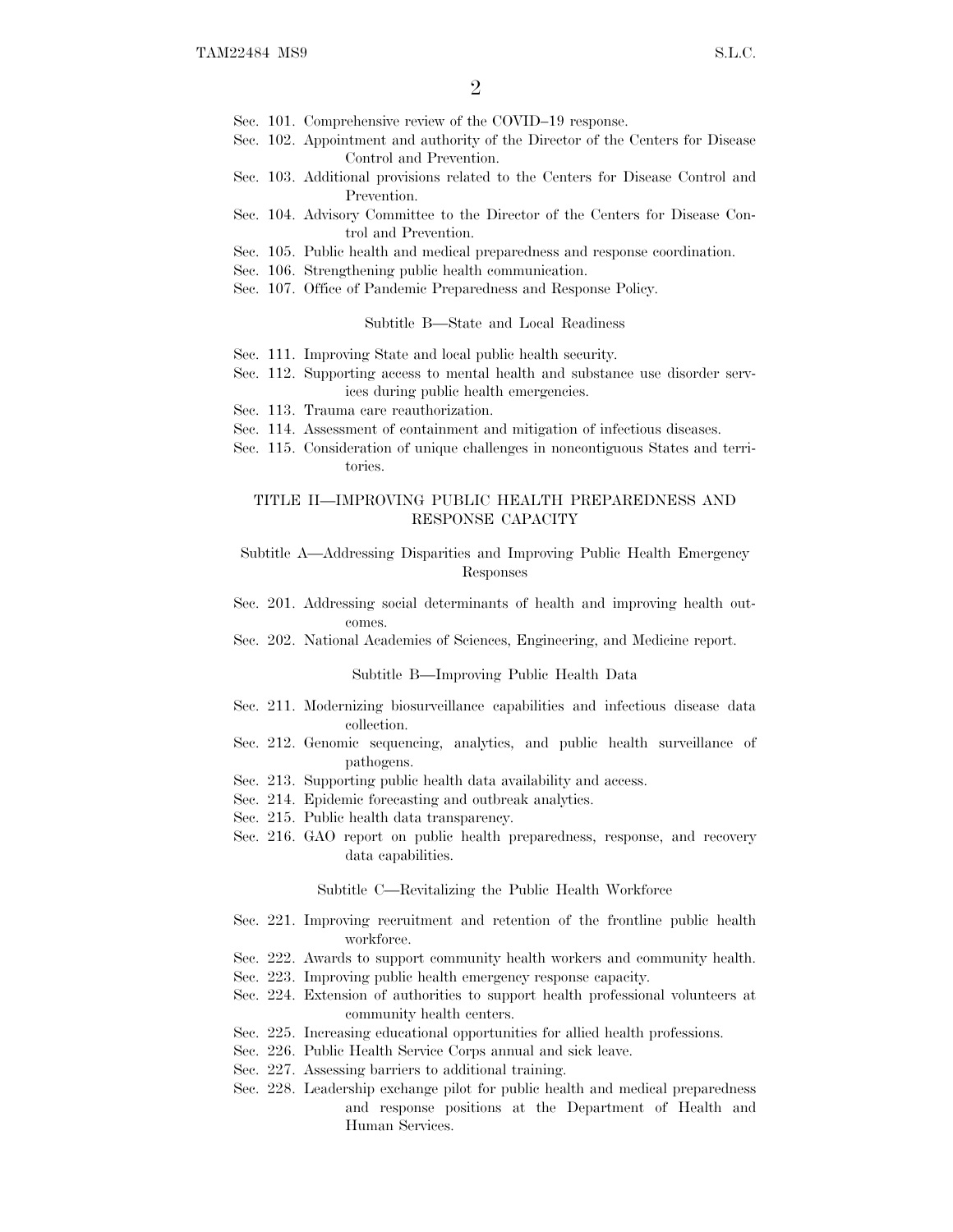#### Subtitle D—Improving Public Health Responses

- Sec. 231. Centers for public health preparedness and response.
- Sec. 232. Vaccine distribution plans.
- Sec. 233. Coordination and collaboration regarding blood supply.
- Sec. 234. Supporting laboratory capacity and international collaboration to address antimicrobial resistance.
- Sec. 235. One Health framework.
- Sec. 236. Supporting children during public health emergencies.

### TITLE III—ACCELERATING RESEARCH AND COUNTERMEASURE DISCOVERY

### Subtitle A—Fostering Research and Development and Improving Coordination

- Sec. 301. Research and activities related to long-term health effects of SARS– CoV–2 infection.
- Sec. 302. Research centers for pathogens of pandemic concern.
- Sec. 303. Improving medical countermeasure research coordination.
- Sec. 304. Accessing specimen samples and diagnostic tests.
- Sec. 305. National Academies of Sciences, Engineering, and Medicine study on natural immunity in relation to the COVID–19 pandemic.

Subtitle B—Improving Biosafety and Biosecurity

- Sec. 311. Improving control and oversight of select biological agents and toxins.
- Sec. 312. Strategy for Federal high-containment laboratories.
- Sec. 313. National Science Advisory Board for Biosecurity.
- Sec. 314. Research to improve biosafety.
- Sec. 315. Federally-funded research with enhanced pathogens of pandemic potential.

Subtitle C—Preventing Undue Foreign Influence in Biomedical Research

- Sec. 321. Foreign talent programs.
- Sec. 322. Securing identifiable, sensitive information and addressing other national security risks related to research.
- Sec. 323. Duties of the Director.
- Sec. 324. Protecting America's biomedical research enterprise.
- Sec. 325. GAO Study.
- Sec. 326. Report on progress to address undue foreign influence.

Subtitle D—Advanced Research Projects Authority for Health

Sec. 331. Advanced Research Projects Authority for Health.

## TITLE IV—MODERNIZING AND STRENGTHENING THE SUPPLY CHAIN FOR VITAL MEDICAL PRODUCTS

- Sec. 401. Warm base manufacturing capacity for medical countermeasures.
- Sec. 402. Supply chain considerations for the Strategic National Stockpile.
- Sec. 403. Strategic National Stockpile equipment maintenance.
- Sec. 404. Improving transparency and predictability of processes of the Strategic National Stockpile.
- Sec. 405. Improving supply chain flexibility for the Strategic National Stockpile.
- Sec. 406. Reimbursement for certain supplies.
- Sec. 407. Action reporting on stockpile depletion.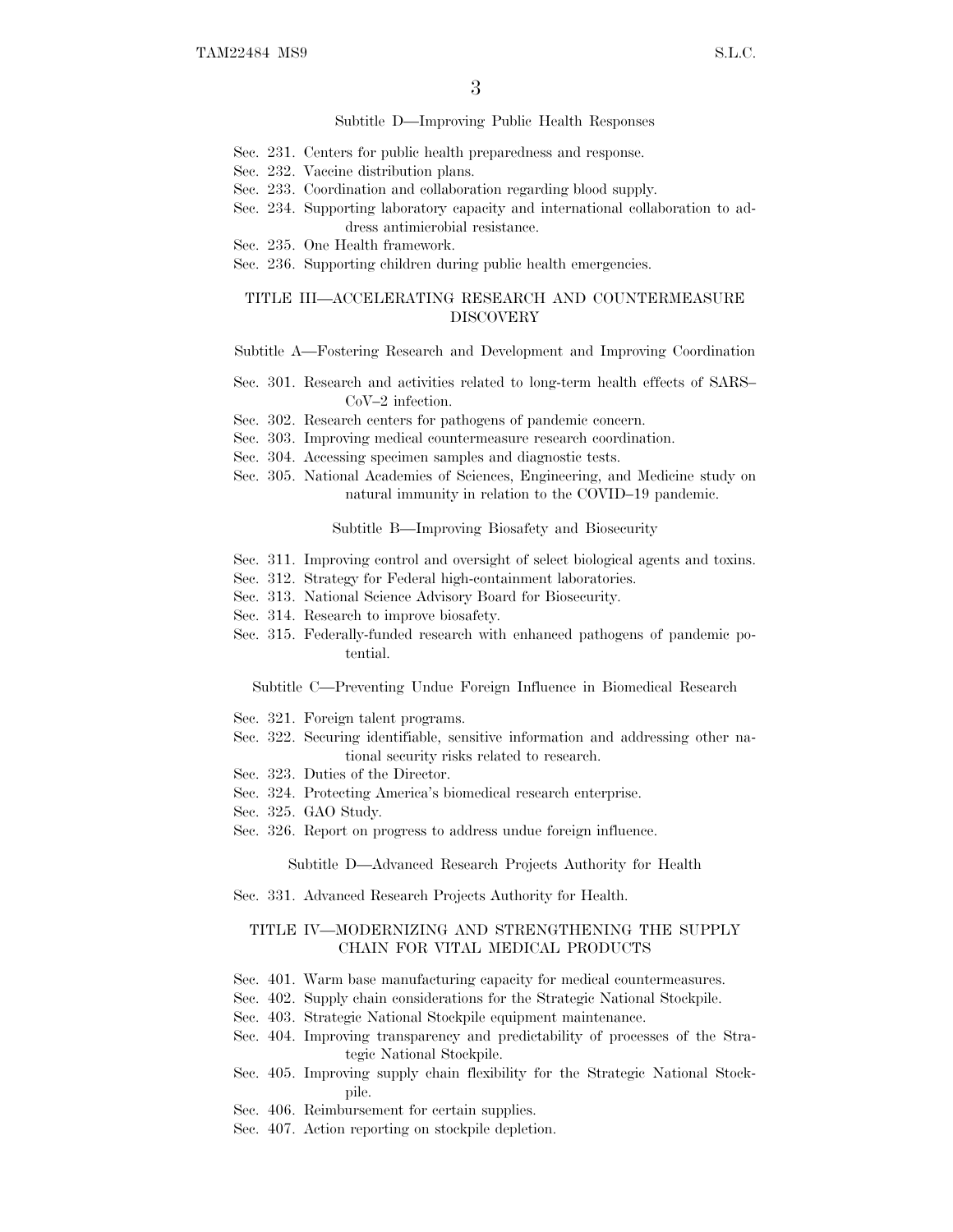- Sec. 408. Provision of medical countermeasures to Indian programs and facilities.
- Sec. 409. Grants for State strategic stockpiles.
- Sec. 410. Study on incentives for domestic production of generic medicines.

### TITLE V—ENHANCING DEVELOPMENT AND COMBATING SHORTAGES OF MEDICAL PRODUCTS

#### Subtitle A—Development and Review

- Sec. 501. Advancing qualified infectious disease product innovation.
- Sec. 502. Modernizing clinical trials.
- Sec. 503. Accelerating countermeasure development and review.
- Sec. 504. Third party test evaluation during emergencies.
- Sec. 505. Facilitating the use of real world evidence.
- Sec. 506. Platform technologies.
- Sec. 507. Increasing EUA decision transparency.
- Sec. 508. Improving FDA guidance and communication.
- Sec. 509. GAO study and report on hiring challenges at FDA.

#### Subtitle B—Mitigating Shortages

- Sec. 511. Ensuring registration of foreign drug and device manufacturers.
- Sec. 512. Extending expiration dates for certain drugs.
- Sec. 513. Unannounced foreign facility inspections pilot program.
- Sec. 514. Combating counterfeit devices.
- Sec. 515. Strengthening medical device supply chains.
- Sec. 516. Preventing medical device shortages.
- Sec. 517. Remote records assessments for medical devices.
- Sec. 518. Advanced manufacturing technologies designation pilot program.

Sec. 519. Technical corrections.

# 1 **TITLE I—STRENGTHENING FED-**

# 2 **ERAL AND STATE PREPARED-**3 **NESS**

# 4 **Subtitle A—Federal Leadership** 5 **and Accountability**

6 **SEC. 101. COMPREHENSIVE REVIEW OF THE COVID–19 RE-**

## 7 **SPONSE.**

8 (a) ESTABLISHMENT OF TASK FORCE.—There is es-9 tablished in the legislative branch a task force to be known 10 as the ''National Task Force on the Response of the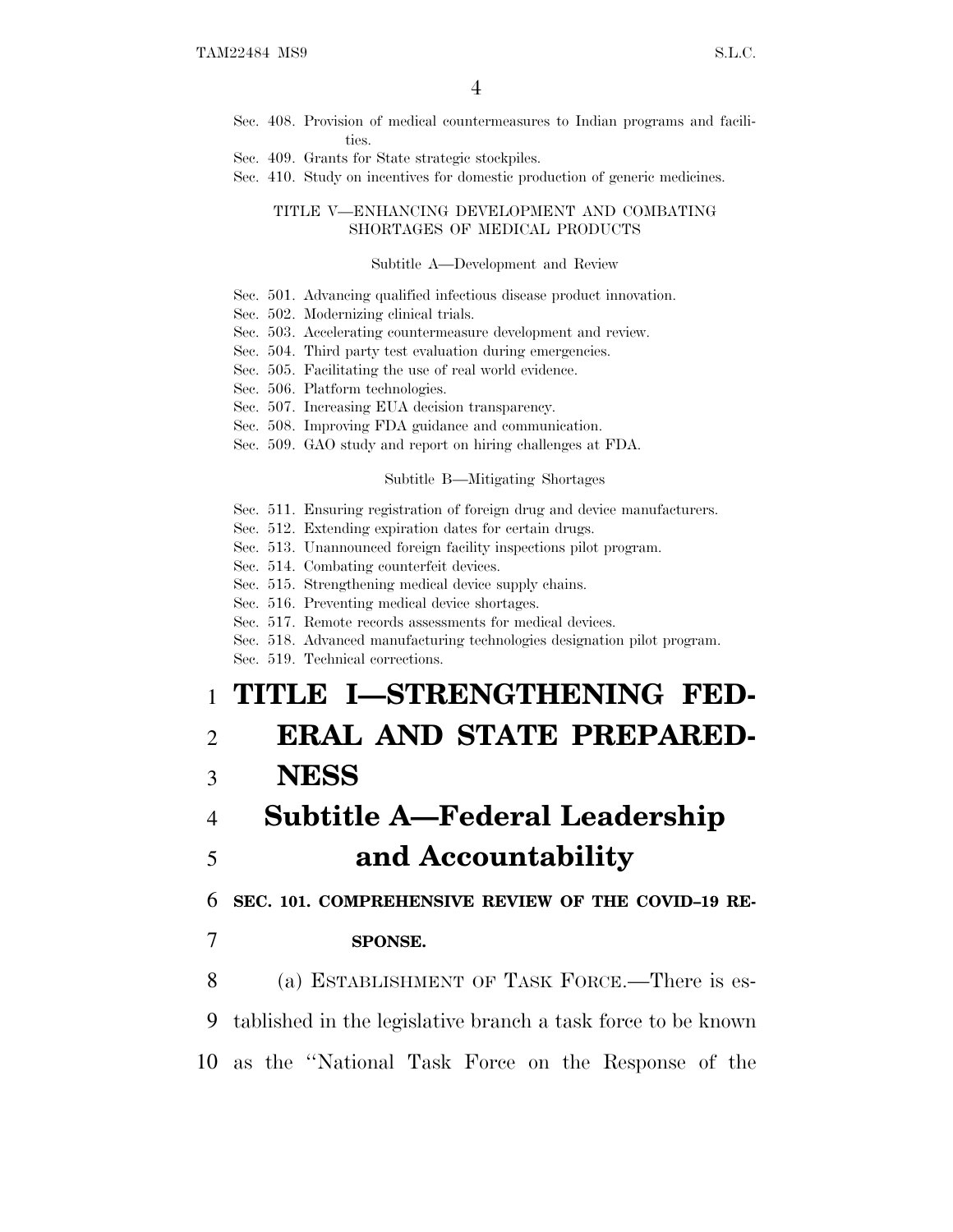| $\mathbf{1}$   | United States to the COVID-19 Pandemic" (referred to |
|----------------|------------------------------------------------------|
| 2              | in this section as the "Task Force").                |
| 3              | (b) PURPOSES.—The purposes of the Task Force are     |
| $\overline{4}$ | $to-$                                                |
| 5              | (1) examine, assess, and report upon the             |
| 6              | United States' preparedness for, and response to,    |
| 7              | the COVID-19 pandemic, including—                    |
| 8              | (A) the initial Federal, State, local, and           |
| 9              | territorial responses in the United States;          |
| 10             | (B) the ongoing Federal, State, local, and           |
| 11             | territorial responses in the United States, in-      |
| 12             | cluding the activities, policies, and decisions of   |
| 13             | the Trump Administration and the Biden Ad-           |
| 14             | ministration;                                        |
| 15             | (C) the impact of the pandemic on public             |
| 16             | health and health care systems; and                  |
| 17             | (D) the initial outbreak in Wuhan, China,            |
| 18             | including efforts to determine the potential         |
| 19             | causes for the emergence of the SARS– $CoV-2$        |
| 20             | virus, and Federal actions to mitigate its spread    |
| 21             | internationally;                                     |
| 22             | (2) build upon existing or ongoing evaluations       |
| 23             | and avoid unnecessary duplication, by reviewing the  |
| 24             | findings, conclusions, and recommendations of other  |
| 25             | appropriate task forces, committees, commissions, or |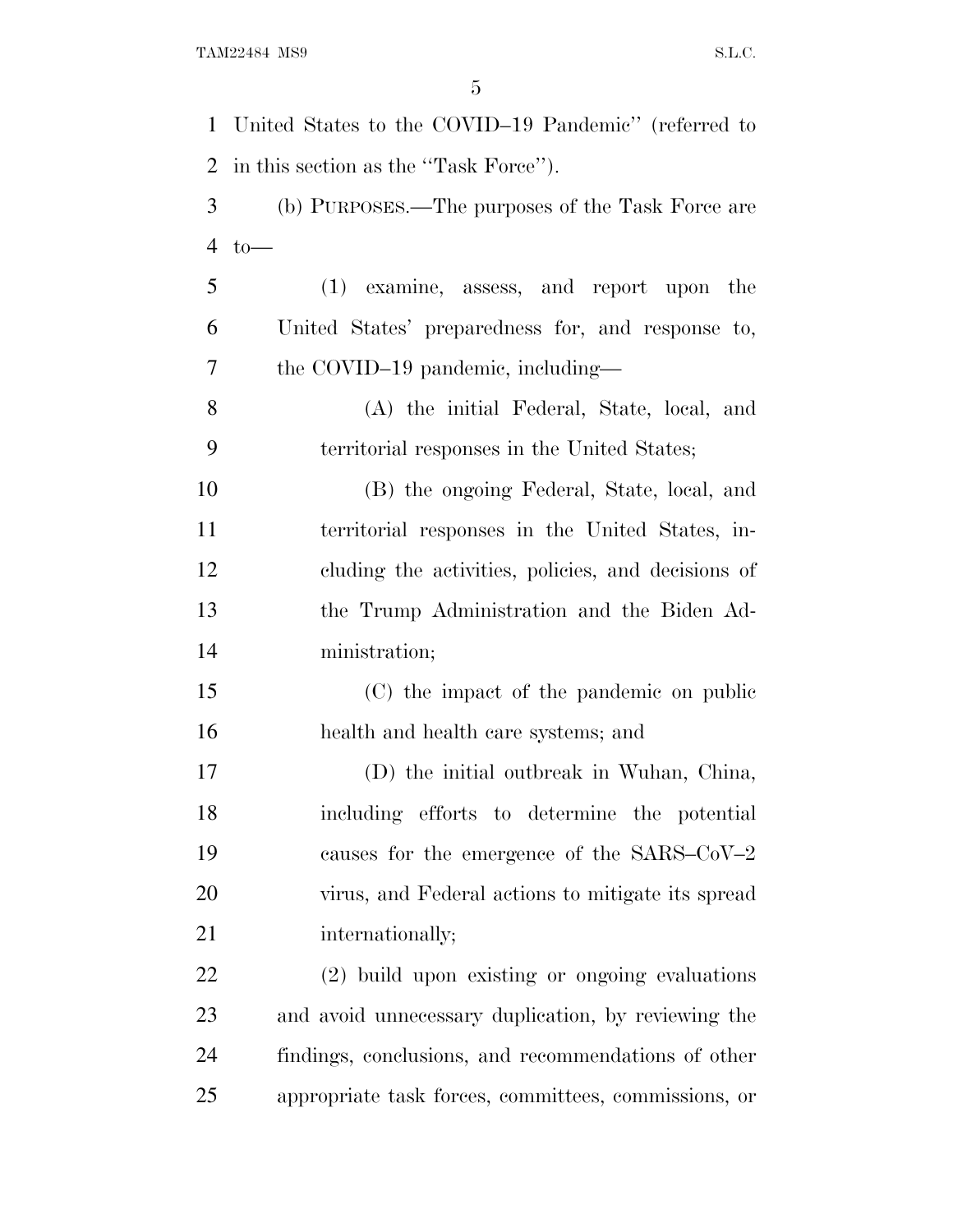entities established by other public or nonprofit pri- vate entities related to the United States' prepared- ness for, and response to, the COVID–19 pandemic; (3) identify gaps in public health preparedness and medical response policies, processes, and activi- ties, including disparities in COVID–19 infection and mortality rates among people of color, older adults, people with disabilities, and other vulnerable or at-risk groups, and how such gaps impacted the ability of the United States to respond to the COVID–19 pandemic; and (4) submit a report to the President and to Congress on its findings, conclusions, and rec- ommendations to improve the United States' pre- paredness for, and response to, future public health emergencies, including a public health emergency re- sulting from an emerging infectious disease. 18 (c) COMPOSITION OF TASK FORCE; MEETINGS.— (1) MEMBERS.—The Task Force shall be com- posed of 12 members, of whom— (A) 1 member shall be appointed by the majority leader of the Senate; (B) 1 member shall be appointed by the minority leader of the Senate;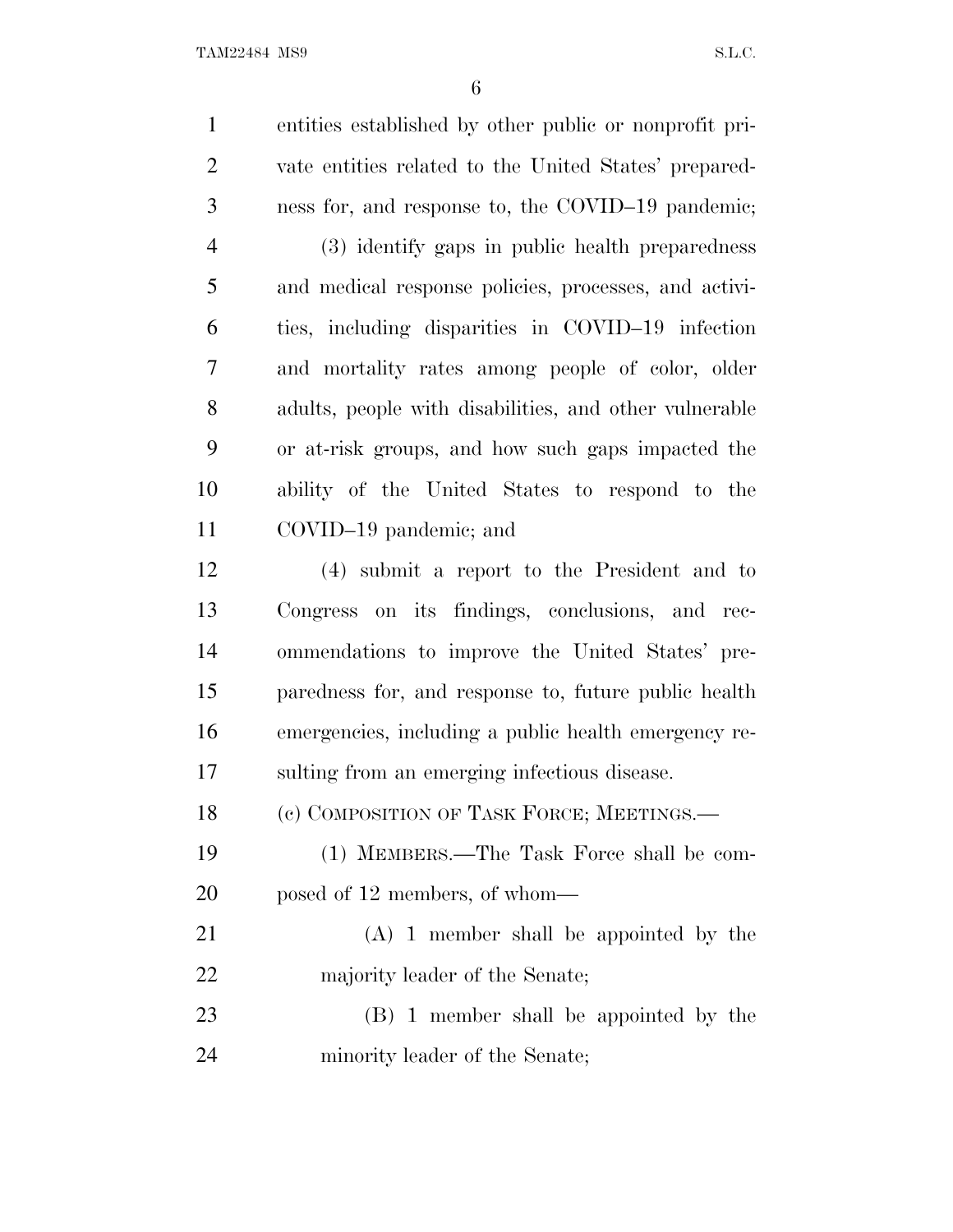| $\mathbf{1}$   | (C) 2 members shall be appointed by the               |
|----------------|-------------------------------------------------------|
| $\overline{2}$ | chair of the Committee on Health, Education,          |
| 3              | Labor, and Pensions of the Senate;                    |
| $\overline{4}$ | (D) 2 members shall be appointed by the               |
| 5              | ranking member of the Committee on Health,            |
| 6              | Education, Labor, and Pensions of the Senate;         |
| 7              | $(E)$ 1 member shall be appointed by the              |
| 8              | Speaker of the House of Representatives;              |
| 9              | $(F)$ 1 member shall be appointed by the              |
| 10             | minority leader of the House of Representa-           |
| 11             | tives;                                                |
| 12             | $(G)$ 2 members shall be appointed by the             |
| 13             | chair of the Committee on Energy and Com-             |
| 14             | merce of the House of Representatives; and            |
| 15             | (H) 2 members shall be appointed by the               |
| 16             | ranking member of the Committee on Energy             |
| 17             | and Commerce of the House of Representatives.         |
| 18             | $(2)$ CHAIR AND VICE CHAIR.—Not later than 30         |
| 19             | days after the date on which all members of the       |
| 20             | Task Force are appointed under paragraph (1), such    |
| 21             | members shall meet to elect a Chair and Vice Chair    |
| 22             | from among such members. The Chair and Vice           |
| 23             | Chair shall each be elected to serve upon an affirma- |
| 24             | tive vote from 8 members of the Task Force. The       |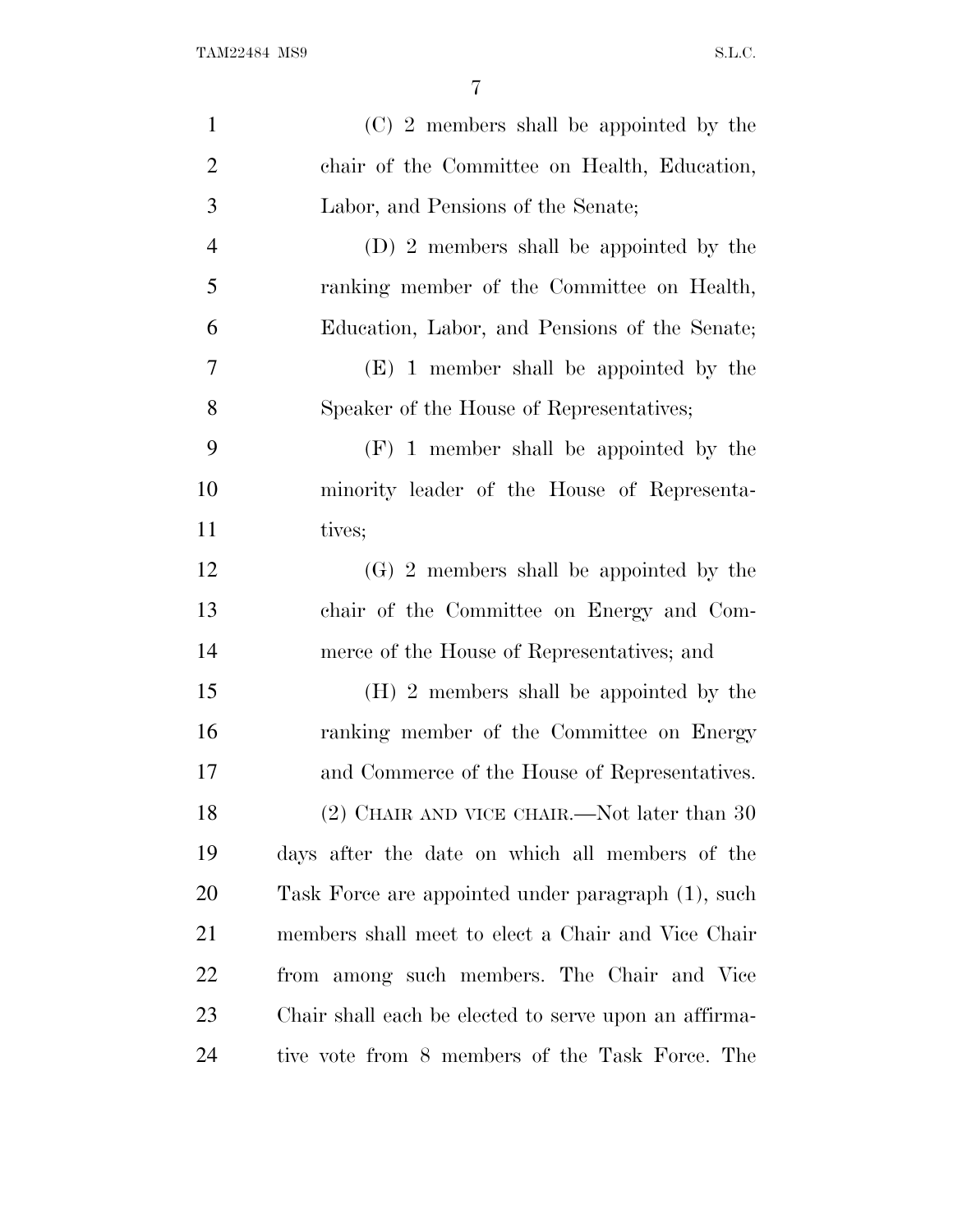| $\mathbf{1}$   | Chair and Vice Chair shall not be registered mem- |
|----------------|---------------------------------------------------|
| $\overline{2}$ | bers of the same political party.                 |
| 3              | $(3)$ QUALIFICATIONS.—                            |
| $\overline{4}$ | (A) POLITICAL PARTY AFFILIATION.—Not              |
| 5              | more than 6 members of the Task Force shall       |
| 6              | be registered members of the same political       |
| 7              | party.                                            |
| 8              | (B) NONGOVERNMENTAL APPOINTEES.—                  |
| 9              | An individual appointed to the Task Force may     |
| 10             | not be an officer or employee of the Federal      |
| 11             | Government or any State, local, Tribal, or terri- |
| 12             | torial government.                                |
| 13             | (C) QUALIFICATIONS.—It is the sense of            |
| 14             | Congress that individuals appointed to the Task   |
| 15             | Force should be highly qualified citizens of the  |
| 16             | United States. Members appointed under para-      |
| 17             | graph (1) may include individuals with expertise  |
| 18             | $in-$                                             |
| 19             | (i) public health, health disparities             |
| 20             | and at-risk populations, medicine, and re-        |
| 21             | lated fields;                                     |
| 22             | (ii) State, local, Tribal, or territorial         |
| 23             | government, including public health and           |
| 24             | medical preparedness and response and             |
| 25             | emergency management, workplace health            |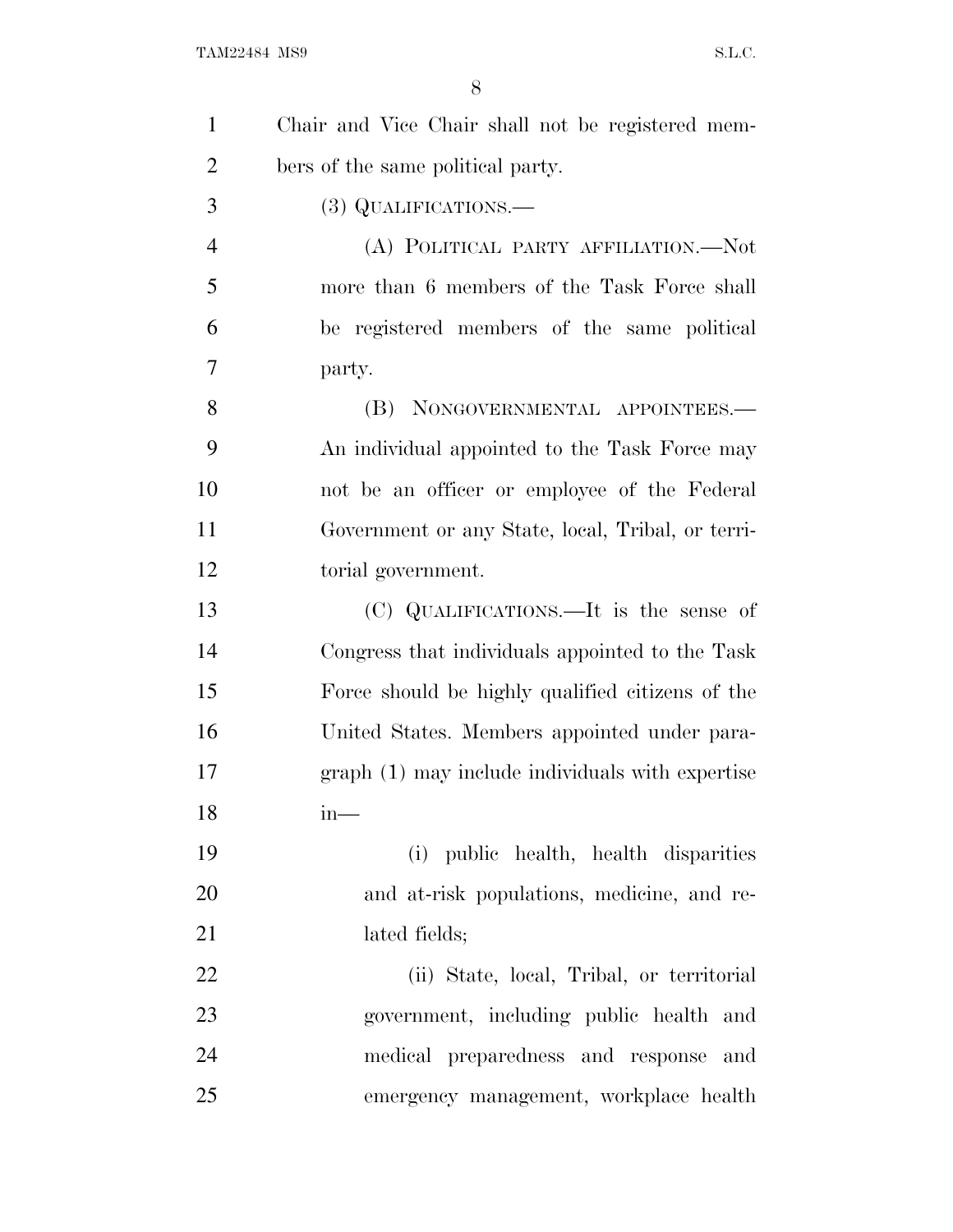| $\mathbf{1}$   | and safety, and other relevant public ad-            |
|----------------|------------------------------------------------------|
| $\overline{2}$ | ministration;                                        |
| 3              | (iii) research regarding, or the devel-              |
| $\overline{4}$ | opment, manufacturing, distribution, and             |
| 5              | regulation of, medical products;                     |
| 6              | (iv) national security and foreign rela-             |
| 7              | tions, including global health; and                  |
| 8              | (v) commerce, including transpor-                    |
| 9              | tation, supply chains, and small business.           |
| 10             | (4) DEADLINE FOR APPOINTMENT.—All mem-               |
| 11             | bers of the Task Force shall be appointed not later  |
| 12             | than 90 days after the date of enactment of this     |
| 13             | Act.                                                 |
| 14             | (5) MEETINGS.—The Task Force shall meet              |
| 15             | and begin the operations of the Task Force as soon   |
| 16             | as practicable. After its initial meeting, the Task  |
| 17             | Force shall meet upon the call of the Chair and Vice |
| 18             | Chair or 8 of its members.                           |
| 19             | $(6)$ QUORUM; VACANCIES.—                            |
| 20             | (A) QUORUM.—Eight members of the                     |
| 21             | Task Force shall constitute a quorum.                |
| 22             | (B) VACANCIES.—Any vacancy in the Task               |
| 23             | Force shall not affect its powers, but may be        |
| 24             | filled in the same manner in which the original      |
| 25             | appointment was made, or, if the deadline            |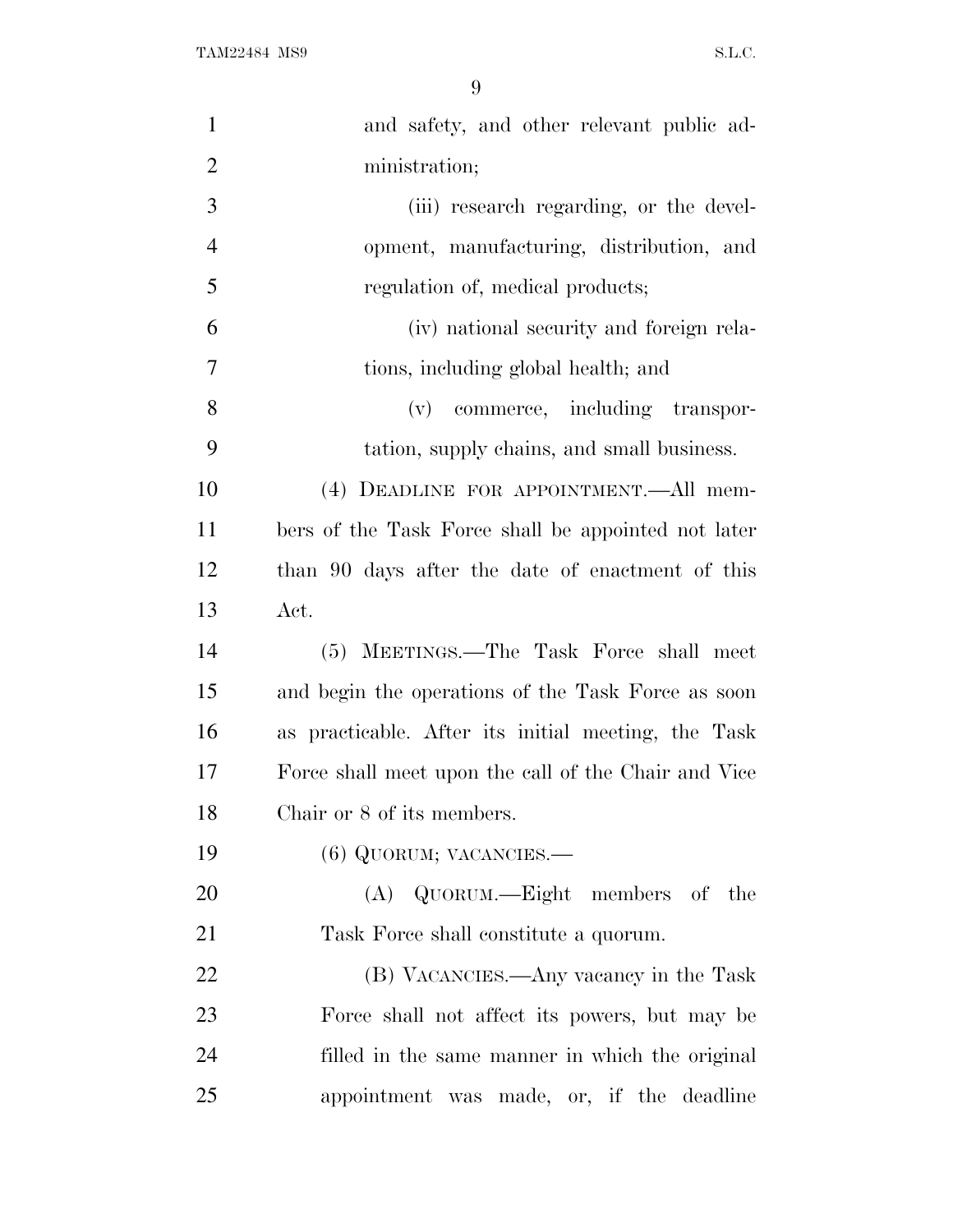| $\mathbf{1}$   | under paragraph (4) has expired, may be filled |
|----------------|------------------------------------------------|
| $\overline{2}$ | by a member appointed by any person with ap-   |
| 3              | pointing power under paragraph (1) who is of   |
| $\overline{4}$ | the same political party and chamber of Con-   |
| 5              | gress as the person with appointing power des- |
| 6              | ignated under paragraph (1) to make the ap-    |
| 7              | pointment.                                     |
| 8              | (d) FUNCTIONS OF TASK FORCE.—The functions of  |
| 9              | the Task Force are to-                         |
| 10             | $(1)$ conduct a review that—                   |
| 11             | (A) examines the initial outbreak of the       |
| 12             | SARS-CoV-2 virus in Wuhan, China, includ-      |
| 13             | $ing$ —                                        |
| 14             | (i) engaging with willing partner gov-         |
| 15             | ernments and global experts;                   |
| 16             | (ii) seeking access to relevant records;       |
| 17             | and                                            |
| 18             | (iii) examining the potential causes of        |
| 19             | the emergence and source of the virus;         |
| 20             | (B) examines the United States' prepara-       |
| 21             | tion for, and response to, the COVID-19 pan-   |
| 22             | demic, including—                              |
| 23             | (i) relevant laws, policies, regulations,      |
| 24             | and processes that were in place prior to,     |
| 25             | or put into place during, the public health    |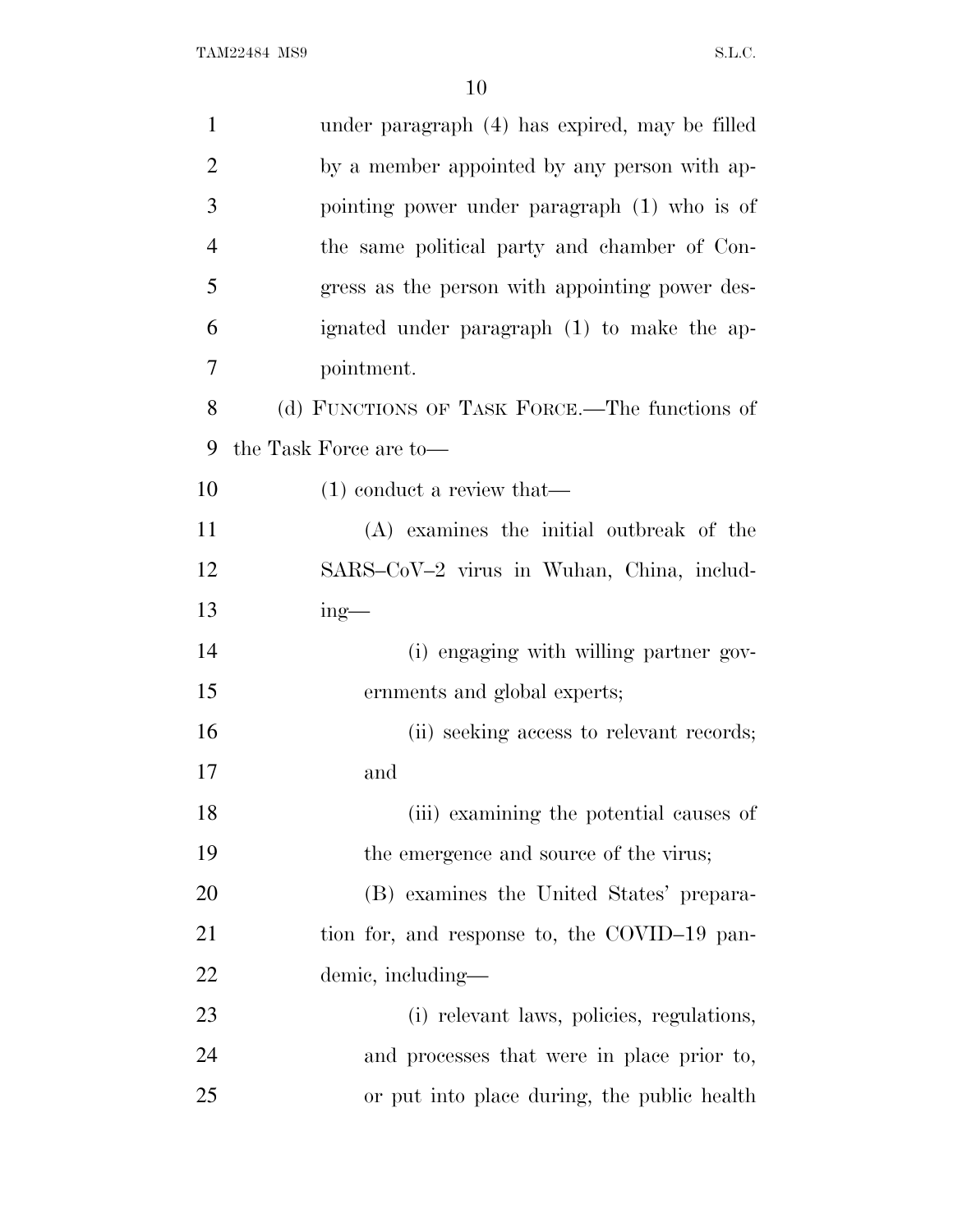| $\mathbf{1}$<br>emergency declared by the Secretary of    |  |
|-----------------------------------------------------------|--|
| $\overline{2}$<br>Health and Human Services under section |  |
| 3<br>319 of the Public Health Service Act (42)            |  |
| $\overline{4}$<br>U.S.C. 247d) with respect to COVID-19,  |  |
| 5<br>including any that are put into place re-            |  |
| 6<br>lated to such public health emergency after          |  |
| 7<br>the date of enactment of this Act and prior          |  |
| 8<br>to the issuance of the final report pursuant         |  |
| 9<br>to subsection $(j)(2)$ ;                             |  |
| 10<br>(ii) relevant actions taken by, and co-             |  |
| 11<br>ordination between, Federal, State, local,          |  |
| 12<br>Tribal, and territorial governments, non-           |  |
| 13<br>governmental organizations, and inter-              |  |
| 14<br>national organizations on preparedness and          |  |
| 15<br>response efforts, including coordination be-        |  |
| 16<br>tween governments and other public and              |  |
| 17<br>private entities, during the—                       |  |
| 18<br>(I) initial response in the United                  |  |
| 19<br>States;                                             |  |
| 20<br>(II) response during the Trump                      |  |
| 21<br>Administration; and                                 |  |
| 22<br>(III) ongoing response during the                   |  |
| 23<br>Biden Administration;                               |  |
| 24<br>(iii) communication of public health                |  |
| 25<br>and scientific information related to the           |  |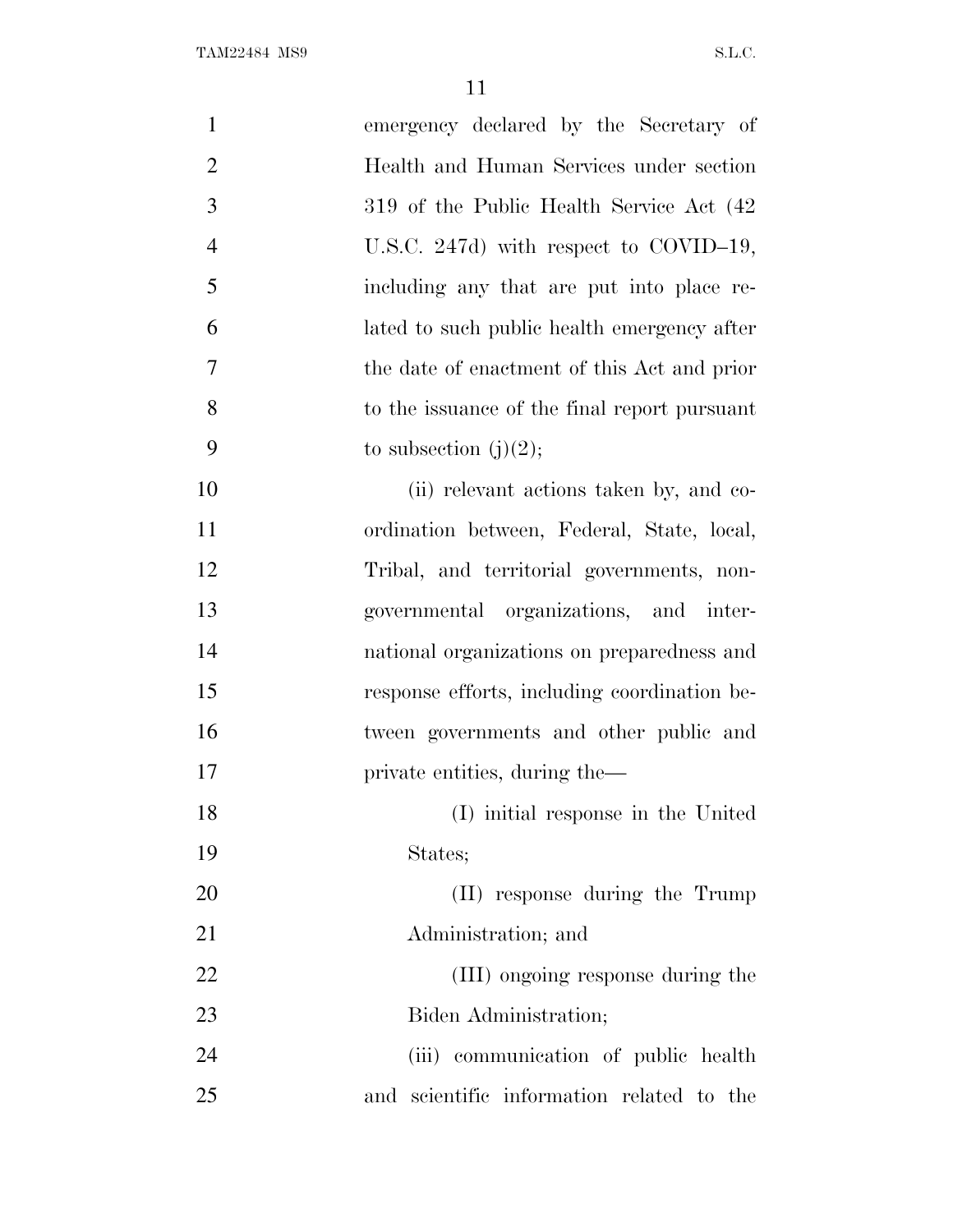| $\mathbf{1}$   | COVID-19 pandemic, including processes         |
|----------------|------------------------------------------------|
| $\overline{2}$ | for the development, approval, and dis-        |
| 3              | semination of Federal public health and        |
| $\overline{4}$ | other relevant public health or scientific     |
| 5              | guidance;                                      |
| 6              | (iv) actions taken to support the de-          |
| $\overline{7}$ | velopment, manufacturing, and distribution     |
| 8              | of medical countermeasures and related         |
| 9              | medical supplies to prevent, detect, and       |
| 10             | treat COVID-19; and                            |
| 11             | (C) may include assessments relating to—       |
| 12             | (i) the capacity and capabilities of           |
| 13             | Federal, State, local, Tribal, and territorial |
| 14             | governments to respond to the COVID-19         |
| 15             | pandemic;                                      |
| 16             | (ii) the capacity and capabilities of          |
| 17             | health care facilities, including nursing      |
| 18             | homes and other long-term care facilities,     |
| 19             | and the health care workforce to respond       |
| 20             | to the COVID-19 pandemic;                      |
| 21             | (iii) medical countermeasure research          |
| 22             | and development and the supply chains of       |
| 23             | medical products necessary to respond to       |
| 24             | the COVID-19 pandemic;                         |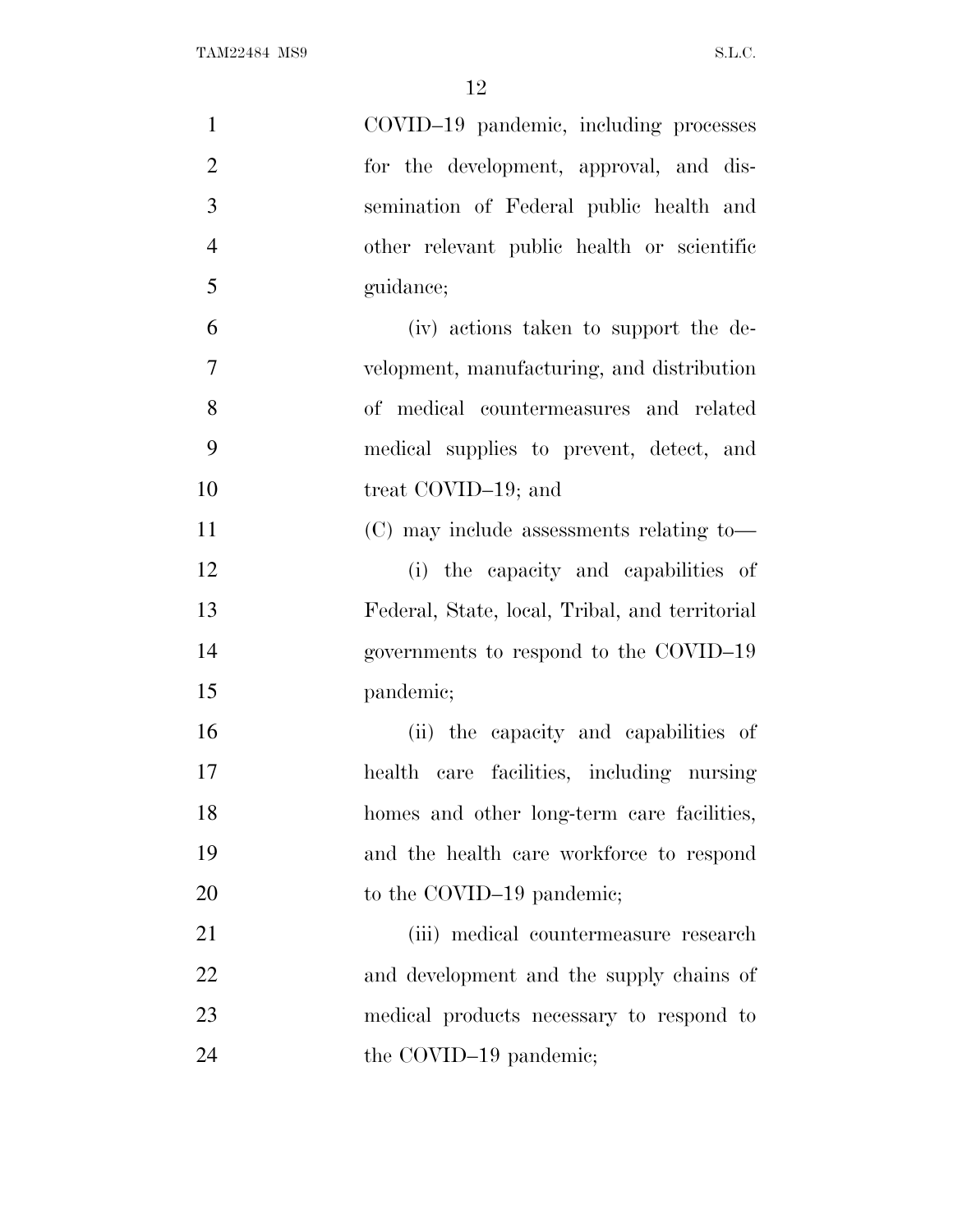| $\mathbf{1}$   | (iv) international preparedness for                    |
|----------------|--------------------------------------------------------|
| $\overline{2}$ | and response to COVID-19, and Federal                  |
| 3              | decision-making processes related to new               |
| $\overline{4}$ | global health threats;                                 |
| 5              | (v) containment and mitigation meas-                   |
| 6              | ures related to domestic and international             |
| 7              | travel in response to COVID-19; and                    |
| 8              | (vi) the impact of the COVID-19 pan-                   |
| 9              | demic and related mitigation efforts on                |
| 10             | hard-to-reach and at-risk or underserved               |
| 11             | populations, including related health dis-             |
| 12             | parities; and;                                         |
| 13             | (2) identify, review, and evaluate the lessons         |
| 14             | learned from the COVID-19 pandemic, including ac-      |
| 15             | tivities to prepare for, and respond to, future poten- |
| 16             | tial pandemics and related public health emer-         |
| 17             | gencies; and                                           |
| 18             | (3) submit to the President and Congress such          |
| 19             | reports as are required by this Act containing such    |
| 20             | findings, conclusions, and recommendations as the      |
| 21             | Task Force shall determine.                            |
| 22             | (e) POWERS OF TASK FORCE.—                             |
| 23             | (1) HEARINGS.—The Task Force may—                      |
| 24             | (A) hold such hearings and sit and act at              |
| 25             | such times and places, take such testimony, re-        |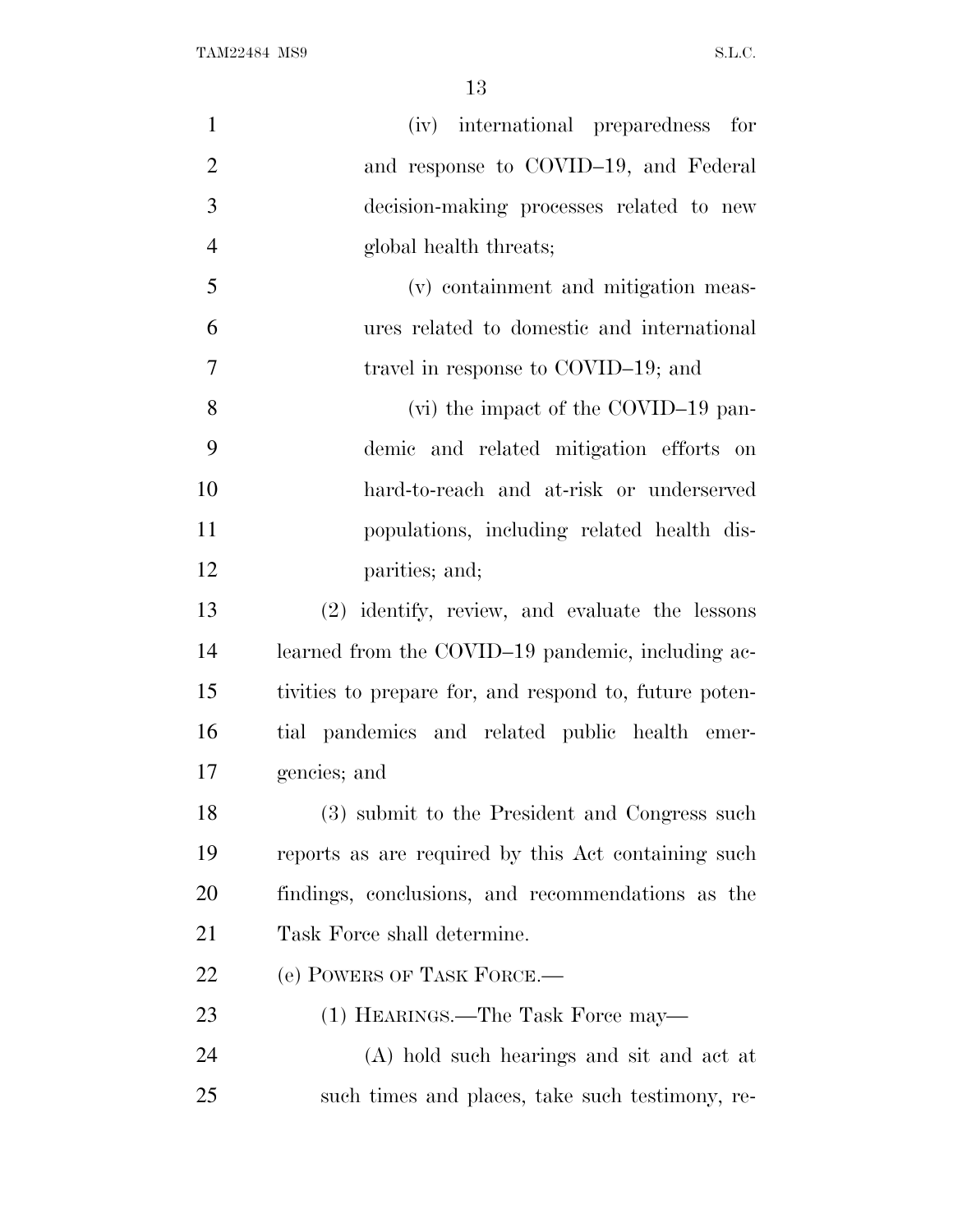| $\mathbf{1}$   | ceive such evidence as determined by the Chair   |
|----------------|--------------------------------------------------|
| $\overline{2}$ | and Vice Chair, and administer such oaths as     |
| 3              | the Task Force or a designated member, as de-    |
| $\overline{4}$ | termined by the Chair or Vice Chair, may de-     |
| 5              | termine advisable to be necessary to carry out   |
| 6              | the functions of the Task Force; and             |
| 7              | (B) subject to paragraph $(2)(A)$ , require,     |
| 8              | by subpoena or otherwise, the attendance and     |
| 9              | testimony of such witnesses and the production   |
| 10             | of such books, records, correspondence, memo-    |
| 11             | randa, papers, and documents, as the persons     |
| 12             | described in paragraph $(2)(A)(i)$ may determine |
| 13             | advisable.                                       |
| 14             | $(2)$ SUBPOENAS.—                                |
| 15             | $(A)$ ISSUANCE.—                                 |
| 16             | (i) IN GENERAL.—A subpoena may be                |
| 17             | issued under this subsection only—               |
| 18             |                                                  |
|                | (I) by the agreement of the Chair                |
| 19             | and the Vice Chair; or                           |
| 20             | $(II)$ by the affirmative vote of 9              |
| 21             | members of the Task Force.                       |
| 22             | (ii) SIGNATURE.—Subpoenas issued                 |
| 23             | under this subsection may be issued under        |
| 24             | the signature of the Chair or any member         |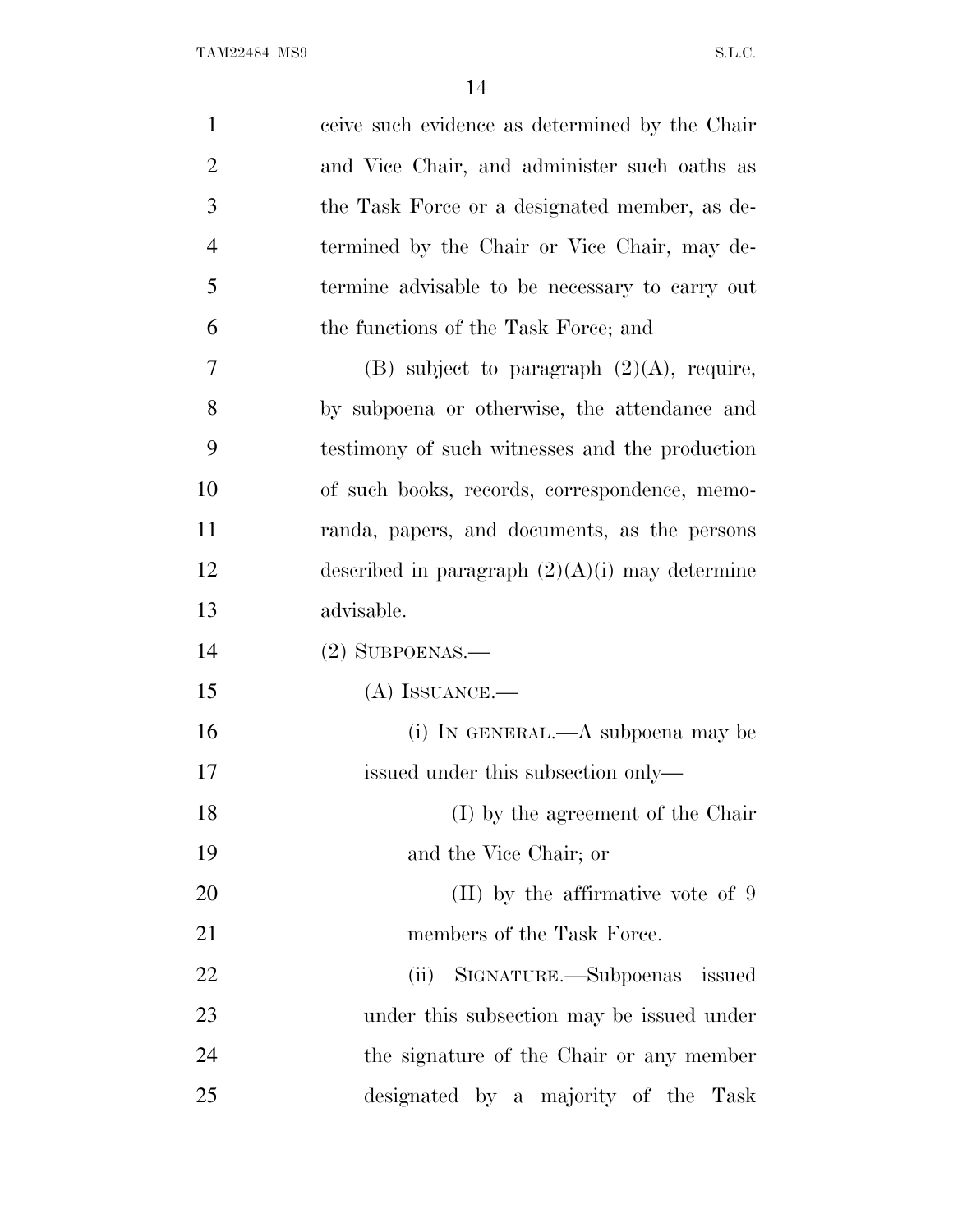Force, and may be served by any person designated by the Chair or by a member designated by agreement of the majority of 4 the Task Force.

 (B) ENFORCEMENT.—In the case of contu- macy or failure to obey a subpoena issued under subsection, the United States district court for the judicial district in which the sub- poenaed person resides, is served, or may be found, or where the subpoena is returnable, may issue an order requiring such person to ap- pear at any designated place to testify or to produce documentary or other evidence. Any failure to obey the order of the court may be punished by the court as a contempt of that court.

 (3) CONTRACTING.—The Task Force may, to such extent and in such amounts as are provided in appropriation Acts, enter into contracts to enable the Task Force to discharge its duties under this Act.

22 (4) INFORMATION FROM FEDERAL AGENCIES. 23 (A) IN GENERAL.—The Task Force may access from any executive department, bureau, agency, board, commission, office, independent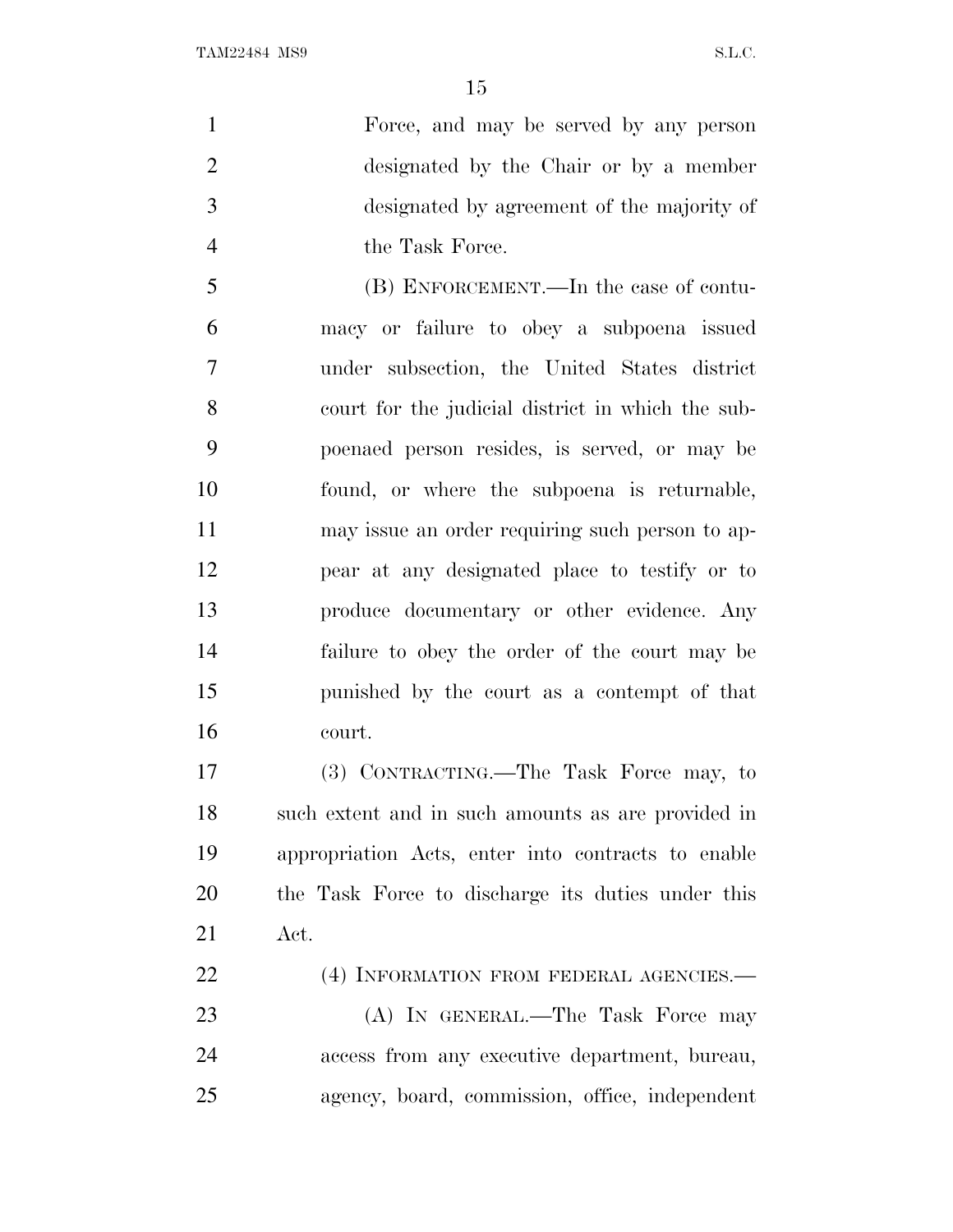| $\mathbf{1}$   | establishment, or instrumentality of the Federal   |
|----------------|----------------------------------------------------|
| $\overline{2}$ | Government, such information, documents, sug-      |
| 3              | gestions, estimates, and statistics as the Task    |
| $\overline{4}$ | Force considers necessary to carry out this sec-   |
| 5              | tion.                                              |
| 6              | <b>PROVISION OF INFORMATION.—On</b><br>(B)         |
| 7              | written request of the Chair, each department,     |
| 8              | bureau, agency, board, commission, office, inde-   |
| 9              | pendent establishment, or instrumentality shall,   |
| 10             | to the extent authorized by law, provide such      |
| 11             | information to the Task Force.                     |
| 12             | (C) RECEIPT, HANDLING, STORAGE, AND                |
| 13             | DISSEMINATION.—Information shall only be re-       |
| 14             | ceived, handled, stored, and disseminated by       |
| 15             | members of the Task Force and its staff con-       |
| 16             | sistent with all applicable statutes, regulations, |
| 17             | and executive orders.                              |
| 18             | (5) ASSISTANCE FROM FEDERAL AGENCIES.-             |
| 19             | GENERAL SERVICES ADMINISTRA-<br>(A)                |
| 20             | TION.—On request of the Chair and Vice Chair,      |
| 21             | the Administrator of General Services Adminis-     |
| 22             | tration shall provide to the Task Force, on a re-  |
| 23             | imbursable basis, administrative support and       |
| 24             | other assistance necessary for the Task Force      |
| 25             | to carry out its duties.                           |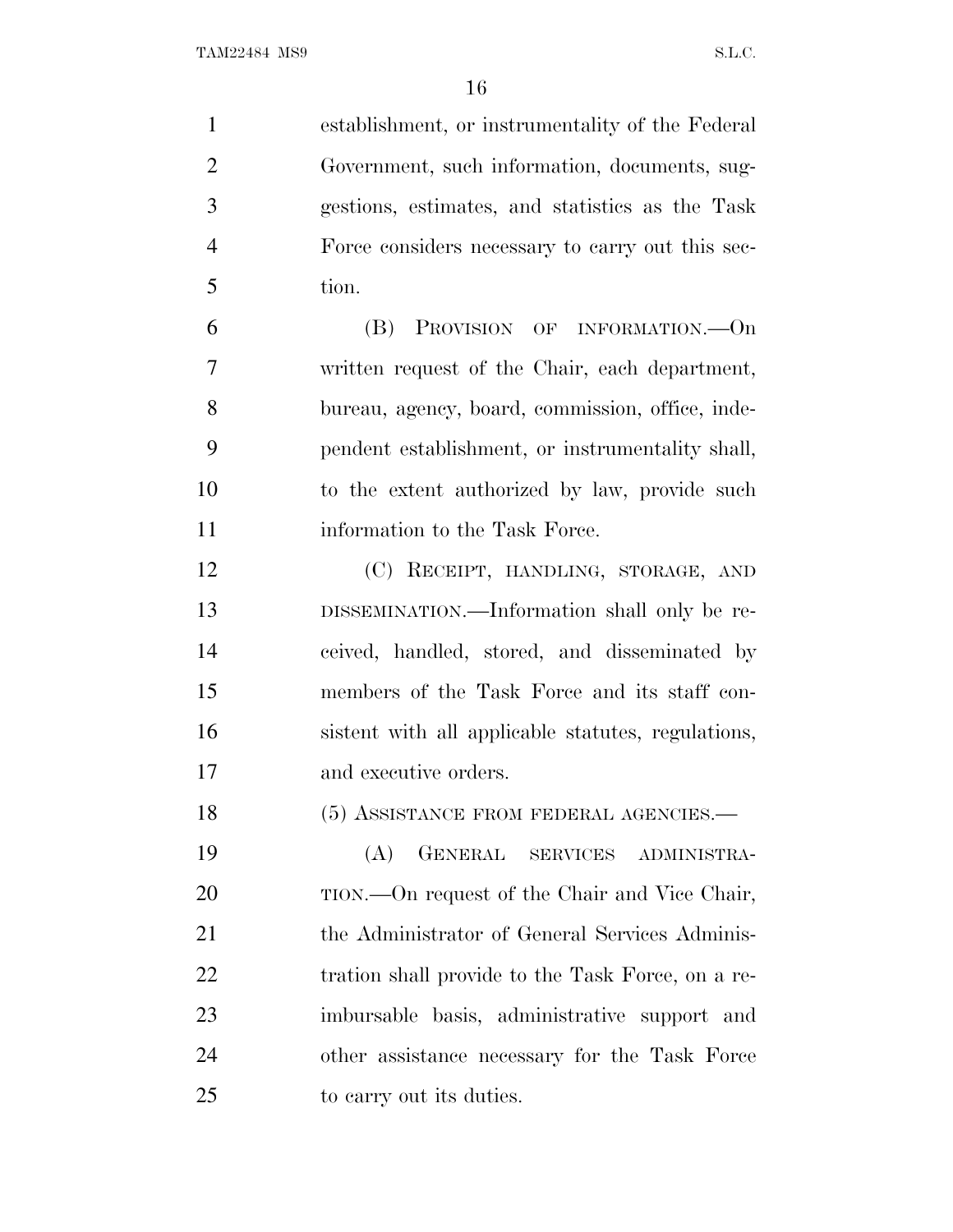| $\mathbf{1}$   | (B) OTHER DEPARTMENTS AND AGEN-                       |
|----------------|-------------------------------------------------------|
| $\overline{2}$ | CIES.—In addition to the assistance provided          |
| 3              | for in subparagraph (A), departments and              |
| $\overline{4}$ | agencies of the United States may provide to          |
| 5              | the Task Force such assistance as such depart-        |
| 6              | ments and agencies may determine advisable            |
| 7              | and as authorized by law.                             |
| 8              | (6) DONATIONS.—The Task Force may accept,             |
| 9              | use, and dispose of gifts or donations of services or |
| 10             | property. Not later than 5 days after the acceptance  |
| 11             | of a donation under this subsection, the Task Force   |
| 12             | shall publicly disclose—                              |
| 13             | (A) the name of the entity that provided              |
| 14             | such donation;                                        |
| 15             | (B) the service or property provided                  |
| 16             | through such donation;                                |
| 17             | (C) the value of such donation; and                   |
| 18             | (D) how the Task Force plans to use such              |
| 19             | donation.                                             |
| 20             | (7) POSTAL SERVICES.—The Task Force may               |
| 21             | use the United States mails in the same manner and    |
| 22             | under the same conditions as a department or agen-    |
| 23             | cy of the United States.                              |
| 24             | NON-APPLICABILITY OF FEDERAL ADVISORY<br>(f)          |
| 25             | COMMITTEE ACT.-                                       |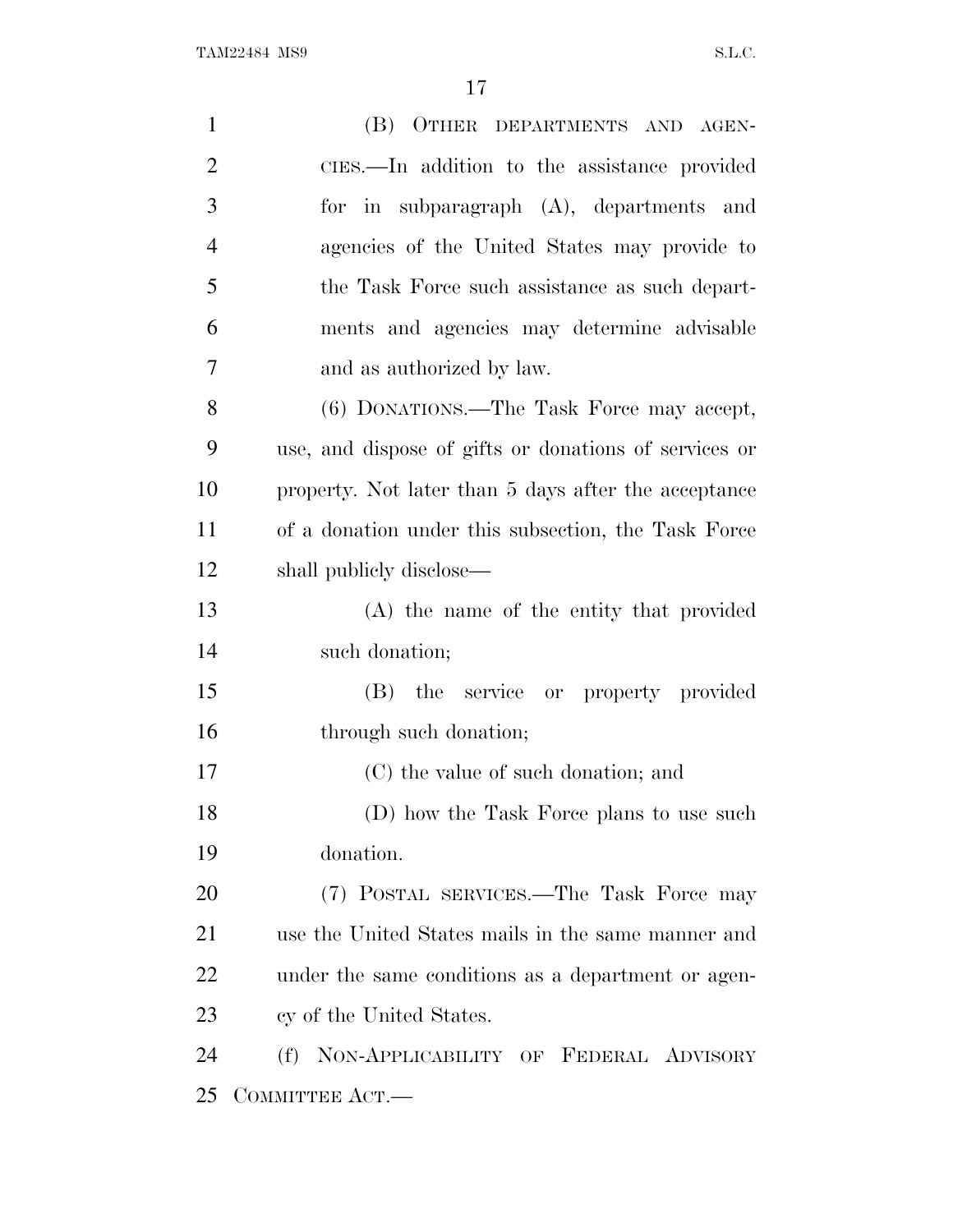| $\mathbf{1}$   | (1) IN GENERAL.—The Federal Advisory Com-            |
|----------------|------------------------------------------------------|
| $\overline{2}$ | mittee Act (5 U.S.C. App.) shall not apply to the    |
| 3              | Task Force.                                          |
| $\overline{4}$ | (2) PUBLIC MEETINGS AND RELEASE OF PUB-              |
| 5              | VERSIONS OF REPORTS.—The Task Force<br>LIC           |
| 6              | shall—                                               |
| 7              | (A) hold public hearings and meetings to             |
| 8              | the extent appropriate; and                          |
| 9              | (B) release public versions of the reports           |
| 10             | required under paragraph $(1)$ and $(2)$ of sub-     |
| 11             | section $(j)$ .                                      |
| 12             | (3) PUBLIC HEARINGS.—Any public hearings of          |
| 13             | the Task Force shall be conducted in a manner con-   |
| 14             | sistent with the protection of information provided  |
| 15             | to or developed for or by the Task Force as required |
| 16             | by any applicable statute, regulation, or Executive  |
| 17             | order.                                               |
| 18             | $(g)$ STAFF OF TASK FORCE.—                          |
| 19             | $(1)$ IN GENERAL.—                                   |
| 20             | (A) APPOINTMENT AND COMPENSATION.—                   |
| 21             | The Chair of the Task Force, in agreement            |
| 22             | with the Vice Chair, in accordance with rules        |
| 23             | agreed upon by the Task Force, may appoint           |
| 24             | and fix the compensation of a staff director and     |
| 25             | such other personnel as may be necessary to en-      |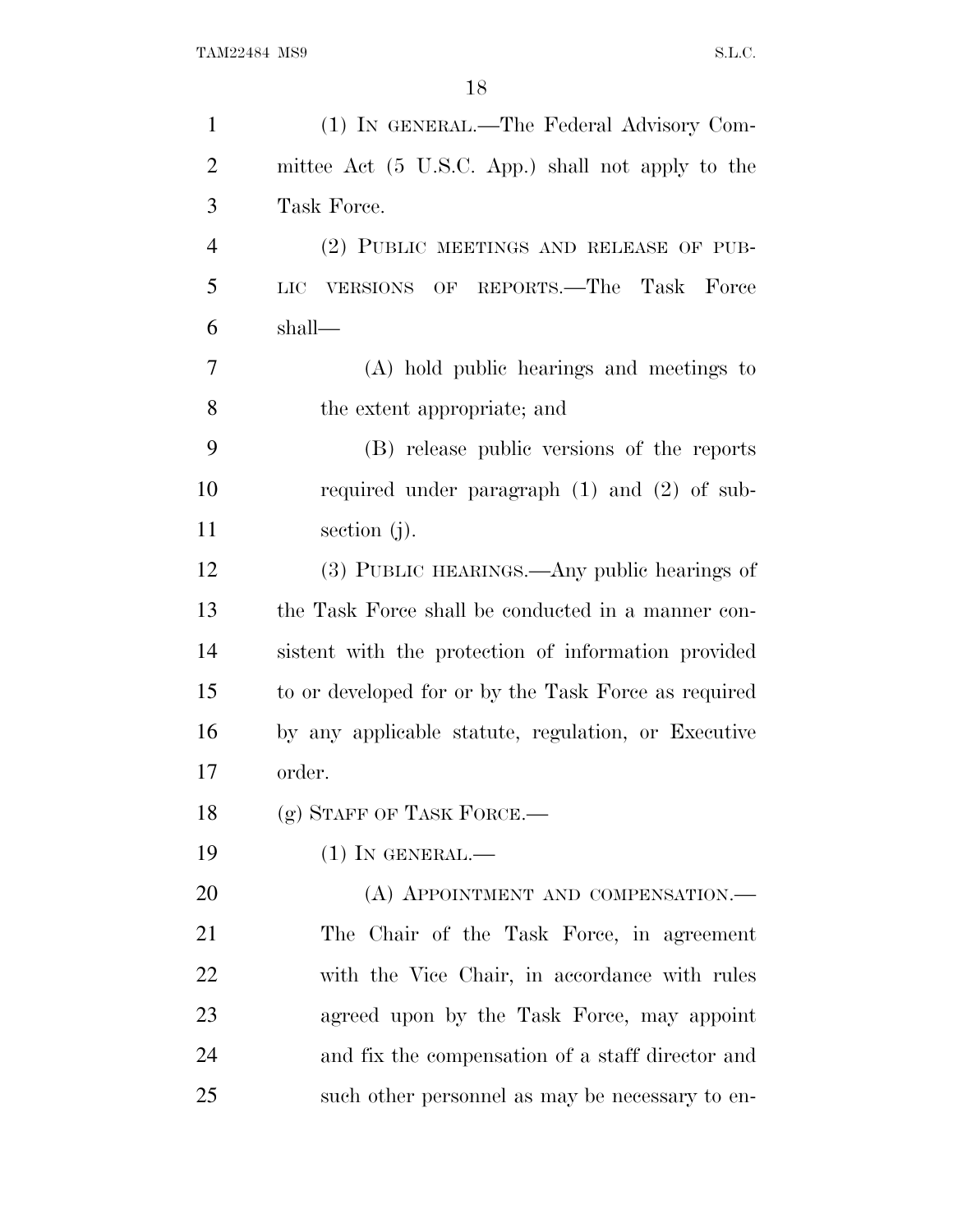| $\mathbf{1}$   | able the Task Force to carry out its functions,     |
|----------------|-----------------------------------------------------|
| $\overline{2}$ | without regard to the provisions of title $5$ ,     |
| 3              | United States Code, governing appointments in       |
| $\overline{4}$ | the competitive service, and without regard to      |
| 5              | the provisions of chapter 51 and subchapter III     |
| 6              | of chapter 53 of such title relating to classifica- |
| 7              | tion and General Schedule pay rates, except         |
| 8              | that no rate of pay fixed under this subsection     |
| 9              | may exceed the equivalent of that payable for a     |
| 10             | position at level V of the Executive Schedule       |
| 11             | under section 5316 of title 5, United States        |
| 12             | Code.                                               |
| 13             | (B)<br>PERSONNEL AS FEDERAL EMPLOY-                 |
| 14             | $EES$ .                                             |
| 15             | (i) IN GENERAL.—The staff director                  |
| 16             | and any personnel of the Task Force who             |
| 17             | employees shall be employees under<br>are           |
| 18             | section 2105 of title 5, United States              |
| 19             | Code, for purposes of chapters $63, 81, 83,$        |
| <b>20</b>      | 84, 85, 87, 89, and 90 of that title.               |
| 21             | (ii)<br>MEMBERS OF TASK FORCE.                      |
| <u>22</u>      | Clause (i) shall not be construed to apply          |
| 23             | to members of the Task Force.                       |
| 24             | (2) DETAILEES.—Upon request of the Chair            |
| 25             | and Vice Chair of the Task Force, the head of any   |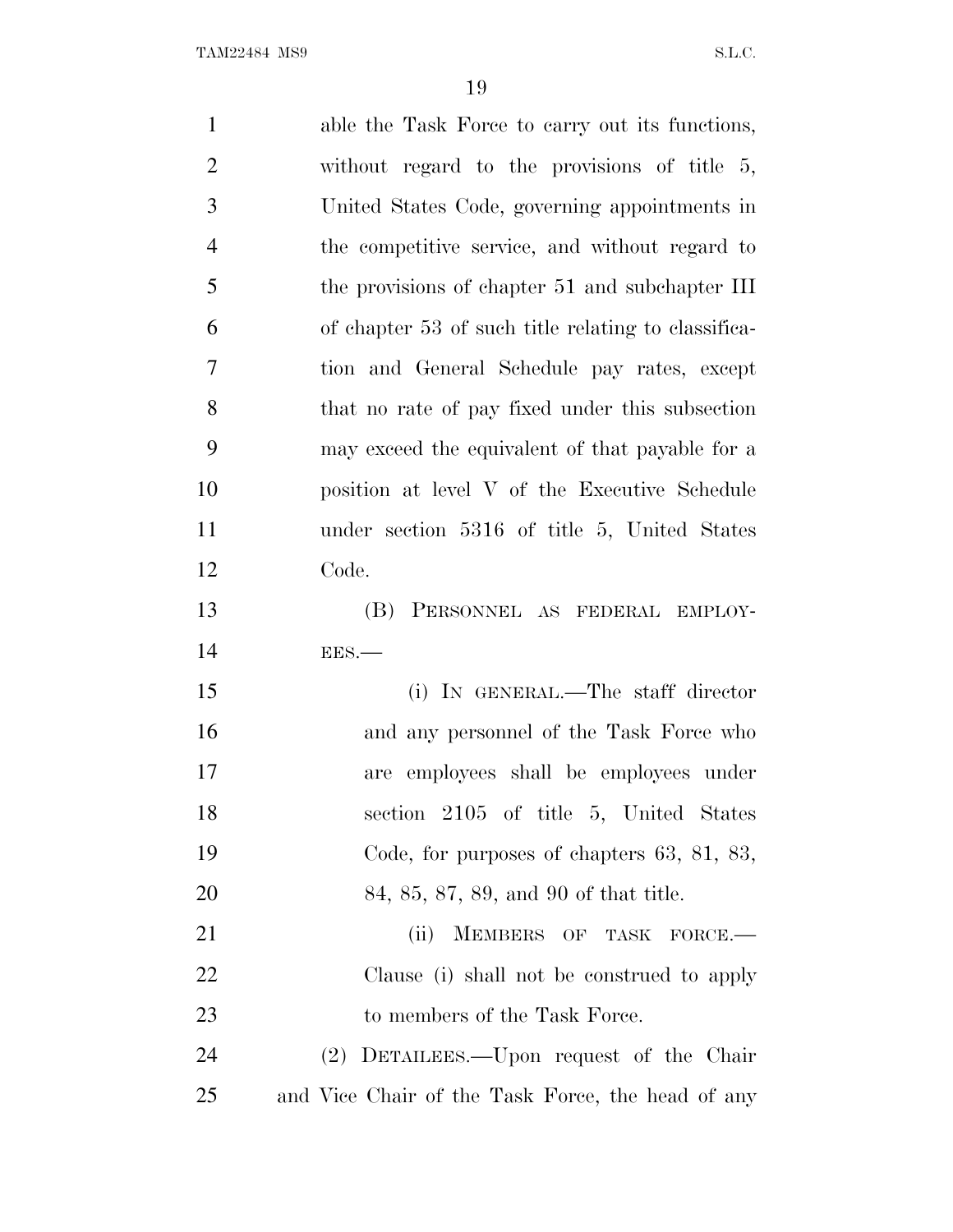executive department, bureau, agency, board, com- mission, office, independent establishment, or instru- mentality of the Federal Government employee may detail, without reimbursement, any of its personnel to the Task Force to assist in carrying out its duties under this section. Any such detailee shall be with- out interruption or loss of civil service status or privilege.

 (3) CONSULTANT SERVICES.—The Task Force is authorized to procure the services of experts and consultants in accordance with section 3109 of title 5, United States Code, but at rates not to exceed the daily rate paid a person occupying a position at level IV of the Executive Schedule under section 5315 of 15 title 5, United States Code.

 (h) COMPENSATION AND TRAVEL EXPENSES.—Each member of the Task Force shall serve without compensa- tion, but shall receive travel expenses, including per diem in lieu of subsistence, at rates authorized for an employee of an agency under subchapter I of chapter 57 of title 5, United States Code.

 (i) SECURITY CLEARANCES FOR TASK FORCE MEM- BERS AND STAFF.—The appropriate Federal agencies or departments shall cooperate with the Task Force in expe-ditiously providing to the Task Force members and staff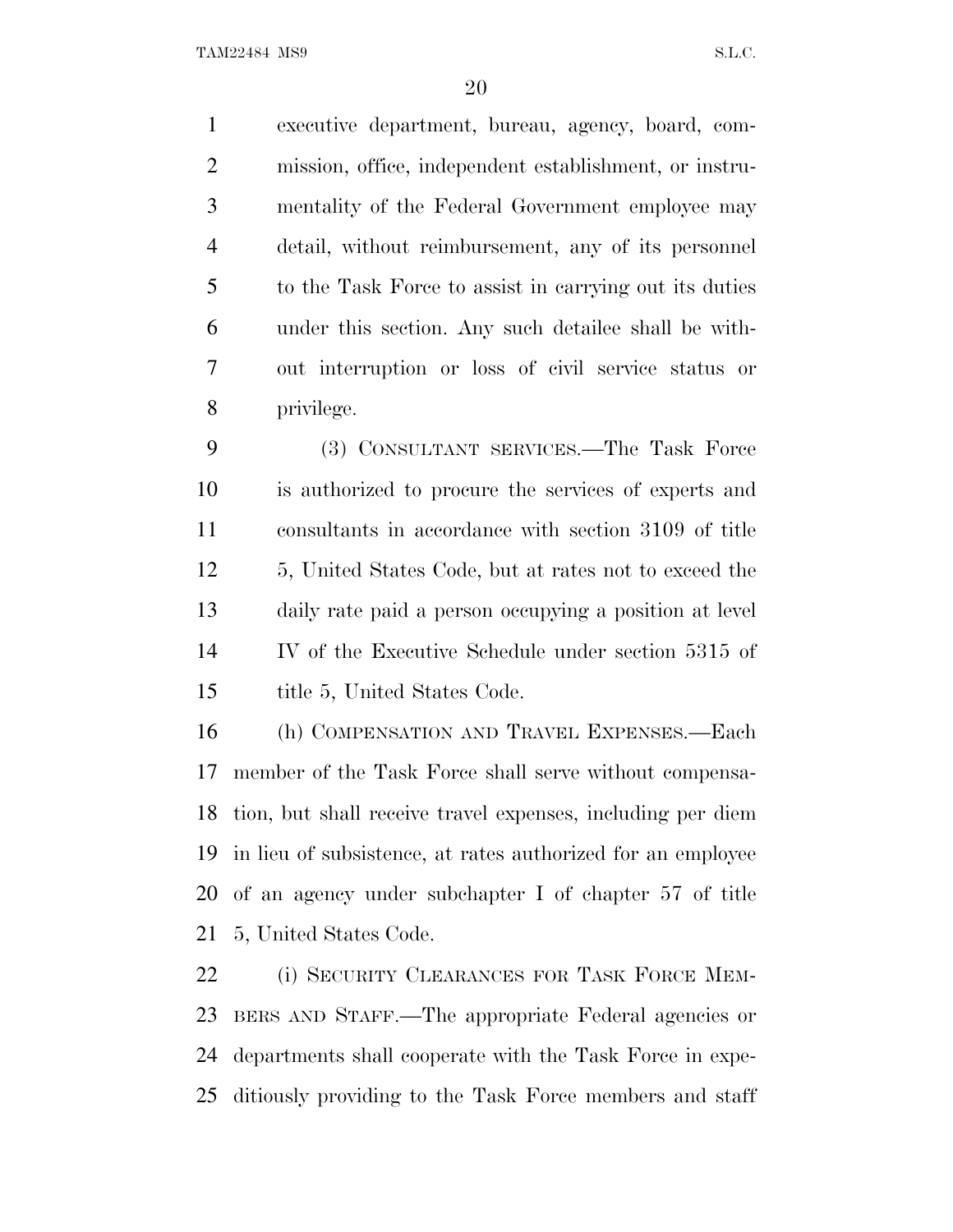appropriate security clearances, consistent with existing procedures and requirements. No person shall be provided with access to classified information under this section without the appropriate security clearances.

(j) REPORTS OF TASK FORCE; TERMINATION.—

 (1) INTERIM REPORT.—Not later than 180 days after the date of enactment of this Act, the Task Force shall submit to the President, the Com- mittee on Health, Education, Labor, and Pensions of the Senate, and the Committee on Energy and Commerce of the House of Representatives an in- terim report containing such findings, conclusions, and recommendations as have been agreed to by 8 members of the Task Force. Such interim report shall be made available online in a manner that does not compromise national security.

(2) FINAL REPORT.—

18 (A) In GENERAL.—Not later than 18 months after the date on which the last member 20 of the Task Force is appointed, the Task Force shall submit to the President, the Committee on Health, Education, Labor, and Pensions of the Senate, and the Committee on Energy and Commerce of the House of Representatives a final report containing such findings, conclu-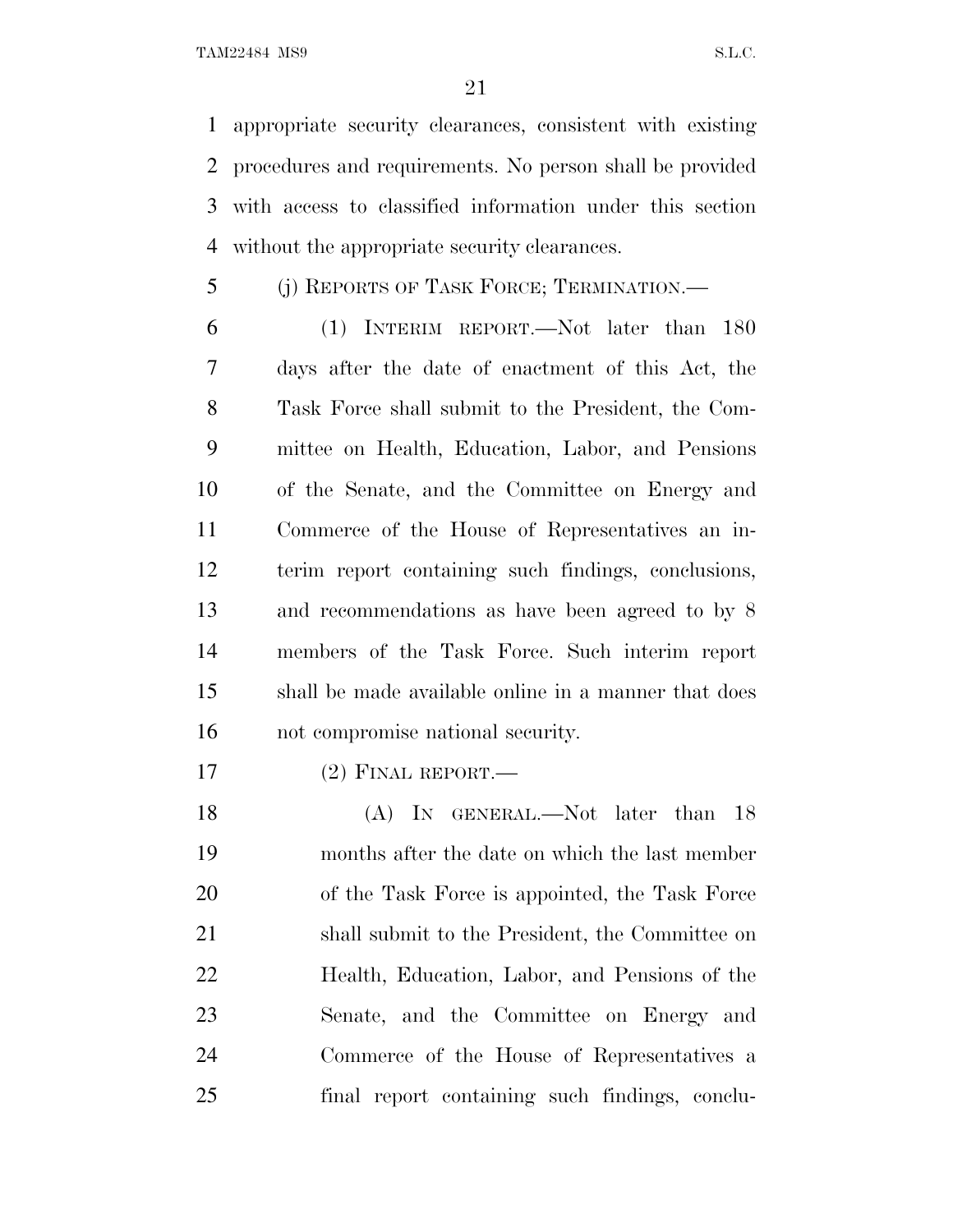| $\mathbf{1}$   | sions, and recommendations as have<br>been       |
|----------------|--------------------------------------------------|
| $\overline{2}$ | agreed to by 8 members of the Task Force. The    |
| 3              | final report shall be made available online in a |
| $\overline{4}$ | manner that does not compromise national se-     |
| 5              | curity.                                          |
| 6              | (B) EXTENSIONS.—                                 |
| 7              | IN GENERAL.—The submission<br>(i)                |
| 8              | and publication of the final report, as de-      |
| 9              | scribed in subparagraph $(A)$ , may be de-       |
| 10             | layed by 6 months upon the agreement of          |
| 11             | 8 members of the Task Force.                     |
| 12             | (ii) NOTIFICATION.—The Task Force                |
| 13             | shall notify the President, the Committee        |
| 14             | on Health, Education, Labor, and Pen-            |
| 15             | sions of the Senate, the Committee on En-        |
| 16             | ergy and Commerce of the House of Rep-           |
| 17             | resentatives, and the public of any exten-       |
| 18             | sion granted under clause (i).                   |
| 19             | (C)<br>SPECIAL RULES AND<br>CONSIDER-            |
| 20             | ATIONS.                                          |
| 21             | (i) RULE OF CONSTRUCTION.—Noth-                  |
| 22             | ing in this subsection shall be construed as     |
| 23             | authorizing the Task Force to publicly dis-      |
| 24             | close information otherwise prohibited from      |
| 25             | disclosure by law.                               |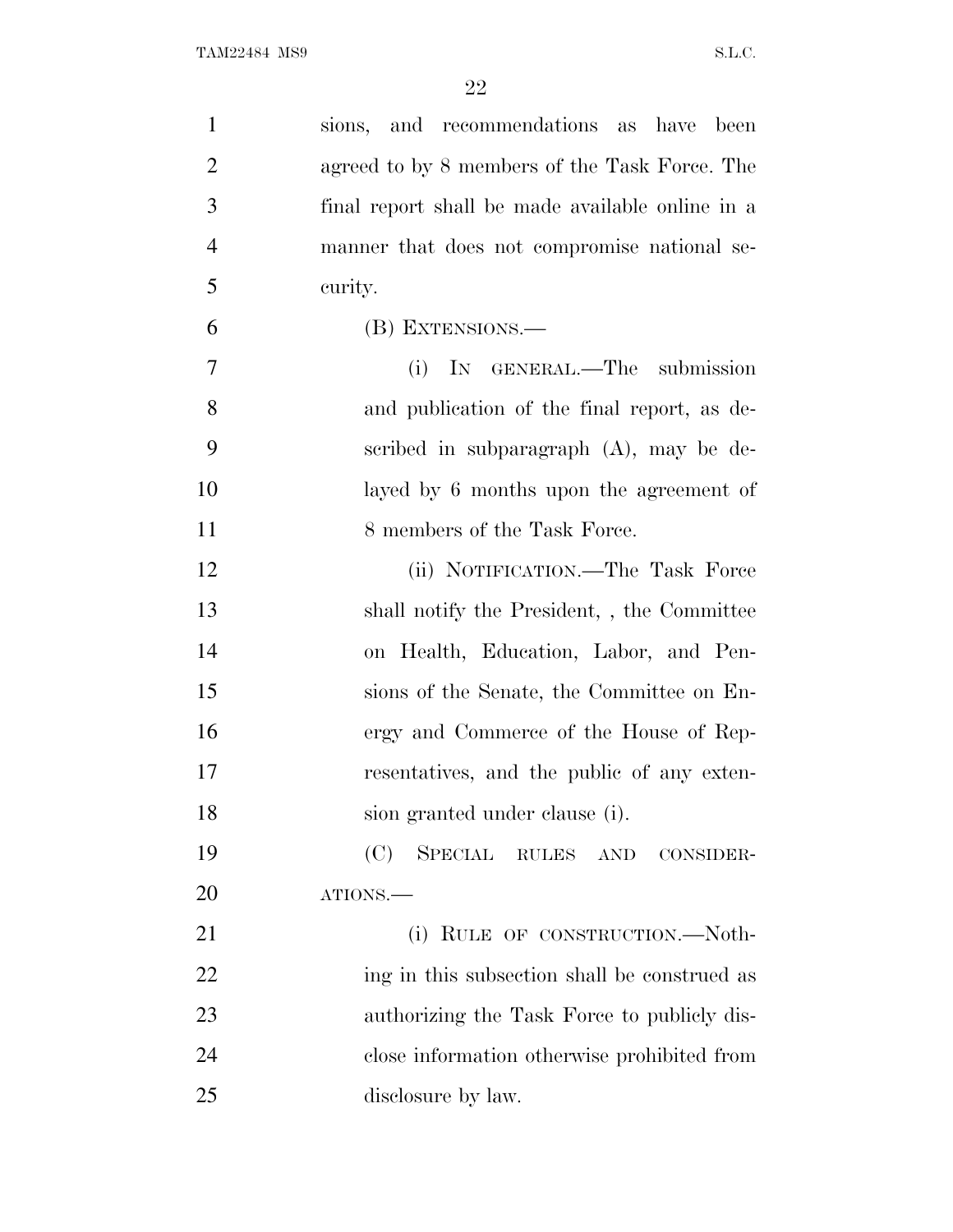| $\mathbf{1}$   | (ii)<br>SPECIAL TIMING CONSIDER-                       |
|----------------|--------------------------------------------------------|
| $\overline{2}$ | ATIONS.—Notwithstanding any other pro-                 |
| 3              | vision of this section, the Task Force shall           |
| $\overline{4}$ | not publish or make available any interim              |
| 5              | or final report during the during the 60-              |
| 6              | day periods ending November 8, 2022, and               |
| 7              | November 5, 2024.                                      |
| 8              | $(3)$ TERMINATION.—                                    |
| 9              | (A) IN GENERAL.—The Task Force, and                    |
| 10             | all the authorities of this section, shall termi-      |
| 11             | nate 60 days after the date on which the final         |
| 12             | report is submitted under paragraph $(2)$ .            |
| 13             | (B) ADMINISTRATIVE ACTIVITIES BEFORE                   |
| 14             | TERMINATION.—The Task Force may use the                |
| 15             | $60$ -day period referred to in subparagraph $(A)$     |
| 16             | for the purpose of concluding its activities, in-      |
| 17             | cluding providing testimony to committees of           |
| 18             | Congress concerning its reports and dissemi-           |
| 19             | nating the final report.                               |
| 20             | $(k)$ FUNDING.—                                        |
| 21             | (1) AUTHORIZATION OF APPROPRIATIONS.—                  |
| 22             | There is authorized to be appropriated to carry out    |
| 23             | this section, a total of $$3,000,000$ for fiscal years |
| 24             | 2023 and 2024.                                         |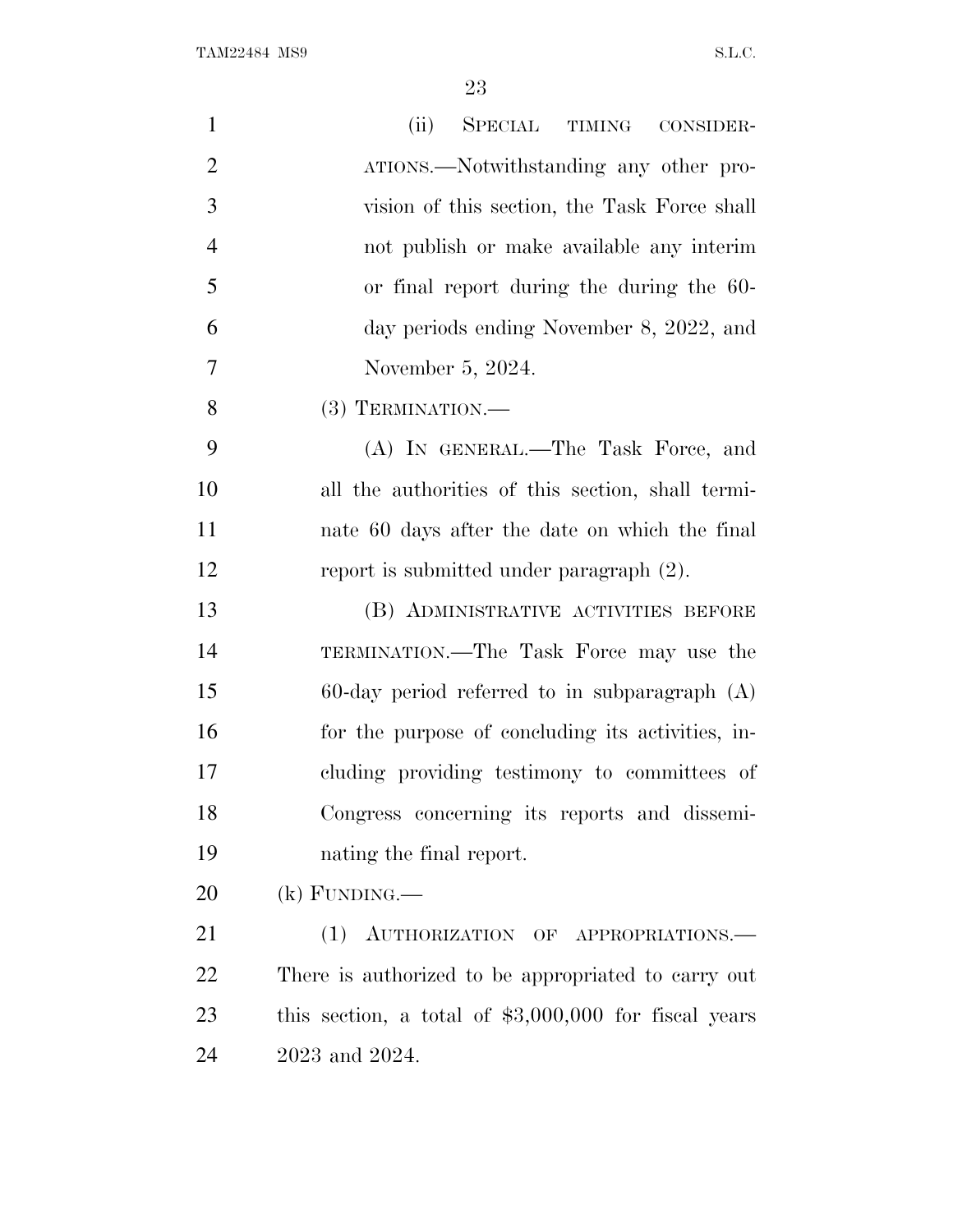(2) DURATION OF AVAILABILITY.—Amounts made available to the Task Force under paragraph (1) shall remain available until the termination of the Task Force. **SEC. 102. APPOINTMENT AND AUTHORITY OF THE DIREC- TOR OF THE CENTERS FOR DISEASE CON- TROL AND PREVENTION.** (a) I<sup>N</sup> GENERAL.—Part A of title III of the Public Health Service Act (42 U.S.C. 241 et seq.) is amended by inserting after section 304 the following: **''SEC. 305. APPOINTMENT AND AUTHORITY OF THE DIREC-TOR OF THE CENTERS FOR DISEASE CON- TROL AND PREVENTION.** ''(a) I<sup>N</sup> GENERAL.—The Centers for Disease Control and Prevention (referred to in this section as the 'CDC') shall be headed by the Director of the Centers for Disease Control and Prevention (referred to in this section as the 'Director'), who shall be appointed by the President, by and with the advice and consent of the Senate. Such indi- vidual shall also serve as the Administrator of the Agency for Toxic Substances and Disease Registry consistent with section 104(i) of the Comprehensive Environmental Re- sponse, Compensation, and Liability Act. The Director shall perform functions provided for in subsection (b) and such other functions as the Secretary may prescribe.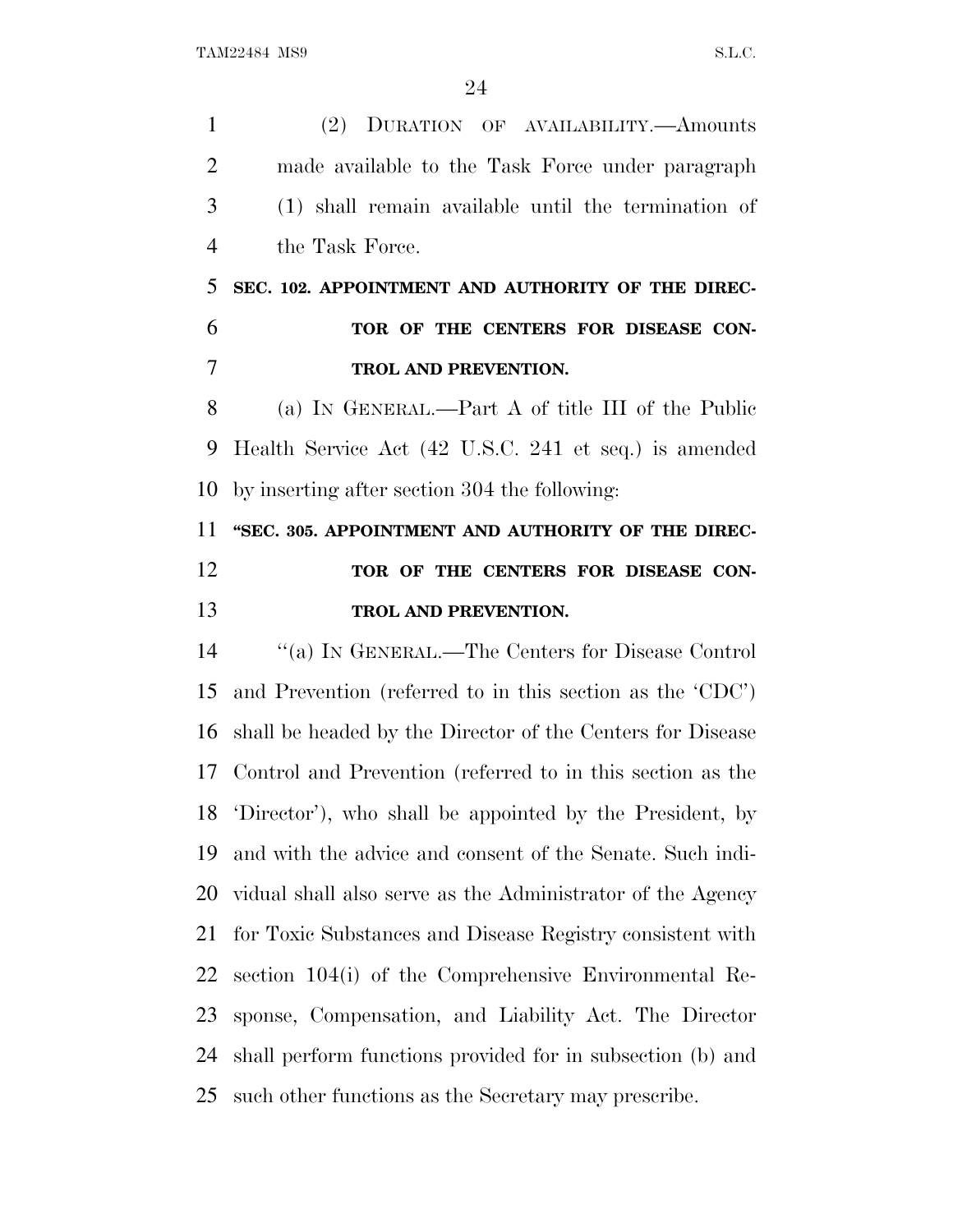''(b) FUNCTIONS.—The Secretary, acting through the Director, shall—

3 (1) implement and exercise applicable authori- ties and responsibilities provided for in this Act or other applicable law related to the investigation, de- tection, identification, prevention, or control of dis- eases or conditions to preserve and improve public health domestically and globally and address injuries and occupational and environmental hazards, as ap-propriate;

 $\langle \cdot (2) \rangle$  be responsible for the overall direction of the CDC and for the establishment and implementa- tion of policies related to the management and oper-ation of programs and activities within the CDC;

 ''(3) coordinate and oversee the operation of centers, institutes, and offices within the CDC;

17 ''(4) support, in consultation with the heads of such centers, institutes, and offices, program coordi- nation across such centers, institutes, and offices, in- cluding through priority setting reviews and the de- velopment of strategic plans, to reduce unnecessary duplication and encourage collaboration between pro-grams;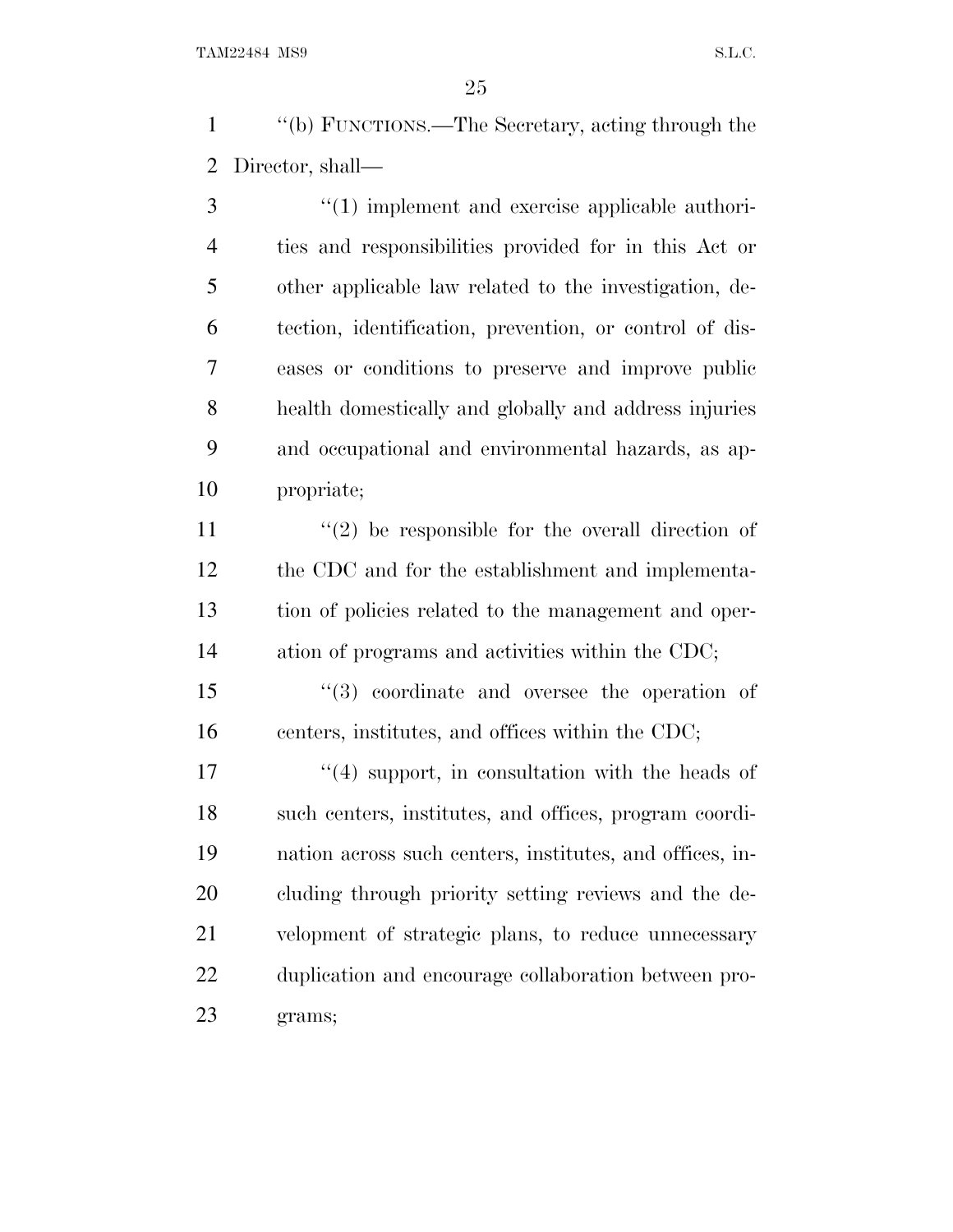| $\mathbf{1}$   | "(5) oversee the development, implementation,          |
|----------------|--------------------------------------------------------|
| $\overline{2}$ | and updating of the strategic plan established pursu-  |
| 3              | ant to subsection $(e)$ ;                              |
| $\overline{4}$ | $"(6)$ ensure that appropriate strategic planning,     |
| 5              | including the use of performance metrics, is con-      |
| 6              | ducted by such centers, institutes, and offices to fa- |
| 7              | cilitate and improve CDC programs and activities;      |
| 8              | "(7) communicate, including through convening          |
| 9              | annual meetings, with public and private entities re-  |
| 10             | garding relevant public health programs and activi-    |
| 11             | ties, and, as applicable, the strategic plan estab-    |
| 12             | lished pursuant to subsection (c).                     |
| 13             | $``(c)$ STRATEGIC PLAN.—                               |
| 14             | "(1) IN GENERAL.—Not later than 1 year after           |
| 15             | the date of enactment of the PREVENT Pandemics         |
| 16             | Act, and at least every 4 years thereafter, the Direc- |
| 17             | tor shall develop and submit to the Committee on       |
| 18             | Health, Education, Labor, and Pensions and the         |
| 19             | Committee on Appropriations of the Senate and the      |
| 20             | Committee on Energy and Commerce and the Com-          |
| 21             | mittee on Appropriations of the House of Represent-    |
| 22             | atives, and post on the website of the CDC, a coordi-  |
| 23             | nated strategy to provide strategic direction and fa-  |
| 24             | cilitate collaboration across the centers, institutes, |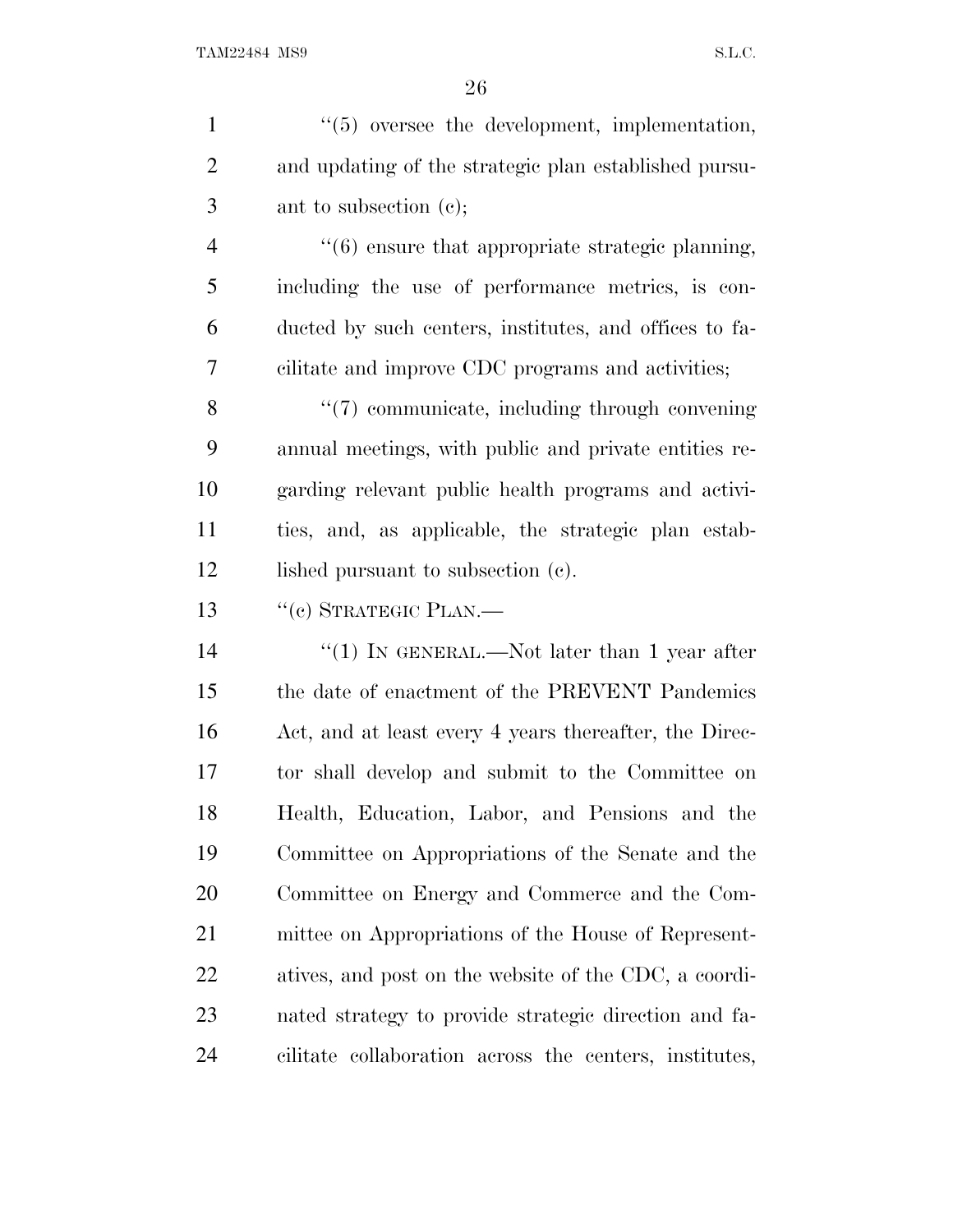| $\mathbf{1}$   | and offices within the CDC. Such strategy shall be |
|----------------|----------------------------------------------------|
| $\overline{2}$ | known as the 'CDC Strategic Plan'.                 |
| 3              | "(2) REQUIREMENTS.—The CDC Strategic               |
| $\overline{4}$ | Plan shall—                                        |
| 5              | "(A) identify strategic priorities and objec-      |
| 6              | tives related to—                                  |
| 7              | "(i) preventing, reducing, and elimi-              |
| 8              | nating the spread of communicable and              |
| 9              | noncommunicable diseases or conditions,            |
| 10             | and addressing injuries, and occupational          |
| 11             | and environmental hazards;                         |
| 12             | "(ii) supporting the efforts of State,             |
| 13             | local, and Tribal health departments to            |
| 14             | prevent and reduce the prevalence of the           |
| 15             | diseases or conditions under clause (i);           |
| 16             | "(iii) containing, mitigating, and end-            |
| 17             | ing disease outbreaks;                             |
| 18             | "(iv) enhancing global and domestic                |
| 19             | public health capacity, capabilities, and          |
| 20             | preparedness, including public health data,        |
| 21             | surveillance, workforce, and laboratory ca-        |
| 22             | pacity and safety; and                             |
| 23             | $f'(v)$ other priorities, as established by        |
| 24             | the Director;                                      |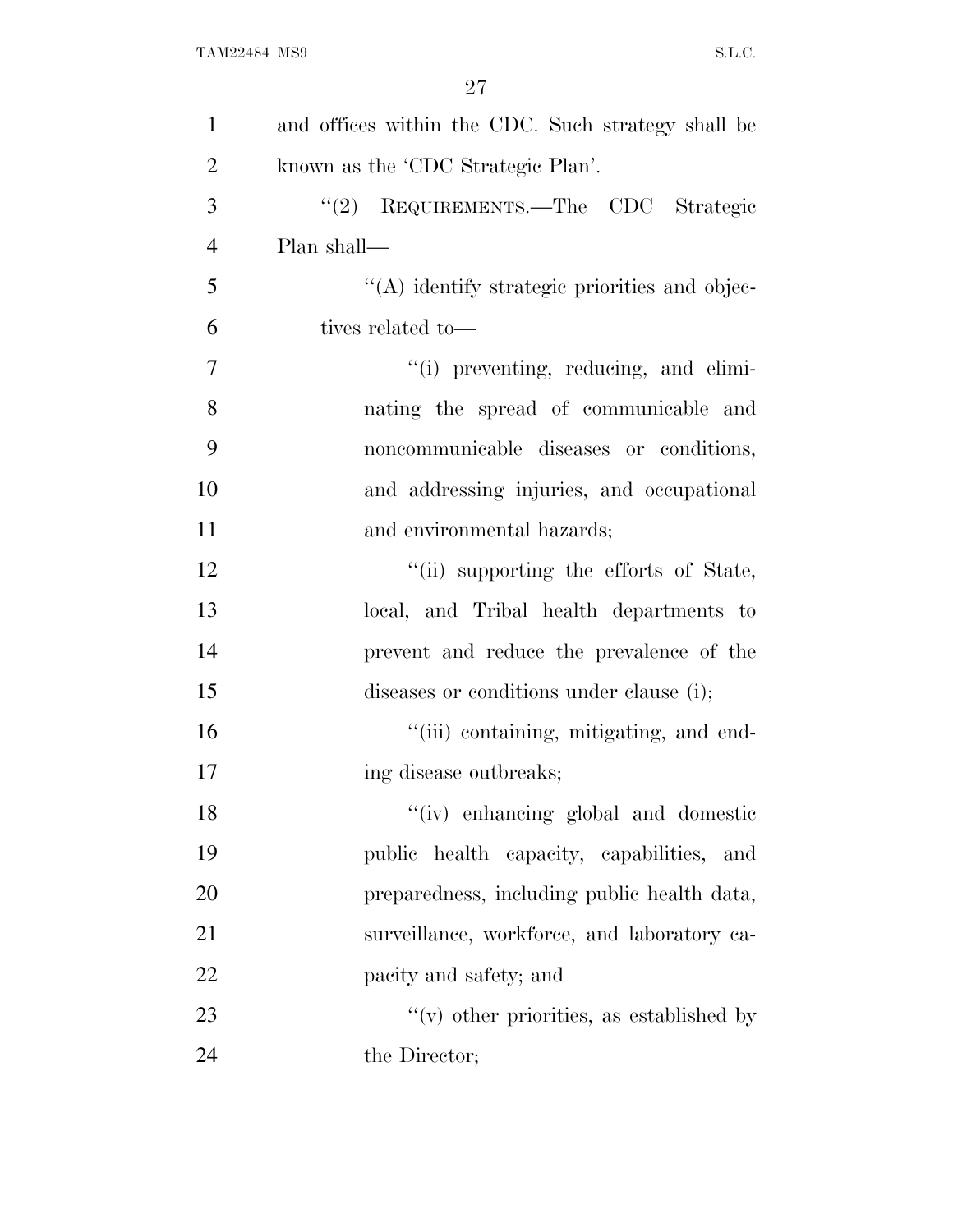| $\mathbf{1}$   | $\lq\lq$ describe the capacity and capabilities        |
|----------------|--------------------------------------------------------|
| $\overline{2}$ | necessary to achieve the priorities and objec-         |
| 3              | tives under subparagraph $(A)$ , and progress to-      |
| $\overline{4}$ | wards achieving such capacity and capabilities,        |
| 5              | as appropriate; and                                    |
| 6              | $\cdot$ (C) include a description of how the CDC       |
| 7              | Strategic Plan incorporates—                           |
| 8              | "(i) strategic communications;                         |
| 9              | "(ii) partnerships with private sector                 |
| 10             | entities, and State, local, and Tribal health          |
| 11             | departments, and other public sector enti-             |
| 12             | ties, as appropriate; and                              |
| 13             | "(iii) coordination with other agencies                |
| 14             | and offices of the Department of Health                |
| 15             | and Human Services and other Federal de-               |
| 16             | partments and agencies, as appropriate.                |
| 17             | "(3) USE OF PLANS.—Strategic plans developed           |
| 18             | and updated by the centers, institutes, and offices of |
| 19             | the CDC shall be prepared regularly and in such a      |
| 20             | manner that such plans will be informed by the CDC     |
| 21             | Strategic Plan developed and updated under this        |
| 22             | subsection.                                            |
| 23             | "(d) APPEARANCES BEFORE CONGRESS.—                     |
| 24             | "(1) IN GENERAL.—Each fiscal year, the Direc-          |
| 25             | tor shall appear before the Committee on Health,       |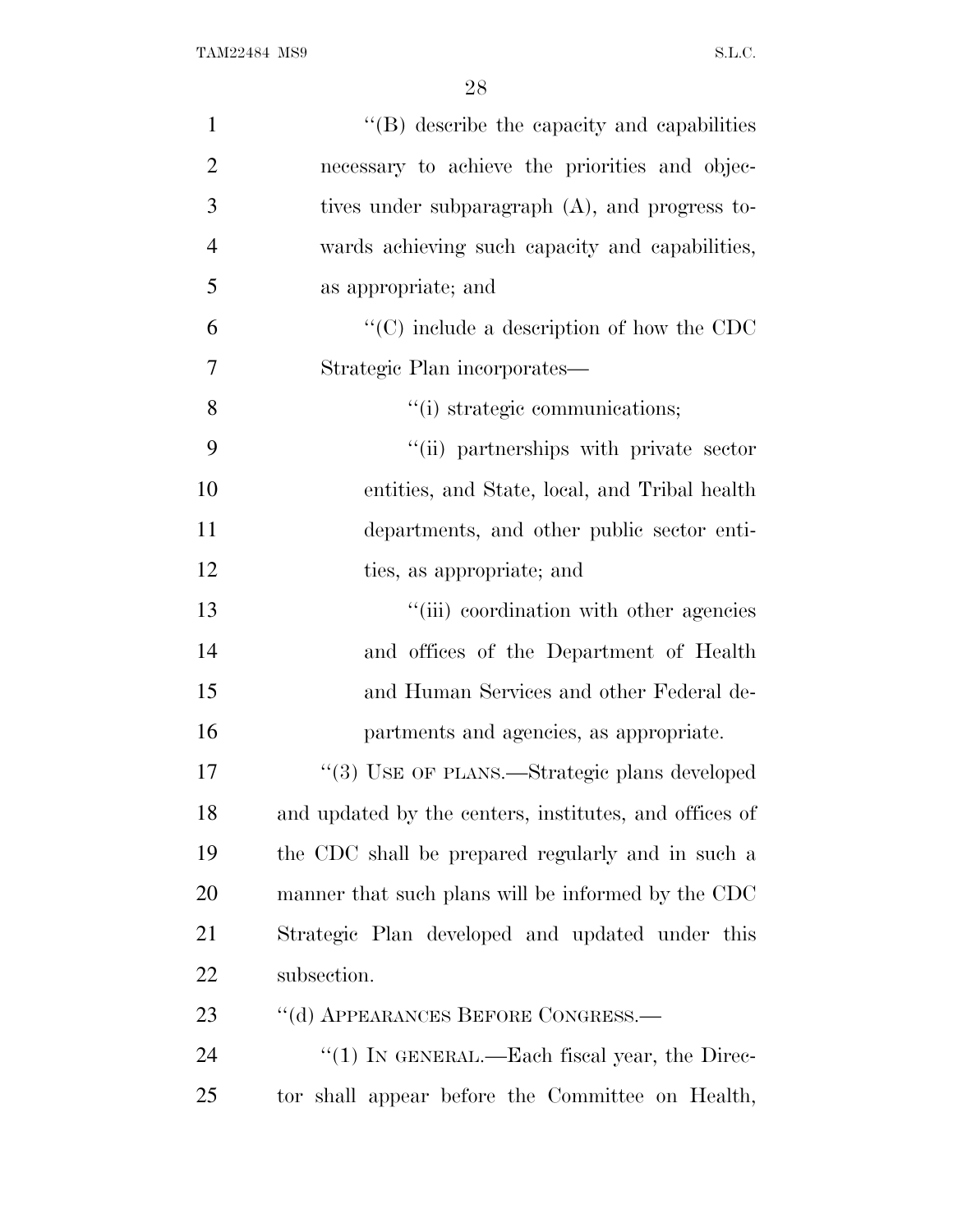| $\mathbf{1}$   | Education, Labor, and Pensions of the Senate and    |
|----------------|-----------------------------------------------------|
| $\overline{2}$ | the Committee on Energy and Commerce of the         |
| 3              | House of Representatives at hearings on topics such |
| $\overline{4}$ | as—                                                 |
| 5              | "(A) support for State, local, and Tribal           |
| 6              | public health preparedness and responses to any     |
| 7              | recent or ongoing public health emergency, in-      |
| 8              | cluding—                                            |
| 9              | "(i) any objectives, activities, or initia-         |
| 10             | tives that have been carried out, or are            |
| 11             | planned, by the Director to prepare for, or         |
| 12             | respond to, the public health emergency,            |
| 13             | including relevant strategic communica-             |
| 14             | tions or partnerships and any gaps or chal-         |
| 15             | lenges identified in such objectives, activi-       |
| 16             | ties, or initiatives;                               |
| 17             | "(ii) any objectives and planned ac-                |
| 18             | tivities for the upcoming fiscal year to ad-        |
| 19             | dress gaps in, or otherwise improve, State,         |
| 20             | local, and Tribal public health prepared-           |
| 21             | ness; and                                           |
| 22             | ``(iii)<br>other potential all-hazard               |
| 23             | threats that the Director is preparing to           |
| 24             | address;                                            |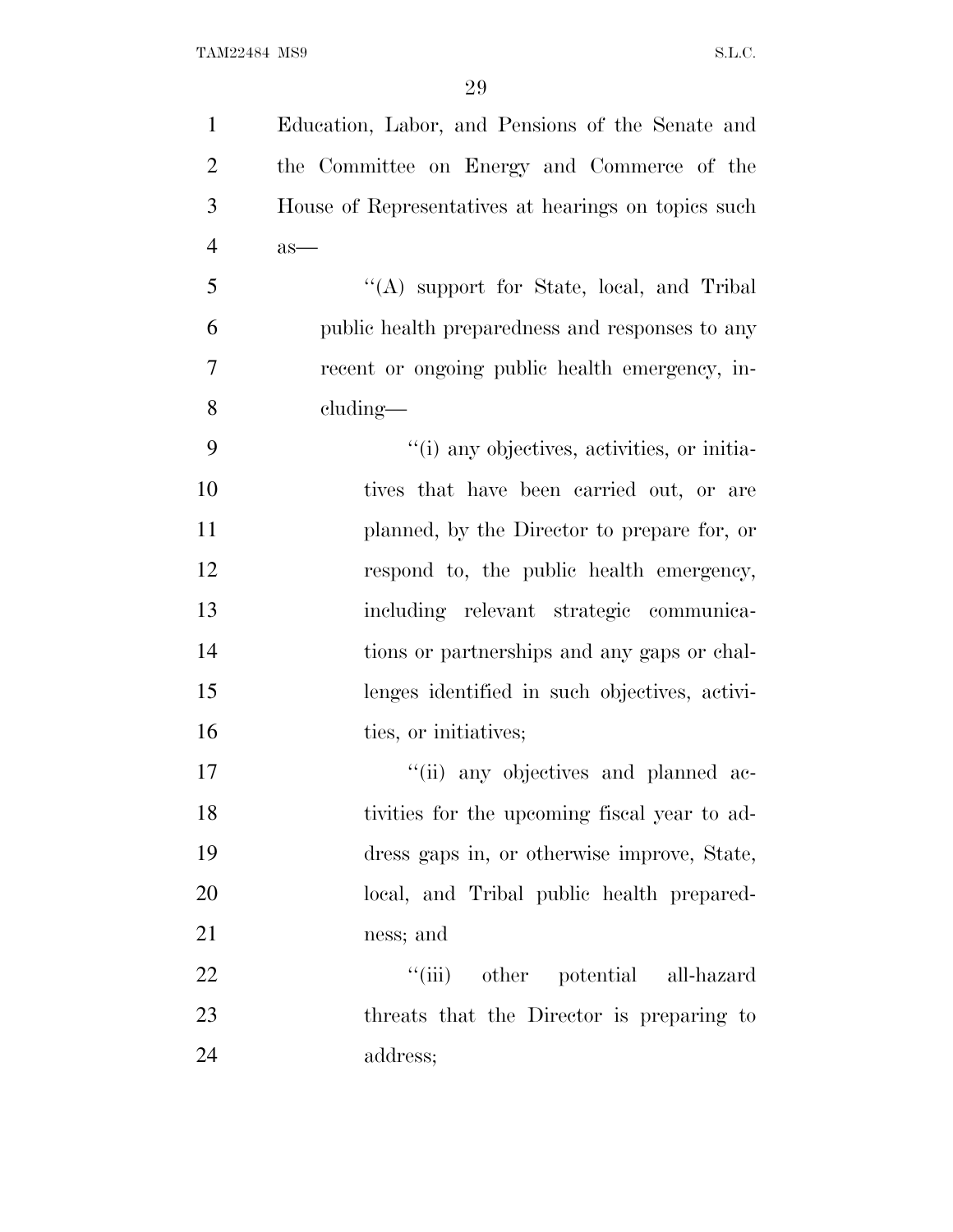''(B) activities related to public health and functions of the Director described in sub- section (b); and  $\langle ^{\prime}(C) \rangle$  updates on other relevant activities supported or conducted by the CDC, or in col- laboration or coordination with the heads of other Federal departments, agencies, or stake- holders, as appropriate.  $"(2)$  CLARIFICATIONS.— 10 "(A) WAIVER AUTHORITY.—The Chair of the Committee on Health, Education, Labor, and Pensions of the Senate or the Chair of the Committee on Energy and Commerce of the House of Representatives may waive the re- quirements of paragraph (1) for the applicable fiscal year with respect to the applicable Com- mittee. 18 "(B) SCOPE OF REQUIREMENTS.—The re- quirements of this subsection shall not be con- strued to impact the appearance of other Fed-eral officials or the Director at hearings of ei-

22 the Committee described in paragraph (1) at other times and for purposes other than the times and purposes described in paragraph (1).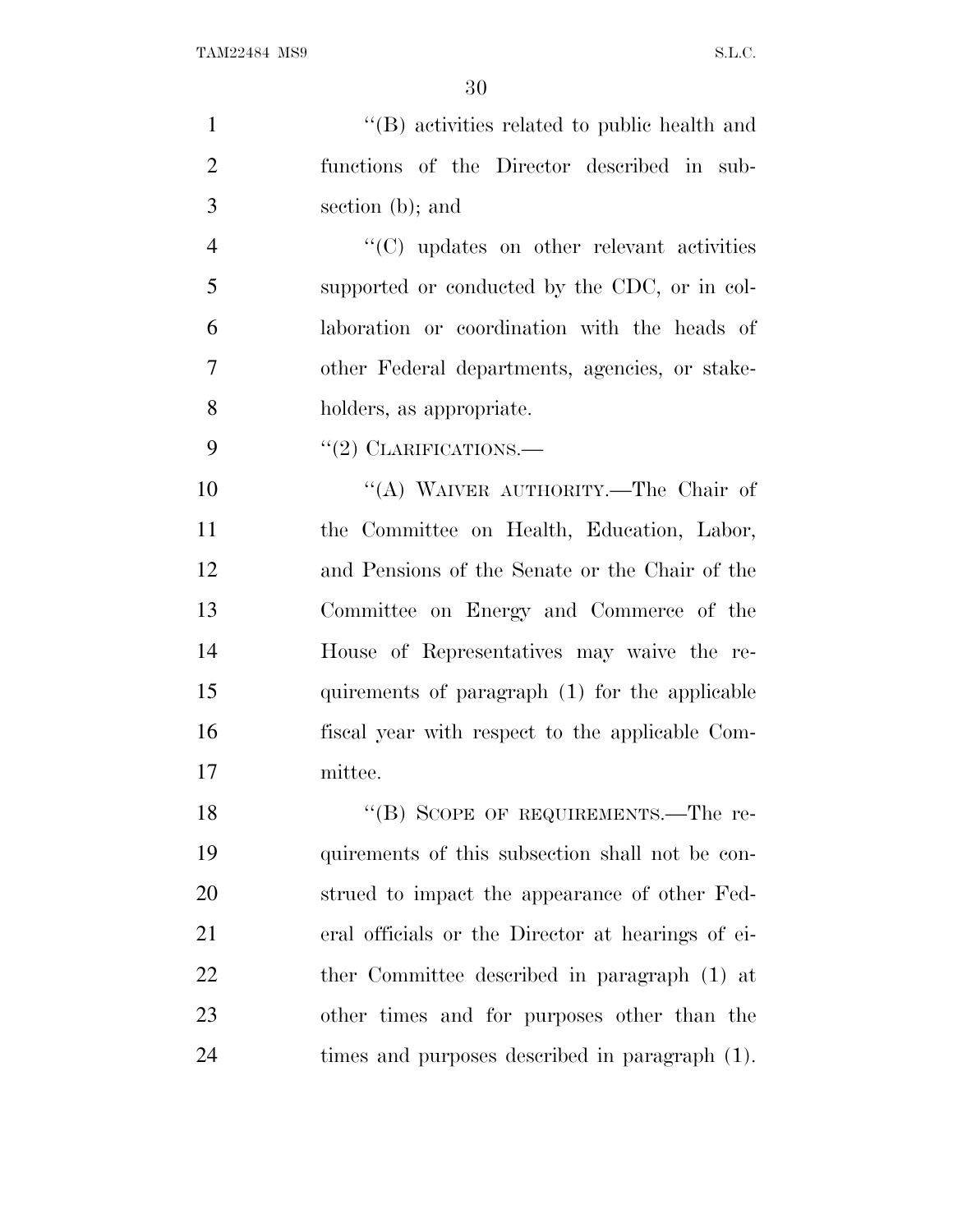1 "(3) CLOSED HEARINGS.—Information that is not appropriate for disclosure during an open hear- ing under paragraph (1) in order to protect national security may instead be discussed in a closed hear- ing that immediately follows the open hearing.''. (b) APPLICATION.—The first sentence of section 305(a) of the Public Health Service Act, as added by sub- section (a), shall not apply to the Director of the Centers for Disease Control and Prevention who is serving on the date of enactment of this Act. **SEC. 103. ADDITIONAL PROVISIONS RELATED TO THE CEN- TERS FOR DISEASE CONTROL AND PREVEN- TION.** Title III of the Public Health Service Act (42 U.S.C. 241 et seq.) is amended by inserting after section 305, as added by section 102, the following: **''SEC. 305A. ADDITIONAL PROVISIONS RELATED TO THE CENTERS FOR DISEASE CONTROL AND PRE- VENTION.** 20 "(a) APPOINTMENTS.— 21 "(1) IN GENERAL.—Unless otherwise specified in statute, the heads of the centers or institutes of 23 the Centers for Disease Control and Prevention shall be appointed by the Secretary, acting through the Director of the Centers for Disease Control and Pre-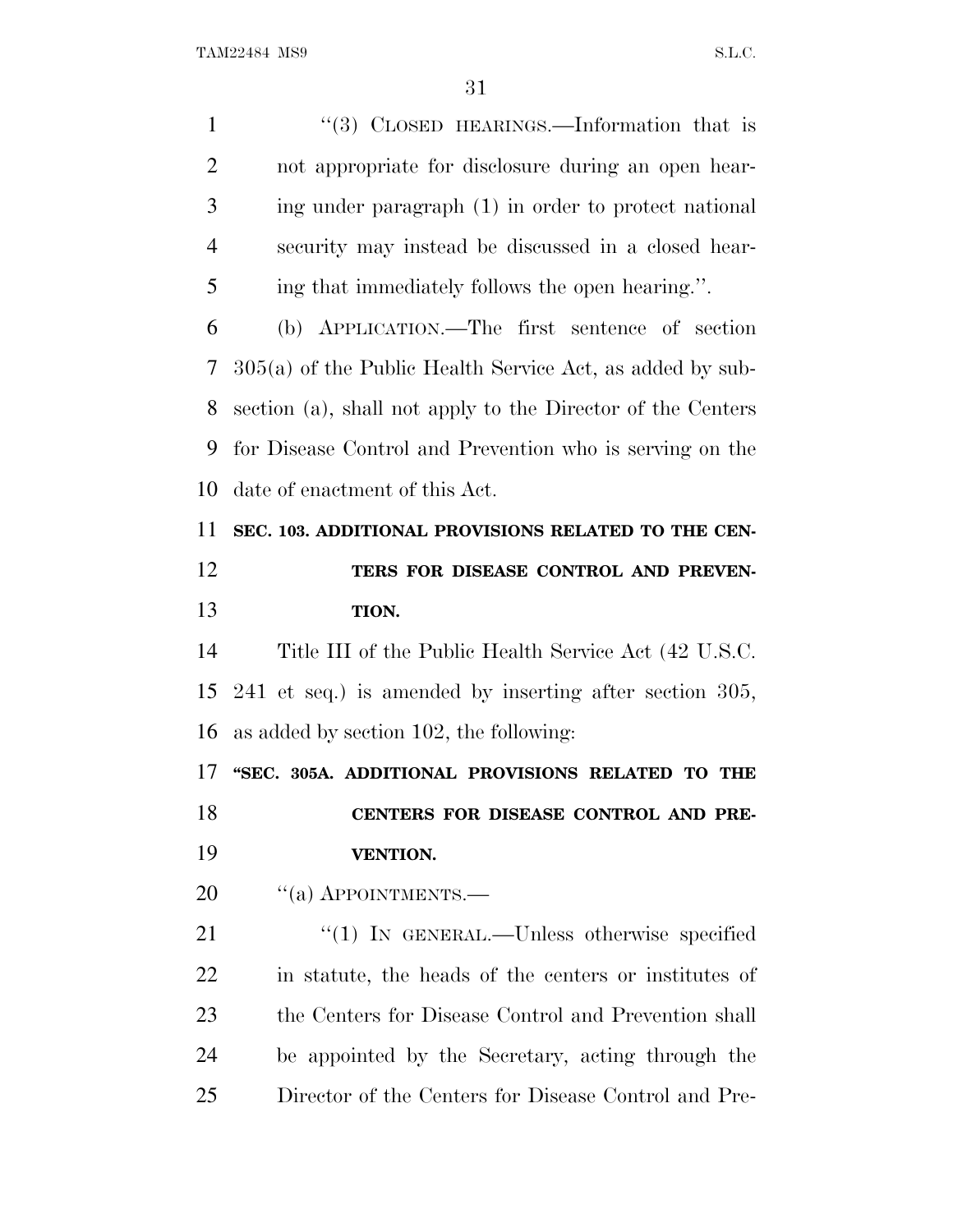vention (referred to in this section as the 'Director'). Each such individual shall be appointed for 5 years. 3 "(2) REAPPOINTMENTS.—An individual ap- pointed under paragraph (1) may be reappointed in accordance with standards applicable to the relevant appointment mechanism and as determined by the Secretary. In a case in which a head is not re- appointed and the successor does not take office at the end of a head's term, such head shall continue to serve in such capacity until the appointment term of such a successor begins. 12 "(3) NO LIMIT ON TERMS.—There shall be no 13 limit on the number of terms that any individual ap- pointed under this subsection may serve. ''(4) VACANCIES.—If the position of a head of a center or institute described in paragraph (1) be- comes vacant before the end of a term, the head of such center or institute appointed to fill the vacancy shall be appointed for a 5-year term starting on the date of such appointment. 21 "(5) CURRENT POSITIONS AND EXEMPTIONS.— 22 "(A) IN GENERAL.—Each such individual who is serving on the date of enactment of the PREVENT Pandemics Act shall be deemed to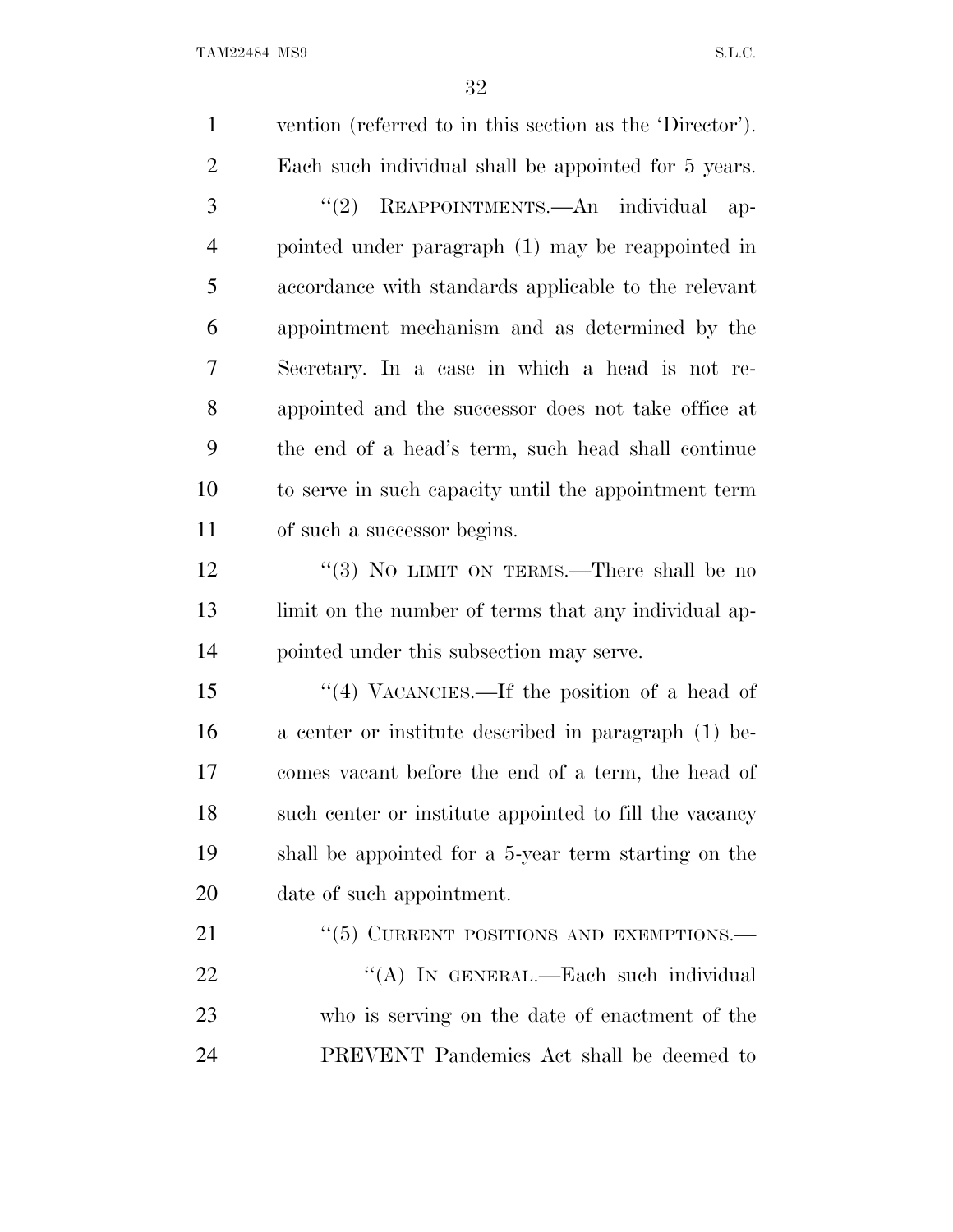| $\mathbf{1}$   | be appointed for a 5-year term under this sub-       |
|----------------|------------------------------------------------------|
| $\overline{2}$ | section beginning on such date of enactment.         |
| 3              | "(B) EXEMPTIONS.—The Secretary may                   |
| $\overline{4}$ | exempt the head of a center or institute from        |
| 5              | the 5-year term described in subparagraph $(A)$      |
| 6              | if such Secretary determines such exemption is       |
| 7              | necessary in order to hire or retain talented in-    |
| 8              | dividuals.                                           |
| 9              | "(6) RULE OF CONSTRUCTION.—Nothing in                |
| 10             | this subsection shall be construed to—               |
| 11             | "(A) limit the authority of the Secretary or         |
| 12             | the Director to terminate the appointment of a       |
| 13             | head of a center or institute described in para-     |
| 14             | graph (1) before the expiration of such individ-     |
| 15             | ual's 5-year term; or                                |
| 16             | $\lq\lq (B)$ alter existing law regarding reassign-  |
| 17             | ment and transfer of career staff, as applicable,    |
| 18             | at the end of a 5-year term of a head of a cen-      |
| 19             | ter or institute.                                    |
| 20             | "(7) NATURE OF APPOINTMENT.—Appoint-                 |
| 21             | ments and reappointments under this subsection       |
| 22             | shall be made on the basis of ability and experience |
| 23             | as it relates to the mission of the Centers for Dis- |
| 24             | ease Control and Prevention and its components, in-  |
| 25             | cluding compliance with relevant legal requirements. |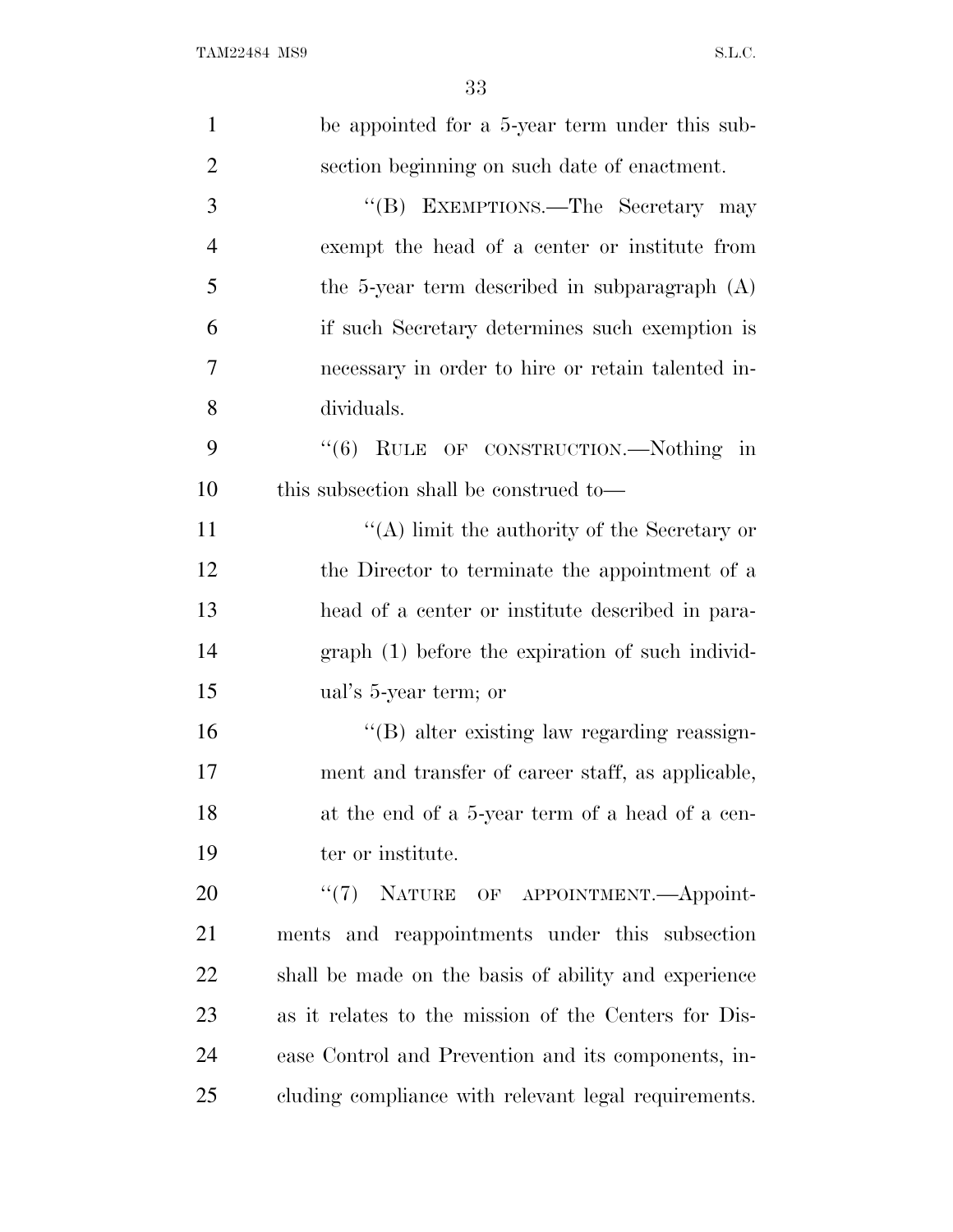1 "(b) OTHER TRANSACTIONS.—

2 "(1) In GENERAL.—In carrying out activities of the Centers for Disease Control and Prevention, the Director may enter into transactions other than a contract, grant, or cooperative agreement for pur- poses of infectious disease research, biosurveillance, infectious disease modeling, and public health pre-paredness and response.

9 "(2) WRITTEN DETERMINATION.—With respect to a project that is expected to cost the Centers for Disease Control and Prevention more than \$40,000,000, the Director may exercise the author- ity under paragraph (1) only upon a written deter- mination by the Assistant Secretary for Financial Resources of the Department of Health and Human Services, that the use of such authority is essential to promoting the success of the project. The author- ity of the Assistant Secretary for Financial Re-sources under this paragraph may not be delegated.

20 "(3) GUIDELINES.—The Director, in consulta- tion with the Secretary, shall establish guidelines re- garding the use of the authority under paragraph (1). Such guidelines shall include auditing require-ments.''.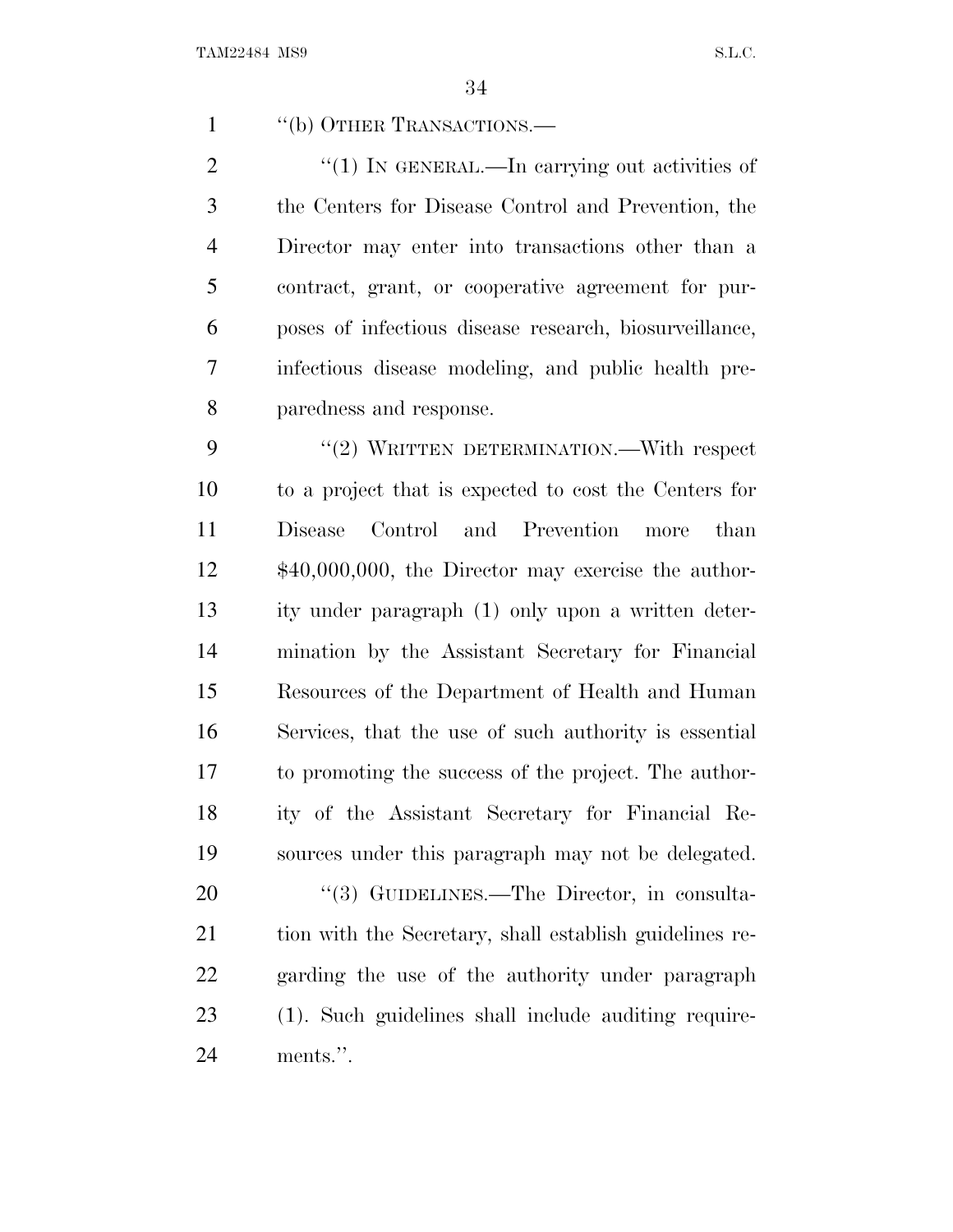# **SEC. 104. ADVISORY COMMITTEE TO THE DIRECTOR OF THE CENTERS FOR DISEASE CONTROL AND PREVENTION.**

 Title III of the Public Health Service Act (42 U.S.C. 241 et seq.) is amended by inserting after section 305A, as added by section 103, the following:

## **''SEC. 305B. ADVISORY COMMITTEE TO THE DIRECTOR.**

 ''(a) I<sup>N</sup> GENERAL.—Not later than 60 days after the date of the enactment of the PREVENT Pandemics Act, the Secretary, acting through the Director of the Centers for Disease Control and Prevention (referred to in this section as the 'Director'), shall maintain or establish an advisory committee within the Centers for Disease Control and Prevention to advise the Director on policy and strate-gies that enable the agency to fulfill its mission.

 ''(b) FUNCTIONS AND ACTIVITIES.—The Advisory Committee may—

18 ''(1) make recommendations to the Director re- garding ways to prioritize the activities of the agen- cy in alignment with the CDC Strategic Plan re-21 quired under section  $305(e)$ ;

22  $\frac{u(2)}{2}$  advise on ways to achieve or improve per- formance metrics in relation to the CDC Strategic Plan, and other relevant metrics, as appropriate;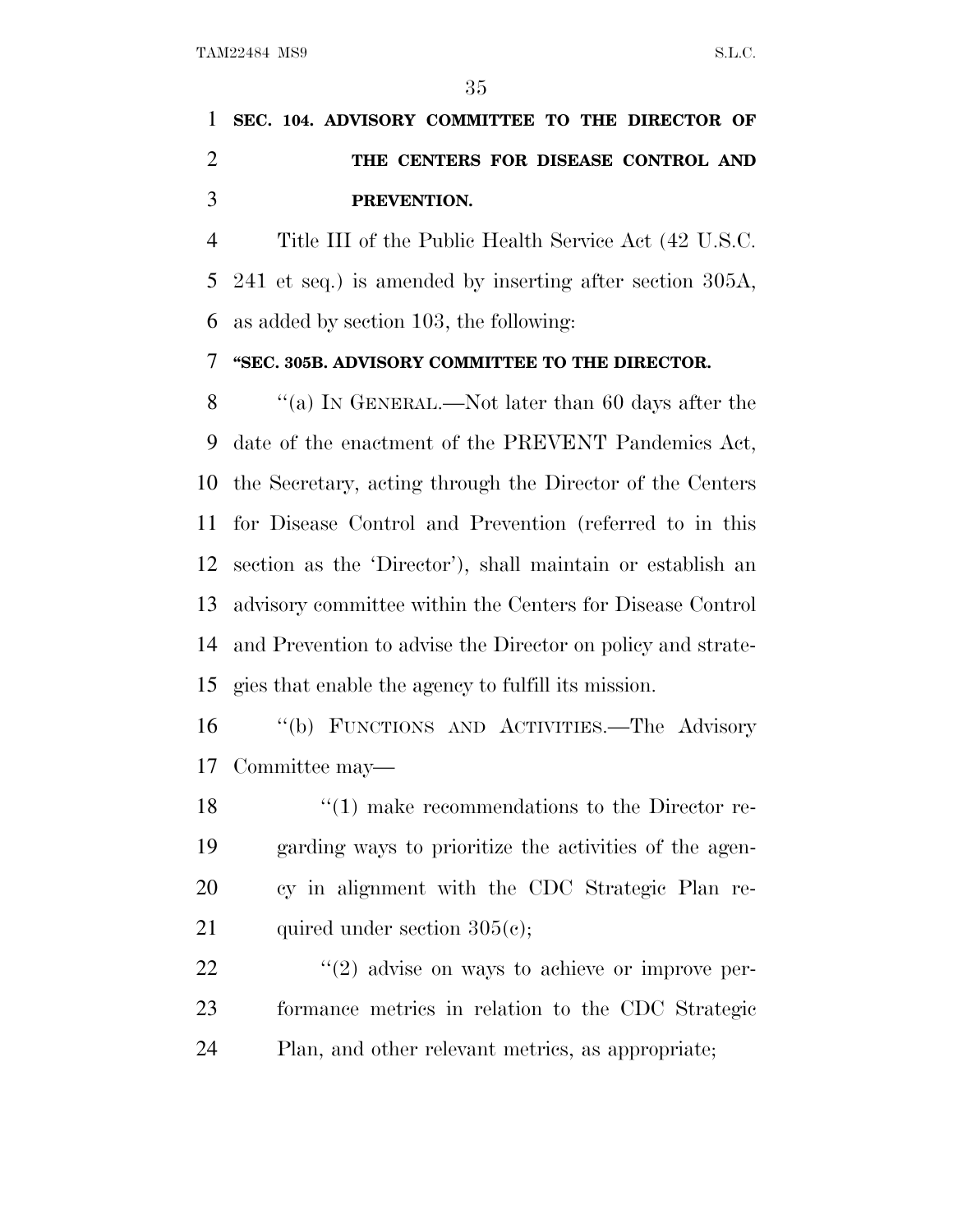| $\mathbf{1}$   | "(3) provide advice and recommendations on             |
|----------------|--------------------------------------------------------|
| $\overline{2}$ | the development of the CDC Strategic Plan, and any     |
| 3              | subsequent updates, as appropriate;                    |
| $\overline{4}$ | "(4) advise on grants, cooperative agreements,         |
| 5              | contracts, or other transactions, as applicable;       |
| 6              | $\lq(5)$ provide other advice to the Director, as re-  |
| 7              | quested, to fulfill duties under sections 301 and 311; |
| 8              | and                                                    |
| 9              | $\lq(6)$ appoint subcommittees.                        |
| 10             | $``(c)$ MEMBERSHIP.—                                   |
| 11             | "(1) IN GENERAL.—The Advisory Committee                |
| 12             | shall consist of not more than 15 non-Federal mem-     |
| 13             | bers, including the Chair, to be appointed by the      |
| 14             | Secretary under paragraph (3).                         |
| 15             | "(2) EX OFFICIO MEMBERS. Any ex officio                |
| 16             | members of the Advisory Council may consist of—        |
| 17             | $\lq\lq$ the Secretary;                                |
| 18             | "(B) the Assistant Secretary for Health;               |
| 19             | $\lq\lq$ (C) the Director; and                         |
| 20             | $\lq\lq$ ) such additional officers or employees       |
| 21             | of the United States as the Secretary deter-           |
| 22             | mines necessary for the advisory committee to          |
| 23             | effectively carry out its functions.                   |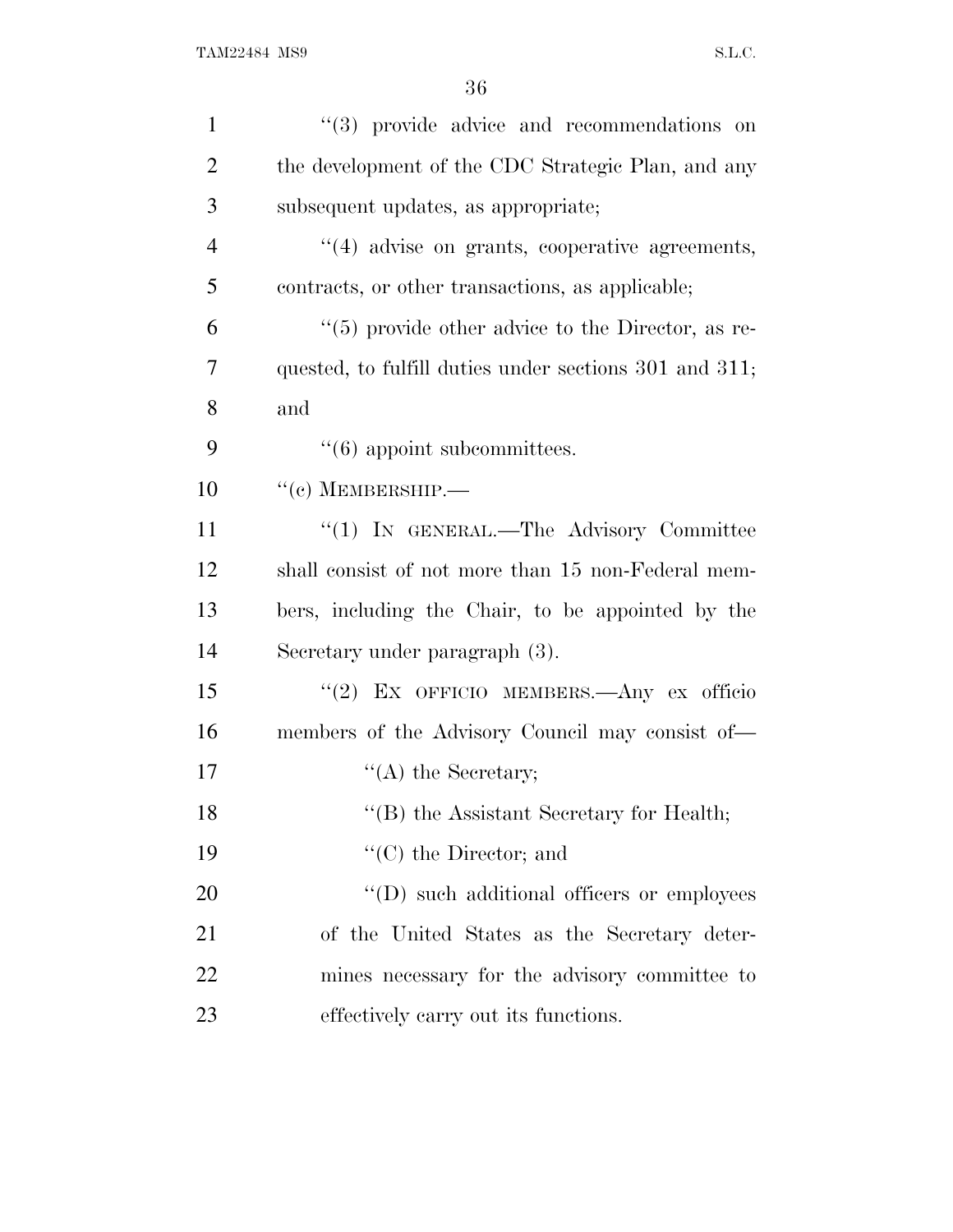| $\mathbf{1}$   | "(3) APPOINTED MEMBERS.—Individuals shall             |
|----------------|-------------------------------------------------------|
| $\overline{2}$ | be appointed to the Advisory Committee under para-    |
| 3              | $graph(1)$ as follows:                                |
| $\overline{4}$ | "(A) Twelve of the members shall be ap-               |
| 5              | pointed by the Director from among the leading        |
| 6              | representatives of the health disciplines (includ-    |
| 7              | ing public health, global health, health dispari-     |
| 8              | ties, biomedical research, public health pre-         |
| 9              | paredness, and other fields, as applicable) rel-      |
| 10             | evant to the activities of the agency or center,      |
| 11             | as applicable.                                        |
| 12             | "(B) Three of the members may be ap-                  |
| 13             | pointed by the Secretary from the general pub-        |
| 14             | lic and may include leaders in fields of innova-      |
| 15             | tion, public policy, public relations, law, eco-      |
| 16             | nomics, or management.                                |
| 17             | "(4) COMPENSATION.—Ex officio members of              |
| 18             | the Advisory Council who are officers or employees    |
| 19             | of the United States shall not receive any compensa-  |
| 20             | tion for service on the advisory committee. The re-   |
| 21             | maining members of the advisory committee may re-     |
| 22             | ceive, for each day (including travel time) they are  |
| 23             | engaged in the performance of the functions of the    |
| 24             | advisory committee, compensation at rates not to ex-  |
| 25             | ceed the daily equivalent to the annual rate of basic |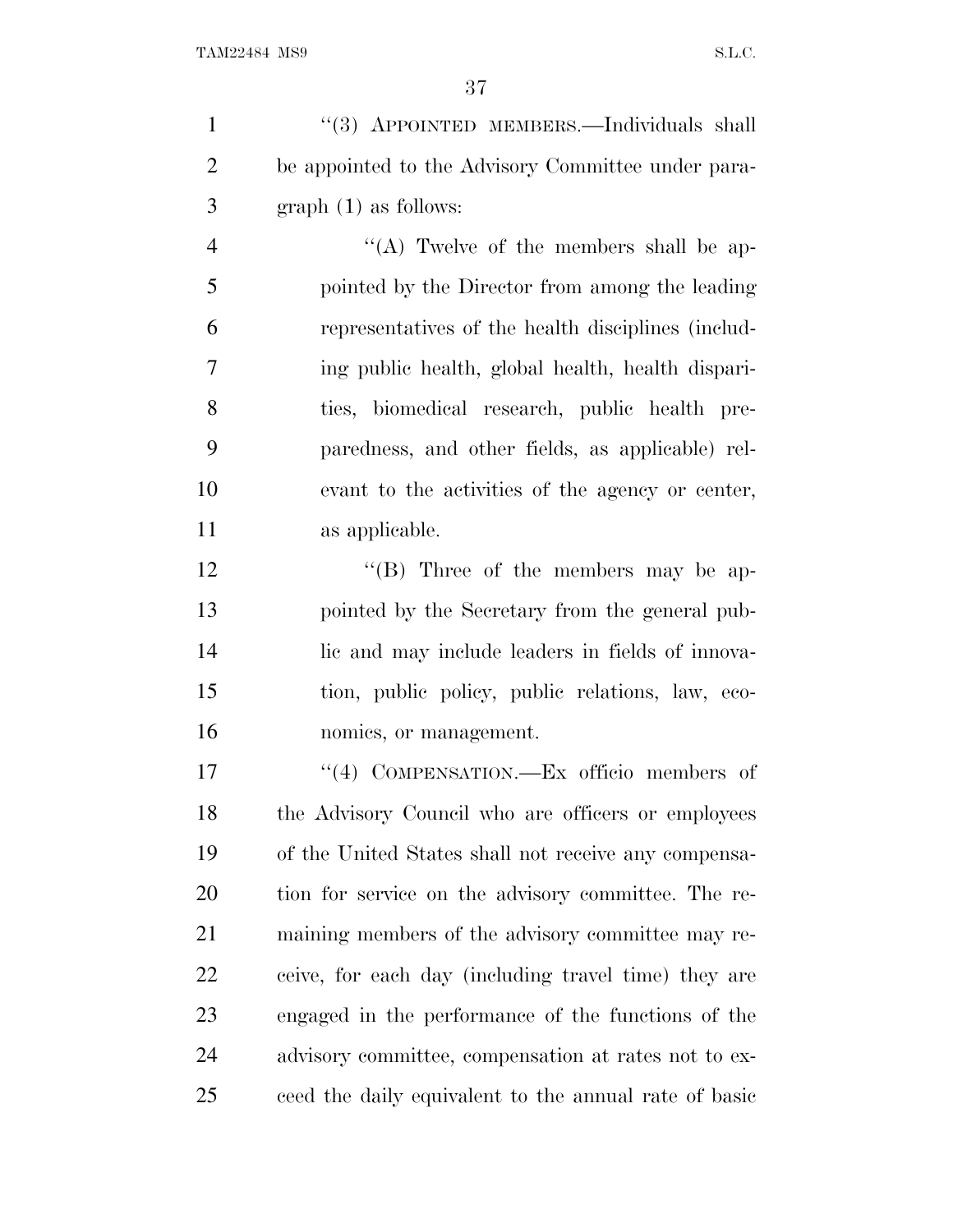| pay for level III of the Executive Schedule under |
|---------------------------------------------------|
| section 5314 of title 5, United States Code.      |

''(5) TERMS OF OFFICE.—

 ''(A) IN GENERAL.—The term of office of a member of the advisory committee appointed under paragraph (3) shall be 4 years, except that any member appointed to fill a vacancy for an unexpired term shall serve for the remainder of such term. The Secretary shall make ap- pointments to the advisory committee in such a manner as to ensure that the terms of the members not all expire in the same year. A member of the advisory committee may serve after the expiration of such member's term until a successor has been appointed and taken office.

17 "(B) REAPPOINTMENTS.—A member who has been appointed to the advisory committee for a term of 4 years may not be reappointed 20 to the advisory committee during the 2-year pe- riod beginning on the date on which such 4- year term expired.

23 ""(C) TIME FOR APPOINTMENT.—If a va- cancy occurs in the advisory committee among the members appointed under paragraph (3),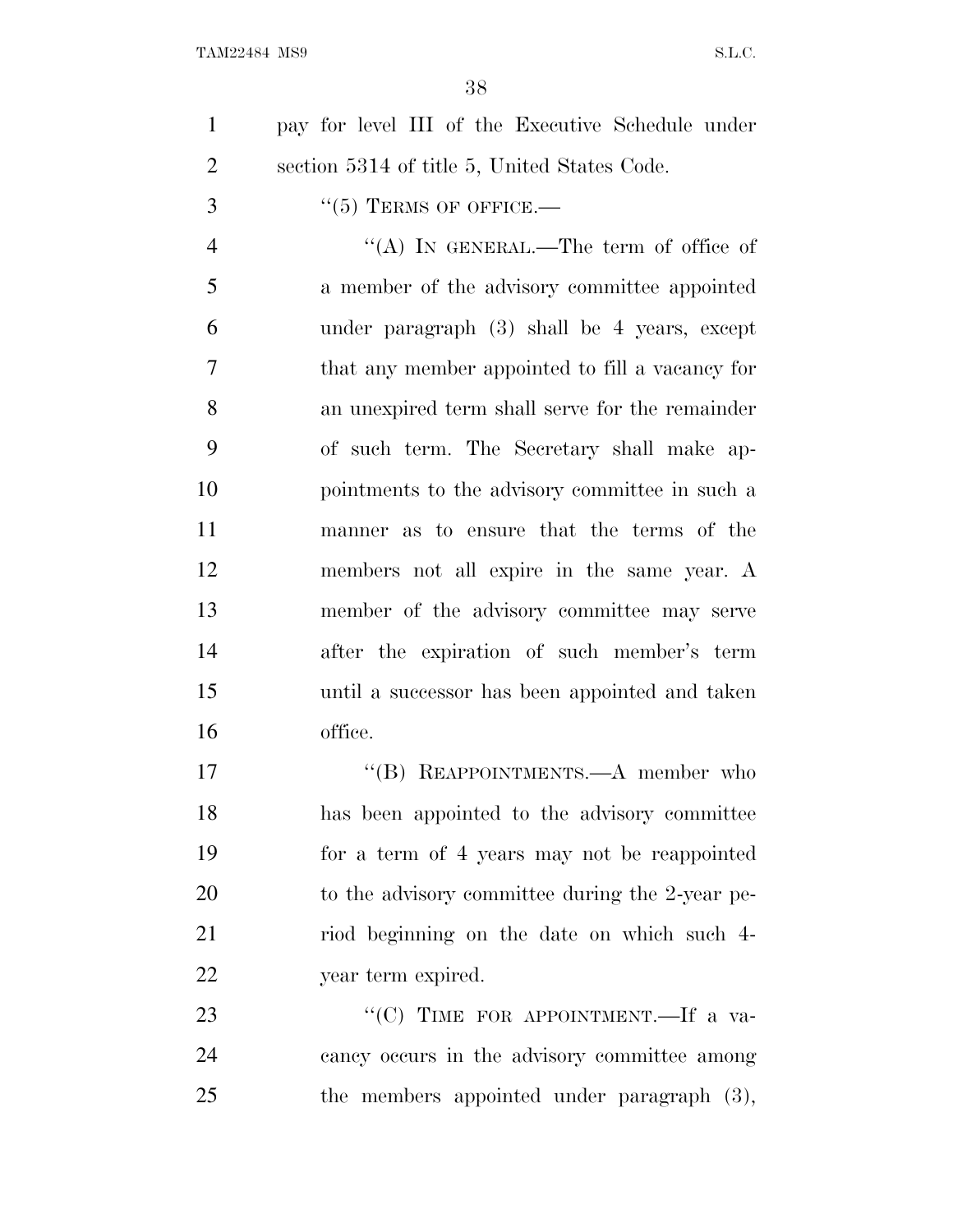the Secretary shall make an appointment to fill such vacancy within 90 days from the date the vacancy occurs.

 ''(d) CHAIR.—The Secretary shall select a member of the advisory committee to serve as the Chair of the com- mittee. The Secretary may so select an individual from among the appointed members. The term of office of the chair shall be 2 years.

 ''(e) MEETINGS.—The advisory committee shall meet at the call of the Chair or upon request of the Director, but in no event less than 2 times during each fiscal year. ''(f) EXECUTIVE SECRETARY AND STAFF.—The Di- rector shall designate a member of the staff of the agency to serve as the executive secretary of the advisory com- mittee. The Director shall make available to the advisory committee such staff, information, and other assistance as it may require to carry out its functions. The Director shall provide orientation and training for new members of the advisory committee to provide for their effective participation in the functions of the advisory committee.''.

 **SEC. 105. PUBLIC HEALTH AND MEDICAL PREPAREDNESS AND RESPONSE COORDINATION.**

 (a) PUBLIC HEALTH EMERGENCY FUND.—Section 319(b) of the Public Health Service Act (42 U.S.C.  $25 \text{ } 247d(b)$  is amended—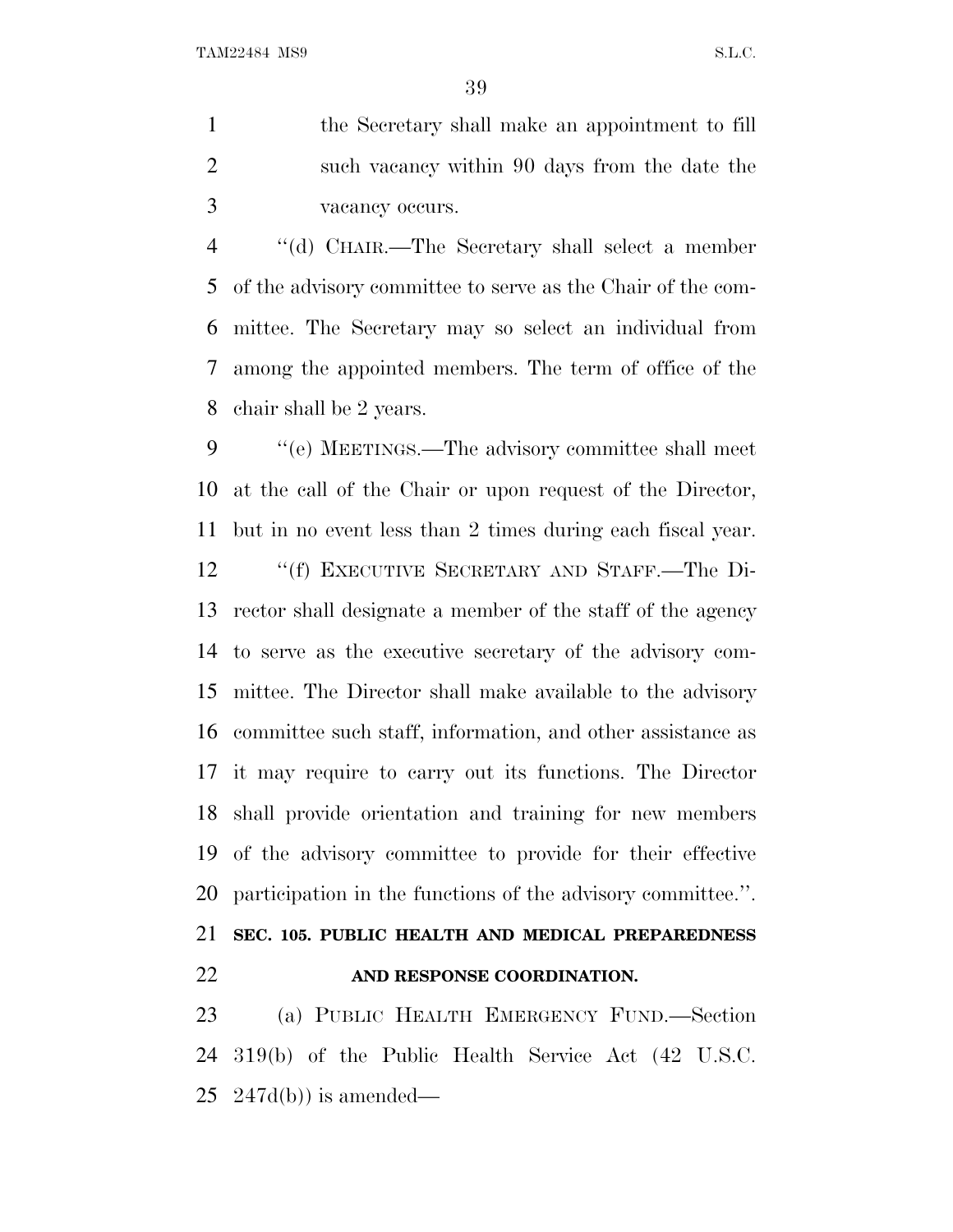| $\mathbf{1}$   | $(1)$ in paragraph $(2)$ —                      |
|----------------|-------------------------------------------------|
| $\overline{2}$ | $(A)$ in subparagraph $(E)$ , by striking       |
| 3              | "and" at the end;                               |
| $\overline{4}$ | $(B)$ by redesignating subparagraph $(F)$ as    |
| 5              | subparagraph $(G)$ ; and                        |
| 6              | (C) by inserting after subparagraph (E),        |
| 7              | the following:                                  |
| 8              | "(F) support the initial deployment and         |
| 9              | distribution of contents of the Strategic Na-   |
| 10             | tional Stockpile, as appropriate; and"; and     |
| 11             | $(2)$ by amending paragraph $(3)(A)$ to read as |
| 12             | follows:                                        |
| 13             | $\lq\lq$ the expenditures made from the Pub-    |
| 14             | lic Health Emergency Fund in such fiscal year,  |
| 15             | including—                                      |
| 16             | "(i) the amount obligated;                      |
| 17             | "(ii) the recipient or recipients of such       |
| 18             | obligated funds;                                |
| 19             | "(iii) the specific response activities         |
| 20             | such obligated funds will support; and          |
| 21             | "(iv) the declared or potential public          |
| 22             | health emergency for which such funds           |
| 23             | were obligated; and".                           |
| 24             | (b) IMPROVING PUBLIC HEALTH AND MEDICAL PRE-    |
| 25             | PAREDNESS AND RESPONSE COORDINATION.            |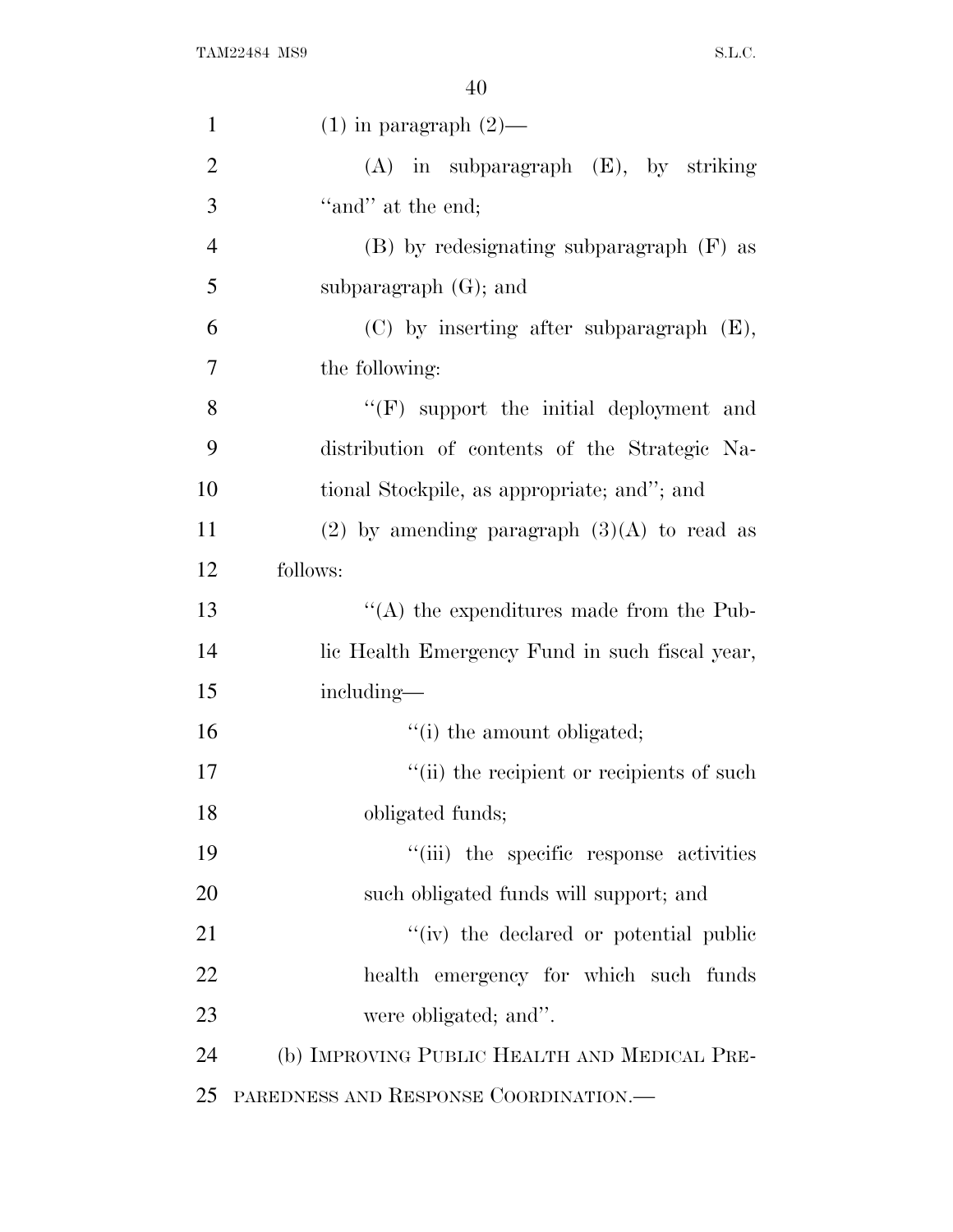(1) COORDINATION WITH FEDERAL AGEN- CIES.—Section 2801 of the Public Health Service Act (42 U.S.C. 300hh) is amended by adding at the end the following:

 ''(c) COORDINATION WITH FEDERAL AGENCIES.—In leading the Federal public health and medical response to a declared or potential public health emergency, consistent with this section, the Secretary shall coordinate with, and may request support from, other Federal departments and agencies, as appropriate in order to carry out necessary activities and leverage the expertise of such departments and agencies, which may include the provision of assist- ance at the direction of the Secretary related to supporting the public health and medical response for States, local-ities, and Tribes.''.

 (2) ASPR DUTIES.—Section 2811(b) of the Public Health Service Act (42 U.S.C. 300hh–10(b)) is amended—

 (A) in paragraph (1), by inserting ''and, consistent with the National Response Frame- work and other applicable provisions of law, as- sist the Secretary in carrying out the functions under section 2801'' before the period; and

24 (B) in paragraph  $(4)$ —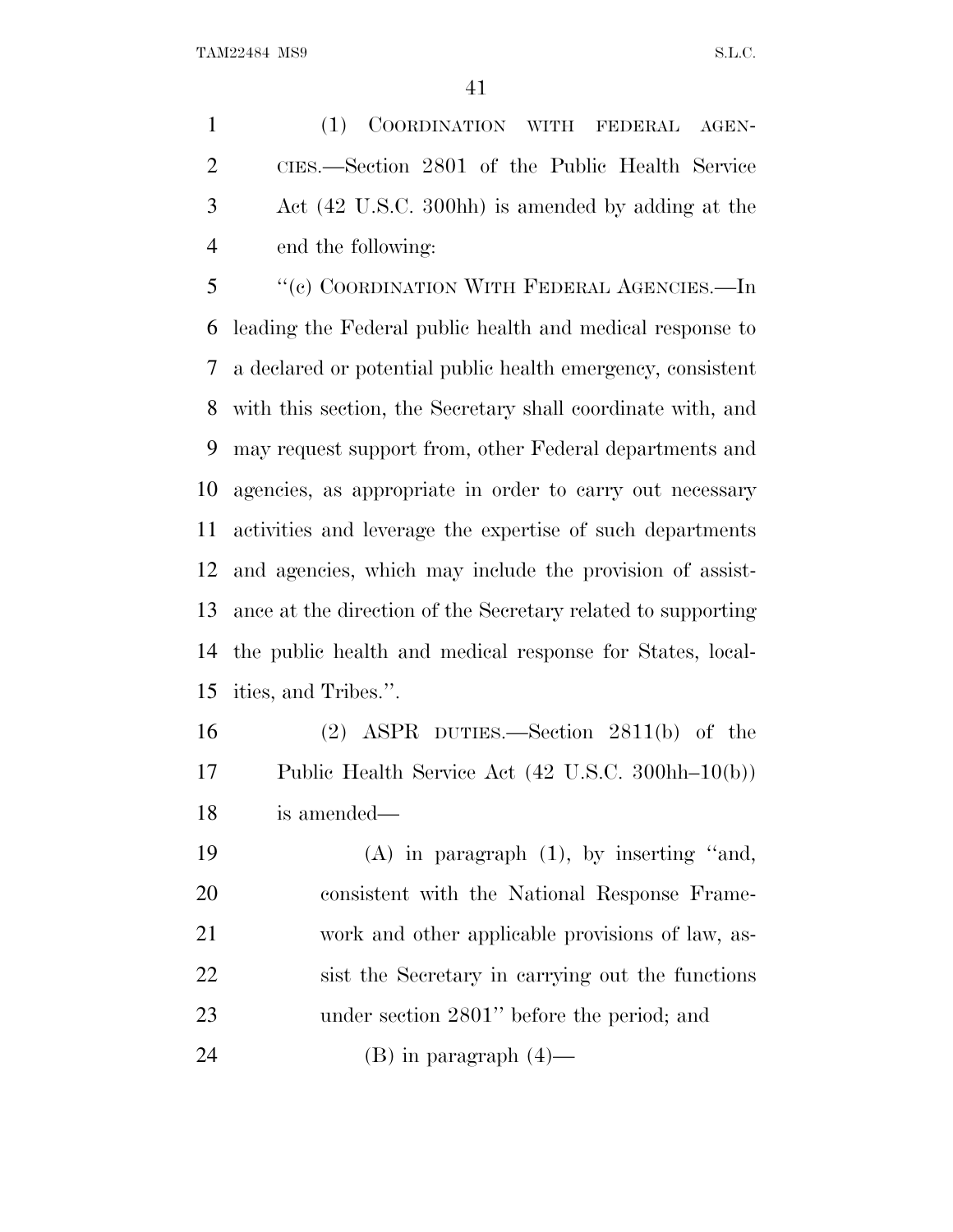| $\mathbf{1}$   | (i) in subparagraph $(E)$ by striking       |
|----------------|---------------------------------------------|
| $\mathbf{2}$   | "the actions necessary to overcome these    |
| $\mathfrak{Z}$ | obstacles." and inserting "recommend ac-    |
| $\overline{4}$ | tions necessary to overcome these obsta-    |
| 5              | cles, such as—                              |
| 6              | "(i) improving coordination with rel-       |
| $\overline{7}$ | evant Federal officials;                    |
| 8              | "(ii) partnering with other public or       |
| 9              | private entities to leverage capabilities   |
| 10             | maintained by such entities, as appropriate |
| 11             | and consistent with this subsection; and    |
| 12             | "(iii) coordinating efforts to support      |
| 13             | or establish new capabilities, as appro-    |
| 14             | priate.";                                   |
| 15             | (ii) in subparagraph $(G)$ —                |
| 16             | (I) by redesignating clauses (i)            |
| 17             | and (ii) as subclauses $(I)$ and $(II)$ and |
| 18             | adjusting the margins accordingly;          |
| 19             | (II) in the matter preceding sub-           |
| 20             | clause $(I)$ , as so redesignated—          |
| 21             | (aa) by inserting "each year,               |
| 22             | including national-level<br>and             |
| 23             | State-level full-scale exercises not        |
| 24             | less than once every 4 years"               |
| 25             | after "operational exercises"; and          |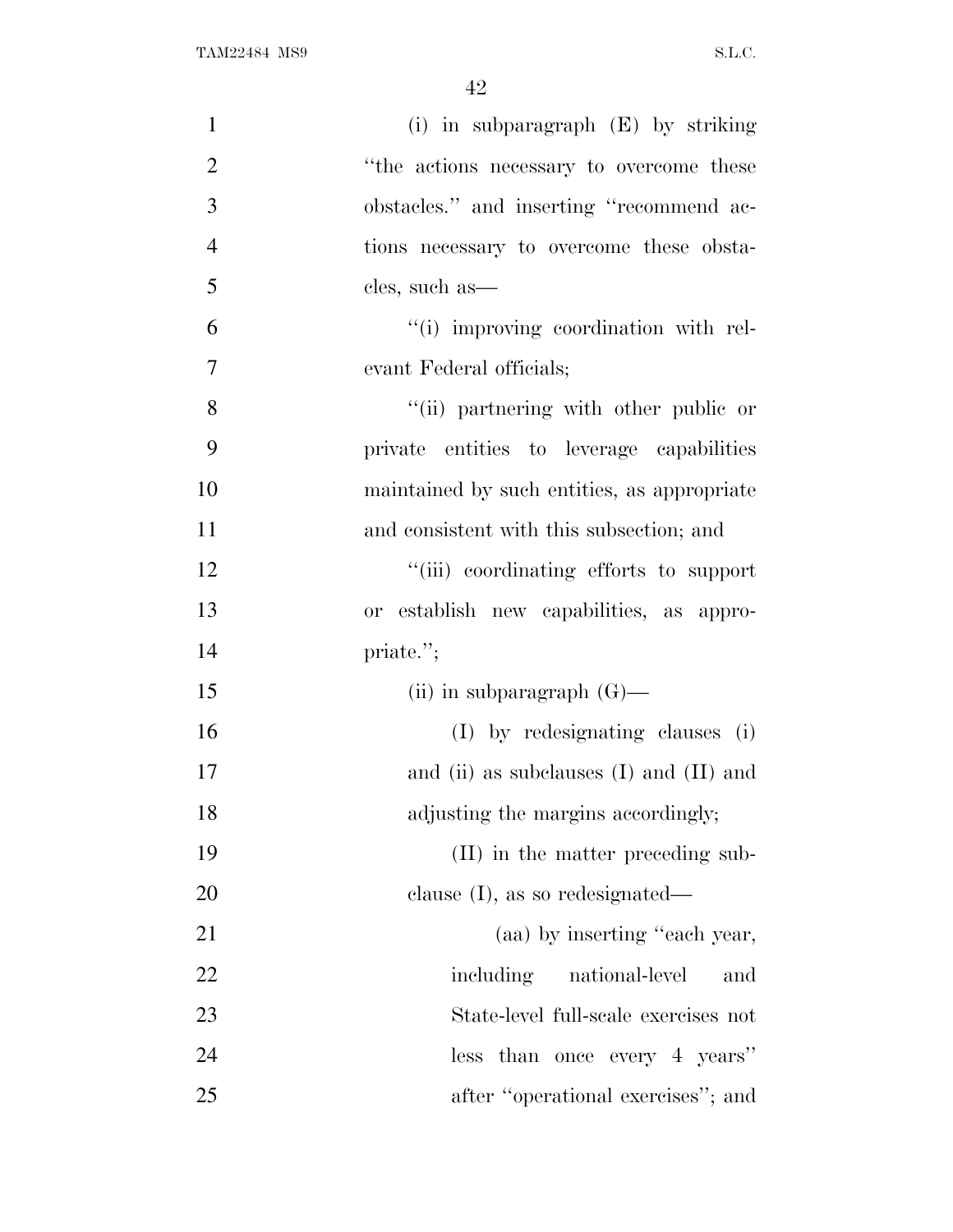| $\mathbf{1}$   | (bb) by striking "exercises"                |
|----------------|---------------------------------------------|
| $\overline{2}$ | based on—" and inserting "exer-             |
| 3              | cises-                                      |
| $\overline{4}$ | "(i) based on";                             |
| 5              | (III) by striking the period and            |
| 6              | inserting a semicolon; and                  |
| 7              | (IV) by adding at the end the fol-          |
| 8              | lowing:                                     |
| 9              | "(ii) that assess the ability of the        |
| 10             | Strategic National Stockpile, as appro-     |
| 11             | priate, to provide medical countermeasures, |
| 12             | medical products, and other supplies, in-   |
| 13             | cluding ancillary medical supplies, to sup- |
| 14             | port the response to a public health emer-  |
| 15             | gency or potential public health emergency, |
| 16             | including a threat that requires the large- |
| 17             | scale and simultaneous deployment of        |
| 18             | stockpiles and a long-term public health    |
| 19             | and medical response; and                   |
| 20             | "(iii) conducted in coordination with       |
| 21             | State and local health officials."; and     |
| 22             | (iii) by adding at the end the fol-         |
| 23             | lowing:                                     |
| 24             | "(J) MEDICAL PRODUCT AND SUPPLY CA-         |
| 25             | PACITY PLANNING.—Coordinate efforts within  |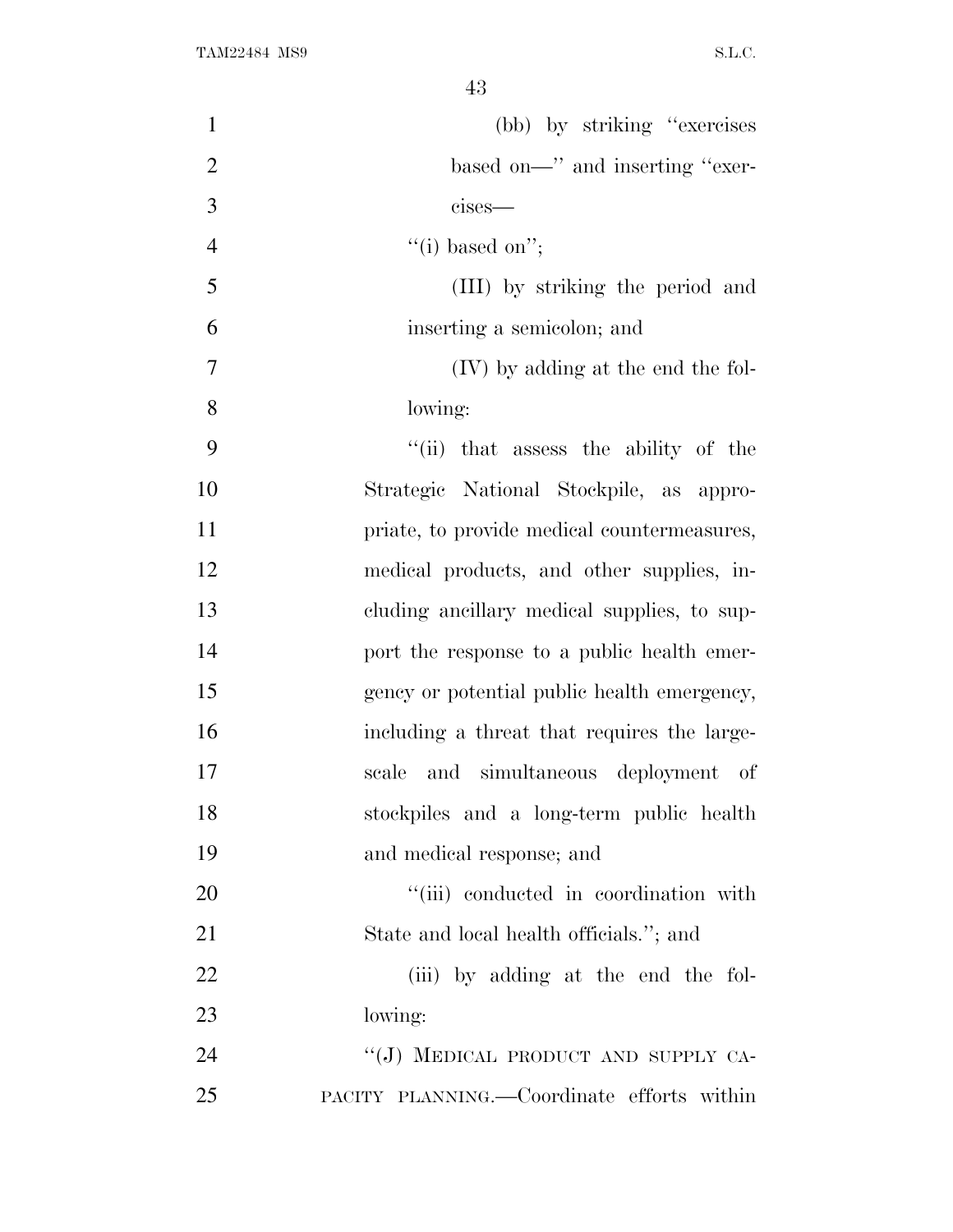| $\mathbf{1}$   | the Department of Health and Human Services   |
|----------------|-----------------------------------------------|
| $\overline{2}$ | to support—                                   |
| 3              | "(i) preparedness for medical product         |
| $\overline{4}$ | and medical supply needs directly related     |
| 5              | to responding to chemical, biological, radio- |
| 6              | logical, or nuclear threats, including        |
| 7              | emerging infectious diseases, and incidents   |
| 8              | covered by the National Response Frame-       |
| 9              | work, including—                              |
| 10             | "(I) sharing information, includ-             |
| 11             | ing with appropriate stakeholders, re-        |
| 12             | lated to the anticipated need for, and        |
| 13             | availability of, such products and sup-       |
| 14             | plies during such responses;                  |
| 15             | "(II) supporting activities, which            |
| 16             | may include public-private partner-           |
| 17             | ships, to maintain capacity of medical        |
| 18             | products and medical supplies, as ap-         |
| 19             | plicable and appropriate; and                 |
| 20             | "(III) planning for potential                 |
| 21             | surges in medical supply needs for            |
| 22             | purposes of a response to such a              |
| 23             | threat; and                                   |
| 24             | "(ii) situational awareness with re-          |
| 25             | spect to anticipated need for, and avail-     |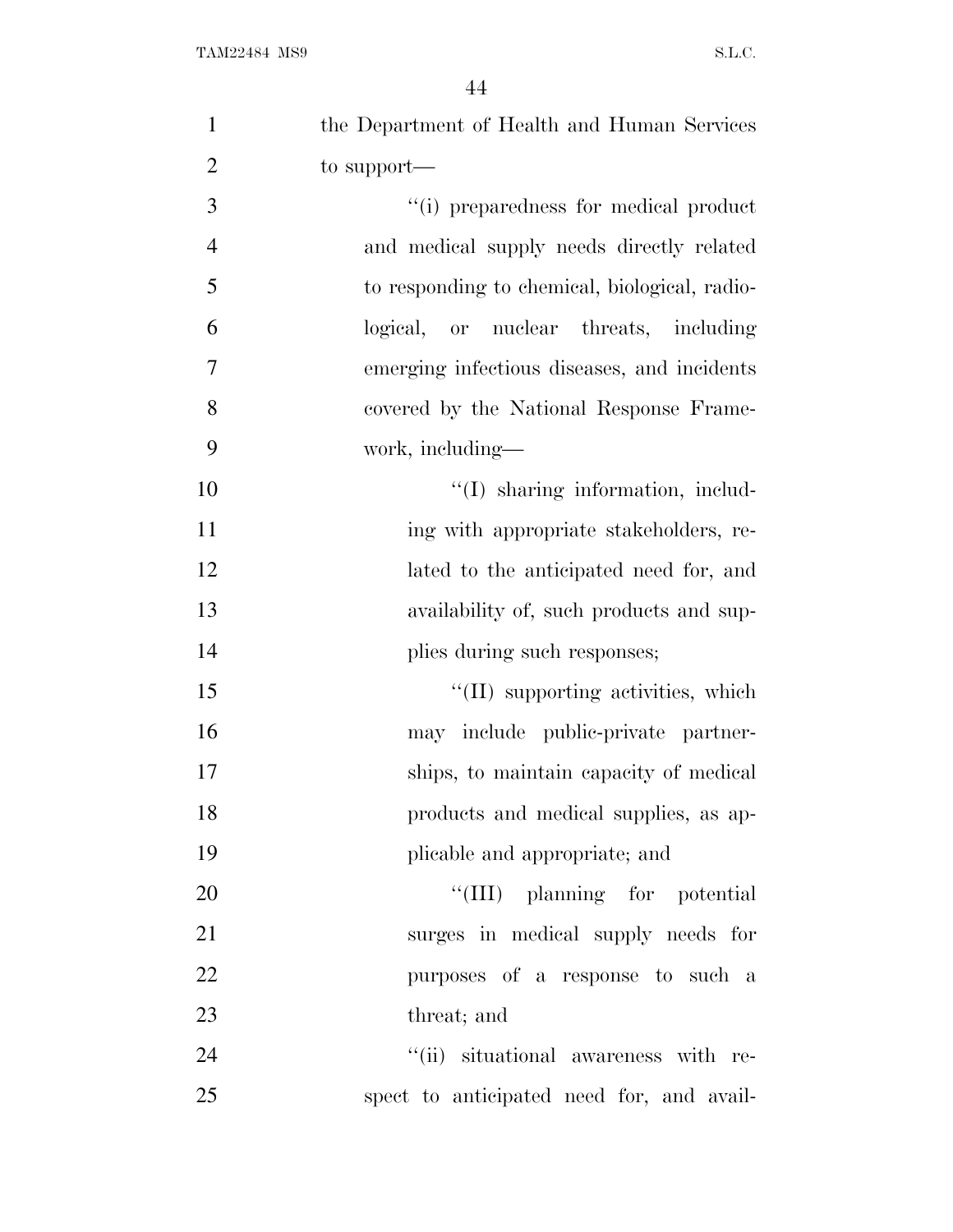| $\mathbf{1}$   | ability of, such medical products and med-                                |
|----------------|---------------------------------------------------------------------------|
| $\overline{2}$ | ical supplies within the United States dur-                               |
| 3              | ing a response to such a threat.".                                        |
| $\overline{4}$ | (c) APPEARANCES BEFORE AND REPORTS TO CON-                                |
| 5              | GRESS.—Section 2811 of the Public Health Service Act                      |
| 6              | $(42 \text{ U.S.C. } 300 \text{hh} - 10)$ is amended by adding at the end |
| 7              | the following:                                                            |
| 8              | "(g) APPEARANCES BEFORE CONGRESS.—                                        |
| 9              | "(1) IN GENERAL.—Each fiscal year, the As-                                |
| 10             | sistant Secretary for Preparedness and Response                           |
| 11             | shall appear before the Committee on Health, Edu-                         |
| 12             | cation, Labor, and Pensions of the Senate and the                         |
| 13             | Committee on Energy and Commerce of the House                             |
| 14             | of Representatives at hearings, on topics such as                         |
| 15             | $\lq\lq$ coordination of Federal activities to                            |
| 16             | prepare for, and respond to, public health emer-                          |
| 17             | gencies;                                                                  |
| 18             | "(B) activities and capabilities of the Stra-                             |
| 19             | tegic National Stockpile, including whether, and                          |
| 20             | the degree to which, recommendations made                                 |
| 21             | pursuant to section $2811-1(c)(1)(A)$ have been                           |
| 22             | met;                                                                      |
| 23             | "(C) support for State, local, and Tribal                                 |
| 24             | public health and medical preparedness;                                   |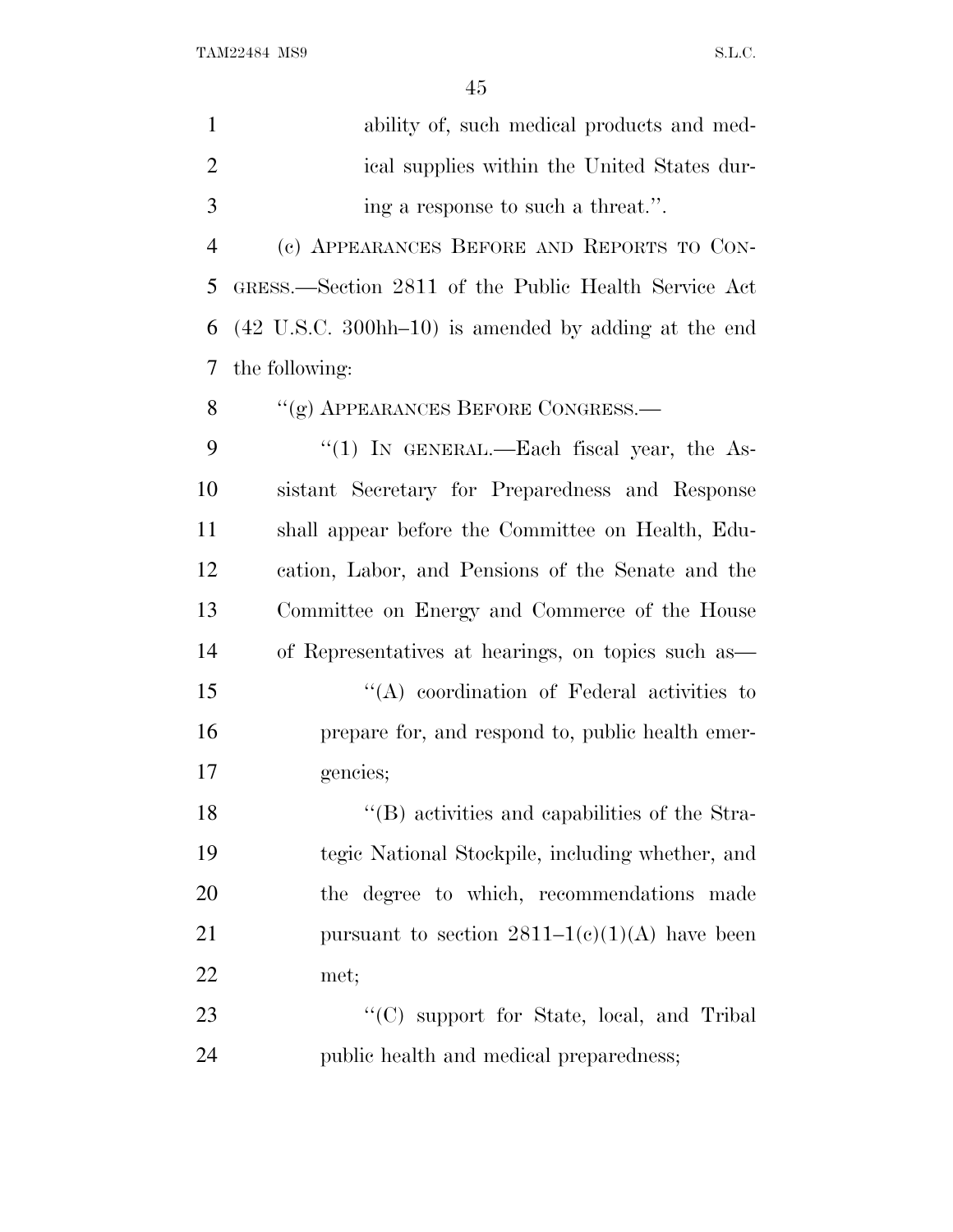| $\mathbf{1}$   | $\lq\lq$ . (D) activities implementing the counter- |
|----------------|-----------------------------------------------------|
| $\overline{2}$ | measures budget plan described under sub-           |
| 3              | section $(b)(7)$ , including—                       |
| $\overline{4}$ | "(i) any challenges in meeting the full             |
| 5              | range of identified medical countermeasure          |
| 6              | needs; and                                          |
| $\overline{7}$ | "(ii) progress in supporting advanced               |
| 8              | research, development, and procurement of           |
| 9              | medical countermeasures, pursuant to sub-           |
| 10             | section $(b)(3);$                                   |
| 11             | $\lq\lq(E)$ the strategic direction of, and activi- |
| 12             | ties related to, the sustainment of manufac-        |
| 13             | turing surge capacity and capabilities for med-     |
| 14             | ical countermeasures pursuant to section 319L       |
| 15             | and the distribution and deployment of such         |
| 16             | countermeasures;                                    |
| 17             | $\lq\lq(F)$ any additional objectives, activities,  |
| 18             | or initiatives that have been carried out or are    |
| 19             | planned by the Assistant Secretary for Pre-         |
| 20             | paredness and Response and associated chal-         |
| 21             | lenges, as appropriate;                             |
| 22             | $\lq\lq(G)$ the specific all-hazards threats that   |
| 23             | the Assistant Secretary for Preparedness and        |
| 24             | Response is preparing to address, or that are       |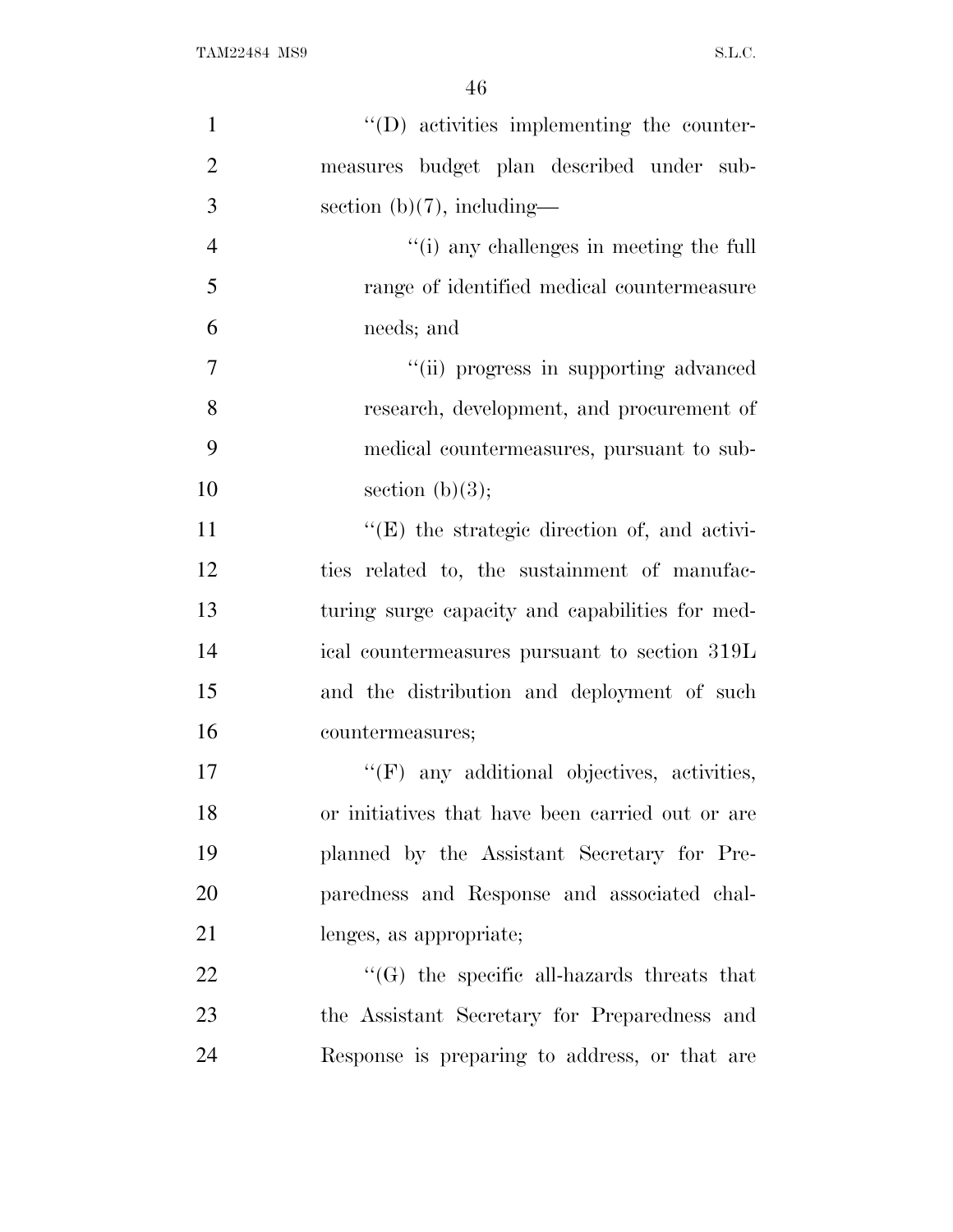| $\mathbf{1}$   | being addressed, through the activities de-        |
|----------------|----------------------------------------------------|
| $\overline{2}$ | scribed in subparagraphs $(A)$ through $(F)$ ; and |
| 3              | "(H) objectives, activities, or initiatives re-    |
| $\overline{4}$ | lated to the coordination and consultation re-     |
| 5              | quired under subsections $(b)(4)(H)$ and           |
| 6              | $(b)(4)(I)$ , in a manner consistent with para-    |
| $\overline{7}$ | $graph(3)$ , as appropriate.                       |
| 8              | $"(2)$ CLARIFICATIONS.—                            |
| 9              | "(A) WAIVER AUTHORITY.—The Chair of                |
| 10             | the Committee on Health, Education, Labor,         |
| 11             | and Pensions of the Senate or the Chair of the     |
| 12             | Committee on Energy and Commerce of the            |
| 13             | House of Representatives may waive the re-         |
| 14             | quirements of paragraph (1) for the applicable     |
| 15             | fiscal year with respect to the applicable Com-    |
| 16             | mittee.                                            |
| 17             | "(B) SCOPE OF REQUIREMENTS.—The re-                |
| 18             | quirements of this subsection shall not be con-    |
| 19             | strued to impact the appearance of other Fed-      |
| <b>20</b>      | eral officials or the Assistant Secretary at hear- |
| 21             | ings of either Committee described in para-        |
| 22             | $graph(1)$ at other times and for purposes other   |
| 23             | than the times and purposes described in para-     |
| 24             | graph(1)                                           |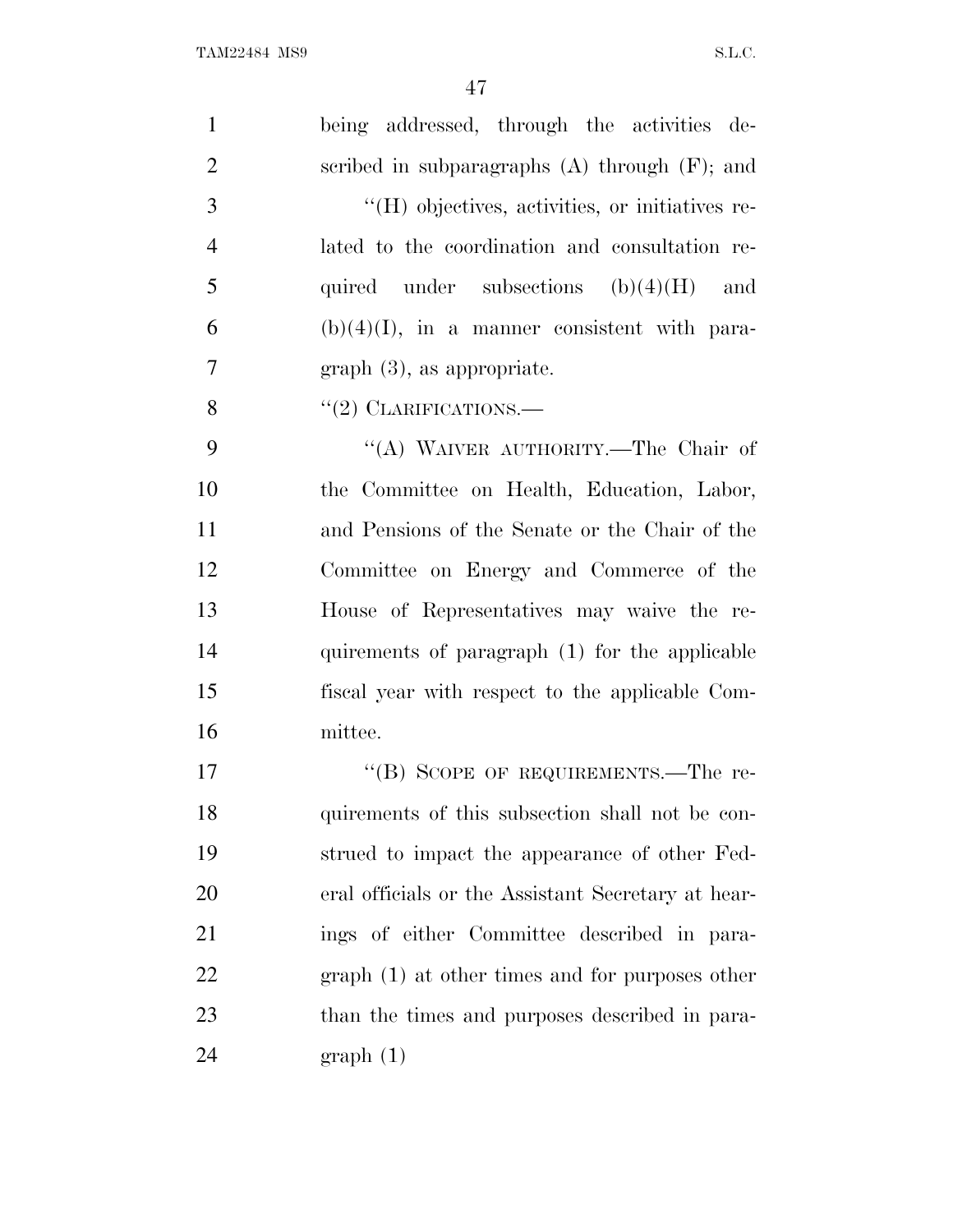1 "(3) CLOSED HEARINGS.—Information that is not appropriate for disclosure during an open hear- ing under paragraph (1) in order to protect national security may instead be discussed in a closed hear-ing that immediately follows such open hearing.''.

 (d) ANNUAL REPORT ON EMERGENCY RESPONSE AND PREPAREDNESS.—Section 2801 of the Public Health Service Act (42 U.S.C. 300hh), as amended by subsection (b), is further amended by adding at the end the following: 10 "(d) ANNUAL REPORT ON EMERGENCY RESPONSE AND PREPAREDNESS.—The Secretary shall submit a writ- ten report each fiscal year to the Committee on Health, Education, Labor, and Pensions and the Committee on Appropriations of the Senate and the Committee on En- ergy and Commerce and the Committee on Appropriations of the House of Representatives, containing—

 $\frac{17}{2}$  (1) updated information related to an assess- ment of the response to any public health emergency declared, or otherwise in effect, during the previous fiscal year;

 $\frac{1}{21}$  ''(2) findings related to drills and operational exercises completed in the previous fiscal year pursu-23 ant to section  $2811(b)(4)(G);$ 

24  $(3)$  the state of public health preparedness and response capabilities for chemical, biological, radio-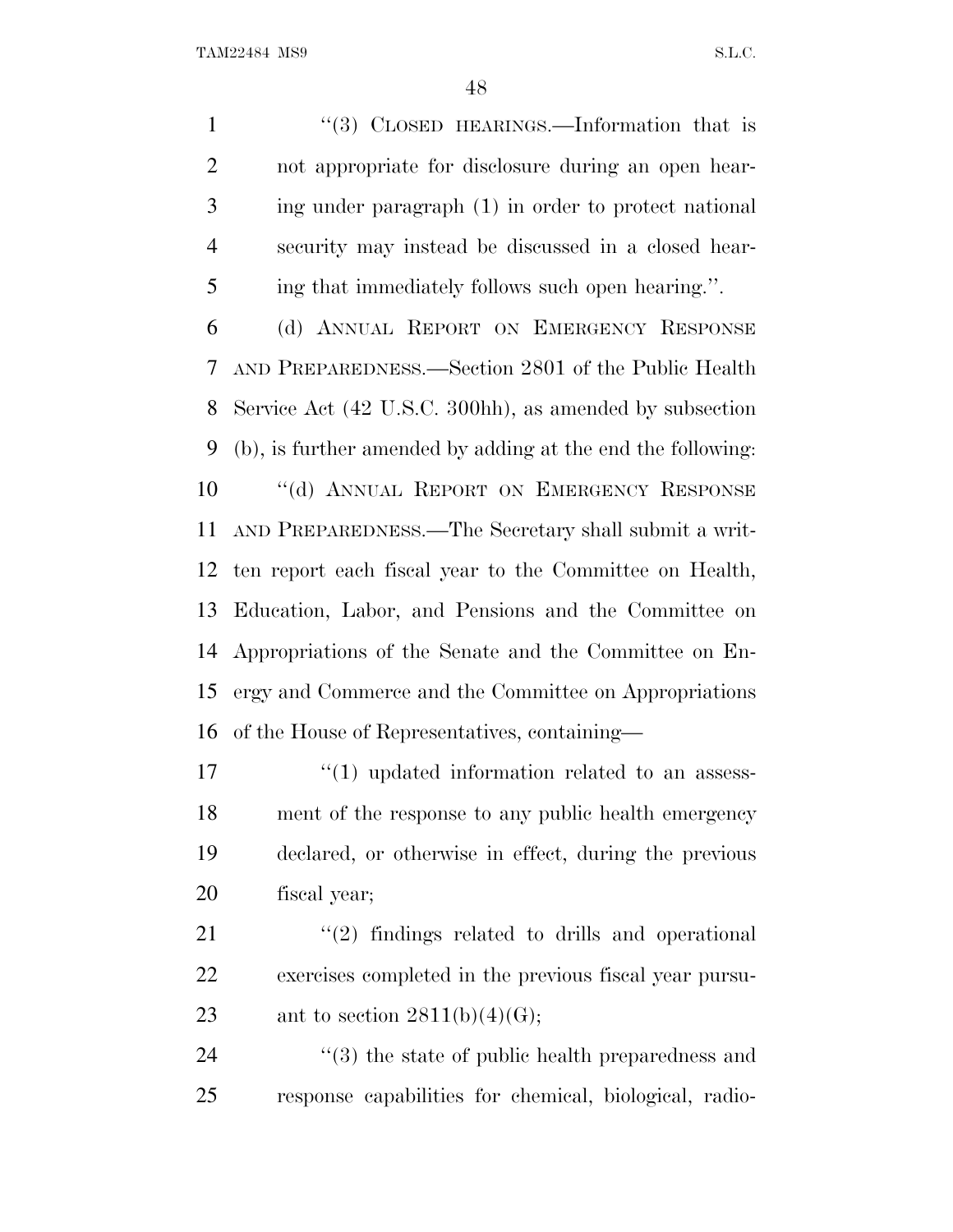| $\mathbf{1}$   | logical, and nuclear threats, including emerging in-   |
|----------------|--------------------------------------------------------|
| $\overline{2}$ | fectious diseases; and                                 |
| 3              | $\lq(4)$ any challenges in preparing for or respond-   |
| $\overline{4}$ | ing to such threats, as appropriate.".                 |
| 5              | (e) GAO REPORT ON INTERAGENCY AGREEMENTS               |
| 6              | AND COORDINATION.—Not later than 3 years after the     |
| 7              | date of enactment of this Act, the Comptroller General |
| 8              | of the United States shall—                            |
| 9              | (1) conduct a review of previous and current           |
| 10             | interagency agreements established between the Sec-    |
| 11             | retary of Health and Human Services and the heads      |
| 12             | of other relevant Federal departments or agencies      |
| 13             | pursuant to section 2801(b) of the Public Health       |
| 14             | Service Act (42 U.S.C. 300hh(b)), including—           |
| 15             | $(A)$ the specific roles and responsibilities of       |
| 16             | each Federal department or agency that is a            |
| 17             | party to any such interagency agreement;               |
| 18             | (B) the manner in which specific capabili-             |
| 19             | ties of each such Federal department or agency         |
| 20             | may be utilized under such interagency agree-          |
| 21             | ments;                                                 |
| 22             | (C) the frequency with which such inter-               |
| 23             | agency agreements have been utilized;                  |
| 24             | (D) gaps, if any, in interagency agree-                |
| 25             | ments that prevent the Secretary from carrying         |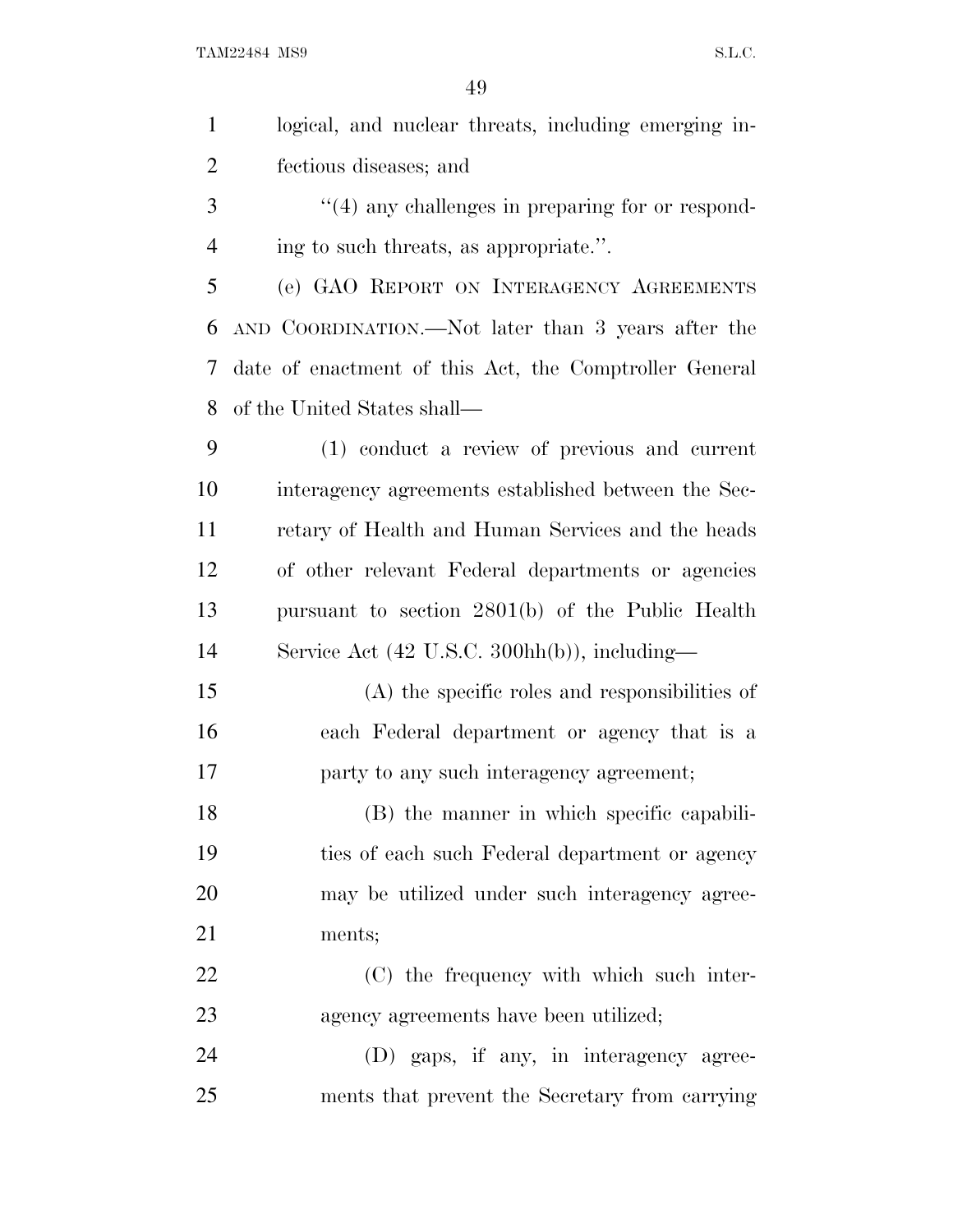| $\mathbf{1}$   | out the goals under section 2802 of the Public                  |
|----------------|-----------------------------------------------------------------|
| $\overline{2}$ | Health Service Act (42 U.S.C. 300hh-1);                         |
| 3              | $(E)$ barriers, if any, to establishing or uti-                 |
| $\overline{4}$ | lizing such interagency agreements; and                         |
| 5              | (F) recommendations, if any, on the ways                        |
| 6              | in which such interagency agreements can be                     |
| 7              | improved to address the gaps and barriers iden-                 |
| 8              | tified under subparagraphs $(D)$ and $(E)$ ;                    |
| 9              | $(2)$ conduct a review of the implementation and                |
| 10             | utilization of the authorities described under section          |
| 11             | $2801(c)$ of the Public Health Service Act (42 U.S.C.           |
| 12             | $300hh(c)$ ; and                                                |
| 13             | (3) submit to the Committee on Health, Edu-                     |
| 14             | cation, Labor, and Pensions of the Senate and the               |
| 15             | Committee on Energy and Commerce of the House                   |
| 16             | of Representatives a report on the reviews under                |
| 17             | paragraphs $(1)$ and $(2)$ , including related rec-             |
| 18             | ommendations, as applicable.                                    |
| 19             | SEC. 106. STRENGTHENING PUBLIC HEALTH COMMUNICA-                |
| 20             | TION.                                                           |
| 21             | Subsection (b) of section 319F of the Public Health             |
| 22             | Service Act $(42 \text{ U.S.C. } 247d-6)$ is amended to read as |
| 23             | follows:                                                        |
| 24             | "(b) PUBLIC HEALTH INFORMATION AND COMMU-                       |
| 25             | NICATIONS ADVISORY COMMITTEE.-                                  |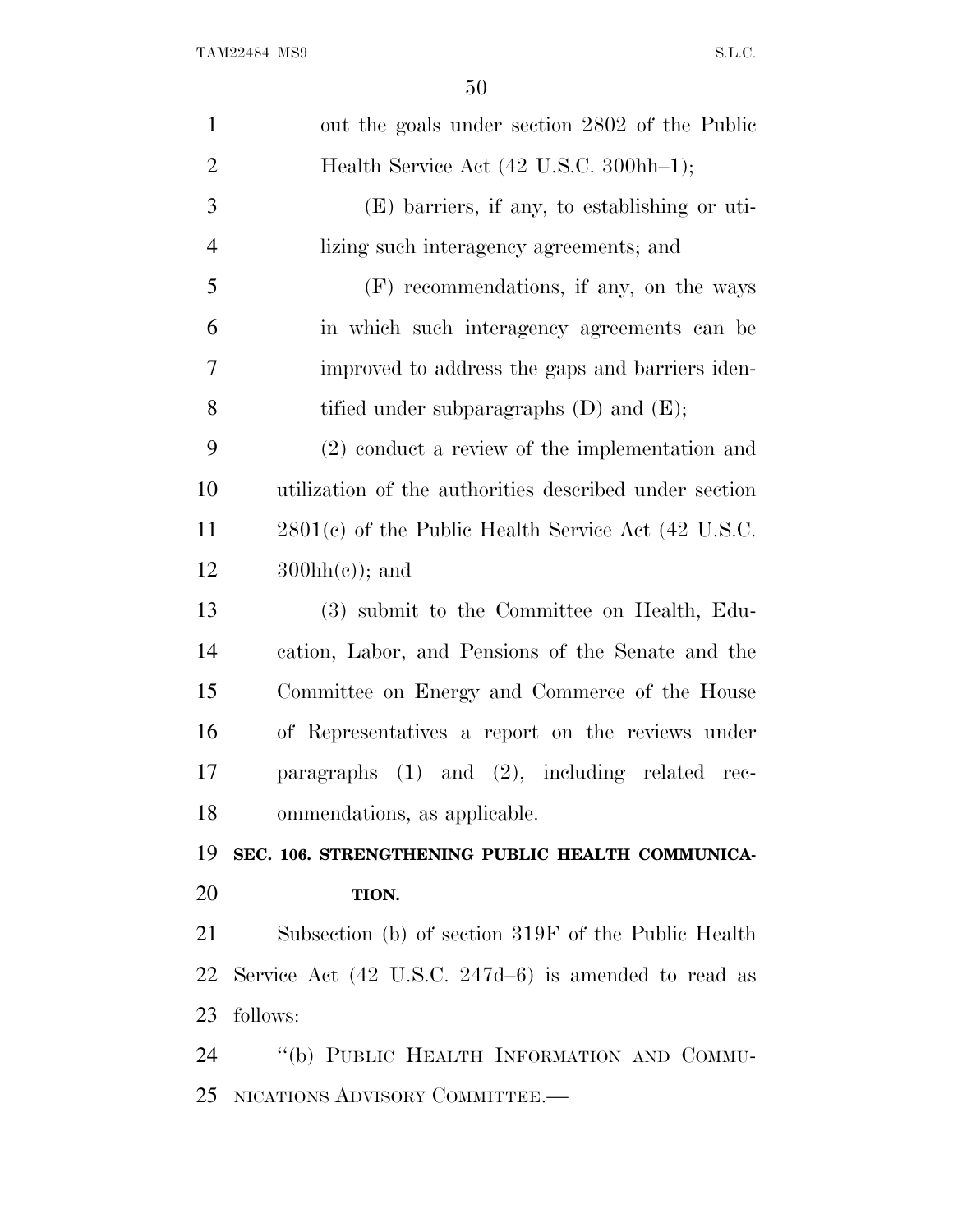| $\mathbf{1}$   | "(1) IN GENERAL.—The Secretary shall estab-           |
|----------------|-------------------------------------------------------|
| $\overline{2}$ | lish an advisory committee to be known as the Pub-    |
| 3              | lic Health Information and Communications Advi-       |
| $\overline{4}$ | sory Committee (referred to in this subsection as the |
| 5              | 'Advisory Committee').                                |
| 6              | "(2) DUTIES.—The Advisory Committee shall             |
| $\overline{7}$ | make recommendations to the Secretary and report      |
| 8              | $on$ —                                                |
| 9              | $\lq\lq$ critical aspects of communication and        |
| 10             | dissemination of scientific and evidence-based        |
| 11             | public health information during public health        |
| 12             | emergencies, including—                               |
| 13             | "(i) the role and impact of misin-                    |
| 14             | formation on the response to such public              |
| 15             | health emergencies;                                   |
| 16             | "(ii) the role of risk communication                  |
| 17             | before and during such public health emer-            |
| 18             | gencies; and                                          |
| 19             | "(iii) other relevant factors, as the                 |
| 20             | Secretary determines appropriate;                     |
| 21             | "(B) information from academic institu-               |
| 22             | tions, community-based organizations, and             |
| 23             | other nongovernmental organizations related to        |
| 24             | evidence-based or evidence-informed strategies        |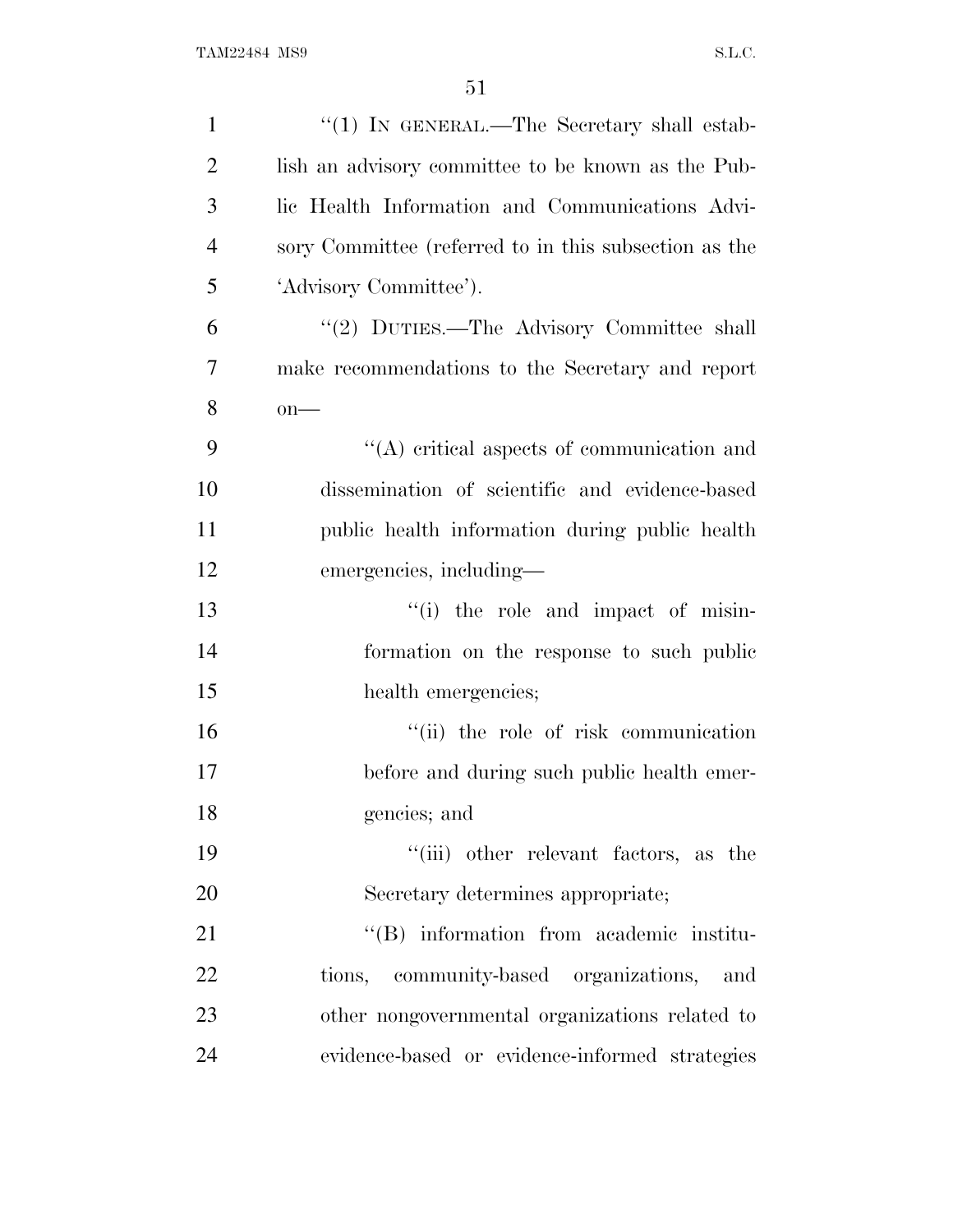and best practices to effectively communicate and disseminate such information;

 $\cdot$  (C) strategies to improve communication and dissemination of scientific and evidence- based public health information to the public, including consideration of the delivery of such information in a manner that takes into ac- count the range of communication needs of the intended recipients, including at-risk individ- uals, to improve such communication between Federal, State, local, and Tribal health officials, and, as appropriate, to address misinformation during public health emergencies, including strategies to—

 ''(i) identify the most effective meth- ods for the dissemination of information during a public health emergency, with consideration of the needs of at-risk popu-lations;

 $\frac{1}{1}$  (ii) determine best practices and communicate information to populations 22 that may be impacted by such misinforma-tion; and

24  $\frac{1}{1}$   $\frac{1}{2}$   $\frac{1}{2}$  adapt approaches for the dis-semination of information, as appropriate,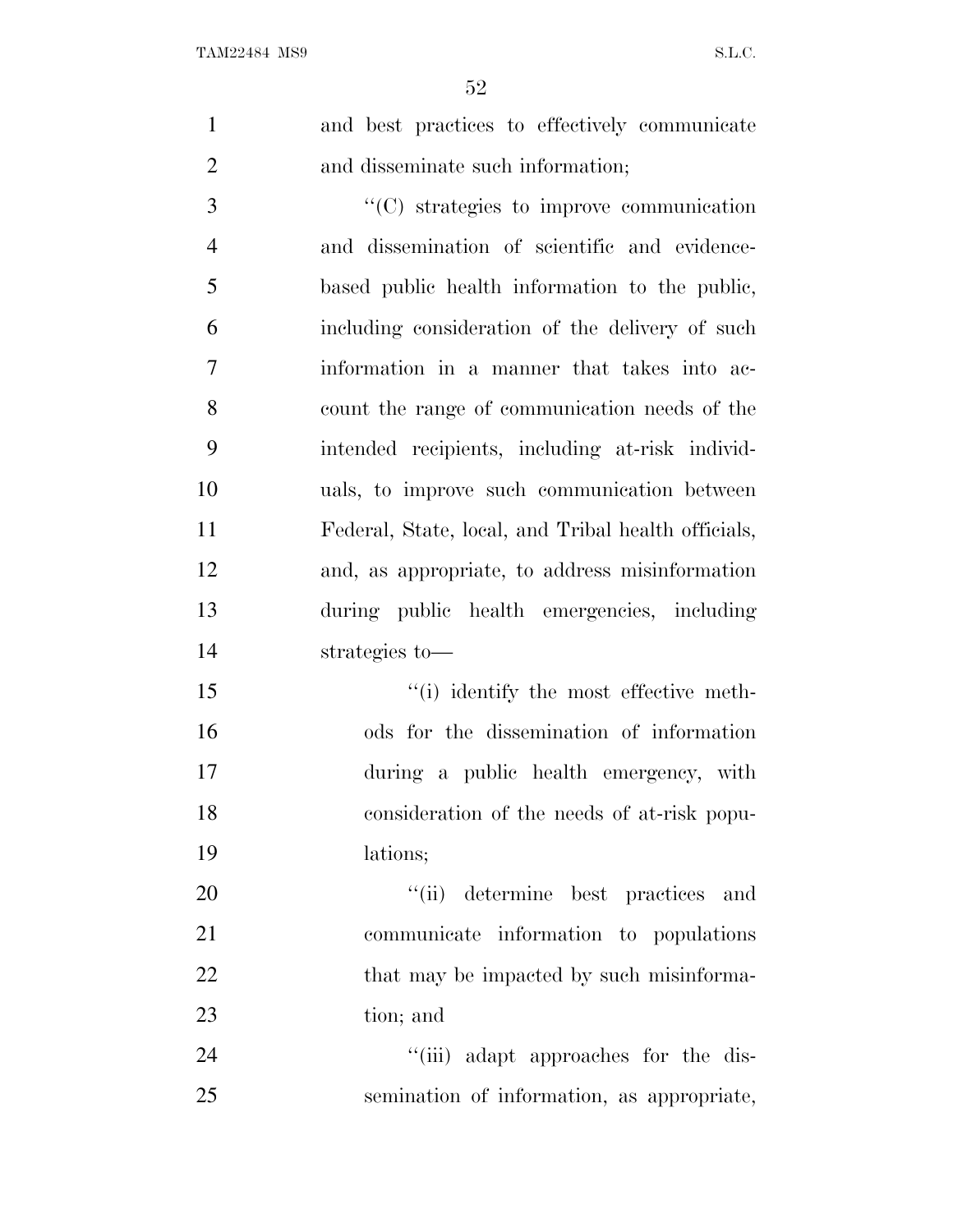| $\mathbf{1}$   | to address emerging trends related to mis-             |
|----------------|--------------------------------------------------------|
| $\overline{2}$ | information.                                           |
| 3              | "(3) COMPOSITION.—The Advisory Committee               |
| $\overline{4}$ | shall be composed of—                                  |
| 5              | "(A) appropriate Federal officials, ap-                |
| 6              | pointed by the Secretary, who shall serve as           |
| 7              | nonvoting members; and                                 |
| 8              | "(B) individuals, appointed by the Sec-                |
| 9              | retary, with expertise in public health (including     |
| 10             | individuals with experience in State, local, and       |
| 11             | Tribal health departments), medicine, commu-           |
| 12             | nications, related technology, psychology, men-        |
| 13             | tal health and substance use disorders, national       |
| 14             | security, and other areas, as the Secretary de-        |
| 15             | termines appropriate, who shall serve as voting        |
| 16             | members.                                               |
| 17             | "(4) DISSEMINATION.—The Secretary shall re-            |
| 18             | view the recommendations of the Advisory Com-          |
| 19             | mittee and, not later than 180 days after receipt of   |
| 20             | the report under paragraph $(2)$ , shall submit to the |
| 21             | Committee on Health, Education, Labor, and Pen-        |
| 22             | sions of the Senate and the Committee on Energy        |
| 23             | and Commerce of the House of Representatives a re-     |
| 24             | port describing any actions planned by the Secretary   |
| 25             | related to the communication and dissemination of      |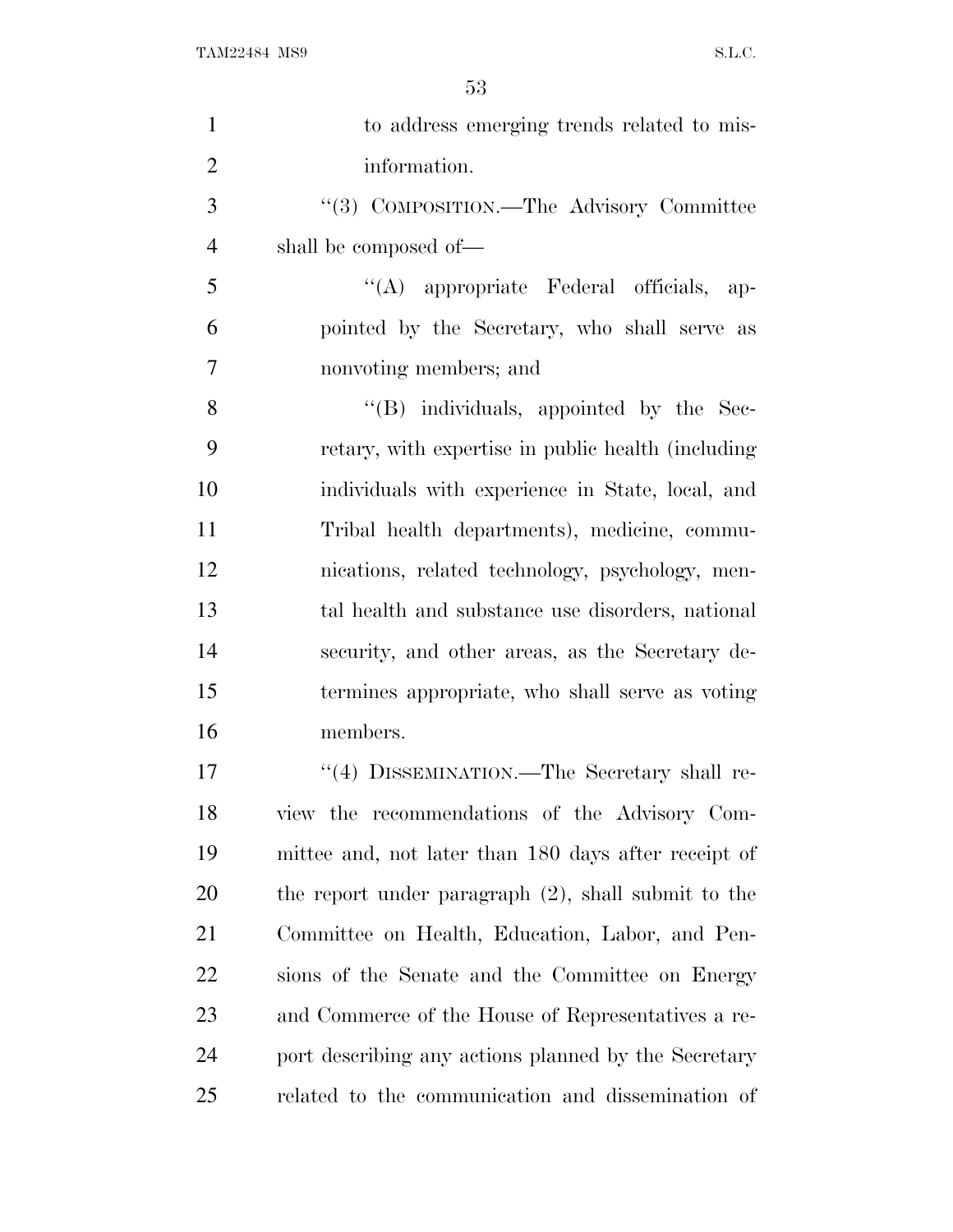scientific and evidence-based public health informa- tion, including addressing misinformation, as appro-priate.

4 "(5) TERMINATION.—The Advisory Committee shall terminate 4 years after the date of enactment of the PREVENT Pandemics Act.''.

## **SEC. 107. OFFICE OF PANDEMIC PREPAREDNESS AND RE-SPONSE POLICY.**

 (a) I<sup>N</sup> GENERAL.—There is established in the Execu- tive Office of the President an Office of Pandemic Pre- paredness and Response Policy (referred to in this section as the ''Office''), which shall be headed by a Director (re- ferred to in this section as the ''Director'') appointed by the President and who shall be compensated at the rate provided for level II of the Executive Schedule in section 5313 of title 5, United States Code. The President is au- thorized to appoint not more than 2 Associate Directors, who shall be compensated at a rate not to exceed that pro- vided for level III of the Executive Schedule in section 5314 of such title. Associate Directors shall perform such functions as the Director may prescribe.

 (b) FUNCTIONS OF THE DIRECTOR.—The primary function of the Director is to provide advice, within the Executive Office of the President, on policy related to pre-paredness for, and response to, pandemic and other bio-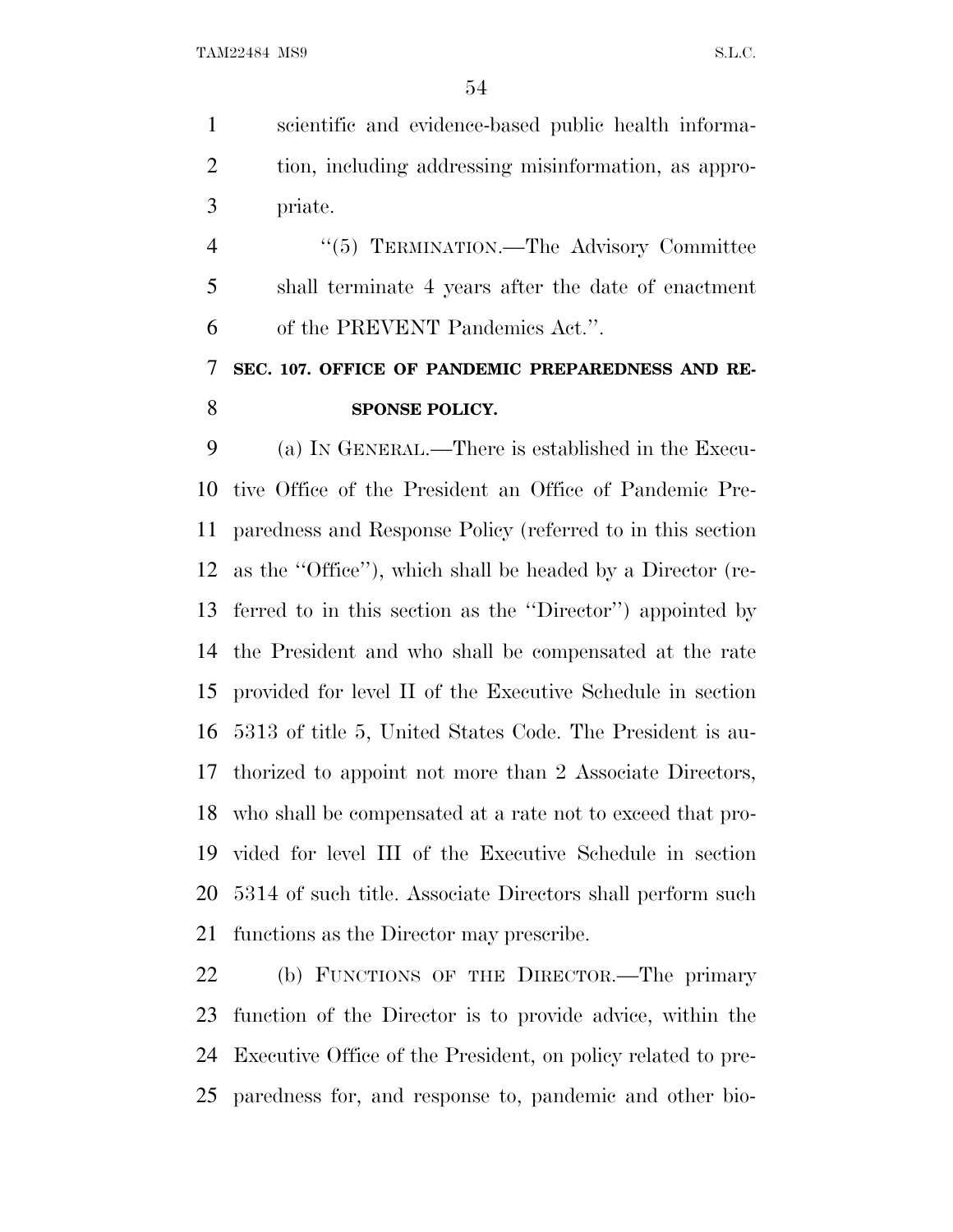| $\mathbf{1}$ | logical threats that may impact national security, and sup- |
|--------------|-------------------------------------------------------------|
| 2            | port strategic coordination and communication with re-      |
| 3            | spect to relevant activities across the Federal Government. |
| 4            | In addition to such other functions and activities as the   |
| 5            | President may assign, the Director, consistent with appli-  |
| 6            | cable laws and the National Response Framework, shall—      |
| 7            | (1) serve as the principal advisor to the Presi-            |
| 8            | dent on all matters related to pandemic prepared-           |
| 9            | ness and response policy and make recommendations           |
| 10           | to the President regarding pandemic and other bio-          |
| 11           | logical threats that may impact national security;          |
| 12           | (2) coordinate Federal activities to prepare for,           |
| 13           | and respond to, pandemic and other biological               |
| 14           | threats, by-                                                |
| 15           | (A) providing strategic direction to the                    |
| 16           | heads of applicable Federal departments, agen-              |
| 17           | cies, and offices, including—                               |
| 18           | (i) the establishment, implementation,                      |
| 19           | prioritization, and assessment of policy                    |
| 20           | goals and objectives across the Executive                   |
| 21           | Office of the President and such depart-                    |
| 22           | ments, agencies, and offices;                               |
| 23           | (ii) supporting the assessment and                          |
| 24           | elarification of roles and responsibilities re-             |
| 25           | lated to such Federal activities; and                       |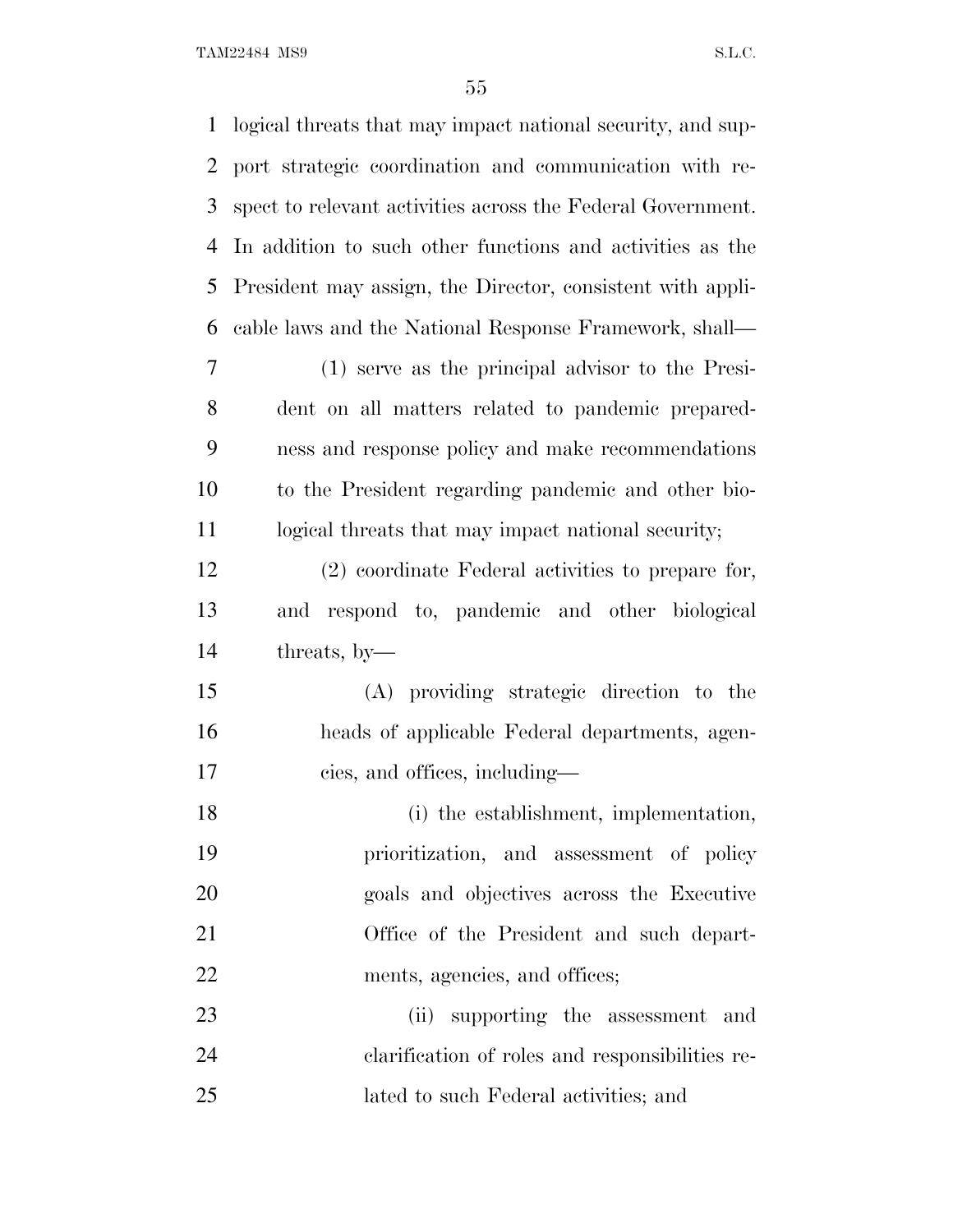| $\mathbf{1}$   | (iii) supporting the development and              |
|----------------|---------------------------------------------------|
| $\overline{2}$ | implementation of metrics and perform-            |
| 3              | ance measures to evaluate the extent to           |
| $\overline{4}$ | which applicable activities meet such goals       |
| 5              | and objectives;                                   |
| 6              | (B) providing, in consultation with the           |
| 7              | Secretary of Health and Human Services and        |
| 8              | the heads of other relevant Federal depart-       |
| 9              | ments, agencies, and offices, leadership with re- |
| 10             | spect to the National Biodefense Strategy and     |
| 11             | related activities pursuant to section 1086 of    |
| 12             | the National Defense Authorization Act for Fis-   |
| 13             | cal Year $2017$ (6 U.S.C. 104) and section 363    |
| 14             | of the William M. (Mac) Thornberry National       |
| 15             | Defense Authorization Act for Fiscal Year 2021    |
| 16             | $(6 \text{ U.S.C. } 105);$                        |
| 17             | (C) facilitating coordination and commu-          |
| 18             | nication between such Federal departments,        |
| 19             | agencies, and offices to improve preparedness     |
| 20             | for, and response to, such threats;               |
| 21             | (D) ensuring that the authorities, capabili-      |
| 22             | ties, and expertise of each such department,      |
| 23             | agency, and office are appropriately leveraged    |
| 24             | to facilitate the whole-of-Government response    |
| 25             | to such threats;                                  |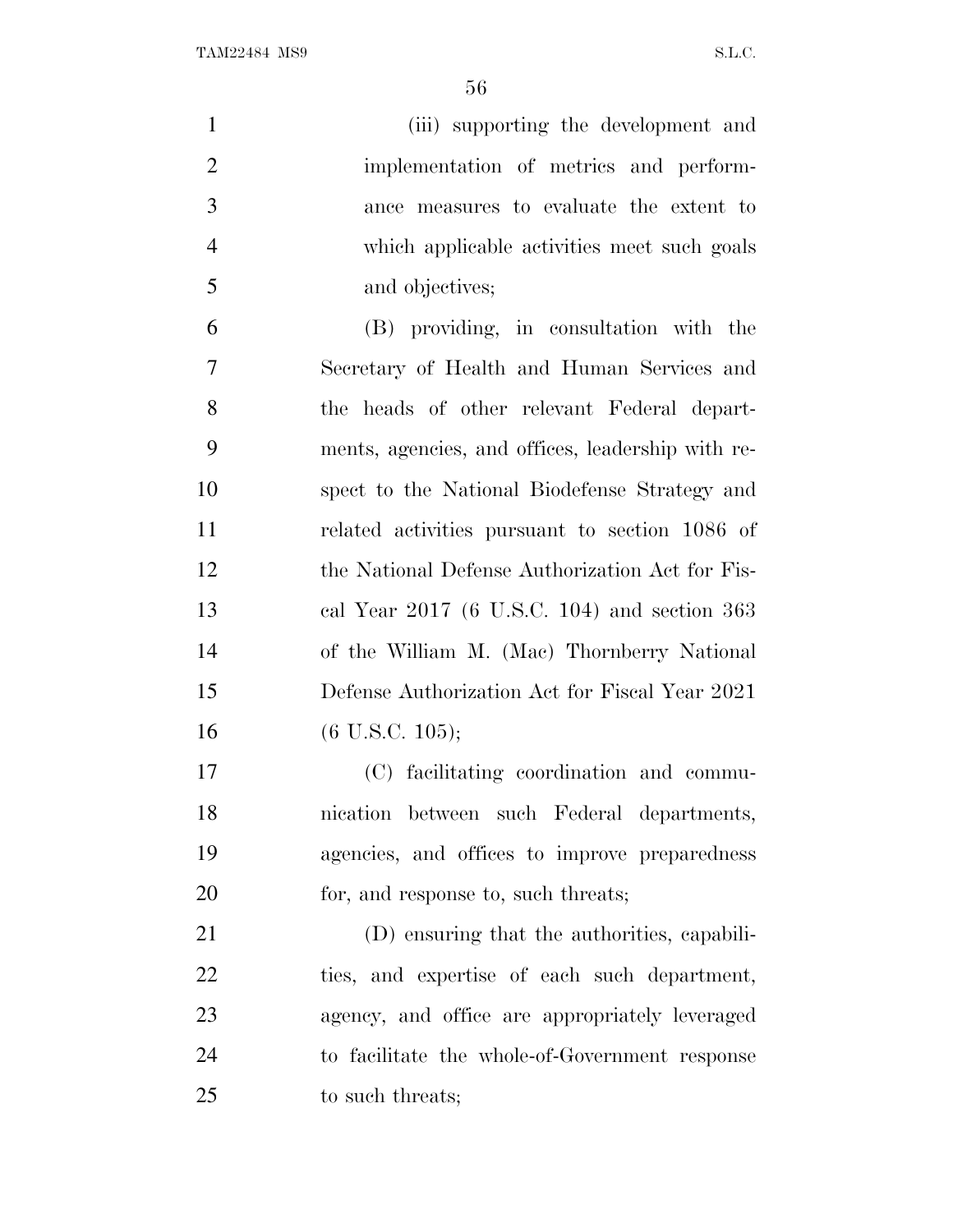(E) overseeing coordination of Federal ef- forts to prepare for and support the production, supply, and distribution of relevant medical products and supplies during a response to a pandemic or other biological threat, as applica- ble and appropriate, including supporting Fed- eral efforts to assess any relevant vulnerabilities in the supply chain of such products and sup- plies; (F) overseeing coordination of Federal ef- forts for the basic and advanced research, de- velopment, manufacture, and procurement of medical countermeasures for such threats, in- cluding by— (i) serving, with the Secretary of Health and Human Services, as co-Chair of the Public Health Emergency Medical Countermeasures Enterprise established pursuant to section 2811–1 of the Public Health Service Act (42 U.S.C. 300hh– 21  $10a$ ; (ii) promoting coordination between the medical countermeasure research, de- velopment, and procurement activities of respective Federal departments and agen-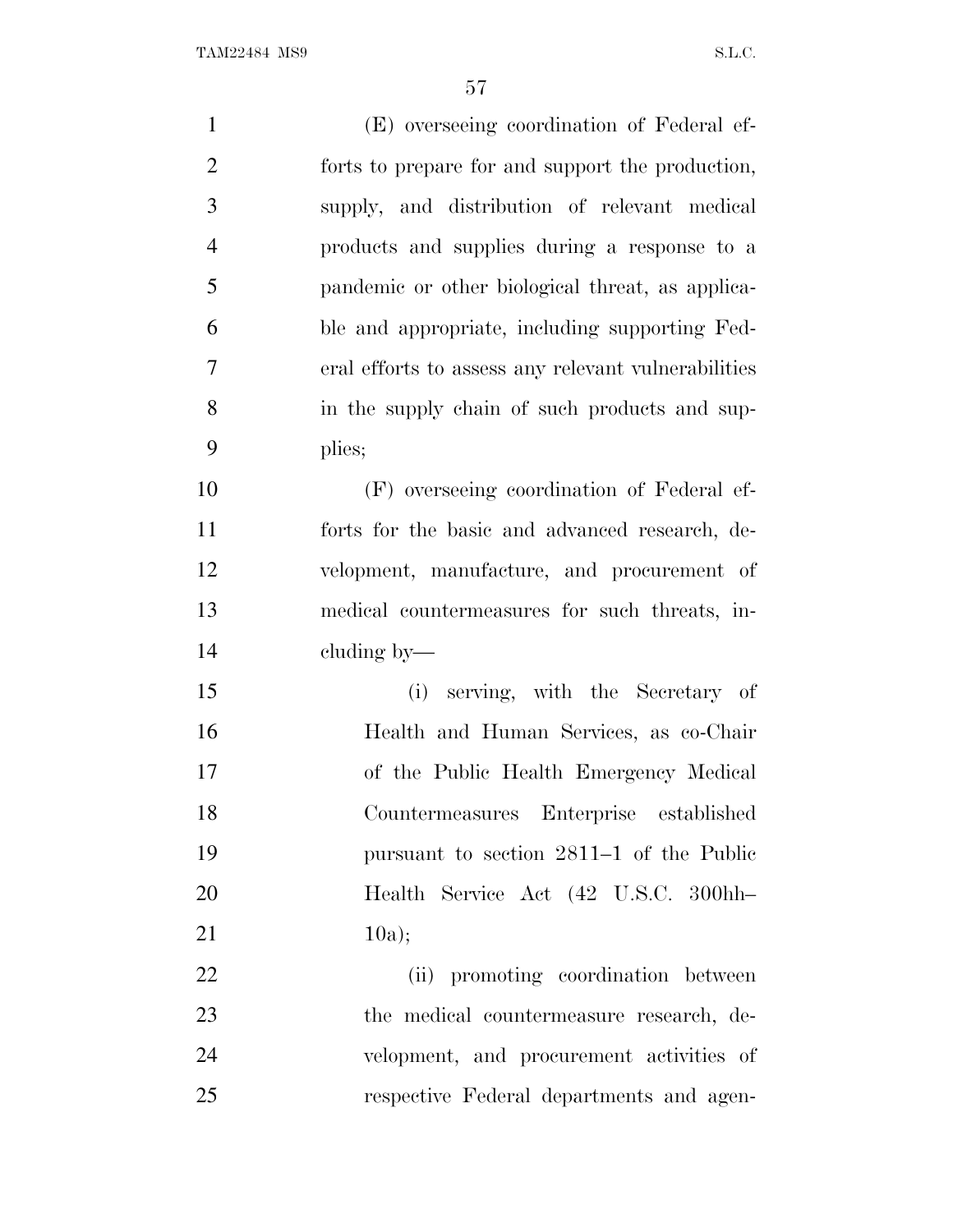| $\mathbf{1}$   | cies, including to advance the discovery               |
|----------------|--------------------------------------------------------|
| $\overline{2}$ | and development of new medical products                |
| 3              | and technologies;                                      |
| $\overline{4}$ | (G) convening heads of Federal depart-                 |
| 5              | ments and agencies, as appropriate, on topics          |
| 6              | related to capabilities to prepare for, and re-        |
| 7              | spond to, such threats; and                            |
| 8              | (H) assessing and advising on inter-                   |
| 9              | national cooperation in preparing for, and re-         |
| 10             | sponding to, such threats to advance the na-           |
| 11             | tional security objectives of the United States;       |
| 12             | (I) overseeing other Federal activities to             |
| 13             | assess preparedness for, and responses to, such        |
| 14             | threats, including—                                    |
| 15             | (i) drills and operational exercises                   |
| 16             | conducted pursuant to applicable provi-                |
| 17             | sions of law; and                                      |
| 18             | (ii) Federal after-action reports devel-               |
| 19             | oped following such drills and exercises or            |
| 20             | a response to a pandemic or other biologi-             |
| 21             | cal threat;                                            |
| 22             | (3) promote and support the development of             |
| 23             | relevant expertise and capabilities within the Federal |
| 24             | Government to ensure that the United States can        |
| 25             | quickly detect, identify, and respond to such threats, |
|                |                                                        |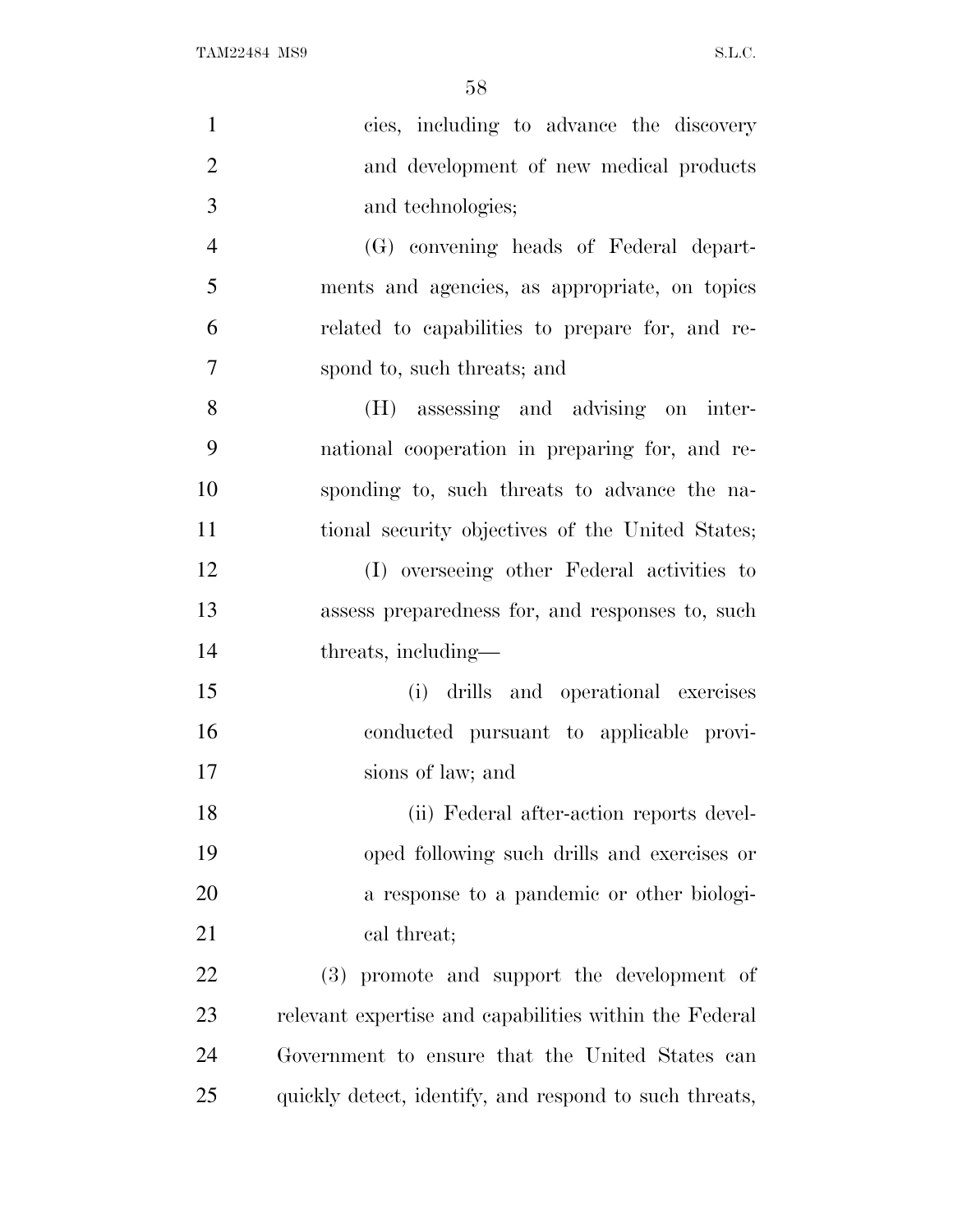and provide recommendations, as appropriate, to the President;

 (4) consult with the Director of the Office of Management and Budget and other relevant officials within the Executive Office of the President, includ- ing the Assistant to the President for National Secu- rity Affairs and the Director of the Office of Science and Technology Policy, regarding activities related to preparing for, and responding to, such threats and relevant research and emerging technologies that may advance the biosecurity and preparedness and response goals of the Federal Government;

 (5) identify opportunities to leverage current and emerging technologies, including through public- private partnerships, as appropriate, to address such threats and advance the preparedness and response goals of the Federal Government; and

 (6) ensure that findings of Federal after-action 19 reports conducted pursuant to paragraph  $(2)(I)(ii)$  are implemented to the maximum extent feasible within the Federal Government.

 (c) SUPPORT FROM OTHER AGENCIES.—Each de- partment, agency, and instrumentality of the executive branch of the Federal Government, including any inde-pendent agency, is authorized to support the Director by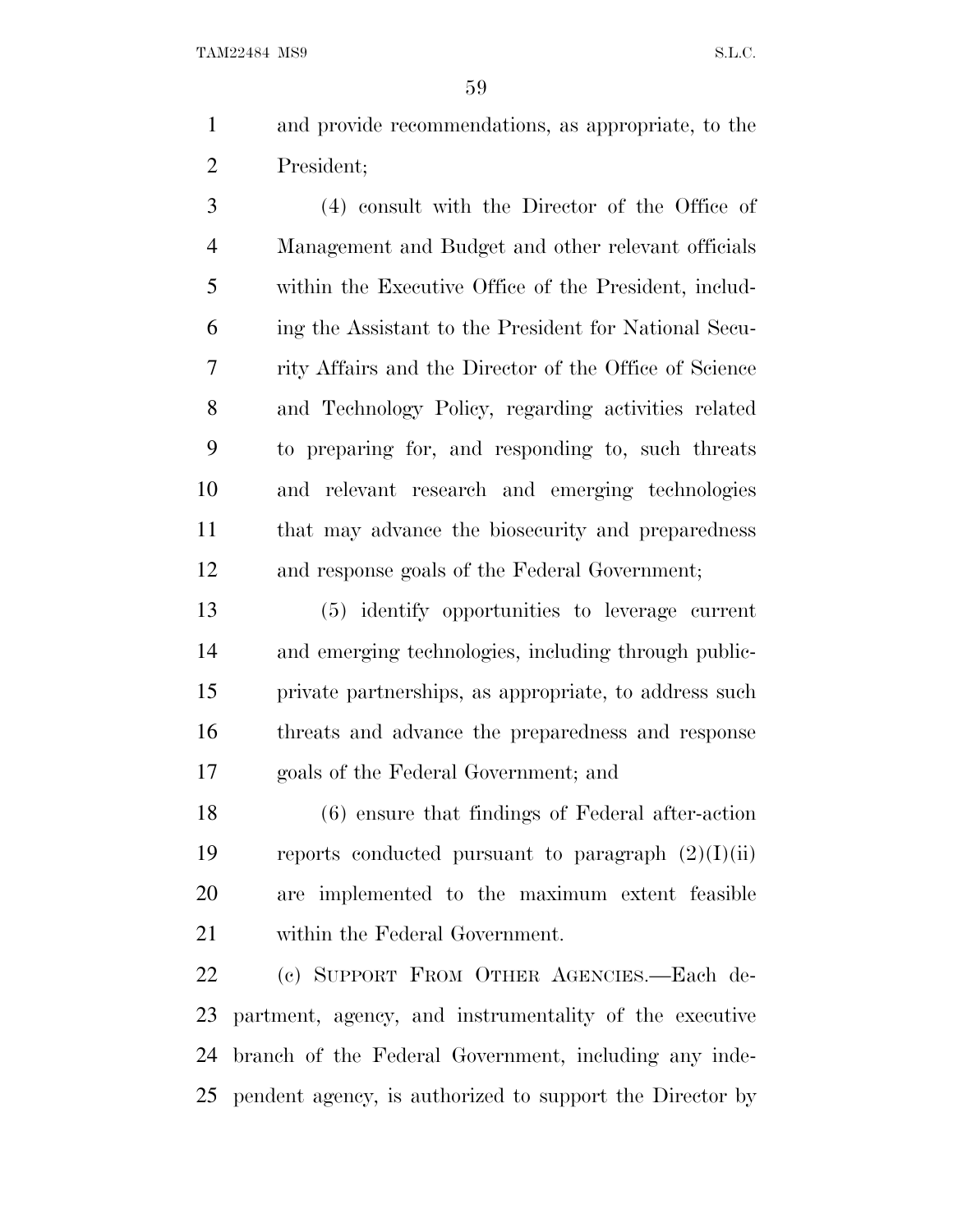providing the Director such information as the Director determines necessary to carry out the functions of the Di-rector under this section.

(d) PREPAREDNESS OUTLOOK REPORT.—

 (1) IN GENERAL.—Within its first year of oper- ation, the Director, in consultation with the heads of relevant Federal departments and agencies and other officials within the Executive Office of the President, shall through a report submitted to the President and made available to the public, to the extent practicable, identify and describe situations and conditions which warrant special attention with- in the next 5 years, involving current and emerging problems of national significance related to pan- demic or other biological threats, and opportunities 16 for, and the barriers to, the research, development, and procurement of medical countermeasures to ade-quately respond to such threats.

 (2) REVISIONS.—The Office shall revise the re-20 port under paragraph (1) not less than once every 5 years and work with relevant Federal officials to address the problems, barriers, opportunities, and actions identified under this report through the de-velopment of the President's Budgets and programs.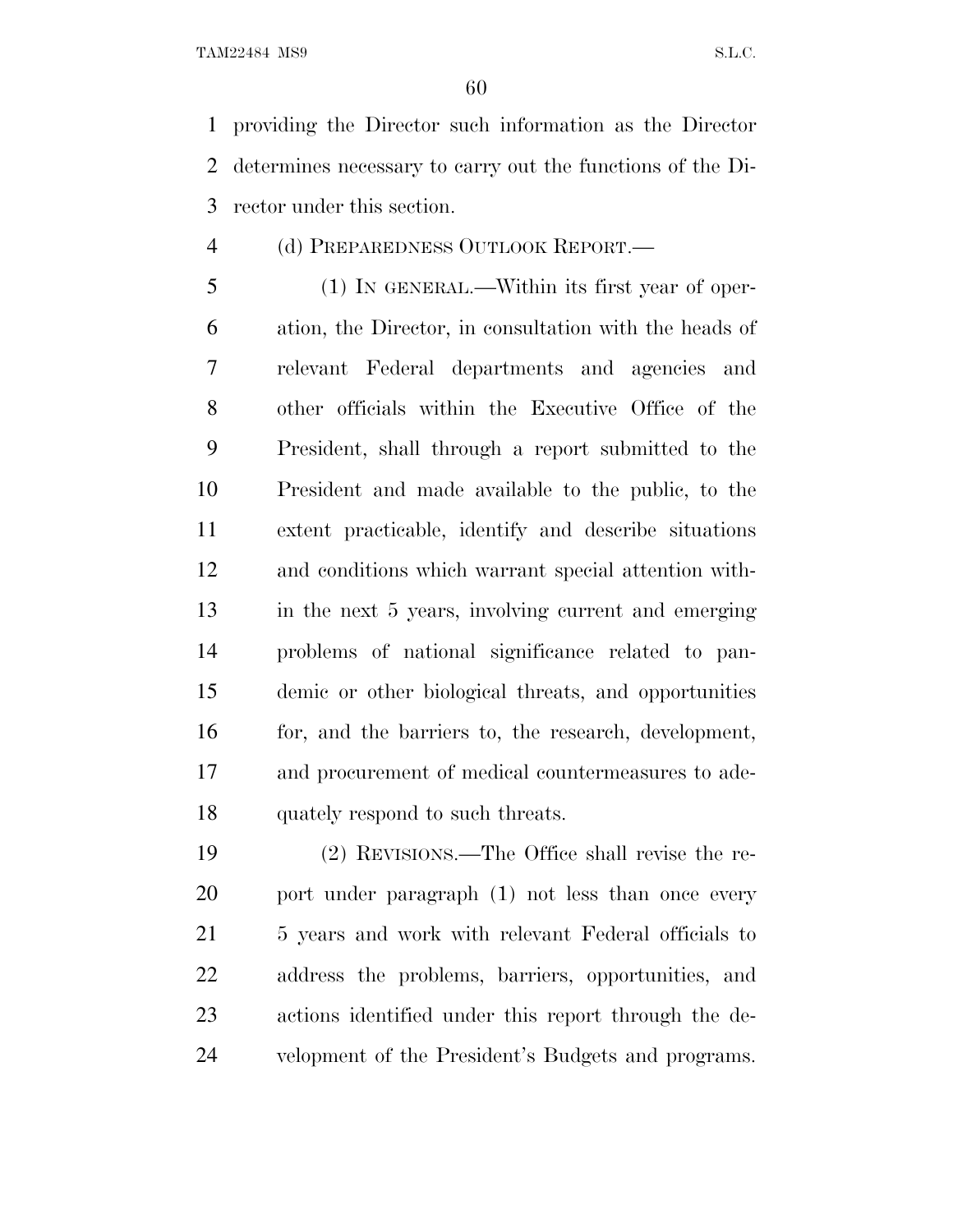| $\mathbf{1}$   | (e) INTERDEPARTMENTAL WORKING GROUP.-The                    |
|----------------|-------------------------------------------------------------|
| $\overline{2}$ | Director shall lead an interdepartmental working group      |
| 3              | that will meet on a regular basis to evaluate national bio- |
| 4              | security and pandemic preparedness issues and make rec-     |
| 5              | ommendations to the heads of applicable Federal depart-     |
| 6              | ments, agencies and offices. The working group shall con-   |
| 7              | sist of representatives from—                               |
| 8              | (1) the Office of Pandemic Preparedness and                 |
| 9              | Response Policy, to serve as the chair;                     |
| 10             | (2) the Department of Health and Human                      |
| 11             | Services;                                                   |
| 12             | (3) the Department of Homeland Security;                    |
| 13             | (4) the Department of Defense;                              |
| 14             | (5) the Office of Management and Budget; and                |
| 15             | (6) other Federal Departments and agencies.                 |
| 16             | (f) INDUSTRY LIAISON.—                                      |
| 17             | (1) IN GENERAL.—Not later than 10 days after                |
| 18             | the initiation of a Federal response to a pandemic          |
| 19             | or other biological threat that may pose a risk to na-      |
| 20             | tional security, the Director shall appoint an Indus-       |
| 21             | try Liaison within the Office of Pandemic Prepared-         |
| 22             | ness and Response Policy to serve until the termi-          |
| 23             | nation of such response.                                    |
| 24             | (2) ACTIVITIES.—The Industry Liaison shall—                 |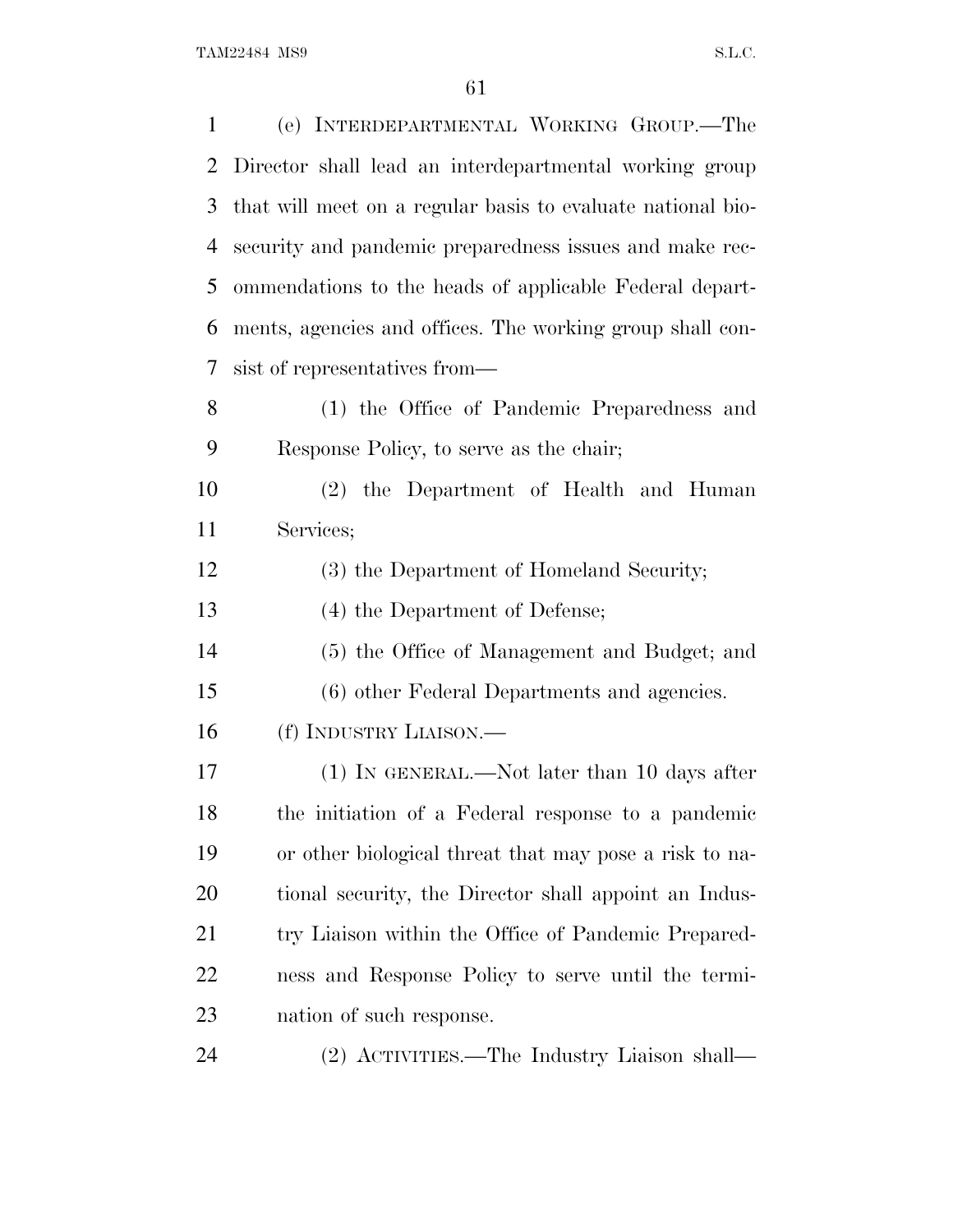| $\mathbf{1}$   | $(A)$ not later than 20 days after the initi-               |
|----------------|-------------------------------------------------------------|
| $\overline{2}$ | ation of such response, identify affected indus-            |
| 3              | tries and develop a plan to regularly commu-                |
| $\overline{4}$ | nicate with, and receive input from, affected in-           |
| 5              | dustries; and                                               |
| 6              | (B) work with relevant Federal depart-                      |
| $\overline{7}$ | ments and agencies to support information                   |
| 8              | sharing and coordination with industry stake-               |
| 9              | holders.                                                    |
| 10             | (g) ADDITIONAL FUNCTIONS OF THE DIRECTOR.-                  |
| 11             | The Director, in addition to the other duties and functions |
| 12             | set forth in this section—                                  |
| 13             | $(1)$ shall—                                                |
| 14             | (A) serve as a member of the Domestic                       |
| 15             | Policy Council and the National Security Coun-              |
| 16             | cil;                                                        |
| 17             | (B) serve as a member of the Intergovern-                   |
| 18             | mental Science, Engineering, and Technology                 |
| 19             | Advisory Panel under section 205(b) of the Na-              |
| 20             | tional Science and Technology Policy, Organiza-             |
| 21             | tion, and Priorities Act of 1976 (42 U.S.C.                 |
| 22             | 6614(b)) and the Federal Coordinating Council               |
| 23             | for Science, Engineering and Technology under               |
| 24             | section 401 of such Act $(42 \text{ U.S.C. } 6651);$        |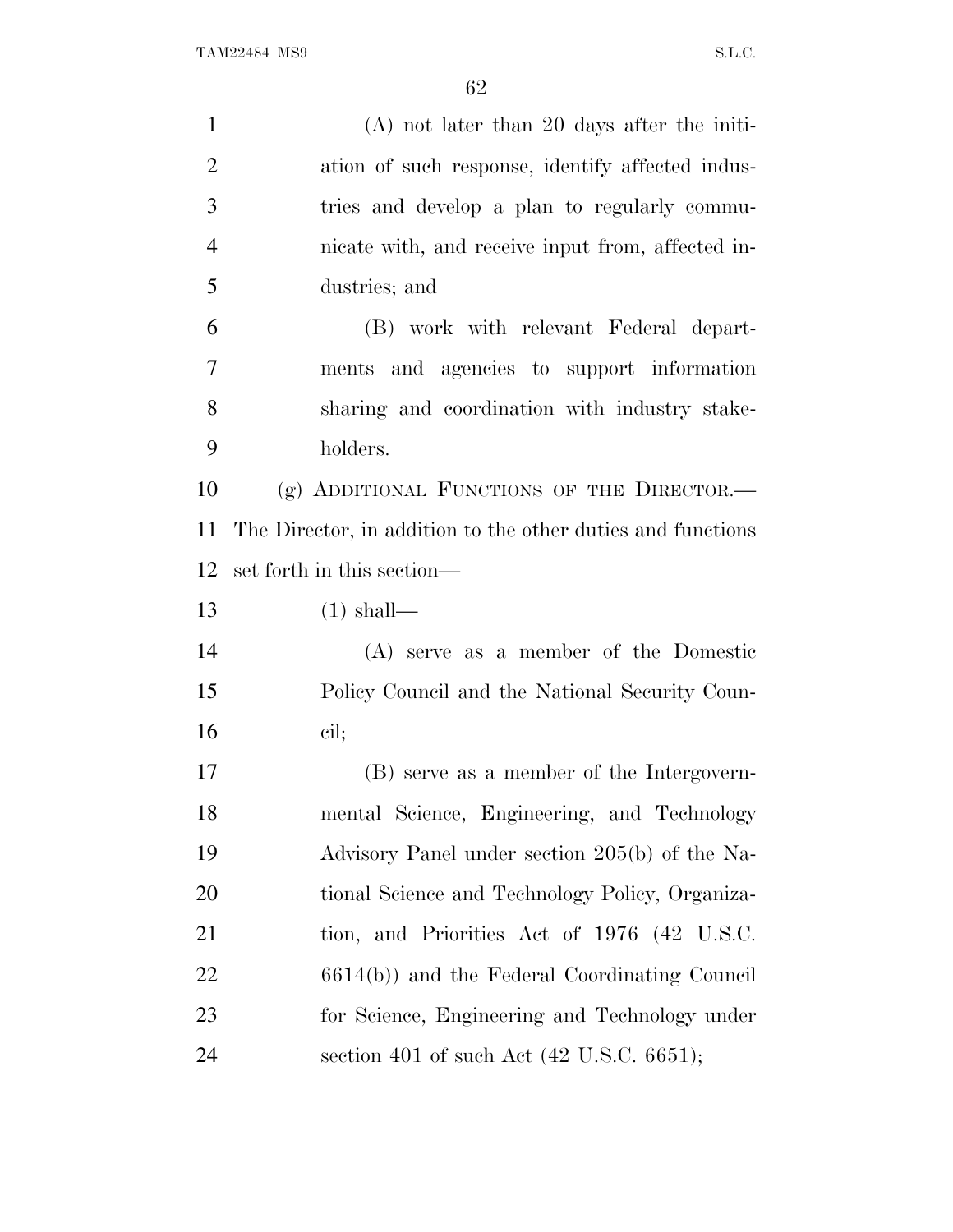(C) consult with State, Tribal, local, and territorial governments, industry, academia, professional societies, and other stakeholders, as appropriate; (D) use for administrative purposes, on a reimbursable basis, the available services, equip- ment, personnel, and facilities of Federal, State, and local agencies; and (E) at the President's request, perform such other duties and functions and enter into contracts and other arrangements for studies, analyses, and related services with public or pri- vate entities, as applicable and appropriate; and (2) may hold such hearings in various parts of

 the United States as necessary to determine the views of the entities and individuals referred to in paragraph (1) and of the general public, concerning national needs and trends in pandemic preparedness and response.

 (h) STAFFING AND DETAILEES.—In carrying out functions under this section, the Director may—

 (1) appoint not more than 25 individuals to serve as employees of the Office as necessary to carry out this section;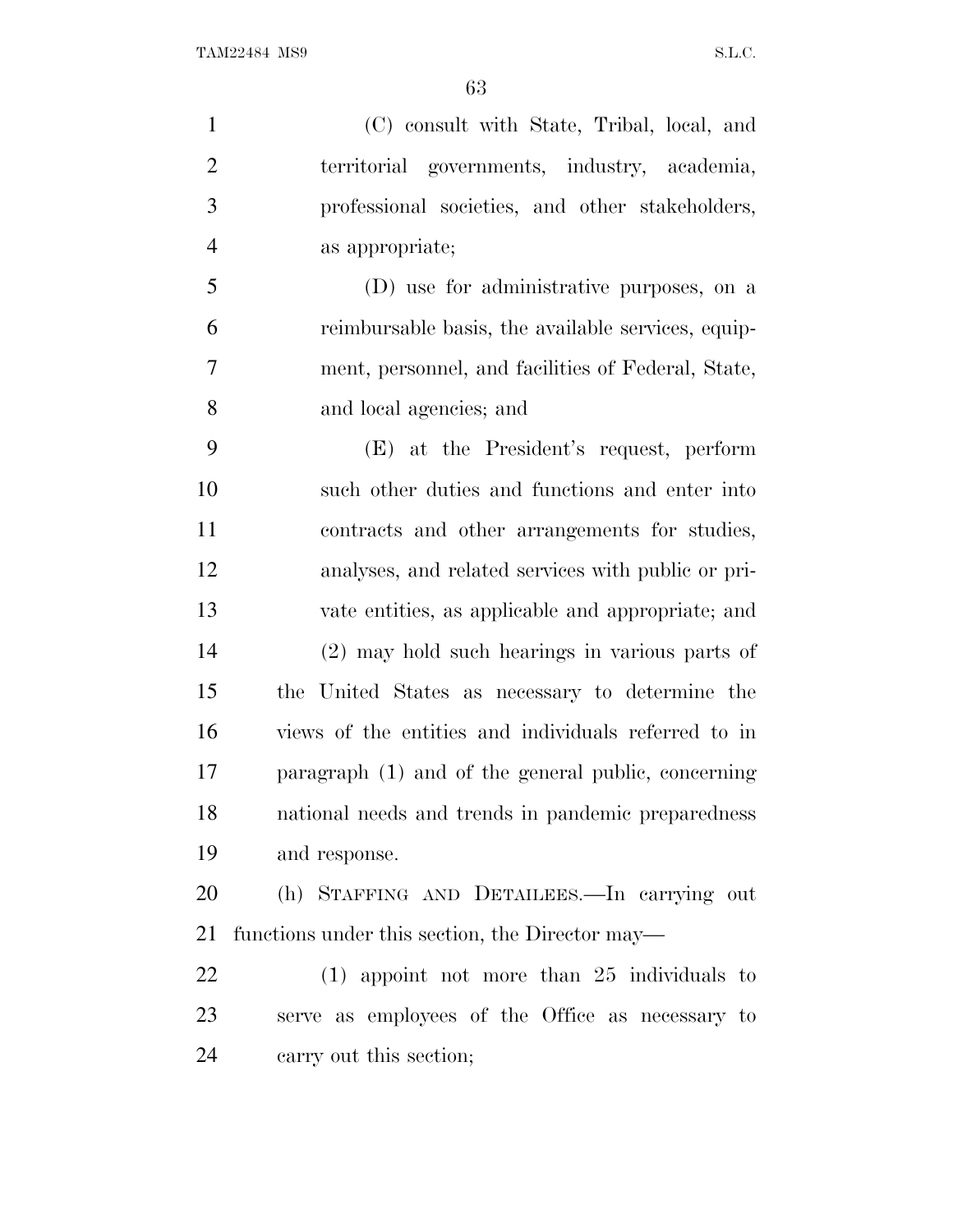(2) fix the compensation of such personnel at a rate to be determined by the Director, up to the amount of annual compensation (excluding expenses) specified in section 102 of title 3, United States Code;

 (3) utilize the services of consultants, which may include by obtaining services described under section 3109(b) of title 5, United States Code, at rates not to exceed the rate of basic pay for level IV of the Executive Schedule; and

 (4) direct, with the concurrence of the Sec- retary of a department or head of an agency, the temporary reassignment within the Federal Govern- ment of personnel employed by such department or agency, in order to carry out the functions of the Of-fice.

 (i) PREPAREDNESS REVIEW AND REPORT.—The Di- rector, in consultation with the heads of applicable Federal departments, agencies, and offices, shall—

 (1) not later than 1 year after the date of en- actment of this Act, conduct a review of applicable Federal strategies, policies, procedures, and after-ac- tion reports to identify gaps and inefficiencies re-lated to pandemic preparedness and response;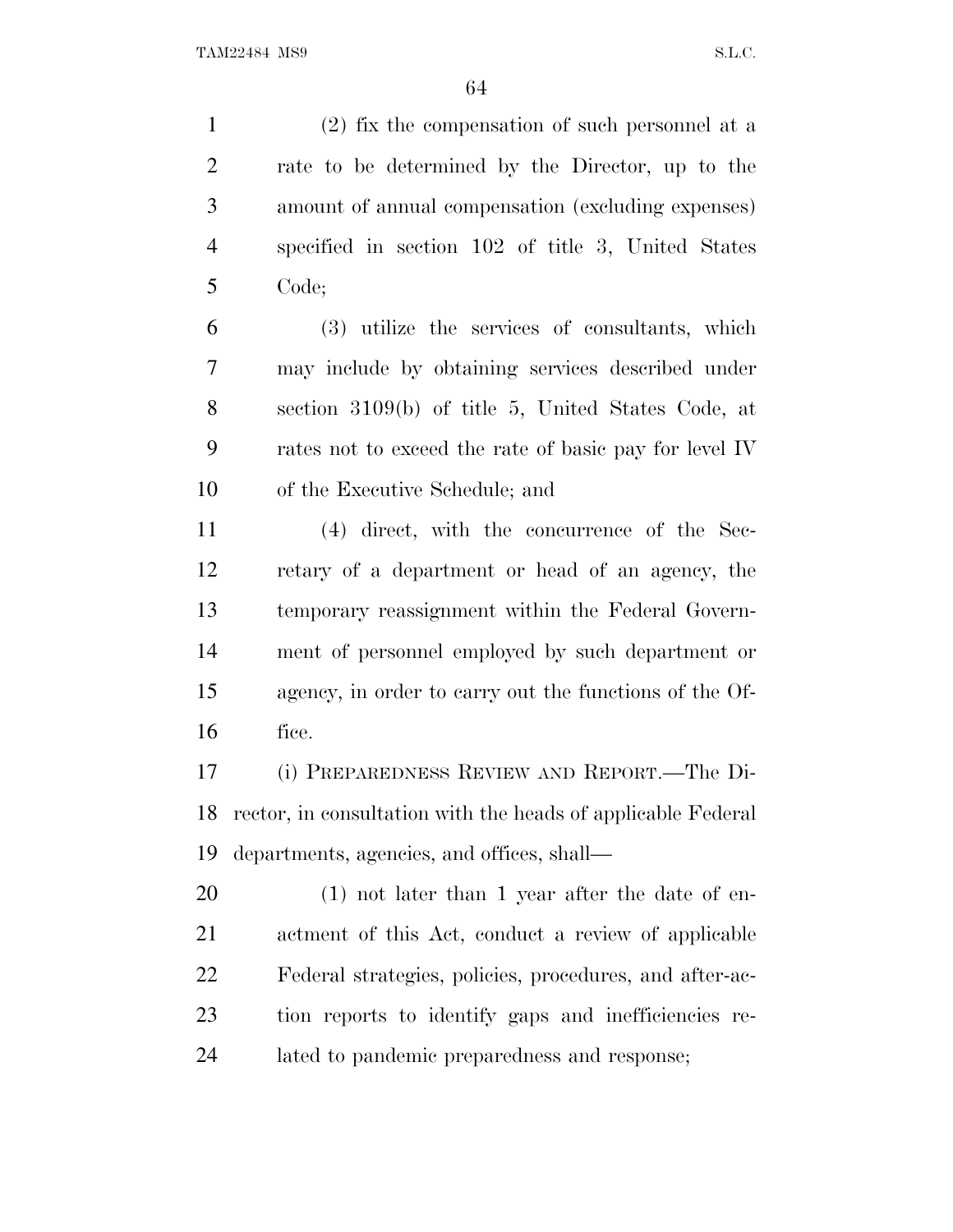| $\mathbf{1}$   | $(2)$ not later than 18 months after the date of     |
|----------------|------------------------------------------------------|
| $\overline{2}$ | enactment of this Act, and every 2 years thereafter, |
| 3              | submit to the President and the Committee on         |
| $\overline{4}$ | Health, Education, Labor, and Pensions of the Sen-   |
| 5              | ate and the Committee on Energy and Commerce of      |
| 6              | the House of Representatives a report describing—    |
| 7              | (A) current and emerging pandemic and                |
| 8              | other biological threats that pose a significant     |
| 9              | level of risk to national security;                  |
| 10             | (B) the roles and responsibilities of the            |
| 11             | Federal Government in preparing for, and re-         |
| 12             | sponding to, such threats;                           |
| 13             | (C) the findings of the review conducted             |
| 14             | under paragraph $(1)$ ;                              |
| 15             | (D) any barriers or limitations related to           |
| 16             | addressing such findings;                            |
| 17             | (E) current and planned activities to up-            |
| 18             | date Federal strategies, policies, and procedures    |
| 19             | to address such findings, consistent with appli-     |
| 20             | cable laws and the National Response Frame-          |
| 21             | work;                                                |
| 22             | (F) current and planned activities to sup-           |
| 23             | port the development of expertise within the         |
| 24             | Federal Government pursuant to subsection            |
| 25             | $(b)(3)$ ; and                                       |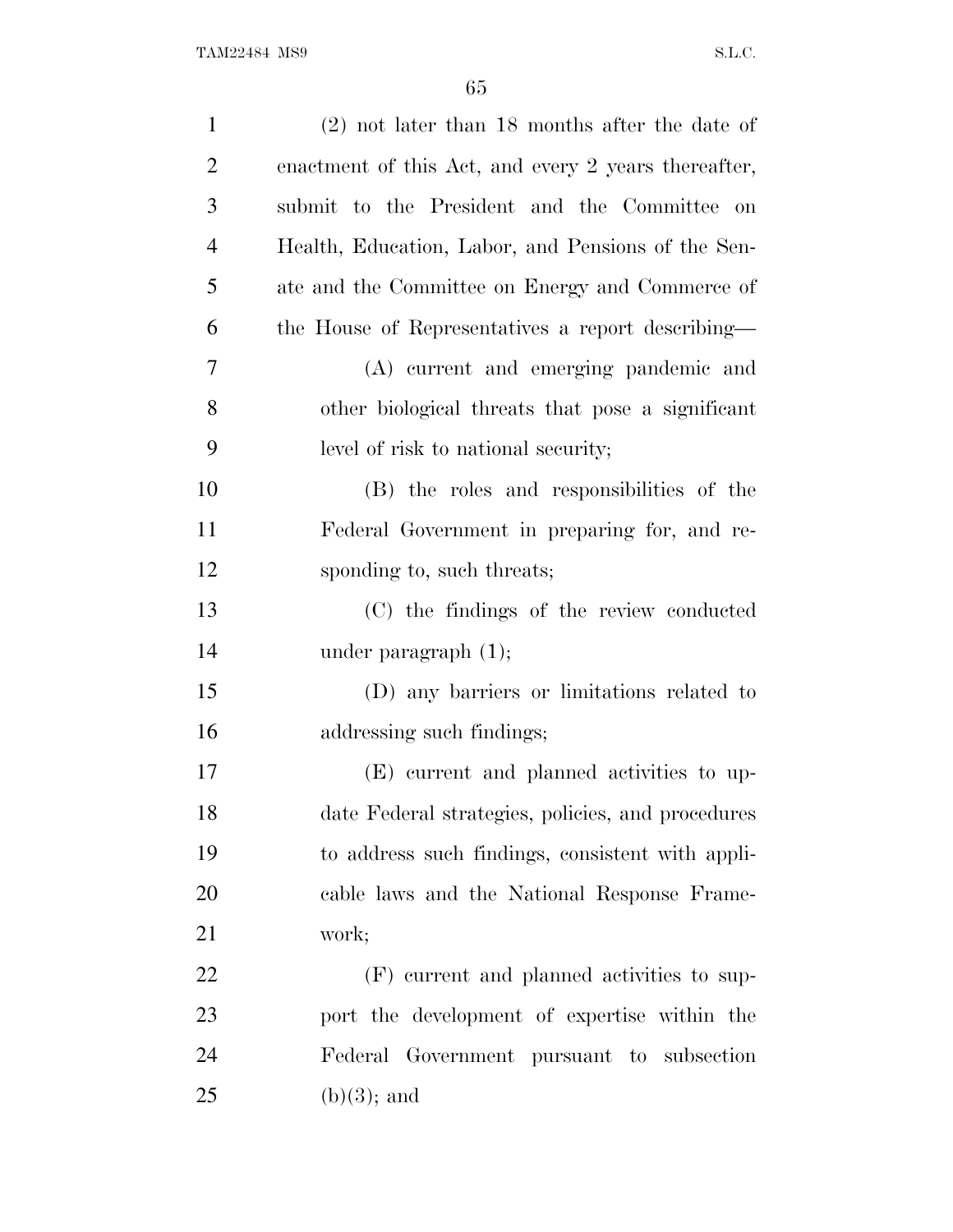| $\mathbf{1}$   | (G) opportunities to improve Federal pre-                              |
|----------------|------------------------------------------------------------------------|
| $\overline{2}$ | paredness and response capacities and capabili-                        |
| 3              | ties through the use of current and emerging                           |
| $\overline{4}$ | technologies.                                                          |
| 5              | (j) NONDUPLICATION OF EFFORT.—The Director                             |
| 6              | shall ensure that activities carried out under this section            |
| 7              | do not unnecessarily duplicate the efforts of other Federal            |
| 8              | departments, agencies, and offices.                                    |
| 9              | (k) CONFORMING AMENDMENTS.-                                            |
| 10             | (1) Section 2811–1 of the Public Health Serv-                          |
| 11             | ice Act $(42 \text{ U.S.C. } 300 \text{hh} - 10 \text{a})$ is amended— |
| 12             | $(A)$ in the second sentence of subsection                             |
| 13             | (a), by striking "shall serve as chair" and in-                        |
| 14             | serting "and the Director of the Office of Pan-                        |
| 15             | demic Preparedness and Response Policy shall                           |
| 16             | serve as co-chairs"; and                                               |
| 17             | $(B)$ in subsection $(b)$ —                                            |
| 18             | $(i)$ by redesignating paragraph $(10)$ as                             |
| 19             | paragraph $(11)$ ; and                                                 |
| 20             | (ii) by inserting after paragraph $(9)$                                |
| 21             | the following:                                                         |
| 22             | "(10) The Director of the Office of Pandemic                           |
| 23             | Preparedness and Response Policy.".                                    |
| 24             | $(2)$ Section $101(c)(1)$ of the National Security                     |
| 25             | Act of 1947 (50 U.S.C. 3021(c)(1)) is amended by                       |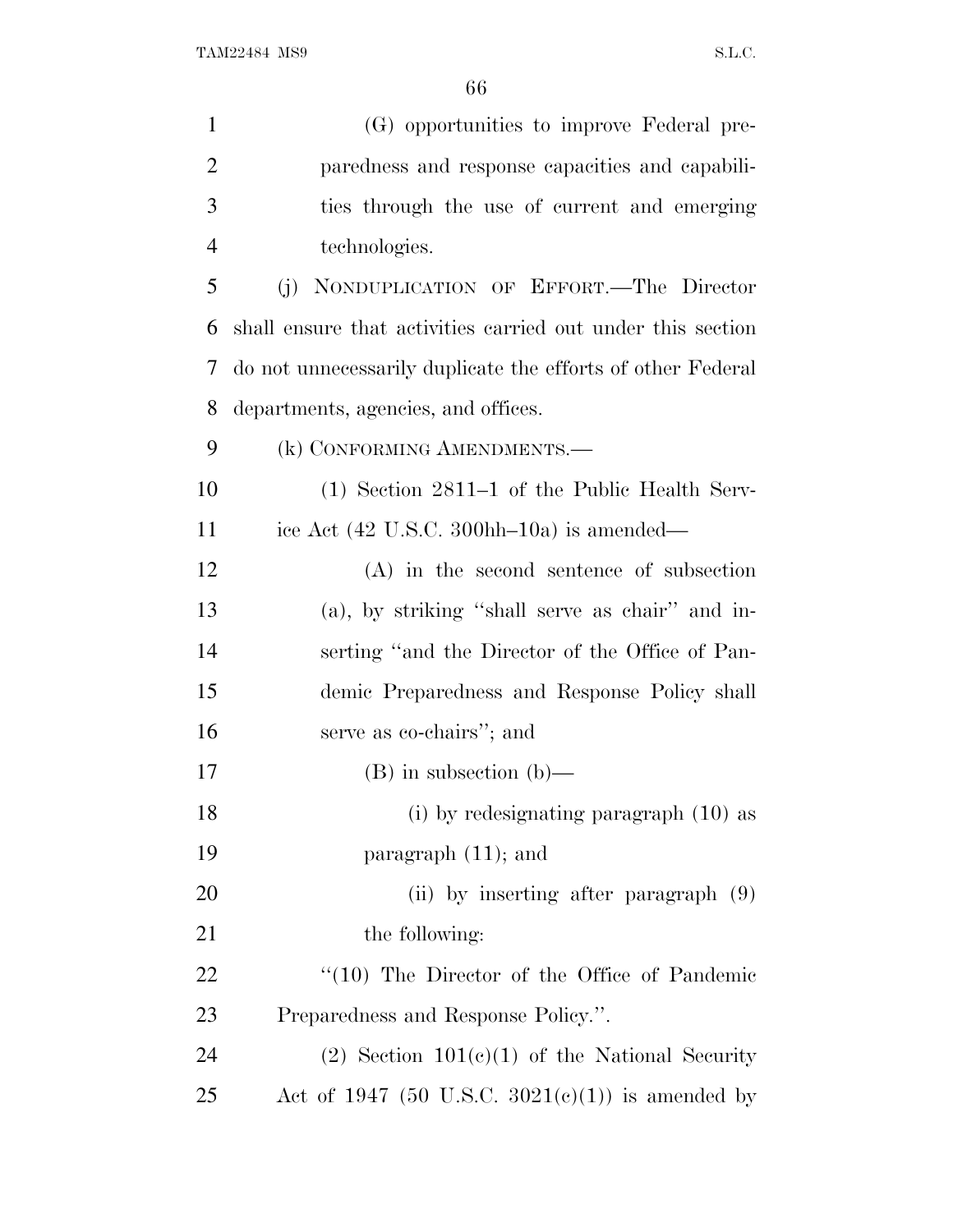| $\mathbf{1}$   | inserting "the Director of the Office of Pandemic              |
|----------------|----------------------------------------------------------------|
| $\overline{2}$ | Preparedness and Response Policy" after "Treas-                |
| 3              | $\text{ury,}$ ".                                               |
| $\overline{4}$ | (3) The National Science and Technology Pol-                   |
| 5              | icy, Organization, and Priorities Act of 1976 (42)             |
| 6              | U.S.C. $6601$ et seq.) is amended—                             |
| 7              | (A) in section $205(b)(2)$ (42 U.S.C.                          |
| 8              | $6614(b)(2)$ —                                                 |
| 9              | (i) by striking "and $(C)$ " and insert-                       |
| 10             | ing " $(C)$ "; and                                             |
| 11             | (ii) by striking the period at the end                         |
| 12             | and inserting "; and (D) the Director of                       |
| 13             | the Office of Pandemic Preparedness and                        |
| 14             | Response Policy."; and                                         |
| 15             | (B) in section 401(b) $(42 \text{ U.S.C. } 6651(b)),$          |
| 16             | by inserting ", the Director of the Office of                  |
| 17             | Pandemic Preparedness and Response Policy,"                    |
| 18             | after "Technology Policy".                                     |
| 19             | <b>Subtitle B-State and Local</b>                              |
| 20             | <b>Readiness</b>                                               |
| 21             | SEC. 111. IMPROVING STATE AND LOCAL PUBLIC HEALTH              |
| 22             | <b>SECURITY.</b>                                               |
| 23             | (a) IN GENERAL.—Section $319C-1(b)(2)$ of the Pub-             |
| 24             | lic Health Service Act $(42 \text{ U.S.C. } 247d-3a(b)(2))$ is |
| 25             | amended—                                                       |
|                |                                                                |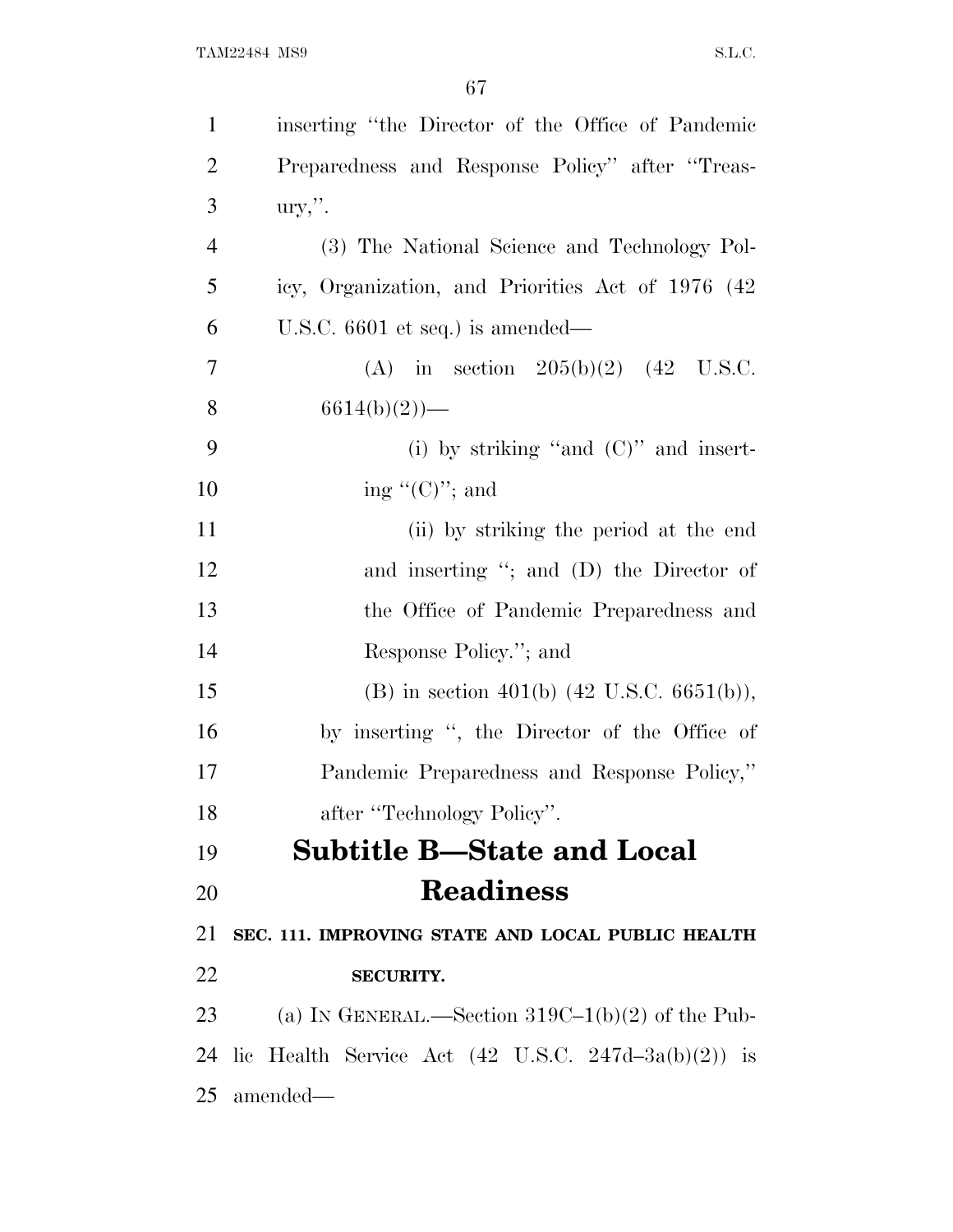| $\mathbf{1}$   | $(1)$ in subparagraph $(A)$ —                    |
|----------------|--------------------------------------------------|
| $\overline{2}$ | $(A)$ in clause (vii), by inserting "during"     |
| 3              | and" before "following a public health emer-     |
| $\overline{4}$ | $gency$ ";                                       |
| 5              | (B) by amending clause (viii) to read as         |
| 6              | follows:                                         |
| 7              | "(viii) a description of how the entity,         |
| 8              | as applicable and appropriate, will coordi-      |
| 9              | nate with State emergency preparedness           |
| 10             | and response plans in public health emer-        |
| 11             | gency preparedness, including State edu-         |
| 12             | cation agencies (as defined in section 8101)     |
| 13             | of the Elementary and Secondary Edu-             |
| 14             | cation Act of 1965), State child care lead       |
| 15             | agencies (designated under section 658D)         |
| 16             | of the Child Care and Development Block          |
| 17             | Grant Act of 1990), and other relevant           |
| 18             | State agencies";                                 |
| 19             | $(C)$ in clause $(xi)$ , by striking "; and" and |
| 20             | inserting a semicolon;                           |
| 21             | (D) by redesignating clause (xii) as clause      |
| 22             | $(xiii)$ ; and                                   |
| 23             | $(E)$ by inserting after clause (xi) the fol-    |
| 24             | lowing:                                          |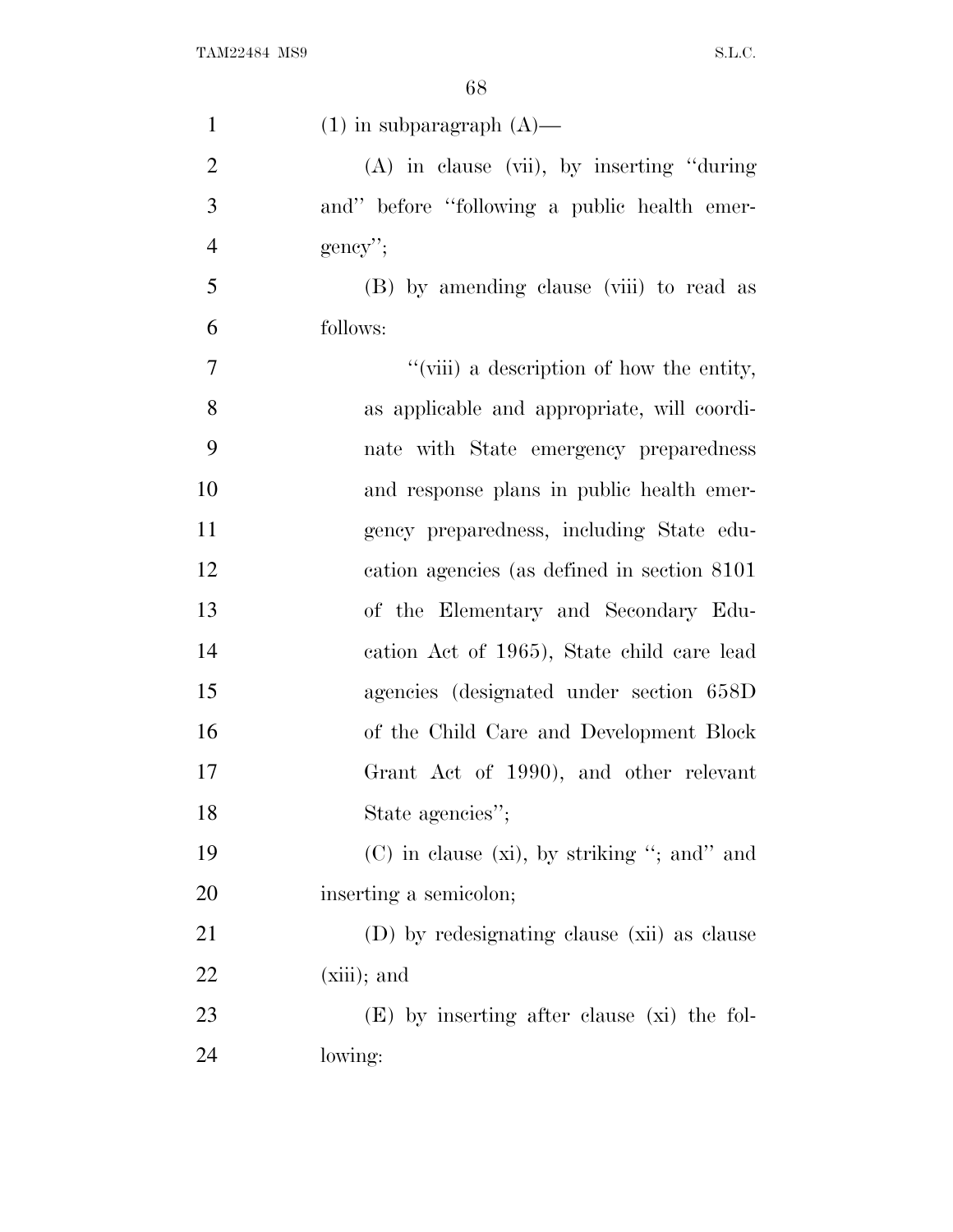| $\mathbf{1}$   | "(xii) a description of how the entity                      |
|----------------|-------------------------------------------------------------|
| $\overline{2}$ | will provide technical assistance to improve                |
| 3              | public health preparedness and response,                    |
| $\overline{4}$ | as appropriate, to agencies or other enti-                  |
| 5              | ties that operate facilities within the enti-               |
| 6              | ty's jurisdiction in which there is an in-                  |
| 7              | creased risk of infectious disease outbreaks                |
| 8              | in the event of a public health emergency                   |
| 9              | declared under section 319, such as resi-                   |
| 10             | dential care facilities, group homes, and                   |
| 11             | other similar settings; and";                               |
| 12             | by redesignating subparagraphs<br>(D)<br>(2)                |
| 13             | through $(H)$ as subparagraphs $(E)$ through $(I)$ , re-    |
| 14             | spectively; and                                             |
| 15             | $(3)$ by inserting after subparagraph $(C)$ the fol-        |
| 16             | lowing:                                                     |
| 17             | $\lq\lq$ (D) an assurance that the entity will re-          |
| 18             | quire relevant staff to complete relevant pre-              |
| 19             | paredness and response trainings, including                 |
| 20             | trainings related to efficient and effective oper-          |
| 21             | ation during an incident or event within an In-             |
| 22             | cident Command System;".                                    |
| 23             | (b) APPLICABILITY.—The amendments made by sub-              |
| 24             | section (a) shall not apply with respect to any cooperative |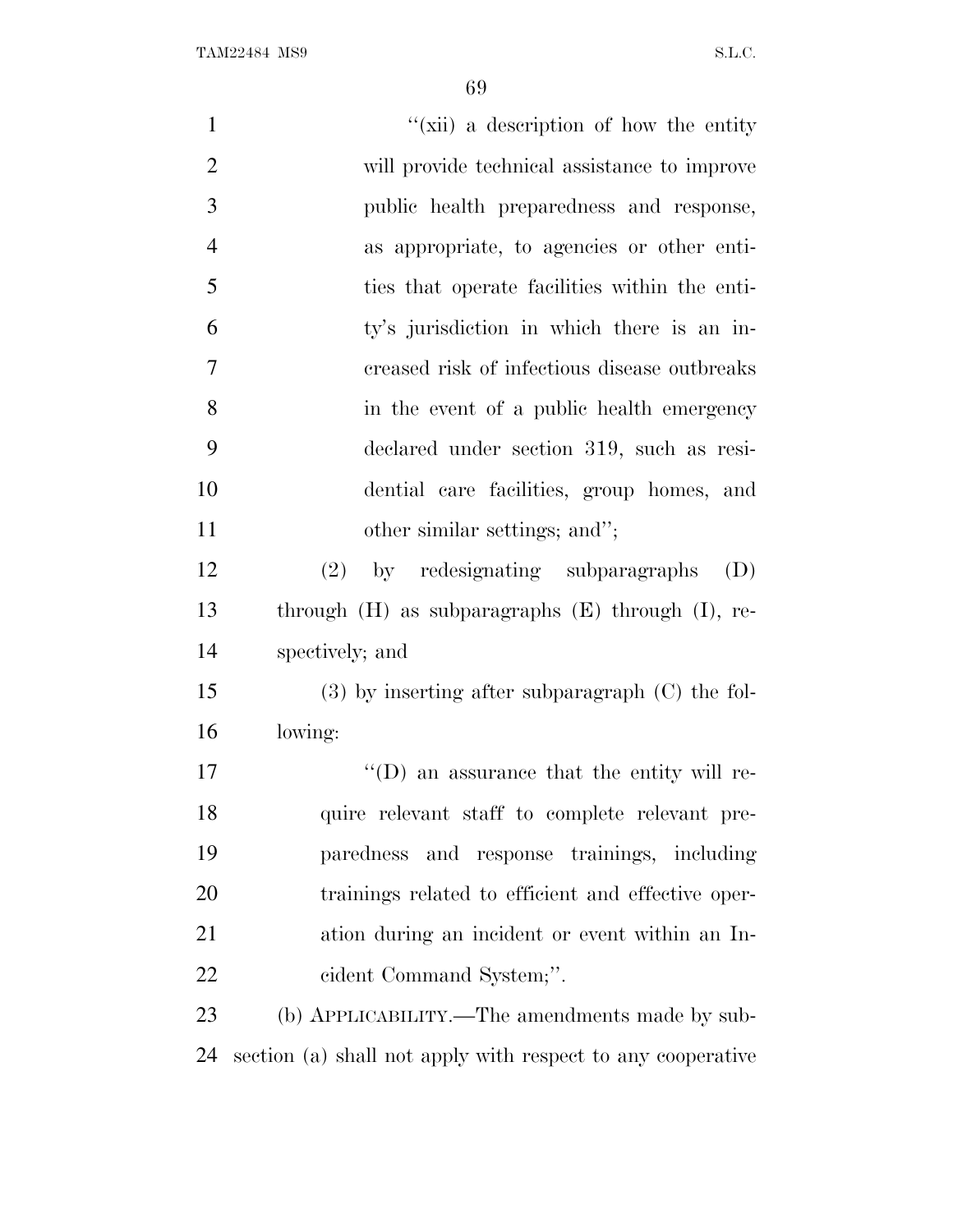agreement entered into prior to the date of enactment of this Act.

| 3              | SEC. 112. SUPPORTING ACCESS TO MENTAL HEALTH AND                       |
|----------------|------------------------------------------------------------------------|
| $\overline{4}$ | SUBSTANCE USE DISORDER SERVICES DUR-                                   |
| 5              | ING PUBLIC HEALTH EMERGENCIES.                                         |
| 6              | (a) $\text{AUTHORITIES.} - \text{Section } 501(d)$ of the Public       |
| $\overline{7}$ | Health Service Act $(42 \text{ U.S.C. } 290 \text{aa(d)})$ is amended— |
| 8              | $(1)$ by redesignating paragraphs $(24)$ and $(25)$                    |
| 9              | as paragraphs $(25)$ and $(26)$ , respectively; and                    |
| 10             | $(2)$ by inserting after paragraph $(23)$ the fol-                     |
| 11             | lowing:                                                                |
| 12             | $\cdot\cdot(24)$ support the continued access to, or avail-            |
| 13             | ability of, mental health and substance use disorder                   |
| 14             | services during, or in response to, a public health                    |
| 15             | emergency declared under section 319, including in                     |
| 16             | consultation with, as appropriate, the Assistant Sec-                  |
| 17             | retary for Preparedness and Response, the Director                     |
| 18             | of the Centers for Disease Control and Prevention,                     |
| 19             | and the heads of other relevant agencies, in pre-                      |
| 20             | paring for, and responding to, a public health emer-                   |
| 21             | gency;".                                                               |
| $\sim$ $\sim$  |                                                                        |

 (b) STRATEGIC PLAN.—Section 501(l)(4) of the Pub- lic Health Service Act (42 U.S.C. 290aa(l)(4)) is amend-ed—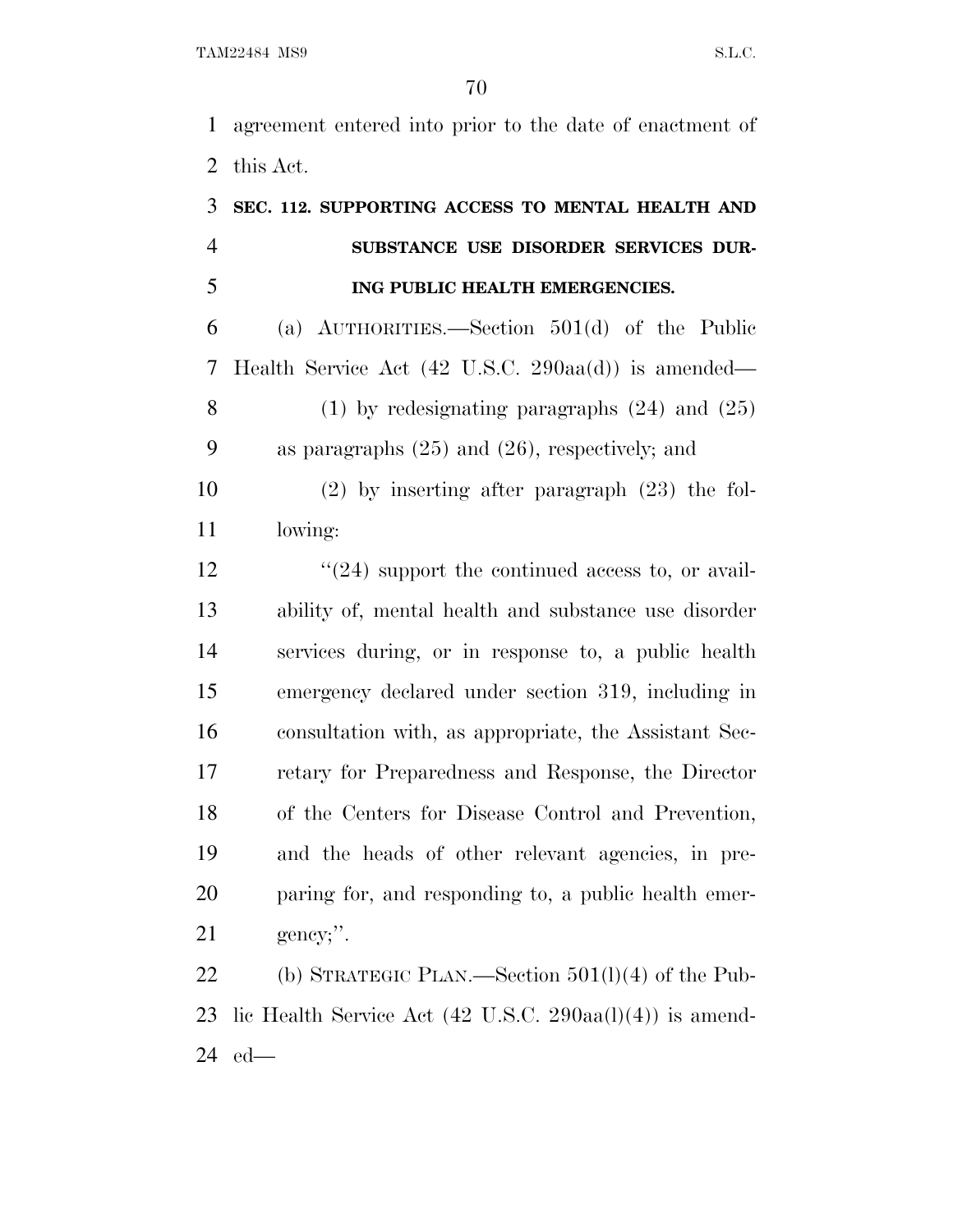| $\mathbf{1}$   | $(1)$ in subparagraph $(E)$ , by striking "and" at        |
|----------------|-----------------------------------------------------------|
| $\overline{2}$ | the end;                                                  |
| 3              | $(2)$ in subparagraph $(F)$ , by striking the period      |
| $\overline{4}$ | and inserting "; and"; and                                |
| 5              | $(3)$ by adding at the end the following:                 |
| 6              | "(G) specify a strategy to support the con-               |
| 7              | tinued access to, or availability of, mental              |
| 8              | health and substance use disorder services, in-           |
| 9              | cluding to at-risk individuals (as defined in sec-        |
| 10             | tion $2802(b)(4)$ , during, or in response to,            |
| 11             | public health emergencies declared pursuant to            |
| 12             | section 319.".                                            |
| 13             | (c) BIENNIAL REPORT CONCERNING ACTIVITIES AND             |
| 14             | $PROGRESS.$ Section $501(m)$ of the Public Health Service |
| 15             | Act $(42 \text{ U.S.C. } 290 \text{aa(m)})$ is amended—   |
| 16             | $(1)$ by redesignating paragraphs $(4)$ through           |
| 17             | $(7)$ as paragraphs $(5)$ through $(8)$ , respectively;   |
| 18             | $(2)$ by inserting after paragraph $(3)$ the fol-         |
| 19             | lowing:                                                   |
| <b>20</b>      | "(4) a description of the Administration's ac-            |
| 21             | tivities to support the continued provision of mental     |
| 22             | health and substance use disorder services, as appli-     |
| 23             | cable, in response to public health emergencies de-       |
| 24             | clared pursuant to section $319;$ "; and                  |
| 25             | $(3)$ in paragraph $(5)$ , as so redesignated—            |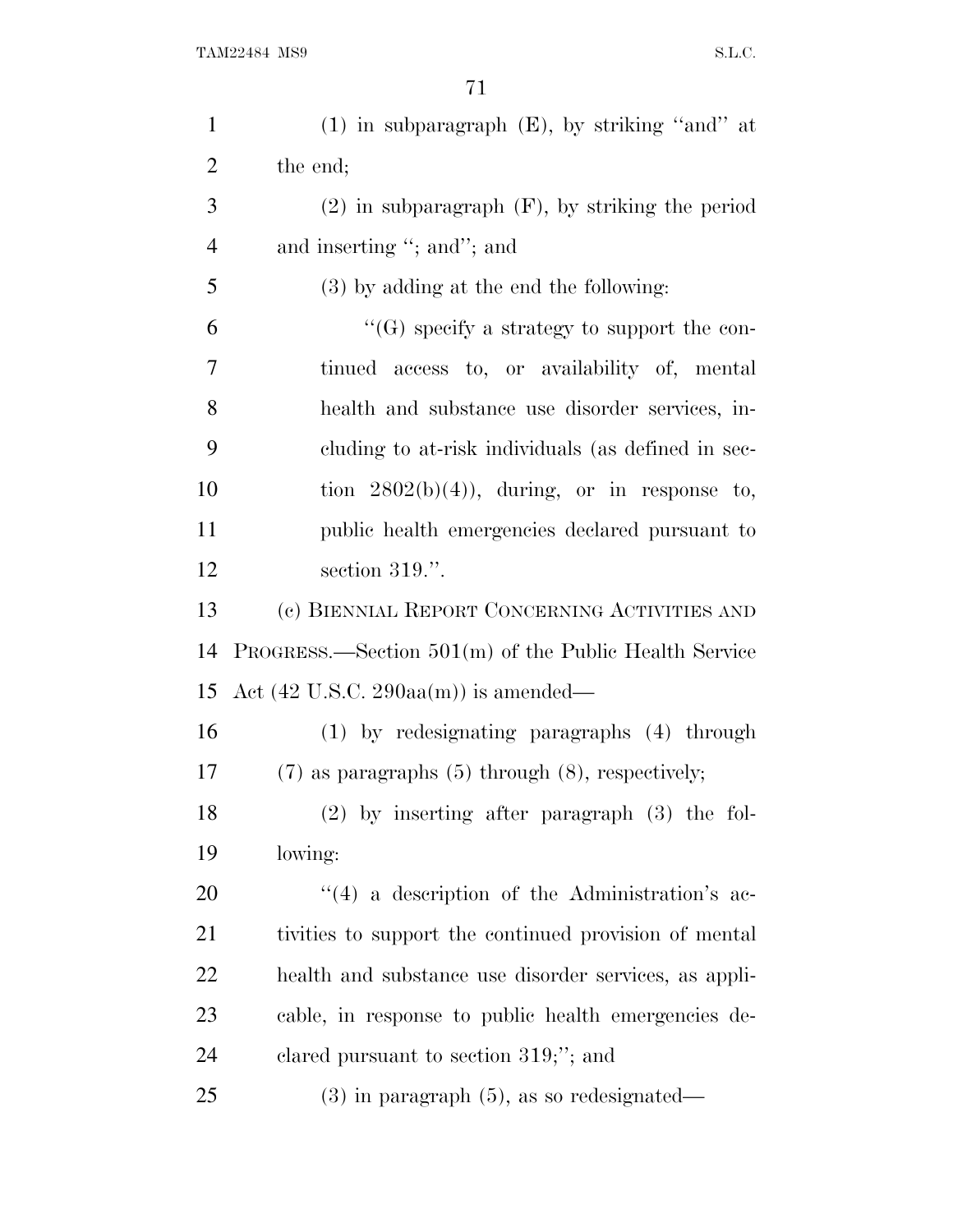| $\mathbf{1}$   | $(A)$ by redesignating subparagraphs $(D)$                  |
|----------------|-------------------------------------------------------------|
| $\overline{2}$ | and $(E)$ as subparagraphs $(E)$ and $(F)$ , respec-        |
| 3              | tively; and                                                 |
| $\overline{4}$ | $(B)$ by inserting after subparagraph $(C)$                 |
| 5              | the following:                                              |
| 6              | $\lq\lq$ relevant preparedness and response                 |
| 7              | activities;".                                               |
| 8              | (d) ADVISORY COUNCILS.—Not later than 1 year                |
| 9              | after the date of enactment of this Act, the Assistant Sec- |
| 10             | retary for Mental Health and Substance Use shall issue      |
| 11             | a report to the Committee on Health, Education, Labor,      |
| 12             | and Pensions and the Committee on Appropriations of the     |
| 13             | Senate and the Committee on Energy and Commerce and         |
| 14             | the Committee on Appropriations of the House of Rep-        |
| 15             | resentatives, reflecting the feedback of the advisory coun- |
| 16             | cils for the Center for Substance Abuse Treatment, the      |
| 17             | Center for Substance Abuse Prevention, and the Center       |
| 18             | for Mental Health Services, pursuant to section 502 of      |
| 19             | the Public Health Service Act (42 U.S.C. 290aa–1), with     |
| 20             | recommendations to improve the continued provision of       |
| 21             | mental health and substance use disorder services during    |
| 22             | a public health emergency declared under section 319 of     |
| 23             | such Act (42 U.S.C. 247d), and the provision of such serv-  |
| 24             | ices as part of the public health and medical response to   |

such an emergency, consistent with title XXVIII of such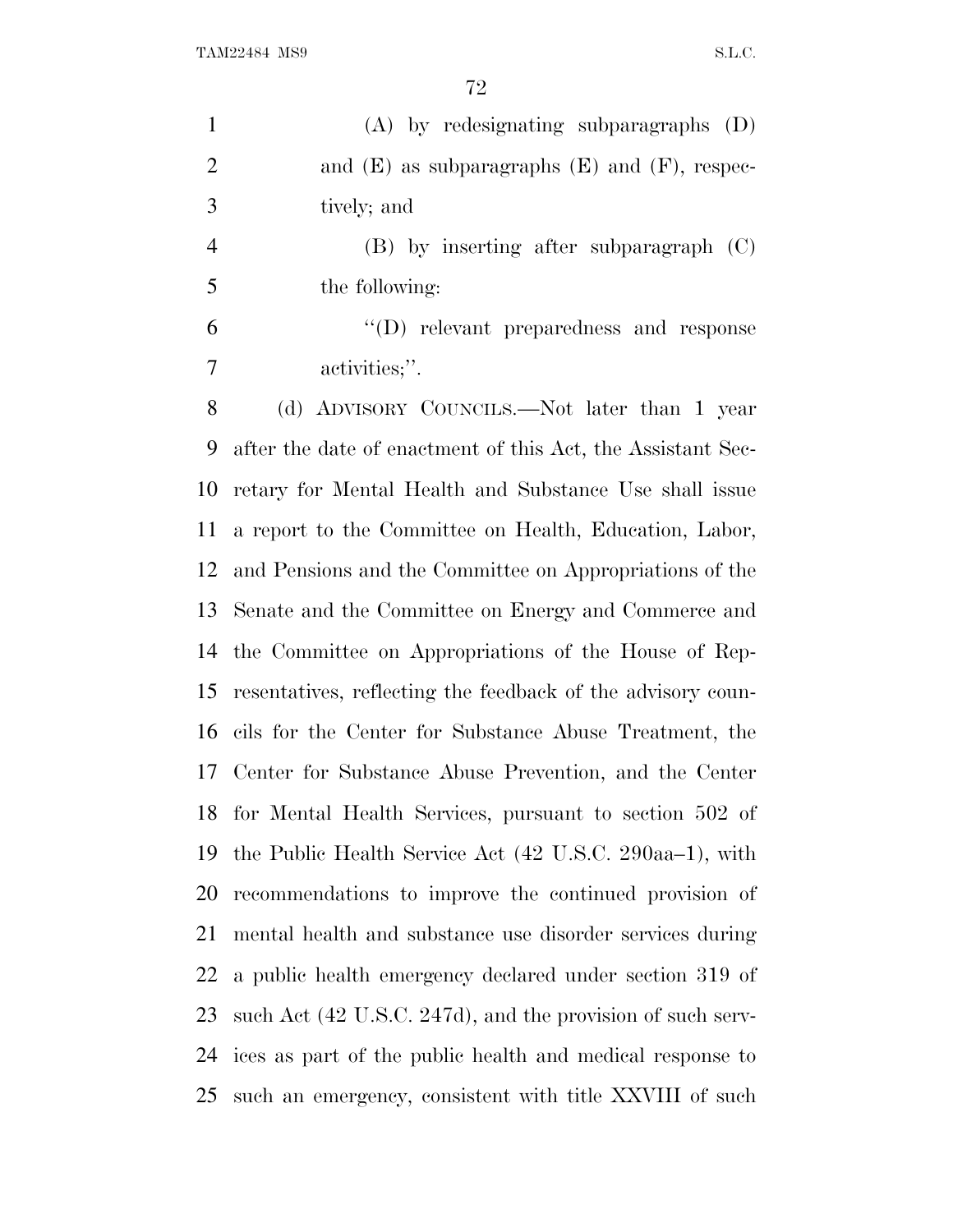Act (42 U.S.C. 300hh et seq.), including related to the capacity of the mental health and substance use disorder workforce and flexibilities provided to awardees of mental health and substance use disorder programs.

 (e) GAO REPORT.—Not later than 3 years after the date of enactment of this Act, the Comptroller General of the United States shall submit to the Committee on Health, Education, Labor, and Pensions of the Senate and the Committee on Energy and Commerce of the House of Representatives a report on programs and activities of the Substance Abuse and Mental Health Services Admin- istration to support the provision of mental health and substance use disorder services and related activities dur- ing the COVID–19 pandemic, including the provision of such services as part of the medical and public health re-sponse to such pandemic. Such report shall—

 (1) examine the role played by the advisory councils described in section 502 of the Public Health Service Act (42 U.S.C. 290aa–1) and the National Mental Health and Substance Use Policy Laboratory established under section 501A of such Act (42 U.S.C. 290aa–0) in providing technical as- sistance and recommendations to the Substance Abuse and Mental Health Services Administration to support the response of such agency to the public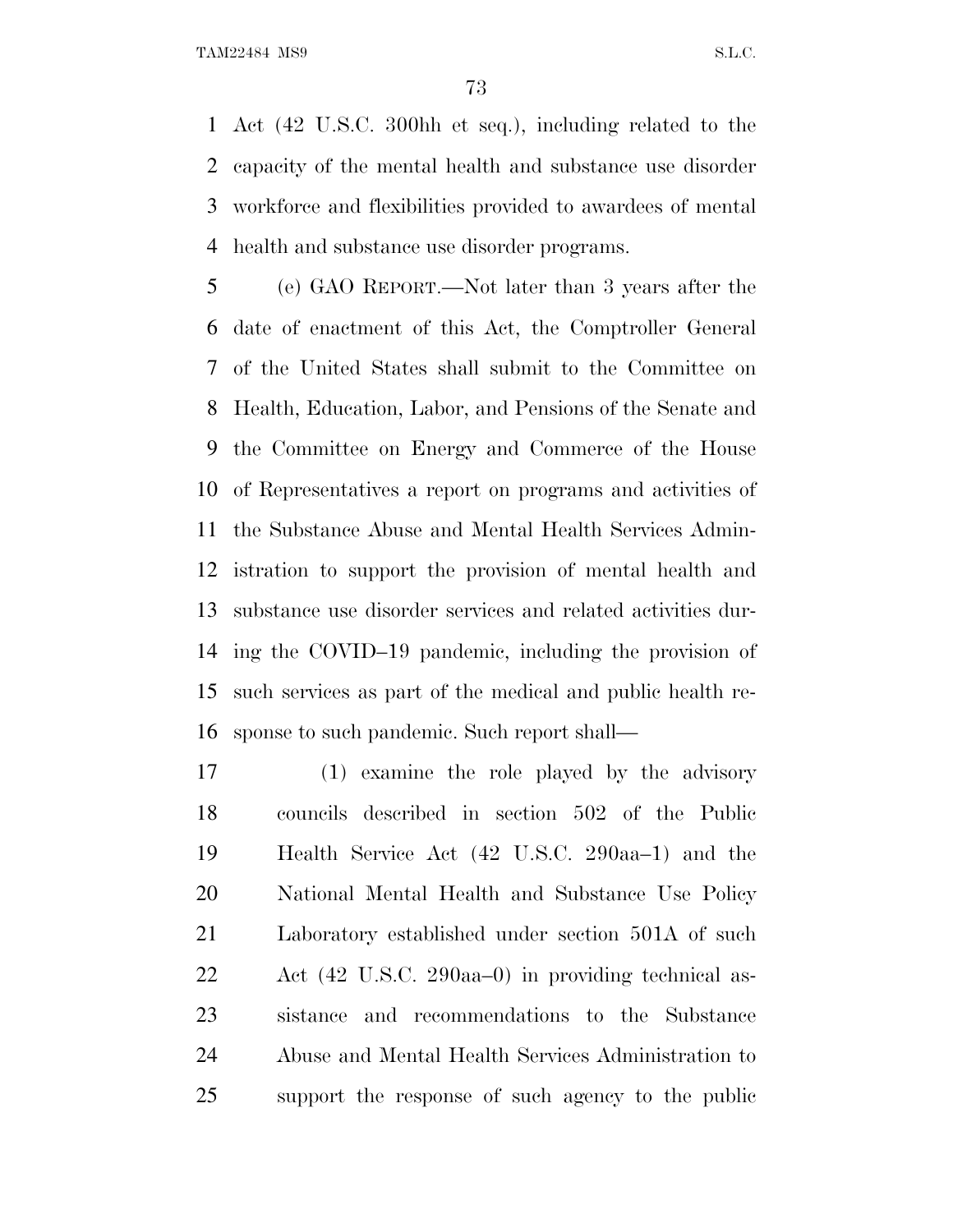health emergency declared under section 319 of the Public Health Service Act (42 U.S.C. 247d) with re-spect to COVID–19;

 (2) describe the manner in which existing awardees of mental health and substance use dis- order programs provided and altered delivery of services during such public health emergency, includ-8 ing information on the populations served by such awardees and any barriers faced in delivering serv-ices; and

 (3) describe activities of the Substance Abuse and Mental Health Services Administration to sup- port the response to such public health emergency, including through technical assistance, provision of services, and any flexibilities provided to such exist- ing awardees, and any barriers faced in imple-menting such activities.

#### **SEC. 113. TRAUMA CARE REAUTHORIZATION.**

 (a) I<sup>N</sup> GENERAL.—Section 1201 of the Public Health Service Act (42 U.S.C. 300d) is amended—

- 21 (1) in subsection  $(a)$ —
- 22 (A) in paragraph  $(3)$ —

23 (i) by inserting "analyze," after "com-

pile,''; and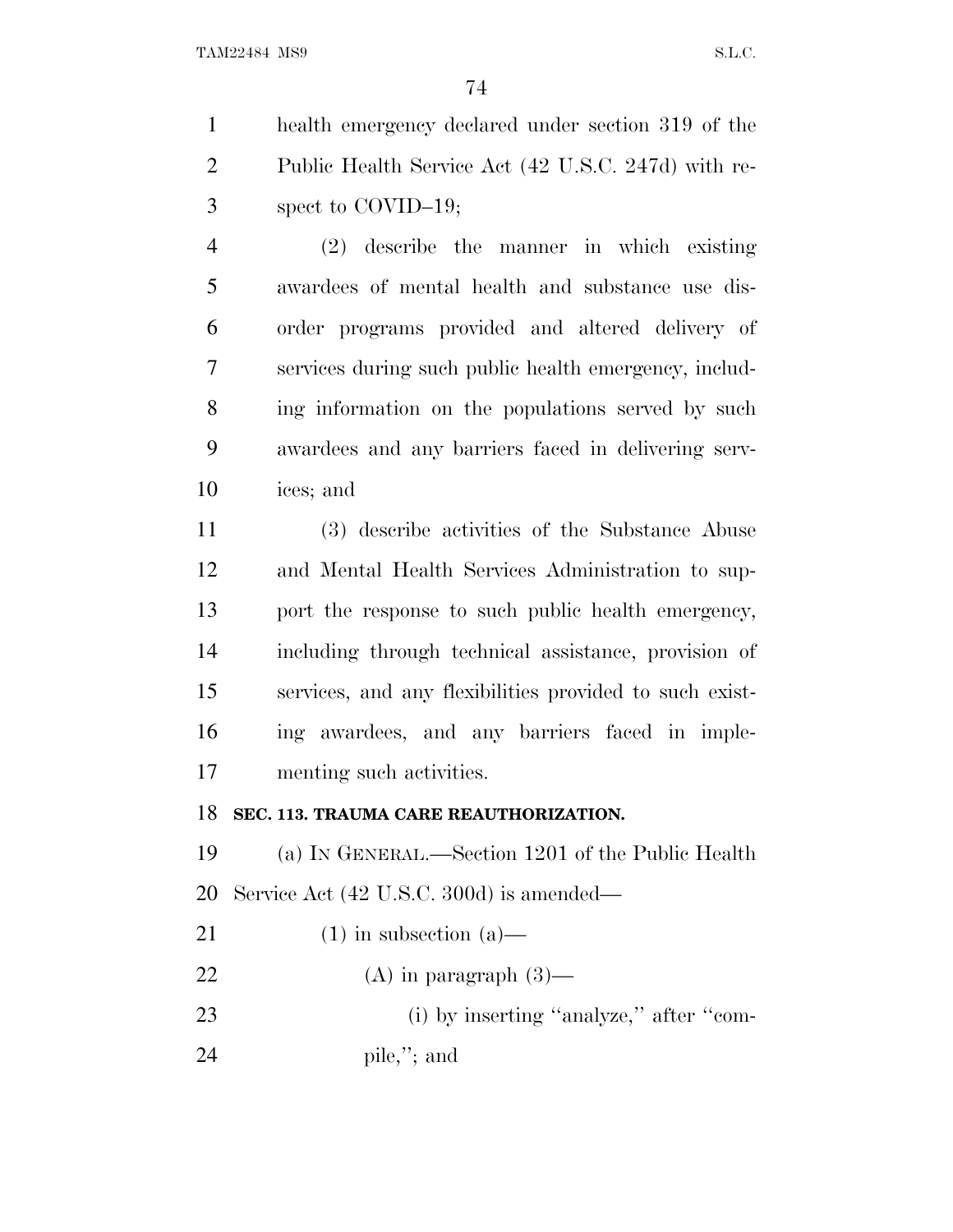| $\mathbf{1}$   | (ii) by inserting "and medically under-                     |
|----------------|-------------------------------------------------------------|
| $\overline{2}$ | served areas" before the semicolon;                         |
| 3              | $(B)$ in paragraph $(4)$ , by adding "and"                  |
| $\overline{4}$ | after the semicolon;                                        |
| 5              | $(C)$ by striking paragraph $(5)$ ; and                     |
| 6              | (D) by redesignating paragraph (6) as                       |
| 7              | paragraph $(5)$ ;                                           |
| 8              | $(2)$ by redesignating subsection (b) as sub-               |
| 9              | section $(c)$ ; and                                         |
| 10             | $(3)$ by inserting after subsection (a) the fol-            |
| 11             | lowing:                                                     |
| 12             | "(b) TRAUMA CARE READINESS AND COORDINA-                    |
| 13             | TION.—The Secretary, acting through the Assistant Sec-      |
| 14             | retary for Preparedness and Response, shall support the     |
| 15             | efforts of States and consortia of States to coordinate and |
| 16             | improve emergency medical services and trauma care dur-     |
| 17             | ing a public health emergency declared by the Secretary     |
| 18             | pursuant to section 319 or a major disaster or emergency    |
| 19             | declared by the President under section 401 or 501, re-     |
| 20             | spectively, of the Robert T. Stafford Disaster Relief and   |
| 21             | Emergency Assistance Act. Such support may include—         |
| 22             | $\lq(1)$ developing, issuing, and updating guid-            |
| 23             | ance, as appropriate, to support the coordinated            |
| 24             | medical triage and evacuation to appropriate medical        |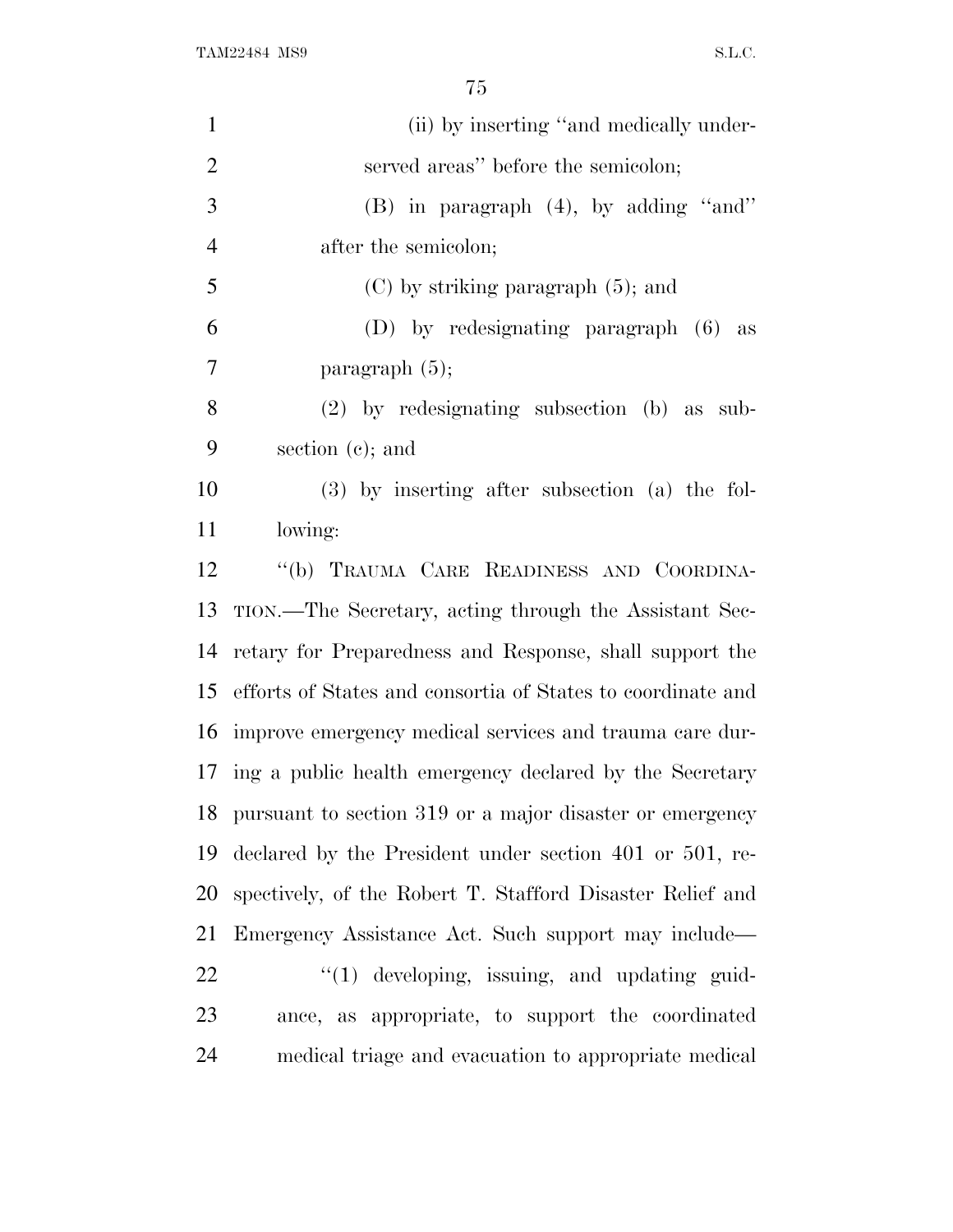- institutions based on patient medical need, taking 2 into account regionalized systems of care; ''(2) disseminating, as appropriate, information on evidence-based or evidence-informed trauma care practices, taking into consideration emergency med-ical services and trauma care systems, including
- such practices identified through activities conducted under subsection (a) and which may include the identification and dissemination of performance metrics, as applicable and appropriate; and
- $\frac{11}{2}$  ''(3) other activities, as appropriate, to optimize a coordinated and flexible approach to the emer- gency response and medical surge capacity of hos- pitals, other health care facilities, critical care, and emergency medical systems.''.
- (b) GRANTS TO IMPROVE TRAUMA CARE IN RURAL AREAS.—Section 1202 of the Public Health Service Act (42 U.S.C. 300d–3) is amended—
- (1) by amending the section heading to read as follows: ''**GRANTS TO IMPROVE TRAUMA CARE IN RURAL AREAS**'';
- (2) by amending subsections (a) and (b) to read as follows:
- ''(a) I<sup>N</sup> GENERAL.—The Secretary shall award grants to eligible entities for the purpose of carrying out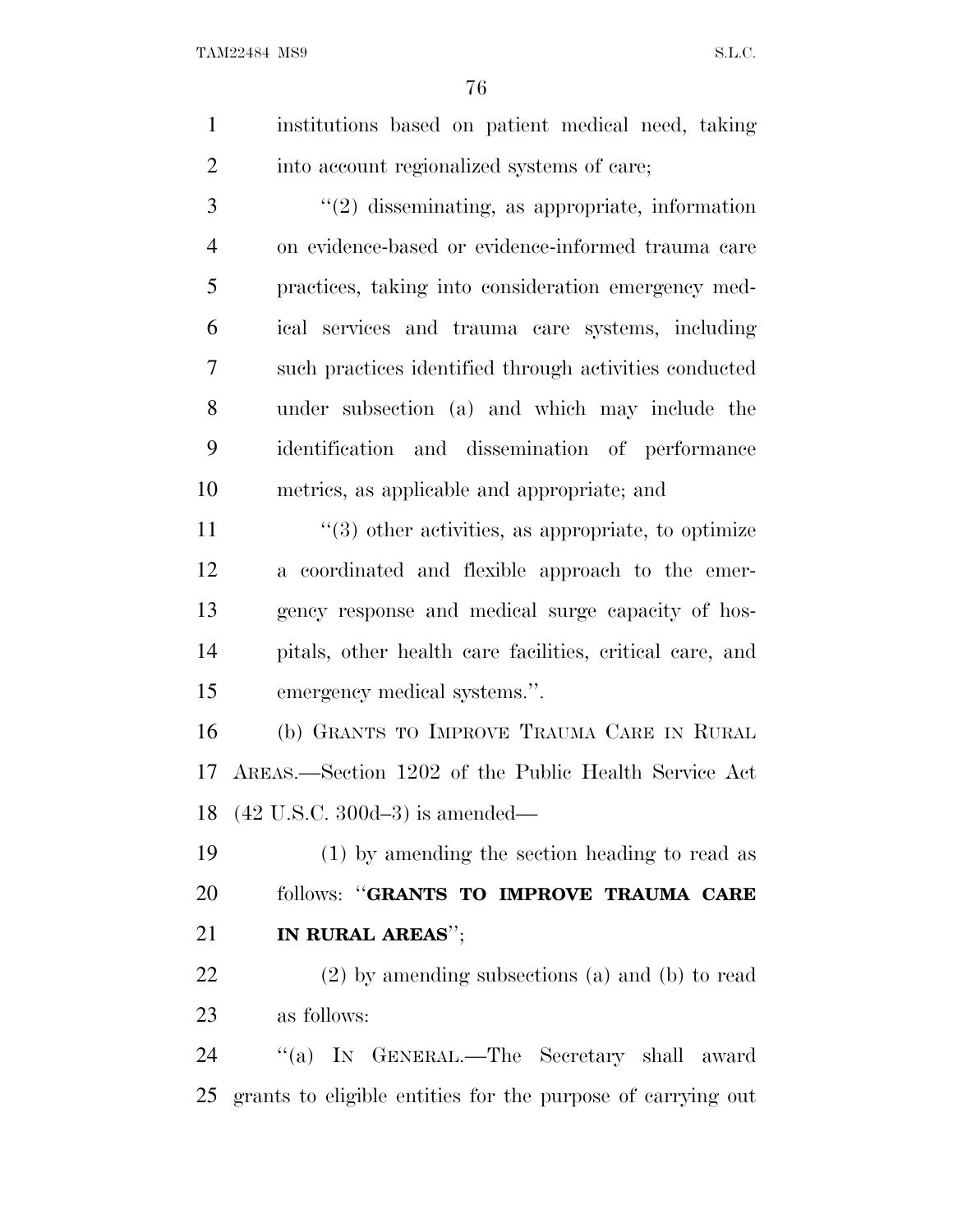research and demonstration projects to support the im- provement of emergency medical services and trauma care in rural areas through the development of innovative uses of technology, training and education, transportation of seriously injured patients for the purposes of receiving such emergency medical services, access to prehospital care, evaluation of protocols for the purposes of improve- ment of outcomes and dissemination of any related best practices, activities to facilitate clinical research, as appli- cable and appropriate, and increasing communication and coordination with applicable State or Tribal trauma sys-tems.

13 "(b) ELIGIBLE ENTITIES.—

 $\frac{1}{2}$  (1) In GENERAL.—To be eligible to receive a grant under this section, an entity shall be a public or private entity that provides trauma care in a rural area.

18 ''(2) PRIORITY.—In awarding grants under this section, the Secretary shall give priority to eligible entities that will provide services under the grant in any rural area identified by a State under section  $1214(d)(1)$ ."; and

(3) by adding at the end the following:

 ''(d) REPORTS.—An entity that receives a grant under this section shall submit to the Secretary such re-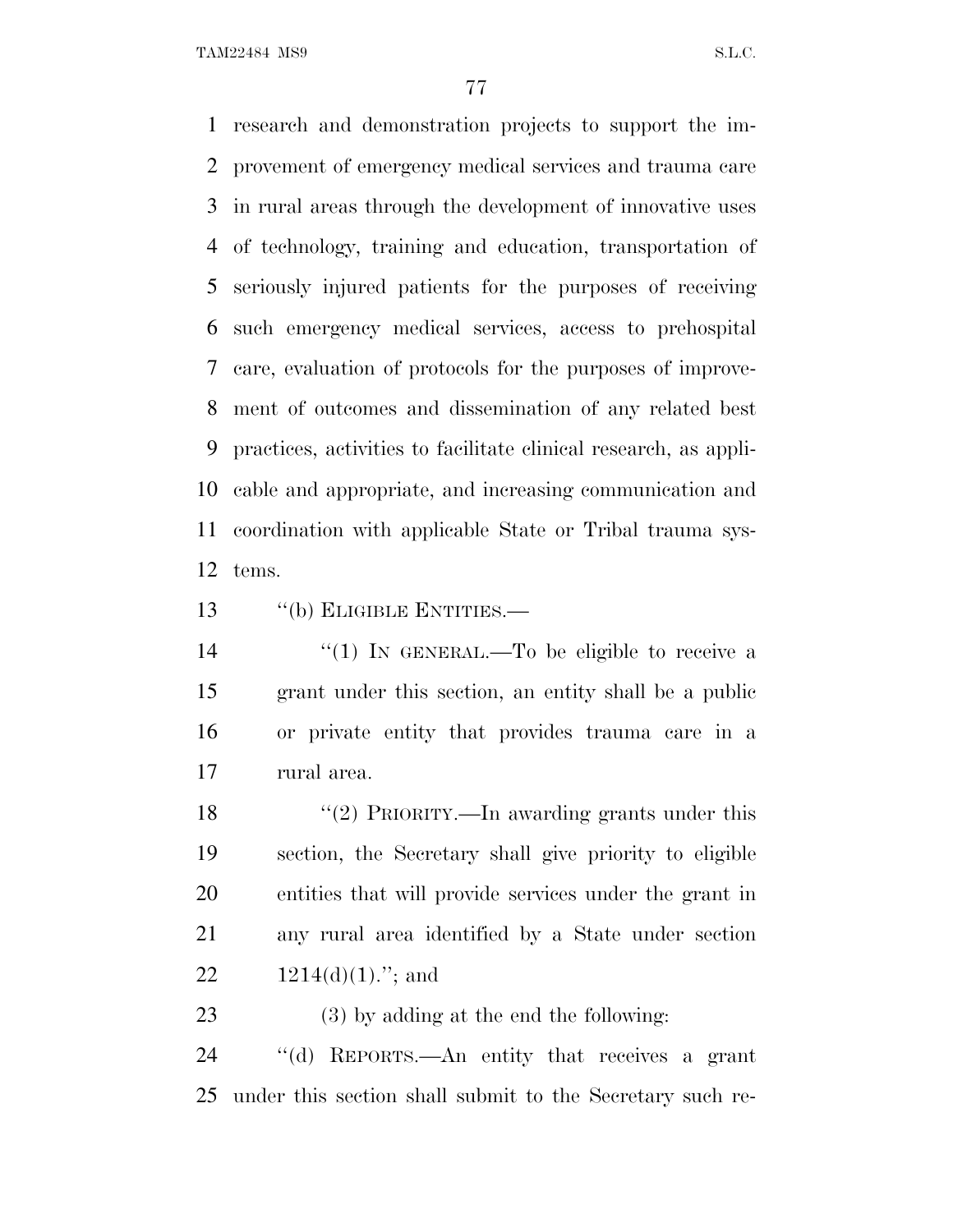ports as the Secretary may require to inform administra- tion of the program under this section.''. (c) PILOT GRANTS FOR TRAUMA CENTERS.—Section 1204 of the Public Health Service Act (42 U.S.C. 300d– 6) is amended— (1) by amending the section heading to read as follows: ''**PILOT GRANTS FOR TRAUMA CEN- TERS**''; 9 (2) in subsection (a) (A) by striking ''not fewer than 4'' and in-11 serting "10"; (B) by striking ''that design, implement, and evaluate'' and inserting ''to design, imple-14 ment, and evaluate new or existing"; (C) by striking ''emergency care'' and in-16 serting "emergency medical"; and (D) by inserting '', and improve access to trauma care within such systems'' before the period; 20 (3) in subsection  $(b)(1)$ , by striking subpara- graphs (A) and (B) and inserting the following: 22 ''(A) a State or consortia of States; 23 ''(B) an Indian Tribe or Tribal organiza- tion (as defined in section 4 of the Indian Self-Determination and Education Assistance Act);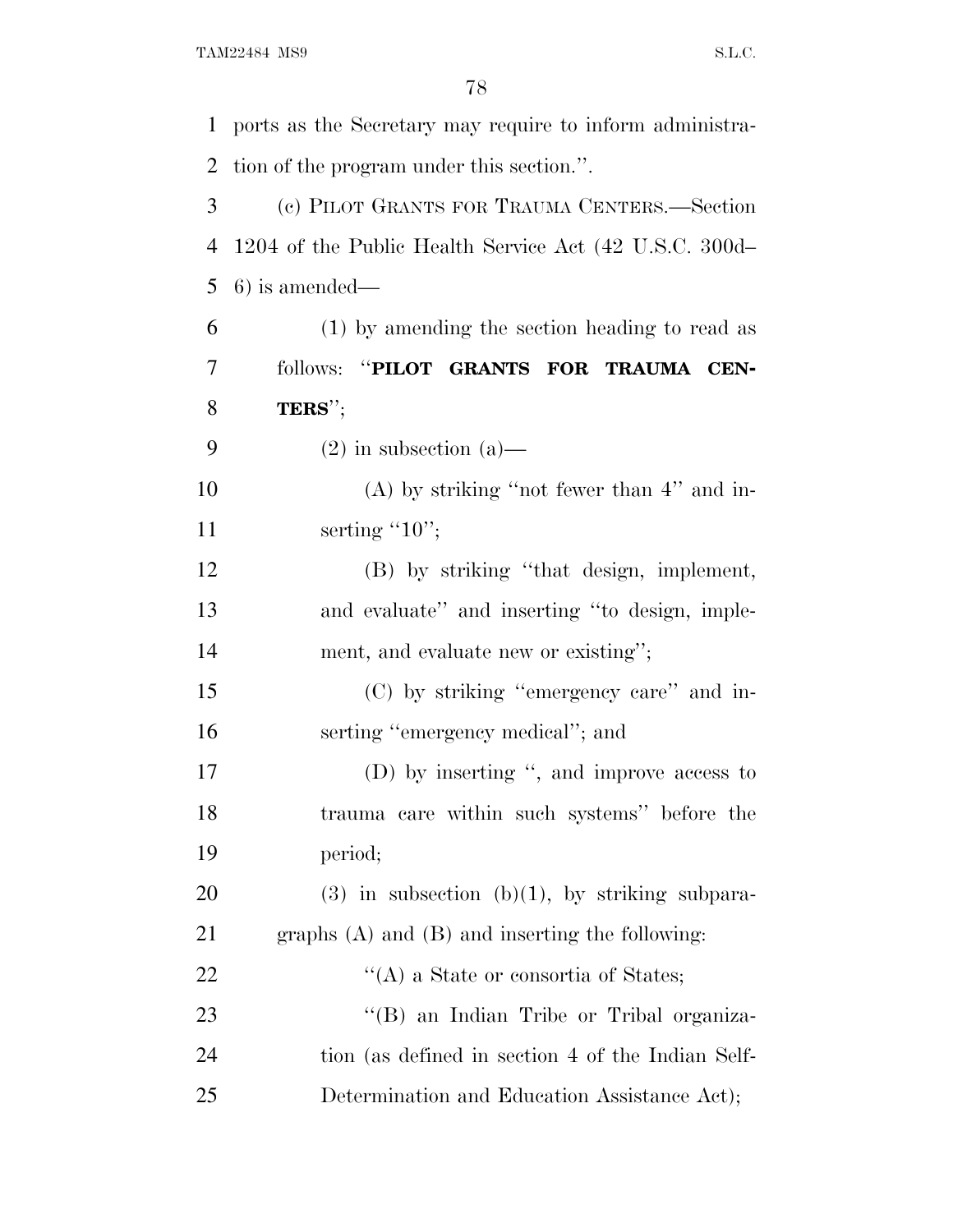| $\mathbf{1}$   | "(C) a consortium of level I, II, or III         |
|----------------|--------------------------------------------------|
| $\overline{2}$ | trauma centers designated by applicable State    |
| 3              | or local agencies within an applicable State or  |
| $\overline{4}$ | region, and, as applicable, other emergency      |
| 5              | services providers; or                           |
| 6              | $\lq\lq$ a consortium or partnership of non-     |
| $\tau$         | profit Indian Health Service, Indian Tribal, and |
| 8              | urban Indian trauma centers.";                   |
| 9              | $(4)$ in subsection $(e)$ —                      |
| 10             | (A) in the matter preceding paragraph            |
| 11             | $(1)$ —                                          |
| 12             | (i) by striking "that proposes a pilot           |
| 13             | project";                                        |
| 14             | (ii) by striking "an emergency medical           |
| 15             | and trauma system that—" and inserting           |
| 16             | "a new or existing emergency medical and         |
| 17             | trauma system. Such eligible entity shall        |
| 18             | amounts awarded under this sub-<br>use           |
| 19             | section to carry out 2 or more of the fol-       |
| 20             | lowing activities:";                             |
| 21             | (B) in paragraph $(1)$ —                         |
| 22             | (i) by striking "coordinates" and in-            |
| 23             | serting "Strengthening coordination and          |
| 24             | communication"; and                              |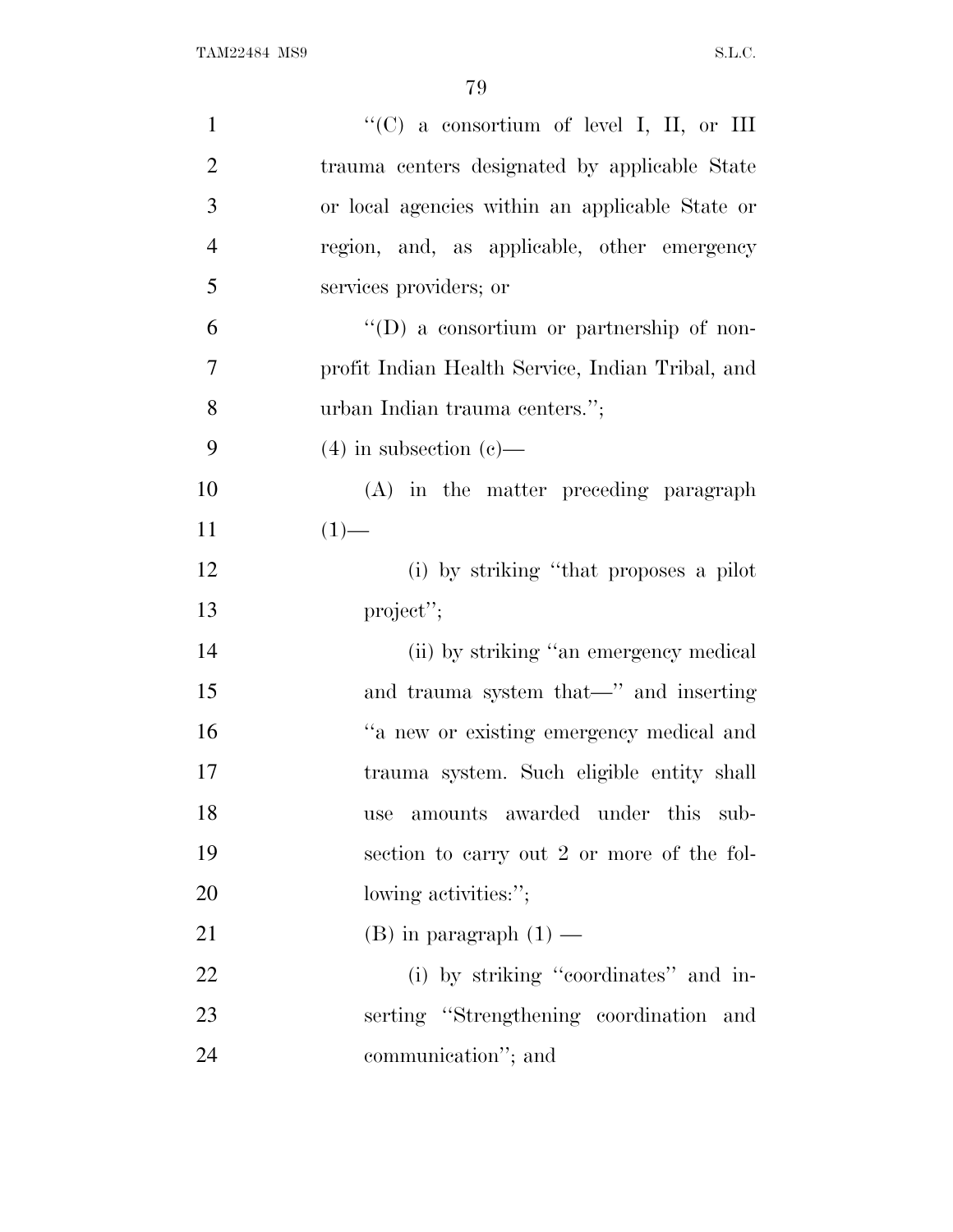| $\mathbf{1}$   | (ii) by striking "an approach to emer-            |
|----------------|---------------------------------------------------|
| $\overline{2}$ | gency medical and trauma system access            |
| 3              | throughout the region, including $9-1-1$          |
| $\overline{4}$ | Public Safety Answering Points and emer-          |
| 5              | gency medical dispatch;" and inserting            |
| 6              | "approaches to improve situational aware-         |
| 7              | ness and emergency medical and trauma             |
| 8              | system access, including distribution of pa-      |
| 9              | tients during a mass casualty incident,           |
| 10             | throughout the region.";                          |
| 11             | $(C)$ in paragraph $(2)$ —                        |
| 12             | (i) by striking "includes" and insert-            |
| 13             | ing "Providing";                                  |
| 14             | (ii) by inserting "support patient                |
| 15             | movement to" after "region to"; and               |
| 16             | (iii) by striking the semicolon and in-           |
| 17             | serting a period;                                 |
| 18             | (D) in paragraph $(3)$ —                          |
| 19             | (i) by striking "allows for" and insert-          |
| 20             | ing "Improving"; and                              |
| 21             | (ii) by striking "; and inserting                 |
| 22             | a period;                                         |
| 23             | $(E)$ in paragraph $(4)$ , by striking "includes" |
| 24             | a consistent" and inserting "Supporting a con-    |
| 25             | sistent"; and                                     |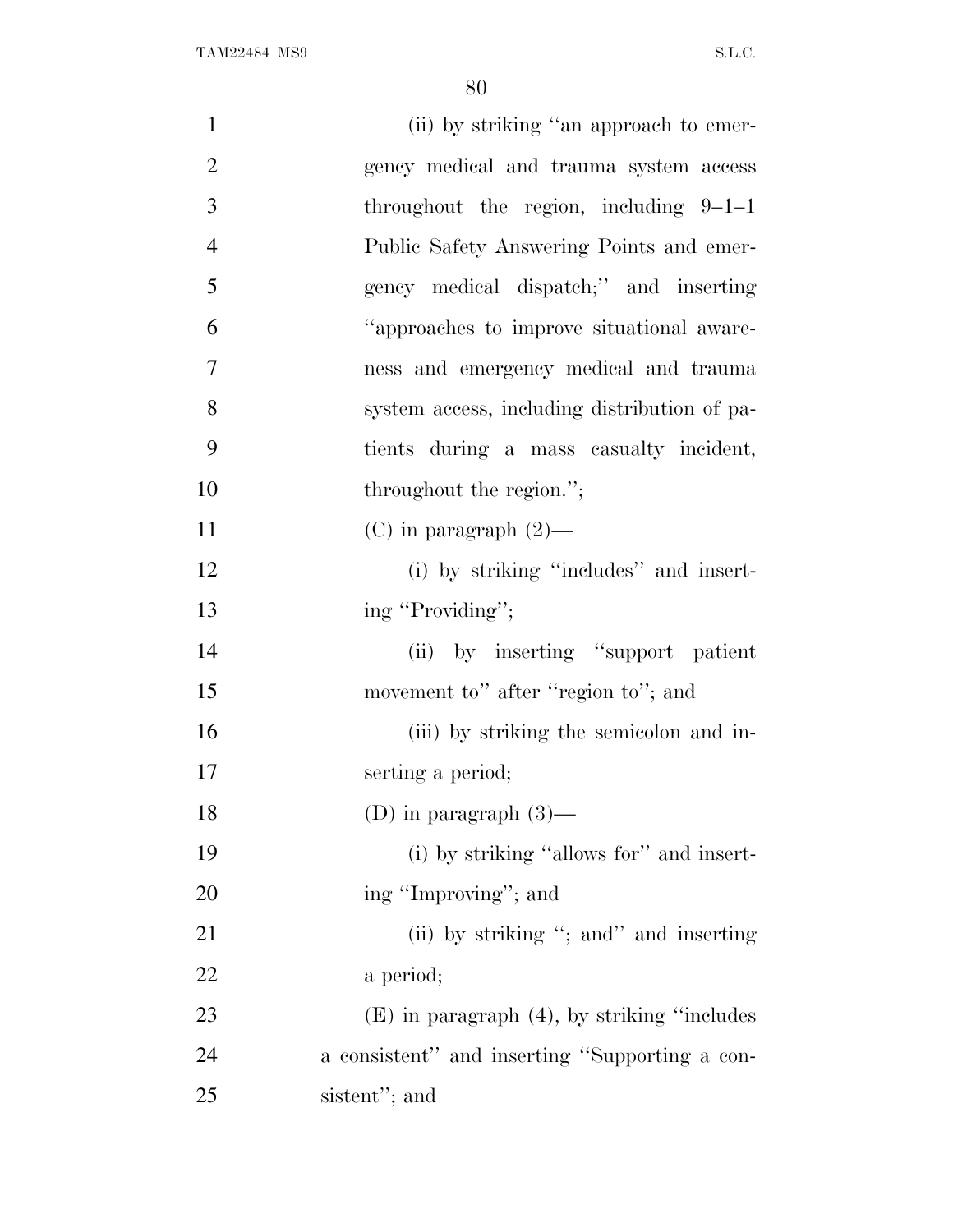| $\mathbf{1}$   | (F) by adding at the end the following:                 |
|----------------|---------------------------------------------------------|
| $\overline{2}$ | "(5) Establishing, implementing, and dissemi-           |
| 3              | nating, or utilizing existing, as applicable, evidence- |
| $\overline{4}$ | based or evidence-informed practices across facilities  |
| 5              | within such emergency medical and trauma system         |
| 6              | to improve health outcomes, including such practices    |
| 7              | related to management of injuries, and the ability of   |
| 8              | such facilities to surge.                               |
| 9              | "(6) Conducting activities to facilitate clinical       |
| 10             | research, as applicable and appropriate.";              |
| 11             | $(5)$ in subsection $(d)(2)$ —                          |
| 12             | $(A)$ in subparagraph $(A)$ —                           |
| 13             | (i) in the matter preceding clause (i),                 |
| 14             | by striking "the proposed" and inserting                |
| 15             | applicable emergency medical and<br>"the                |
| 16             | trauma system";                                         |
| 17             | (ii) in clause (i), by inserting "or                    |
| 18             | Tribal entity" after "equivalent State of-              |
| 19             | fice"; and                                              |
| 20             | (iii) in clause (vi), by striking "; and"               |
| 21             | and inserting a semicolon;                              |
| 22             | (B) by redesignating subparagraph (B) as                |
| 23             | subparagraph $(C)$ ; and                                |
| 24             | $(C)$ by inserting after subparagraph $(A)$             |
| 25             | the following:                                          |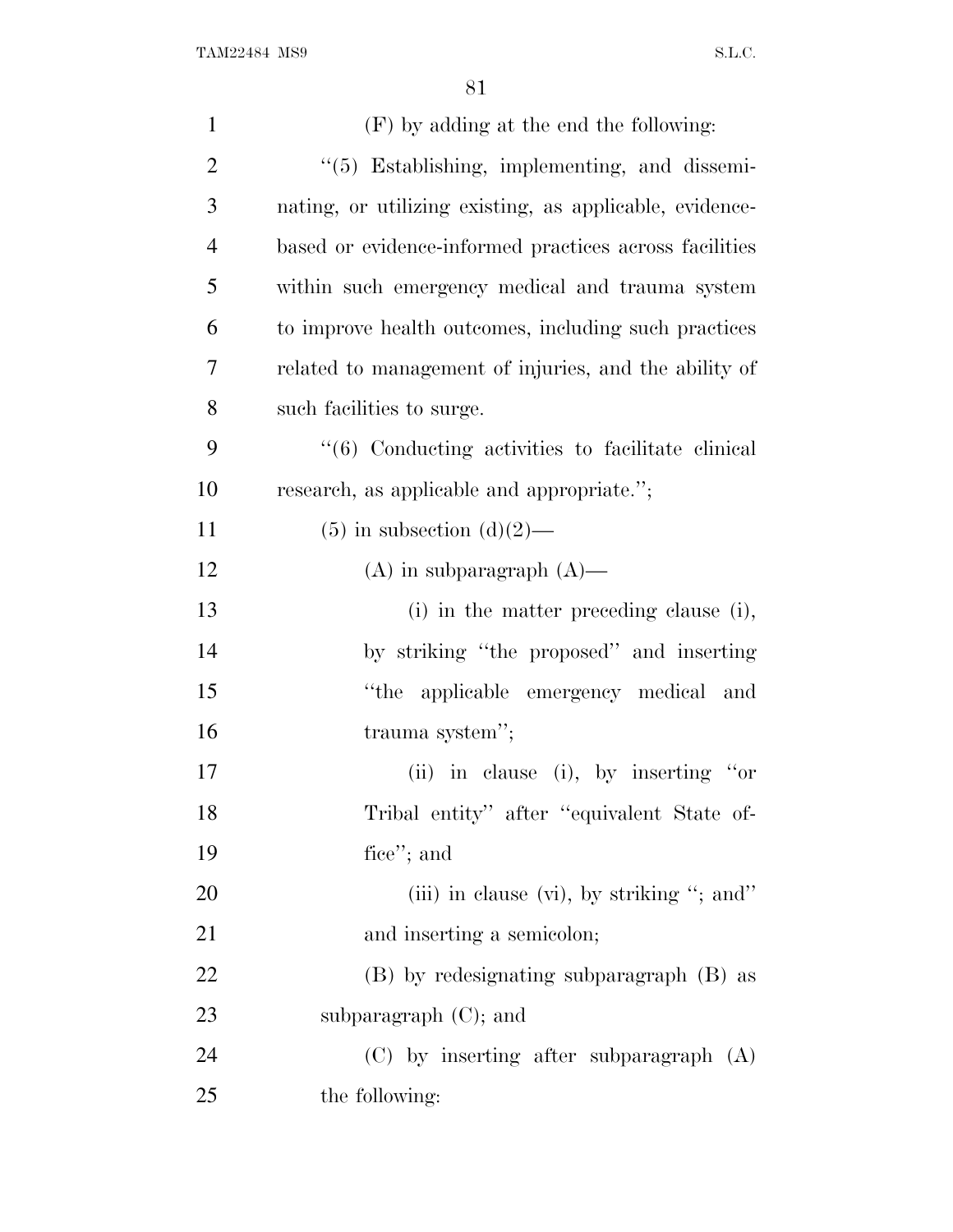| $\mathbf{1}$   | "(B) for eligible entities described in sub-            |
|----------------|---------------------------------------------------------|
| $\overline{2}$ | paragraph $(C)$ or $(D)$ of subsection $(b)(1)$ , a de- |
| 3              | scription of, and evidence of, coordination with        |
| $\overline{4}$ | the applicable State Office of Emergency Med-           |
| 5              | ical Services (or equivalent State Office) or ap-       |
| 6              | plicable such office for a Tribe or Tribal organi-      |
| 7              | zation; and";                                           |
| 8              | $(6)$ in subsection $(e)$ —                             |
| 9              | (A) in paragraph $(1)$ , by striking "\$1 for           |
| 10             | each $$3"$ and inserting " $$1$ for each $$5"$ ; and    |
| 11             | (B) by adding at the end the following:                 |
| 12             | "(3) WAIVER.—The Secretary may waive all or             |
| 13             | part of the matching requirement described in para-     |
| 14             | graph (1) for any fiscal year for a State, consortia    |
| 15             | of States, Indian Tribe or Tribal organization, or      |
| 16             | trauma center, if the Secretary determines that ap-     |
| 17             | plying such matching requirement would result in        |
| 18             | serious hardship or an inability to carry out the pur-  |
| 19             | poses of the pilot program.";                           |
| 20             | $(7)$ in subsection $(f)$ , by striking "population in  |
| <b>21</b>      | a medically underserved area" and inserting "medi-      |
| 22             | cally underserved population";                          |
| 23             | $(8)$ in subsection $(g)$ —                             |
| 24             | $(A)$ in the matter preceding paragraph $(1)$ ,         |
| 25             | by striking "described in";                             |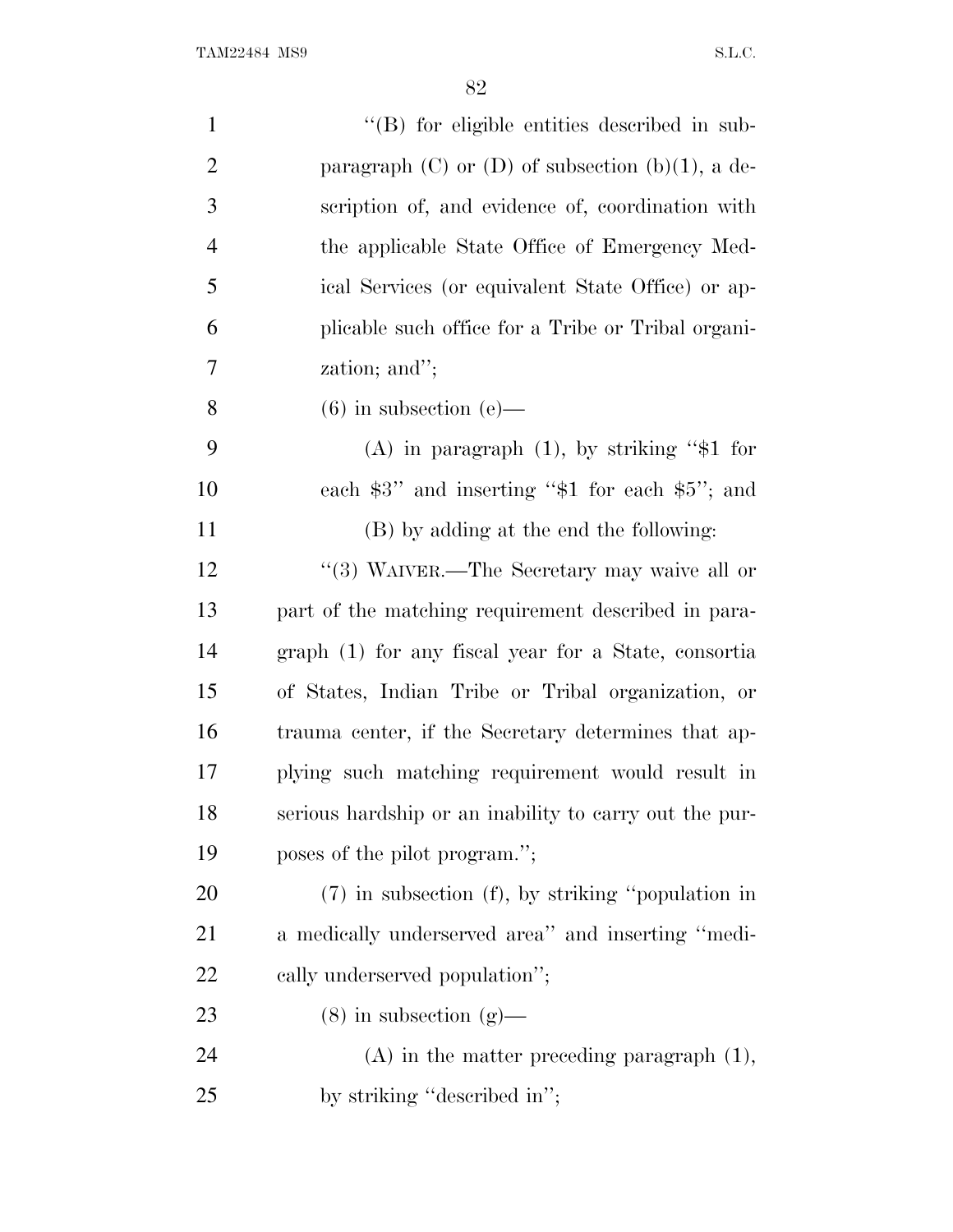| $\mathbf{1}$   | $(B)$ in paragraph $(2)$ , by striking "the sys-            |
|----------------|-------------------------------------------------------------|
| $\overline{2}$ | tem characteristics that contribute to" and in-             |
| 3              | serting "opportunities for improvement, includ-             |
| $\overline{4}$ | ing recommendations for how to improve";                    |
| 5              | $(C)$ by striking paragraph $(4)$ ;                         |
| 6              | (D) by redesignating paragraphs (5) and                     |
| 7              | $(6)$ as paragraphs $(4)$ and $(5)$ , respectively;         |
| 8              | $(E)$ in paragraph $(4)$ , as so redesignated,              |
| 9              | by striking "; and" and inserting a semicolon;              |
| 10             | $(F)$ in paragraph $(5)$ , as so redesignated,              |
| 11             | by striking the period and inserting "; and";               |
| 12             | and                                                         |
| 13             | (G) by adding at the end the following:                     |
| 14             | "(6) any evidence-based or evidence-informed                |
| 15             | strategies developed or utilized pursuant to sub-           |
| 16             | section $(e)(5)$ ."; and                                    |
| 17             | $(9)$ by amending subsection (h) to read as fol-            |
| 18             | lows:                                                       |
| 19             | "(h) DISSEMINATION OF FINDINGS.—Not later than              |
| 20             | 1 year after the completion of the final project under sub- |
| 21             | section (a), the Secretary shall submit to the Committee    |
| 22             | on Health, Education, Labor, and Pensions of the Senate     |
| 23             | and the Committee on Energy and Commerce of the             |
| 24             | House of Representatives a report describing the informa-   |
| 25             | tion contained in each report submitted pursuant to sub-    |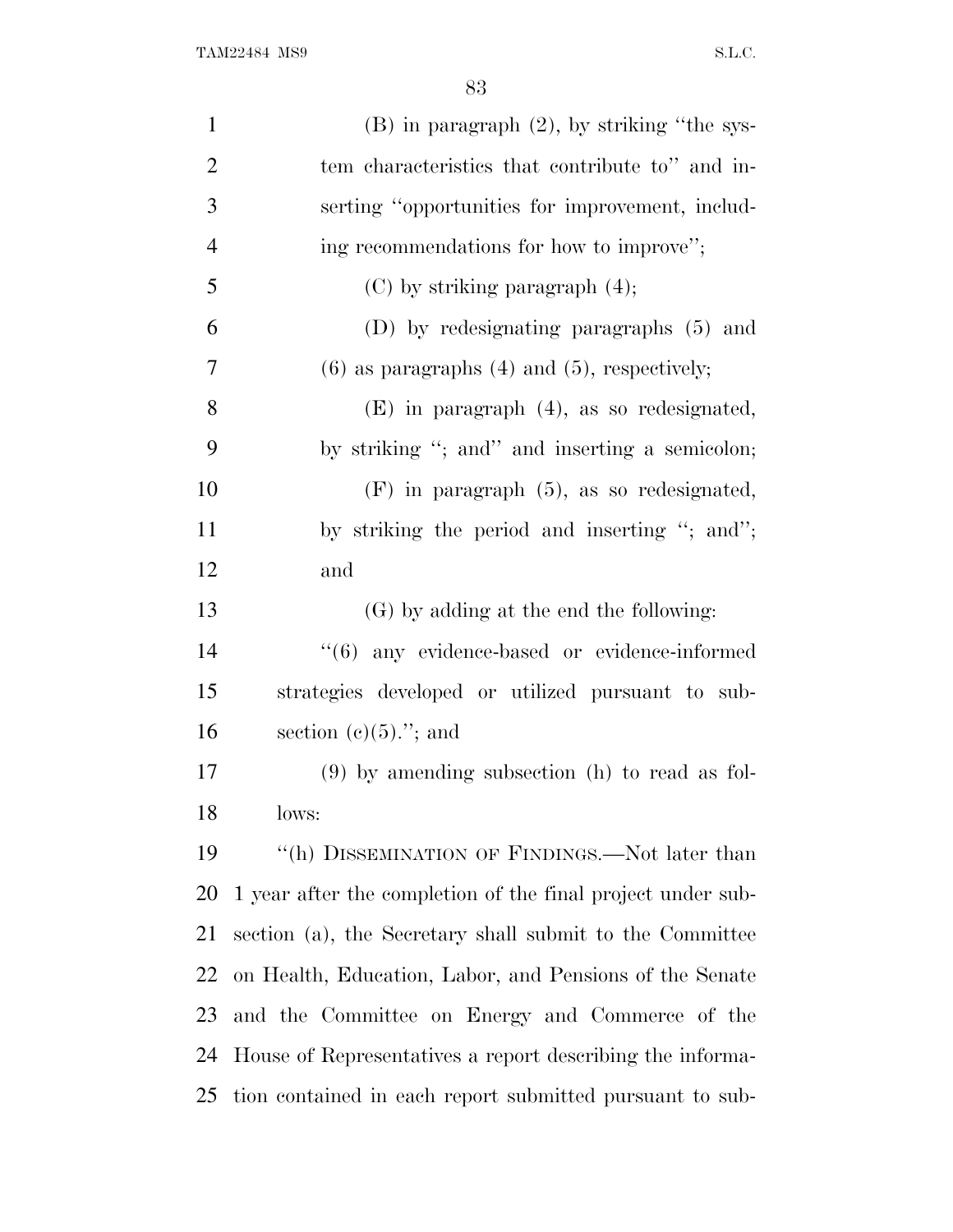section (g) and any additional actions planned by the Sec- retary related to regionalized emergency care and trauma systems.''.

 (d) PROGRAM FUNDING.—Section 1232(a) of the Public Health Service Act (42 U.S.C. 300d–32(a)) is amended by striking ''2010 through 2014'' and inserting ''2023 through 2027''.

### **SEC. 114. ASSESSMENT OF CONTAINMENT AND MITIGATION OF INFECTIOUS DISEASES.**

 (a) GAO STUDY.—The Comptroller General of the United States shall conduct a study that reviews a geo- graphically diverse sample of States and territories that, in response to the COVID–19 pandemic, implemented pre- paredness and response plans that included isolation and quarantine recommendations or requirements. Such study shall include—

 (1) a review of such State and territorial pre- paredness and response plans in place during the COVID–19 pandemic, an assessment of the extent to which such plans facilitated or presented chal- lenges to State and territorial responses to such public health emergency, including response activi- ties relating to isolation and quarantine to prevent the spread of COVID–19; and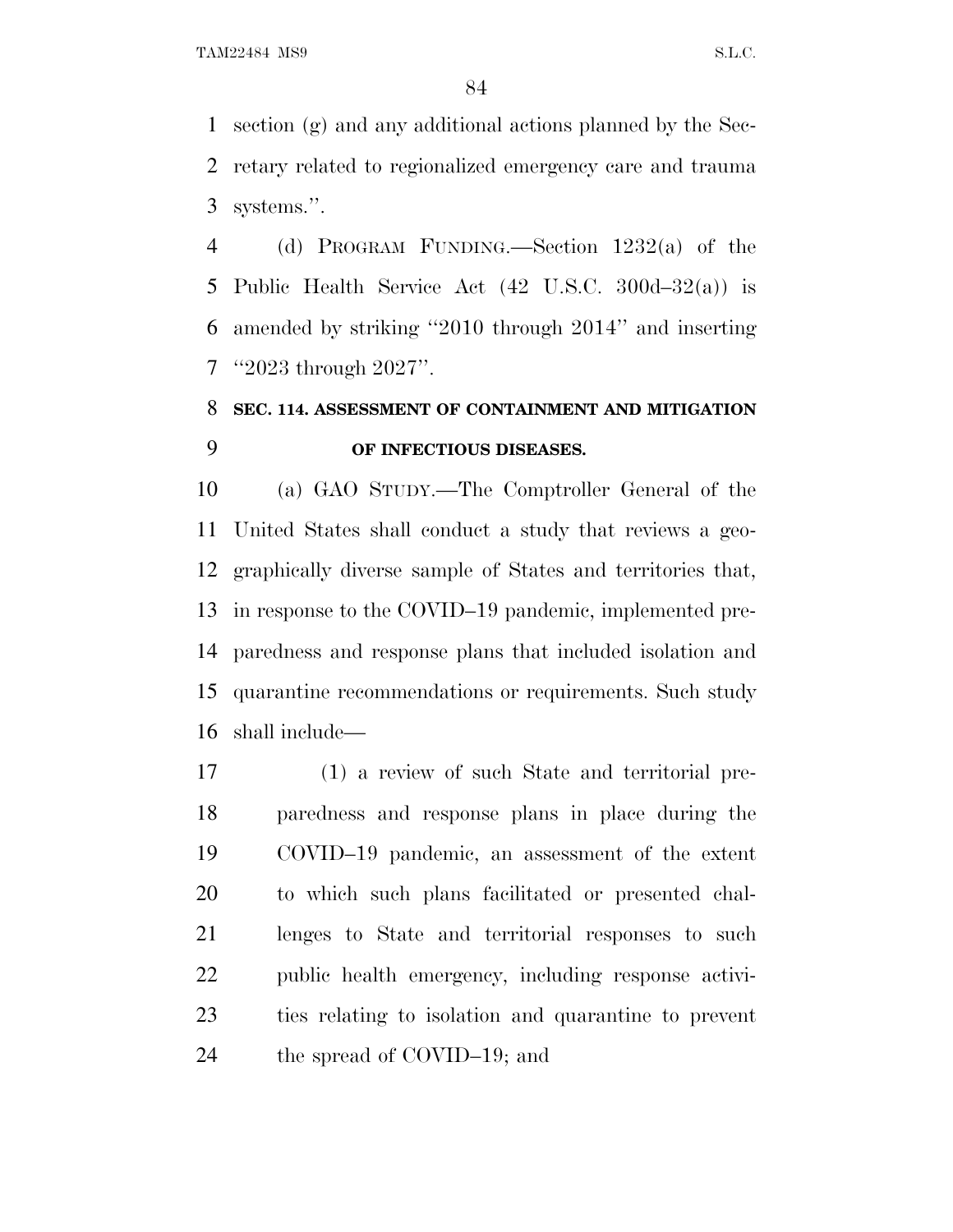(2) a description of the technical assistance pro- vided by the Federal Government to help States and territories facilitate such response activities during responses to relevant public health emergencies de- clared by the Secretary of Health and Human Serv- ices pursuant to section 319 of the Public Health Service Act, including the public health emergency with respect to COVID–19, and a review of the de- gree to which such State and territorial plans were implemented and subsequently revised in response to 11 the COVID–19 pandemic to address any challenges. (b) REPORT.—Not later than 18 months after the date of enactment of this Act, the Comptroller General of the United States shall submit a report on the study under subsection (a) to the Committee on Health, Edu- cation, Labor, and Pensions of the Senate and the Com- mittee on Energy and Commerce of the House of Rep-resentatives.

### **SEC. 115. CONSIDERATION OF UNIQUE CHALLENGES IN NONCONTIGUOUS STATES AND TERRITORIES.**

 During any public health emergency declared under section 319 of the Public Health Service Act (42 U.S.C. 247d), the Secretary of Health and Human Services shall conduct quarterly meetings or consultations, as applicable or appropriate, with noncontiguous States and territories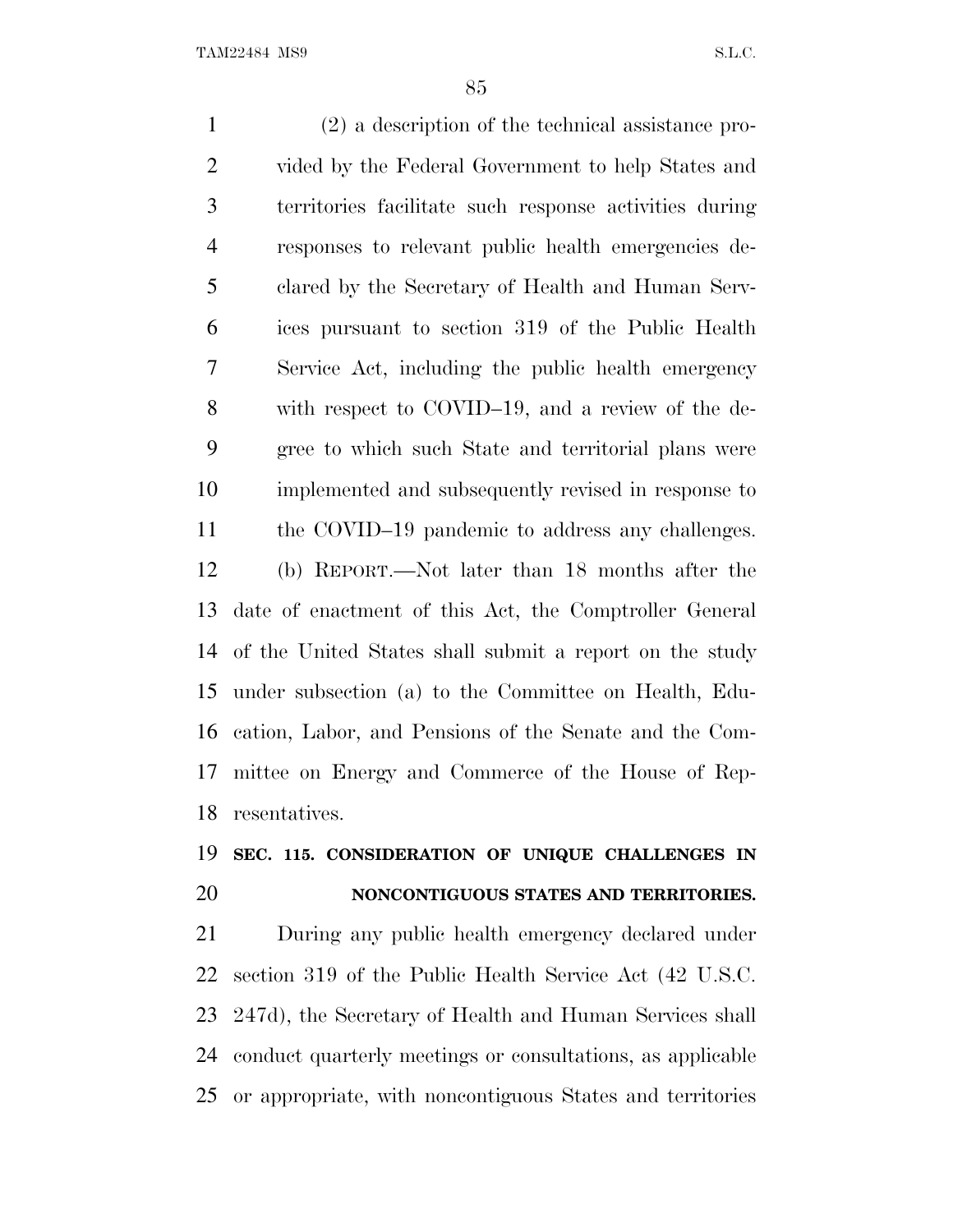with regard to addressing unique public health challenges in such States and territories associated with such public health emergency. **TITLE II—IMPROVING PUBLIC**

# **HEALTH PREPAREDNESS AND RESPONSE CAPACITY**

## **Subtitle A—Addressing Disparities and Improving Public Health**

## **Emergency Responses**

**SEC. 201. ADDRESSING SOCIAL DETERMINANTS OF HEALTH**

#### **AND IMPROVING HEALTH OUTCOMES.**

 (a) I<sup>N</sup> GENERAL.—Part B of title III of the Public Health Service Act (42 U.S.C. 243 et seq.) is amended—

 (1) by inserting after section 317U the fol-lowing:

 **''SEC. 317V. ADDRESSING SOCIAL DETERMINANTS OF HEALTH AND IMPROVING HEALTH OUT-COMES.**

 ''(a) I<sup>N</sup> GENERAL.—The Secretary shall, as appro- priate, award grants, contracts, or cooperative agreements to eligible entities for the conduct of evidence-based or evi- dence-informed projects, which may include the develop- ment of networks to improve health outcomes and reduce health disparities by improving the capacity of such enti-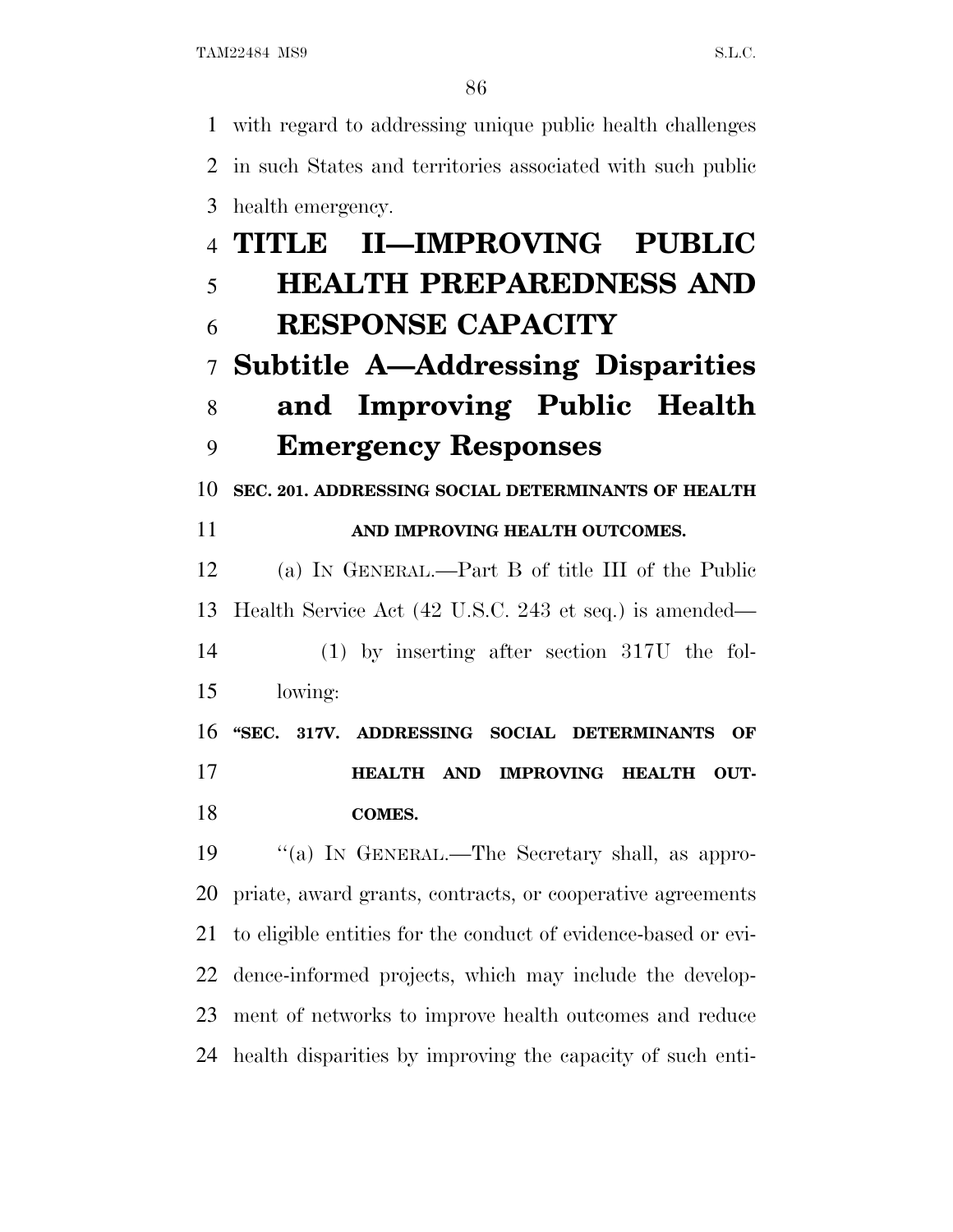ties to address social determinants of health in commu-nities.

 ''(b) ELIGIBLE ENTITIES.—To be eligible to receive an award under this section, an entity shall—

 "(1)(A) be a State, local, or Tribal health de- partment, community-based organization, Indian Tribe or Tribal organization (as such terms are de- fined in section 4 of the Indian Self-Determination and Education Assistance Act), urban Indian orga- nization (as defined in section 4 of the Indian Health Care Improvement Act), or other public or private entity, as the Secretary determines appro-priate; or

14  $\langle$  (B) be a consortia of entities described in sub- paragraph (A) or a public-private partnership, in-cluding a community partnership;

 $\frac{17}{2}$  ''(2) submit to the Secretary an application at such time, in such manner, and containing such in-formation as the Secretary shall require;

 ''(3) in the case of an entity other than a com- munity-based organization, demonstrate a history of successfully working with an established community-based organization to address health disparities;

24  $\frac{1}{4}$  submit a plan to conduct activities de-scribed in subsection (a) based on a community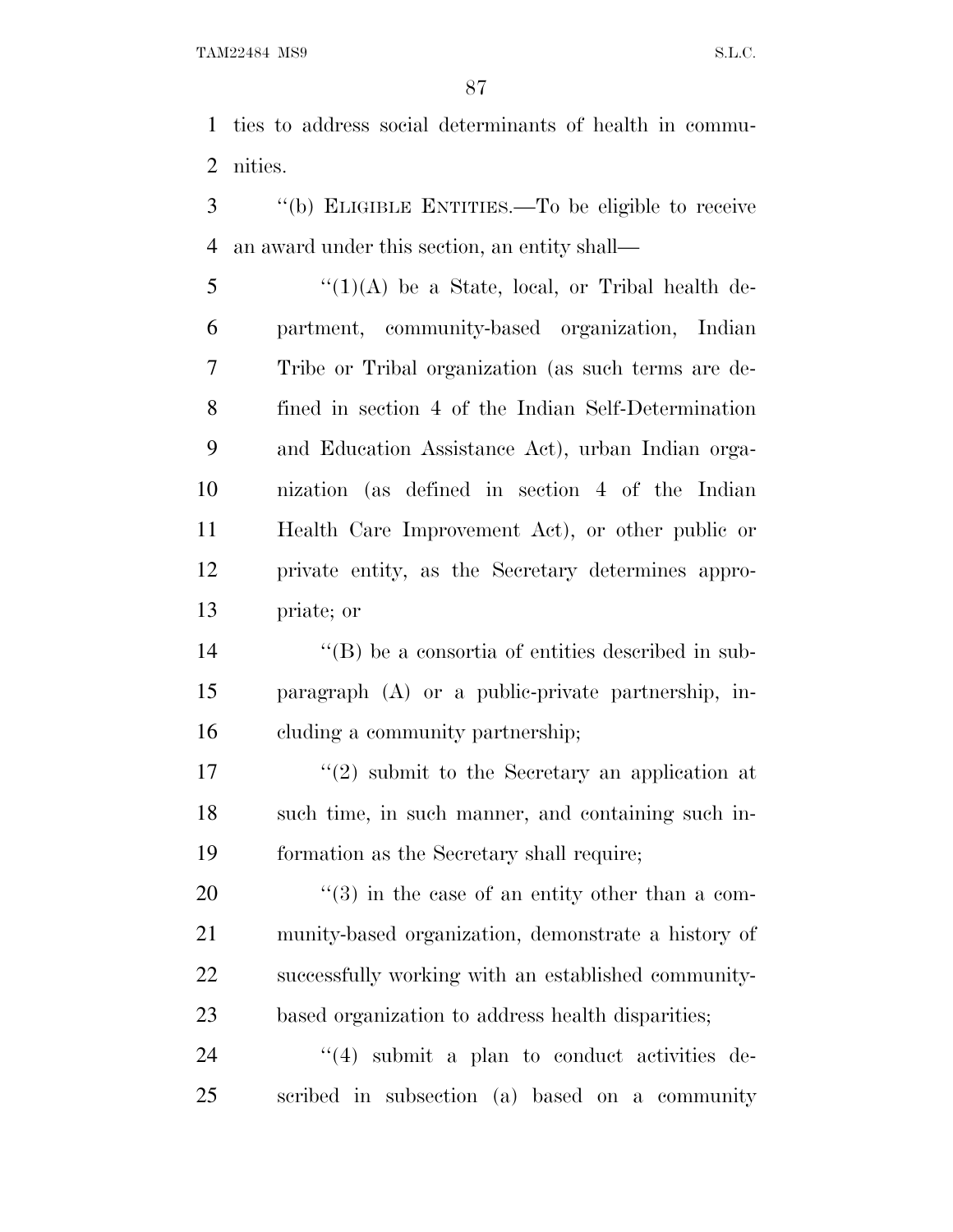needs assessment that takes into account community input; and

 $\frac{4}{5}$  demonstrate the capacity to effectively im- plement evidence-based or evidence-informed strate- gies to address health disparities among underserved populations, which may include rural, racial, and ethnic minority populations and people with disabil-8 ities, in a timely manner.

 ''(c) USE OF FUNDS.—An entity described in sub- section (b) shall use funds received under subsection (a), in consultation with State, local, and Tribal health depart- ments, community-based organizations, entities serving medically underserved communities, and other entities, as applicable, with experience addressing social determinants of health or reducing health disparities, as applicable, for one or more of the following purposes:

 $\frac{1}{2}$  (1) Supporting the implementation, evaluation, and dissemination of strategies, including culturally- appropriate strategies, to address social deter- minants of health, based on the identified needs of the community that is the subject of the assessment 22 submitted under subsection (b)(4), through evidence- informed or evidence-based programs and through the support and use of public health and health care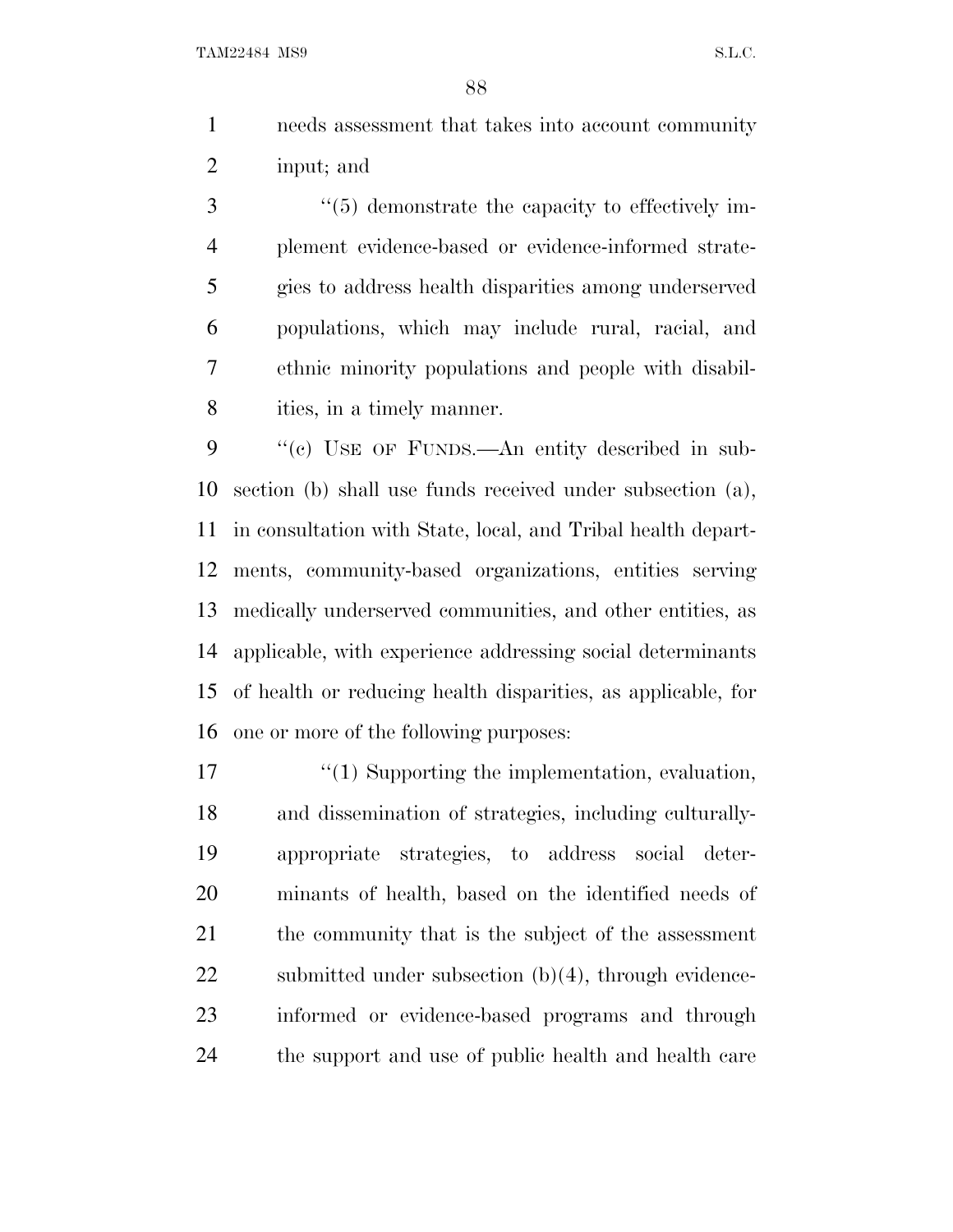| $\mathbf{1}$   | professionals to address such social determinants of   |
|----------------|--------------------------------------------------------|
| $\overline{2}$ | health.                                                |
| 3              | "(2) Establishing, maintaining, or improving, in       |
| $\overline{4}$ | consultation with State, local, or Tribal health de-   |
| 5              | partments, technology platforms or networks to sup-    |
| 6              | port, in a manner that is consistent with applicable   |
| 7              | Federal and State privacy law—                         |
| 8              | $\lq\lq$ coordination among appropriate enti-          |
| 9              | ties;                                                  |
| 10             | $\lq\lq$ information sharing on health and re-         |
| 11             | lated social services;                                 |
| 12             | $\cdot$ (C) technical assistance and related sup-      |
| 13             | port for entities participating in the platforms       |
| 14             | or networks; and                                       |
| 15             | "(D) as applicable and appropriate, activi-            |
| 16             | ties to improve data collection for public health      |
| 17             | purposes and activities to improve coordination.       |
| 18             | $\lq(3)$ Implementing best practices for improving     |
| 19             | health outcomes and reducing disease among under-      |
| 20             | served populations, including rural or racial and eth- |
| 21             | nic minority populations.                              |
| 22             | "(4) Supporting consideration of social deter-         |
| 23             | minants of health in preparing for, and responding     |
| 24             | to, public health emergencies, through outreach,       |
| 25             | education, research, and other relevant activities.    |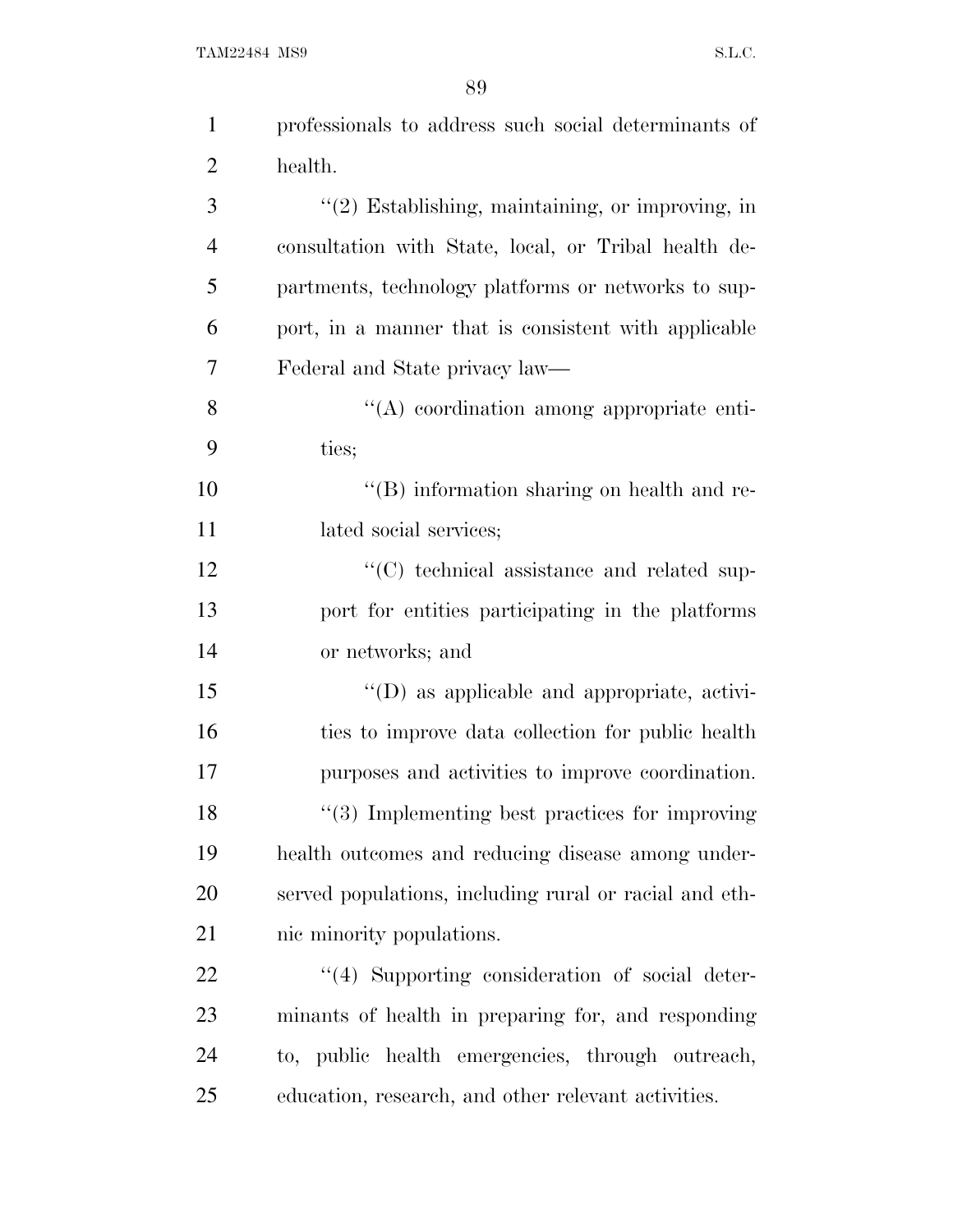''(d) BEST PRACTICES AND TECHNICAL ASSIST- ANCE.—The Secretary, in consultation with the Director of the Office of Minority Health, the National Coordinator for Health Information Technology, and the Adminis- trator of the Administration for Community Living, may award grants, contracts, and cooperative agreements to public or nonprofit private entities, including minority serving institutions (defined, for purposes of this sub- section, as institutions and programs described in section 326(e)(1) of the Higher Education Act of 1965 and insti- tutions described in section 371(a) of such Act of 1965), to—

 ''(1) identify or facilitate the development of best practices to support improved health outcomes and reduce health disparities by addressing social determinants of health;

17 ''(2) provide technical assistance, training, and evaluation assistance to award recipients under sub-section (a);

20  $\frac{1}{20}$   $\frac{1}{3}$  disseminate best practices, including to award recipients under subsection (a); and

 $\frac{((4) \text{ leverage, establish, or operate regional cen-1})}{((4) \text{ leverage, establish, or operate regional cen-1})}$  ters to develop, evaluate, and disseminate effective strategies on the utilization of preventive health care services to address social determinants of health, in-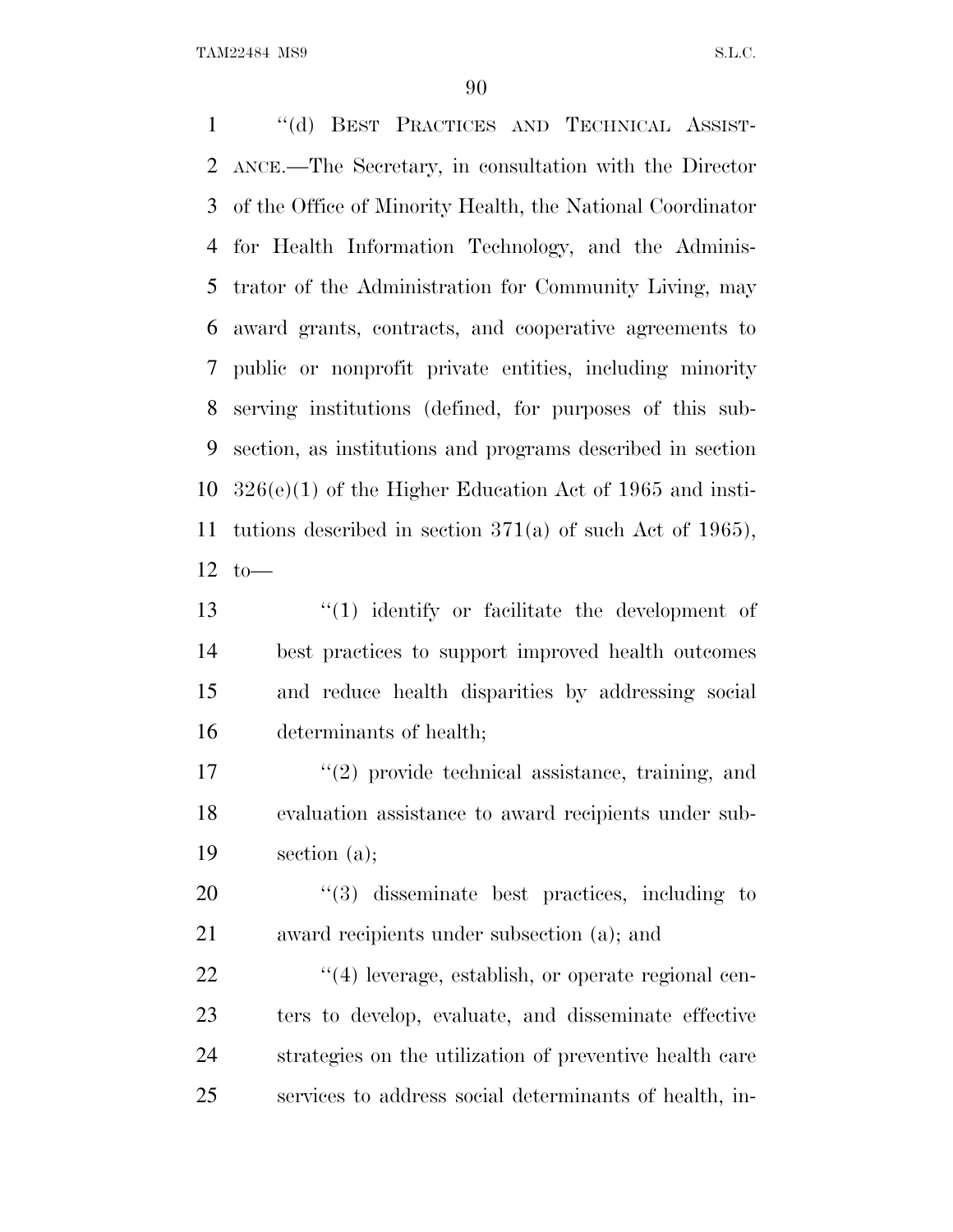cluding supporting research and training related to 2 such strategies.

 ''(e) AWARD PERIODS.—The Secretary shall issue awards under this section for periods of not more than 5 years and may issue extensions of such award periods for an additional period of up to 3 years.

 ''(f) REPORT.—Not later than September 30, 2026, the Secretary shall submit to the Committee on Health, Education, Labor, and Pensions of the Senate and the Committee on Energy and Commerce of the House of Representatives a report that includes information on ac- tivities funded under this section. Such report shall in-clude a description of—

 ''(1) changes in the capacity of public health entities to address social determinants of health in communities, including any applicable platforms or networks developed or utilized to coordinate health and related social services and any changes in work-force capacity or capabilities;

  $(2)$  improvements in health outcomes and in reducing health disparities in medically underserved communities;

23  $\frac{1}{2}$  (3) activities conducted to support consider- ation of social determinants of health in preparing for, and responding to, public health emergencies,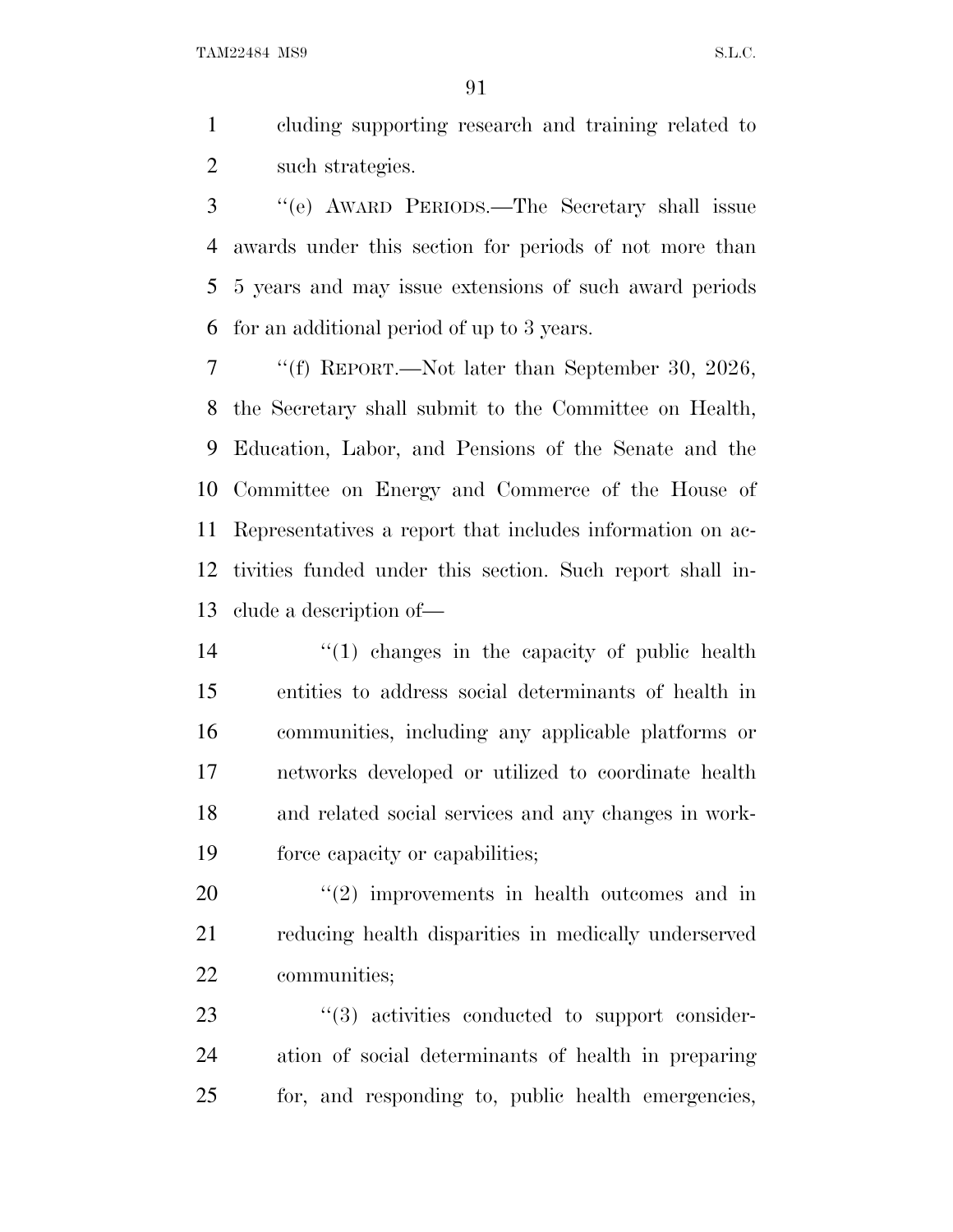through outreach, education, and other relevant ac-tivities;

3  $\frac{4}{4}$  communities and populations served by re-cipients of awards under subsection (a);

5 "(5) activities supported under subsection (e); and

 ''(6) other relevant activities and outcomes, as determined by the Secretary.

9 "(g) AUTHORIZATION OF APPROPRIATIONS.—To carry out this section, there are authorized to be appro- priated \$70,000,000 for each of fiscal years 2023 through 2027.''; and

 (2) by striking section 330D (42 U.S.C. 254c– 4).

 (b) GAO STUDY AND REPORT.—Not later than 4 years after the date of enactment of this Act, the Comp- troller General of the United States shall submit to the Committee on Health, Education, Labor, and Pensions of the Senate and the Energy and Committee on Energy and Commerce of the House of Representatives a report on the program authorized under section 317V of the Public Health Service Act, as added by subsection (a), including a review of the outcomes and effectiveness of the program and coordination with other programs in the Department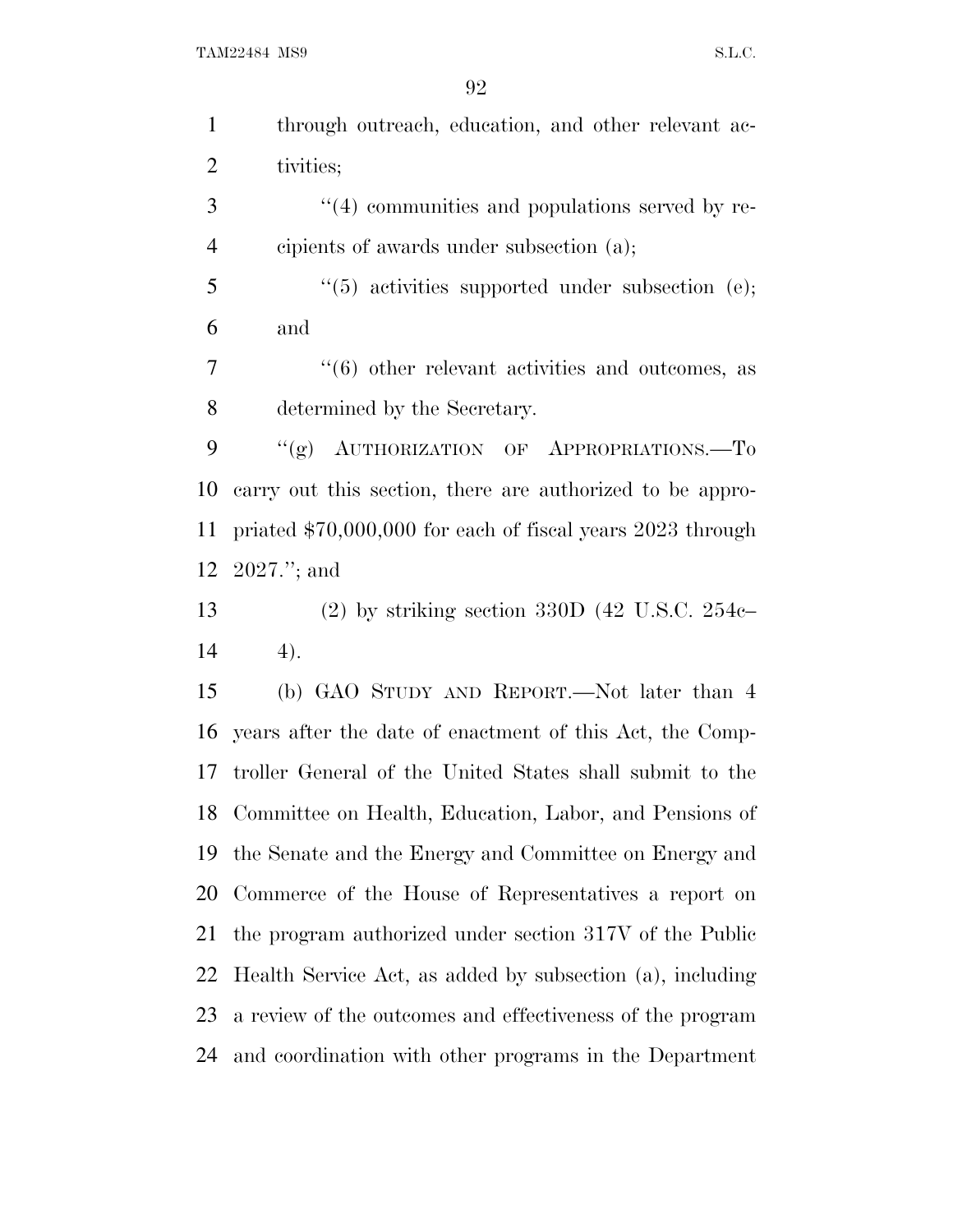of Health and Human Services with similar goals to en- sure that there was no unnecessary duplication of efforts. **SEC. 202. NATIONAL ACADEMIES OF SCIENCES, ENGINEER-ING, AND MEDICINE REPORT.**

 (a) I<sup>N</sup> GENERAL.—Not later than 45 days after the date of enactment of this Act, the Secretary of Health and Human Services shall seek to enter into a contract with the National Academies of Sciences, Engineering, and Medicine (referred to in this section as the ''National Academies'') to conduct a study to examine health dispari- ties and the effect of such disparities on health outcomes, which may include health outcomes related to pandemic and other public health emergencies.

 (b) REPORT.—Pursuant to the contract under sub- section (a), the National Academies shall, not later than 3 years after the date of enactment of this Act, issue a report informed by the study conducted under such sub-section that includes—

 (1) consideration of previous recommendations made by the National Academies related to health disparities, including in the report titled ''Unequal Treatment: Confronting Racial and Ethnic Dispari-ties in Healthcare'';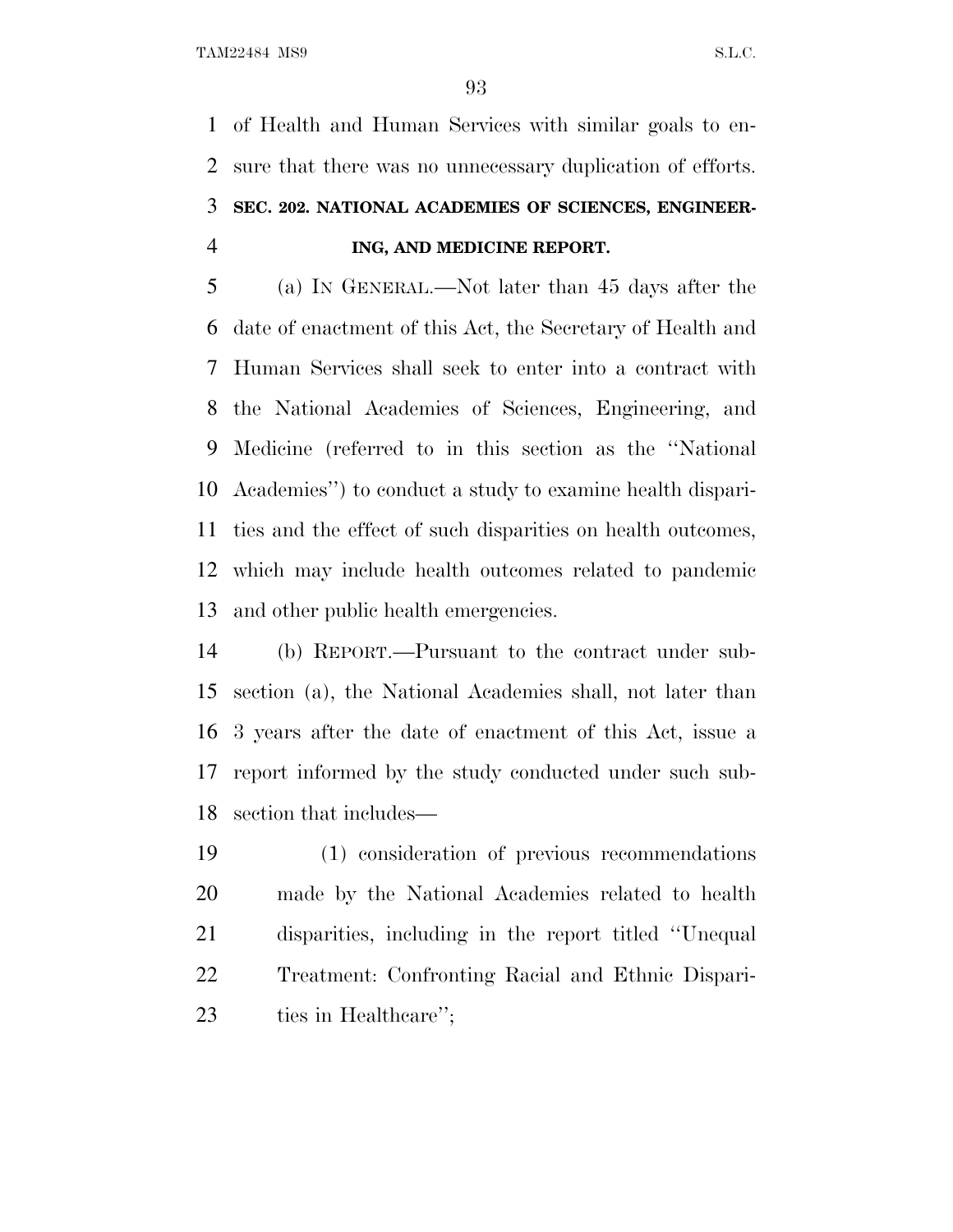(2) recommendations for strategies to improve health outcomes by reducing health disparities, which may include education and training; and (3) an assessment of ongoing research and strategies to reduce health disparities and improve health outcomes, including effective service delivery models. (c) CLARIFICATION.—In completing the requirements of the contract under this section, the National Academies may leverage relevant ongoing work of the National Acad- emies, including ongoing work related to the impact of Federal policies on health disparities. (d) AUTHORIZATION OF APPROPRIATIONS.—There is authorized to be appropriated \$2,000,000 for fiscal year 2023 to carry out this section. **Subtitle B—Improving Public Health Data SEC. 211. MODERNIZING BIOSURVEILLANCE CAPABILITIES AND INFECTIOUS DISEASE DATA COLLEC- TION.** Section 319D of the Public Health Service Act (42 U.S.C. 247d–4) is amended— 23 (1) in subsection (b)(1)(A), by striking ", and local'' and inserting '', local, and Tribal''; 25 (2) in subsection (c)—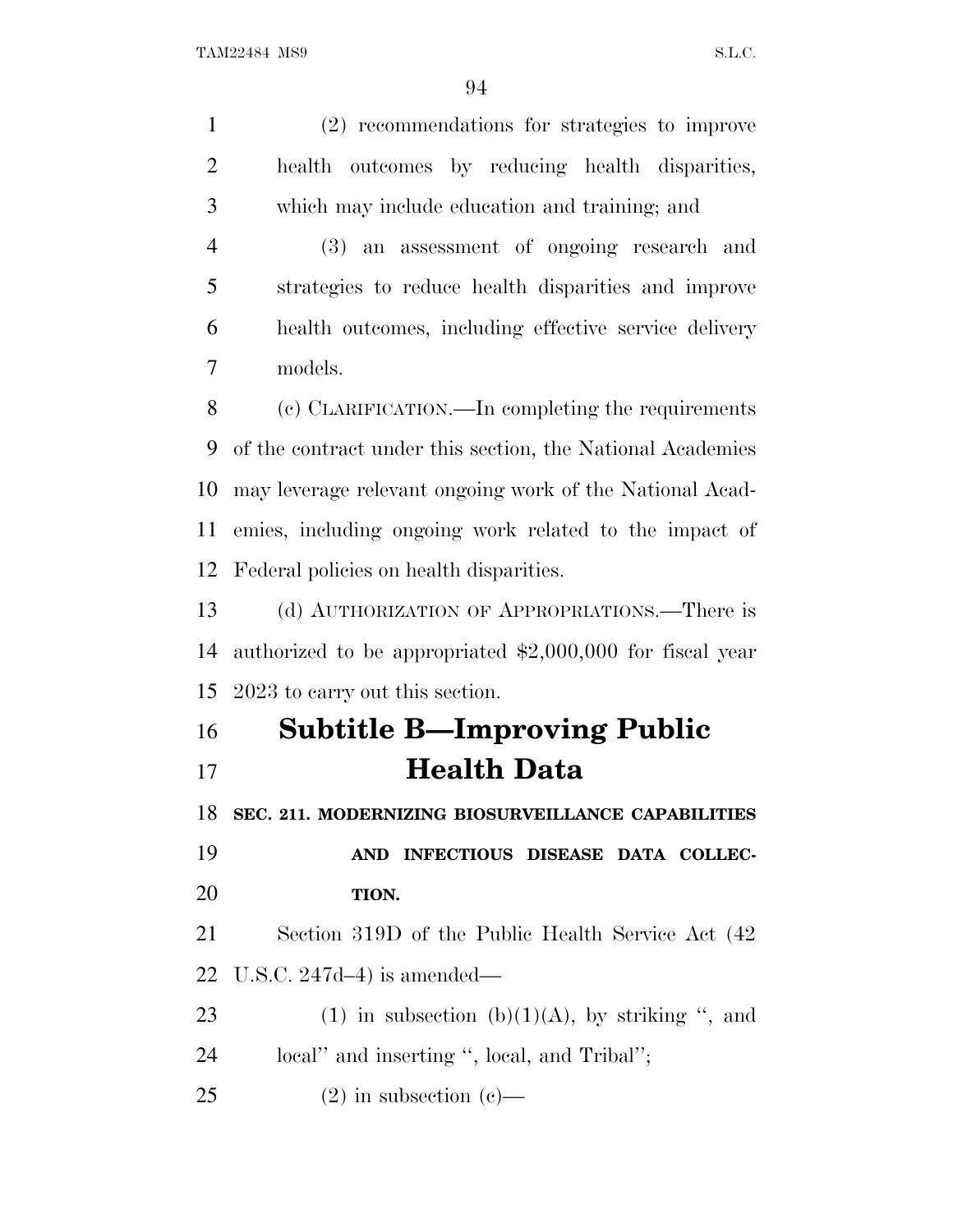| $\mathbf{1}$   | $(A)$ in paragraph $(1)$ , by inserting "mod-    |
|----------------|--------------------------------------------------|
| $\overline{2}$ | ernize," after "establish,";                     |
| 3              | (B) in paragraph $(3)(B)$ , by inserting ",      |
| $\overline{4}$ | and make recommendations to improve the          |
| 5              | quality of data collected pursuant to subpara-   |
| 6              | graph (A) to ensure complete, accurate, and      |
| 7              | timely sharing of such data, as appropriate,     |
| 8              | across such elements as described in subpara-    |
| 9              | graph $(A)$ " after "under subparagraph $(A)$ "; |
| 10             | $(C)$ in paragraph $(5)$ —                       |
| 11             | (i) in subparagraph $(A)$ —                      |
| 12             | (I) in the matter preceding clause               |
| 13             | (i), by striking "and operating" and             |
| 14             | inserting ", operating, and updating,            |
| 15             | as appropriate,";                                |
| 16             | (II) in clause (iv), by striking                 |
| 17             | "and" at the end;                                |
| 18             | (III) in clause (v), by striking the             |
| 19             | period and inserting "; and"; and                |
| 20             | (IV) by adding at the end the fol-               |
| 21             | lowing:                                          |
| 22             | "(vi) in collaboration with State, local,        |
| 23             | and Tribal public health officials, integrate    |
| 24             | update applicable<br>existing public<br>and      |
| 25             | health data systems and networks of the          |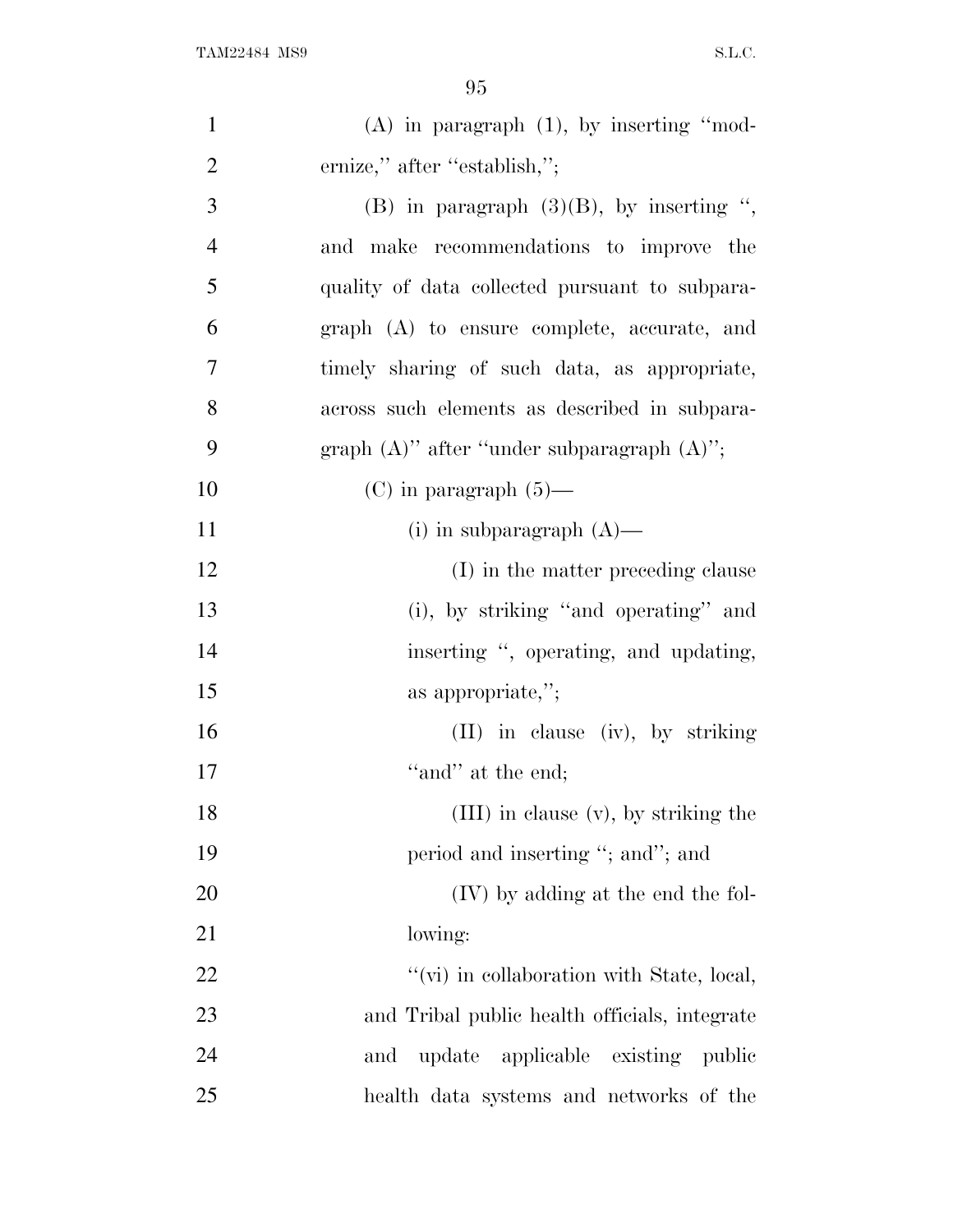| $\mathbf{1}$   | Department of Health and Human Serv-        |
|----------------|---------------------------------------------|
| $\overline{2}$ | ices to reflect technological advancements, |
| 3              | consistent with section 2823, as applica-   |
| $\overline{4}$ | ble."; and                                  |
| 5              | (ii) in subparagraph $(B)$ —                |
| 6              | $(I)$ in clause (i), by inserting           |
| $\overline{7}$ | "and 180 days after the date of enact-      |
| 8              | ment of the PREVENT Pandemics               |
| 9              | Act," after "Innovation Act of              |
| 10             | $2019,$ ";                                  |
| 11             | $(II)$ in clause (ii), by inserting         |
| 12             | "experts in privacy and data secu-          |
| 13             | rity;" after "forecasting);"; and           |
| 14             | $(III)$ in clause $(iii)$ —                 |
| 15             | (aa) in subclause $(V)$ , by                |
| 16             | striking "and" at the end;                  |
| 17             | (bb) in subclause $(VI)$ , by               |
| 18             | striking the period and inserting           |
| 19             | a semicolon; and                            |
| 20             | (cc) by adding at the end                   |
| 21             | the following:                              |
| 22             | "(VII) strategies to integrate lab-         |
| 23             | oratory and public health data sys-         |
| 24             | tems and capabilities to support rapid      |
| 25             | and accurate reporting of laboratory        |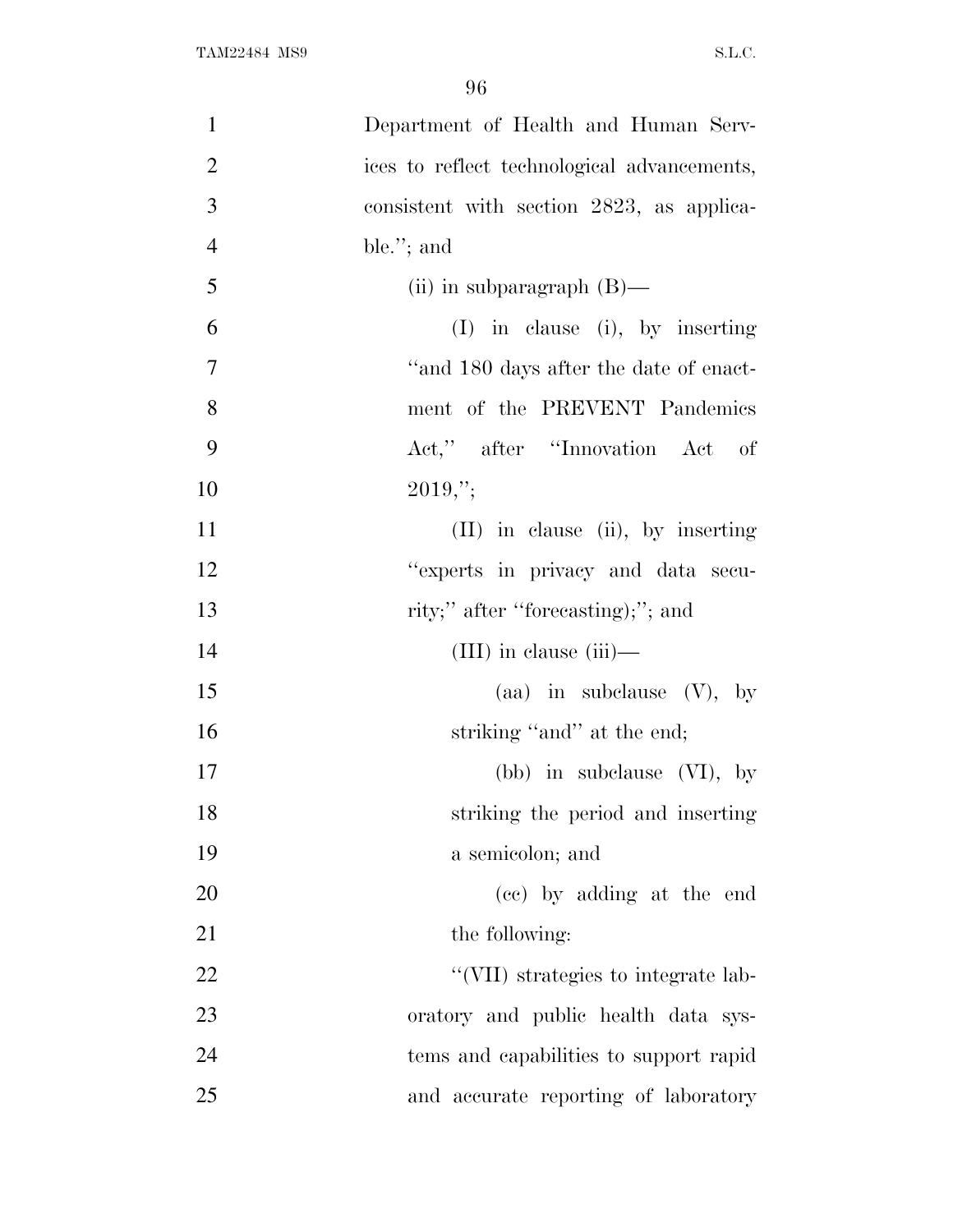| $\mathbf{1}$   | test results and associated relevant     |
|----------------|------------------------------------------|
| $\overline{2}$ | data;                                    |
| 3              | "(VIII) strategies to improve the        |
| $\overline{4}$ | collection and reporting of relevant,    |
| 5              | aggregated, deidentified demographic     |
| 6              | data to inform responses to public       |
| 7              | health emergencies, including identi-    |
| 8              | fication of at-risk populations and to   |
| 9              | address potential health disparities;    |
| 10             | and                                      |
| 11             | $\lq\lq$ (IX) strategies to improve the  |
| 12             | electronic exchange of health informa-   |
| 13             | tion between State and local health      |
| 14             | departments and health care providers    |
| 15             | and facilities to improve public health  |
| 16             | surveillance."; and                      |
| 17             | (D) in paragraph $(6)(A)$ —              |
| 18             | (i) in the matter preceding clause (i),  |
| 19             | by inserting "and every 5 years there-   |
| 20             | after," after "Innovation Act of 2019,"  |
| 21             | $(ii)$ in clause $(iii)$ —               |
| 22             | $(I)$ in subclause $(III)$ , by striking |
| 23             | "and" at the end; and                    |
| 24             | (II) by adding at the end the fol-       |
| 25             | lowing:                                  |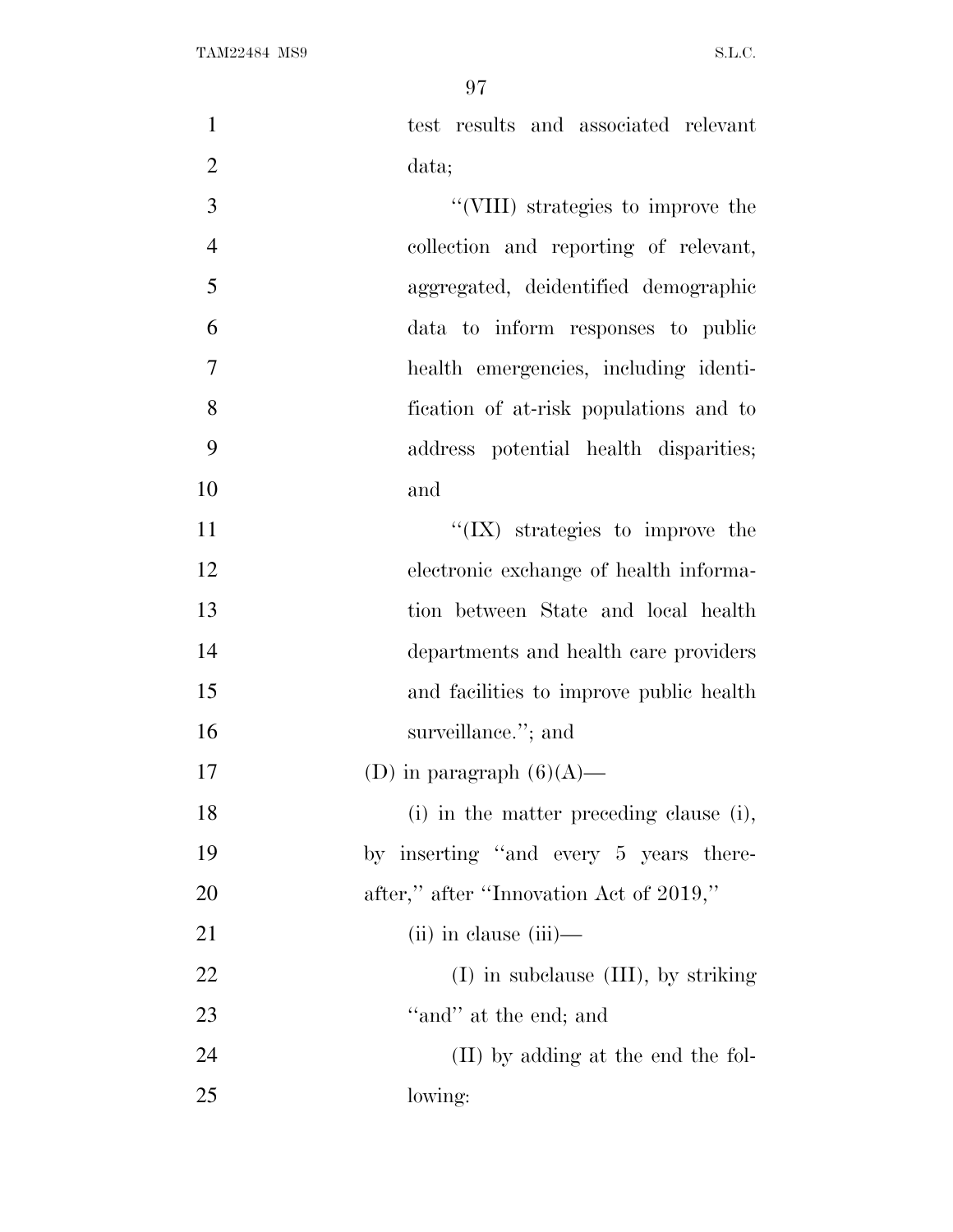| $\mathbf{1}$     | $\lq\lq(V)$ improve coordination and          |
|------------------|-----------------------------------------------|
| $\overline{2}$   | collaboration, as appropriate, with           |
| $\mathfrak{Z}$   | other Federal departments; and                |
| $\overline{4}$   | "(VI) implement applicable les-               |
| 5                | sons learned from recent public health        |
| 6                | emergencies to address gaps in situa-         |
| $\boldsymbol{7}$ | tional awareness and biosurveillance          |
| 8                | capabilities;";                               |
| 9                | (iii) in clause (iv), by striking "and"       |
| 10               | at the end;                                   |
| 11               | $(iv)$ in clause $(v)$ , by striking the pe-  |
| 12               | riod and inserting ", including a descrip-    |
| 13               | tion of how such steps will further the       |
| 14               | goals of the network, consistent with para-   |
| 15               | graph $(1)$ ; and"; and                       |
| 16               | (v) by adding at the end the following:       |
| 17               | $\lq\lq$ (vi) identifies and demonstrates     |
| 18               | measurable steps the Secretary will take to   |
| 19               | further develop and integrate infectious      |
| 20               | disease detection, support rapid and accu-    |
| 21               | rate reporting of laboratory test results     |
| 22               | during a public health emergency, and im-     |
| 23               | prove coordination and collaboration with     |
| 24               | State, local, and Tribal public health offi-  |
| 25               | cials, clinical laboratories, and other enti- |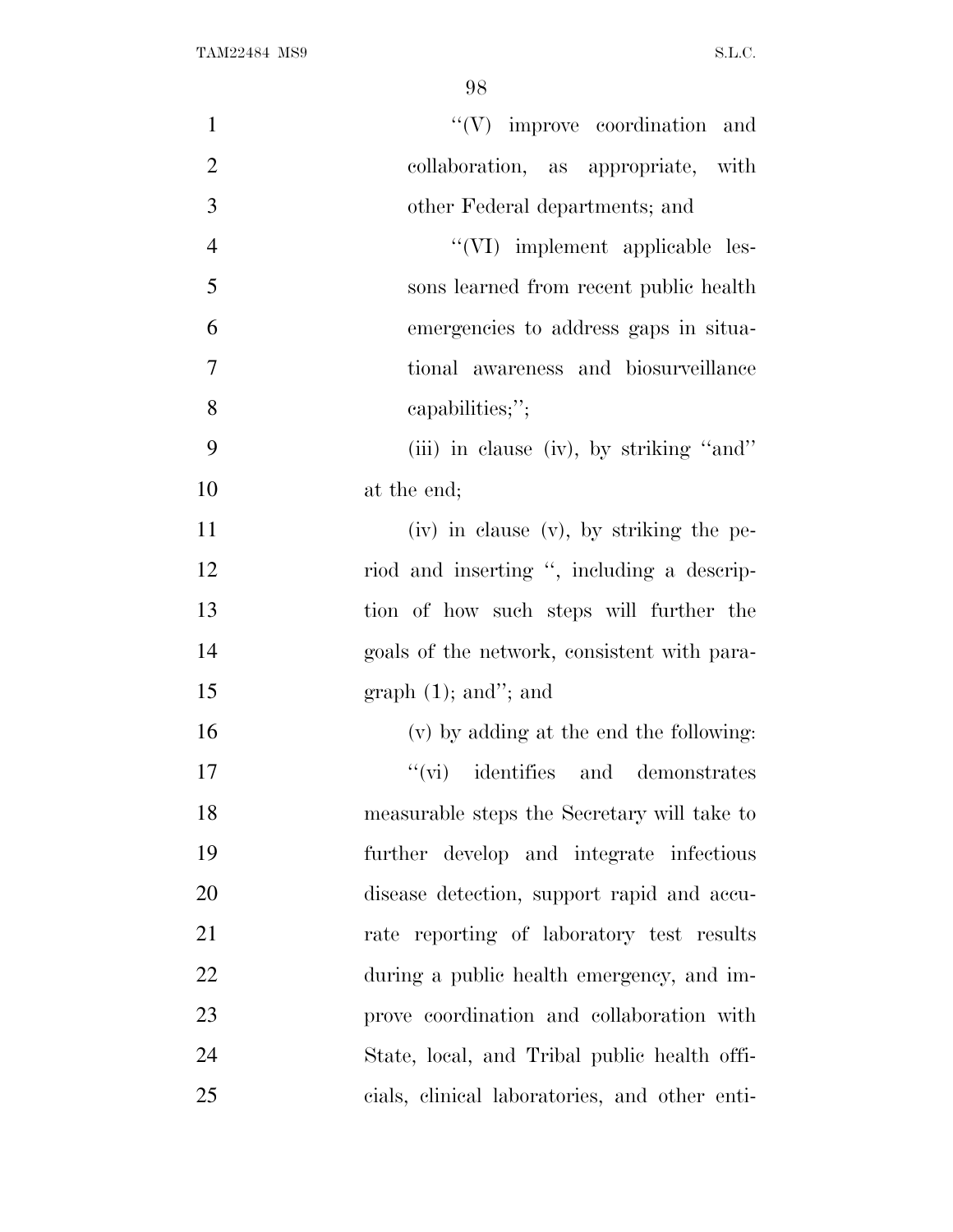| $\mathbf{1}$   | ties with expertise in public health surveil-          |
|----------------|--------------------------------------------------------|
| $\overline{2}$ | lance.";                                               |
| 3              | $(3)$ in subsection $(d)$ —                            |
| $\overline{4}$ | $(A)$ in paragraph $(1)$ , by inserting ", act-        |
| 5              | ing through the Director of the Centers for Dis-       |
| 6              | ease Control and Prevention and in coordina-           |
| 7              | tion with the heads of other appropriate agen-         |
| 8              | cies and offices within the Department of              |
| 9              | Health and Human Services," after "the Sec-            |
| 10             | $return$ .                                             |
| 11             | (B) in paragraph $(2)(C)$ , by inserting ",            |
| 12             | including any public-private partnerships or           |
| 13             | other partnerships entered into to improve such        |
| 14             | capacity" before the semicolon; and                    |
| 15             | (C) by adding at the end the following:                |
| 16             | "(6) NON-DUPLICATION OF EFFORT.—The Sec-               |
| 17             | retary shall ensure that activities carried out under  |
| 18             | an award under this subsection do not unnecessarily    |
| 19             | duplicate efforts of other agencies and offices within |
| 20             | the Department of Health and Human Services.";         |
| 21             | $(4)$ by amending subsection (i) to read as fol-       |
| 22             | lows:                                                  |
| 23             | "(i) AUTHORIZATION OF APPROPRIATIONS.—There            |
| 24             | are authorized to be appropriated—                     |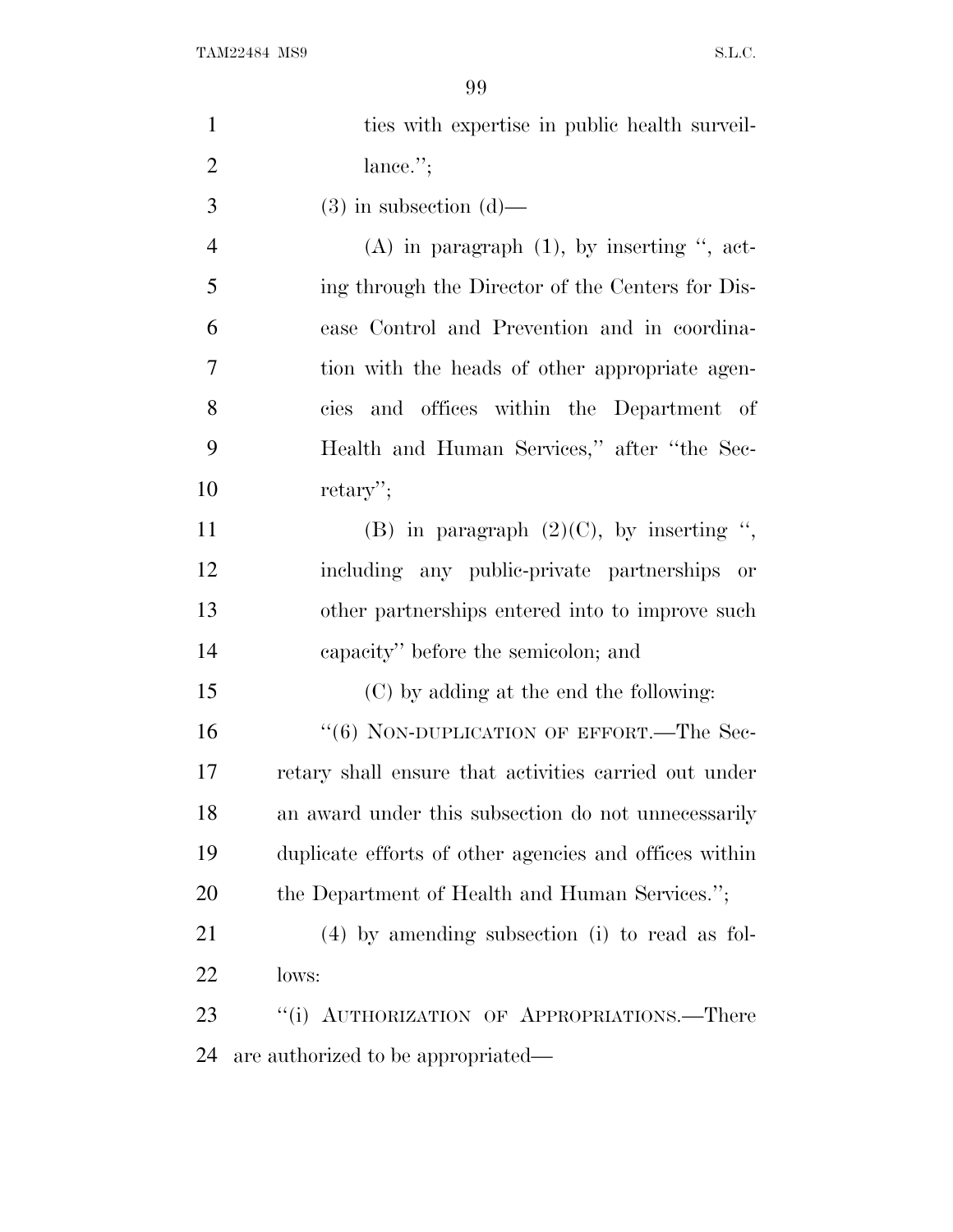| $\mathbf{1}$   | "(1) to carry out subsection (a), $$25,000,000$             |
|----------------|-------------------------------------------------------------|
| $\overline{2}$ | for each of fiscal years 2022 and 2023; and                 |
| 3              | "(2) to carry out subsections (b), (c), and (d),            |
| $\overline{4}$ | $$136,800,000$ for each of fiscal years $2022$ and          |
| 5              | $2023$ ."; and                                              |
| 6              | (5) by striking "tribal" each place it appears              |
| 7              | and inserting "Tribal".                                     |
| 8              | SEC. 212. GENOMIC SEQUENCING, ANALYTICS, AND PUBLIC         |
| 9              | HEALTH SURVEILLANCE OF PATHOGENS.                           |
| 10             | (a) GUIDANCE SUPPORTING GENOMIC SEQUENCING                  |
| 11             | PATHOGENS COLLABORATION.-The Secretary of<br>OF             |
| 12             | Health and Human Services (referred to in this section      |
| 13             | as the "Secretary"), in consultation with the heads of      |
| 14             | other Federal departments or agencies, as appropriate,      |
| 15             | shall issue guidance to support collaboration relating to   |
| 16             | genomic sequencing of pathogens, including the use of new   |
| 17             | and innovative approaches and technology for the detec-     |
| 18             | tion, characterization, and sequencing of pathogens, to im- |
| 19             | prove public health surveillance and preparedness and re-   |
| 20             | sponse activities, consistent with section 2824 of the Pub- |
| 21             | lic Health Service Act, as added by subsection (b). Such    |
| 22             | guidance shall address the secure sharing, for public       |
| 23             | health surveillance purposes, of specimens of such patho-   |
| 24             | gens, between appropriate entities and public health au-    |
| 25             | thorities, consistent with the regulations promulgated      |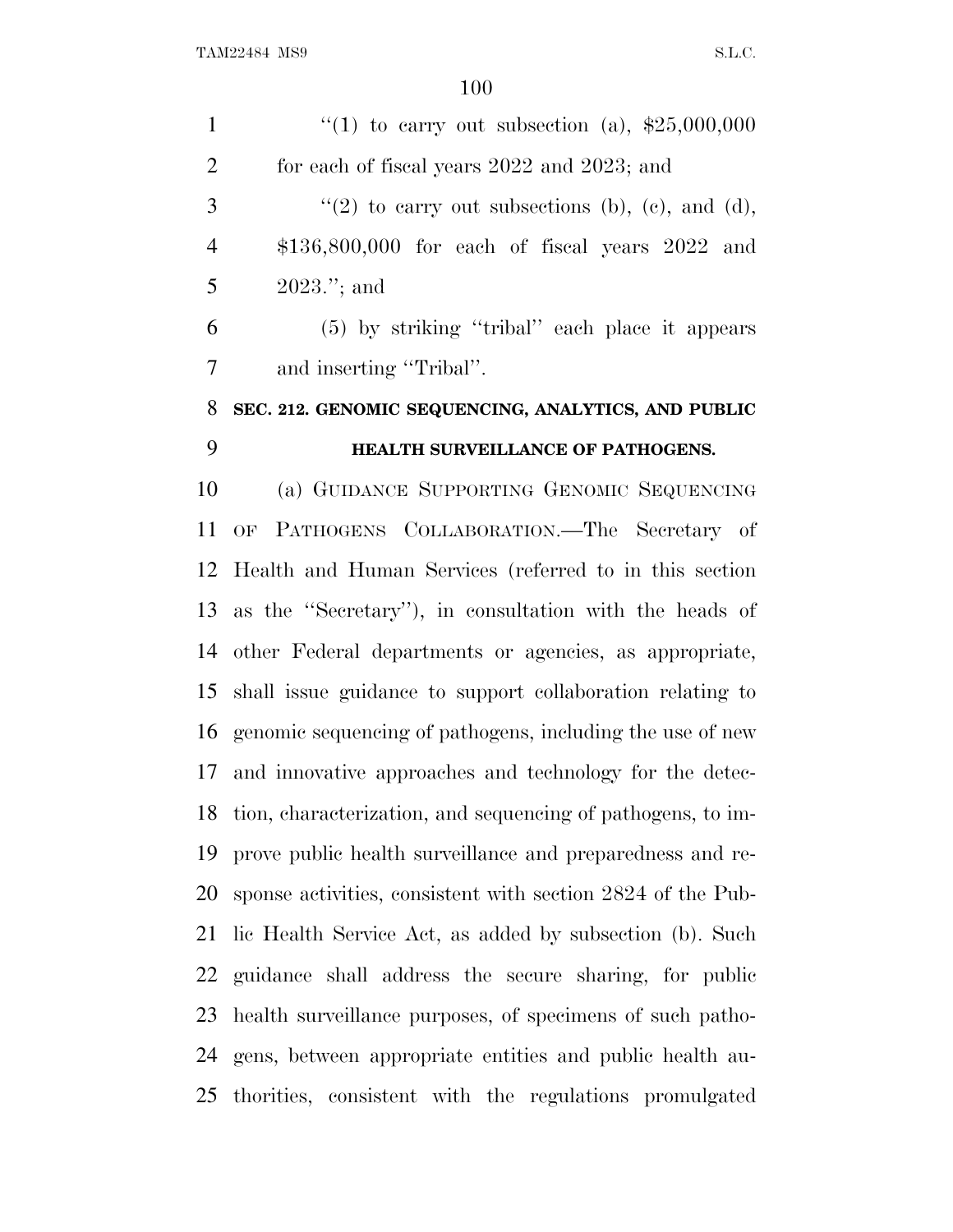under section 264(c) of the Health Insurance Portability and Accountability Act of 1996 (42 U.S.C. 1320d–2 note), as applicable, and in a manner that protects personal pri- vacy to the extent required by applicable privacy law, at a minimum, and the appropriate use of sequence data de-rived from such specimens.

 (b) GENOMIC SEQUENCING PROGRAM.—Title XXVIII of the Public Health Service Act (42 U.S.C. 300hh et seq.) is amended by adding at the end the fol-lowing

## **''SEC. 2824. GENOMIC SEQUENCING, ANALYTICS, AND PUB- LIC HEALTH SURVEILLANCE OF PATHOGENS PROGRAM.**

 ''(a) GENOMIC SEQUENCING, ANALYTICS, AND PUB- LIC HEALTH SURVEILLANCE OF PATHOGENS PRO- GRAM.—The Secretary, acting through the Director of the Centers for Disease Control and Prevention and in con- sultation with the Director of the National Institutes of Health and heads of other departments and agencies, as appropriate, shall strengthen and expand activities related to genomic sequencing of pathogens, including new and innovative approaches and technology for the detection, characterization, and sequencing of pathogens, analytics, and public health surveillance, including—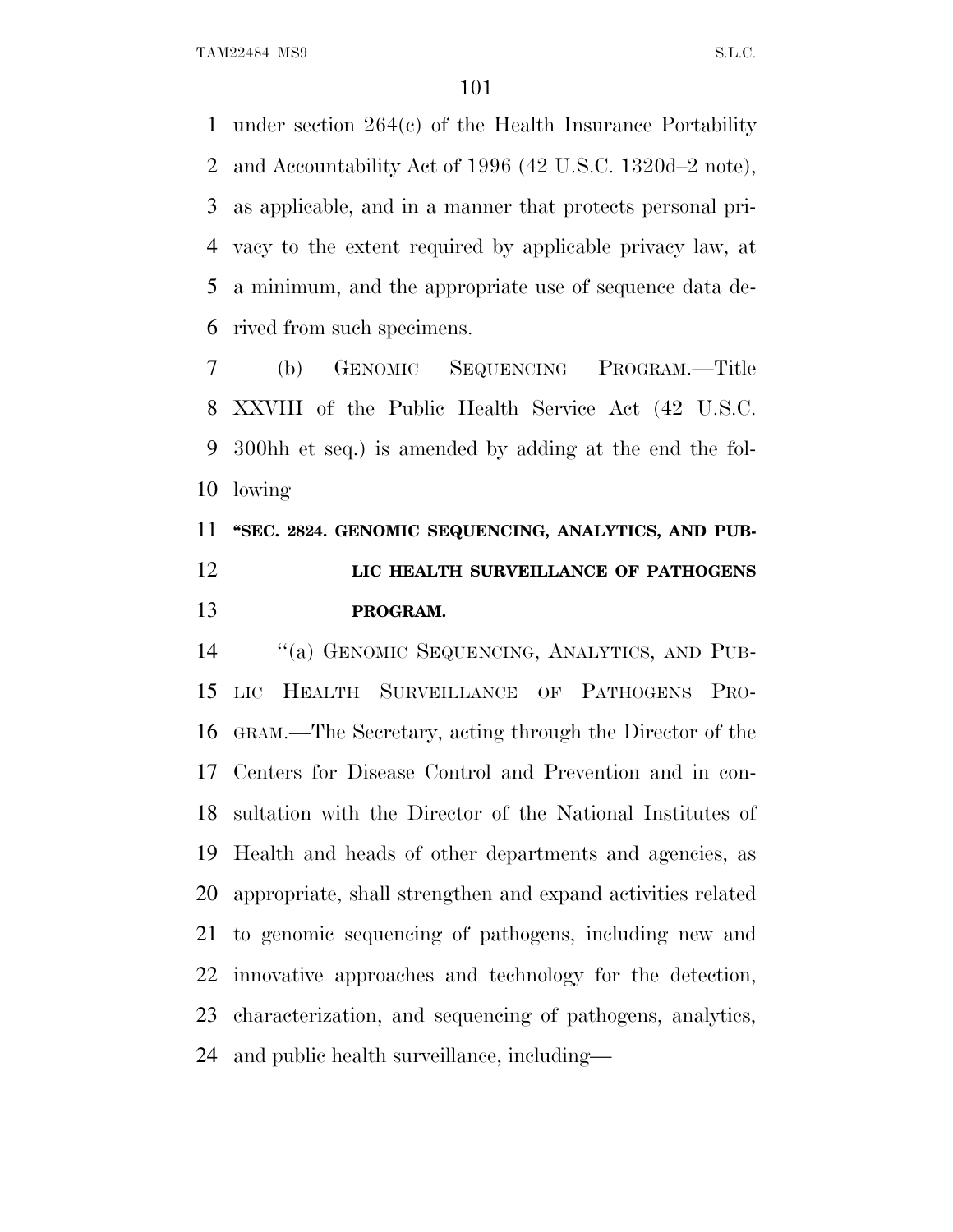| $\mathbf{1}$   | $"(1)$ continuing and expanding activities, which       |
|----------------|---------------------------------------------------------|
| $\overline{2}$ | may include existing genomic sequencing activities      |
| 3              | related to advanced molecular detection, to-            |
| $\overline{4}$ | $\lq\lq$ identify and respond to emerging in-           |
| 5              | fectious disease threats; and                           |
| 6              | $\lq\lq (B)$ identify the potential use of genomic      |
| $\overline{7}$ | sequencing technologies, advanced computing,            |
| 8              | and other advanced technology to inform sur-            |
| 9              | veillance activities and incorporate the use of         |
| 10             | such technologies, as appropriate, into related         |
| 11             | activities;                                             |
| 12             | $\lq(2)$ providing technical assistance and guid-       |
| 13             | ance to State, Tribal, local, and territorial public    |
| 14             | health departments to increase the capacity of such     |
| 15             | departments to perform genomic sequencing of            |
| 16             | pathogens, including recipients of funding under sec-   |
| 17             | tion $2821$ ;                                           |
| 18             | "(3) carrying out activities to enhance the capa-       |
| 19             | bilities of the public health workforce with respect to |
| 20             | pathogen<br>genomics,<br>epidemiology,<br>and           |
| 21             | bioinformatics, including through training; and         |
| <u>22</u>      | $\cdot$ (4) continuing and expanding activities, as ap- |
| 23             | plicable, with public and private entities, including   |
| 24             | relevant departments and agencies, laboratories, aca-   |
| 25             | demic institutions, and industry.                       |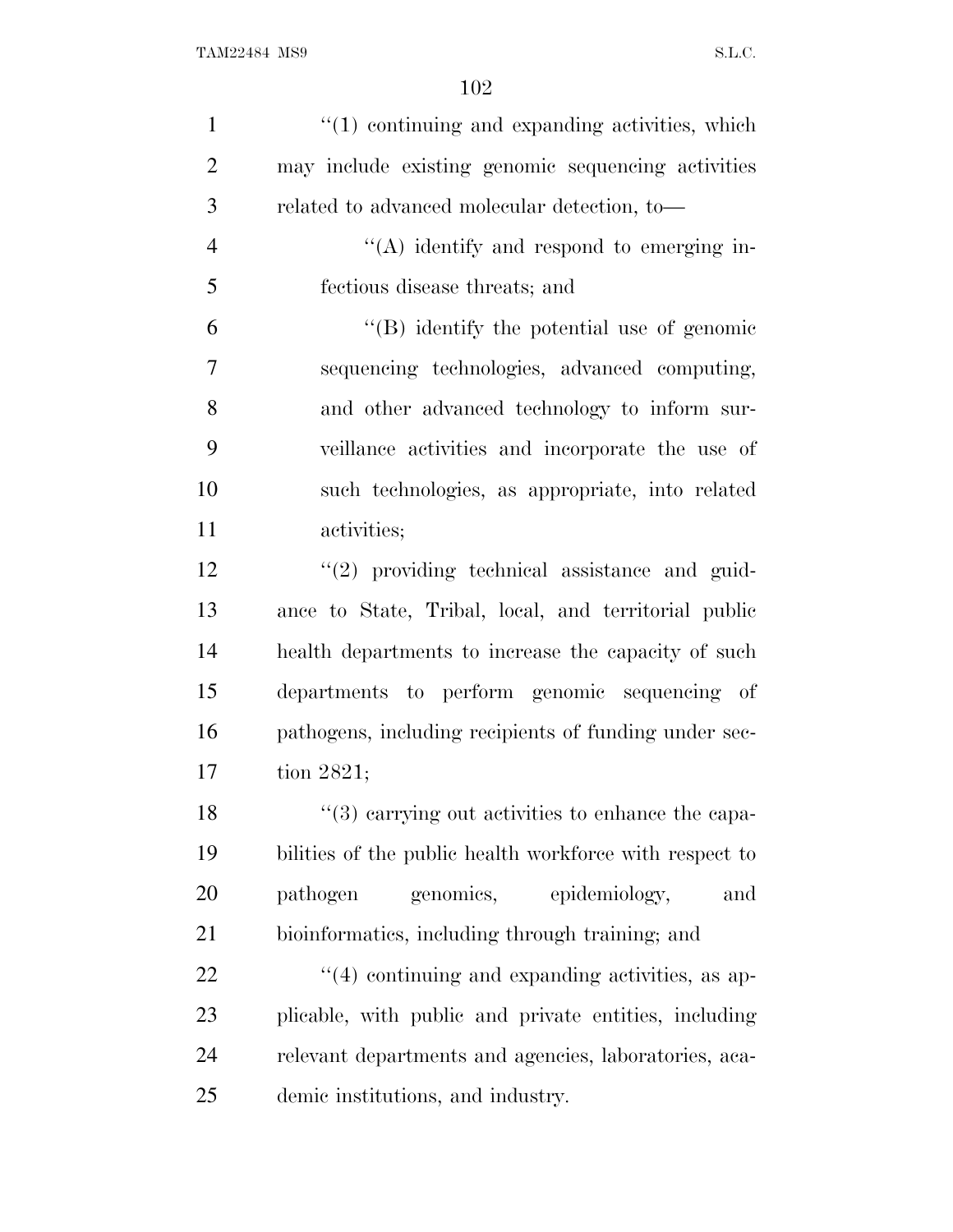''(b) PARTNERSHIPS.—For the purposes of carrying out the activities described in subsection (a), the Sec- retary, acting through the Director of the Centers for Dis- ease Control and Prevention, may award grants, contracts, or cooperative agreements to entities, including academic and other laboratories, with expertise in genomic sequenc- ing for public health purposes, including new and innova- tive approaches to, and related technology for, the detec-tion, characterization, and sequencing of pathogens.

10 "(c) CENTERS OF EXCELLENCE.—

11 "(1) IN GENERAL.—The Secretary shall, as ap- propriate, award grants, contracts, or cooperative agreements to public health agencies for the estab- lishment or operation of centers of excellence to pro- mote innovation in pathogen genomics and molecular epidemiology to improve the control of and response to pathogens that may cause a public health emer-gency. Such centers shall, as appropriate—

 $((A)$  identify and evaluate the use of genomics, or other related technologies that may advance public health preparedness and re-sponse;

23  $\text{``(B)}$  improve the identification, develop- ment, and use of tools for integrating and ana-lyzing genomic and epidemiologic data;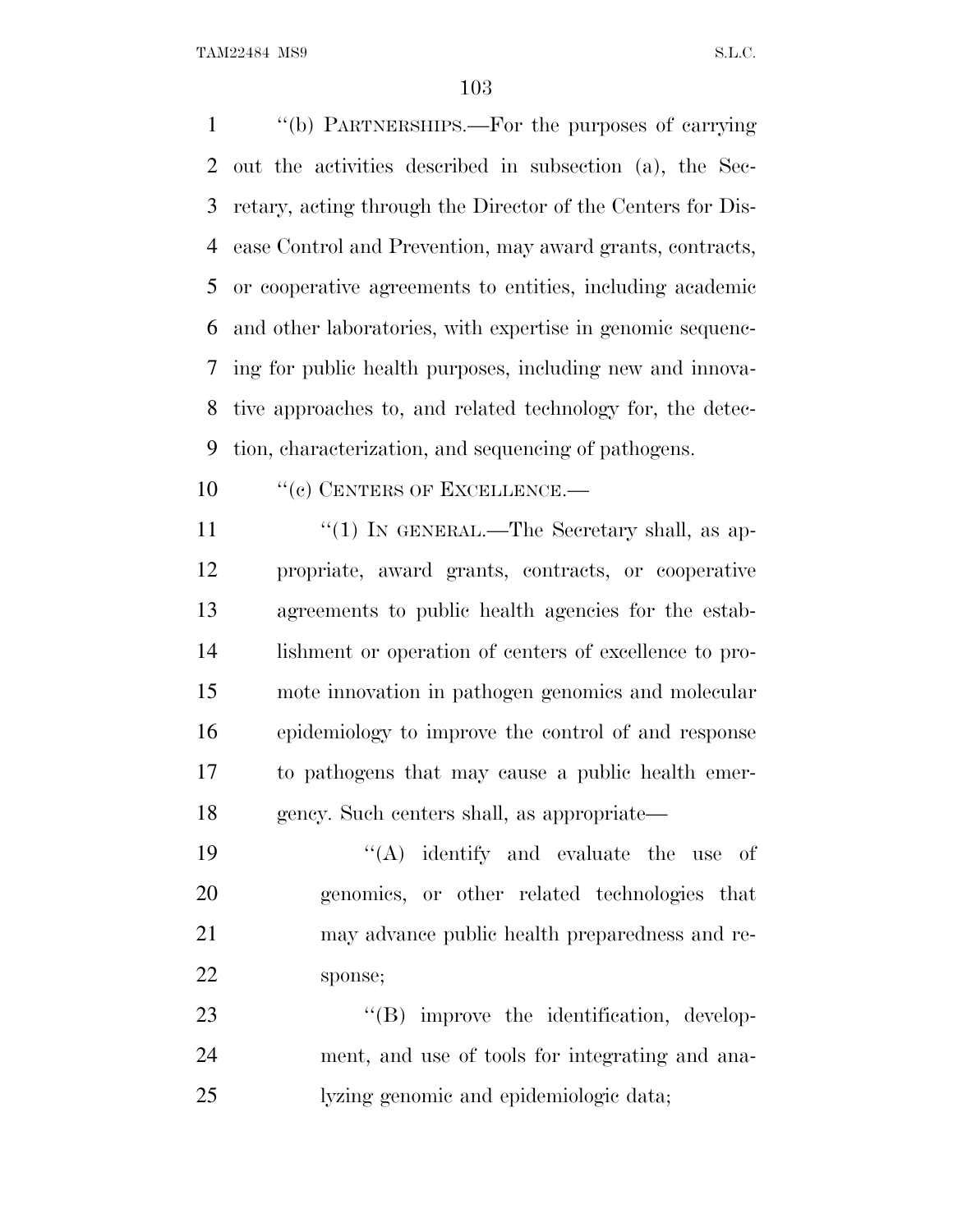1  $\lq(0)$  assist with genomic surveillance of, and response to, infectious diseases, including analysis of pathogen genomic data;

 $\langle (D) \rangle$  conduct applied research to improve public health surveillance of, and response to, infectious diseases through innovation in patho-gen genomics and molecular epidemiology; and

8 "(E) develop and provide training mate- rials for experts in the fields of genomics, microbiology, bioinformatics, epidemiology, and other fields, as appropriate.

12 "(2) REQUIREMENTS.—To be eligible for an award under paragraph (1), an entity shall submit to the Secretary an application containing such in- formation as the Secretary may require, including a description of how the entity will partner, as applica- ble, with academic institutions or a consortium of academic partners that have relevant expertise, such as microbial genomics, molecular epidemiology, or the application of bioinformatics or statistics.

21 "(d) AUTHORIZATION.—For purposes of carrying out this section, there are authorized to be appropriated \$175,000,000 for each of fiscal years 2023 through 2027.''.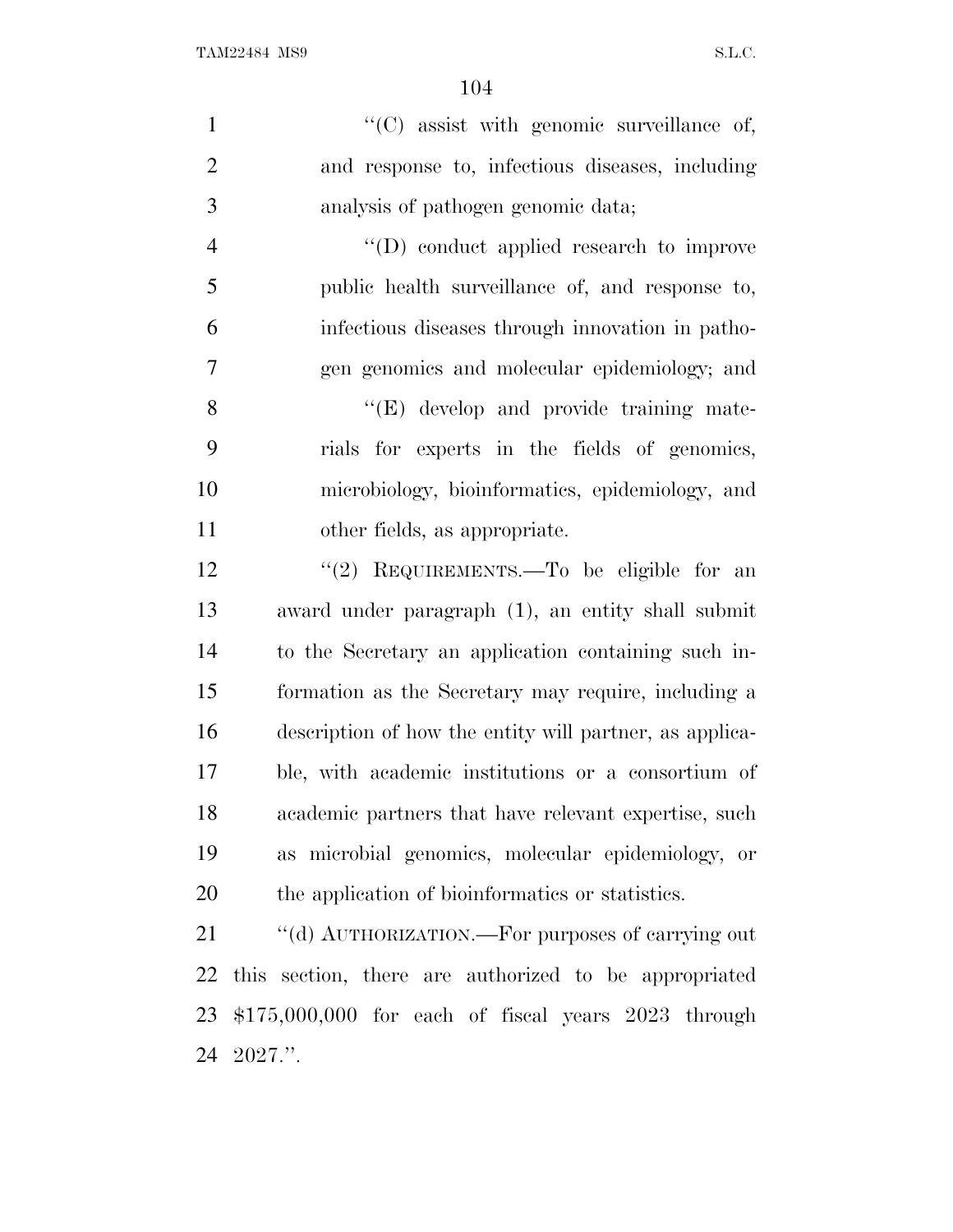| 1              | SEC. 213. SUPPORTING PUBLIC HEALTH DATA AVAIL-                  |
|----------------|-----------------------------------------------------------------|
| $\overline{2}$ | <b>ABILITY AND ACCESS.</b>                                      |
| 3              | (a) DESIGNATION OF PUBLIC HEALTH DATA STAND-                    |
| 4              | ARDS.—Section $2823(a)(2)$ of the Public Health Service         |
| 5              | Act $(42 \text{ U.S.C. } 300 \text{hh} - 33(a)(2))$ is amended— |
| 6              | (1) by striking "In carrying out" and inserting                 |
| 7              | the following:                                                  |
| 8              | "(A) IN GENERAL.—In carrying out"; and                          |
| 9              | (2) by striking "shall, as appropriate and" and                 |
| 10             | inserting "shall, not later than 2 years after the date         |
| 11             | of enactment of the PREVENT Pandemics Act,";                    |
| 12             | and                                                             |
| 13             | $(3)$ by adding at the end the following:                       |
| 14             | "(B) SELECTION OF DATA AND<br>TECH-                             |
| 15             | STANDARDS.—The standards<br>des-<br>NOLOGY                      |
| 16             | ignated as described in subparagraph (A) may                    |
| 17             | include standards to improve—                                   |
| 18             | "(i) the exchange of electronic health                          |
| 19             | information for-                                                |
| 20             | $\lq\lq$ electronic case reporting;                             |
| 21             | "(II) syndromic surveillance;                                   |
| 22             | "(III) reporting of vital statistics;                           |
| 23             | and                                                             |
| 24             | $``(IV)$ reporting test orders and                              |
| 25             | results electronically, including from                          |
| 26             | laboratories;                                                   |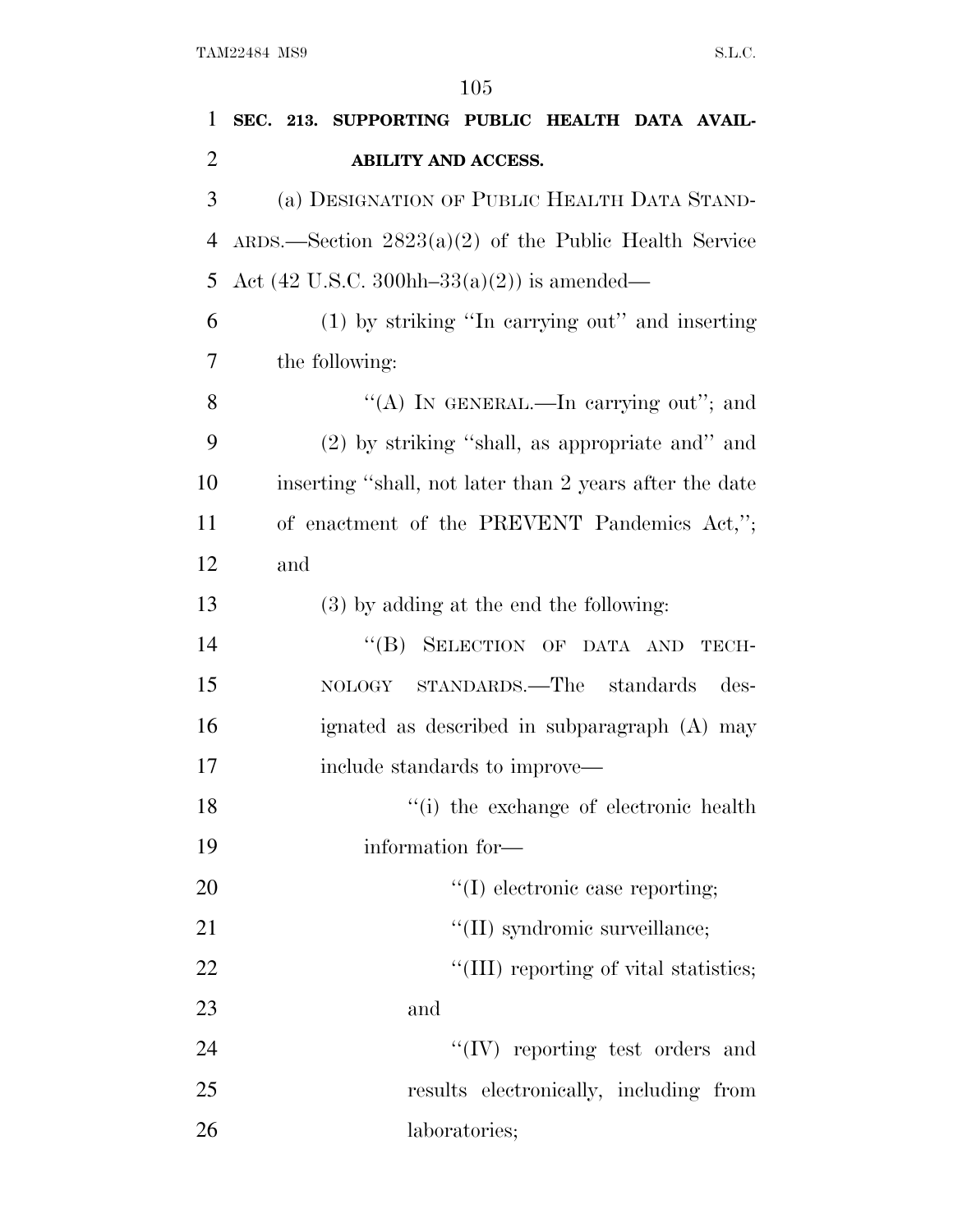| $\mathbf{1}$   | "(ii) automated electronic reporting to     |
|----------------|---------------------------------------------|
| $\overline{2}$ | relevant public health data systems of the  |
| 3              | Centers for Disease Control and Preven-     |
| $\overline{4}$ | tion; and                                   |
| 5              | "(iii) such other use cases as the Sec-     |
| 6              | retary determines appropriate.              |
| 7              | $\lq\lq$ (C) NO DUPLICATIVE EFFORTS.—       |
| 8              | "(i) IN GENERAL.—In carrying out            |
| 9              | the requirements of this paragraph, the     |
| 10             | Secretary, in consultation with the Office  |
| 11             | of the National Coordinator for Health In-  |
| 12             | formation Technology, may use input gath-   |
| 13             | ered (including input and recommendations)  |
| 14             | gathered from the Health Information        |
| 15             | Technology Advisory Committee), and ma-     |
| 16             | terials developed, prior to the date of en- |
| 17             | actment of the PREVENT Pandemics Act.       |
| 18             | "(ii) DESIGNATION OF STANDARDS.-            |
| 19             | Consistent with sections 13111 and 13112    |
| 20             | of the HITECH Act, the data and tech-       |
| 21             | nology standards designated pursuant to     |
| 22             | this paragraph shall align with the stand-  |
| 23             | and implementation specifications<br>ards   |
| 24             | previously adopted by the Secretary pursu-  |
| 25             | ant to section 3004, as applicable.         |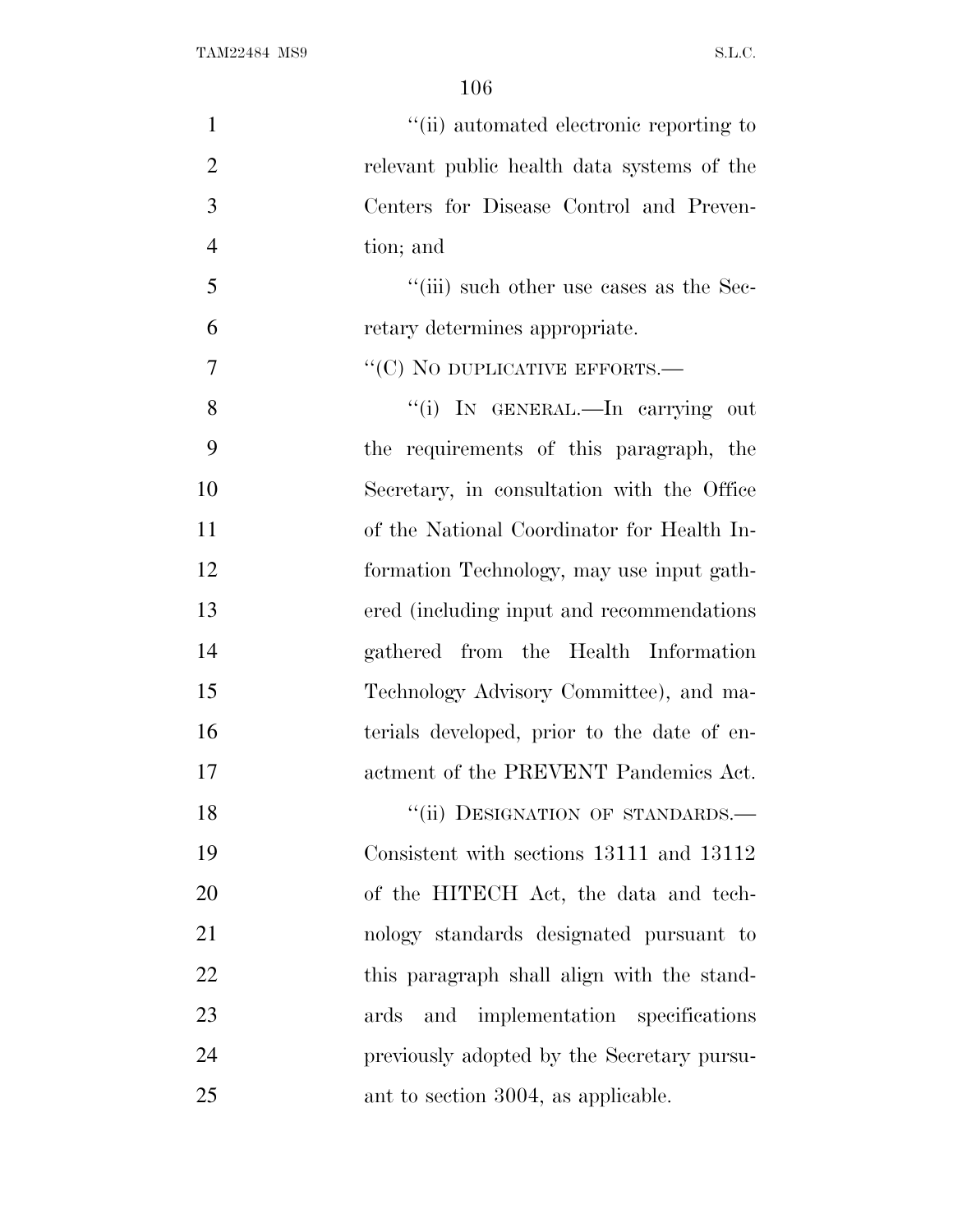| $\mathbf{1}$   | "(D) PRIVACY AND SECURITY.—Nothing                   |
|----------------|------------------------------------------------------|
| $\overline{2}$ | in this paragraph shall be construed as modi-        |
| 3              | fying applicable Federal or State information        |
| $\overline{4}$ | privacy or security law.".                           |
| 5              | (b) STUDY ON LABORATORY INFORMATION STAND-           |
| 6              | $ARDS$ .                                             |
| 7              | $(1)$ IN GENERAL.—Not later than 1 year after        |
| 8              | the date of enactment of this Act, the Office of the |
| 9              | National Coordinator for Health Information Tech-    |
| 10             | nology shall conduct a study to review the use of    |
| 11             | standards for electronic ordering and reporting of   |
| 12             | laboratory test results.                             |
| 13             | (2) AREAS OF CONCENTRATION.—In conducting            |
| 14             | the study under paragraph (1), the Office of the Na- |
| 15             | tional Coordinator for Health Information Tech-      |
| 16             | nology shall—                                        |
| 17             | (A) determine the extent to which clinical           |
| 18             | laboratories are using standards for electronic      |
| 19             | ordering and reporting of laboratory test re-        |
| 20             | sults;                                               |
| 21             | (B) assess trends in laboratory compliance           |
| 22             | with standards for ordering and reporting lab-       |
| 23             | oratory test results and the effect of such          |
| 24             | trends on the interoperability of laboratory data    |
| 25             | with public health data systems;                     |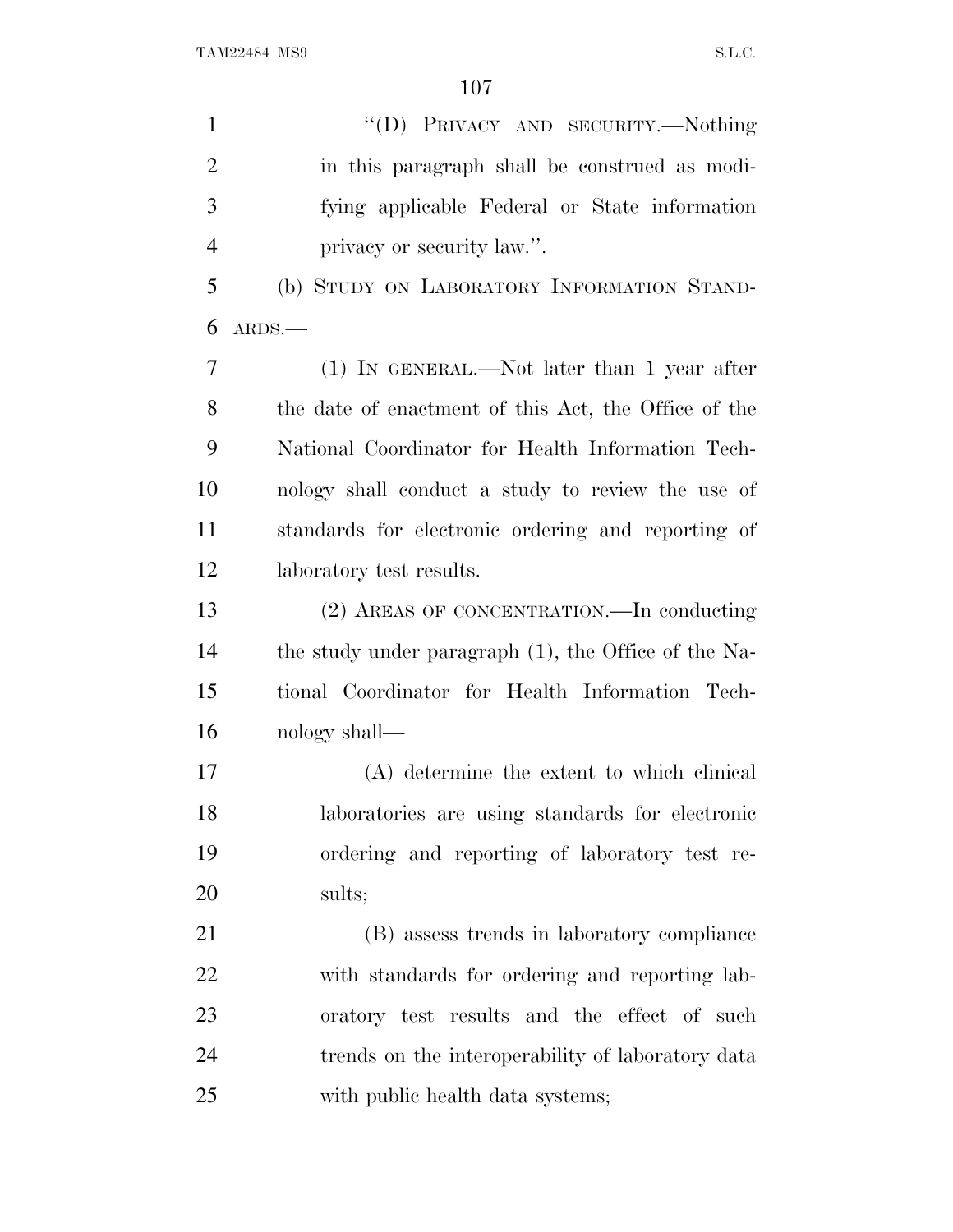| $\mathbf{1}$   | (C) identify challenges related to collection        |
|----------------|------------------------------------------------------|
| $\overline{2}$ | and reporting of demographic and other data          |
| 3              | elements with respect to laboratory test results;    |
| 4              | (D) identify any challenges associated with          |
| 5              | using or complying with standards and report-        |
| 6              | ing laboratory test results with data elements       |
| 7              | identified in standards for electronic ordering      |
| 8              | and reporting of such results; and                   |
| 9              | (E) review other relevant areas determined           |
| 10             | appropriate by the Office of the National Coor-      |
| 11             | dinator for Health Information Technology.           |
| 12             | (3) REPORT.—Not later than 2 years after the         |
| 13             | date of enactment of this Act, the Office of the Na- |
| 14             | tional Coordinator for Health Information Tech-      |
| 15             | nology shall submit to the Committee on Health,      |
| 16             | Education, Labor, and Pensions of the Senate and     |
| 17             | the Committee on Energy and Commerce of the          |
| 18             | House of Representatives a report concerning the     |
| 19             | findings of the study conducted under paragraph      |
| 20             | (1).                                                 |
| 21             | (c) SUPPORTING INFORMATION SHARING THROUGH           |
| 22             | DATA USE AGREEMENTS.-                                |
| 23             | (1) INTERAGENCY DATA USE AGREEMENTS                  |
| 24             | WITHIN THE DEPARTMENT OF HEALTH AND HUMAN            |
| 25             | SERVICES FOR PUBLIC HEALTH EMERGENCIES.-             |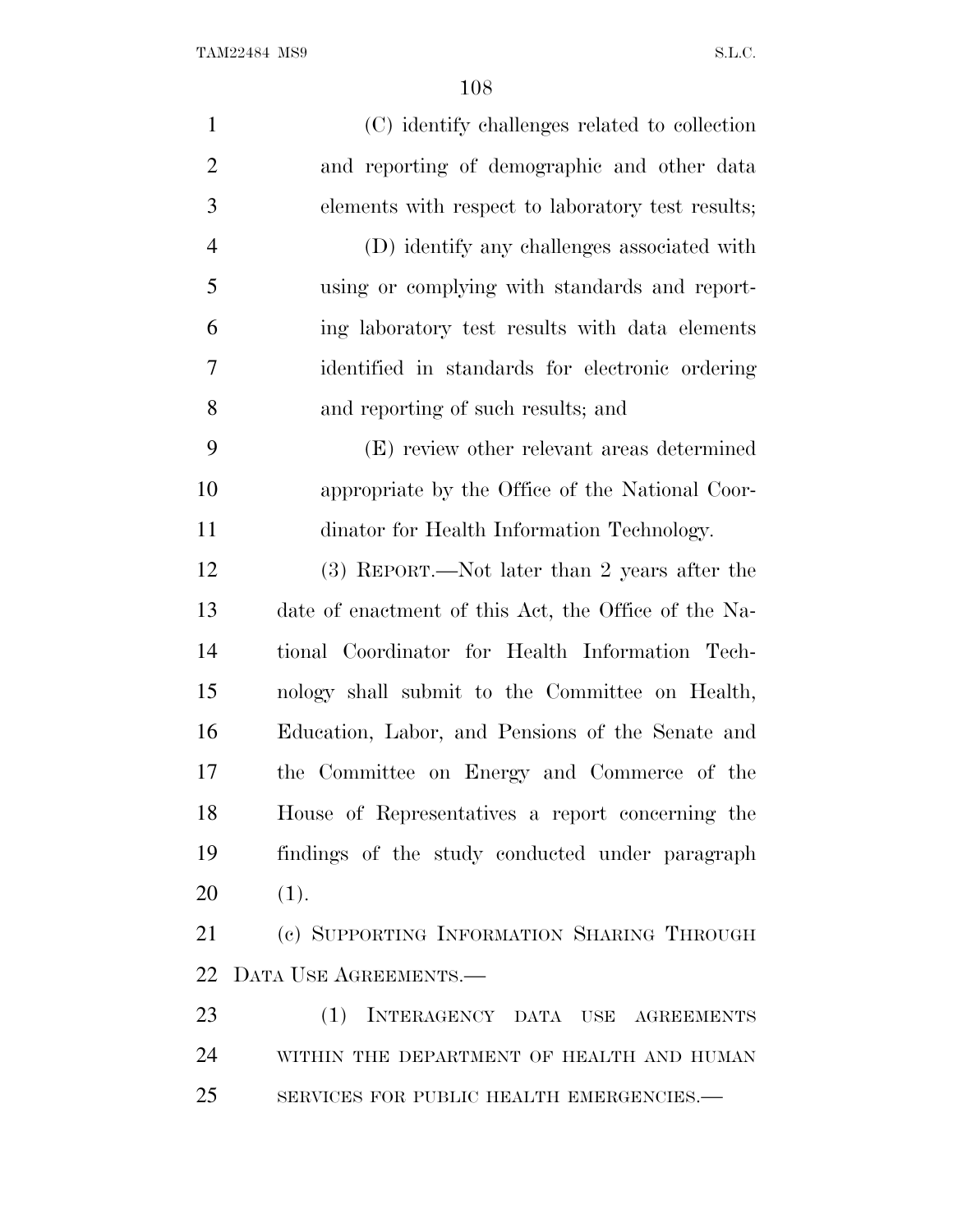(A) IN GENERAL.—The Secretary of Health and Human Services (referred to in this subsection as the ''Secretary'') shall, as appro- priate, facilitate the development of, or updates to, memoranda of understanding, data use agreements, or other applicable interagency agreements regarding appropriate access, ex- change, and use of public health data between the Centers for Disease Control and Prevention, the Office of the Assistant Secretary for Pre- paredness and Response, other relevant agen- cies or offices within the Department of Health and Human Services, and other relevant Fed- eral agencies, in order to prepare for, identify, monitor, and respond to declared or potential 16 public health emergencies. (B) REQUIREMENTS.—In carrying out ac- tivities pursuant to subparagraph (A), the Sec- retary shall— (i) ensure that the agreements and memoranda of understanding described in 22 such subparagraph— 23 (I) address the methods of grant- ing access to data held by one agency or office with another to support the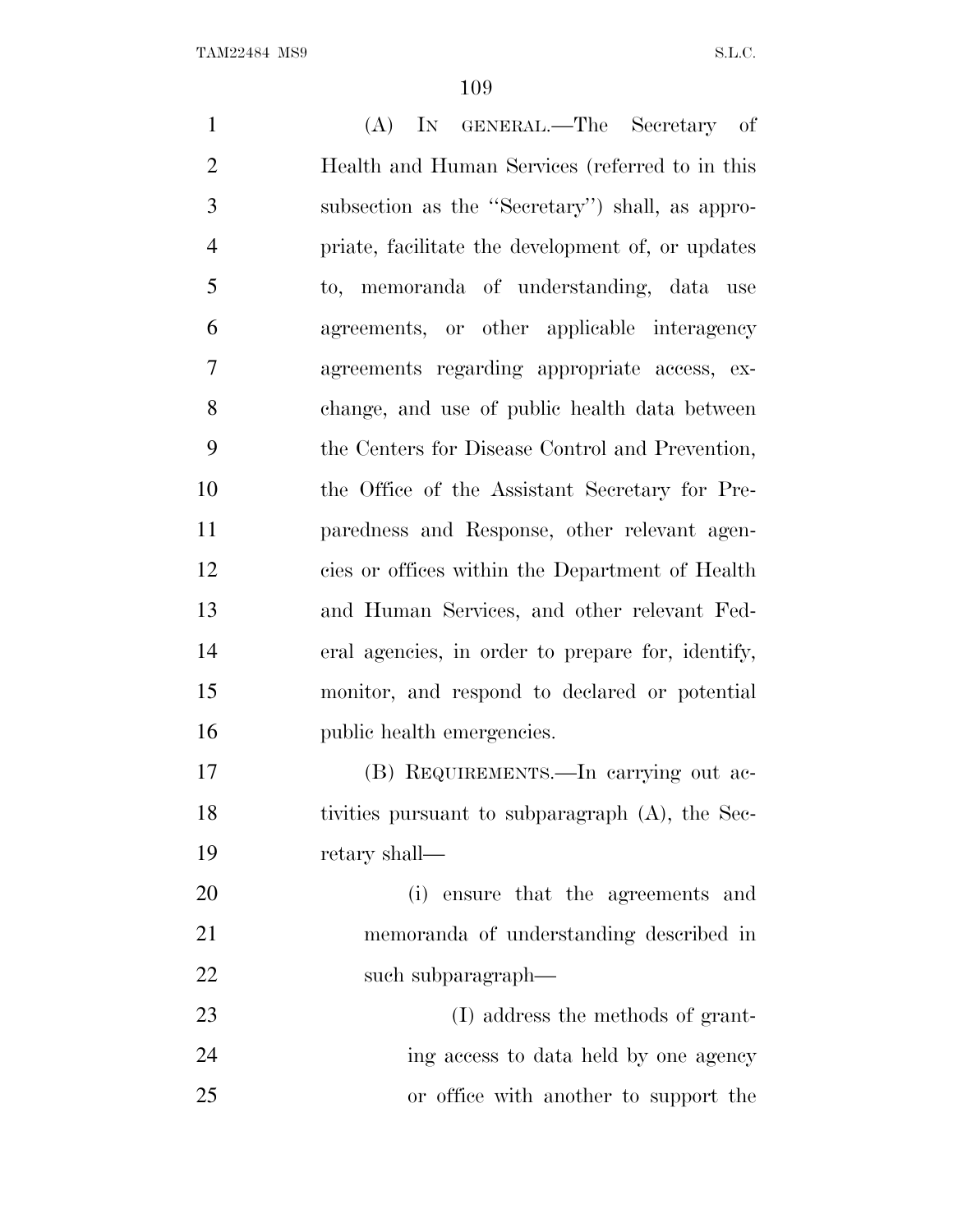| $\mathbf{1}$   | respective missions of such agencies            |
|----------------|-------------------------------------------------|
| $\overline{2}$ | or offices;                                     |
| 3              | (II) consider minimum necessary                 |
| $\overline{4}$ | principles of data sharing for appro-           |
| 5              | priate use;                                     |
| 6              | (III) include appropriate privacy               |
| 7              | and cybersecurity protections; and              |
| 8              | $(IV)$ are subject to regular up-               |
| 9              | dates, as appropriate;                          |
| 10             | (ii) collaborate with the Centers for           |
| 11             | Disease Control and Prevention, the Office      |
| 12             | of the Assistant Secretary for Prepared-        |
| 13             | ness and Response, the Office of the Chief      |
| 14             | Information Officer, and, as appropriate,       |
| 15             | the Office of the National Coordinator for      |
| 16             | Health Information Technology, and other        |
| 17             | entities within the Department of Health        |
| 18             | and Human Services; and                         |
| 19             | (iii) consider the terms and conditions         |
| 20             | of any existing data use agreements with        |
| 21             | other public or private entities and any        |
| 22             | need for updates to such existing agree-        |
| 23             | ments, consistent with paragraph (2).           |
| 24             | (2) DATA USE AGREEMENTS WITH EXTERNAL           |
| 25             | ENTITIES.—The Secretary, acting through the Di- |
|                |                                                 |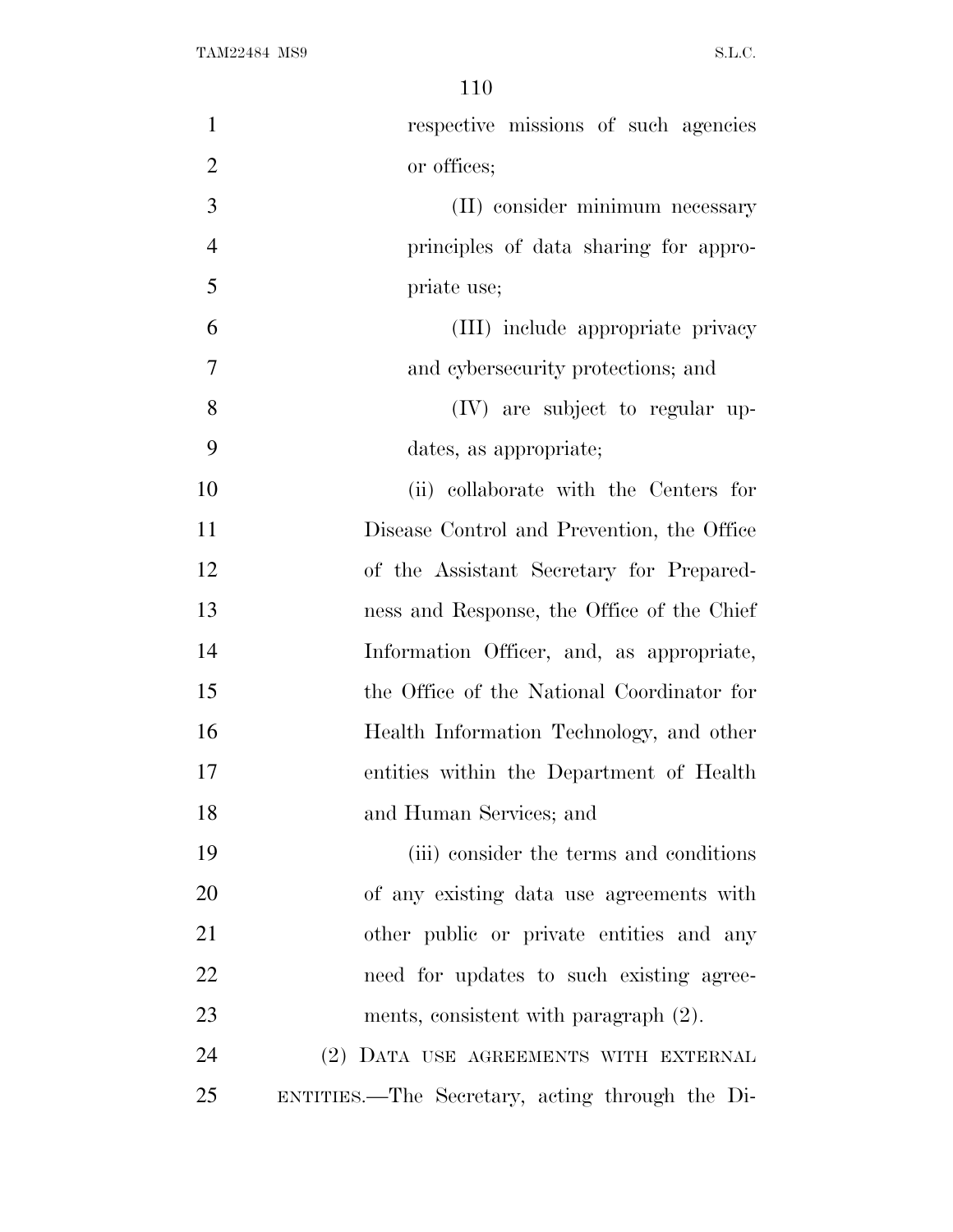rector of the Centers for Disease Control and Pre- vention and the Assistant Secretary for Prepared- ness and Response, may update memoranda of un- derstanding, data use agreements, or other applica- ble agreements and contracts to improve appropriate access, exchange, and use of public health data be- tween the Centers for Disease Control and Preven- tion and the Office of the Assistant Secretary for Preparedness and Response and external entities, in- cluding State, Tribal, and territorial health depart- ments, laboratories, hospitals and other health care providers, electronic health records vendors, and other entities, as applicable and appropriate, in order to prepare for, identify, monitor, and respond to declared or potential public health emergencies.

 (3) REPORT.—Not later than 90 days after the date of enactment of this Act, the Secretary shall re-18 port to the Committee on Health, Education, Labor, and Pensions of the Senate and the Committee on Energy and Commerce of the House of Representa-21 tives on the status of the agreements under this sub-section.

23 (d) IMPROVING INFORMATION SHARING AND AVAIL-ABILITY OF PUBLIC HEALTH DATA.—Part A of title III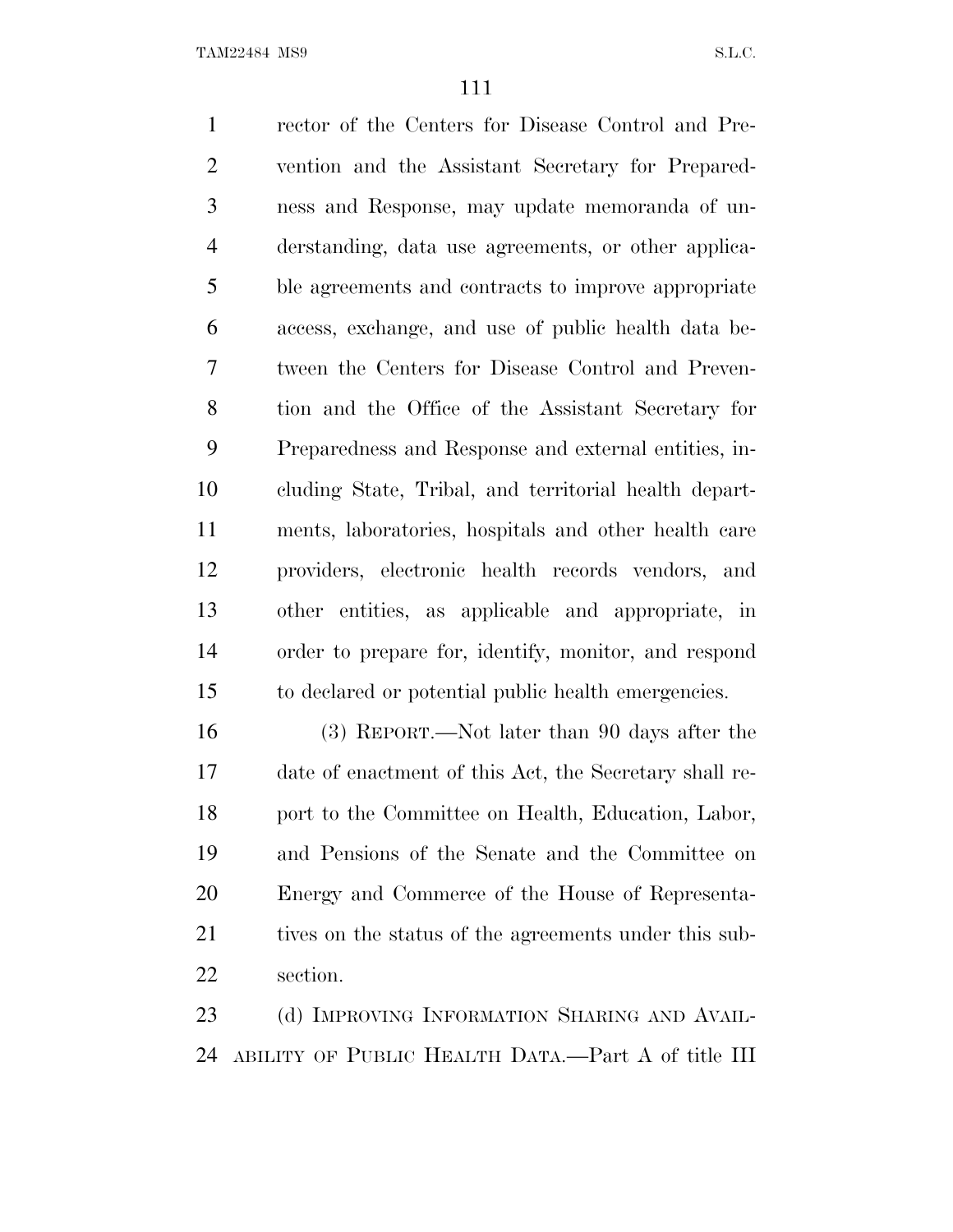of the Public Health Service Act (42 U.S.C. 241 et seq.) is amended by adding at the end the following:

## **''SEC. 310B. IMPROVING INFORMATION SHARING AND AVAILABILITY OF PUBLIC HEALTH DATA.**

 ''(a) I<sup>N</sup> GENERAL.—The Secretary may, in consulta- tion with State, local, and Tribal public health officials, carry out activities to improve the availability of appro- priate and applicable public health data related to commu- nicable diseases, and information sharing between, the Di- rector of the Centers for Disease Control and Prevention, the Assistant Secretary for Preparedness and Response, and such State, local, and Tribal public health officials, which may include such data from—

- 14  $\frac{1}{2}$  (1) health care providers and facilities;
- 15 ''(2) public health and clinical laboratories;
- ''(3) health information exchanges and health information networks; and
- 18 ''(4) State, local, and Tribal health depart-ments.

 ''(b) CONTENT, FORM, AND MANNER.—The Sec- retary shall, consistent with the requirements of this sec- tion, work with such officials and relevant stakeholders to provide information on the content, form, and manner in which such data may most effectively support the ability of State, local, and Tribal health departments to respond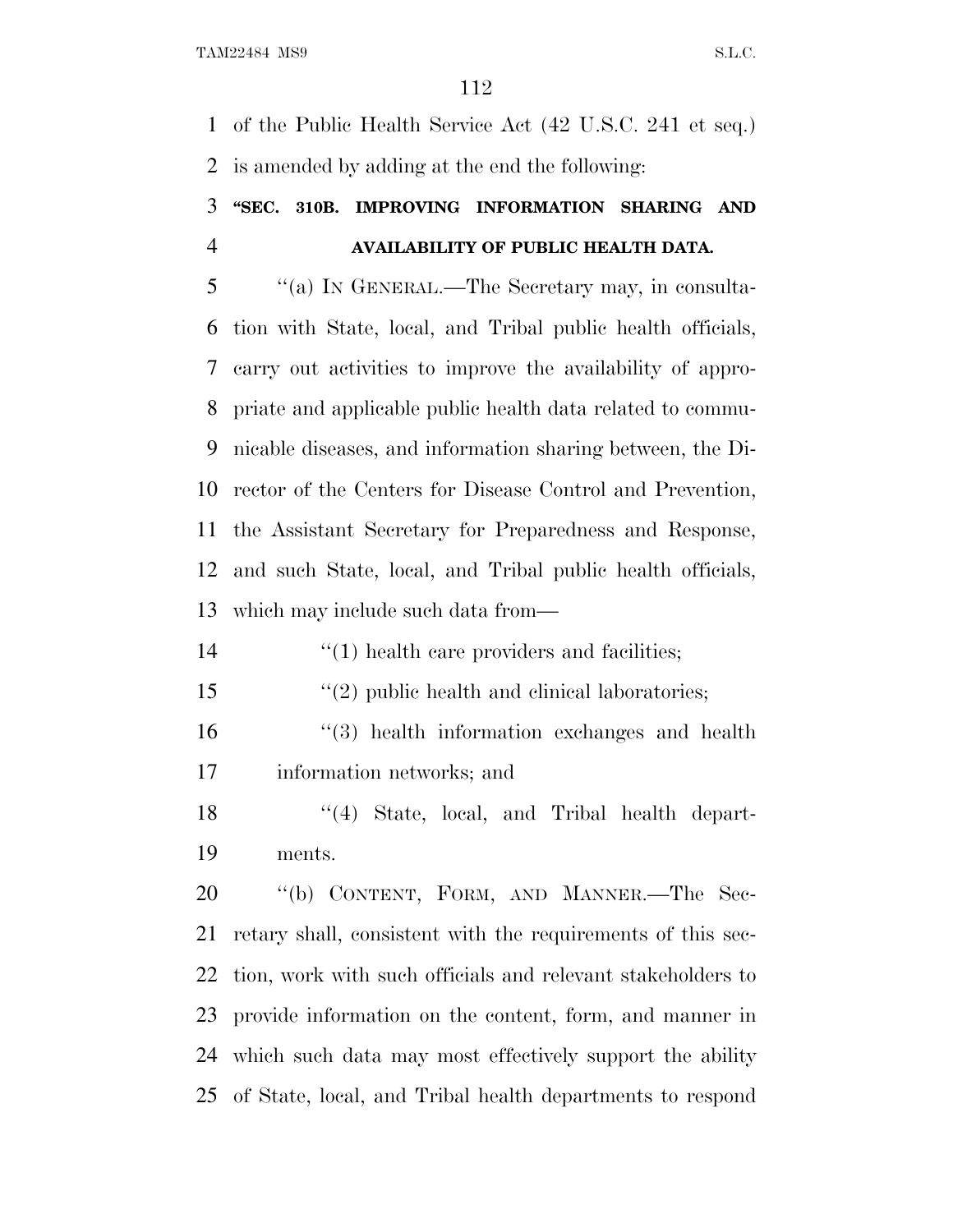to such communicable diseases, including related to the collection and reporting of demographic and other relevant data elements. Such form and manner requirements shall align with the standards and implementation specifica- tions adopted by the Secretary under section 3004, as ap-plicable.

 ''(c) DECREASED BURDEN.—In facilitating the co- ordination of efforts under subsection (a), the Secretary shall make reasonable efforts to limit reported public health data to the minimum necessary information needed to accomplish the intended public health surveillance pur-pose.

 ''(d) EXEMPTION OF CERTAIN PUBLIC HEALTH DATA FROM DISCLOSURE.—The Secretary, acting through the Director of the Centers for Disease Control and Prevention, may exempt from disclosure under section 552(b)(3) of title 5, United States Code, public health data that are gathered under this section if—

19  $(1)$  an individual is identified through such data; or

 $\langle \langle 2 \rangle$  there is at least a very small risk, as deter- mined by current scientific practices or statistical methods, that some combination of the information, the request, and other available data sources or the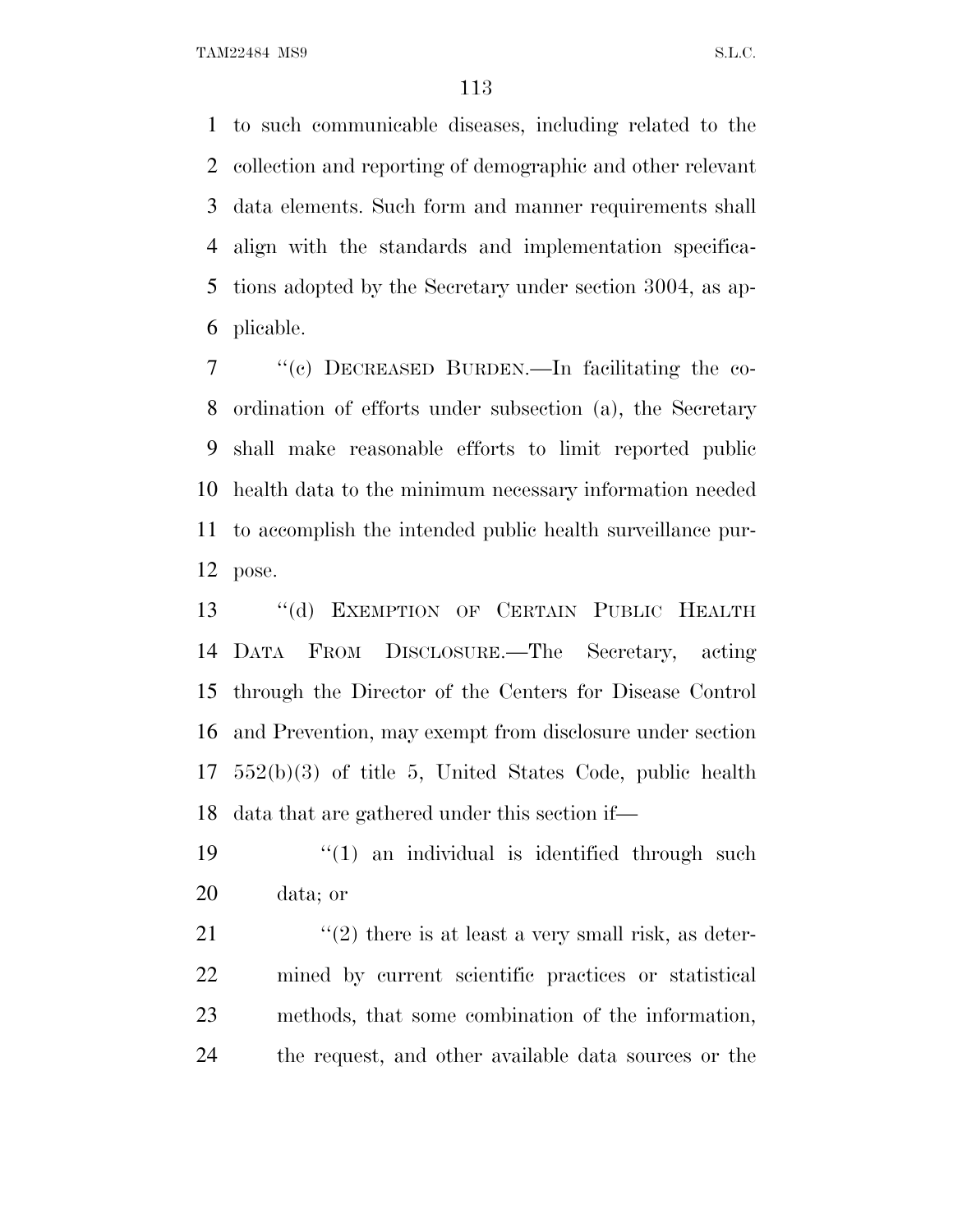application of technology could be used to deduce 2 the identity of an individual.".

 (e) IMPROVING PUBLIC HEALTH DATA COLLEC-TION.—

 (1) IN GENERAL.—The Secretary of Health and Human Services (referred to in this subsection as the ''Secretary'') shall award grants, contracts, or cooperative agreements to eligible entities for pur- poses of identifying, developing, or disseminating best practices in the collection of electronic health information and the use of designated data stand- ards and implementation specifications to improve the quality and completeness of data, including de- mographic data, collected, accessed, or used for pub- lic health purposes and to address health disparities and related health outcomes.

 (2) ELIGIBLE ENTITIES.—To be eligible to re- ceive an award under this subsection an entity shall—

 (A) be a health care provider, academic medical center, community-based organization, State, local governmental entity, Indian Tribe or Tribal organization (as such terms are de- fined in section 4 of the Indian Self Determina-tion and Education Assistance Act (25 U.S.C.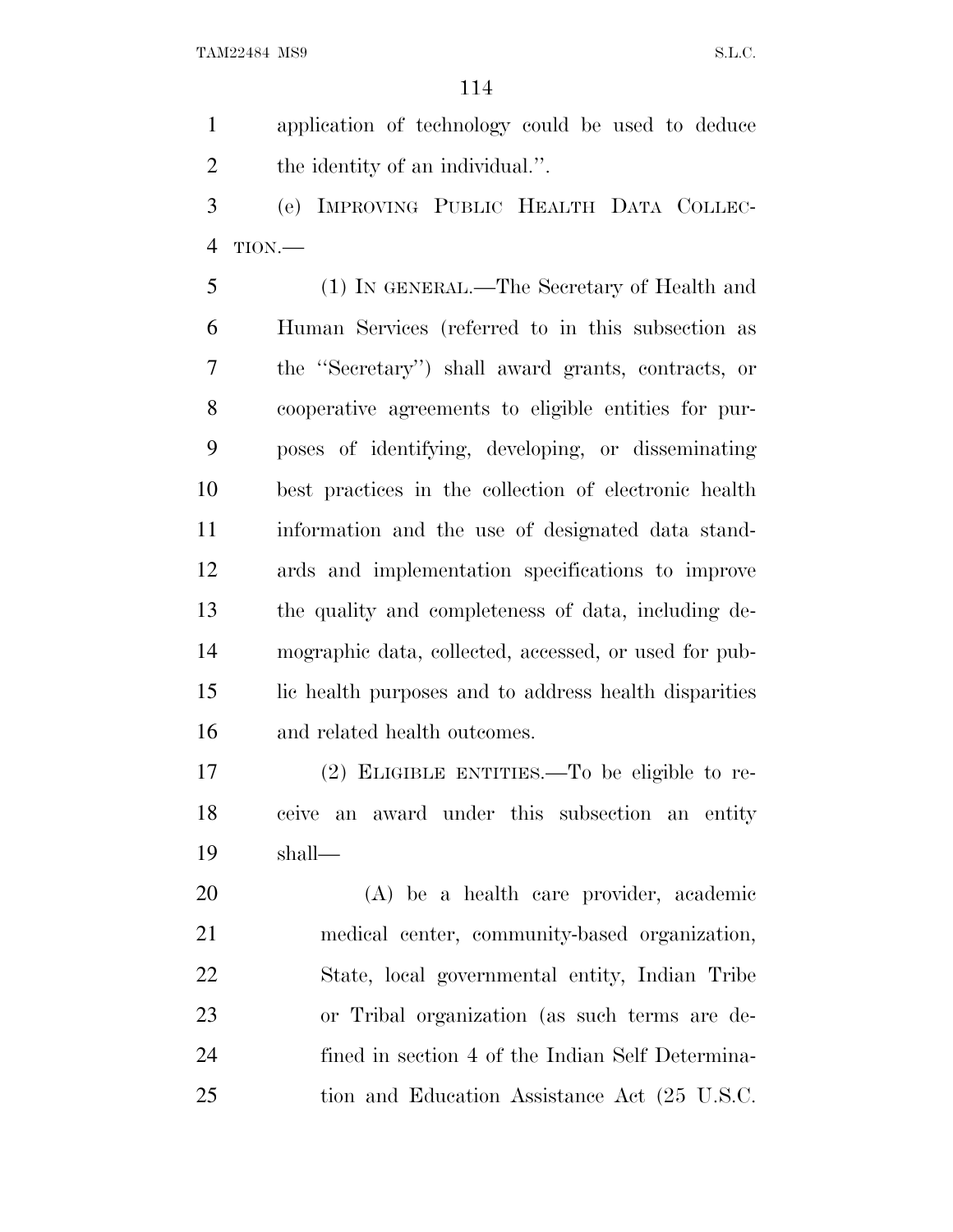| $\mathbf{1}$   | 5304)), urban Indian organization (as defined          |
|----------------|--------------------------------------------------------|
| $\overline{2}$ | in section 4 of the Indian Health Care Improve-        |
| 3              | ment Act (25 U.S.C. 1603)), or other appro-            |
| $\overline{4}$ | priate public or private nonprofit entity, or a        |
| 5              | consortia of any such entities; and                    |
| 6              | (B) submit an application to the Secretary             |
| 7              | at such time, in such manner, and containing           |
| 8              | such information as the Secretary may require.         |
| 9              | (3) ACTIVITIES.—Entities receiving awards              |
| 10             | under this subsection shall use such award to de-      |
| 11             | velop and test best practices for training health care |
| 12             | providers to use standards and implementation spec-    |
| 13             | ifications that assist in the capture, access, ex-     |
| 14             | change, and use of electronic health information, in-  |
| 15             | cluding demographic information, disability status,    |
| 16             | veteran status, housing status, functional status,     |
| 17             | and other data elements. Such activities shall in-     |
| 18             | clude, at a minimum—                                   |
| 19             | (A) improving, understanding, and using                |
| 20             | data standards and implementation specifica-           |
| 21             | tions;                                                 |
| 22             | (B) developing or identifying methods to               |
| 23             | improve communication with patients in a               |
| 24             | culturally- and linguistically-appropriate man-        |
|                |                                                        |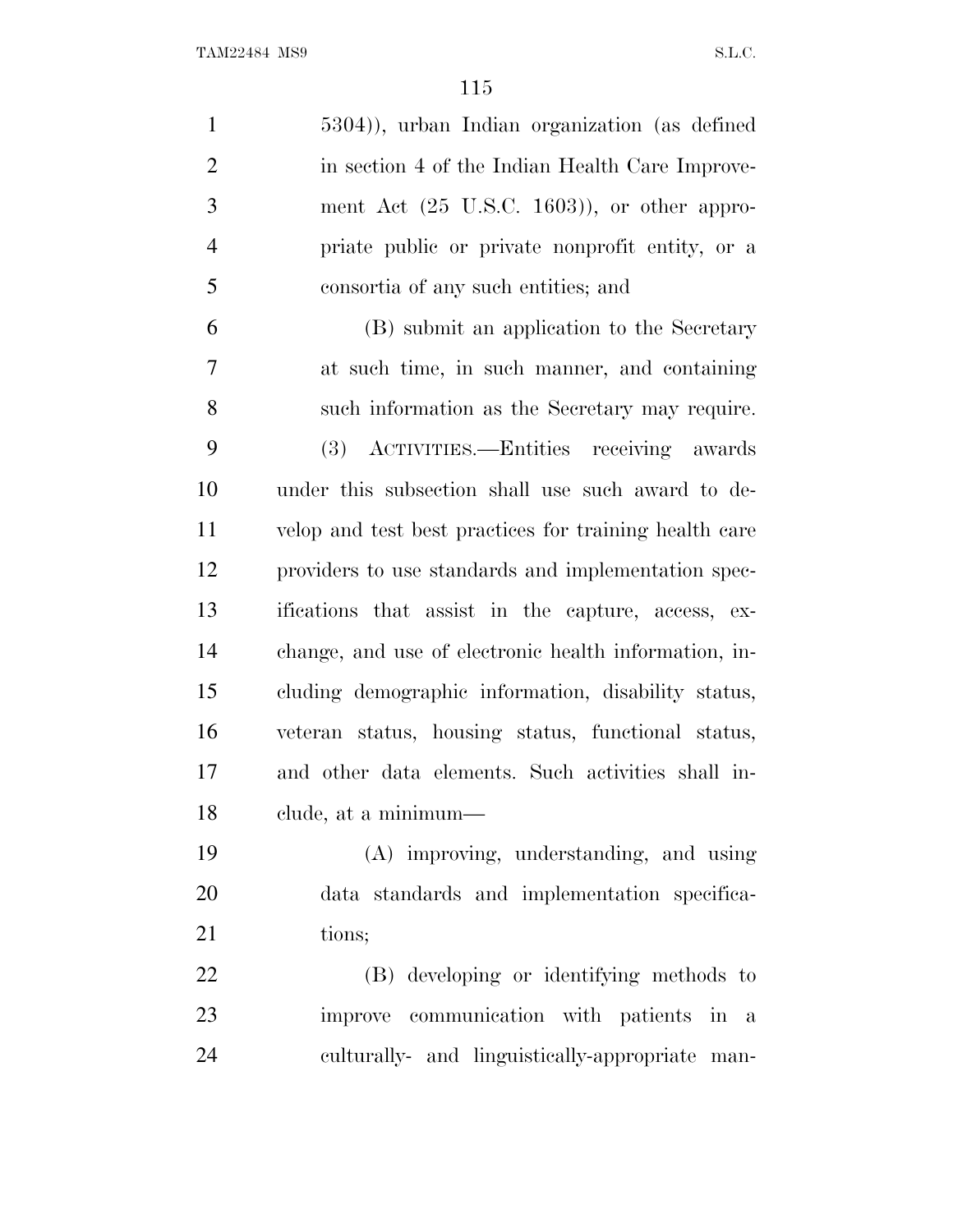| $\mathbf{1}$   | ner, including to better capture information re-    |
|----------------|-----------------------------------------------------|
| $\overline{2}$ | lated to demographics of such individuals;          |
| 3              | (C) developing methods for accurately cat-          |
| $\overline{4}$ | egorizing and recording patient responses using     |
| 5              | available data standards;                           |
| 6              | (D) educating providers regarding the util-         |
| 7              | ity of such information for public health pur-      |
| 8              | poses and the importance of accurate collection     |
| 9              | and recording of such data; and                     |
| 10             | (E) other activities, as the Secretary deter-       |
| 11             | mines appropriate.                                  |
| 12             | $(4)$ REPORTING.—                                   |
| 13             | (A) REPORTING BY AWARD RECIPIENTS.                  |
| 14             | Each recipient of an award under this sub-          |
| 15             | section shall submit to the Secretary a report      |
| 16             | on the results of best practices identified, devel- |
| 17             | oped, or disseminated through such award.           |
| 18             | (B) REPORT TO CONGRESS.—Not later                   |
| 19             | than 1 year after the completion of the program     |
| 20             | under this subsection, the Secretary shall sub-     |
| 21             | mit a report to Congress on the success of best     |
| 22             | practices developed under such program, oppor-      |
| 23             | tunities for further dissemination of such best     |
| 24             | practices, and recommendations for improving        |
| 25             | the capture, access, exchange, and use of infor-    |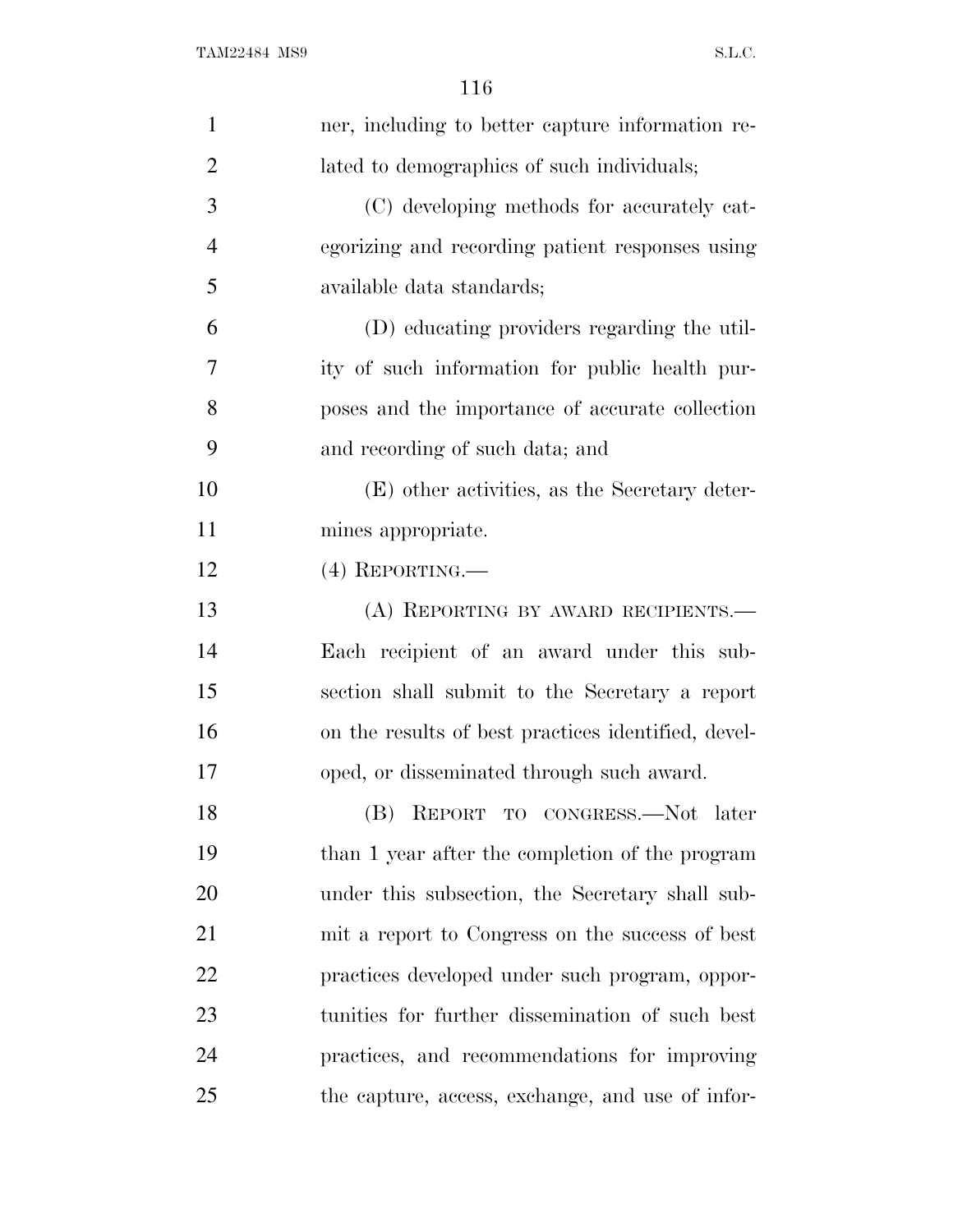| $\mathbf{1}$   | mation to improve public health and reduce                  |
|----------------|-------------------------------------------------------------|
| $\overline{2}$ | health disparities.                                         |
| 3              | (5) NON-DUPLICATION OF EFFORTS.—The Sec-                    |
| $\overline{4}$ | retary shall ensure that the activities and programs        |
| 5              | carried out under this subsection are free of unnec-        |
| 6              | essary duplication of effort.                               |
| 7              | (6)<br>AUTHORIZATION OF APPROPRIATIONS.                     |
| 8              | authorized to be appropriated<br>There<br>are               |
| 9              | $$10,000,000$ for each of fiscal years $2023$ through       |
| 10             | 2025 to carry out this subsection.                          |
| 11             | SEC. 214. EPIDEMIC FORECASTING AND OUTBREAK ANA-            |
| 12             | LYTICS.                                                     |
|                |                                                             |
| 13             | Title XXVIII of the Public Health Service Act (42)          |
| 14             | U.S.C. 300hh et seq.), as amended by section 212, is fur-   |
| 15             | ther amended by adding at the end the following:            |
| 16             | "SEC. 2825. EPIDEMIC FORECASTING AND OUTBREAK ANA-          |
| 17             | LYTICS.                                                     |
| 18             | "(a) IN GENERAL.—The Secretary, acting through              |
| 19             | the Director of the Centers for Disease Control and Pre-    |
| 20             | vention, shall continue activities related to the develop-  |
| 21             | ment of infectious disease outbreak analysis capabilities   |
| 22             | to enhance the prediction, modeling, and forecasting of po- |
| 23             | tential public health emergencies and other infectious dis- |

preparedness for, and response to, such emergencies and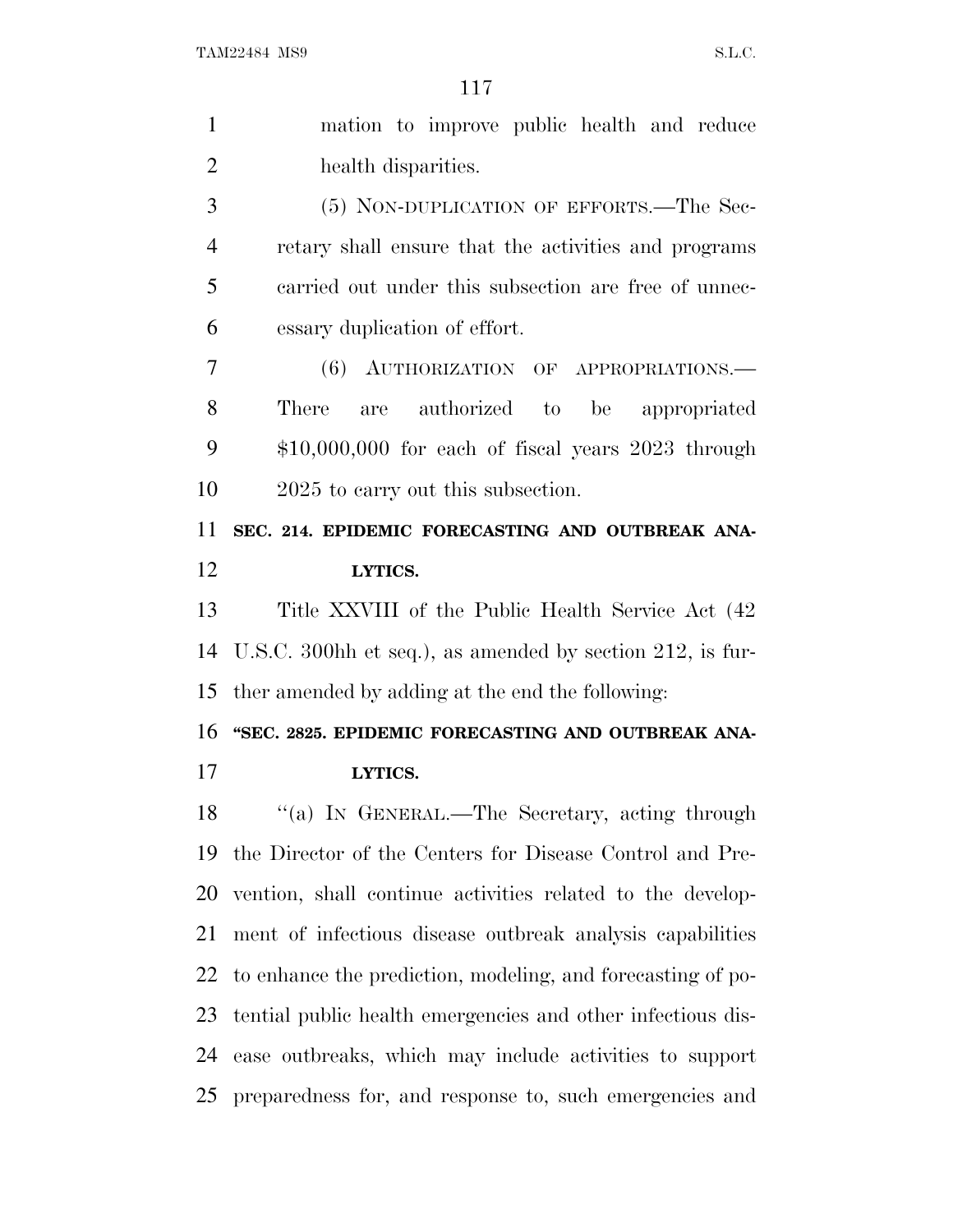outbreaks. In carrying out this subsection, the Secretary shall identify strategies to include and leverage, as appro- priate, the capabilities to public and private entities, which may include conducting such activities through collabo- rative partnerships with public and private entities, includ- ing academic institutions, and other Federal agencies, con-sistent with section 319D, as applicable.

 ''(b) CONSIDERATIONS.—In carrying out subsection (a), the Secretary, acting through the Director of the Cen- ters for Disease Control and Prevention, may consider public health data and, as appropriate, other data sources related to preparedness for, or response to, public health emergencies and infectious disease outbreaks.

 ''(c) ANNUAL REPORTS.—Not later than 1 year after the date of enactment of this section, and annually there- after for each of the subsequent 4 years, the Secretary shall prepare and submit a report, to the Committee on Health, Education, Labor, and Pensions of the Senate and the Committee on Energy and Commerce of the House of Representatives, regarding an update on progress on activities conducted under this section to develop infec- tious disease outbreak analysis capabilities and any addi-tional information relevant to such efforts.''.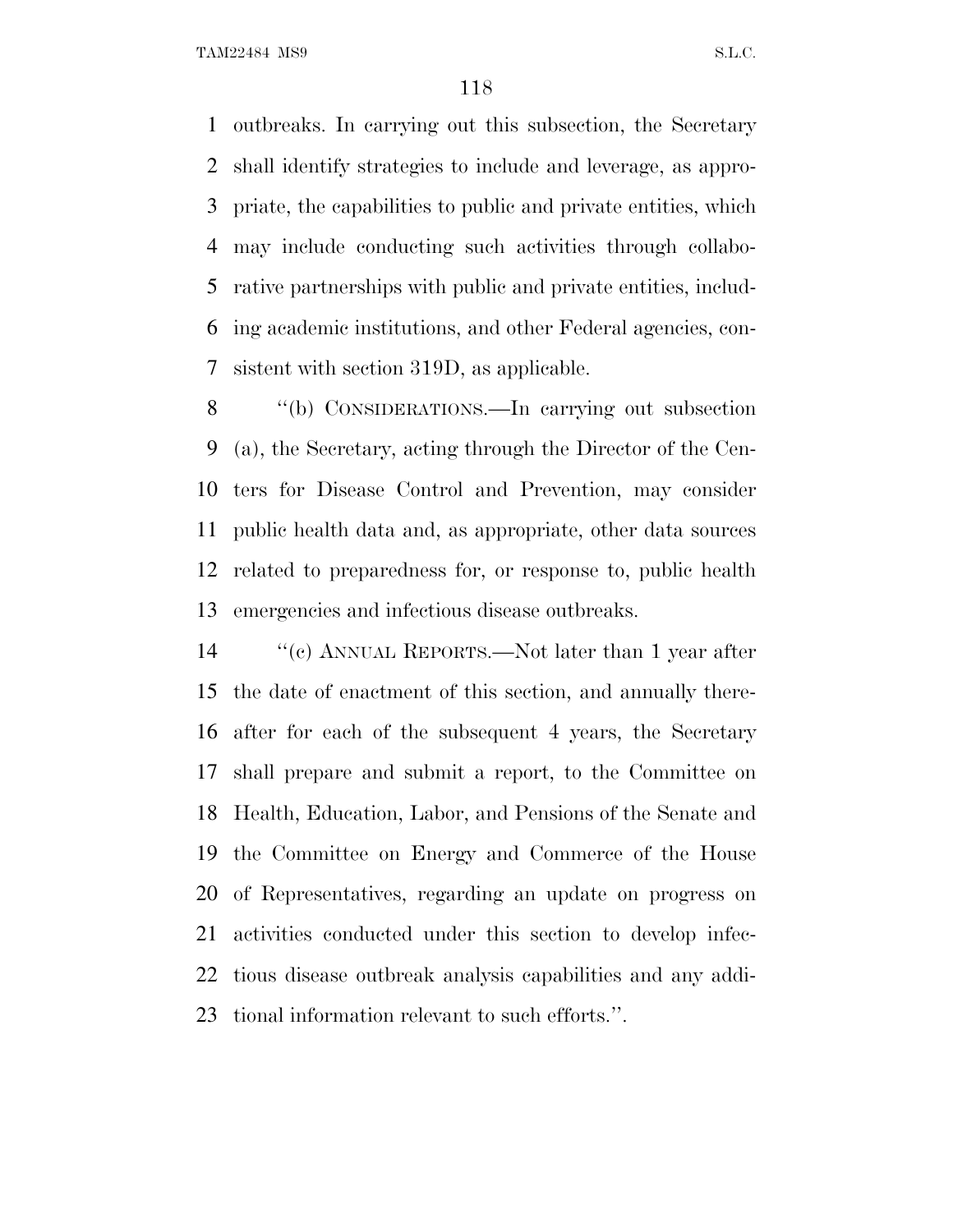## **SEC. 215. PUBLIC HEALTH DATA TRANSPARENCY.**

 (a) REPORT.—Not later than 1 year after the date of enactment of this Act, the Secretary of Health and Human Services shall issue a report assessing practices, objectives, and associated progress and challenges in achieving such objectives, of the Centers of Disease Con- trol and Prevention with respect to the collection and dis- semination of public health data related to a public health emergency declared under section 319 of the Public Health Service Act (42 U.S.C. 247d) or a potential public health emergency.

 (b) PLAN.—Not later than 180 days following the issuance of the report pursuant to paragraph (1), the Di- rector of the Centers for Disease Control and Prevention shall submit to the Committee on Health, Education, Labor, and Pensions of the Senate and the Committee on Energy and Commerce of the House of Representatives a plan that shall include—

 (1) steps to improve the timely reporting and dissemination of public health data related to a pub-21 lic health emergency declared under section 319 of the Public Health Service Act (42 U.S.C. 247d) or a potential public health emergency that is collected by the Centers for Disease Control and Prevention, including any associated barriers;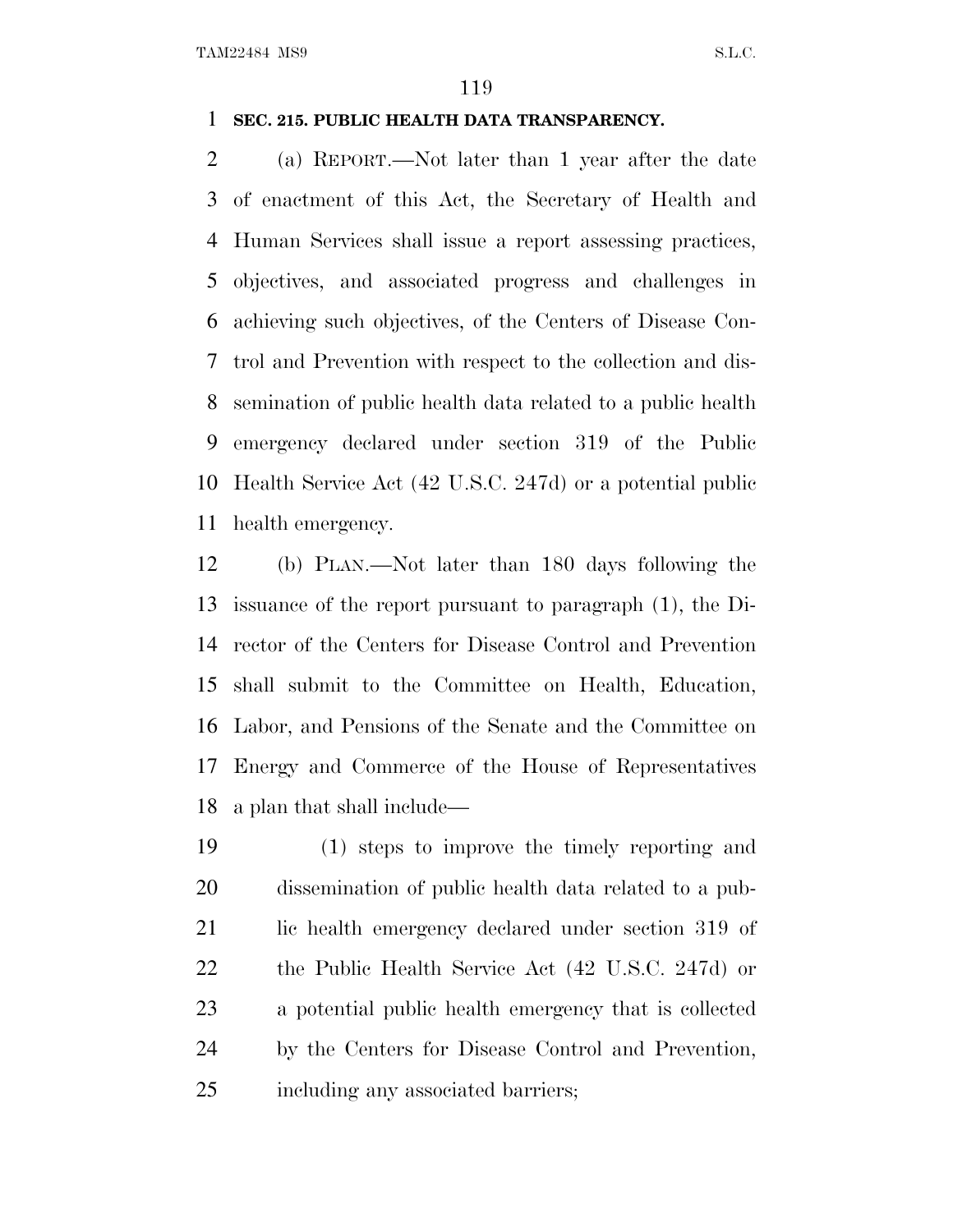(2) recommendations to Congress regarding gaps in such practices and objectives described in subsection (a); and (3) considerations regarding the requirements and limitations of data use agreements for such pur-

poses, as applicable.

 **SEC. 216. GAO REPORT ON PUBLIC HEALTH PREPARED- NESS, RESPONSE, AND RECOVERY DATA CA-PABILITIES.**

 (a) STUDY.—The Comptroller General of the United States (referred to in this section as the ''Comptroller General'') shall conduct a study on the efforts of the De- partment of Health and Human Services to ensure that public health preparedness, response, and recovery data capabilities related to pandemic and other biological threats are not unnecessarily duplicative, overlapping, or fragmented. Such study shall include—

 (1) a comprehensive list of all public health pre- paredness, response, and recovery data collection, such as incidence and prevalence of disease tracking, hospitalizations, critical care capacity, and testing programs, at the Department of Health and Human Services, as identified by the department and its component agencies;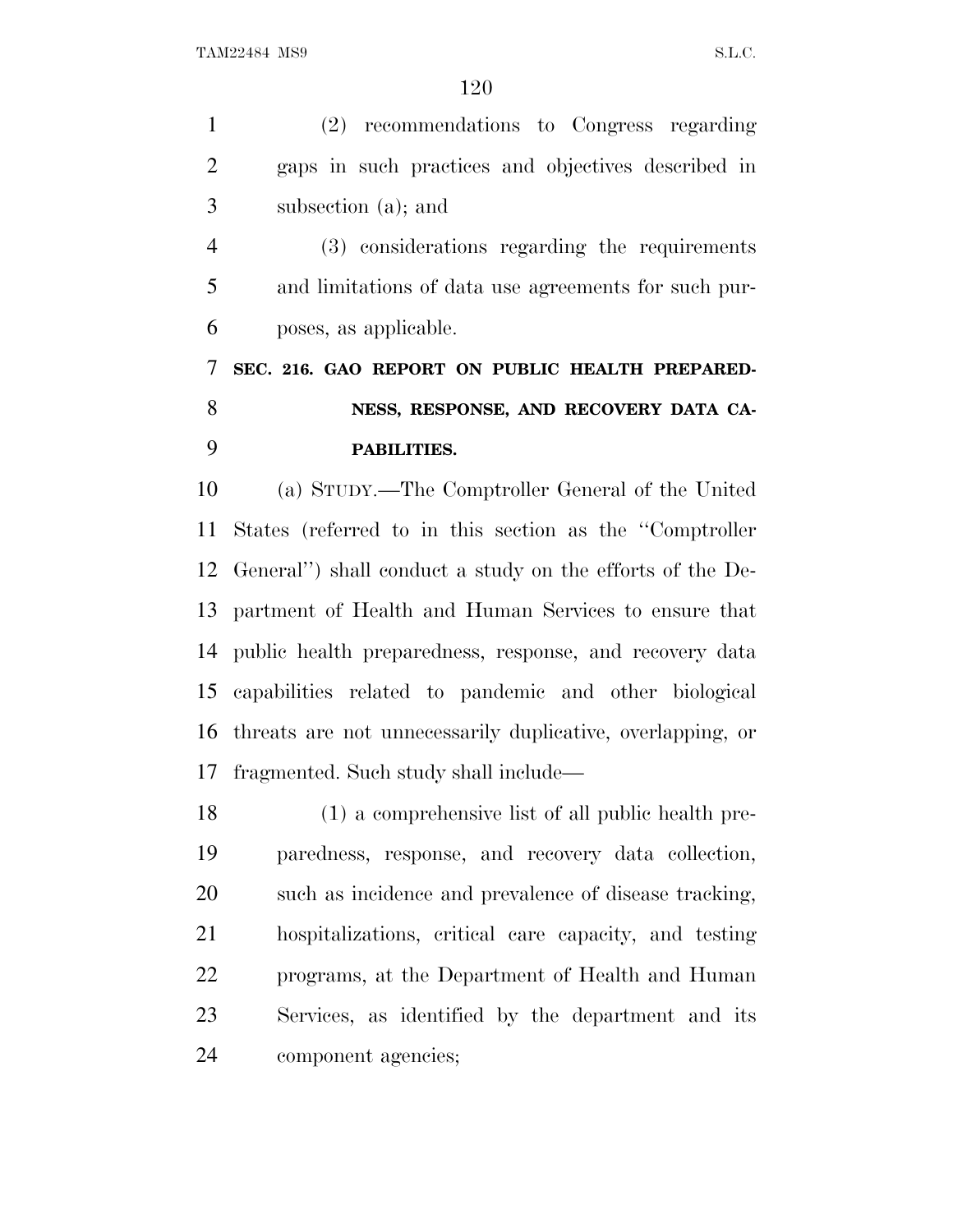| $\mathbf{1}$   | (2) an analysis of any duplication, overlap, or       |
|----------------|-------------------------------------------------------|
| $\overline{2}$ | fragmentation of the programs identified in para-     |
| 3              | graph(1);                                             |
| $\overline{4}$ | (3) identification of any efforts of the Depart-      |
| 5              | ment of Health and Human Services to reduce un-       |
| 6              | necessary duplication and improve coordination, effi- |
| 7              | ciency, and effectiveness of such programs and any    |
| 8              | associated challenges; and                            |
| 9              | $(4)$ a description of the funding and other re-      |
| 10             | sources dedicated to the operation of each such pro-  |
| 11             | gram identified in paragraph (1).                     |
| 12             | $(b)$ REPORTING.—                                     |
| 13             | (1) IN GENERAL.—Based on the study con-               |
| 14             | ducted under subsection (a), the Comptroller Gen-     |
| 15             | eral shall—                                           |
| 16             | $(A)$ not later than 6 months after the date          |
| 17             | of enactment of this Act, provide a briefing to       |
| 18             | the Committee on Health, Education, Labor,            |
| 19             | and Pensions of the Senate and the Committee          |
| 20             | on Energy and Commerce of the House of Rep-           |
| 21             | resentatives; and                                     |
| 22             | (B) not later than 18 months after the                |
| 23             | date of enactment of this Act, submit to the          |
| 24             | Committee on Health, Education, Labor, and            |
| 25             | Pensions of the Senate and the Committee on           |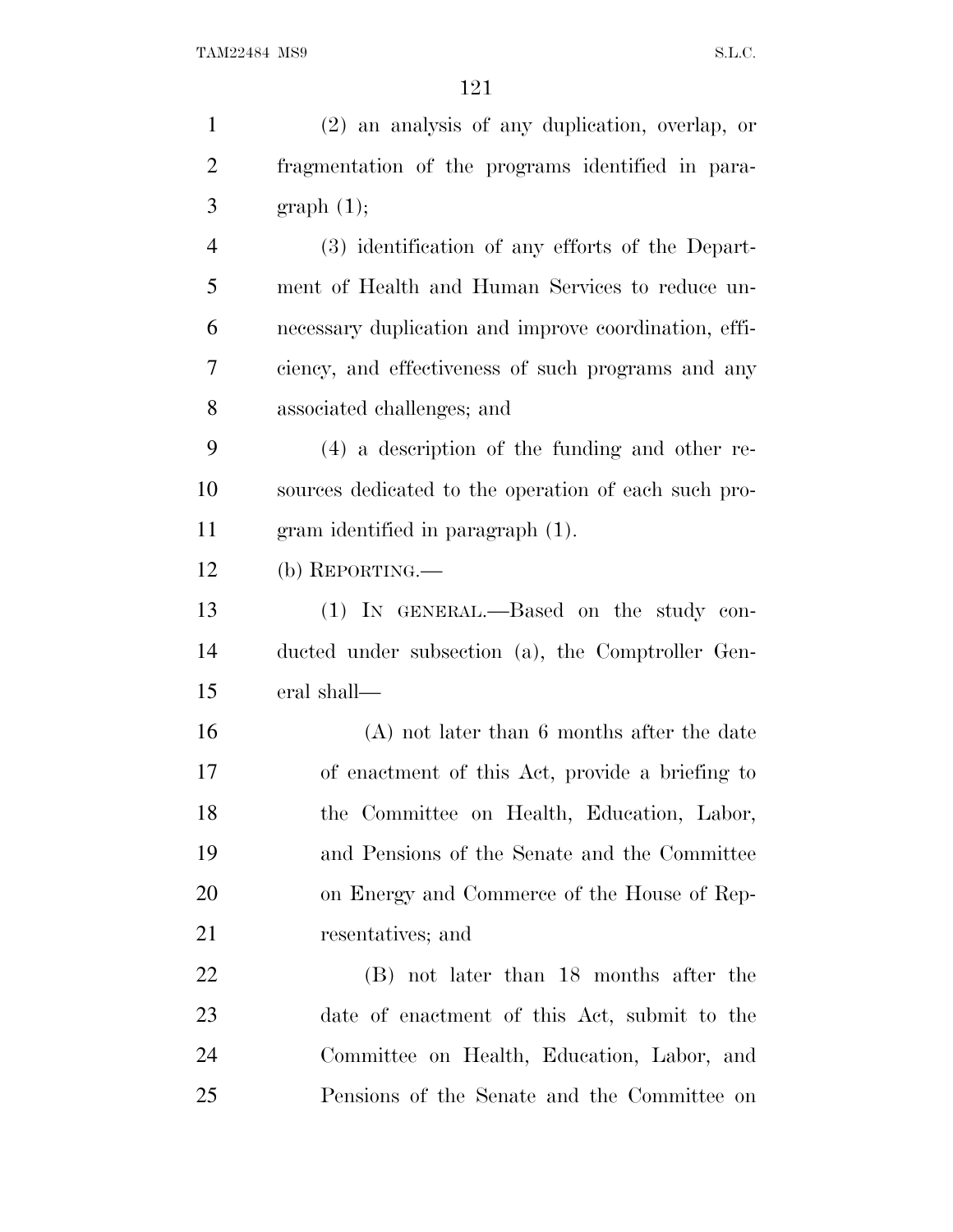| $\mathbf{1}$   | Energy and Commerce of the House of Rep-              |
|----------------|-------------------------------------------------------|
| $\overline{2}$ | resentatives a complete report on such study.         |
| 3              | (2) RECOMMENDATIONS.—The report under                 |
| $\overline{4}$ | paragraph $(1)(B)$ shall include recommendations, as  |
| 5              | appropriate, with respect to public health prepared-  |
| 6              | ness, response, and recovery data programs at the     |
| 7              | Department of Health and Human Services, to-          |
| 8              | (A) streamline data collection and reduce             |
| 9              | fragmentation and address any associated chal-        |
| 10             | lenges;                                               |
| 11             | (B) reduce duplication in such programs;              |
| 12             | and                                                   |
| 13             | (C) improve information-sharing across                |
| 14             | programs.                                             |
| 15             | <b>Subtitle C—Revitalizing the Public</b>             |
| 16             | <b>Health Workforce</b>                               |
| 17             | SEC. 221. IMPROVING RECRUITMENT AND RETENTION OF      |
| 18             | FRONTLINE PUBLIC<br><b>HEALTH WORK-</b><br><b>THE</b> |
| 19             | FORCE.                                                |
| <b>20</b>      | (a) IN GENERAL.—Section 776 of the Public Health      |
| 21             | Service Act (42 U.S.C. 295f-1) is amended—            |
| 22             | $(1)$ in subsection $(a)$ —                           |
|                |                                                       |
| 23             | $(A)$ by striking "supply of" and inserting           |
| 24             | "supply of, and encourage recruitment and re-         |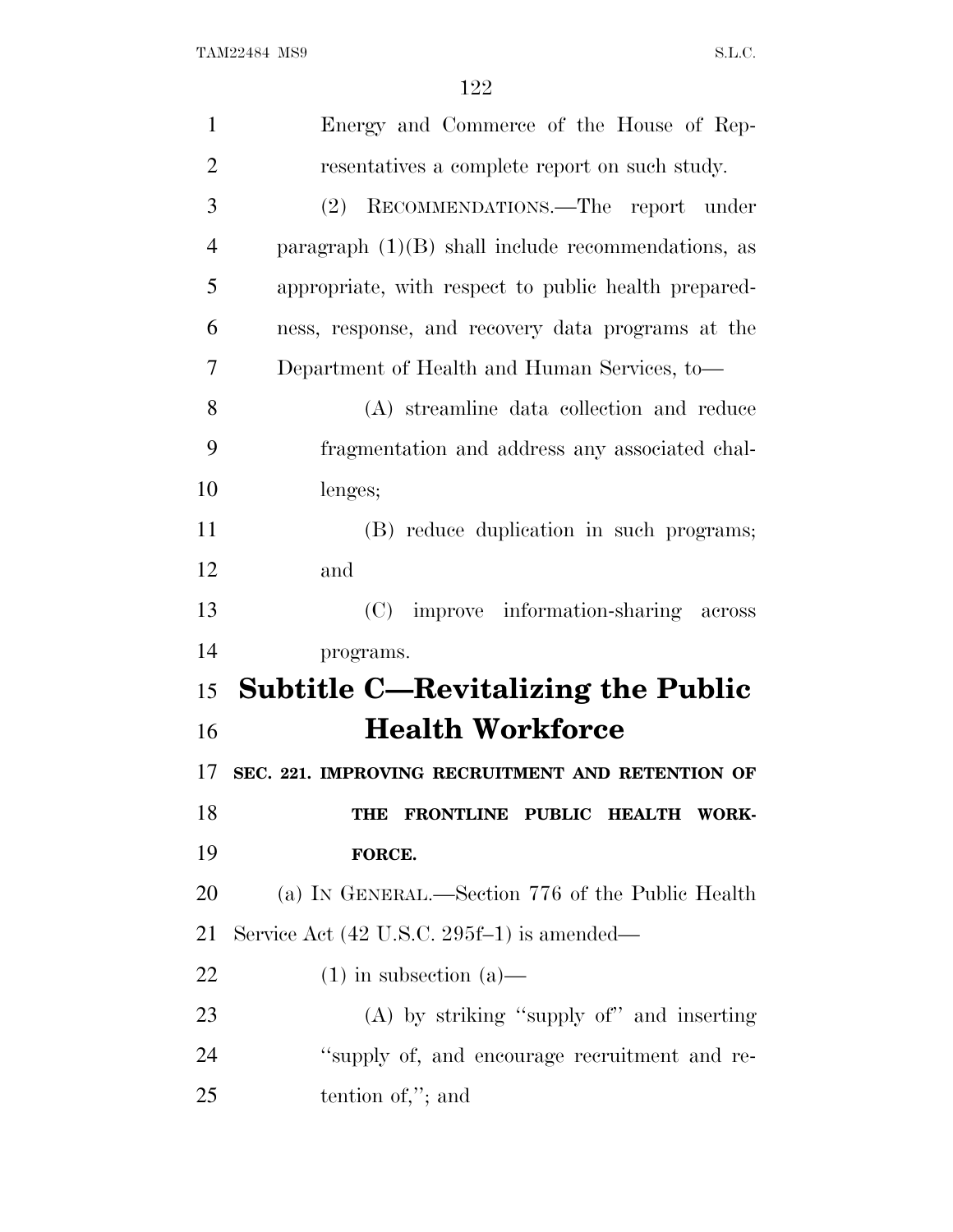| $\mathbf{1}$   | $(B)$ by striking "Federal,";                           |
|----------------|---------------------------------------------------------|
| $\overline{2}$ | $(2)$ in subsection $(b)$ —                             |
| 3              | (A) by amending paragraph $(1)(A)$ to read              |
| $\overline{4}$ | as follows:                                             |
| 5              | $\lq(1)(A)(i)$ be accepted for enrollment, or be en-    |
| 6              | rolled, as a student in an accredited institution of    |
| 7              | higher education or school of public health in the      |
| 8              | final semester (or equivalent) of a program leading     |
| 9              | to a certificate or degree, including a master's or     |
| 10             | doctoral degree, in public health, epidemiology, lab-   |
| 11             | oratory sciences, data systems, data science, data      |
| 12             | analytics, informatics, statistics, or another subject  |
| 13             | matter related to public health; and                    |
| 14             | "(ii) be employed by, or have accepted employ-          |
| 15             | ment with, a State, local, or Tribal public health      |
| 16             | agency, or a related training fellowship at such        |
| 17             | State, local, or Tribal public health agency, as recog- |
| 18             | nized by the Secretary, to commence upon gradua-        |
| 19             | tion; or"; and                                          |
| 20             | (B) in paragraph $(1)(B)$ —                             |
| 21             | $(i)$ in clause $(i)$ —                                 |
| 22             | (I) by striking "accredited edu-                        |
| 23             | cational institution in a State or terri-               |
| 24             | tory" and inserting "accredited insti-                  |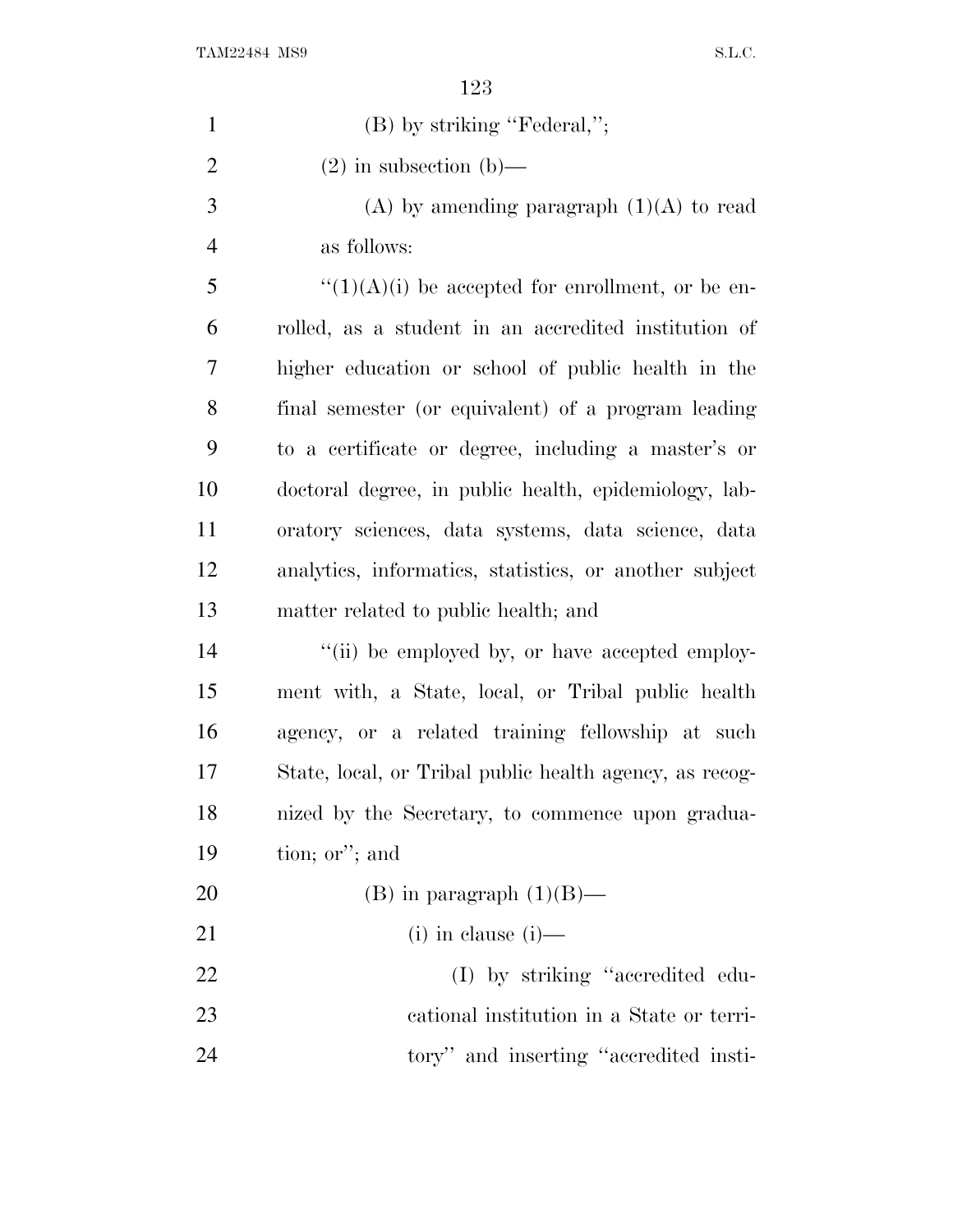| $\mathbf{1}$   | tution of higher education or school of         |
|----------------|-------------------------------------------------|
| $\overline{2}$ | public health"; and                             |
| 3              | (II) by striking "a public health               |
| $\overline{4}$ | or health professions degree or certifi-        |
| 5              | cate" and inserting "a certificate or           |
| 6              | degree, including a master's or doc-            |
| $\overline{7}$ | toral degree, in public health, epidemi-        |
| 8              | ology, laboratory sciences, data sys-           |
| 9              | tems, data science, data analytics,             |
| 10             | informatics, statistics, or another sub-        |
| 11             | ject matter related to public health";          |
| 12             | and                                             |
| 13             | $(ii)$ in clause $(ii)$ —                       |
| 14             | $(I)$ by striking "Federal,"; and               |
| 15             | (II) by striking "fellowship," and              |
| 16             | inserting "fellowship at such State,            |
| 17             | local, or Tribal public health agency,";        |
| 18             | $(3)$ in subsection $(e)(2)$ —                  |
| 19             | $(A)$ by striking "Federal,"; and               |
| 20             | (B) by striking "equal to the greater of—       |
| 21             | " and all that follows through the end of sub-  |
| 22             | paragraph (B) and inserting "of at least 3 con- |
| 23             | secutive years;";                               |
| 24             | $(4)$ in subsection $(d)$ —                     |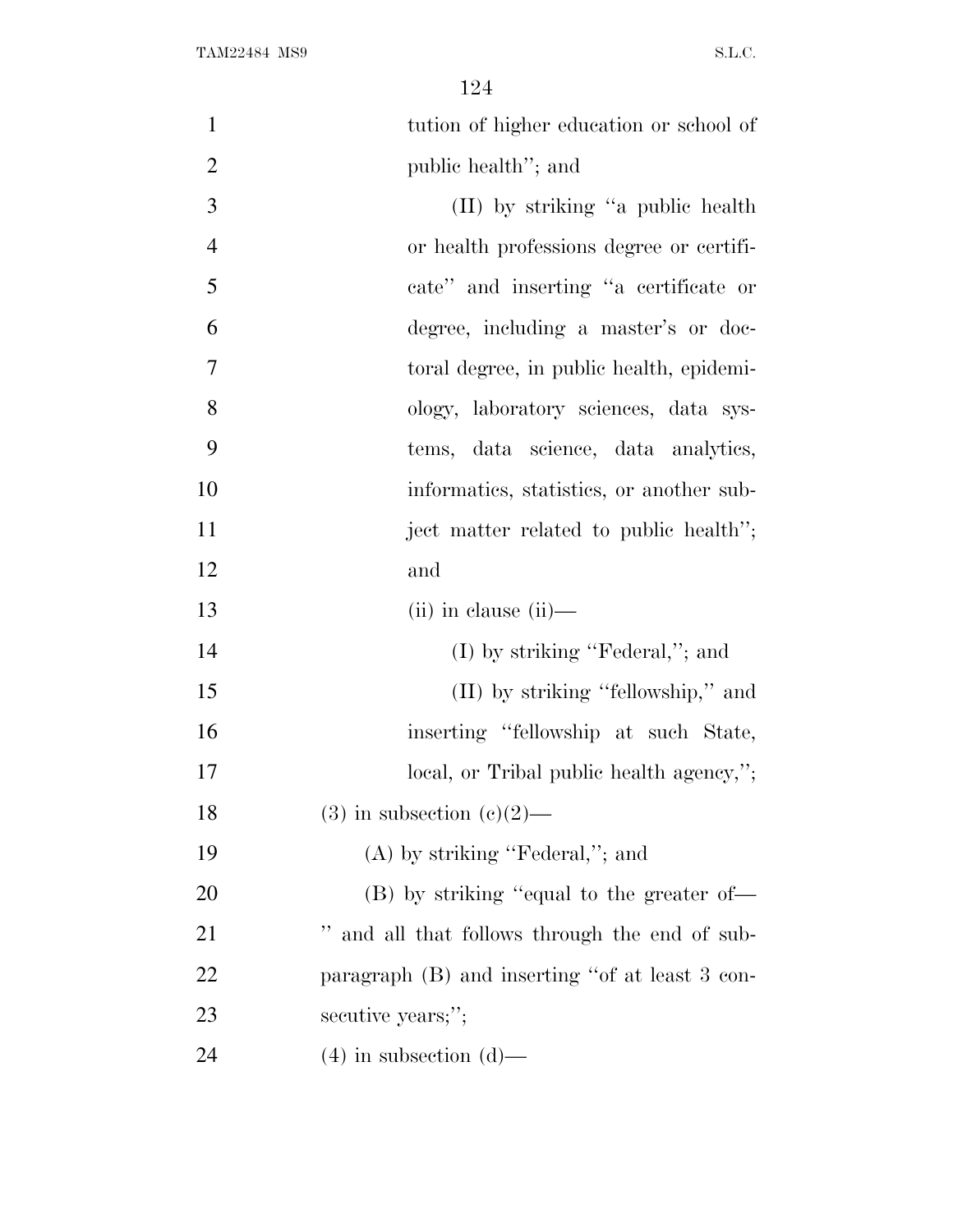| $\mathbf{1}$   | $(A)$ by amending paragraph $(1)$ to read as           |
|----------------|--------------------------------------------------------|
| $\overline{2}$ | follows:                                               |
| 3              | " $(1)$ In GENERAL.—A loan repayment provided          |
| $\overline{4}$ | for an individual under a written contract under the   |
| 5              | Program shall consist of payment, in accordance        |
| 6              | with paragraph $(2)$ , for the individual toward the   |
| $\overline{7}$ | outstanding principal and interest on education        |
| 8              | loans incurred by the individual in the pursuit of the |
| 9              | relevant degree or certificate described in subsection |
| 10             | $(b)(1)$ in accordance with the terms of the con-      |
| 11             | tract."; and                                           |
| 12             | $(B)$ in paragraph $(2)$ —                             |
| 13             | (i) by striking "For each year" and                    |
| 14             | inserting the following:                               |
| 15             | "(A) IN GENERAL.—For each year";                       |
| 16             | (ii) by striking " $$35,000"$ and insert-              |
| 17             | ing " $$50,000$ ";                                     |
| 18             | (iii) by striking " $$105,000$ " and in-               |
| 19             | serting " $$150,000$ "; and                            |
| <b>20</b>      | (iv) by adding at the end the fol-                     |
| 21             | lowing:                                                |
| 22             | "(B) CONSIDERATIONS.—The Secretary                     |
| 23             | may take action in making awards under this            |
| 24             | section to ensure that—                                |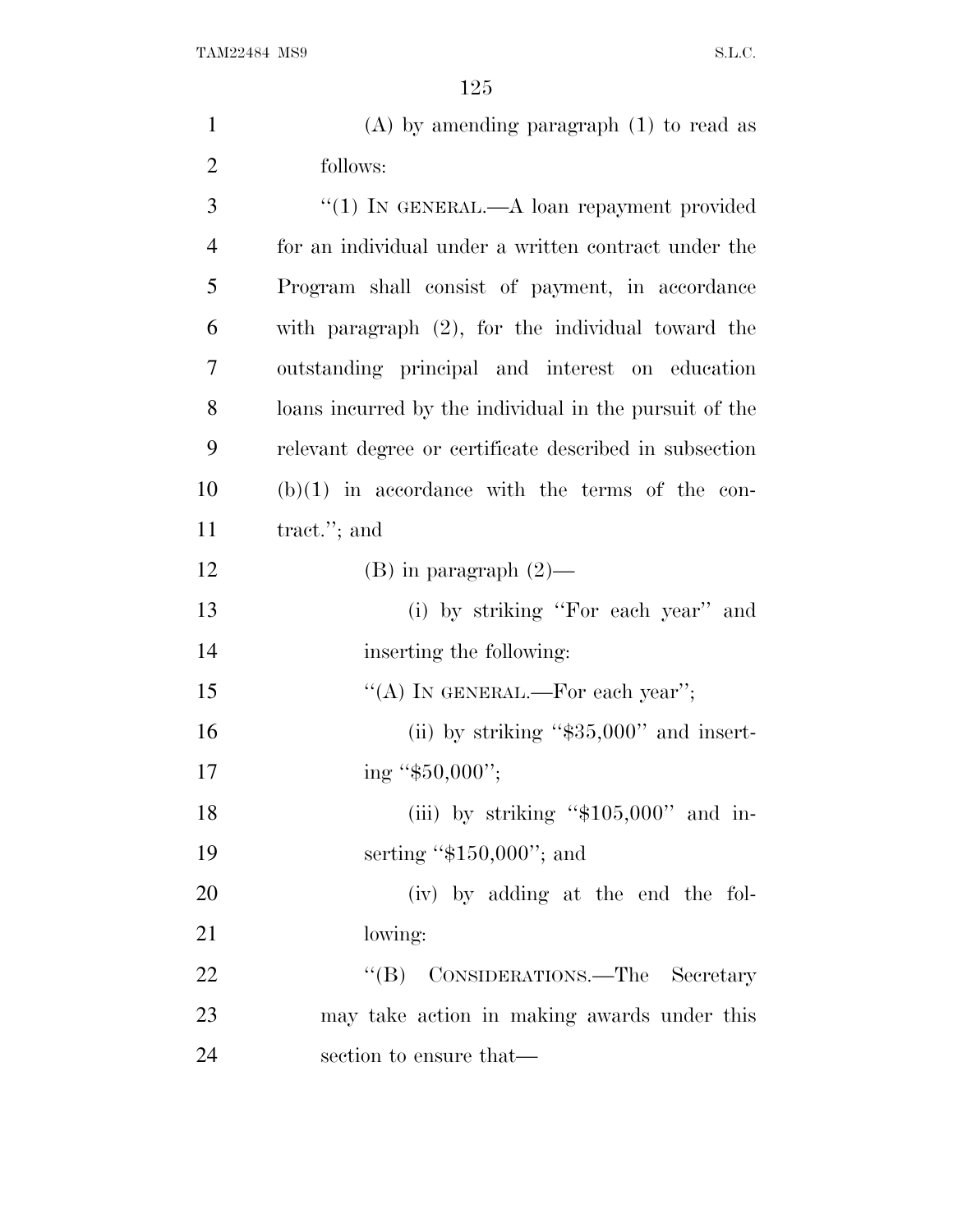| $\mathbf{1}$   | "(i) an appropriate proportion of con-                   |
|----------------|----------------------------------------------------------|
| $\overline{2}$ | tracts are awarded to individuals who are                |
| 3              | eligible to participate in the program pur-              |
| $\overline{4}$ | suant to subsection $(b)(1)(A)$ ; and                    |
| 5              | "(ii) contracts awarded under this                       |
| 6              | section are equitably distributed among—                 |
| 7              | "(I) the geographical regions of                         |
| 8              | the United States;                                       |
| 9              | "(II) local, State, and Tribal                           |
| 10             | public health departments; and                           |
| 11             | "(III) such public health depart-                        |
| 12             | ments under subclause (II) serving                       |
| 13             | rural and urban areas.";                                 |
| 14             | $(5)$ in subsection (e), by striking "receiving a        |
| 15             | degree or certificate from a health professions or       |
| 16             | other related school" and inserting "with a contract     |
| 17             | to serve under subsection $(e)$ ";                       |
| 18             | $(6)$ in subsection $(f)$ , by adding at the end the     |
| 19             | following: "In the event that a participant fails to ei- |
| 20             | ther begin or complete the obligated service require-    |
| 21             | ment of the loan repayment contract under this sec-      |
| 22             | tion, the Secretary may waive or suspend either the      |
| 23             | unfulfilled service or the assessed damages as pro-      |
| 24             | vided for under section $338E(d)$ , as appropriate.";    |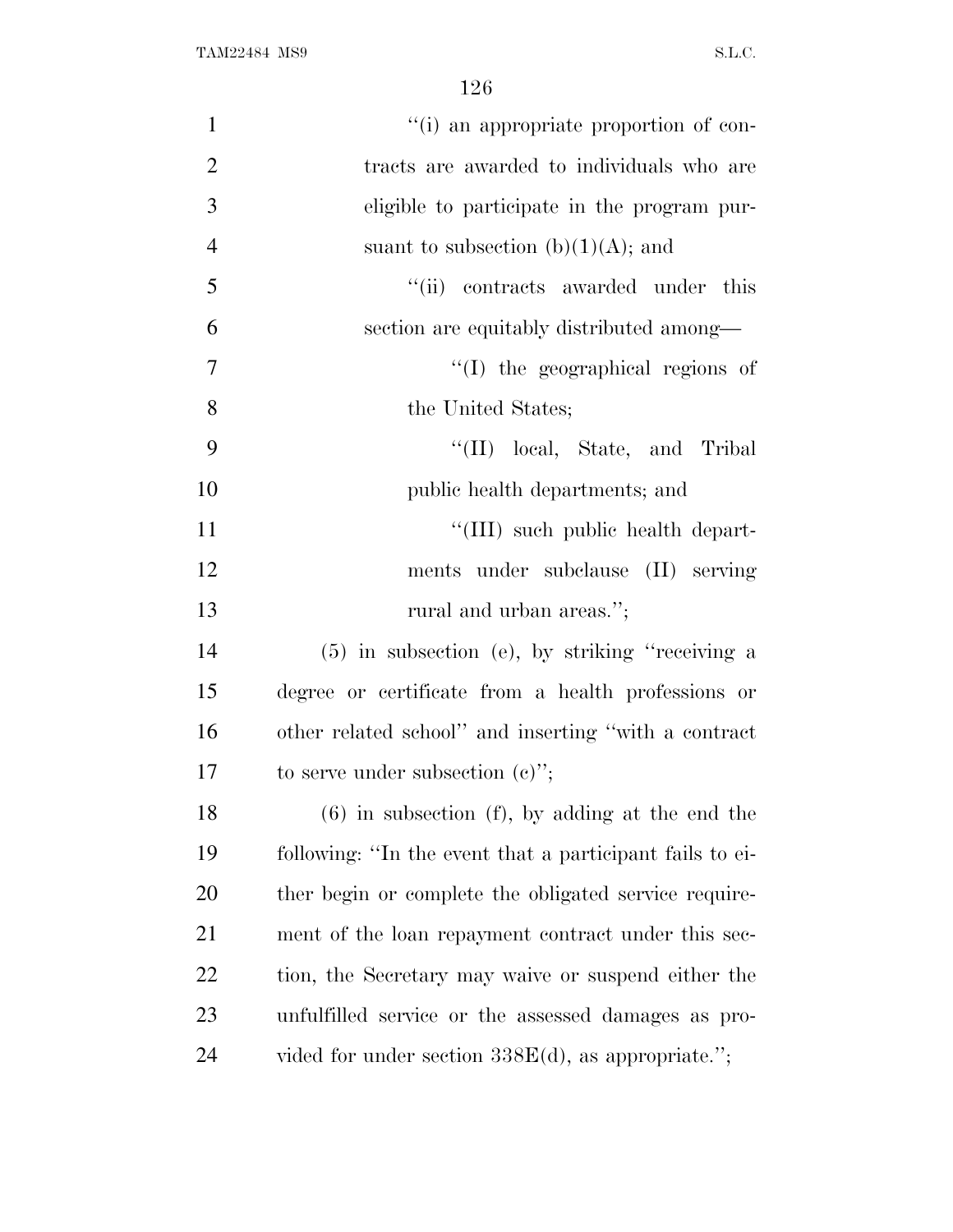| $\mathbf{1}$   | (7) by redesignating subsection (g) as sub-          |
|----------------|------------------------------------------------------|
| $\overline{2}$ | section (i);                                         |
| 3              | $(8)$ by inserting after subsection $(f)$ the fol-   |
| 4              | lowing:                                              |
| 5              | "(g) ELIGIBLE LOANS.—The loans eligible for repay-   |
| 6              | ment under this section are each of the following:   |
| 7              | $\lq(1)$ Any loan for education or training for em-  |
| 8              | ployment by a health department.                     |
| 9              | "(2) Any loan under part $E$ of title VIII (relat-   |
| 10             | ing to nursing student loans).                       |
| 11             | "(3) Any Federal Direct Stafford Loan, Fed-          |
| 12             | eral Direct PLUS Loan, Federal Direct Unsub-         |
| 13             | sidized Stafford Loan, or Federal Direct Consolida-  |
| 14             | tion Loan (as such terms are used in section 455 of  |
| 15             | the Higher Education Act of 1965).                   |
| 16             | "(4) Any Federal Perkins Loan under part E           |
| 17             | of title I of the Higher Education Act of 1965.      |
| 18             | "(5) Any other Federal loan, as the Secretary        |
| 19             | determines appropriate.                              |
| 20             | "(h) PILOT PROGRAM.—                                 |
| 21             | "(1) IN GENERAL.—The Secretary shall, as ap-         |
| <u>22</u>      | propriate, establish a pilot program, to be known as |
| 23             | the Bio-Preparedness Workforce Pilot Program, to     |
| 24             | provide for loan repayment for health professionals  |
| 25             | with expertise in infectious diseases and emergency  |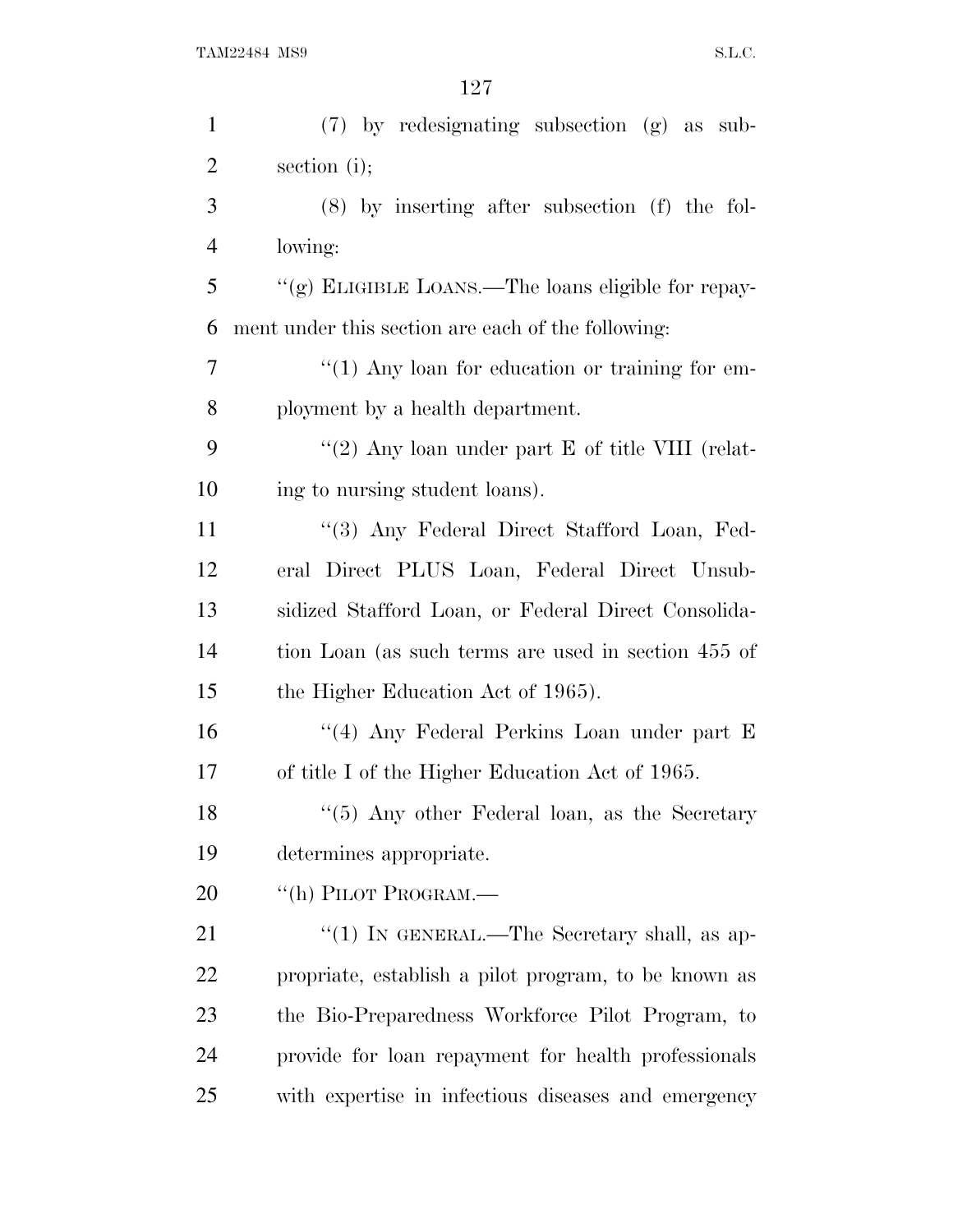preparedness and response activities to ensure an adequate supply of such professionals. Such program shall be administered consistent with the require- ments of this section, except that, to be eligible to participate in the pilot program, an individual shall—  $\mathcal{T}$  ''(A)(i) be accepted for enrollment, or be enrolled, as a student in an accredited institu- tion of higher education in the final semester (or equivalent) of a program leading to a health professions degree or certificate program rel- evant to such program; or 13 ''(ii) have graduated, during the preceding 10-year period, from an accredited institution of higher education with a health professions degree or certificate program relevant to such program; and 18 ''(B) be employed by, or have accepted em- ployment with—  $\frac{1}{1}$  a Federal health care facility; 21 ''(ii) a nonprofit health care facility that is located in a health professional shortage area (as defined in section 332), a frontier health professional shortage area (as defined in section 799B), or a medi-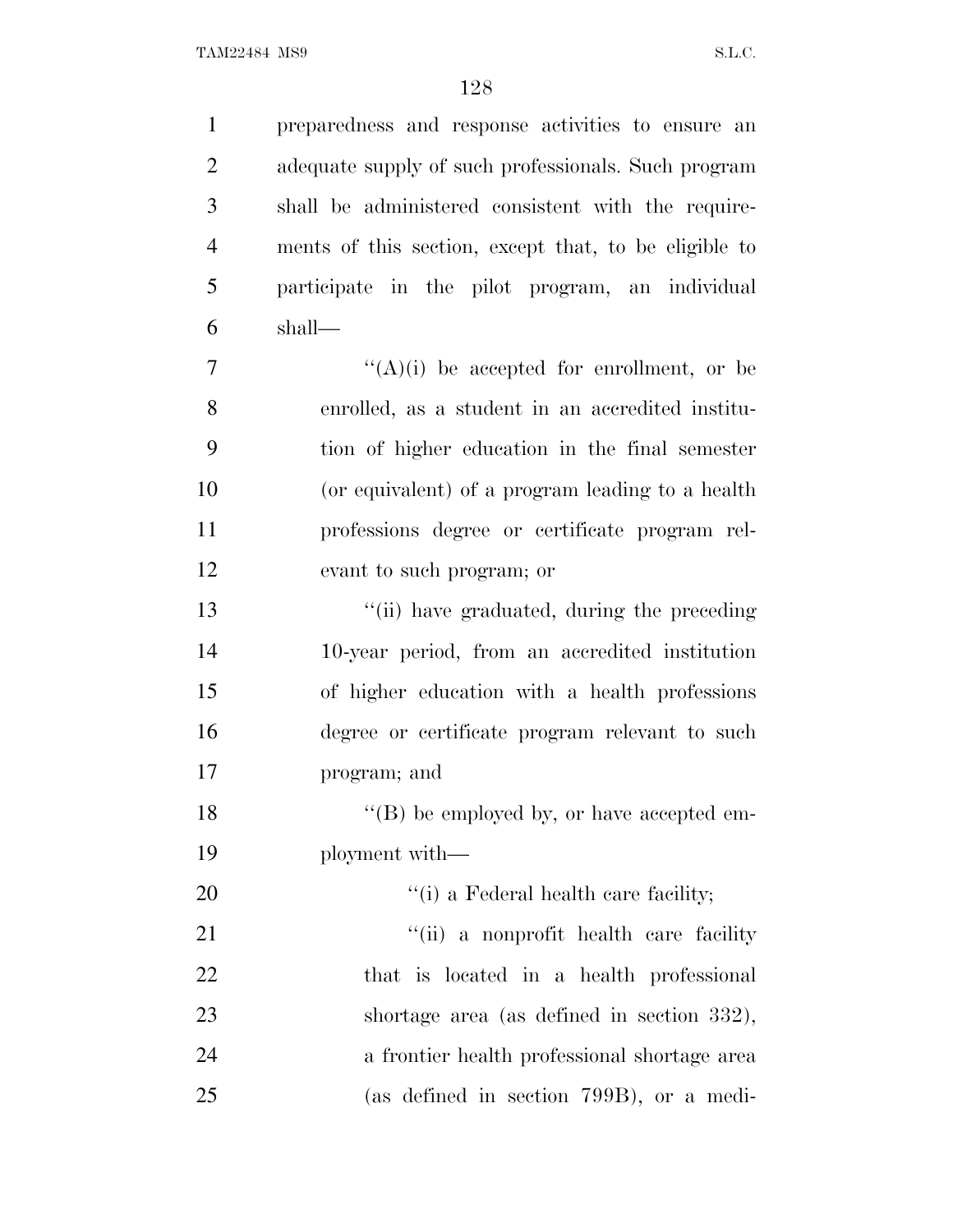| $\mathbf{1}$   | cally underserved community (as defined in        |
|----------------|---------------------------------------------------|
| $\overline{2}$ | section $799B$ ;                                  |
| 3              | "(iii) an entity receiving assistance             |
| $\overline{4}$ | under title XXVI for the provision of clin-       |
| 5              | ical services;                                    |
| 6              | $f'(iv)$ a health program, or a facility,         |
| 7              | operated by an Indian Tribe or Tribal or-         |
| 8              | ganization (as those terms are defined in         |
| 9              | section 4 of the Indian Self-Determination        |
| 10             | and Education Assistance Act) or by an            |
| 11             | urban Indian organization (as defined in          |
| 12             | section 4 of the Indian Health Care Im-           |
| 13             | provement Act); or                                |
| 14             | $f'(v)$ another relevant entity deter-            |
| 15             | mined appropriate by the Secretary, as a          |
| 16             | health professional with expertise in infec-      |
| 17             | tious diseases or emergency preparedness          |
| 18             | and response.                                     |
| 19             | "(2) NON-DUPLICATION OF EFFORT.—The Sec-          |
| 20             | retary shall ensure that the pilot program estab- |
| 21             | lished under paragraph (1) does not unnecessarily |
| 22             | duplicate the National Health Service Corps Loan  |
| 23             | Repayment Program, or any other loan repayment    |
| 24             | program operated by the Department of Health and  |
| 25             | Human Services.                                   |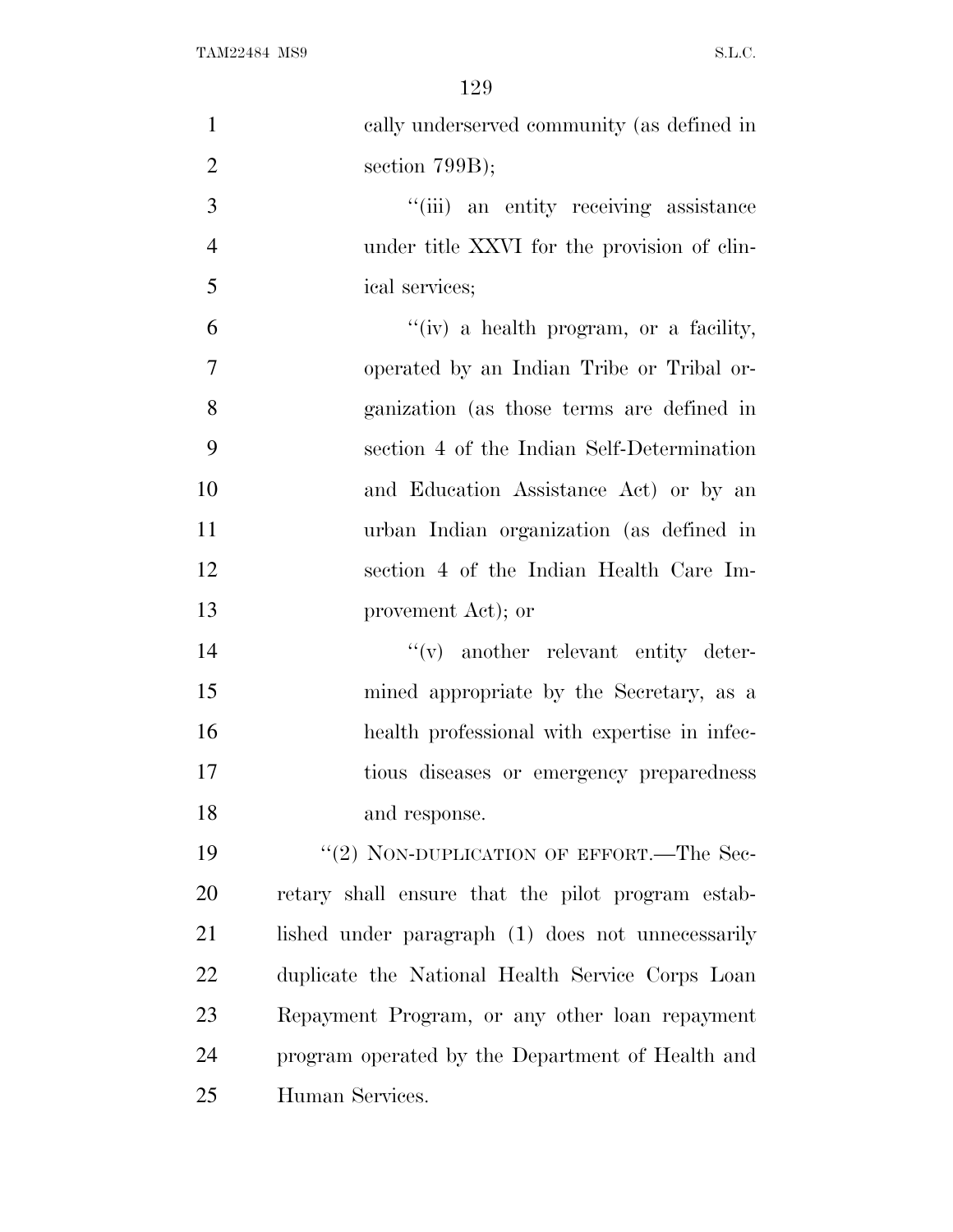| $\mathbf{1}$   | "(3) EVALUATION AND REPORT TO<br>$CON-$           |
|----------------|---------------------------------------------------|
| $\overline{2}$ | GRESS.-                                           |
| 3              | "(A) IN GENERAL.—The Secretary shall              |
| $\overline{4}$ | evaluate the pilot program at the conclusion of   |
| 5              | the first cycle of recipients funded by the pilot |
| 6              | program.                                          |
| 7              | $``$ (B) REPORT.—                                 |
| 8              | "(i) IN GENERAL.—The Secretary                    |
| 9              | shall submit to the Committee on Health,          |
| 10             | Education, Labor, and Pensions of the             |
| 11             | Senate and the Committee on Energy and            |
| 12             | Commerce of the House of Representatives          |
| 13             | a report on the evaluation under subpara-         |
| 14             | $graph$ (A). The report shall include, at a       |
| 15             | minimum, outcomes information from the            |
| 16             | pilot program, including any impact on re-        |
| 17             | cruitment and retention of health profes-         |
| 18             | sionals with expertise in infectious diseases     |
| 19             | and emergency preparedness and response           |
| 20             | activities.                                       |
| 21             | "(ii) RECOMMENDATION.—The report                  |
| 22             | under this subparagraph shall include a           |
| 23             | recommendation by the Secretary as to             |
| 24             | whether the pilot program under this sub-         |
| 25             | section should be extended.";                     |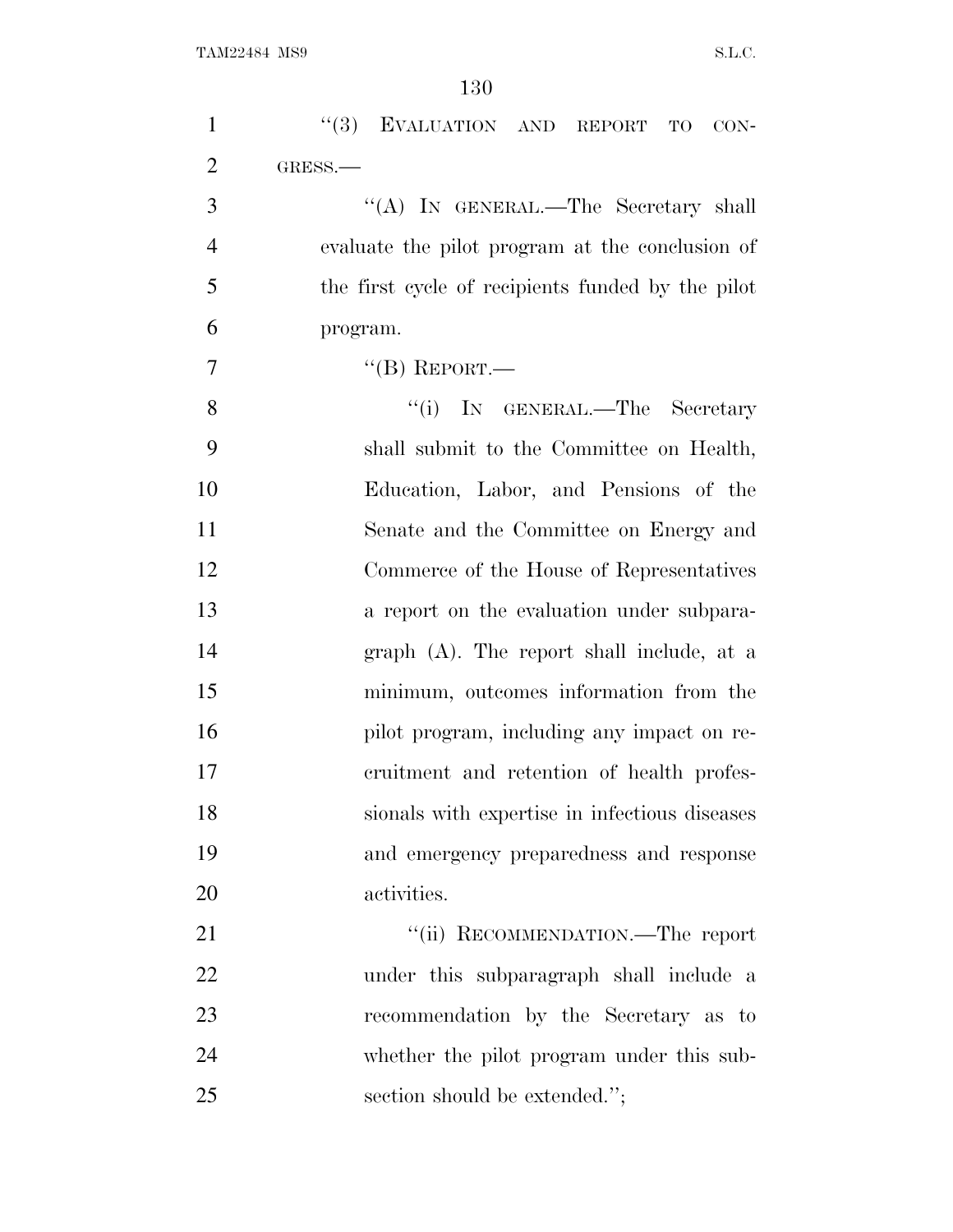(9) in subsection (i), as so redesignated, by striking ''\$195,000,000 for fiscal year 2010, and such sums as may be necessary for each of fiscal years 2011 through 2015'' and inserting ''such sums as may be necessary for each of fiscal years 2022 through 2025''; and (10) by striking ''tribal'' each place such term appears and inserting ''Tribal''. (b) GAO STUDY ON PUBLIC HEALTH WORK- FORCE.—Not later than 2 years after the date of enact- ment of this Act, the Comptroller General of the United States shall— (1) conduct an evaluation of what is known about the public health workforce in the United States, which shall address— (A) existing gaps in the Federal, State, local, Tribal, and territorial public health work- force, including positions that may be required to prepare for, and respond to, a public health 20 emergency such as COVID–19; (B) challenges associated with the hiring, recruitment, and retention of the Federal, State, local, Tribal, and territorial public health workforce; and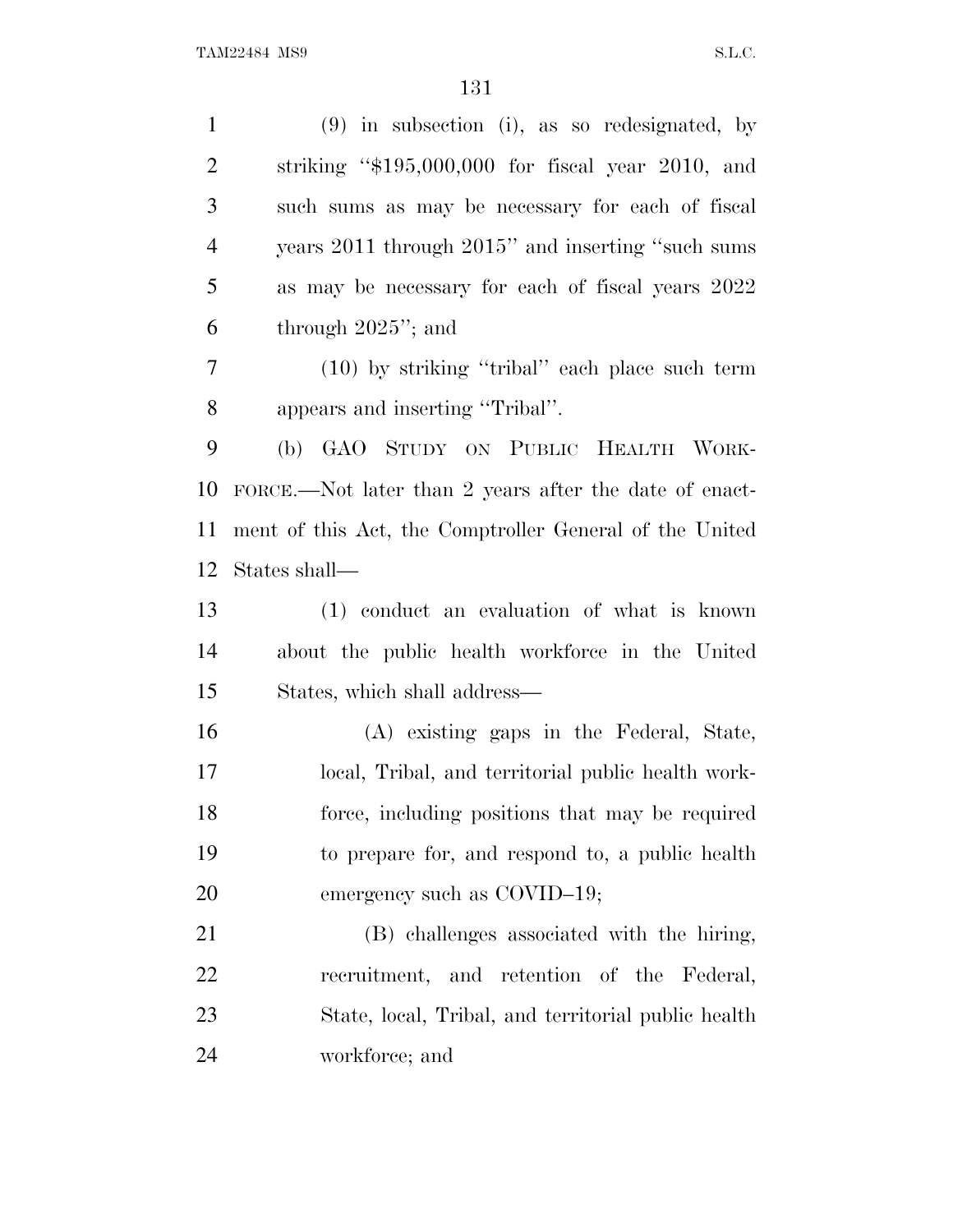| $\mathbf{1}$   | (C) Federal efforts to improve hiring, re-                   |
|----------------|--------------------------------------------------------------|
| $\overline{2}$ | cruitment, and retention of the public health                |
| 3              | workforce; and                                               |
| $\overline{4}$ | (2) submit to the Committee on Health, Edu-                  |
| 5              | cation, Labor, and Pensions of the Senate and the            |
| 6              | Committee on Energy and Commerce of the House                |
| 7              | of Representatives a report on such review.                  |
| 8              | SEC. 222. AWARDS TO SUPPORT COMMUNITY HEALTH                 |
| 9              | WORKERS AND COMMUNITY HEALTH.                                |
| 10             | (a) IN GENERAL.—Section 399V of the Public                   |
| 11             | Health Service Act (42 U.S.C. 280g-11) is amended—           |
| 12             | (1) by amending the section heading to read as               |
| 13             | follows: "AWARDS TO SUPPORT COMMUNITY                        |
| 14             | HEALTH WORKERS AND COMMUNITY HEALTH";                        |
| 15             | $(2)$ by amending subsection $(a)$ to read as fol-           |
| 16             | lows:                                                        |
| 17             | "(a) IN GENERAL.—The Secretary, acting through               |
|                | 18 the Director of the Centers for Disease Control and Pre-  |
| 19             | vention and in coordination with the Administrator of the    |
| 20             | Health Resources and Services Administration, shall          |
| 21             | award grants, contracts, or cooperative agreements to eli-   |
| 22             | gible entities to promote positive health behaviors and out- |
| 23             | comes for populations in medically underserved commu-        |
| 24             | nities by leveraging community health workers, including     |
|                | 25 by addressing ongoing and longer-term community health    |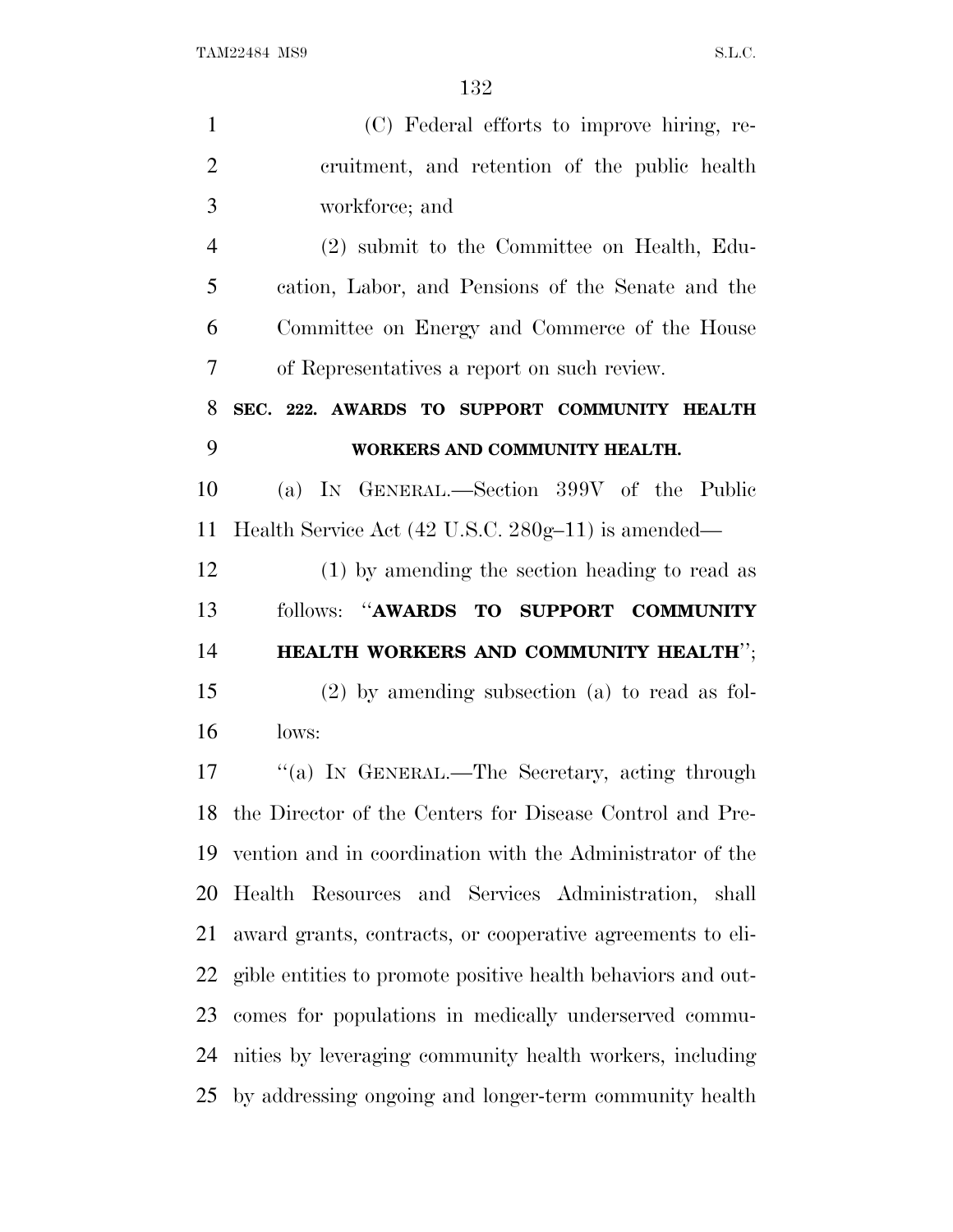| $\mathbf{1}$ | needs, and by building the capacity of the community     |
|--------------|----------------------------------------------------------|
| 2            | health worker workforce. Such grants, contracts, and co- |
| 3            | operative agreements shall be awarded in alignment and   |
| 4            | coordination with existing funding arrangements sup-     |
| 5            | porting community health workers.";                      |
| 6            | $(3)$ in subsection $(b)$ —                              |
| 7            | (A) in the matter preceding paragraph                    |
| 8            | $(1)$ —                                                  |
| 9            | (i) by striking "Grants awarded" and                     |
| 10           | inserting "Subject to any requirements for               |
| 11           | the scope of licensure, registration, or cer-            |
| 12           | tification of a community health worker                  |
| 13           | under applicable State law, grants, con-                 |
| 14           | tracts, and cooperative agreements award-                |
| 15           | $ed$ "; and                                              |
| 16           | (ii) by striking "support community"                     |
| 17           | health workers";                                         |
| 18           | (B) by redesignating paragraphs (3)                      |
| 19           | through $(5)$ as paragraphs $(4)$ through $(6)$ , re-    |
| 20           | spectively;                                              |
| 21           | $(C)$ by striking paragraphs $(1)$ and $(2)$ and         |
| 22           | inserting the following:                                 |
| 23           | $f'(1)$ recruit, hire, train, and retain community       |
| 24           | health workers that reflect the needs of the commu-      |
| 25           | nity;                                                    |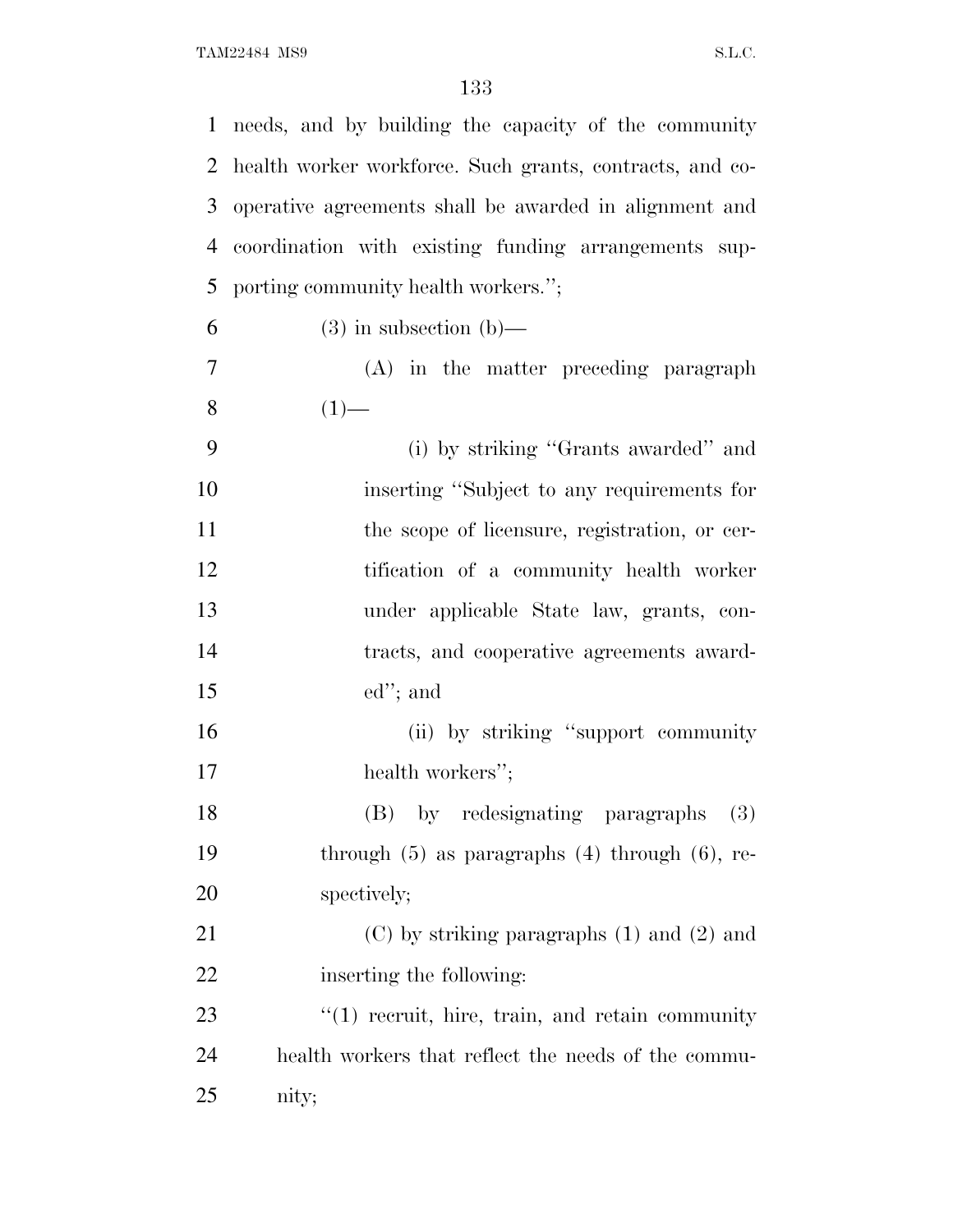| $\mathbf{1}$   | $"(2)$ support community health workers in pro-    |
|----------------|----------------------------------------------------|
| $\overline{2}$ | viding education and outreach, in a community set- |
| 3              | ting, regarding—                                   |
| $\overline{4}$ | "(A) health conditions prevalent in-               |
| 5              | "(i) medically underserved commu-                  |
| 6              | nities (as defined in section 799B), par-          |
| 7              | ticularly racial and ethnic minority popu-         |
| 8              | lations; and                                       |
| 9              | "(ii) other such at-risk populations or            |
| 10             | geographic areas that may require addi-            |
| 11             | tional support during public health emer-          |
| 12             | gencies, which may include counties identi-        |
| 13             | fied by the Secretary using applicable             |
| 14             | measures developed by the Centers for Dis-         |
| 15             | ease Control and Prevention or other Fed-          |
| 16             | eral agencies; and                                 |
| 17             | "(B) addressing social determinants of             |
| 18             | health and eliminating health disparities, in-     |
| 19             | cluding by—                                        |
| 20             | "(i) promoting awareness of services"              |
| 21             | and resources to increase access to health         |
| 22             | care, mental health and substance use dis-         |
| 23             | order services, child services, technology,        |
| 24             | housing services, educational services, nu-        |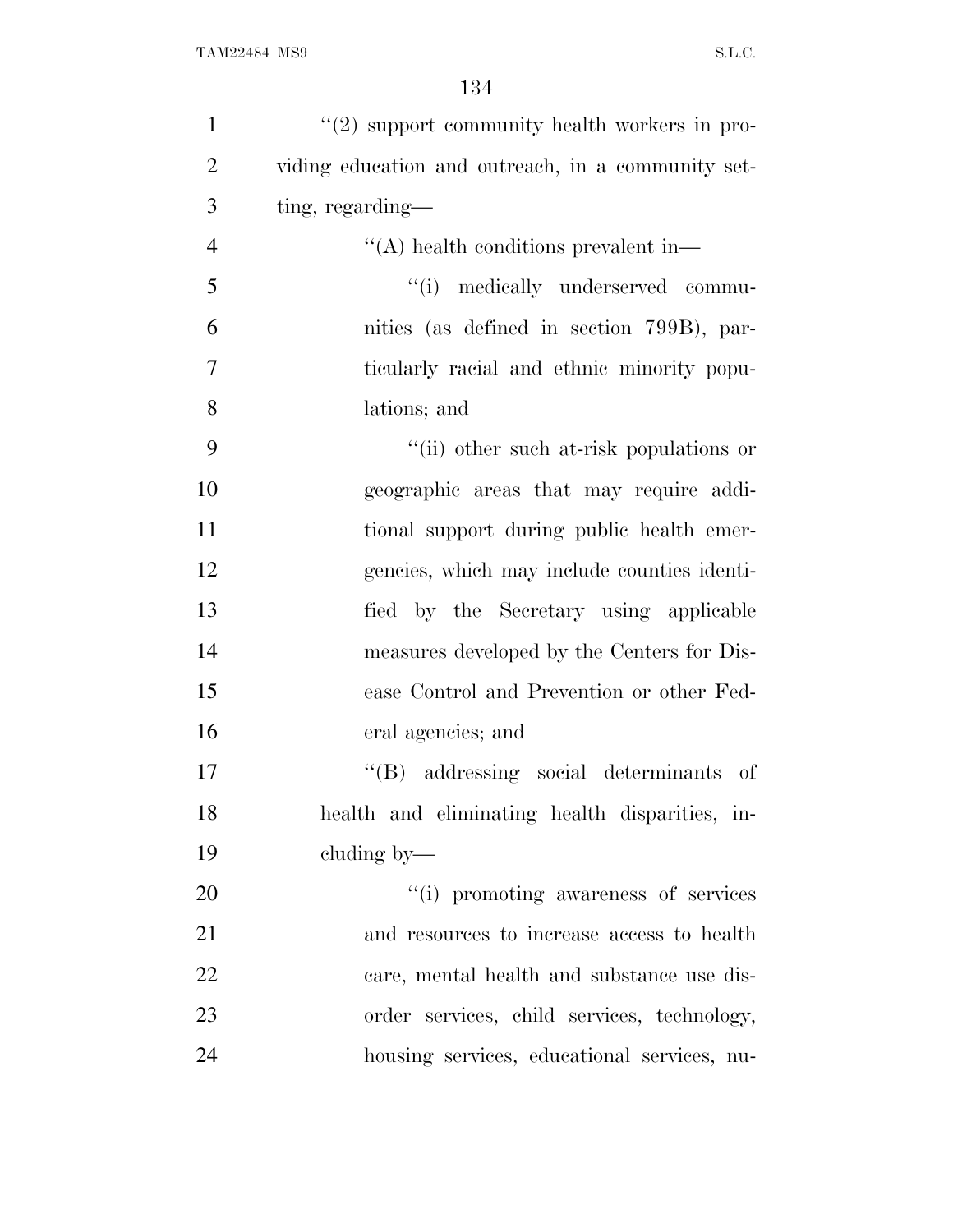| $\mathbf{1}$   | trition services, employment services, and          |
|----------------|-----------------------------------------------------|
| $\overline{2}$ | other services; and                                 |
| 3              | "(ii) assisting in conducting individual            |
| $\overline{4}$ | and community needs assessments;                    |
| 5              | "(3) educate community members, including re-       |
| 6              | garding effective strategies to promote healthy be- |
| 7              | haviors;";                                          |
| 8              | $(D)$ in paragraph $(4)$ , as so redesignated,      |
| 9              | by striking "to educate" and inserting "edu-        |
| 10             | $\text{cate}$ ";                                    |
| 11             | $(E)$ in paragraph $(5)$ , as so redesignated—      |
| 12             | (i) by striking "to identify" and in-               |
| 13             | serting "identify";                                 |
| 14             | (ii) by striking "healthcare agencies"              |
| 15             | and inserting "health care agencies"; and           |
| 16             | (iii) by striking "healthcare services"             |
| 17             | and to eliminate duplicative care; or" and          |
| 18             | inserting "health care services and to              |
| 19             | streamline care, including serving as a liai-       |
| 20             | son between communities and health care             |
| 21             | agencies; and"; and                                 |
| 22             | $(F)$ in paragraph $(6)$ , as so redesignated—      |
| 23             | (i) by striking "to educate, guide, and             |
| 24             | provide" and inserting "support commu-              |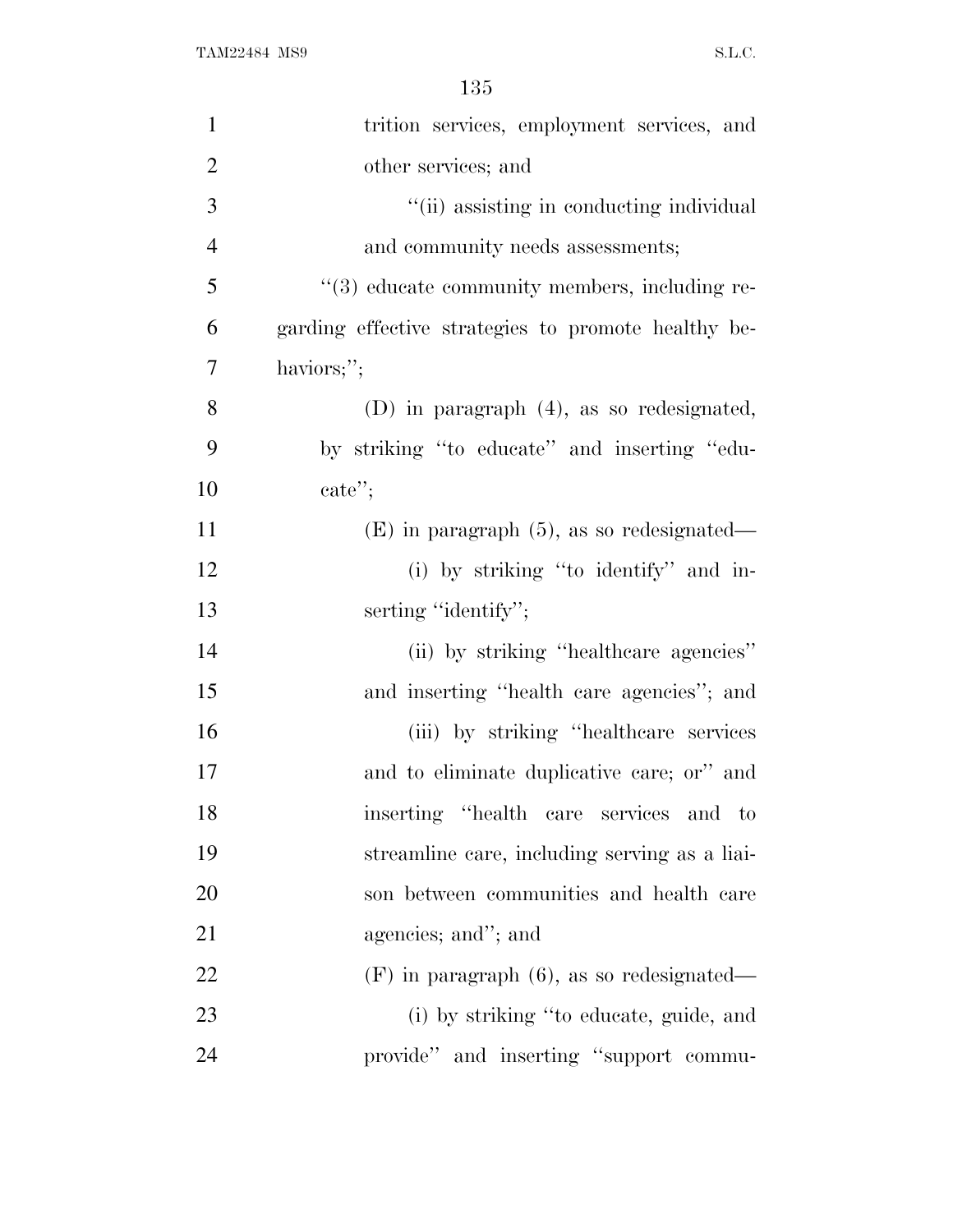| $\mathbf{1}$   | nity health workers in educating, guiding,              |
|----------------|---------------------------------------------------------|
| $\overline{2}$ | or providing"; and                                      |
| 3              | (ii) by striking "maternal health and                   |
| $\overline{4}$ | prenatal care" and inserting "chronic dis-              |
| 5              | eases, maternal health, prenatal, and                   |
| 6              | postpartum care in order to improve ma-                 |
| 7              | ternal and infant health outcomes";                     |
| 8              | $(4)$ in subsection $(c)$ , by striking "Each eligible" |
| 9              | entity" and all that follows through "accompanied"      |
| 10             | by" and inserting "To be eligible to receive an         |
| 11             | award under subsection (a), an entity shall prepare     |
| 12             | and submit to the Secretary an application at such      |
| 13             | time, in such manner, and containing";                  |
| 14             | $(5)$ in subsection $(d)$ —                             |
| 15             | $(A)$ in the matter preceding paragraph $(1)$ ,         |
| 16             | by striking "awarding grants" and inserting             |
| 17             | "making awards";                                        |
| 18             | $(B)$ by amending paragraph $(1)$ to read as            |
| 19             | follows:                                                |
| 20             | $\lq(1)$ propose to serve—                              |
| 21             | "(A) areas with populations that have a                 |
| 22             | high rate of chronic disease, infant mortality, or      |
| 23             | maternal morbidity and mortality;                       |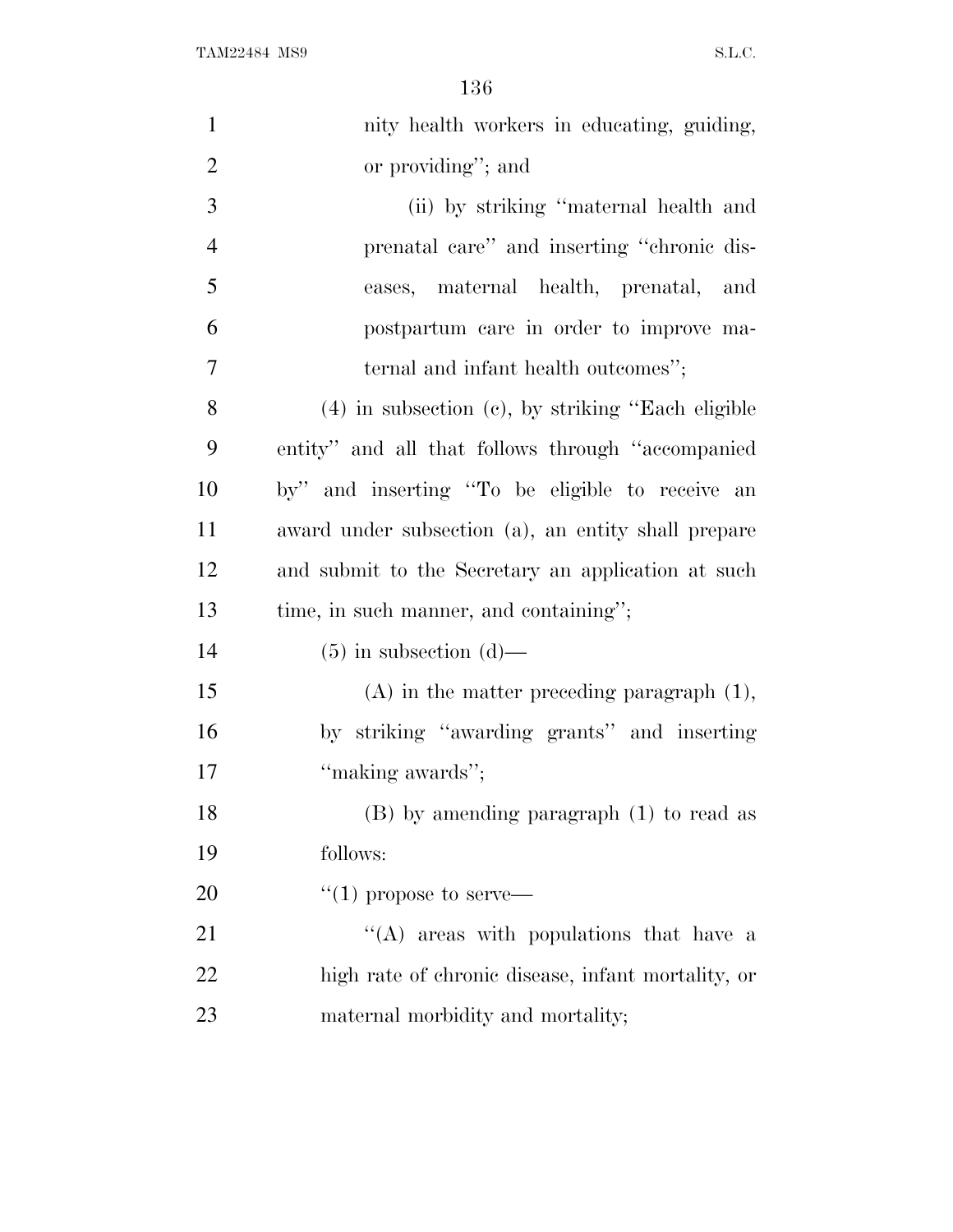| $\mathbf{1}$   | $\lq\lq(B)$ low-income populations, including         |
|----------------|-------------------------------------------------------|
| $\overline{2}$ | medically underserved populations (as defined         |
| 3              | in section $330(b)(3)$ ;                              |
| $\overline{4}$ | "(C) populations residing in health profes-           |
| 5              | sional shortage areas (as defined in section          |
| 6              | $332(a)$ ;                                            |
| 7              | $\lq\lq$ (D) populations residing in maternity        |
| 8              | care health professional target areas identified      |
| 9              | under section $332(k)$ ; or                           |
| 10             | "(E) rural or traditionally underserved               |
| 11             | populations, including racial and ethnic minor-       |
| 12             | ity populations or low-income populations;";          |
| 13             | (C) in paragraph $(2)$ , by striking "; and"          |
| 14             | and inserting ", including rural populations and      |
| 15             | racial and ethnic minority populations;";             |
| 16             | (D) in paragraph $(3)$ , by striking "with            |
| 17             | community health workers." and inserting "and         |
| 18             | established relationships with community health       |
| 19             | workers in the communities expected to be             |
| 20             | served by the program;" and                           |
| 21             | (E) by adding at the end the following:               |
| 22             | $\lq(4)$ develop a plan for providing services to the |
| 23             | extent practicable, in the language and cultural con- |
| 24             | text most appropriate to individuals expected to be   |
| 25             | served by the program; and                            |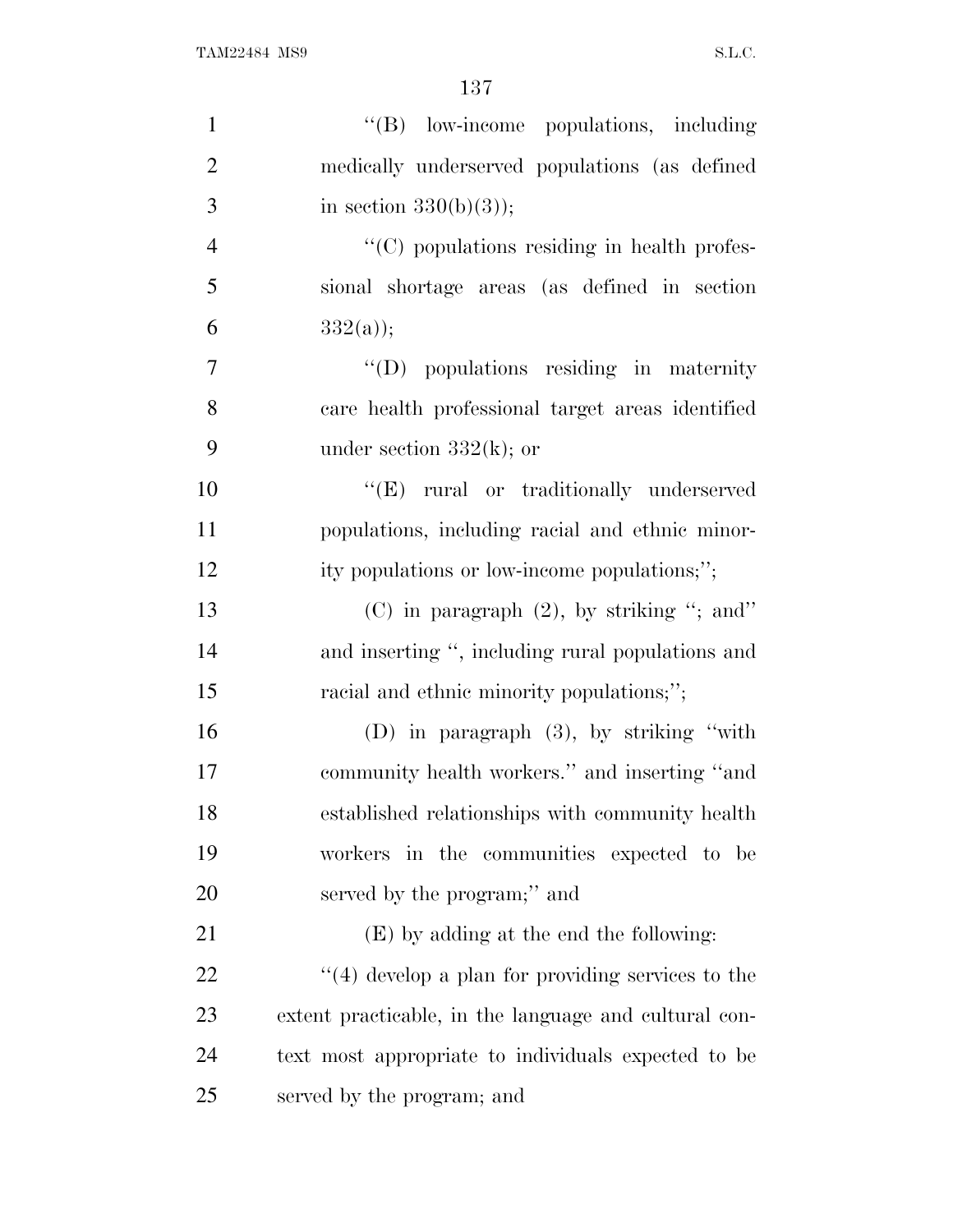| $\mathbf{1}$   | "(5) propose to use evidence-informed or evi-                     |
|----------------|-------------------------------------------------------------------|
| $\overline{2}$ | dence-based practices, as applicable and appro-                   |
| 3              | priate.";                                                         |
| $\overline{4}$ | $(6)$ in subsection $(e)$ —                                       |
| 5              | (A) by striking "community health worker                          |
| 6              | programs" and inserting "eligible entities"; and                  |
| 7              | (B) by striking "and one-stop delivery sys-                       |
| 8              | tems under section $121(e)$ " and inserting ",                    |
| 9              | health professions schools, minority-serving in-                  |
| 10             | stitutions (defined, for purposes of this sub-                    |
| 11             | section, as institutions and programs described                   |
| 12             | in section $326(e)(1)$ of the Higher Education                    |
| 13             | Act of 1965 and institutions described in sec-                    |
| 14             | tion $371(a)$ of such Act), area health education                 |
| 15             | centers under section 751 of this Act, and one-                   |
| 16             | stop delivery systems under section $121$ ";                      |
| 17             | $(7)$ by striking subsections $(f)$ , $(g)$ , $(h)$ , $(i)$ , and |
| 18             | (j) and inserting the following:                                  |
| 19             | "(f) TECHNICAL ASSISTANCE.—The Secretary may                      |
| 20             | provide to eligible entities that receive awards under sub-       |
| 21             | section (a) technical assistance with respect to planning,        |
| 22             | development, and operation of community health worker             |
| 23             | programs authorized or supported under this section.              |
| 24             | "(g) DISSEMINATION OF BEST PRACTICES.-Not                         |
| 25             | later than 4 years after the date of enactment of the PRE-        |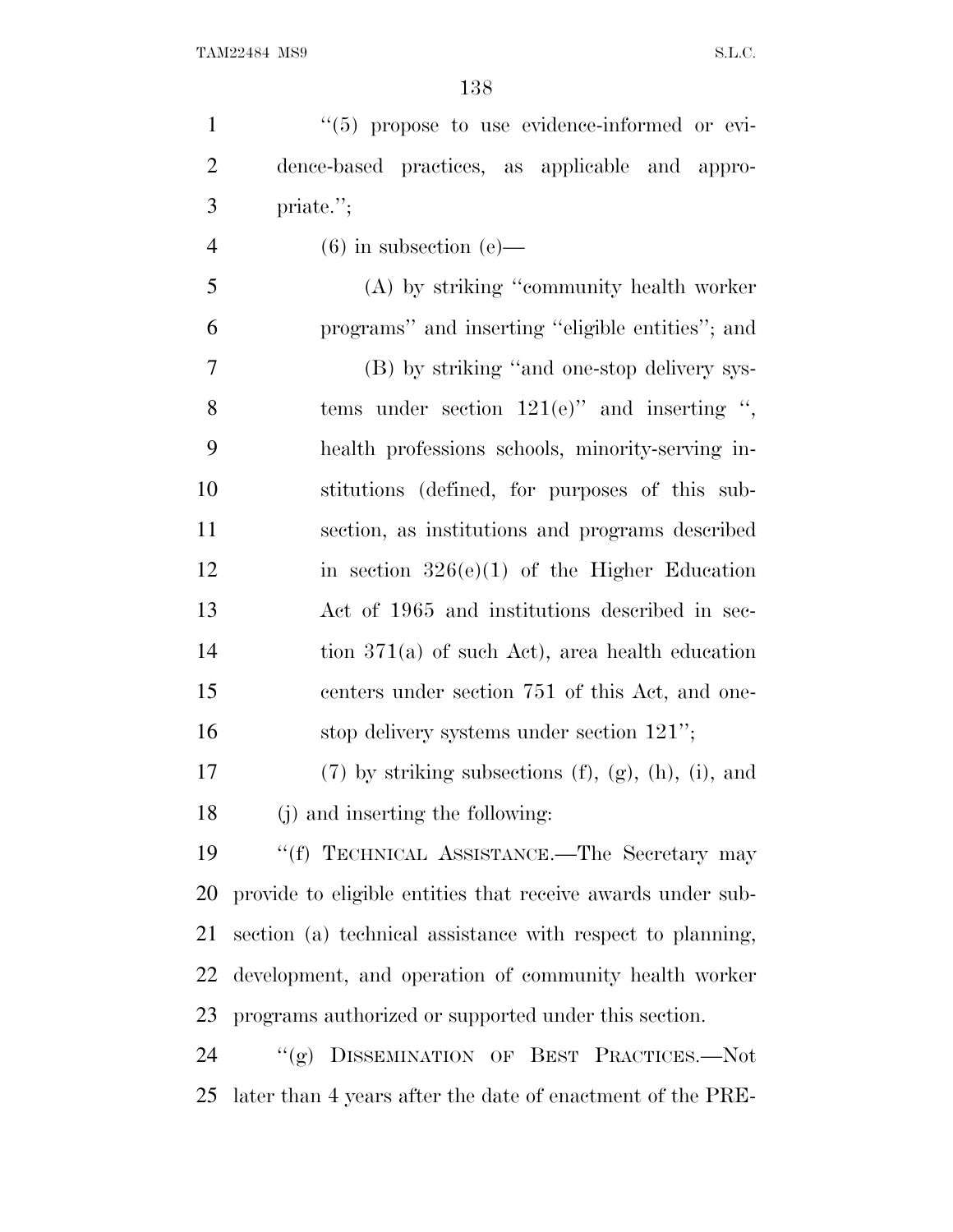VENT Pandemics Act, the Secretary shall, based on ac- tivities carried out under this section and in consultation with relevant stakeholders, identify and disseminate evi- dence-based or evidence-informed practices regarding re- cruitment and retention of community health workers and paraprofessionals to address ongoing public health and community health needs, and to prepare for, and respond to, future public health emergencies.

 ''(h) REPORT TO CONGRESS.—Not later than 4 years after the date of enactment of the PREVENT Pandemics Act, the Secretary shall submit to the Committee on Health, Education, Labor, and Pensions and the Com- mittee on Appropriations of the Senate and the Committee on Energy and Commerce and the Committee on Appro- priations of the House of Representatives a report con- cerning the effectiveness of the program under this section in addressing ongoing public health and community health needs. Such report shall include recommendations regard- ing any improvements to such program, including rec- ommendations for how to improve recruitment, training, and retention of the community health workforce.

22 "(i) AUTHORIZATION OF APPROPRIATIONS.—For purposes of carrying out this section, there are authorized to be appropriated such sums as may be necessary for each of fiscal years 2023 through 2027.'';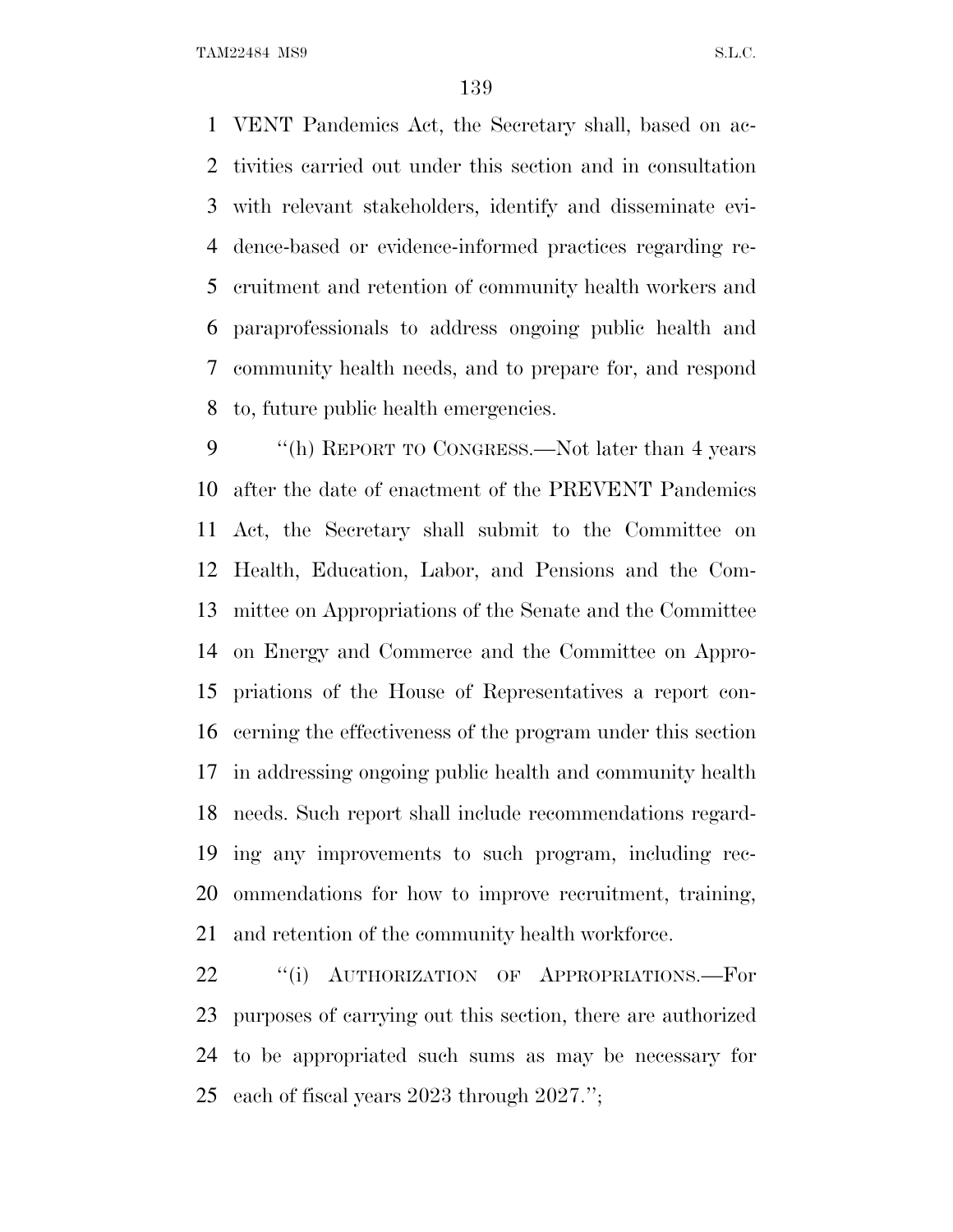| $\mathbf{1}$   | $(8)$ by redesignating subsection $(k)$ as sub-          |
|----------------|----------------------------------------------------------|
| $\overline{2}$ | section $(j)$ ; and                                      |
| 3              | $(9)$ in subsection (j), as so redesignated—             |
| $\overline{4}$ | $(A)$ by striking paragraphs $(1)$ , $(2)$ , and         |
| 5              | (4);                                                     |
| 6              | (B) by redesignating paragraph (3) as                    |
| 7              | paragraph $(1)$ ;                                        |
| 8              | $(C)$ in paragraph $(1)$ , as so redesignated—           |
| 9              | (i) by striking "entity (including a                     |
| 10             | State or public subdivision of a State" and              |
| 11             | inserting "entity, including a State or po-              |
| 12             | litical subdivision of a State, an Indian                |
| 13             | Tribe or Tribal organization, an urban In-               |
| 14             | dian organization, a community-based or-                 |
| 15             | ganization"; and                                         |
| 16             | (ii) by striking "as defined in section                  |
| 17             | $1861(aa)$ of the Social Security Act))" and             |
| 18             | inserting "(as defined in section                        |
| 19             | $1861(aa)(4)$ of the Social Security Act)";              |
| 20             | and                                                      |
| 21             | (D) by adding at the end the following:                  |
| 22             | "(2) INDIAN TRIBE; TRIBAL ORGANIZATION.-                 |
| 23             | The terms 'Indian Tribe' and 'Tribal organization'       |
| 24             | have the meanings given the terms 'Indian tribe' and     |
| 25             | 'tribal organization', respectively, in section 4 of the |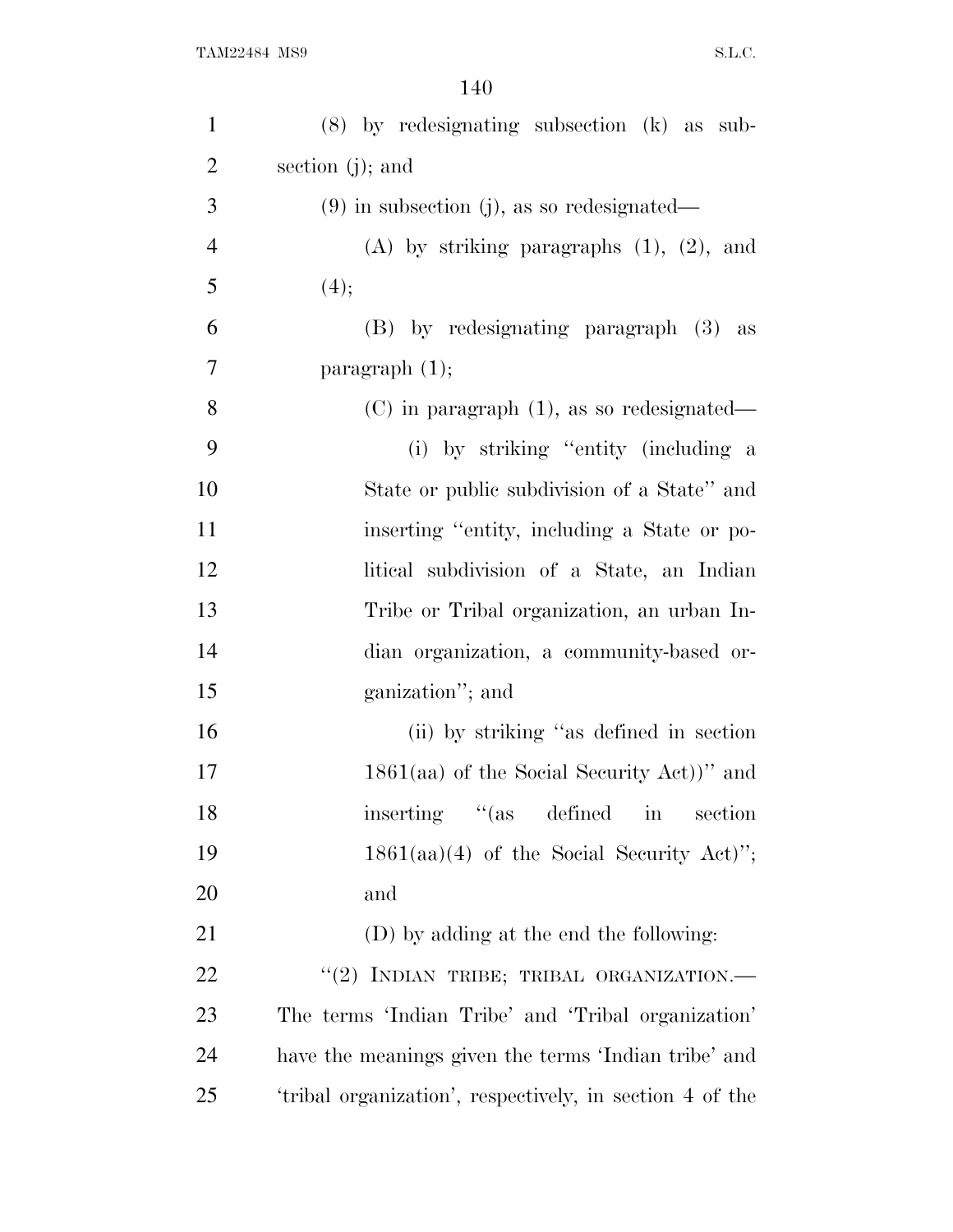Indian Self-Determination and Education Assistance Act.

3 "(3) URBAN INDIAN ORGANIZATION.—The term 'urban Indian organization' has the meaning given such term in section 4 of the Indian Health Care Improvement Act.''.

 (b) GAO STUDY AND REPORT.—Not later than 1 year after the date of submission of the report under sub- section (h) of section 399V of the Public Health Service Act (42 U.S.C. 280g–11), as amended by subsection (a), the Comptroller General of the United States shall submit to the Committee on Health, Education, Labor, and Pen- sions of the Senate and the Committee on Energy and Commerce of the House of Representatives a report on the program authorized under such section 399V, includ- ing a review of the efforts of the Secretary of Health and Human Services to coordinate such program with applica- ble programs of the Health Resources and Services Ad- ministration to ensure there is no unnecessary duplication of efforts among such programs, and identification of any areas of duplication.

## **SEC. 223. IMPROVING PUBLIC HEALTH EMERGENCY RE-SPONSE CAPACITY.**

 (a) CERTAIN APPOINTMENTS TO SUPPORT PUBLIC HEALTH EMERGENCY RESPONSES.—Section 319 of the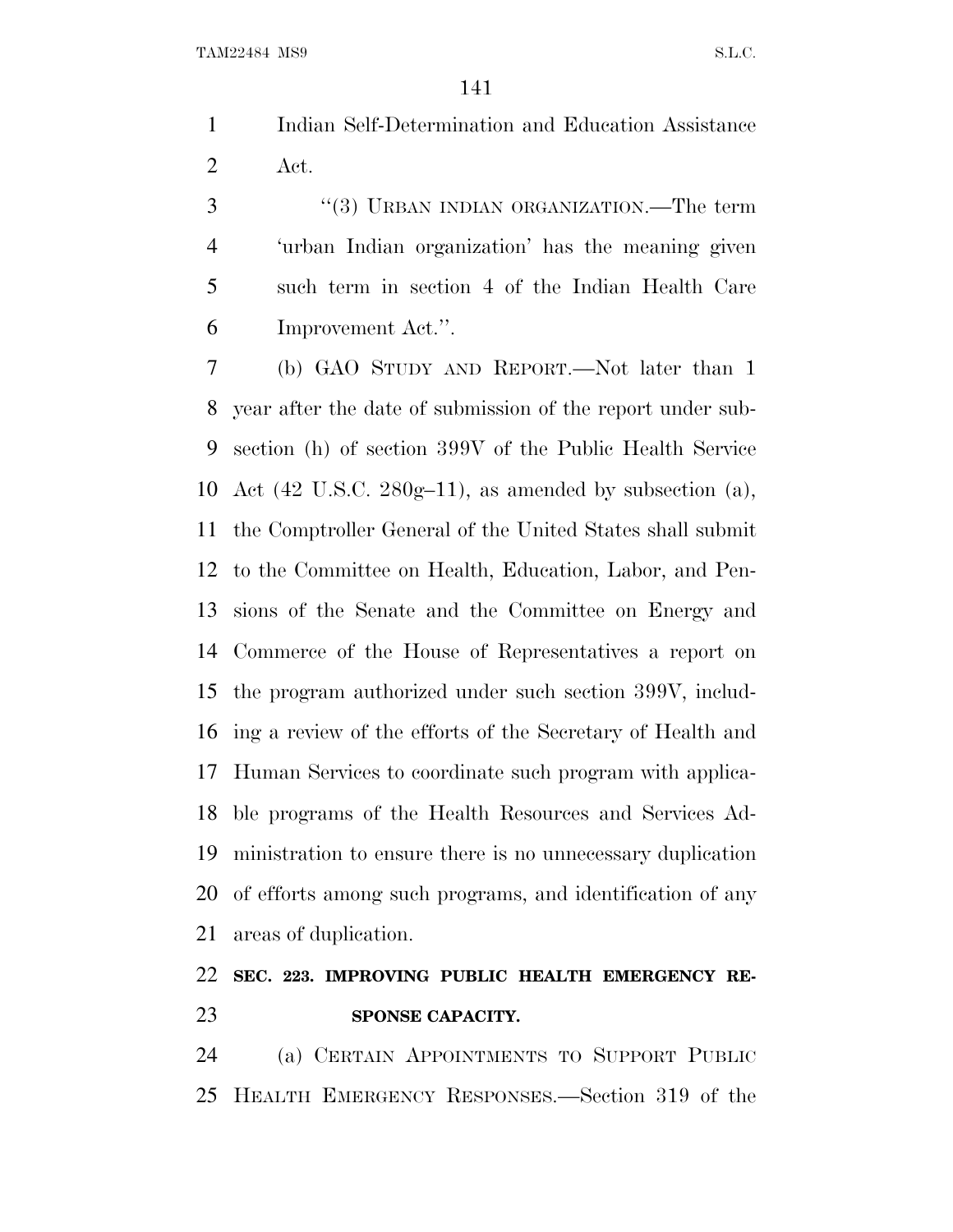Public Health Service Act (42 U.S.C. 247d) is amended by adding at the end the following:

- ''(g) CERTAIN APPOINTMENTS TO SUPPORT PUBLIC HEALTH EMERGENCY RESPONSES.—
- 5 "(1) IN GENERAL.—In order to support the ini- tial response to a public health emergency declared by the Secretary under this section, the Secretary may, subject to paragraph (2) and without regard to sections 3309 through 3318 of title 5, United States Code, appoint individuals directly to positions in the Department of Health and Human Services for which the Secretary has provided public notice in order to—
- 14 ''(A) address a critical hiring need directly related to responding to a public health emer- gency declared by the Secretary under this sec-tion; or

 ''(B) address a severe shortage of can- didates that impacts the operational capacity of the Department of Health and Human Services to respond in the event of a public health emer-22 gency declared by the Secretary under this sec-tion.

24 "(2) NUMBER OF APPOINTMENTS.—Each fiscal year in which the Secretary makes a determination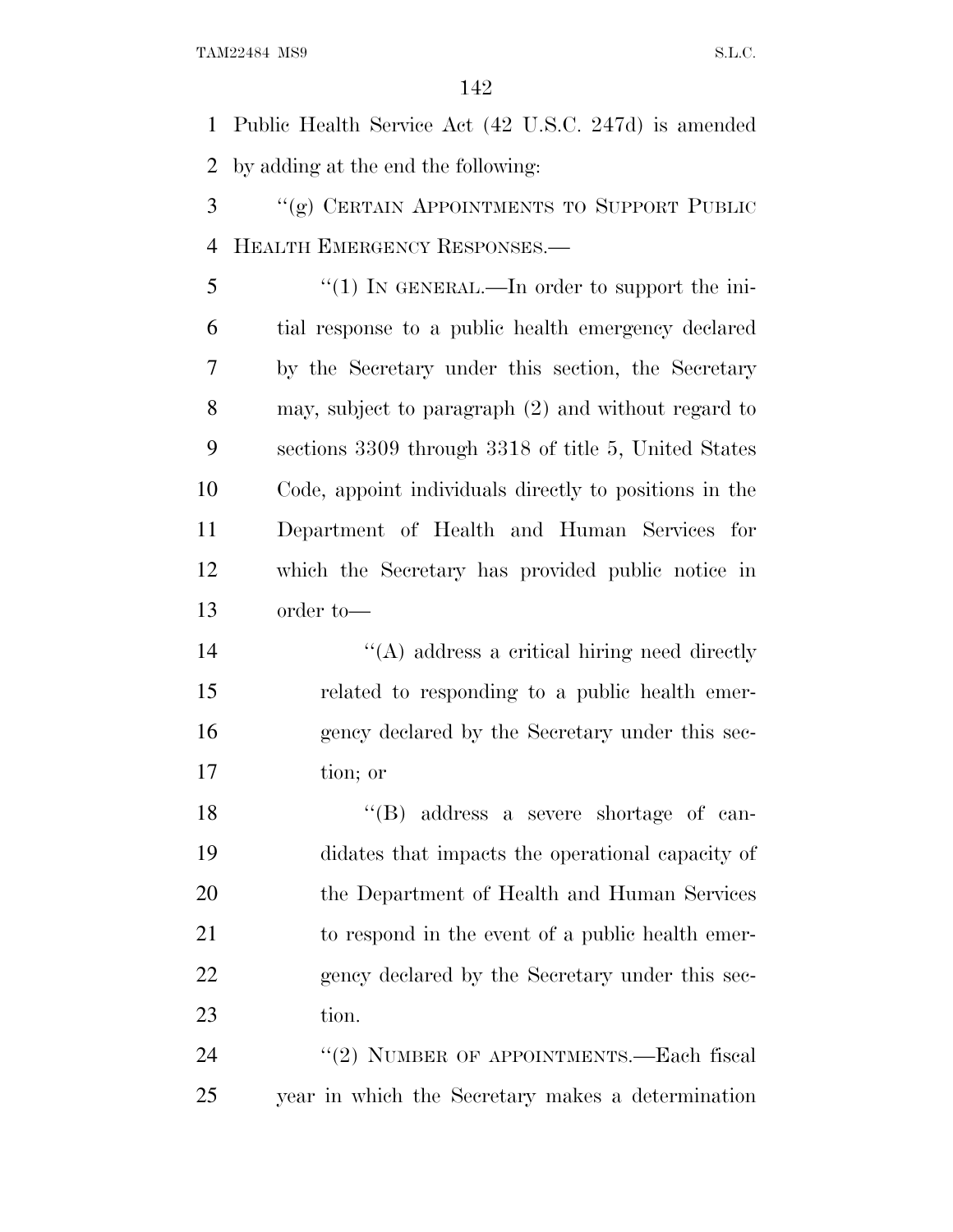| $\mathbf{1}$   | of a public health emergency under subsection (a)            |
|----------------|--------------------------------------------------------------|
| $\overline{2}$ | (not including a renewal), the Secretary may directly        |
| 3              | appoint not more than—                                       |
| $\overline{4}$ | "(A) 400 individuals under paragraph                         |
| 5              | $(1)(A);$ and                                                |
| 6              | "(B) 100 individuals under paragraph                         |
| 7              | (1)(B).                                                      |
| 8              | "(3) COMPENSATION.—The annual rate<br>- of                   |
| 9              | basic pay of an individual appointed under this sub-         |
| 10             | section shall be determined in accordance with chap-         |
| 11             | ter 51 and subchapter III of chapter 53 of title $5$ ,       |
| 12             | United States Code.                                          |
| 13             | "(4) REPORTING.—The Secretary shall estab-                   |
| 14             | lish and maintain records regarding the use of the           |
| 15             | authority under this subsection, including—                  |
| 16             | $\cdot$ (A) the number of positions filled through           |
| 17             | such authority;                                              |
| 18             | $\lq$ <sup>"</sup> (B) the types of appointments of such po- |
| 19             | sitions;                                                     |
| 20             | "(C) the titles, occupational series, and                    |
| 21             | grades of such positions;                                    |
| 22             | $\lq\lq$ the number of positions publicly no-                |
| 23             | ticed to be filled under such authority;                     |
| 24             | $\lq\lq(E)$ the number of qualified applicants               |
| 25             | who apply for such positions;                                |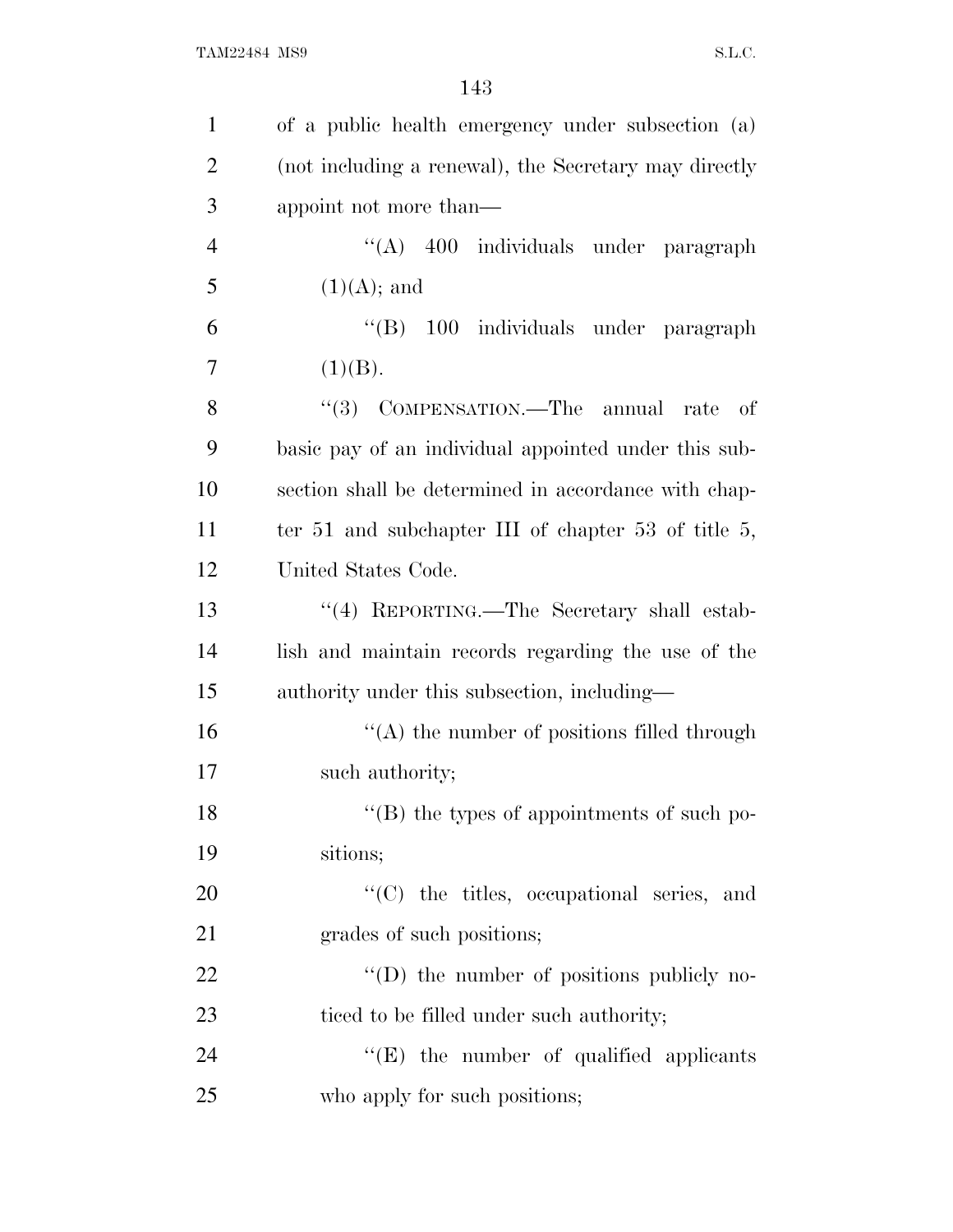| $\mathbf{1}$   | $\lq\lq(F)$ the qualification criteria for such po-     |
|----------------|---------------------------------------------------------|
| $\overline{2}$ | sitions; and                                            |
| 3              | $\lq\lq(G)$ the demographic information of indi-        |
| $\overline{4}$ | viduals appointed to such positions.                    |
| 5              | NOTIFICATION TO CONGRESS.-In<br>``(5)<br>the            |
| 6              | event the Secretary, within a single fiscal year, di-   |
| 7              | rectly appoints more than 50 percent of the individ-    |
| 8              | uals allowable under either subparagraph $(A)$ or $(B)$ |
| 9              | of paragraph (2), the Secretary shall, not later than   |
| 10             | 15 days after the date of such action, notify the       |
| 11             | Committee on Health, Education, Labor, and Pen-         |
| 12             | sions of the Senate and the Committee on Energy         |
| 13             | and Commerce of the House of Representatives.           |
| 14             | Such notification shall, in a manner that protects      |
| 15             | personal privacy, to the extent required by applicable  |
| 16             | Federal and State privacy law, at a minimum, in-        |
| 17             | clude                                                   |
| 18             | "(A) information on each such appoint-                  |
| 19             | ment within such fiscal year;                           |
| 20             | $\lq\lq (B)$ a description of how each such posi-       |
| 21             | tion relates to the requirements of subpara-            |
| 22             | graph $(A)$ or $(B)$ of paragraph $(1)$ ; and           |
| 23             | $\lq\lq$ (C) the additional number of personnel, if     |
| 24             | any, the Secretary anticipates to be necessary          |
| 25             | to adequately support a response to a public            |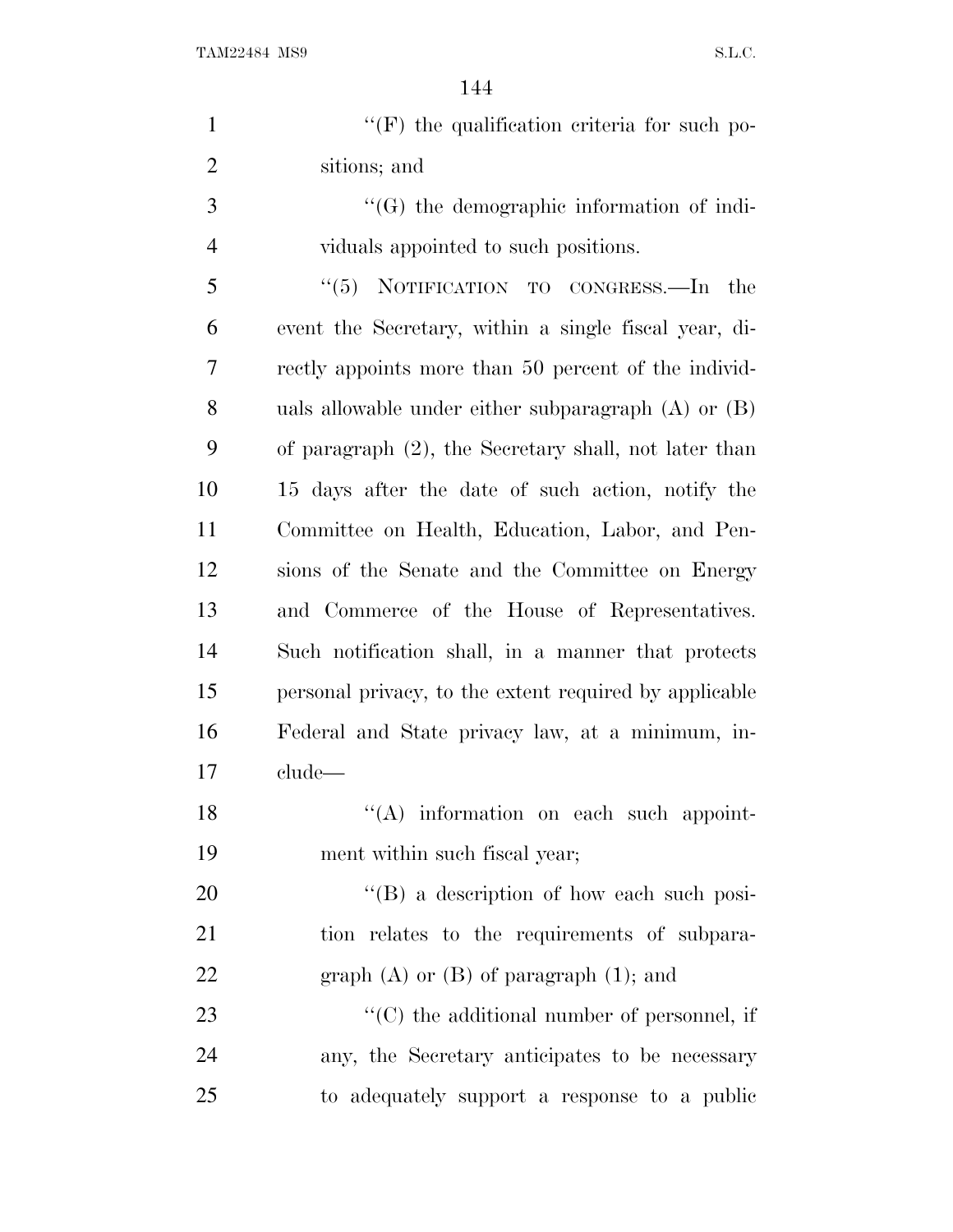|               | health emergency declared under this section       |
|---------------|----------------------------------------------------|
|               | using the authorities described in paragraph $(1)$ |
| $\mathcal{R}$ | within such fiscal year.                           |

4 "(6) REPORTS TO CONGRESS.—Not later than September 30, 2023, and annually thereafter for each fiscal year in which the authority under this subsection is used, the Secretary shall submit to the Committee on Health, Education, Labor, and Pen- sions of the Senate and the Committee on Energy and Commerce of the House of Representatives a re- port describing the total number of appointments filled under this subsection within the fiscal year and a description of how the positions relate to the re- quirements of subparagraph (A) or (B) of paragraph (1).

16 "(7) SUNSET.—The authority under this sub-section shall expire on September 30, 2028.''.

 (b) GAO REPORT.—Not later than 1 year after the issuance of the initial report under subsection (g)(6) of section 319 of the Public Health Service Act (42 U.S.C. 247d), as added by subsection (a), and again 180 days after the date on which the authority provided under sec-23 tion  $319(g)$  of such Act expires pursuant to paragraph  $(7)$  of such section, the Comptroller General of the United States shall submit to the Committee on Health, Edu-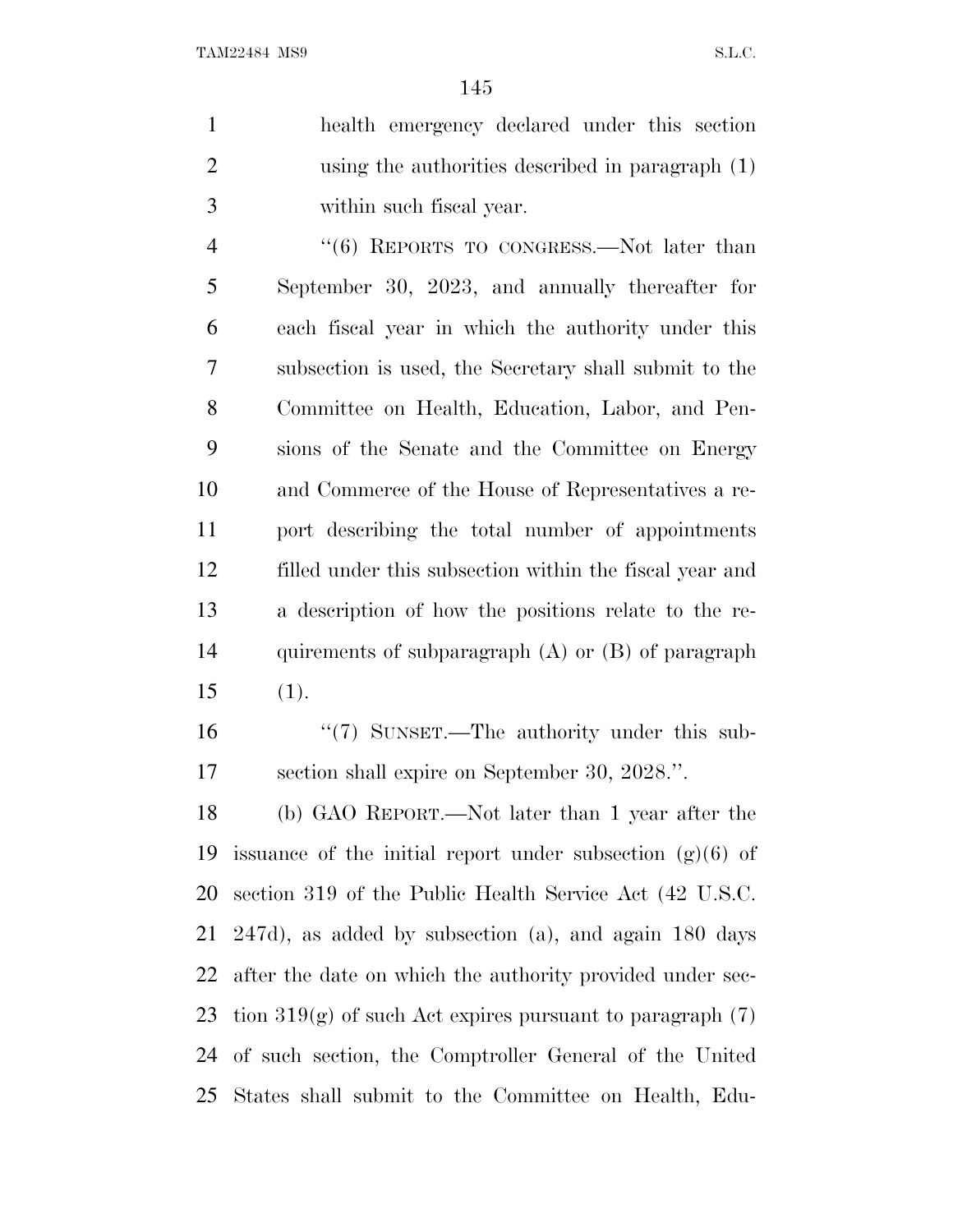cation, Labor, and Pensions of the Senate and the Com- mittee on Energy and Commerce of the House of Rep- resentatives a report on the use of the authority provided under such section. Such report shall, in a manner that protects personal privacy, at a minimum, include informa- tion on— (1) the number of positions publicly noticed and filled under the authority of each of subparagraphs 9 (A) and (B) of such section  $319(g)(1)$ ; (2) the occupational series, grades, and types of appointments of such positions; (3) how such positions related to addressing a need or shortage described in subparagraph (A) or (B) of such section; (4) how the Secretary of Health and Human Services made appointment decisions under each of subparagraphs (A) and (B) of such section; (5) sources used to identify candidates for fill- ing such positions; (6) the number of individuals appointed under each such subparagraph; (7) aggregated demographic information related to individuals appointed under each such subpara-graph; and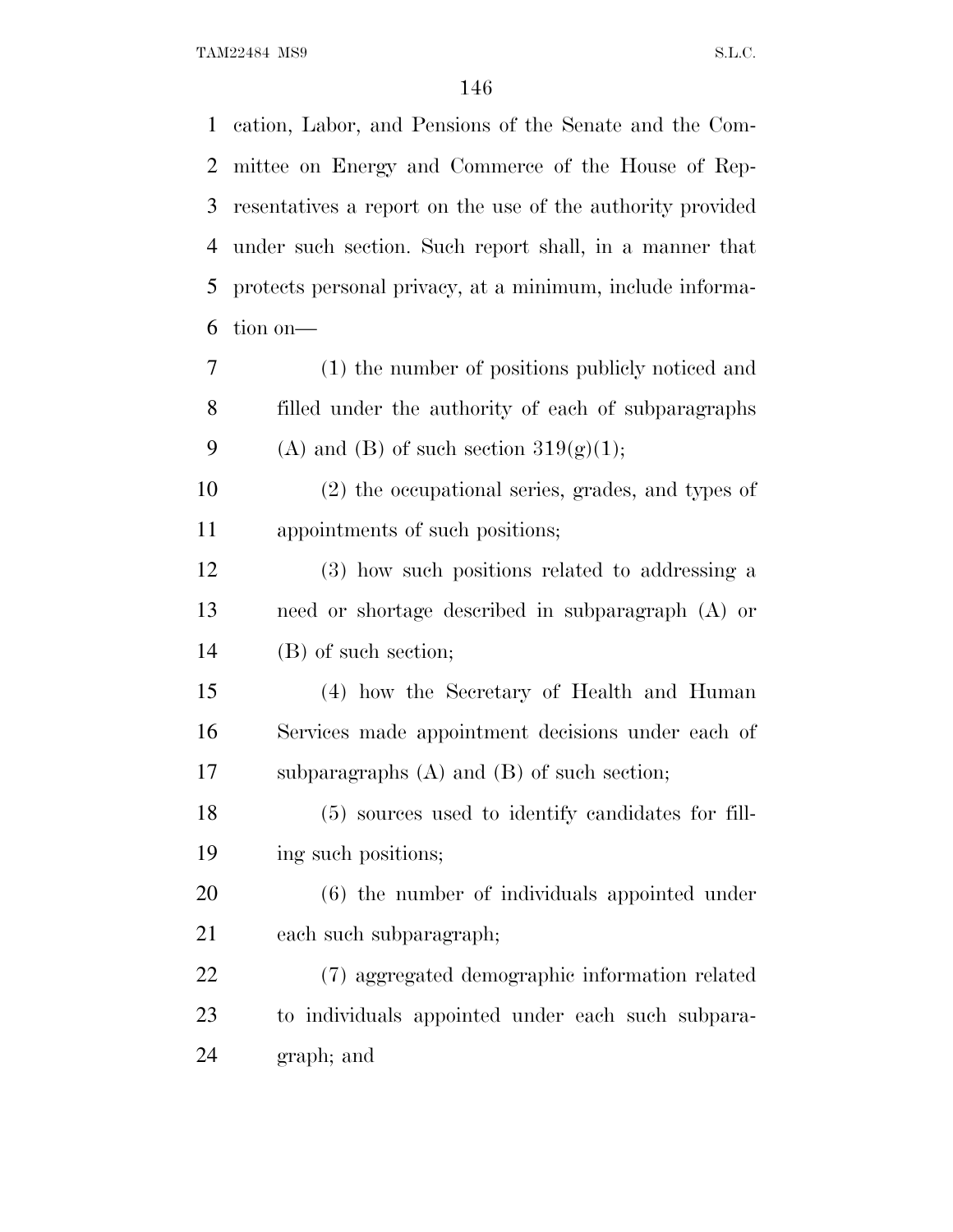(8) any challenges, limitations, or gaps related 2 to the use of the authority under each such subpara- graph and any related recommendations to address such challenges, limitations, or gaps. **SEC. 224. EXTENSION OF AUTHORITIES TO SUPPORT HEALTH PROFESSIONAL VOLUNTEERS AT COMMUNITY HEALTH CENTERS.** (a) I<sup>N</sup> GENERAL.—Section 224(q) of the Public Health Service Act (42 U.S.C. 233(q)) is amended by striking paragraph (6). (b) TECHNICAL CORRECTIONS.—Section 224 of the Public Health Service Act (42 U.S.C. 233) is amended— 13 (1) in subsection  $(g)(1)(H)(iv)$ , by striking ''this section.'' and inserting ''this section).''; 15 (2) in subsection (k)(3), by inserting "gov- erning board members,'' after ''officers,''; and 17 (3) in subsection  $(p)(7)(A)(i)$ , by moving the margin of subclause (II) 2 ems to the left. **SEC. 225. INCREASING EDUCATIONAL OPPORTUNITIES FOR ALLIED HEALTH PROFESSIONS.** Section 755(b) of the Public Health Service Act (42 U.S.C. 294e(b)) is amended by adding at the end the fol- lowing:  $\frac{1}{4}$  Increasing educational opportunities in physical therapy, occupational therapy, respiratory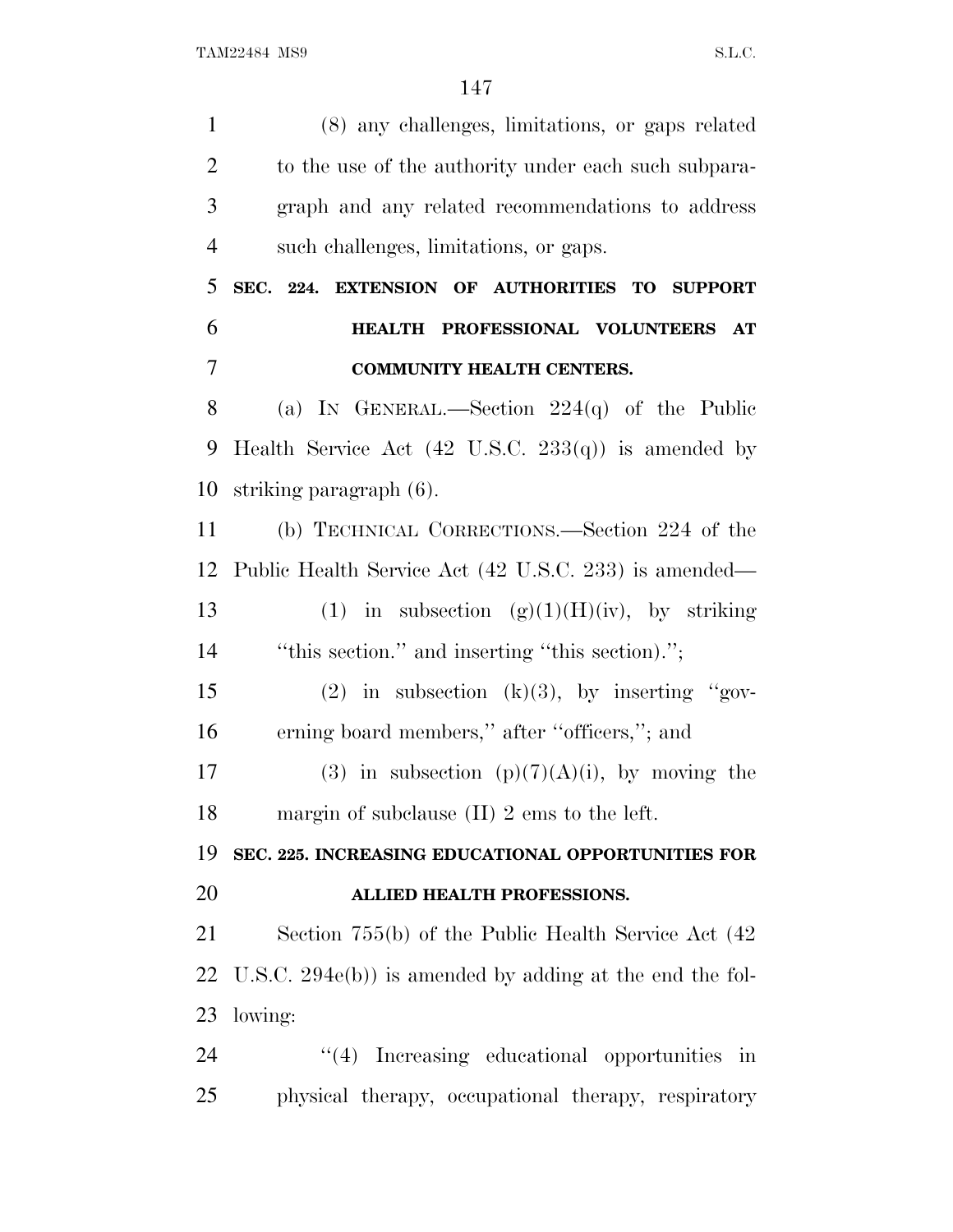| $\mathbf{1}$   | therapy, audiology, and speech-language pathology       |
|----------------|---------------------------------------------------------|
| $\overline{2}$ | professions, which may include offering scholarships    |
| 3              | or stipends and carrying out other activities to im-    |
| $\overline{4}$ | prove retention, for individuals from disadvantaged     |
| 5              | backgrounds or individuals who are underrep-            |
| 6              | resented in such professions.".                         |
| 7              | SEC. 226. PUBLIC HEALTH SERVICE CORPS ANNUAL AND        |
| 8              | <b>SICK LEAVE.</b>                                      |
| 9              | (a) IN GENERAL.—Section 219 of the Public Health        |
| 10             | Service Act $(42 \text{ U.S.C. } 210-1)$ is amended—    |
| 11             | $(1)$ in subsection $(a)$ —                             |
| 12             | (A) by striking "Reserve Corps" and in-                 |
| 13             | serting "Ready Reserve Corps"; and                      |
| 14             | $(B)$ by striking ": <i>Provided</i> , That such reg-   |
| 15             | ulations shall not authorize annual leave to be         |
| 16             | accumulated in excess of sixty days";                   |
| 17             | $(2)$ by inserting after subsection $(a)$ the fol-      |
| 18             | lowing:                                                 |
| 19             | "(b) The regulations described in subsection (a) may    |
| 20             | authorize accumulated annual leave of not more than 120 |
| 21             | days for any commissioned officer of the Regular Corps  |
| 22             | or officer of the Ready Reserve Corps on active duty."; |
| 23             | and                                                     |
| 24             | $(3)$ by redesignating subsection $(d)$ as sub-         |
| 25             | section $(c)$ .                                         |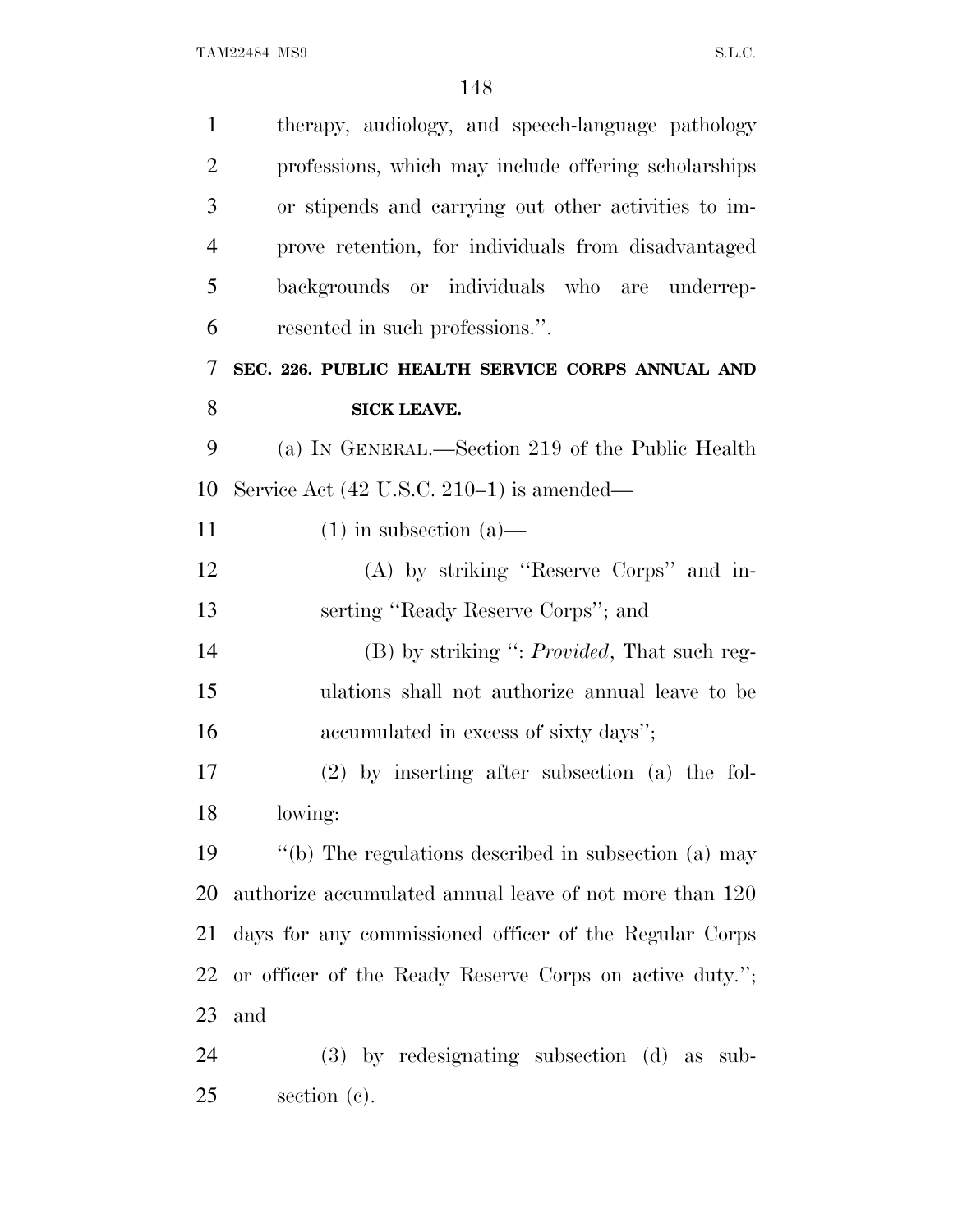(b) APPLICATION.—The amendments made by sub- section (a) shall apply with respect to accumulated annual leave (as defined in section 219 of the Public Health Serv- ice Act (42 U.S.C. 210–1)) that a commissioned officer of the Regular Corps or officer of the Ready Reserve Corps on active duty would, but for the regulations de- scribed in such section, lose at the end of fiscal year 2022 or a subsequent fiscal year.

#### **SEC. 227. ASSESSING BARRIERS TO ADDITIONAL TRAINING.**

 (a) I<sup>N</sup> GENERAL.—The Secretary of Health and Human Services (referred to in this section as the ''Sec- retary'') shall evaluate the need for, and identify service- related barriers to, participants of health professional loan repayment programs administered by the Health Re- sources and Services Administration receiving accredited postgraduate training (including internships, fellowships, and residency programs), in non-primary care specialties for which there are workforce shortages, including pallia-tive care.

 (b) ADDRESSING BARRIERS; REPORT.—The Sec-retary shall—

 (1) as appropriate, take action to address bar-riers identified under subsection (a); and

 (2) not later than 2 years after the date of en-actment of this Act, issue a report to the Committee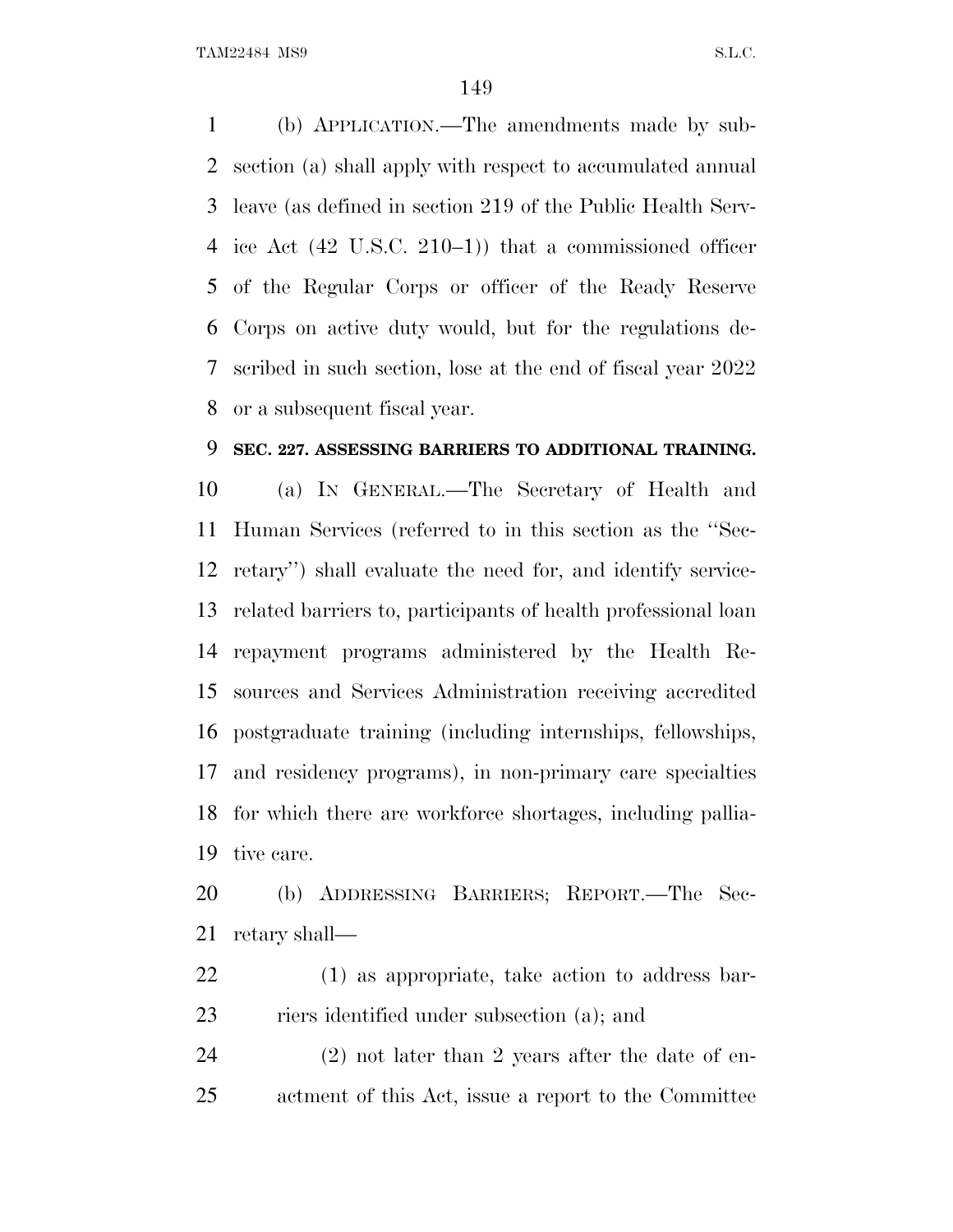| $\mathbf{1}$   | on Health, Education, Labor, and Pensions of the            |
|----------------|-------------------------------------------------------------|
| $\overline{2}$ | Senate and the Committee on Energy and Com-                 |
| 3              | merce of the House of Representatives on the eval-          |
| $\overline{4}$ | $uation$ under subsection $(a)$ , including—                |
| 5              | (A) any service-related barriers identified;                |
| 6              | (B) steps taken to address such barriers                    |
| 7              | under paragraph $(1)$ ; and                                 |
| 8              | (C) as applicable and appropriate, any lim-                 |
| 9              | itations to implementation of actions to address            |
| 10             | such barriers.                                              |
| 11             | (c) RULE OF CONSTRUCTION.—Nothing in this sec-              |
| 12             | tion shall be construed as in any way affecting, modifying, |
| 13             | repealing, or superseding the provisions authorizing health |
| 14             | professional loan repayment programs administered by the    |
| 15             | Health Resources and Services Administration.               |
| 16             | SEC. 228. LEADERSHIP EXCHANGE PILOT FOR PUBLIC              |
| 17             | HEALTH AND MEDICAL PREPAREDNESS AND                         |
| 18             | RESPONSE POSITIONS AT THE DEPARTMENT                        |
| 19             | OF HEALTH AND HUMAN SERVICES.                               |
| 20             | Title XXVIII of the Public Health Service Act (42)          |
| 21             | U.S.C. 300hh et seq.), as amended by section 214, is fur-   |
| 22             | ther amended by adding at the end the following:            |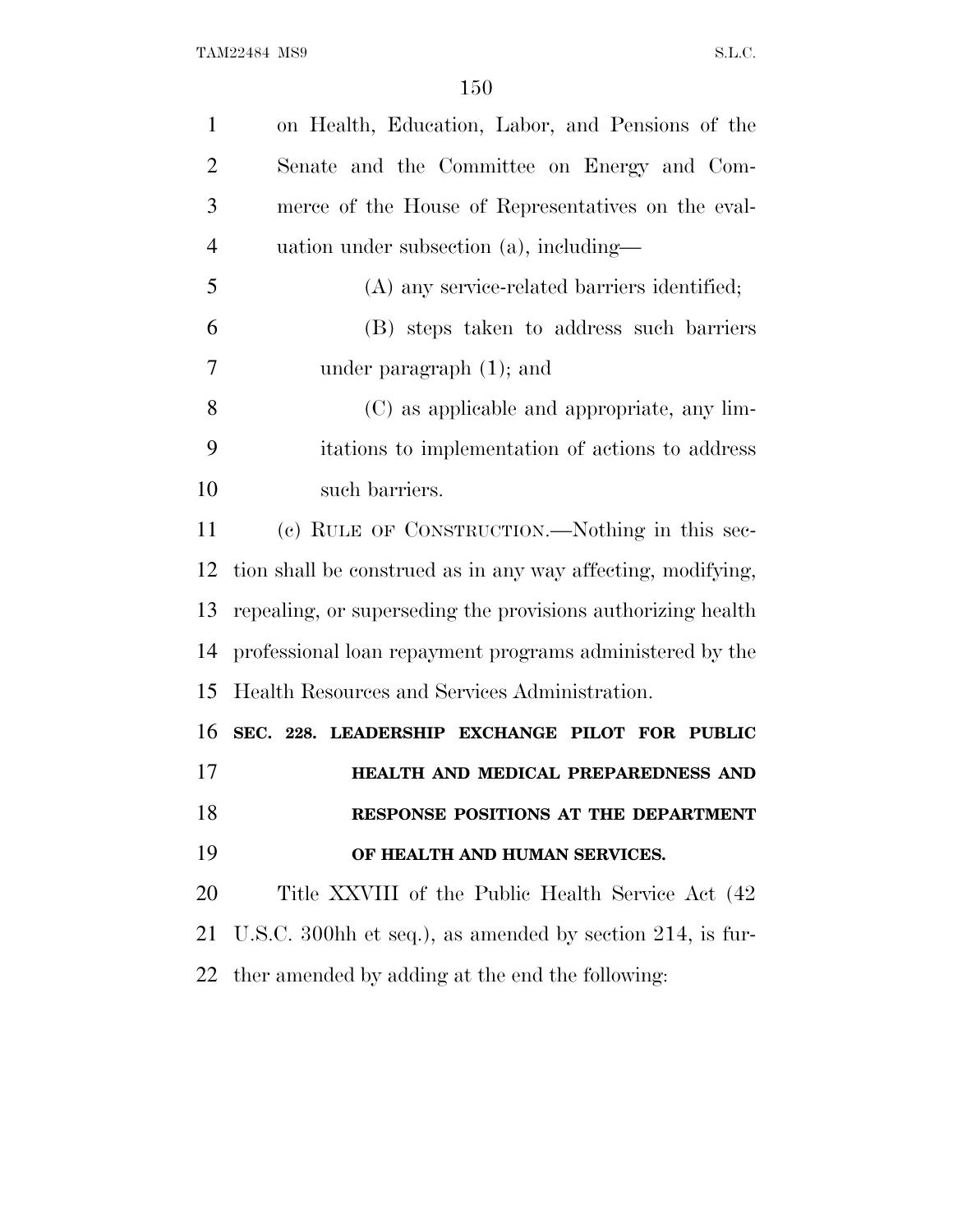| 1 "SEC. 2826. LEADERSHIP EXCHANGE PILOT FOR PUBLIC |
|----------------------------------------------------|
| HEALTH AND MEDICAL PREPAREDNESS AND                |
| RESPONSE POSITIONS AT THE DEPARTMENT               |
| OF HEALTH AND HUMAN SERVICES.                      |

 ''(a) I<sup>N</sup> GENERAL.—The Secretary may, not later than 1 year after the date of enactment of the PREVENT Pandemics Act, establish a voluntary program to provide additional training to individuals in eligible positions, as described in subsection (c), to support the continuous pro-fessional development of such individuals.

"(b) CRITERIA.—

 $\frac{1}{2}$   $\frac{1}{2}$  DURATION. The program under sub- section (a) shall provide for fellowships, details, or other relevant placements with Federal agencies or departments, or State or local health departments, pursuant to the guidance issued under paragraph (2), for a maximum period of 2 years.

 ''(2) GUIDANCE.—The Secretary shall issue guidance establishing criteria for identifying place- ments that demonstrate ongoing sufficient mastery of knowledge, skills, and abilities to satisfy the field experience criteria under the program established under subsection (a), including assignments and ex- periences that develop public health and medical pre-paredness and response expertise.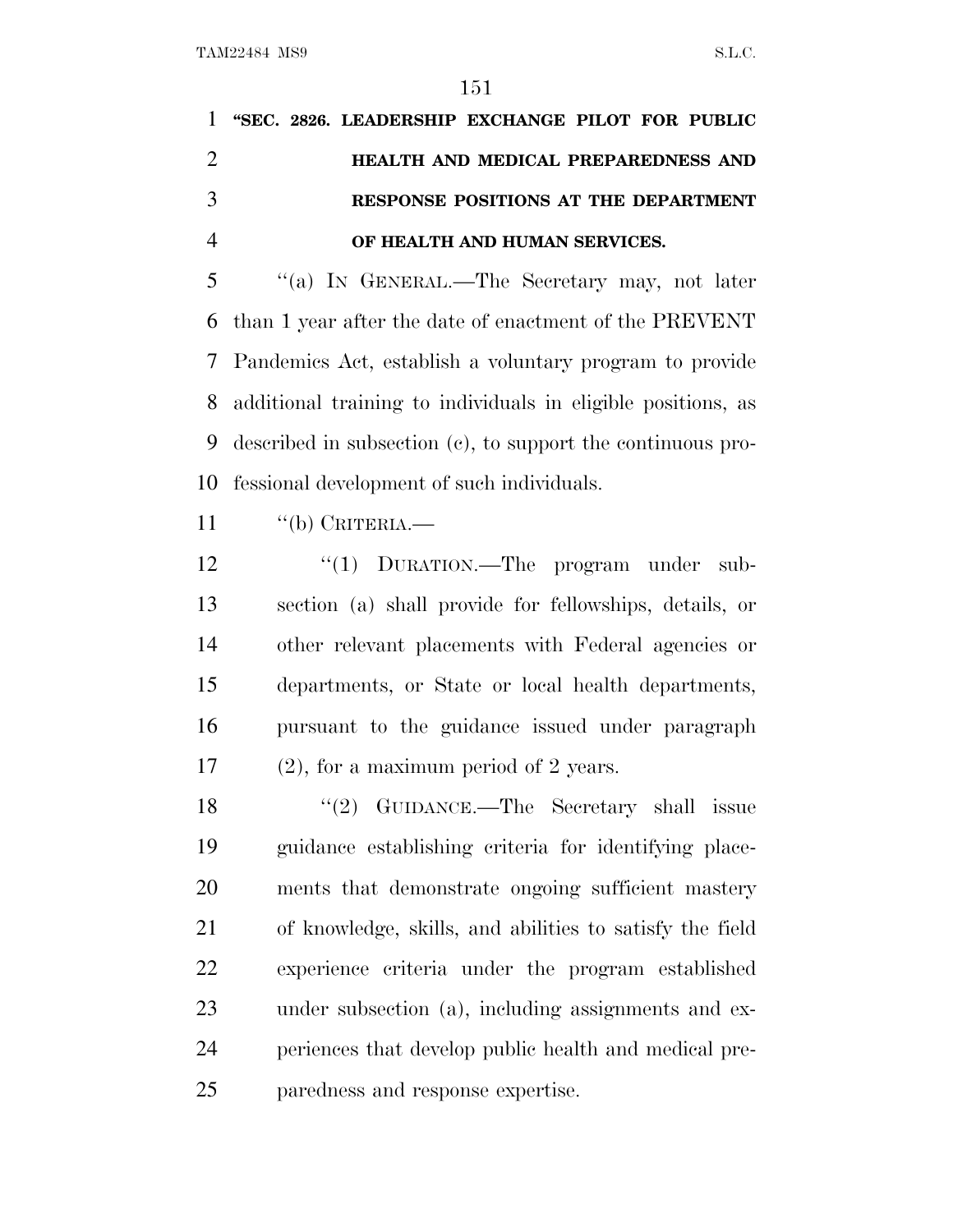''(c) ELIGIBLE POSITION.—For purposes of sub- section (a), the term 'eligible position' means any position at the Department of Health and Human Services at or above grade GS–13 of the General Schedule, or the equiv- alent, for which not less than 50 percent of the time of such position is spent on activities related to public health preparedness or response.

 ''(d) PILOT PERIOD AND FINAL REPORT.—The pilot program authorized under this section shall not exceed 5 years. Not later than 90 days after the end of the pro- gram, the Secretary shall issue a report to the Committee on Health, Education, Labor, and Pensions of the Senate and the Committee on Energy and Commerce of the House of Representatives that includes—

- ''(1) the number of individuals who participated in such pilot, as applicable;
- $\mathcal{L}^{\prime}(2)$  a description of the professional growth ex-perience in which individuals participated; and
- 19  $(3)$  an assessment of the outcomes of such program, including a recommendation on whether such program should be continued.''.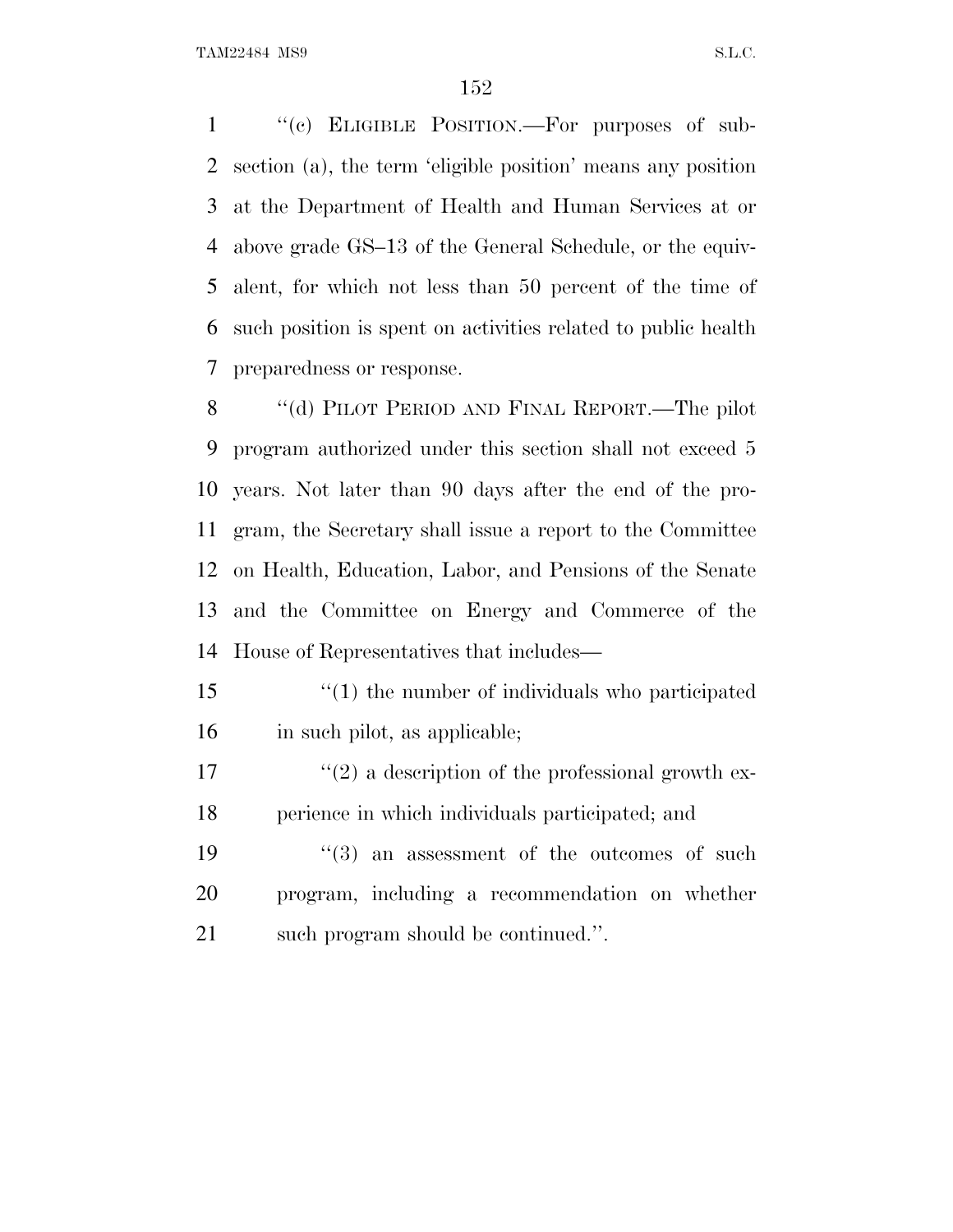# **Subtitle D—Improving Public Health Responses**

 **SEC. 231. CENTERS FOR PUBLIC HEALTH PREPAREDNESS AND RESPONSE.**

 (a) I<sup>N</sup> GENERAL.—Section 319F of the Public Health Service Act (42 U.S.C. 247d–6) is amended—

 (1) by striking subsection (d) and inserting the following:

9 "(d) CENTERS FOR PUBLIC HEALTH PREPAREDNESS AND RESPONSE.—

11 ''(1) IN GENERAL.—The Secretary, acting through the Director of the Centers for Disease Control and Prevention, may award grants, con- tracts, or cooperative agreements to institutions of higher education, including accredited schools of public health, or other nonprofit private entities to establish or maintain a network of Centers for Pub- lic Health Preparedness and Response (referred to in this subsection as 'Centers').

 $\frac{1}{2}$  ELIGIBILITY.—To be eligible to receive an award under this subsection, an entity shall submit to the Secretary an application containing such in- formation as the Secretary may require, including a description of how the entity will—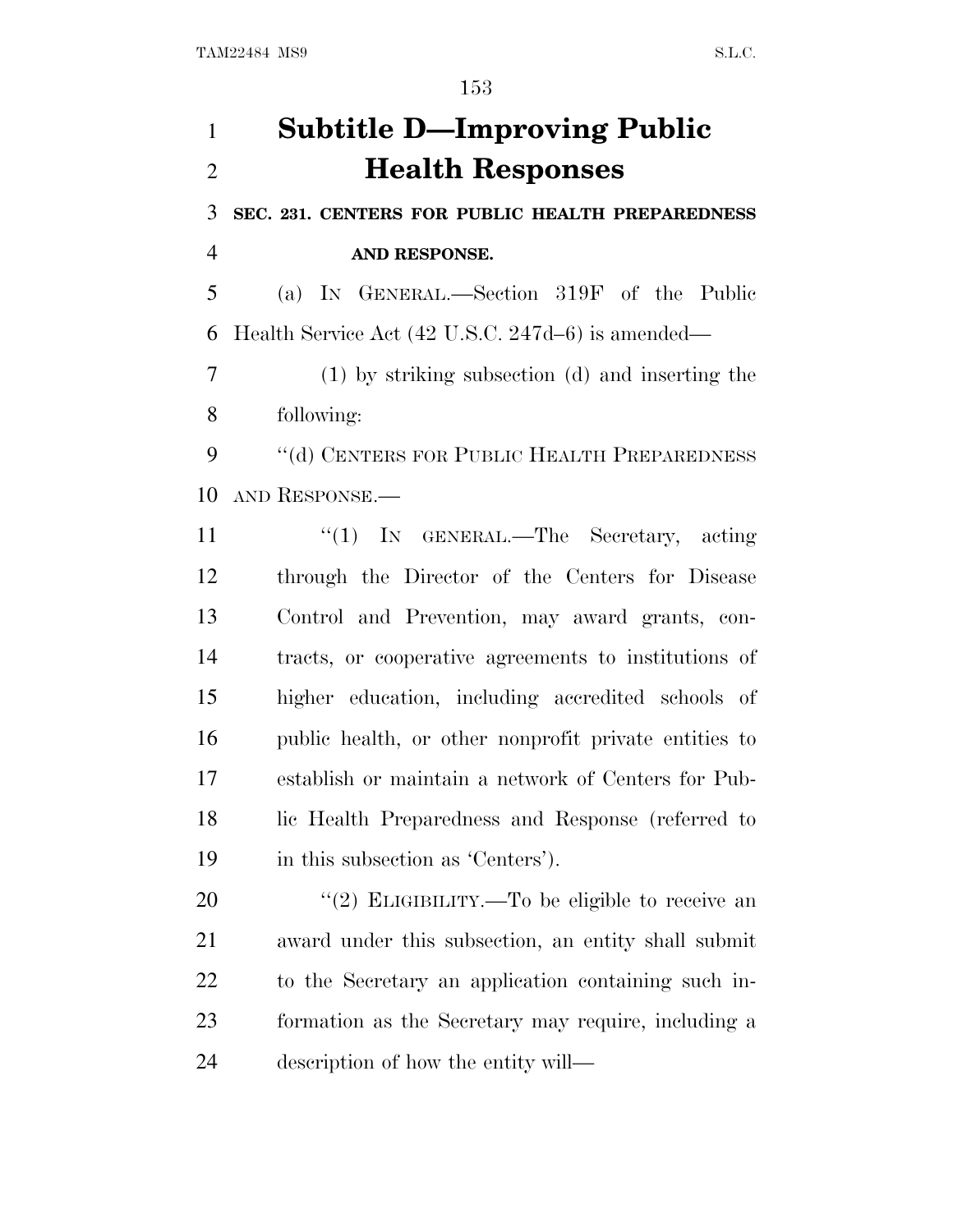| $\mathbf{1}$   | $\lq\lq$ coordinate relevant activities with ap-      |
|----------------|-------------------------------------------------------|
| $\overline{2}$ | plicable State, local, and Tribal health depart-      |
| 3              | ments and officials, health care facilities, and      |
| $\overline{4}$ | health care coalitions to improve public health       |
| 5              | preparedness and response, as informed by the         |
| 6              | public health preparedness and response needs         |
| 7              | of the community, or communities, involved;           |
| 8              | $\lq\lq(B)$ prioritize efforts to implement evi-      |
| 9              | dence-informed or evidence-based practices to         |
| 10             | improve public health preparedness and re-            |
| 11             | sponse, including by helping to reduce the            |
| 12             | transmission of emerging infectious diseases;         |
| 13             | and                                                   |
| 14             | "(C) use funds awarded under this sub-                |
| 15             | section, including by carrying out any activities     |
| 16             | described in paragraph (3).                           |
| 17             | "(3) USE OF FUNDS.—The Centers established            |
| 18             | or maintained under this subsection shall use funds   |
| 19             | awarded under this subsection to carry out activities |
| 20             | to advance public health preparedness and response    |
| 21             | capabilities, which may include—                      |
| 22             | $\lq\lq$ identifying, translating, and dissemi-       |
| 23             | nating promising research findings or strategies      |
| 24             | into evidence-informed or evidence-based prac-        |
| 25             | tices to inform preparedness for, and responses       |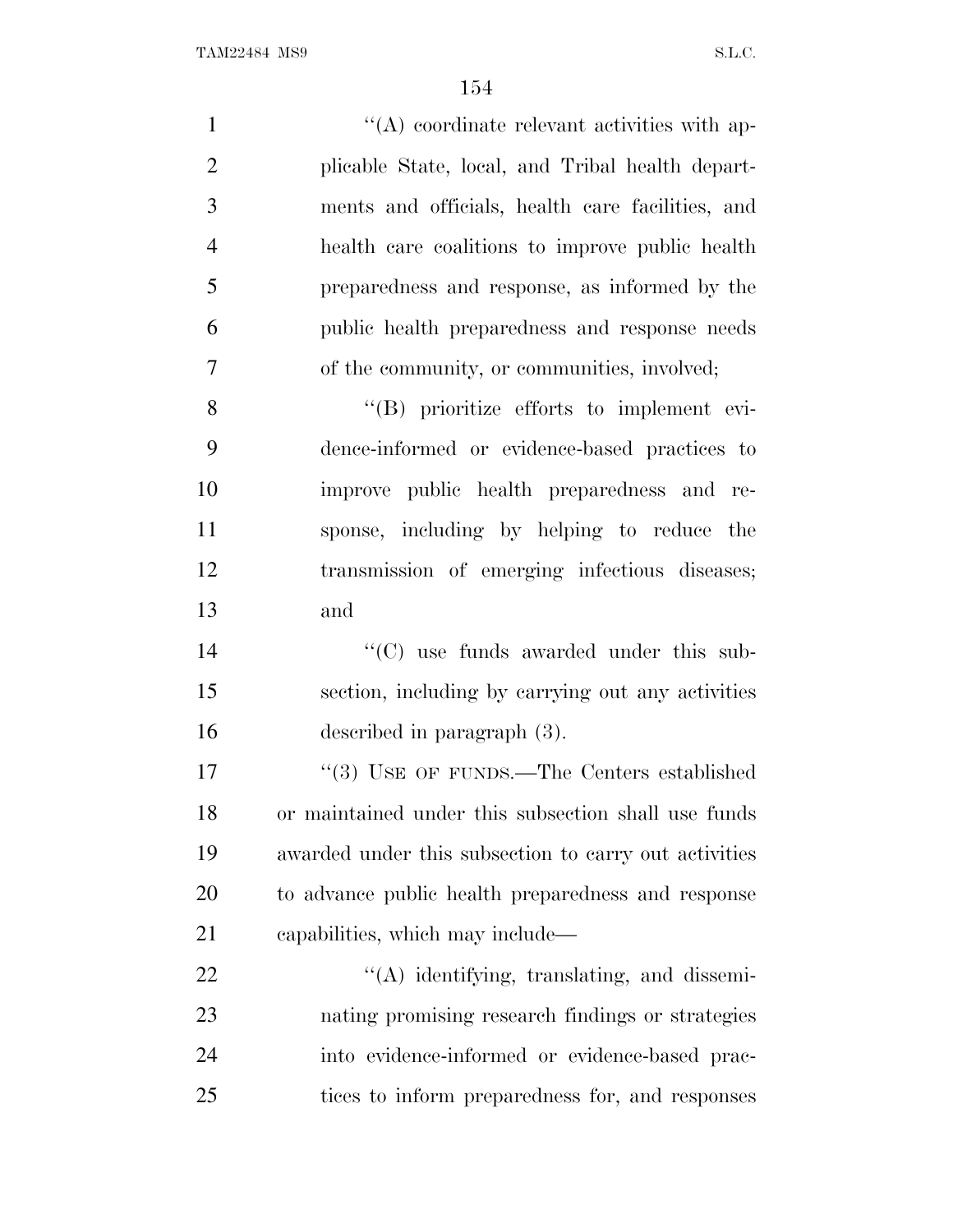| $\mathbf{1}$   | to, chemical, biological, radiological, or nuclear |
|----------------|----------------------------------------------------|
| $\overline{2}$ | threats, including emerging infectious diseases,   |
| 3              | and other public health emergencies, which may     |
| $\overline{4}$ | include conducting research related to public      |
| 5              | health preparedness and response systems;          |
| 6              | "(B) improving awareness of such evi-              |
| $\tau$         | dence-informed or evidence-based practices and     |
| 8              | other relevant scientific or public health infor-  |
| 9              | mation among health care professionals, public     |
| 10             | health professionals, other stakeholders, and the  |
| 11             | public, including through the development, eval-   |
| 12             | uation, and dissemination of trainings and         |
| 13             | training materials, consistent with section        |
| 14             | $2802(b)(2)$ , as applicable and appropriate, and  |
| 15             | with consideration given to existing training      |
| 16             | materials, to support preparedness for, and re-    |
| 17             | sponses to, such threats;                          |
| 18             | "(C) utilizing and expanding relevant tech-        |
| 19             | nological and analytical capabilities to inform    |
| 20             | public health and medical preparedness and re-     |
| 21             | sponse efforts;                                    |
| 22             | $\lq\lq$ (D) expanding activities, including       |
| 23             | through public-private partnerships, related to    |
| 24             | public health preparedness and response, in-       |
| 25             | cluding participation in drills and exercises and  |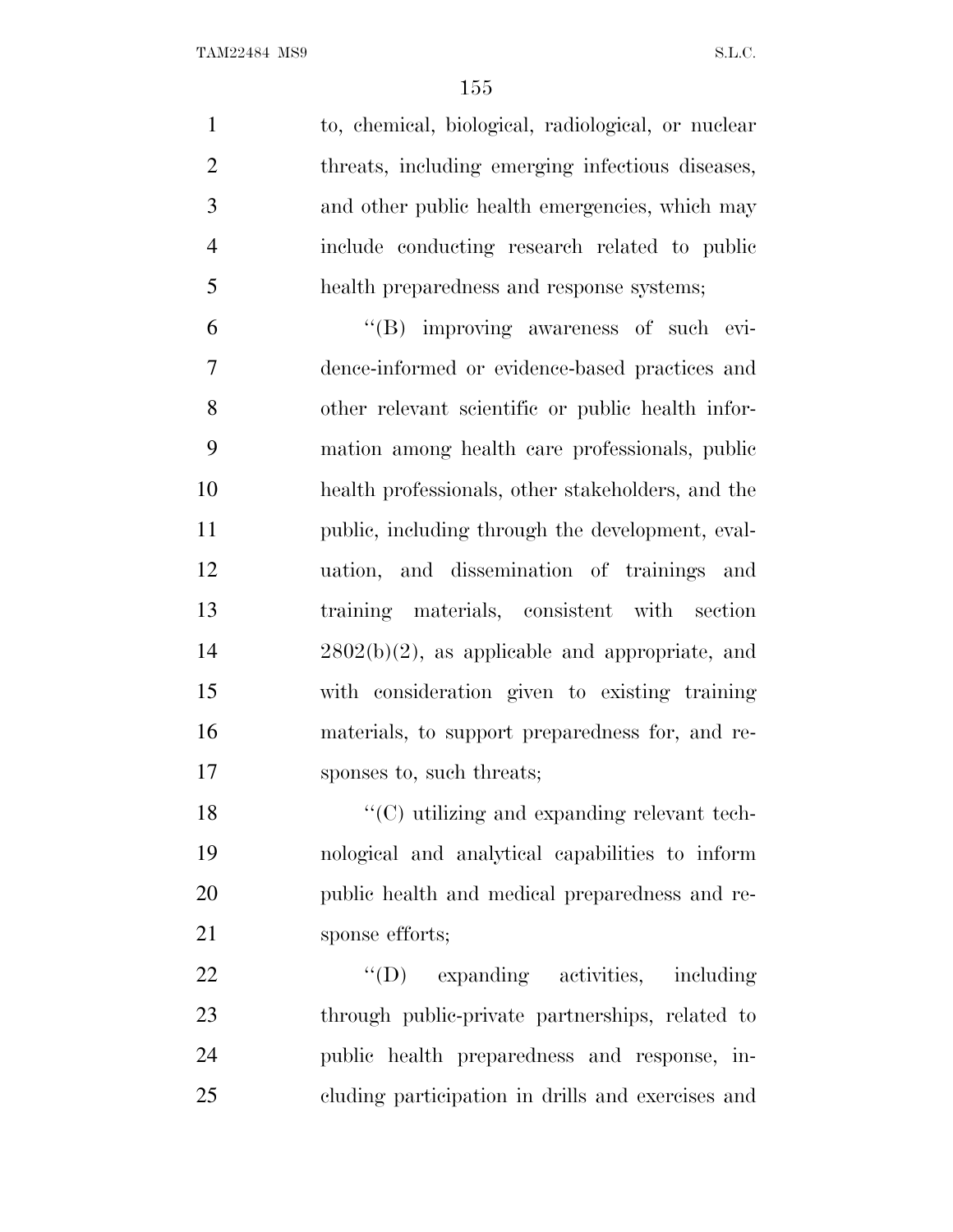|                | 156                                                                                                                 |
|----------------|---------------------------------------------------------------------------------------------------------------------|
| $\mathbf{1}$   | training public health experts, as appropriate;                                                                     |
| $\overline{2}$ | and                                                                                                                 |
| 3              | $\lq\lq(E)$ providing technical assistance and ex-                                                                  |
| $\overline{4}$ | pertise that relies on evidence-based practices,                                                                    |
| 5              | as applicable, related to responses to public                                                                       |
| 6              | health emergencies, as appropriate, to State,                                                                       |
| 7              | local, and Tribal health departments and other                                                                      |
| 8              | entities pursuant to paragraph $(2)(A)$ .                                                                           |
| 9              | "(4) DISTRIBUTION OF AWARDS.—In awarding                                                                            |
| 10             | grants, contracts, or cooperative agreements under                                                                  |
| 11             | this subsection, the Secretary shall support not                                                                    |
| 12             | fewer than 10 Centers, subject to the availability of                                                               |
| 13             | appropriations, and ensure that such awards are eq-                                                                 |
| 14             | uitably distributed among the geographical regions                                                                  |
| 15             | of the United States."; and                                                                                         |
| 1 <sub>6</sub> | $\mathcal{L}(\Omega)$ in orthocotion $\mathcal{L}(\Gamma)(1)/\mathcal{L}(\Omega)$ by other in $\mathcal{L}(\Omega)$ |

16 (2) in subsection  $(f)(1)(C)$ , by striking ", of which \$5,000,000 shall be used to carry out para-graphs (3) through (5) of such subsection''.

 (b) REPEAL.—Section 319G of the Public Health Service Act (42 U.S.C. 247d–7) is repealed.

#### **SEC. 232. VACCINE DISTRIBUTION PLANS.**

 Section 319A of the Public Health Service Act (42 U.S.C. 247d–1) is amended—

24  $(1)$  in subsection  $(a)$ —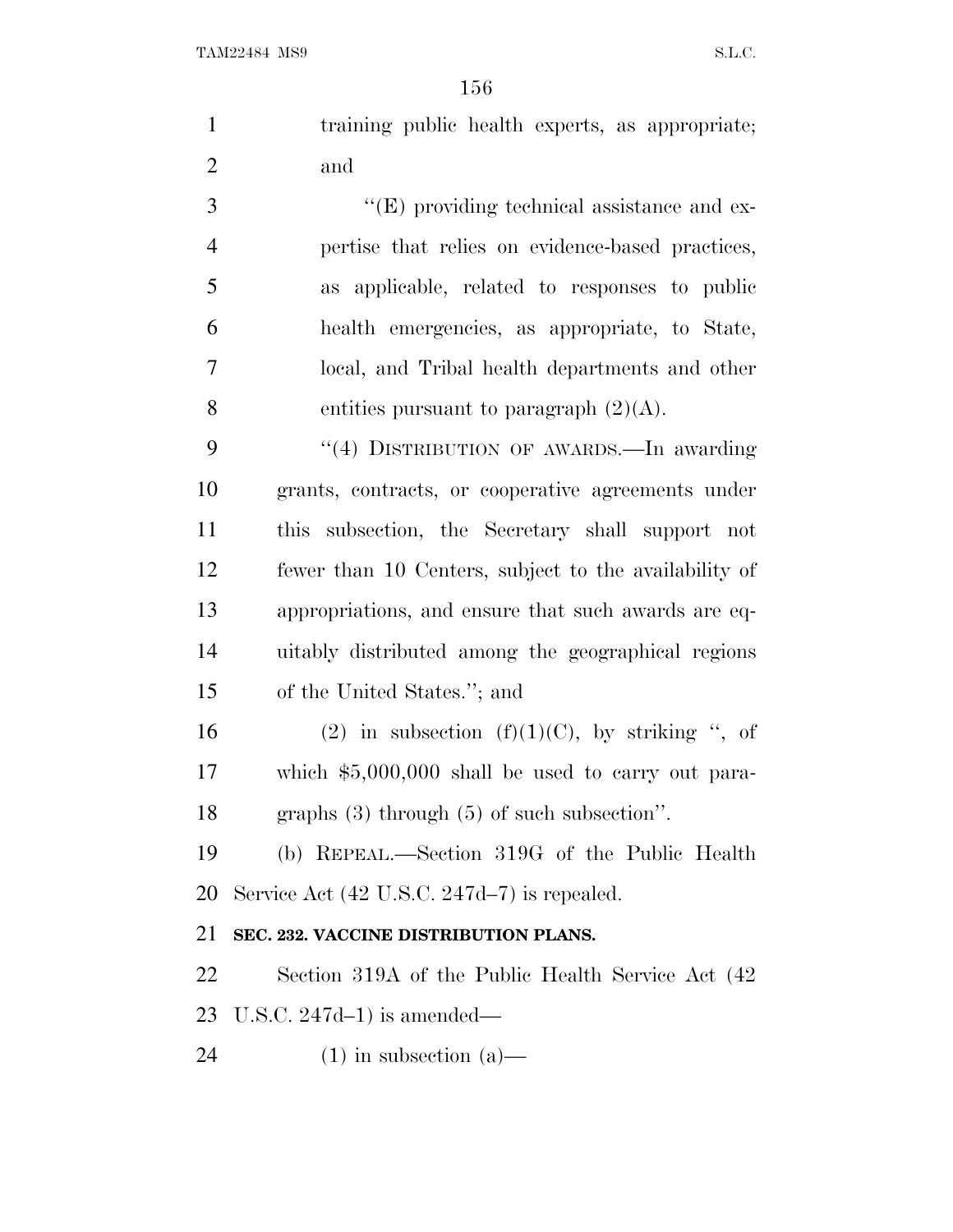| $\mathbf{1}$   | $(A)$ by inserting ", or other federally pur-          |
|----------------|--------------------------------------------------------|
| $\overline{2}$ | chased vaccine to address another pandemic"            |
| 3              | before the period at the end of the first sen-         |
| $\overline{4}$ | tence; and                                             |
| 5              | (B) by inserting "or other pandemic" be-               |
| 6              | fore the period at the end of the second sen-          |
| 7              | tence; and                                             |
| 8              | $(2)$ in subsection (d), by inserting "or other        |
| 9              | pandemics" after "influenza pandemics".                |
| 10             | SEC. 233. COORDINATION AND COLLABORATION REGARD-       |
| 11             | ING BLOOD SUPPLY.                                      |
| 12             | (a) IN GENERAL.—The Secretary of Health and            |
| 13             | Human Services, or the Secretary's designee, shall—    |
| 14             | (1) ensure coordination and collaboration be-          |
| 15             | tween relevant Federal departments and agencies re-    |
| 16             | lated to the safety and availability of the blood sup- |
| 17             | ply, including—                                        |
| 18             | (A) the Department of Health and Human                 |
| 19             | Services, including the Office of the Assistant        |
| 20             | Secretary for Health, the Centers for Disease          |
| 21             | Control and Prevention, the Food and Drug              |
| 22             | Administration, the Office of the Assistant Sec-       |
| 23             |                                                        |
|                | retary for Preparedness and Response, the Na-          |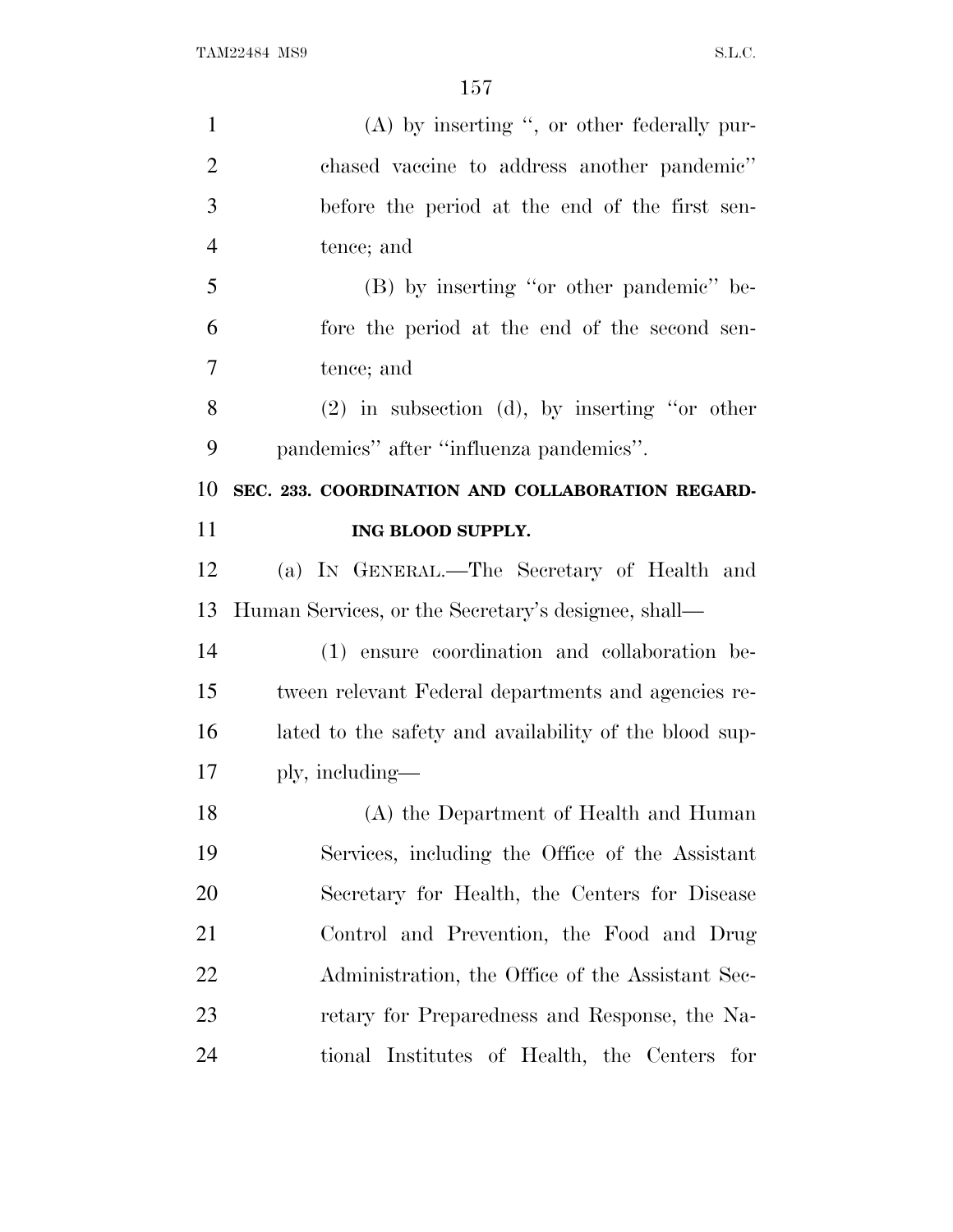| $\mathbf{1}$   | Medicare & Medicaid Services, and the Health               |
|----------------|------------------------------------------------------------|
| $\overline{2}$ | Resources and Services Administration;                     |
| 3              | (B) the Department of Defense; and                         |
| $\overline{4}$ | (C) the Department of Veterans Affairs;                    |
| 5              | and                                                        |
| 6              | and communicate with private<br>$(2)$ consult              |
| 7              | stakeholders, including blood collection establish-        |
| 8              | ments, health care providers, accreditation organiza-      |
| 9              | tions, researchers, and patients, regarding issues re-     |
| 10             | lated to the safety and availability of the blood sup-     |
| 11             | ply.                                                       |
| 12             | (b) STREAMLINING BLOOD DONOR INPUT.—Chapter                |
| 13             | 35 of title 44, United States Code, shall not apply to the |
| 14             | collection of information to which a response is voluntary |
| 15             | and that is initiated by the Secretary of Health and       |
| 16             | Human Services to solicit information from blood donors    |
| 17             | or potential blood donors to support the development of    |
|                | 18 recommendations by the Secretary concerning blood dona- |
| 19             | tion.                                                      |
|                | 20 SEC. 234. SUPPORTING LABORATORY CAPACITY AND            |
| 21             | INTERNATIONAL COLLABORATION TO AD-                         |
| 22             | DRESS ANTIMICROBIAL RESISTANCE.                            |
| 23             | Section 319E of the Public Health Service Act (42)         |
|                | 24 U.S.C. 247d–5) is amended—                              |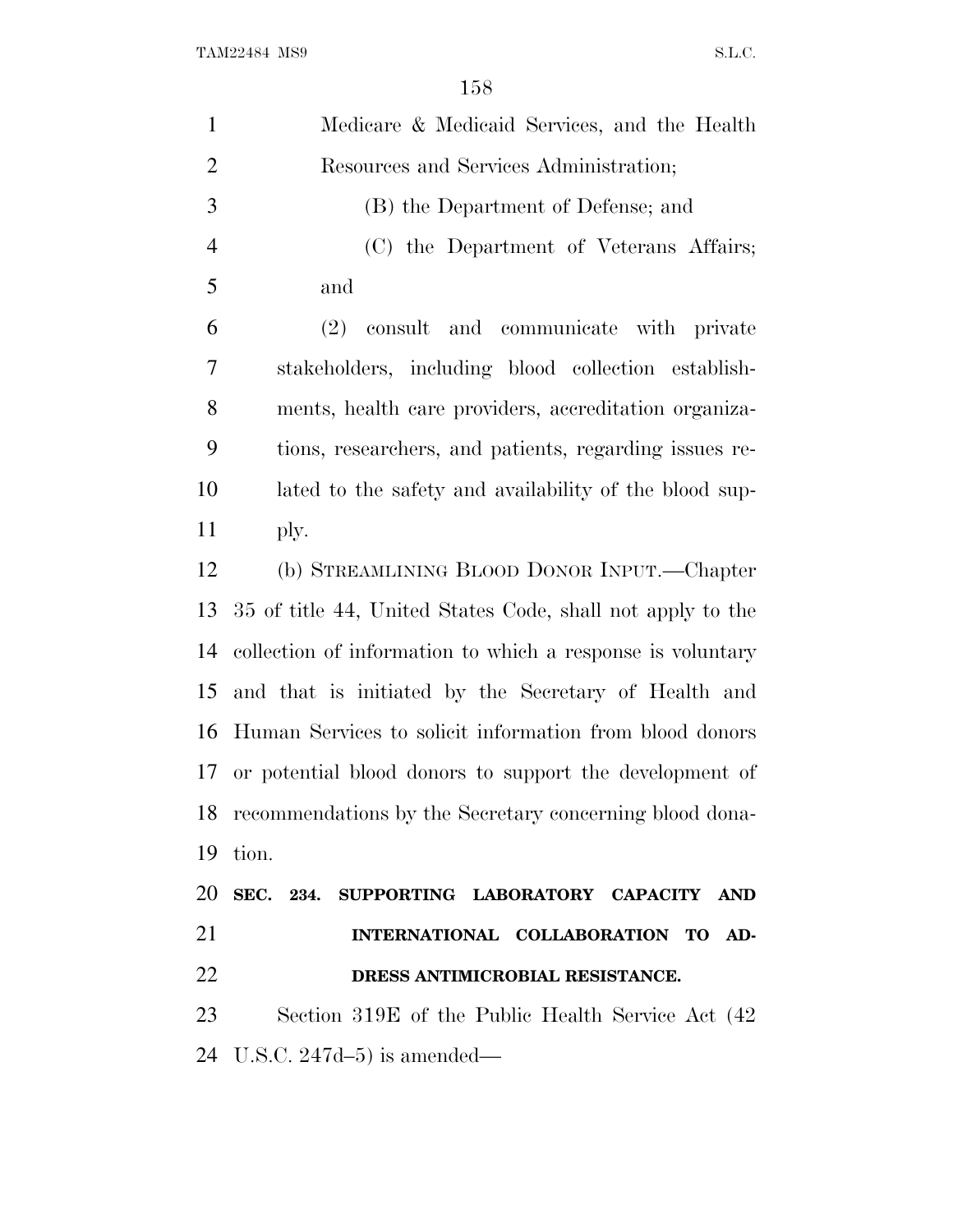(1) by redesignating subsections (k), (l), and (m) as subsections (m), (n), and (o), respectively; and (2) by inserting after subsection (j), the fol- lowing: ''(k) NETWORK OF ANTIBIOTIC RESISTANCE RE- GIONAL LABORATORIES.— 8 "(1) IN GENERAL.—The Secretary, acting through the Director of the Centers for Disease Control and Prevention, shall, as appropriate, main- tain a network of antibiotic resistance laboratory sites to ensure the maintenance of appropriate capa- bilities, within existing laboratory capacity main- tained or supported by the Centers for Disease Con- trol and Prevention, to—  $\langle A \rangle$  identify and monitor the emergence and changes in the patterns of antimicrobial-re- sistant pathogens; ''(B) detect, identify, confirm, and isolate such resistant pathogens, including, as appro- priate, performing such activities upon the re- quest of another laboratory and providing re- lated technical assistance, and, as applicable, support efforts to respond to local or regional outbreaks of such resistant pathogens; and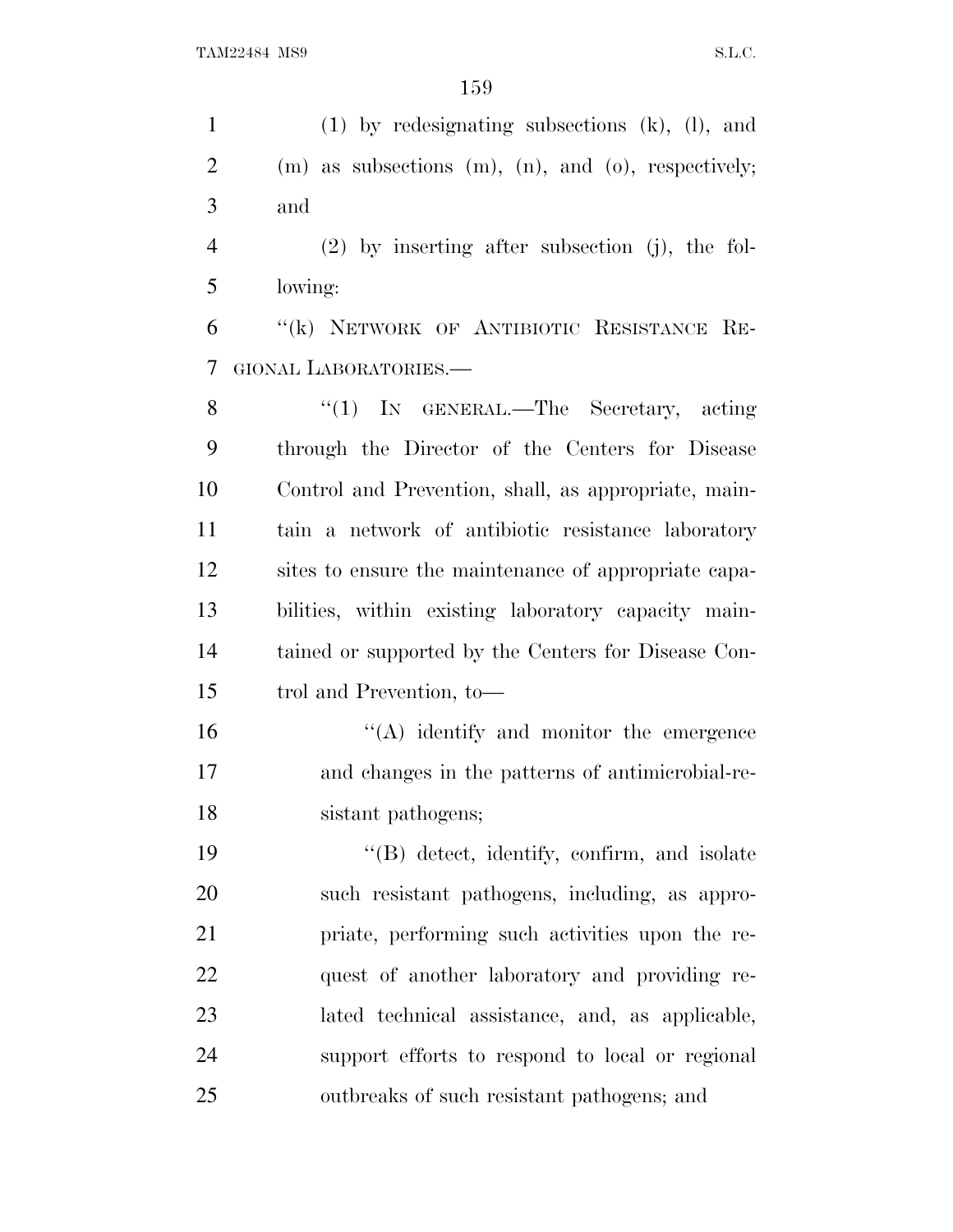$\langle ^{\prime}(C) \rangle$  perform activities to support the diag- nosis of such resistant pathogens and determine the susceptibility of relevant pathogen samples to applicable treatments. ''(2) GEOGRAPHIC DISTRIBUTION.—The Sec- retary shall ensure that such capacity and capabili-ties are appropriately distributed among the geo-

graphical regions of the United States.

9 "(3) PARTNERSHIPS AND NONDUPLICATION OF CURRENT DOMESTIC CAPACITY.—Activities sup- ported under this subsection may be based in an academic center, a State health department, or other facility operated by a public or private entity that carries out relevant laboratory or public health sur-veillance activities.

16 "(1) INTERNATIONAL COLLABORATION.—

17 "(1) IN GENERAL.—The Secretary, in coordina- tion with heads of other relevant Federal depart- ments and agencies, shall support activities related to addressing antimicrobial resistance internation-ally, including by—

 $\langle (A)$  supporting basic, translational, epide- miological, and clinical research related to anti- microbial-resistant pathogens, including such pathogens that have not yet been detected in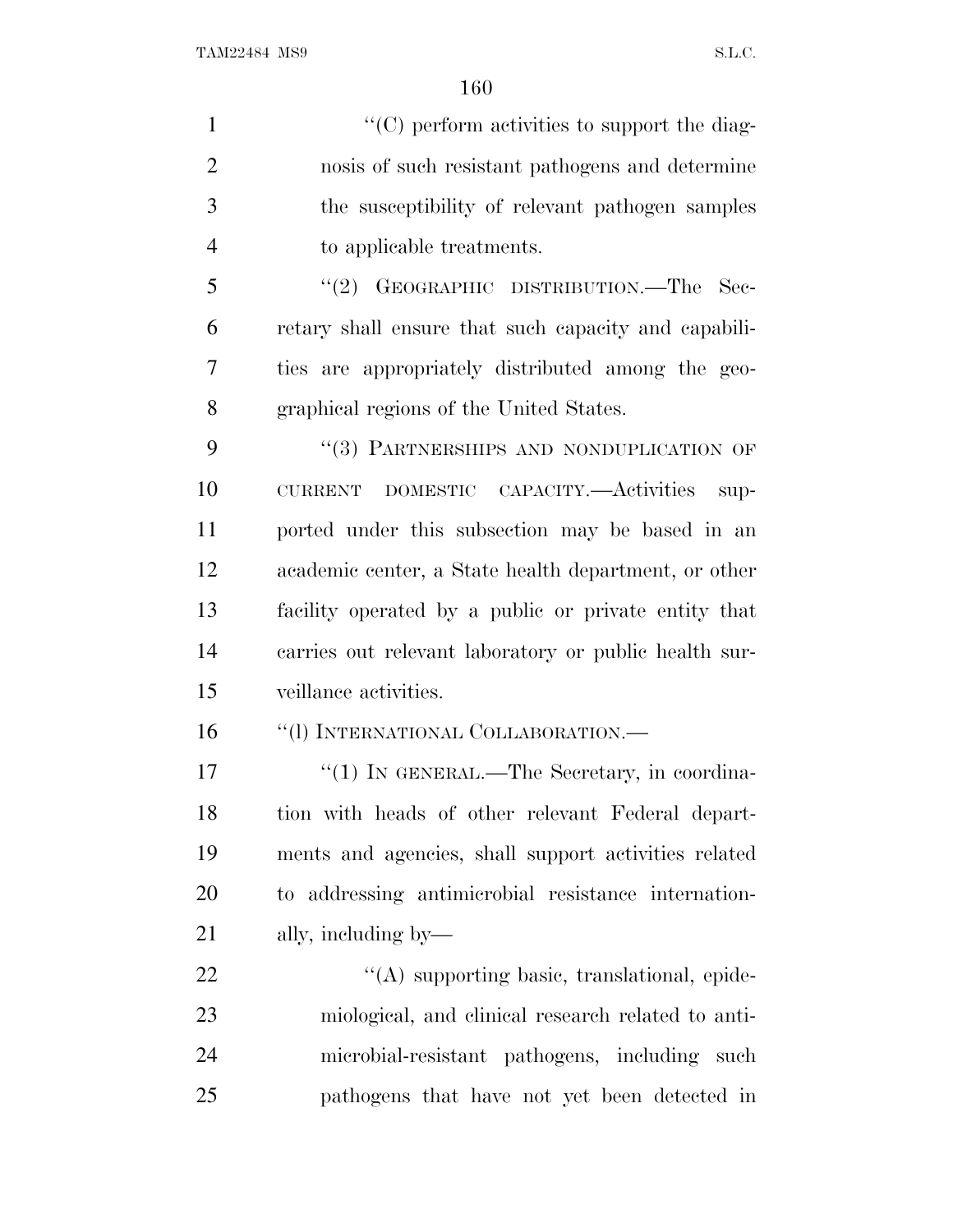| $\mathbf{1}$   | the United States, and improving related public            |
|----------------|------------------------------------------------------------|
| $\overline{2}$ | health surveillance systems, and laboratory and            |
| 3              | other response capacity; and                               |
| $\overline{4}$ | "(B) providing technical assistance related                |
| 5              | to antimicrobial resistant infection and control           |
| 6              | activities.                                                |
| 7              | "(2) AWARDS.—In carrying out paragraph $(1)$ ,             |
| 8              | the Secretary may award grants, contracts, or coop-        |
| 9              | erative agreements to public and private entities, in-     |
| 10             | cluding nongovernmental organizations, with appli-         |
| 11             | cable expertise, for purposes of supporting new and        |
| 12             | innovative approaches to the prevention, detection,        |
| 13             | and mitigation of antimicrobial-resistant patho-           |
| 14             | gens.".                                                    |
| 15             | SEC. 235. ONE HEALTH FRAMEWORK.                            |
| 16             | (a) ONE HEALTH FRAMEWORK.—The Secretary of                 |
| 17             | Health and Human Services (referred to in this section     |
|                | 18 as the "Secretary"), acting through the Director of the |
| 19             | Centers for Disease Control and Prevention, shall develop, |
| 20             | or update as appropriate, in coordination with other Fed-  |
| 21             | eral departments and agencies, as appropriate, a One       |
| 22             | Health framework to address zoonotic diseases and ad-      |
| 23             | vance public health preparedness.                          |
| 24             | (b) ONE HEALTH COORDINATION.—The Secretary,                |
| 25             | acting through the Director of the Centers for Disease     |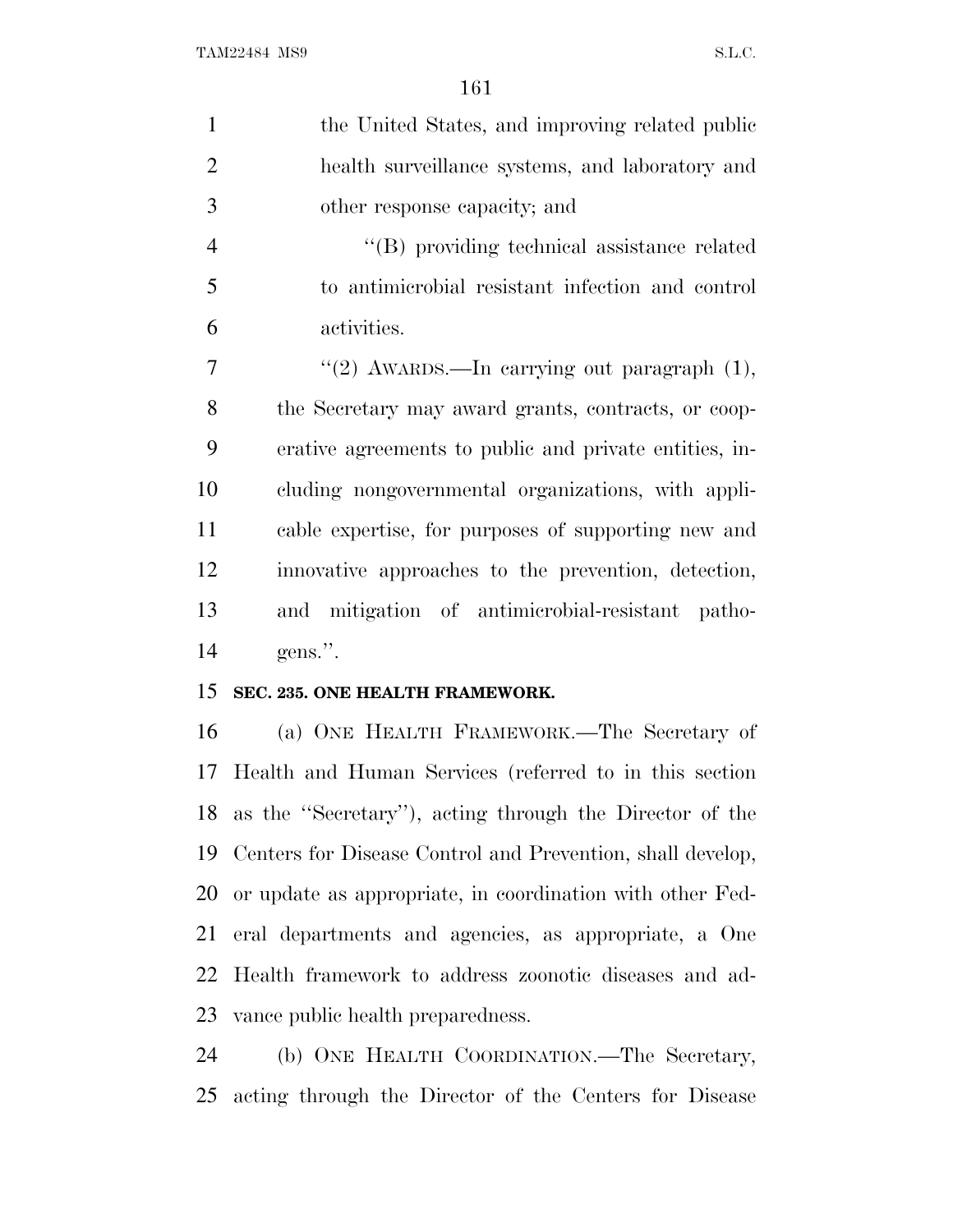Control and Prevention, shall coordinate with the Sec- retary of Agriculture and the Secretary of the Interior to develop a One Health coordination mechanism at the Fed- eral level to strengthen One Health collaboration related to prevention, detection, control, and response for zoonotic diseases and related One Health work across the Federal Government.

 (c) REPORTING.—Not later than 1 year after the date of enactment of this Act, the Secretary shall submit to the Committee on Health, Education, Labor, and Pen- sions of the Senate and the Committee on Energy and Commerce of the House of Representatives a report pro- viding an update on the activities under subsections (a) and (b).

### **SEC. 236. SUPPORTING CHILDREN DURING PUBLIC HEALTH EMERGENCIES.**

 Section 2811A of the Public Health Service Act (42 U.S.C. 300hh–10b) is amended—

19  $(1)$  in subsection  $(b)$ —

20 (A) in paragraph  $(2)$ —

 (i) by striking ''and behavioral'' and 22 inserting ", behavioral, developmental"; and

24 (ii) by striking "; and" and inserting a semicolon;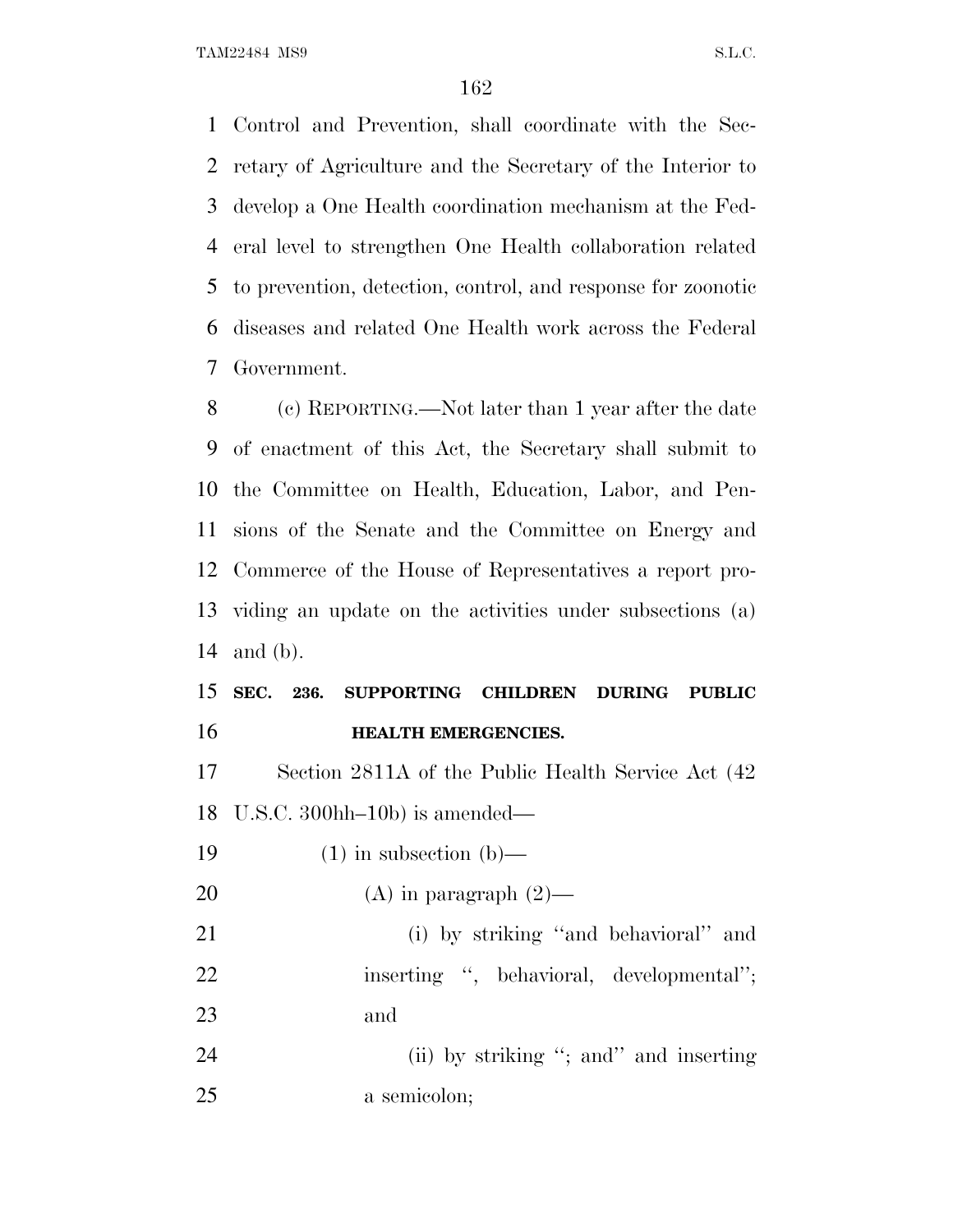| $\mathbf{1}$   | $(B)$ in paragraph $(3)$ , by striking the pe-          |
|----------------|---------------------------------------------------------|
| $\overline{2}$ | riod and inserting "; and"; and                         |
| 3              | (C) by adding at the end the following:                 |
| $\overline{4}$ | $(4)$ provide advice and consultation with re-          |
| 5              | spect to continuity of care and education for all chil- |
| 6              | dren and supporting parents and caregivers during       |
| 7              | all-hazards emergencies.";                              |
| 8              | $(2)$ in subsection $(d)(2)$ —                          |
| 9              | $(A)$ in subparagraph $(C)$ , by striking               |
| 10             | "care; and" and inserting "care;";                      |
| 11             | (B) by redesignating subparagraph (D) as                |
| 12             | subparagraph $(E);$                                     |
| 13             | $(C)$ by inserting after subparagraph $(C)$             |
| 14             | the following:                                          |
| 15             | "(D) at least 4 non-Federal members rep-                |
| 16             | resenting child care settings, State or local edu-      |
| 17             | cational agencies, individuals with expertise in        |
| 18             | children with disabilities, and parents; and";          |
| 19             | and                                                     |
| 20             | $(D)$ in subparagraph $(E)$ , as so redesig-            |
| 21             | nated—                                                  |
| 22             | (i) by striking clause (ii); and                        |
| 23             | (ii) by redesignating clauses (iii) and                 |
| 24             | (iv) as clauses (ii) and (iii), respectively.           |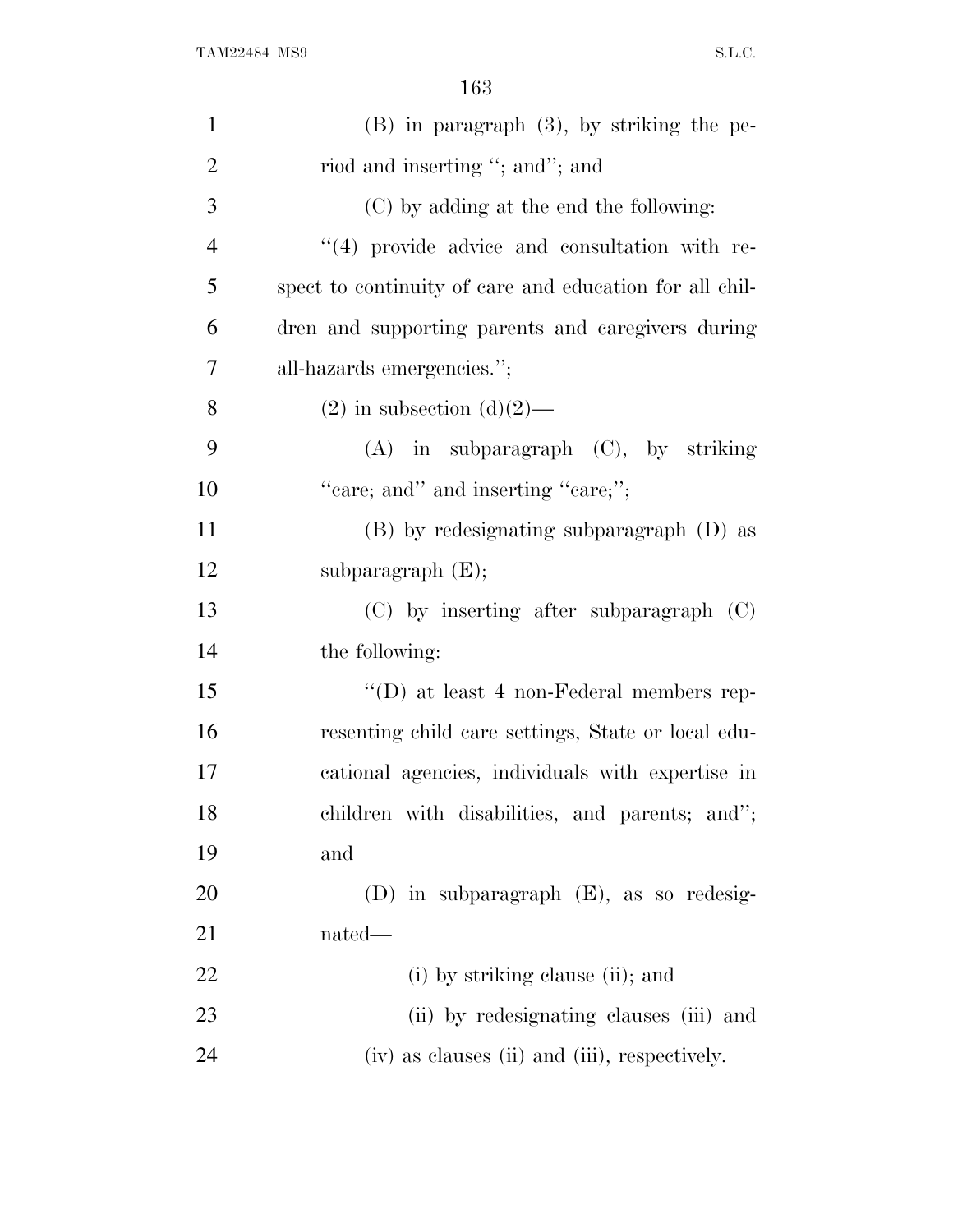# **TITLE III—ACCELERATING RE- SEARCH AND COUNTER- MEASURE DISCOVERY Subtitle A—Fostering Research and Development and Improv- ing Coordination SEC. 301. RESEARCH AND ACTIVITIES RELATED TO LONG-**8 TERM HEALTH EFFECTS OF SARS-COV-2 IN- **FECTION.** (a) I<sup>N</sup> GENERAL.—The Secretary of Health and Human Services (referred to in this section as the ''Sec- retary'') shall, as appropriate— (1) coordinate activities among relevant Federal departments and agencies with respect to addressing the long-term health effects of SARS–CoV–2 infec- tion, which may include conditions that arise as a result of such infection; (2) continue to conduct or support basic, clin- ical, epidemiological, behavioral, and translational research and public health surveillance related to the pathogenesis, prevention, diagnosis, and treatment of the long-term health effects of SARS–CoV–2 in- fection, which may include conditions that arise as a result of such infection; and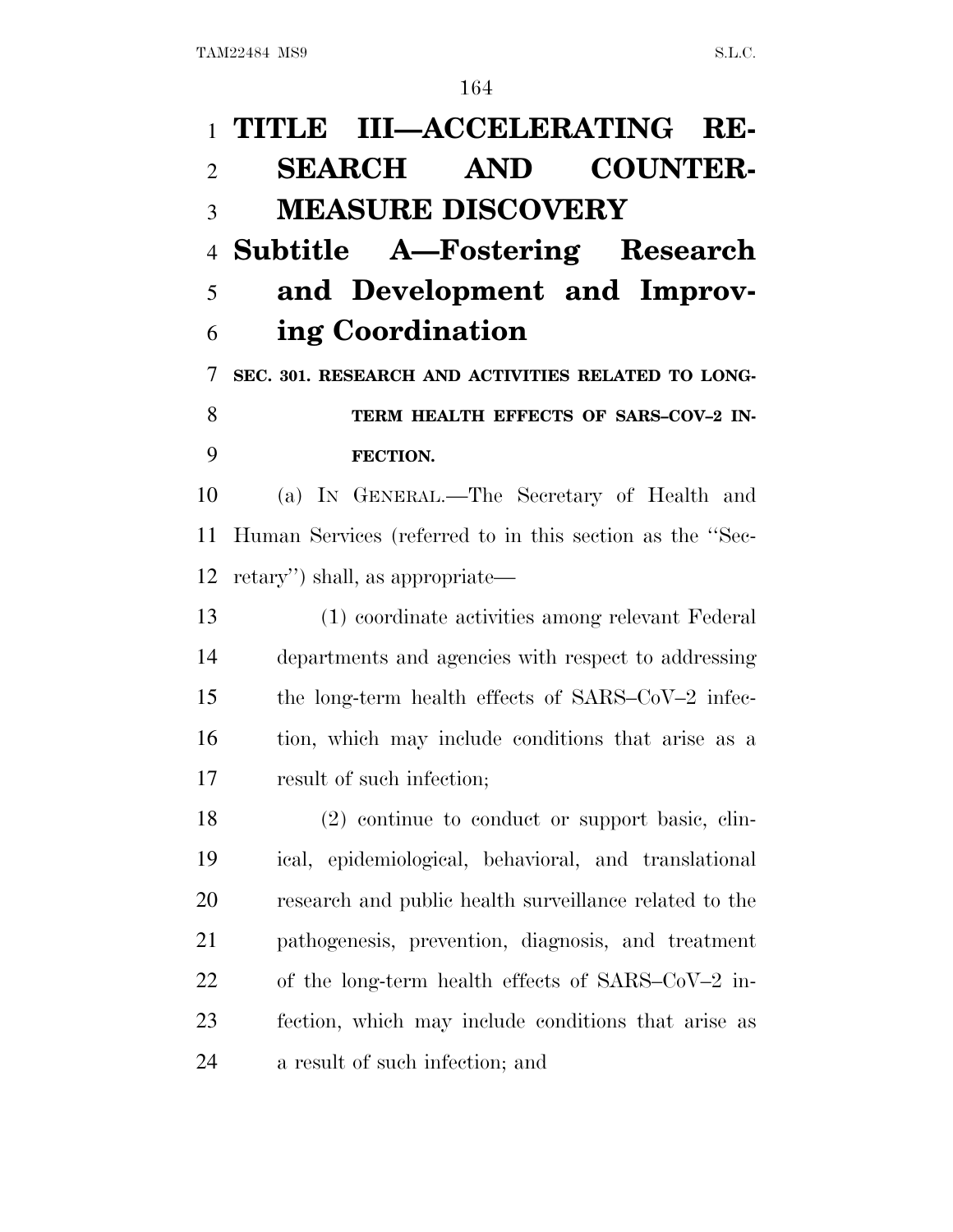(3) consistent with the findings of studies and research under paragraph (1), in consultation with health professional associations, scientific and med- ical researchers, and other relevant experts, develop and inform recommendations, guidance, and edu- cational materials on the long-term effects of SARS– CoV–2 infection, which may include conditions that arise as a result of such infection, and provide such recommendations, guidance, and educational mate- rials to health care providers and the general public. (b) CONSIDERATIONS.—In conducting or supporting research under this section, the Secretary shall consider the diversity of research participants or cohorts to ensure inclusion of a broad range of participants, as applicable and appropriate. (c) ADDITIONAL ACTIVITIES.—The Secretary may— (1) direct the Director of the Agency for Healthcare Research and Quality to— (A) assist in the identification and develop- ment of evidence regarding the delivery of high- quality, high-value health care for individuals experiencing long-term health effects of SARS– CoV–2, which may include conditions that arise as a result of such infection;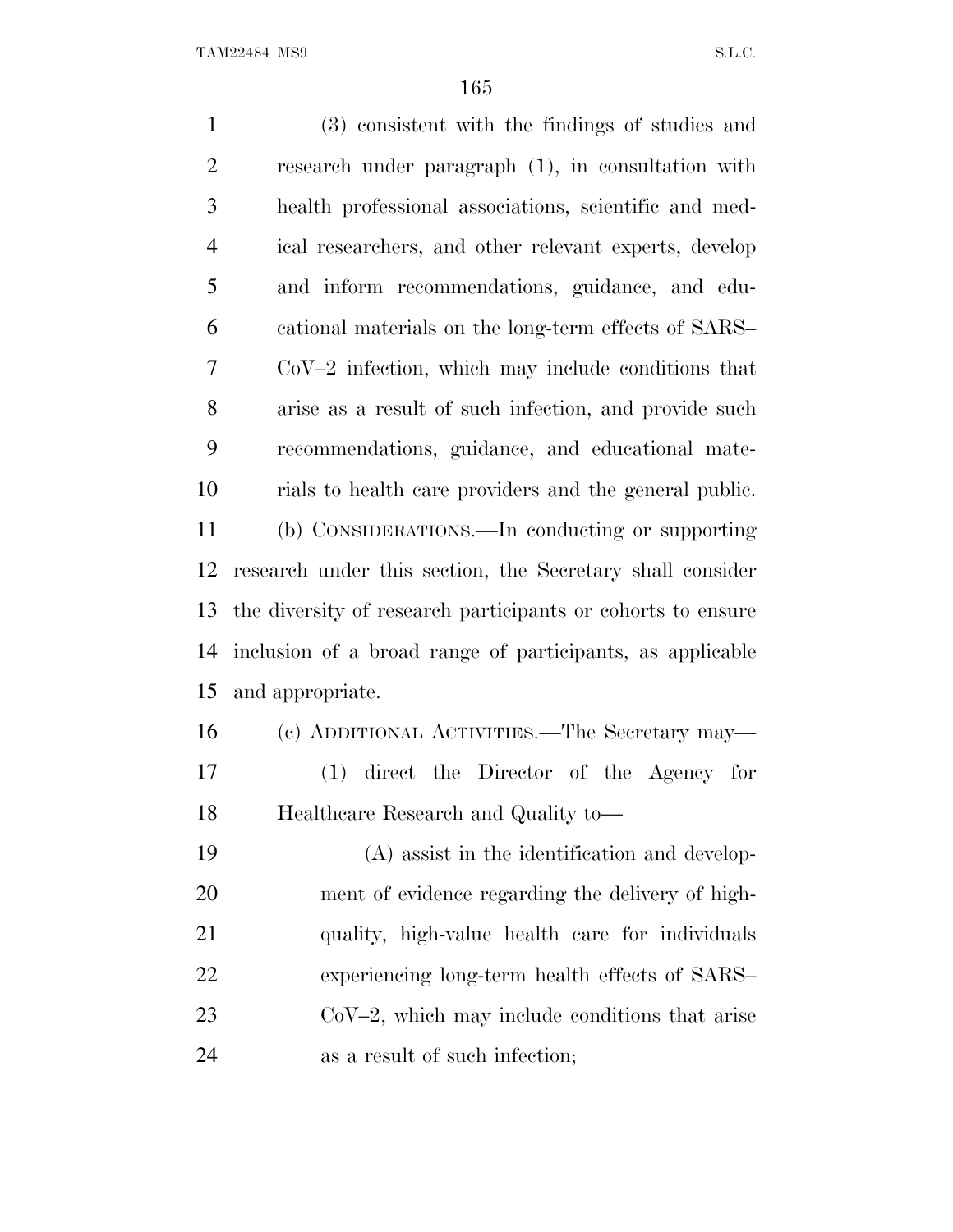| $\mathbf{1}$   | (B) develop or identify tools and strategies               |
|----------------|------------------------------------------------------------|
| $\overline{2}$ | to help heath care entities and providers care             |
| 3              | for such populations; and                                  |
| $\overline{4}$ | (C) disseminate such evidence, tools, and                  |
| 5              | strategies; and                                            |
| 6              | (2) establish a primary care technical assistance          |
| 7              | initiative to convene primary care providers and or-       |
| 8              | ganizations in order to collect and disseminate best       |
| 9              | practices related to the care of individuals with long-    |
| 10             | term health effects of SARS–CoV–2 infection, which         |
| 11             | may include conditions that arise as a result of such      |
| 12             | infection.                                                 |
| 13             | (d) ANNUAL REPORTS.—Not later than 1 year after            |
| 14             | the date of enactment of this Act, and annually thereafter |
| 15             | for the next 4 years, the Secretary shall prepare and sub- |
|                | 16 mit a report to the Committee on Health, Education,     |

 Labor, and Pensions of the Senate and the Committee on Energy and Commerce of the House of Representatives regarding an overview of the research conducted or sup- ported under this section and any relevant findings. Such reports may include information about how the research and relevant findings under this section relate to other re- search efforts supported by other public or private entities. (e) PUBLIC AVAILABILITY OF INFORMATION.—In making information or reports publicly available under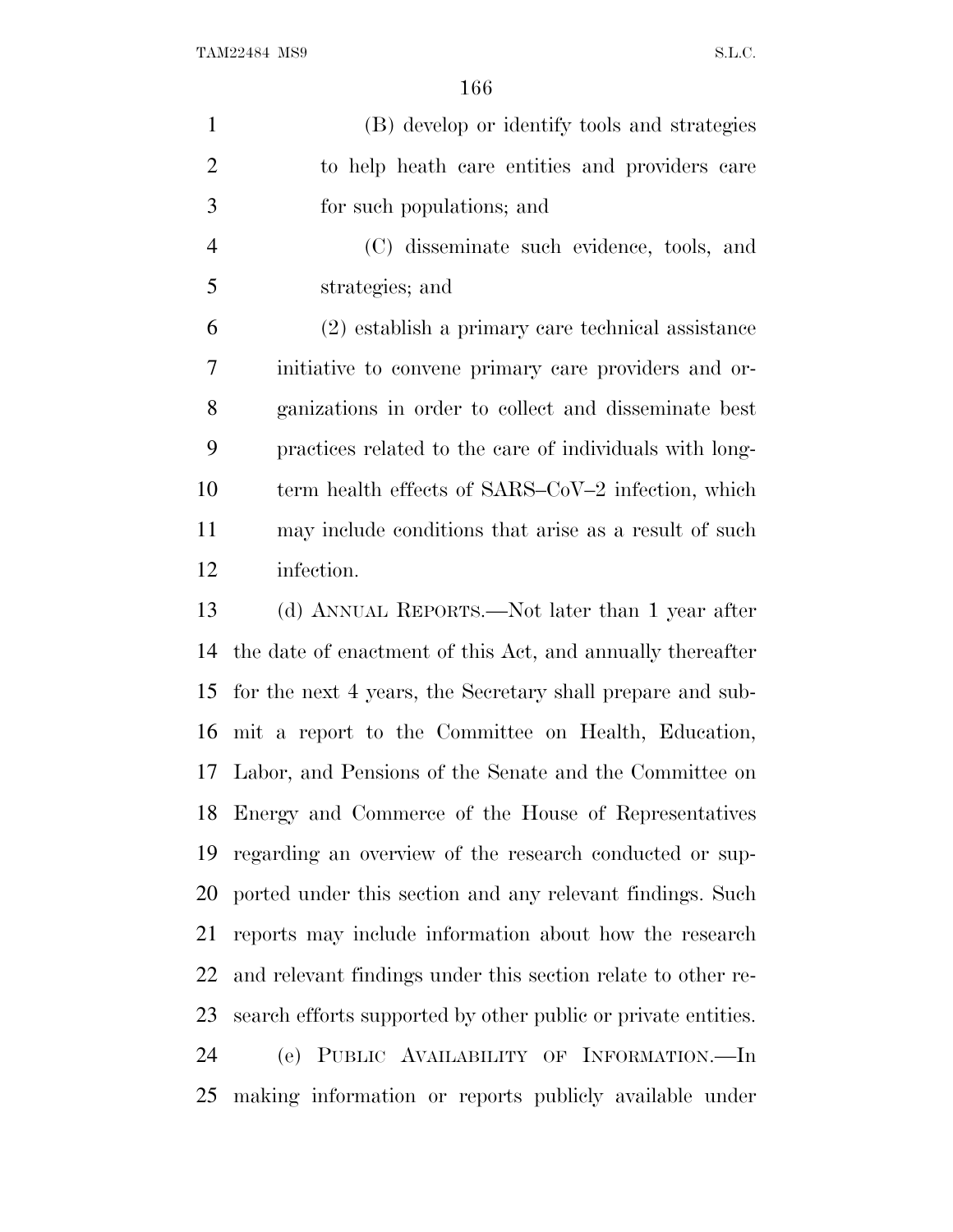this section, the Secretary shall take into consideration the delivery of such information in a manner that takes into account the range of communication needs of the intended recipients, including at-risk individuals.

### **SEC. 302. RESEARCH CENTERS FOR PATHOGENS OF PAN-DEMIC CONCERN.**

 Subpart 6 of part C of title IV of the Public Health Service Act is amended by inserting after section 447C (42 U.S.C. 285f–4) the following:

## 10 "SEC. 447D. RESEARCH CENTERS FOR PATHOGENS OF PAN-**DEMIC CONCERN.**

 ''(a) I<sup>N</sup> GENERAL.—The Director of the Institute, in collaboration, as appropriate, with the directors of applica- ble institutes, centers, and divisions of the National Insti- tutes of Health, the Assistant Secretary for Preparedness and Response, and the Director of the Biomedical Ad- vanced Research and Development Authority, shall estab- lish or continue a multidisciplinary research program to advance the discovery and preclinical development of med- ical products for priority virus families and other viral pathogens with a significant potential to cause a pan-demic, through support for research centers.

23 "(b) USES OF FUNDS.—The Director of the Institute shall award funding through grants, contracts, or coopera-tive agreements to public or private entities to provide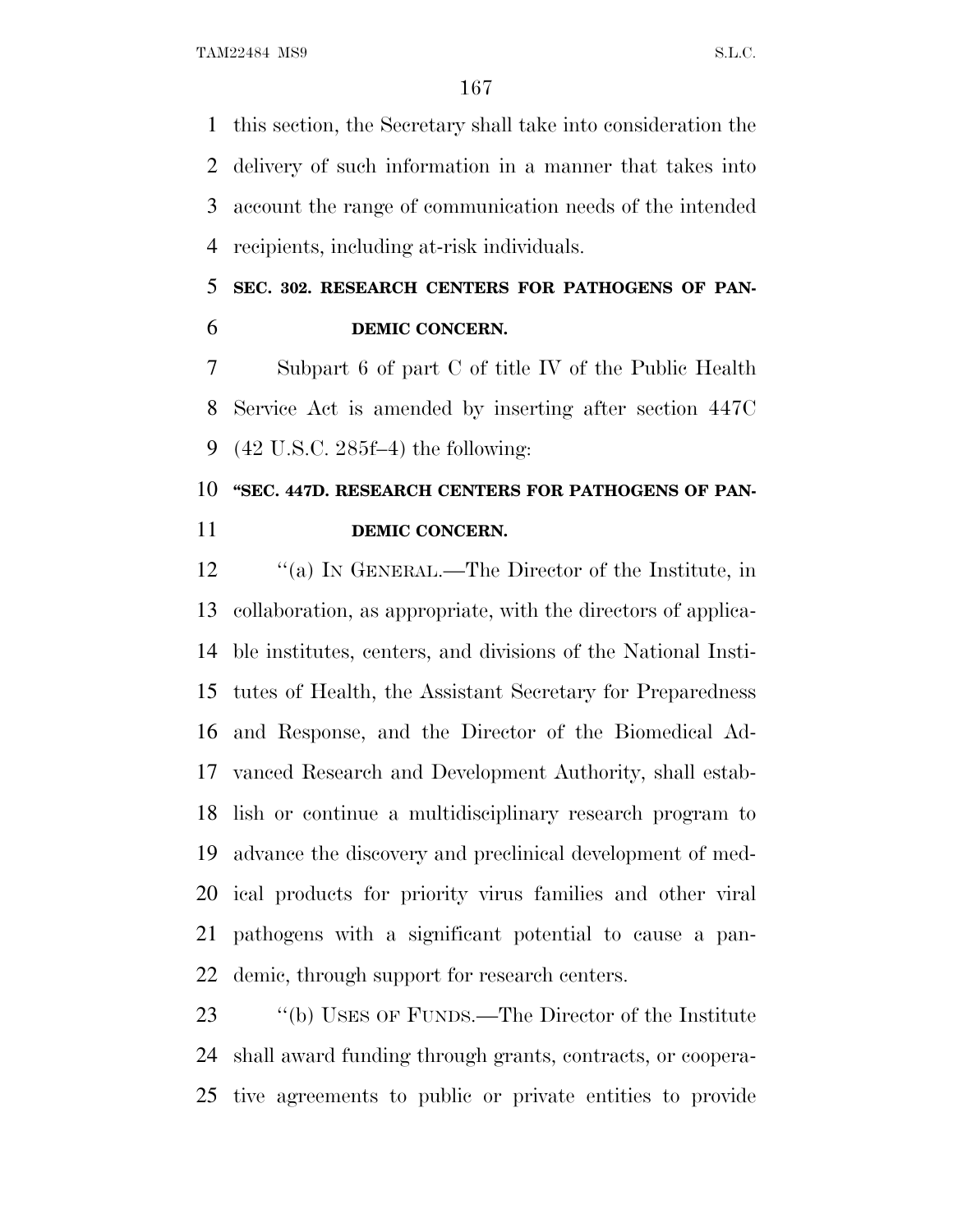support for research centers described in subsection (a) for the purpose of—

3 "(1) conducting basic research through pre- clinical development of new medical products or technologies, including platform technologies, to ad-dress pathogens of pandemic concern;

 $\frac{1}{2}$  ''(2) identifying potential targets for thera- peutic candidates, including antivirals, to treat such pathogens;

 $\frac{10}{2}$   $(3)$  identifying existing medical products with the potential to address such pathogens, including candidates that could be used in outpatient settings; and

14 ''(4) carrying out or supporting other research related to medical products to address such patho-gens, as determined appropriate by the Director.

 ''(c) COORDINATION.—The Director of the Institute shall, as appropriate, provide for the coordination of ac- tivities among the centers described in subsection (a), in-cluding through—

 ''(1) facilitating the exchange of information and regular communication among the centers, as appropriate; and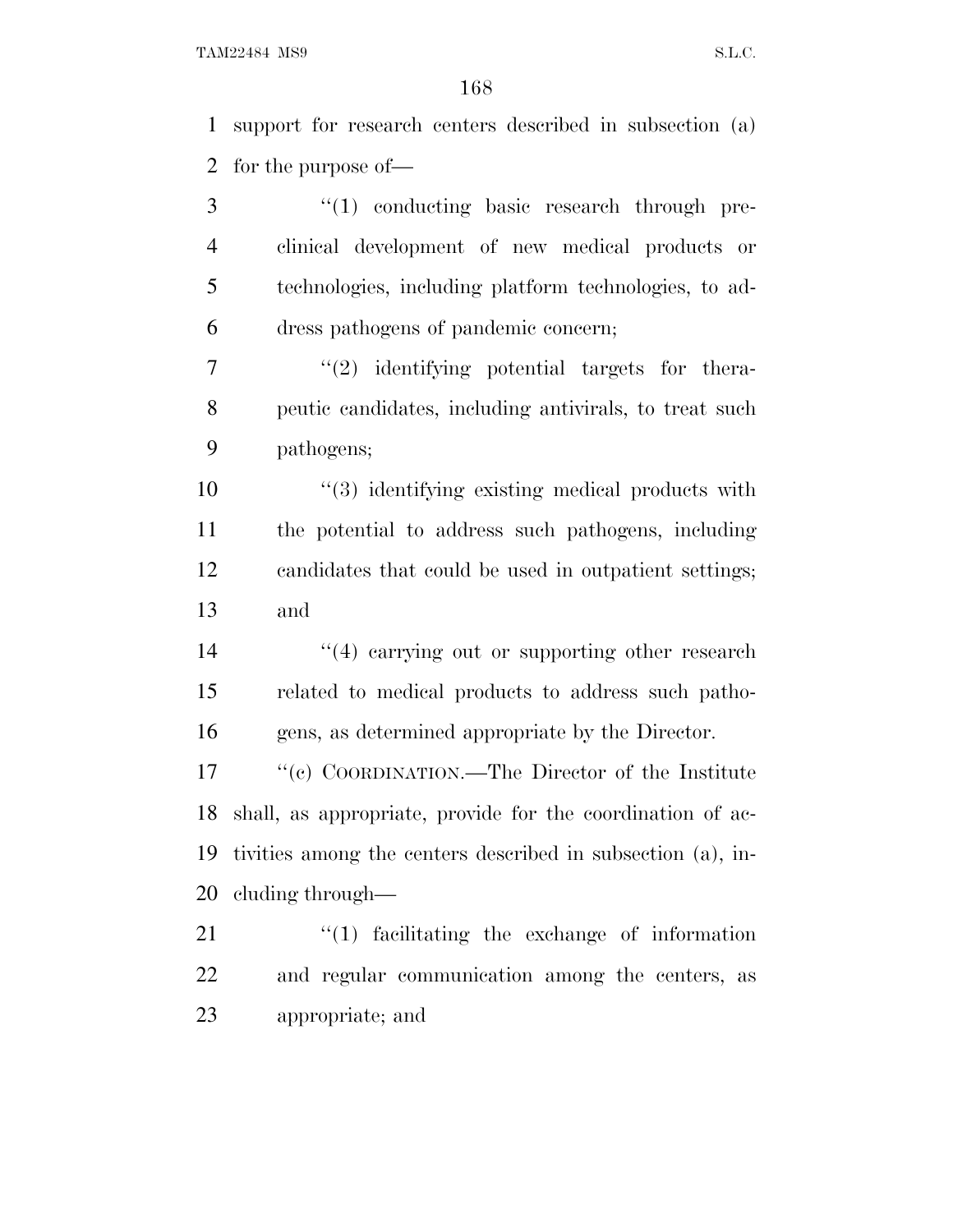1  $\frac{1}{2}$  requiring the periodic preparation and sub- mission to the Director of reports on the activities of each center.

 ''(d) PRIORITY.—In awarding funding through grants, contracts, or cooperative agreements under sub- section (a), the Director of the Institute shall, as appro- priate, give priority to applicants with existing frameworks and partnerships, as applicable, to support the advance-ment of such research.

 ''(e) COLLABORATION.—The Director of the Institute shall—

12 ''(1) collaborate with the heads of other appro- priate Federal departments, agencies, and offices with respect to the identification of additional pri- ority virus families and other viral pathogens with a significant potential to cause a pandemic; and

 $\frac{17}{20}$  collaborate with the Director of the Bio- medical Advanced Research and Development Au- thority with respect to the research conducted by centers described in subsection (a), including, as ap- propriate, providing any updates on the research ad- vancements made by such centers, identifying any advanced research and development needs for such countermeasures, consistent with section  $319L(a)(6)$ , and taking into consideration existing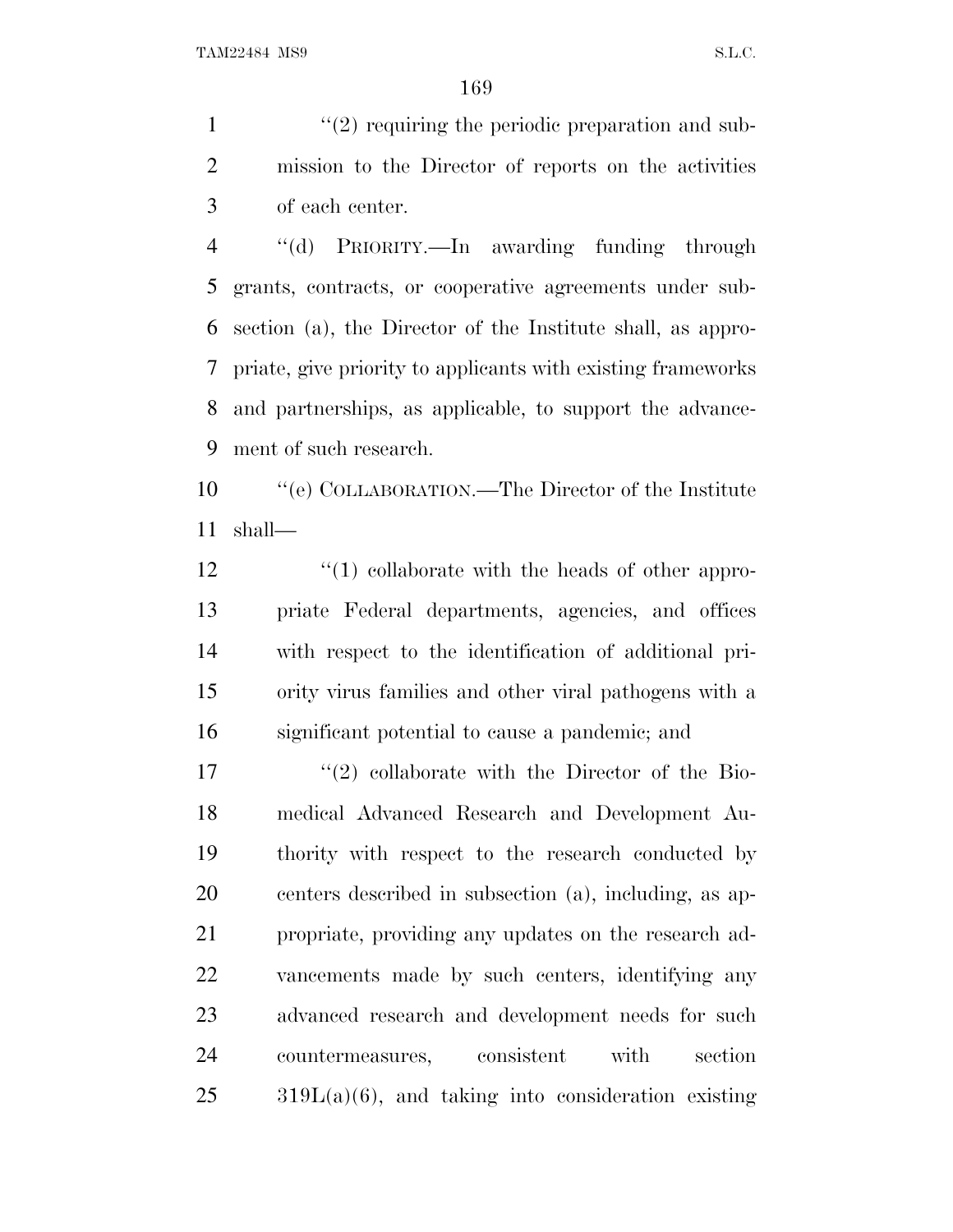manufacturing capacity and future capacity needs for such medical products or technologies, including platform technologies, supported by the centers de- scribed in subsection (a). ''(f) SUPPLEMENT, NOT SUPPLANT.—Any support received by a center described in subsection (a) under this section shall be used to supplement, and not supplant, other public or private support for activities authorized to be supported.''. **SEC. 303. IMPROVING MEDICAL COUNTERMEASURE RE- SEARCH COORDINATION.** Section 402(b) in the Public Health Service Act (42 U.S.C. 282(b)) is amended— 14 (1) in paragraph  $(24)$ , by striking "and" at the end; (2) in paragraph (25), by striking the period and inserting a semicolon; and (3) by inserting after paragraph (25) the fol- lowing: 20 "(26) shall consult with the Assistant Secretary for Preparedness and Response, the Director of the Biomedical Advanced Research and Development Authority, the Director of the Centers for Disease Control and Prevention, and the heads of other Fed-eral agencies and offices, as appropriate, regarding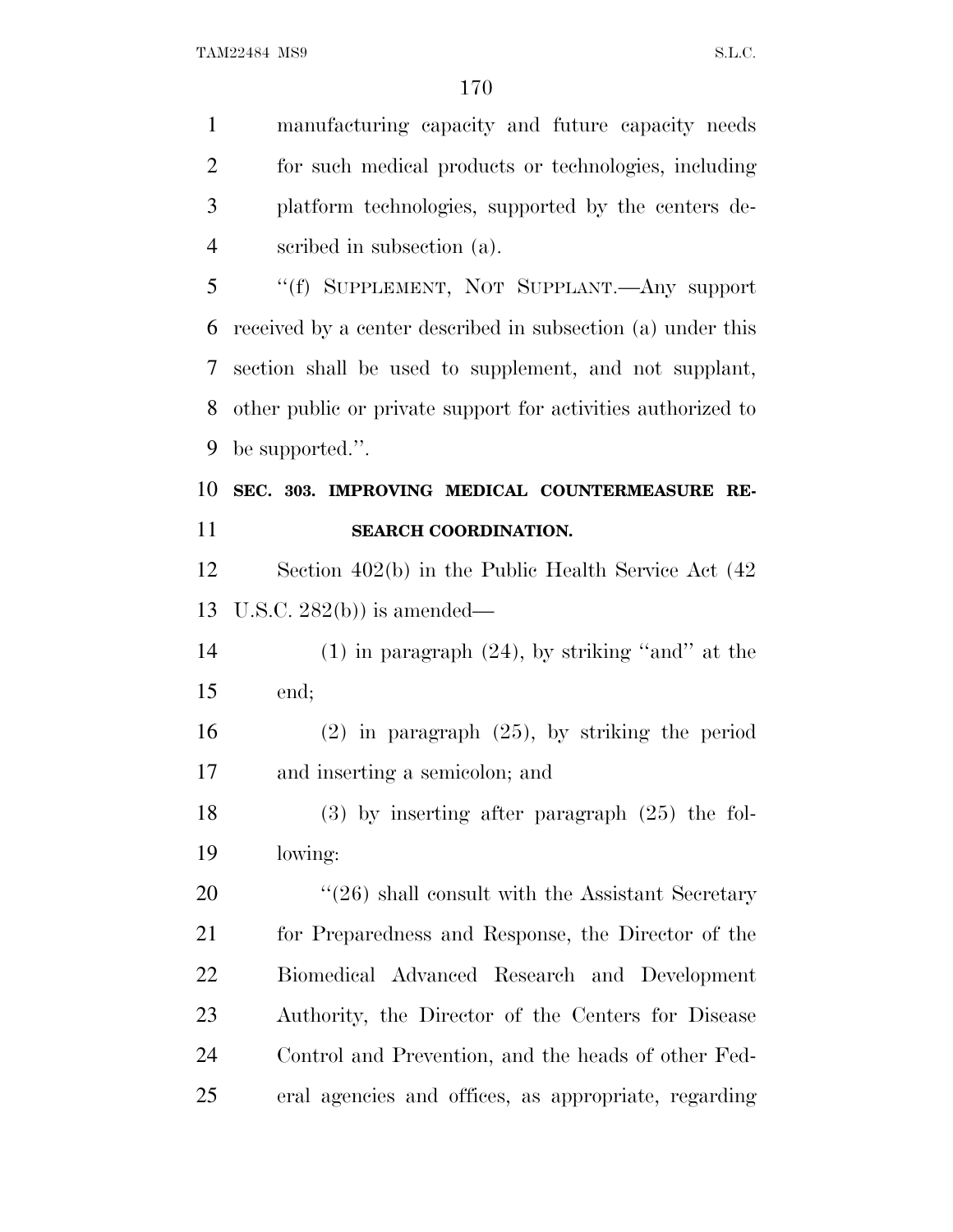research needs to advance medical countermeasures to diagnose, mitigate, prevent, or treat harm from any biological agent or toxin, including emerging in- fectious diseases, chemical, radiological, or nuclear agent that may cause a public health emergency or other research needs related to emerging public health threats;''.

### **SEC. 304. ACCESSING SPECIMEN SAMPLES AND DIAG-NOSTIC TESTS.**

 (a) IMPROVING RESEARCH AND DEVELOPMENT OF MEDICAL COUNTERMEASURES FOR NOVEL PATHO-GENS.—

 (1) SAMPLE ACCESS.—Not later than 1 year after the date of enactment of this Act, the Sec- retary of Health and Human Services (referred to in this subsection as the ''Secretary'') shall make pub- licly available policies and procedures related to pub- lic and private entities accessing specimens of, or specimens containing, pathogens or suitable surro- gates for, or alternatives to, such pathogens as the Secretary determines appropriate to support public health preparedness and response activities or bio- medical research for purposes of the development and validation, as applicable, of medical products to address emerging infectious diseases and for use to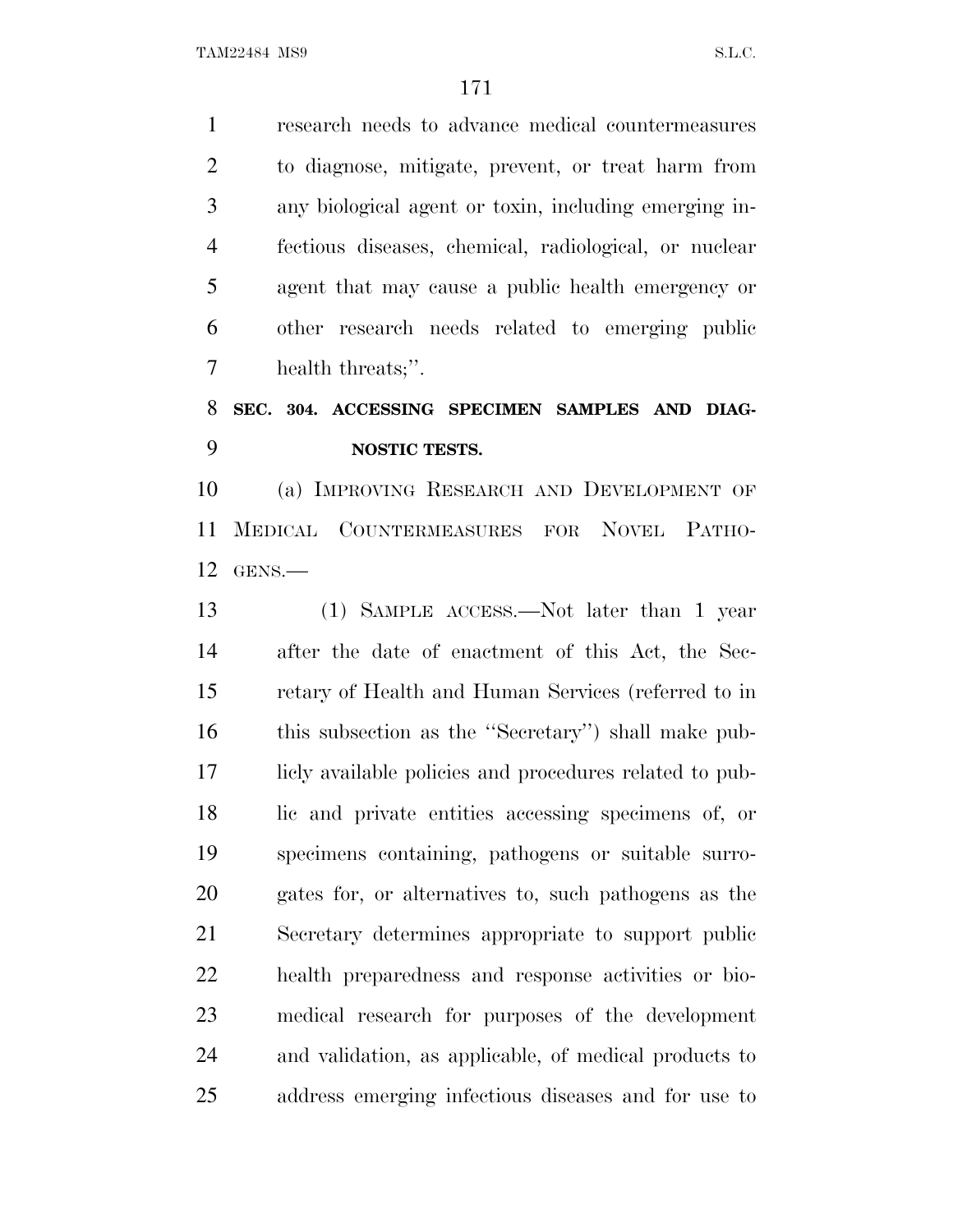| $\mathbf{1}$   | otherwise respond to emerging infectious diseases.          |
|----------------|-------------------------------------------------------------|
| $\overline{2}$ | Such policies and procedures shall take into account,       |
| 3              | as appropriate, any applicable existing Federal re-         |
| $\overline{4}$ | sources.                                                    |
| 5              | GUIDANCE.—The Secretary shall issue<br>(2)                  |
| 6              | guidance regarding the procedures for carrying out          |
| 7              | $\frac{1}{2}$ paragraph $(1)$ , including—                  |
| 8              | (A) the method for requesting such sam-                     |
| 9              | ples;                                                       |
| 10             | (B) considerations for sample availability                  |
| 11             | and use of suitable surrogates or alternatives to           |
| 12             | such pathogens, as appropriate, including appli-            |
| 13             | cable safeguard and security measures; and                  |
| 14             | (C) information required to be provided in                  |
| 15             | order to receive such samples or suitable surro-            |
| 16             | gates or alternatives.                                      |
| 17             | (b)<br>EARLIER DEVELOPMENT<br><b>DIAGNOSTIC</b><br>OF       |
|                | 18 TESTS.—Title III of the Public Health Service Act is     |
| 19             | amended by inserting after section 319A (42 U.S.C.          |
|                | $20\quad 247d-1$ ) the following:                           |
| 21             | "SEC. 319B. EARLIER DEVELOPMENT OF DIAGNOSTIC               |
| 22             | TESTS.                                                      |
| 23             | "The Secretary may contract with public and private         |
| 24             | entities, as appropriate, to increase capacity in the rapid |
| 25             | development, validation, manufacture, and dissemination     |
|                |                                                             |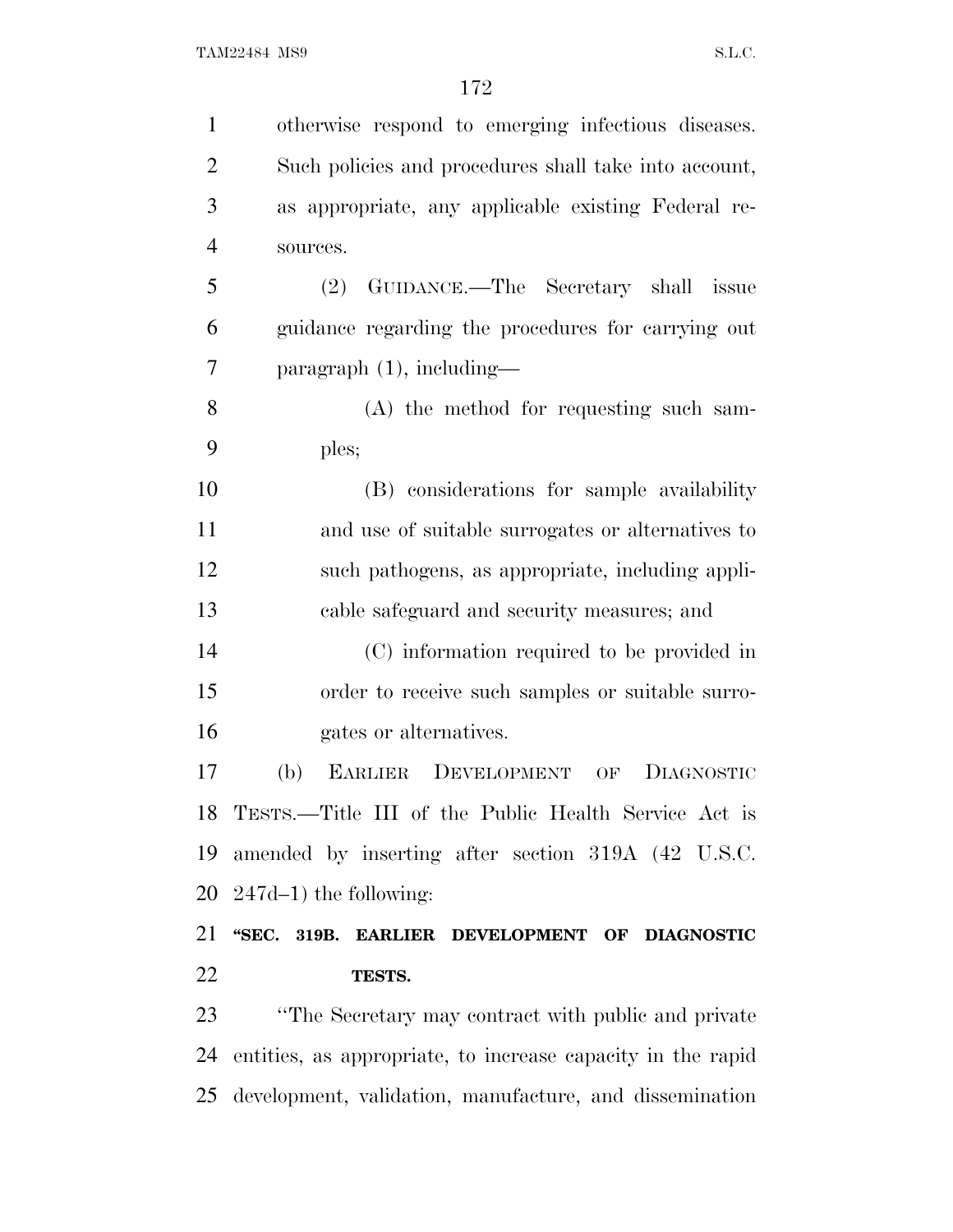of diagnostic tests, as appropriate, to State, local, and Tribal health departments and other appropriate entities for immediate public health response activities to address an emerging infectious disease with respect to which a public health emergency is declared under section 319, or that has significant potential to cause such a public health emergency.''.

## **SEC. 305. NATIONAL ACADEMIES OF SCIENCES, ENGINEER- ING, AND MEDICINE STUDY ON NATURAL IM- MUNITY IN RELATION TO THE COVID–19 PAN-DEMIC.**

 (a) I<sup>N</sup> GENERAL.—Not later than 45 days after the date of enactment of this Act, the Secretary of Health and Human Services shall seek to enter into a contract with the National Academies of Sciences, Engineering, and Medicine (referred to in this section as the ''National Academies'') to conduct a study related to the current sci- entific evidence on the durability of immunity to COVID– 19.

 (b) INCLUSIONS.—The study pursuant to the con-tract under subsection (a) shall include—

 (1) an assessment of scientific evidence related 23 to the durability of immunity resulting from SARS– CoV–2 infection, COVID–19 vaccination, or both, including any differences between population groups;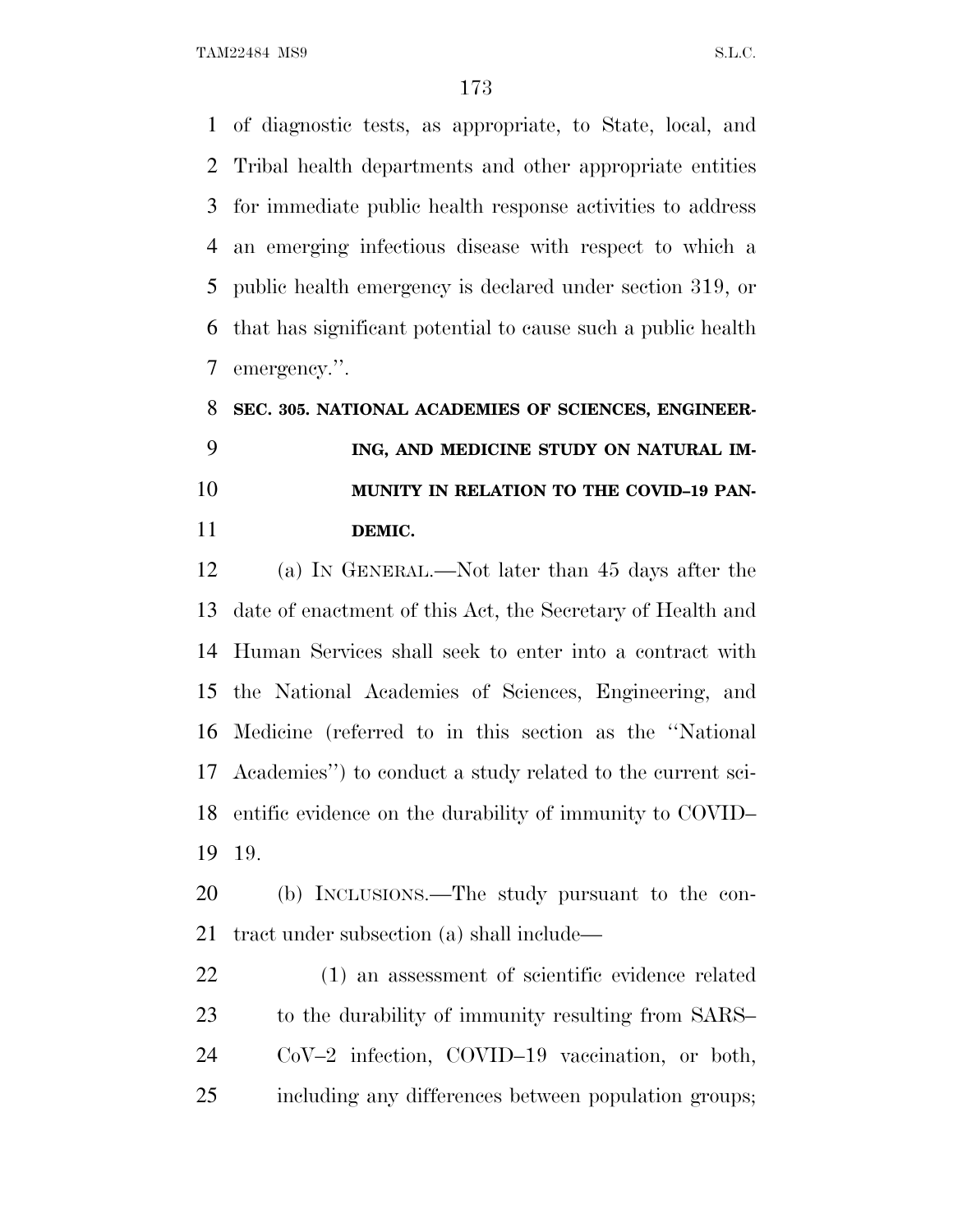(2) an assessment of the extent to which the Federal Government makes publicly available the scientific evidence used by relevant Federal depart- ments and agencies to inform public health rec- ommendations related to immunity resulting from SARS–CoV–2 infection and COVID–19 vaccination; and

 (3) a summary of scientific studies and evidence related to SARS–CoV–2 infection-acquired immunity from a sample of other countries or multilateral or-ganizations.

 (c) REPORT.—Not later than 18 months after the date of enactment of this Act, the National Academies shall submit to the Committee on Health, Education, Labor, and Pensions of the Senate and the Committee on Energy and Commerce of the House of Representatives a report on the study pursuant to subsection (a).

 (d) AUTHORIZATION OF APPROPRIATION.—There is authorized to be appropriated such sums as may be nec-essary for fiscal year 2023 to carry out this section.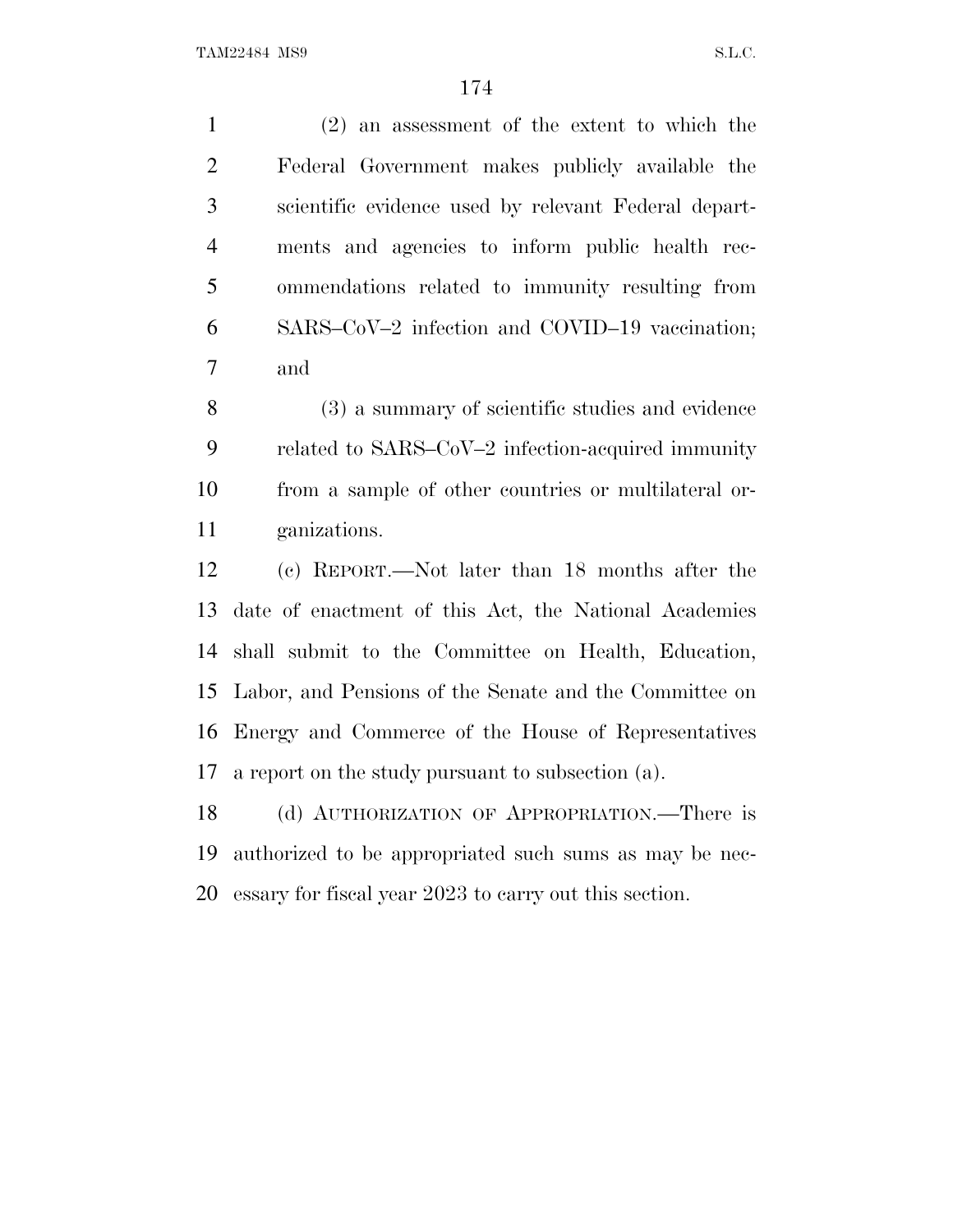| 1              | <b>Subtitle B-Improving Biosafety</b>               |
|----------------|-----------------------------------------------------|
| $\overline{2}$ | and Biosecurity                                     |
| 3              | SEC. 311. IMPROVING CONTROL AND OVERSIGHT OF SE-    |
| $\overline{4}$ | LECT BIOLOGICAL AGENTS AND TOXINS.                  |
| 5              | Section 351A of the Public Health Service Act (42)  |
| 6              | U.S.C. 262a) is amended—                            |
| 7              | $(1)$ in subsection $(b)(1)$ , by amending subpara- |
| 8              | $graph(A)$ to read as follows:                      |
| 9              | $\lq\lq$ proper training, including with re-        |
| 10             | spect to notification requirements under this       |
| 11             | section, of-                                        |
| 12             | "(i) individuals who are involved in                |
| 13             | the handling and use of such agents and             |
| 14             | toxins, including appropriate skills to han-        |
| 15             | dle such agents and toxins;                         |
| 16             | "(ii) individuals whose responsibilities            |
| 17             | routinely place them in close proximity to          |
| 18             | laboratory facilities in which such agents          |
| 19             | and toxins are being transferred, pos-              |
| 20             | sessed, or used; and                                |
| 21             | "(iii) individuals who perform admin-               |
| 22             | istrative or oversight functions of the facil-      |
| 23             | ity related to the transfer, possession, or         |
| 24             | use of such agents and toxins on behalf of          |
| 25             | registered persons;";                               |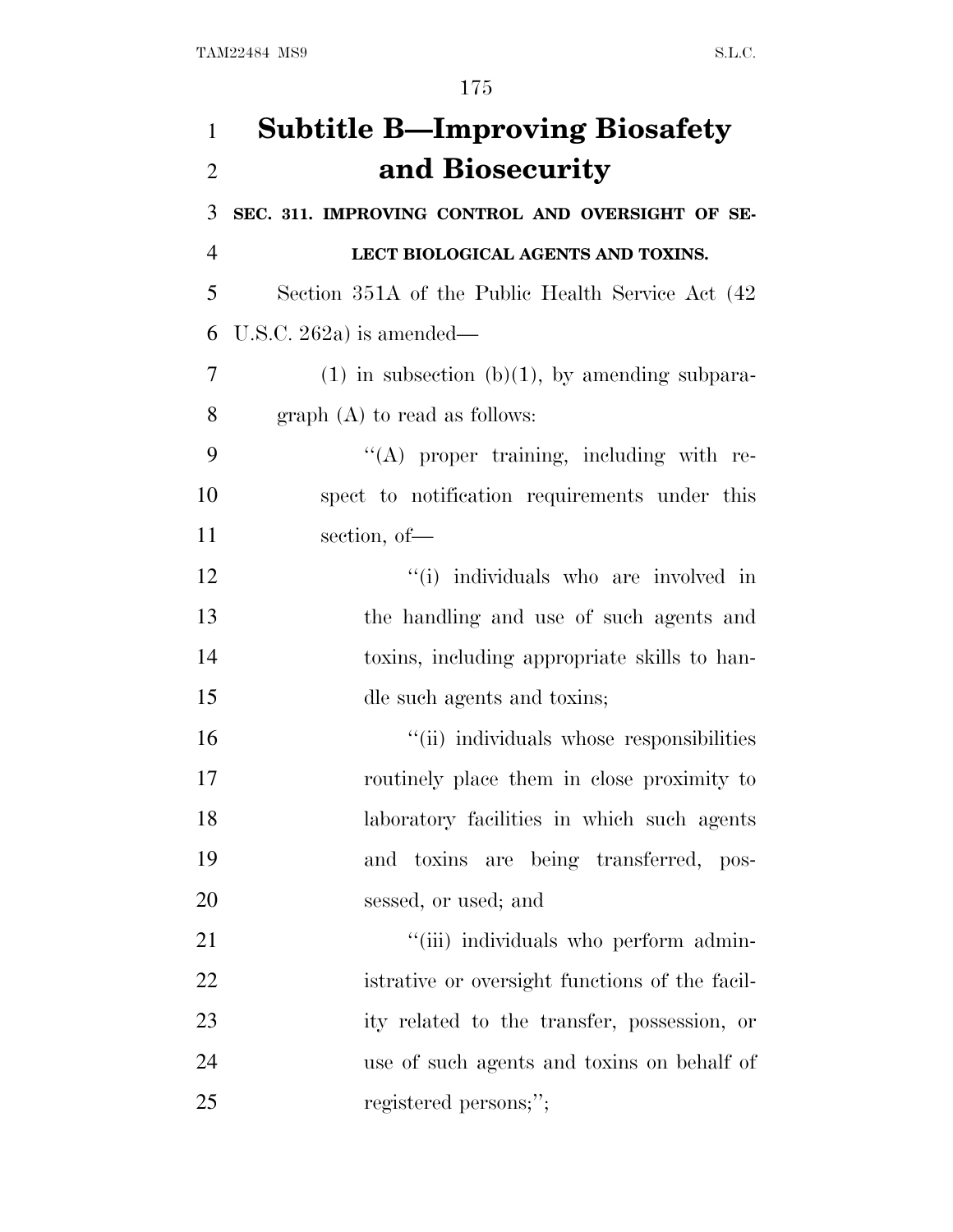| $\mathbf{1}$   | $(2)$ in subsection $(e)(1)$ , by striking "(including   |
|----------------|----------------------------------------------------------|
| $\overline{2}$ | the risk of use in domestic or international ter-        |
| 3              | rorism)" and inserting "(including risks posed by        |
| $\overline{4}$ | the release, theft, or loss of such agent or toxin, or   |
| 5              | use in domestic or international terrorism)";            |
| 6              | $(3)$ in subsection $(k)$ —                              |
| 7              | $(A)$ by redesignating paragraphs $(1)$ and              |
| 8              | $(2)$ as paragraphs $(2)$ and $(3)$ , respectively;      |
| 9              | $(B)$ by inserting before paragraph $(2)$ , as           |
| 10             | so redesignated, the following:                          |
| 11             | "(1) NOTIFICATION WITH RESPECT TO<br>FED-                |
| 12             | ERAL FACILITIES.—In the event of the release, loss,      |
| 13             | or the ft of an agent or toxin listed by the Secretary   |
| 14             | pursuant to subsection $(a)(1)$ , or by the Secretary of |
| 15             | Agriculture pursuant to section $212(a)(1)$ of the Ag-   |
| 16             | ricultural Bioterrorism Protection Act of 2002, from     |
| 17             | or within a laboratory facility owned or operated by     |
| 18             | the Department of Health and Human Services, or          |
| 19             | other Federal laboratory facility subject to the re-     |
| 20             | quirements of this section, the Secretary, in a man-     |
| 21             | ner that does not compromise national security,          |
| 22             | shall—                                                   |
| 23             | "(A) not later than $72$ hours after such                |
| 24             | event is reported to the Secretary, notify the           |
| 25             | Committee on Health, Education, Labor, and               |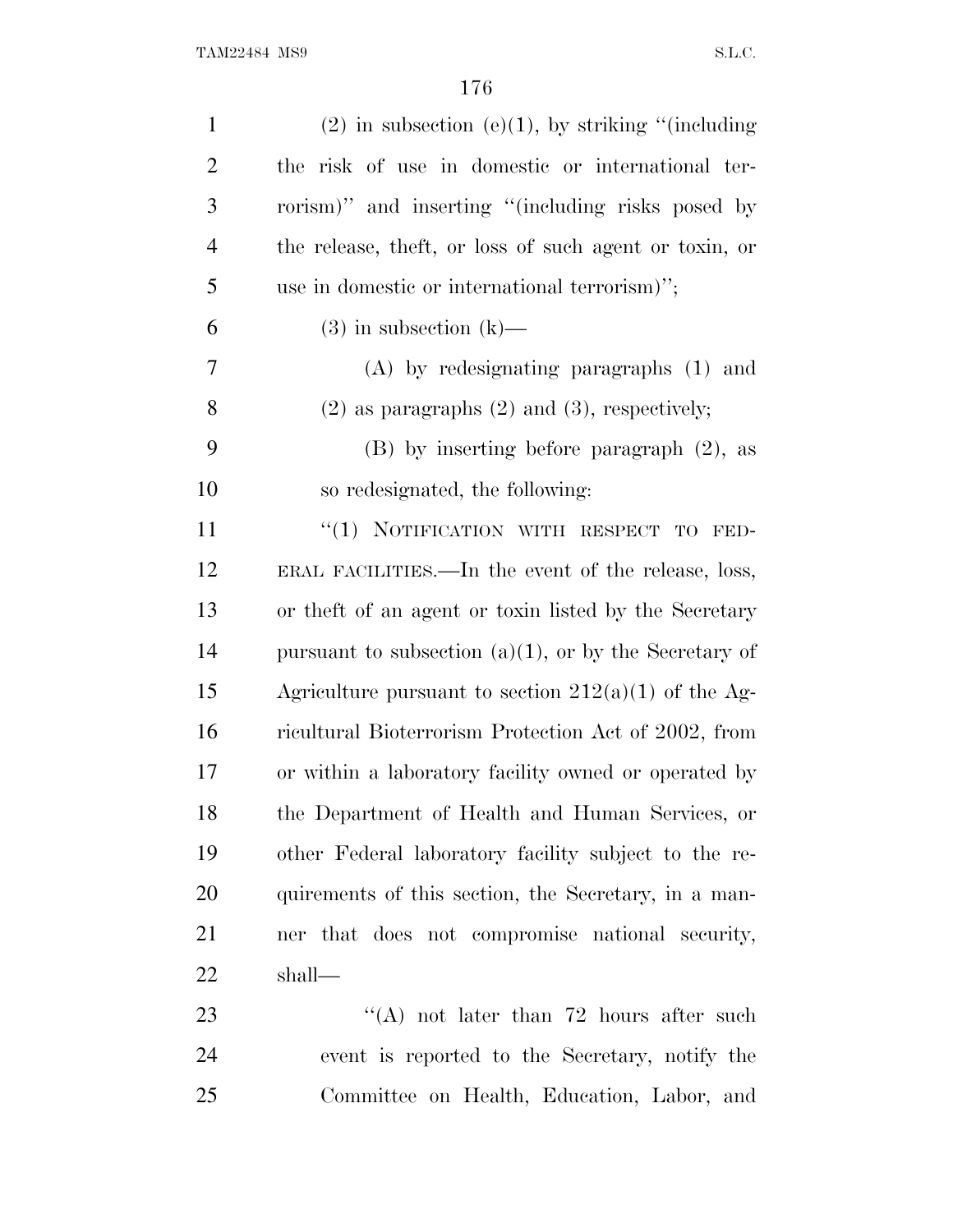| $\mathbf{1}$   | Pensions of the Senate and the Committee on    |
|----------------|------------------------------------------------|
| $\overline{2}$ | Energy and Commerce of the House of Rep-       |
| 3              | resentatives of such event, including—         |
| $\overline{4}$ | "(i) the Federal laboratory facility in        |
| 5              | which such release, loss, or the ft occurred;  |
| 6              | and                                            |
| 7              | "(ii) the circumstances of such re-            |
| 8              | lease, loss, or theft; and                     |
| 9              | "(B) not later than 14 days after such no-     |
| 10             | tification, update such Committees on—         |
| 11             | "(i) any actions taken or planned by           |
| 12             | the Secretary to mitigate any potential        |
| 13             | threat such release, loss, or the ft may pose  |
| 14             | to public health and safety; and               |
| 15             | "(ii) any actions taken or planned by          |
| 16             | the Secretary to review the circumstances      |
| 17             | of such release, loss, or theft, and prevent   |
| 18             | similar events."; and                          |
| 19             | $(C)$ by amending paragraph $(2)$ , as so re-  |
| 20             | designated, to read as follows:                |
| 21             | "(2) ANNUAL REPORT.—The Secretary shall        |
| <u>22</u>      | submit to the Committee on Health, Education,  |
| 23             | Labor, and Pensions of the Senate and the Com- |
| 24             | mittee on Energy and Commerce of the House of  |
| 25             | Representatives on an annual basis a report—   |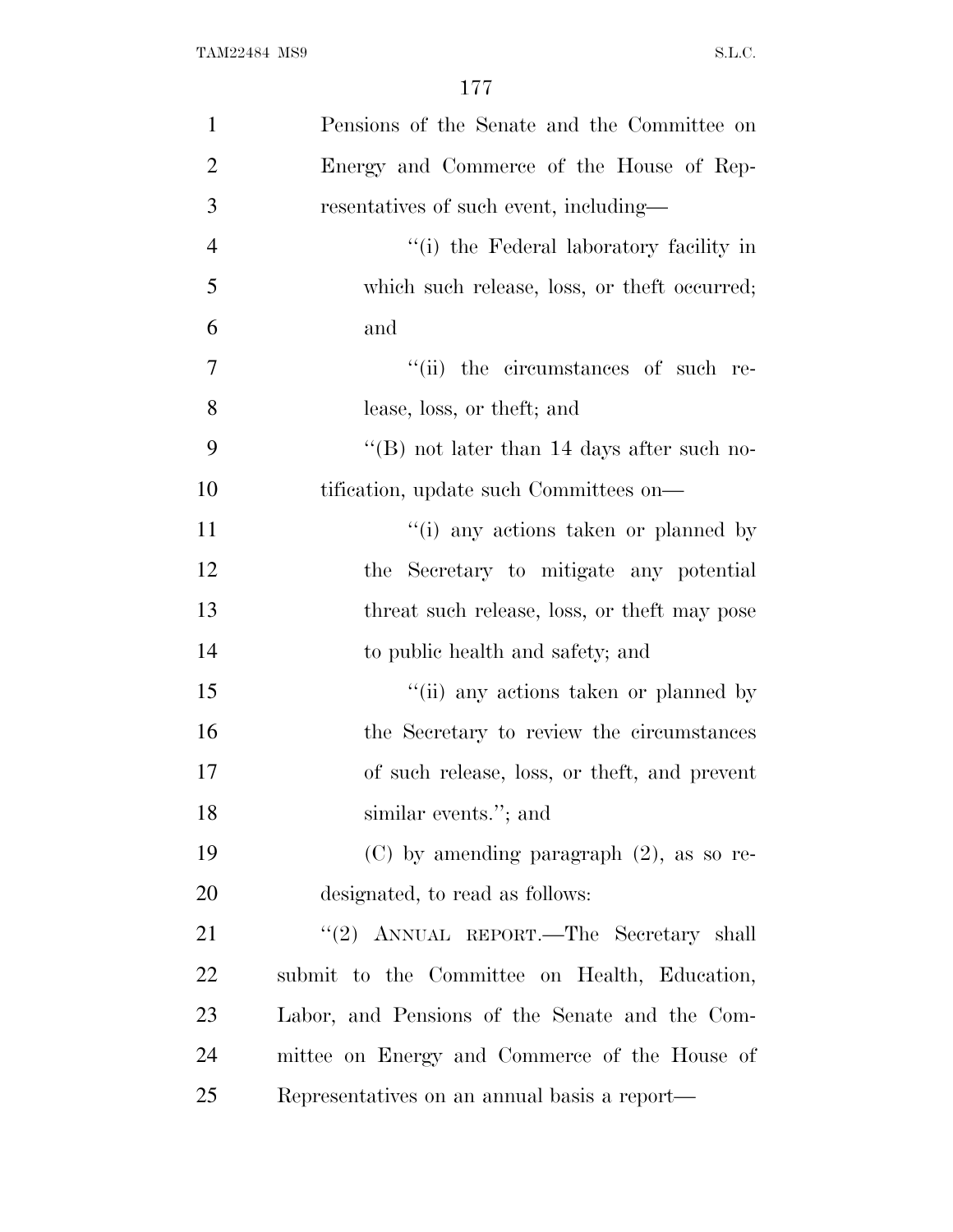| $\mathbf{1}$   | $\lq\lq$ summarizing the number and nature                      |
|----------------|-----------------------------------------------------------------|
| $\overline{2}$ | of notifications received under subsection $(e)(8)$             |
| 3              | (relating to theft or loss) and subsection (j) (re-             |
| $\overline{4}$ | lating to releases), during the preceding fiscal                |
| 5              | year;                                                           |
| 6              | $\lq\lq (B)$ describing actions taken by the Sec-               |
| 7              | retary to address such incidents, such as any                   |
| 8              | corrective action plans required and steps taken                |
| 9              | to promote adherence to, and compliance with,                   |
| 10             | safety and security best practices, standards,                  |
| 11             | and regulations; and                                            |
| 12             | "(C) describing any gaps, challenges, or                        |
| 13             | limitations with respect to ensuring that such                  |
| 14             | safety and security practices are consistently                  |
| 15             | applied and adhered to, and actions taken to                    |
| 16             | address such gaps, challenges, or limitations.";                |
| 17             | and                                                             |
| 18             | $(4)$ in subsection $(m)$ , by striking "fiscal years"          |
| 19             | 2002 through 2007" and inserting "fiscal years"                 |
| 20             | $2023$ through $2027$ ".                                        |
| 21             | SEC. 312. STRATEGY FOR FEDERAL HIGH-CONTAINMENT                 |
| 22             | <b>LABORATORIES.</b>                                            |
| 23             | (a) STRATEGY FOR FEDERAL HIGH-CONTAINMENT                       |
| 24             | LABORATORIES.—Not later than 1 year after the date of           |
|                | 25 enactment of this Act, the Director of the Office of Science |
|                |                                                                 |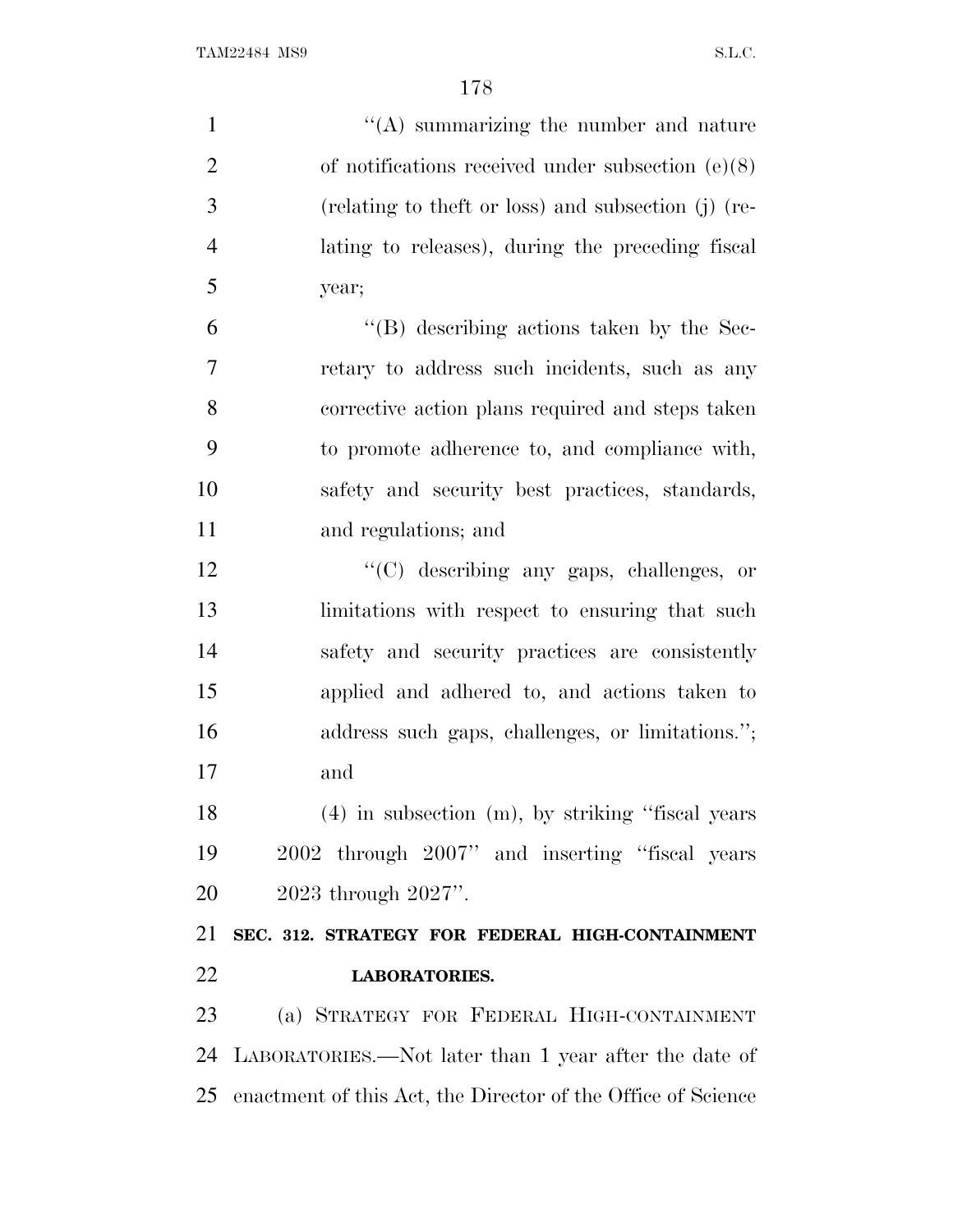and Technology Policy, in consultation with relevant Fed- eral agencies and departments, shall establish a strategy for the management, maintenance, and oversight of feder- ally-owned laboratory facilities operating at Biosafety Level 3 or 4, including equivalent classification levels and facilities with Biosafety Level 4 capabilities. Such strategy shall include—

 (1) a description of the roles and responsibil- ities of relevant Federal departments and agencies with respect to the management, maintenance, and oversight of Biosafety Level 3 or 4 laboratory facili-ties;

 (2) an assessment of the needs of the Federal Government with respect to Biosafety Level 3 or 4 laboratory facilities;

 (3) a summary of existing federally-owned Bio-safety Level 3 or 4 laboratory facility capacity;

 (4) a summary of other Biosafety Level 3 or 4 laboratory facility capacity established through Fed-eral funds;

 (5) a description of how the capacity described in paragraphs (3) and (4) addresses the needs of the Federal Government, including—

 (A) how relevant Federal departments and agencies coordinate to provide access to appro-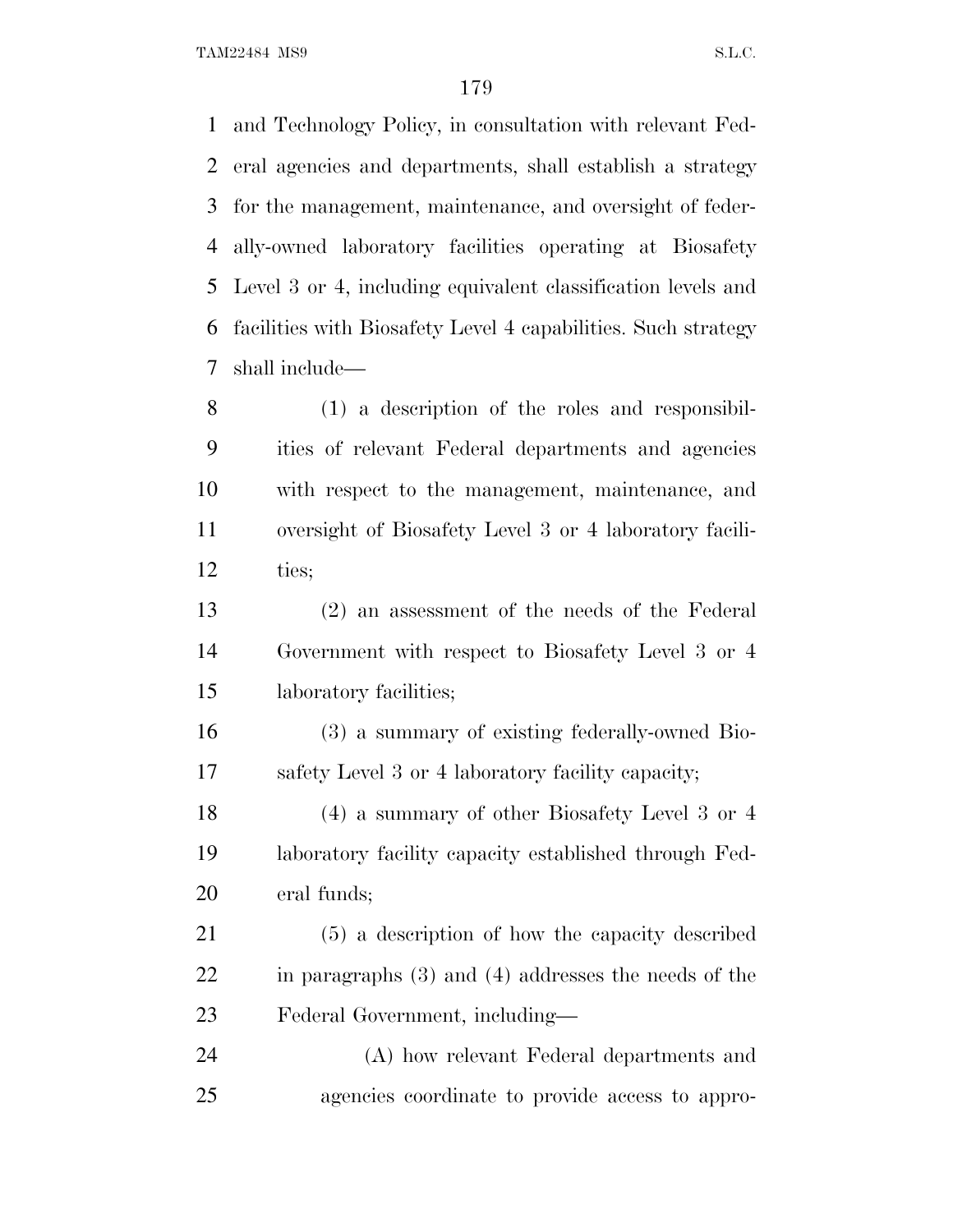| $\mathbf{1}$   | priate laboratory facilities to reduce unneces-         |
|----------------|---------------------------------------------------------|
| $\overline{2}$ | sary duplication; and                                   |
| 3              | (B) any gaps in such capacity related to                |
| $\overline{4}$ | such needs;                                             |
| 5              | $(6)$ a summary of plans that are in place for          |
| 6              | the maintenance of such capacity, as applicable and     |
| 7              | appropriate, including processes for determining        |
| 8              | whether to maintain or expand such capacity, and a      |
| 9              | description of how the Federal Government will ad-      |
| 10             | dress rapid changes in the need for such capacity       |
| 11             | during a public health emergency; and                   |
| 12             | (7) a description of how the heads of relevant          |
| 13             | Federal departments and agencies will coordinate to     |
| 14             | ensure appropriate oversight of federally-owned lab-    |
| 15             | oratory facility capacity and leverage such capacity,   |
| 16             | as appropriate, to fulfill the needs of Federal depart- |
| 17             | ments and agencies in order to reduce unnecessary       |
| 18             | duplication and improve collaboration within the        |
| 19             | Federal Government.                                     |
| 20             | SEC. 313. NATIONAL SCIENCE ADVISORY BOARD FOR BIO-      |
| 21             | <b>SECURITY.</b>                                        |
| 22             | (a) IN GENERAL.—Part A of title IV of the Public        |
| 23             | Health Service Act (42 U.S.C. 281 et seq.) is amended   |
|                | 24 by adding at the end the following:                  |
|                |                                                         |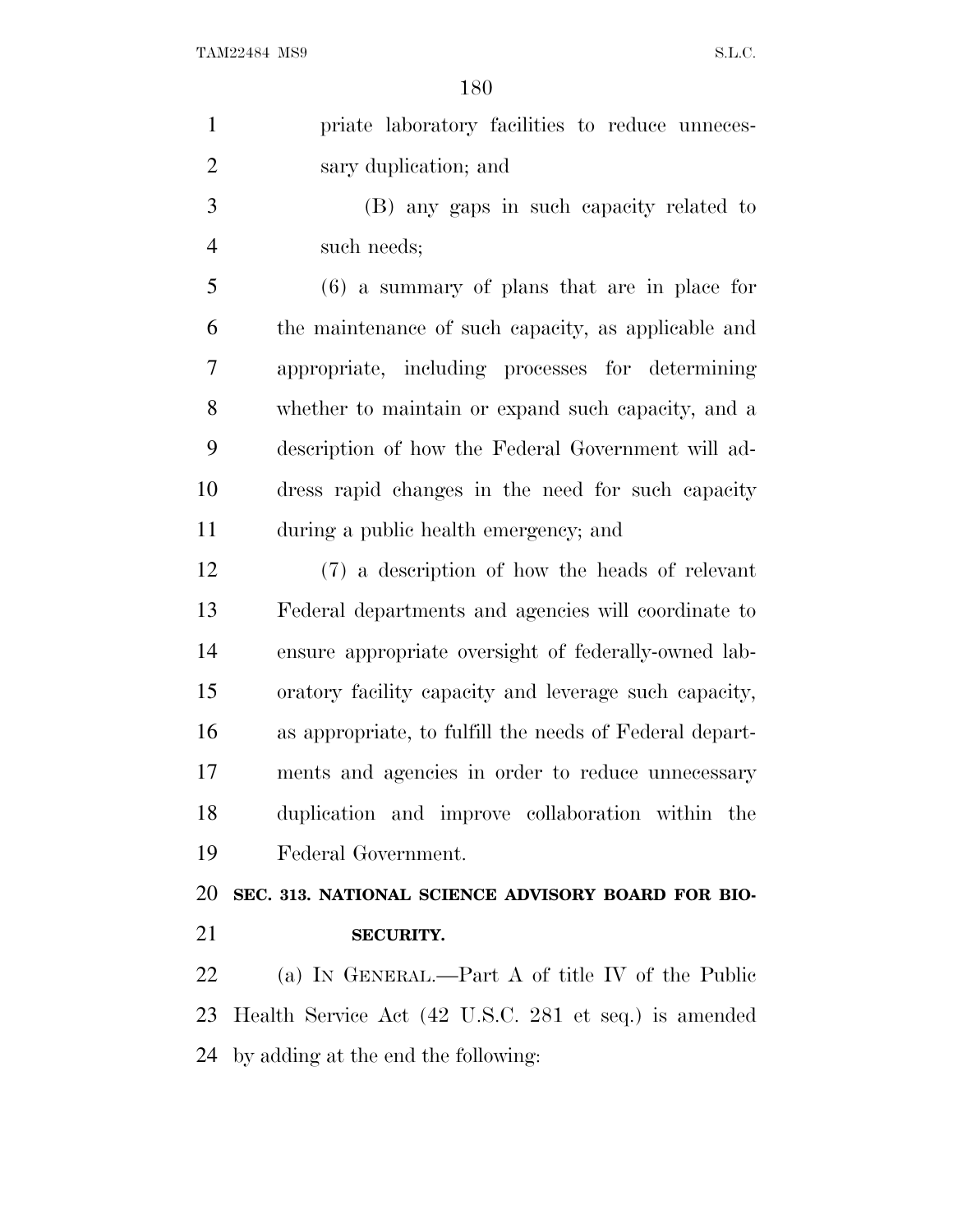### **''SEC. 404O. NATIONAL SCIENCE ADVISORY BOARD FOR BIOSECURITY.**

 ''(a) ESTABLISHMENT.—The Secretary, acting through the Director of NIH, shall establish an advisory committee, to be known as the 'National Science Advisory Board for Biosecurity' (referred to in this section as the 'Board').

 $\frac{8}{100}$  ''(b) DUTIES.—

9 "(1) IN GENERAL.—The National Science Advi- sory Board for Biosecurity referred to in section 205 of the Pandemic and All-Hazards Preparedness Act (Public Law 109–417) (referred to in this section as the 'Board') shall provide technical advice, guidance, or recommendations, to relevant Federal depart- ments and agencies related to biosafety and biosecu-rity oversight of biomedical research, including—

 $\langle (A)$  oversight of federally-conducted or federally-supported dual use biomedical re- search, such as the review of policies or frame- works used to assess and appropriately manage 21 safety and security risks associated with such research, taking into consideration national se- curity concerns, the potential benefits of such research, considerations related to the research community, transparency, and public avail-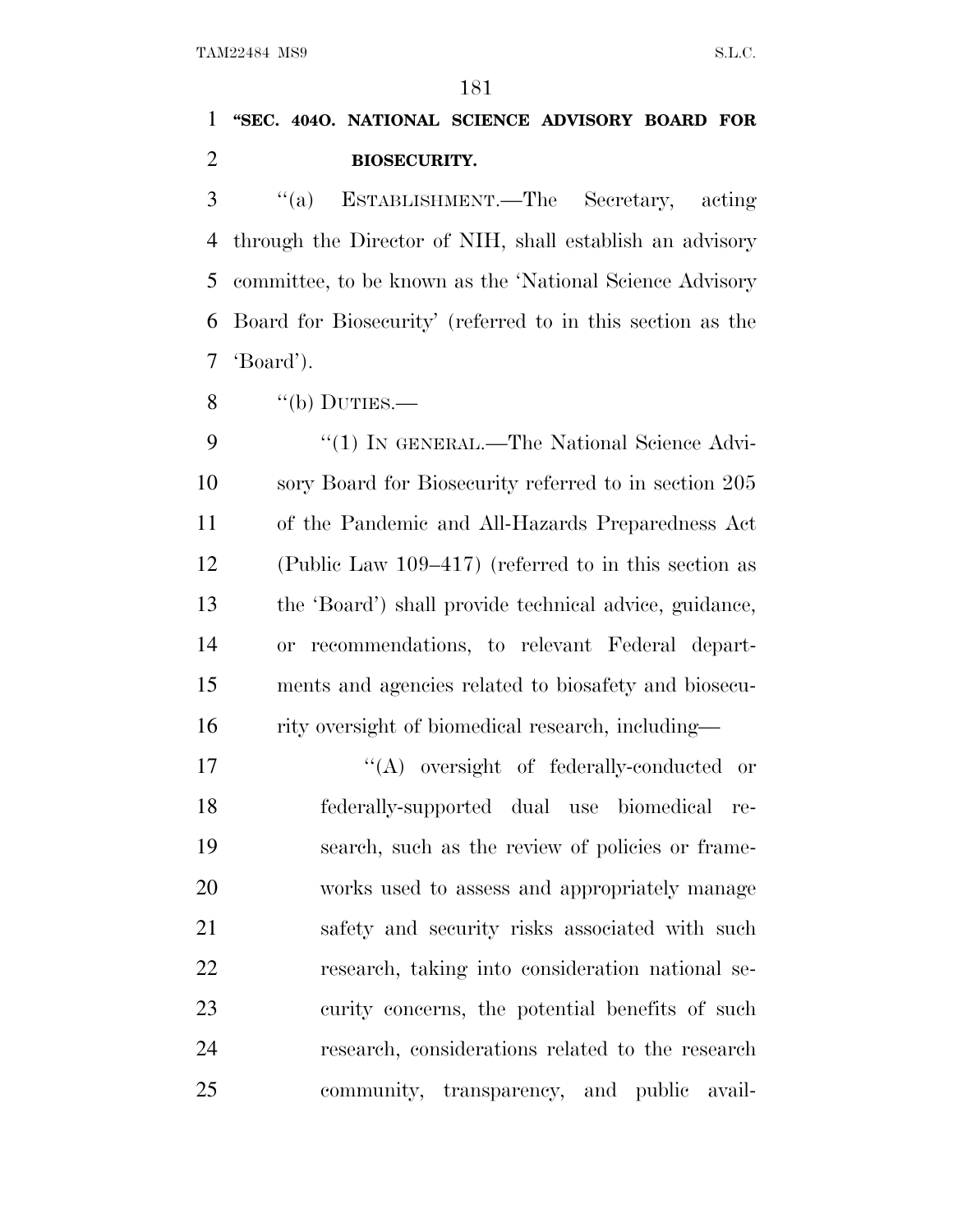| $\mathbf{1}$   | ability of information, and international re-              |
|----------------|------------------------------------------------------------|
| $\overline{2}$ | search collaboration; and                                  |
| 3              | "(B) continuing to carry out the activities                |
| $\overline{4}$ | required under section 205 of the Pandemic                 |
| 5              | and All-Hazards Preparedness Act (Public Law               |
| 6              | $109 - 417$ .                                              |
| 7              | "(c) CONSIDERATIONS.—In carrying out the duties            |
| 8              | under subsection (b), the Board may consider strategies    |
| 9              | to improve the safety and security of biomedical research, |
| 10             | including through—                                         |
| 11             | $\lq(1)$ leveraging or using new technologies and          |
| 12             | scientific advancements to reduce safety and security      |
| 13             | risks associated with such research and improve con-       |
| 14             | tainment of pathogens; and                                 |
| 15             | $\lq(2)$ outreach to, and education and training of,       |
| 16             | researchers, laboratory personnel, and other appro-        |
| 17             | priate individuals with respect to safety and security     |
| 18             | risks associated with such research and mitigation of      |
| 19             | such risks.                                                |
| 20             | "(d) MEMBERSHIP.—The Board shall be composed of            |
| 21             | the following:                                             |
| 22             | "(1) Non-voting, ex officio members, including             |
| 23             | the following:                                             |
| 24             | "(A) At least one representative of each of                |
| 25             | the following:                                             |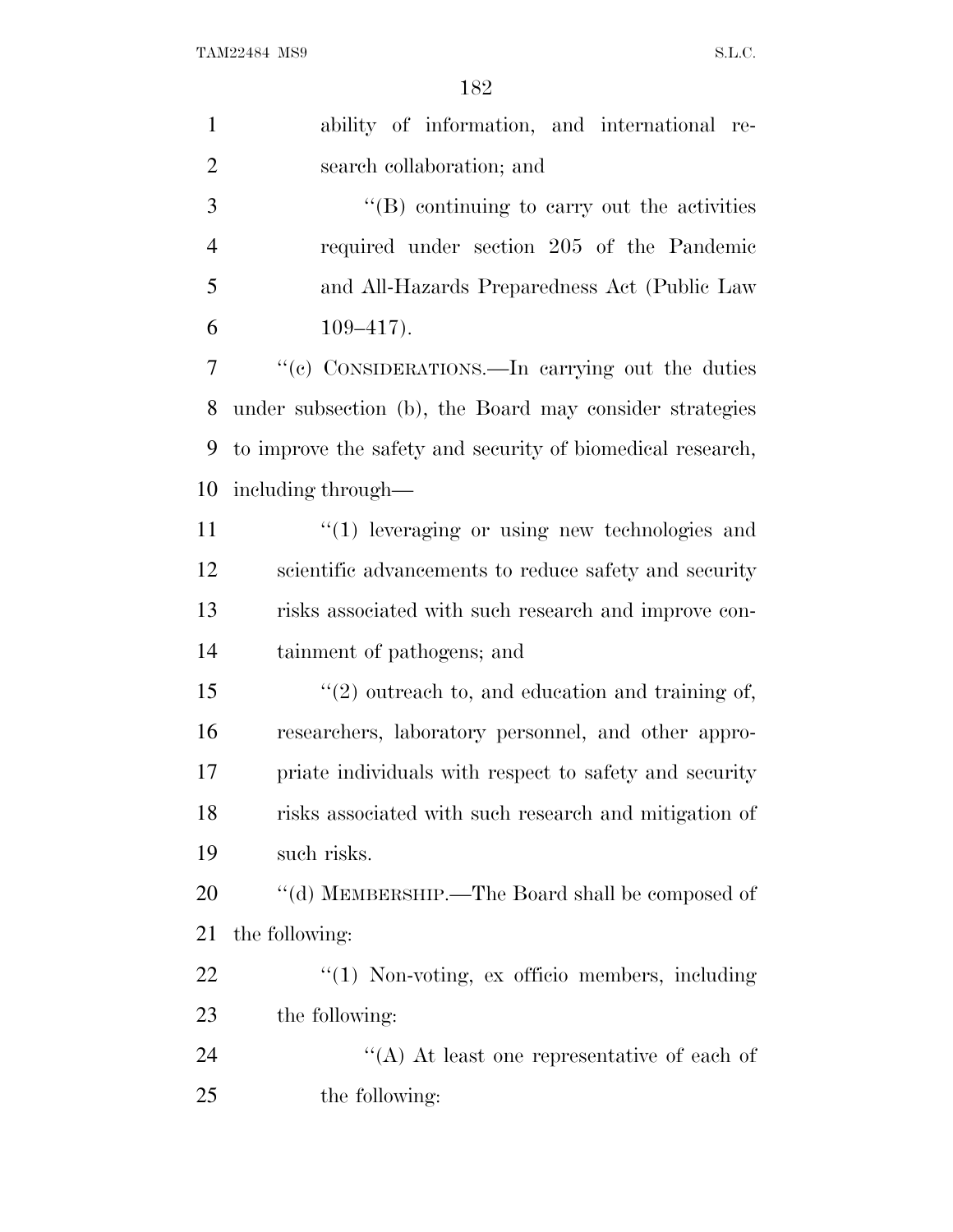| $\mathbf{1}$   | "(i) The Department of Health and                          |
|----------------|------------------------------------------------------------|
| $\overline{2}$ | Human Services.                                            |
| 3              | "(ii) The Department of Defense.                           |
| $\overline{4}$ | "(iii) The Department of Agriculture.                      |
| 5              | "(iv) The Department of Homeland                           |
| 6              | Security.                                                  |
| 7              | " $(v)$ The Department of Energy.                          |
| 8              | "(vi) The Department of State.                             |
| 9              | "(vii) The Office of Science and Tech-                     |
| 10             | nology Policy.                                             |
| 11             | "(viii) The Office of the Director of                      |
| 12             | National Intelligence.                                     |
| 13             | "(B) Representatives of such other Federal                 |
| 14             | departments or agencies as the Secretary deter-            |
| 15             | mines appropriate to carry out the requirements            |
| 16             | of this section.                                           |
| 17             | $\lq(2)$ Individuals, appointed by the Secretary,          |
| 18             | with expertise in biology, infectious diseases, public     |
| 19             | health, ethics, national security, and other fields, as    |
| 20             | the Secretary determines appropriate, who shall            |
| 21             | serve as voting members.".                                 |
| 22             | ORDERLY TRANSITION. The Secretary of<br>(b)                |
| 23             | Health and Human Services shall take such steps as are     |
| 24             | necessary to provide for the orderly transition to the au- |
| 25             | thority of the National Science Advisory Board for Bio-    |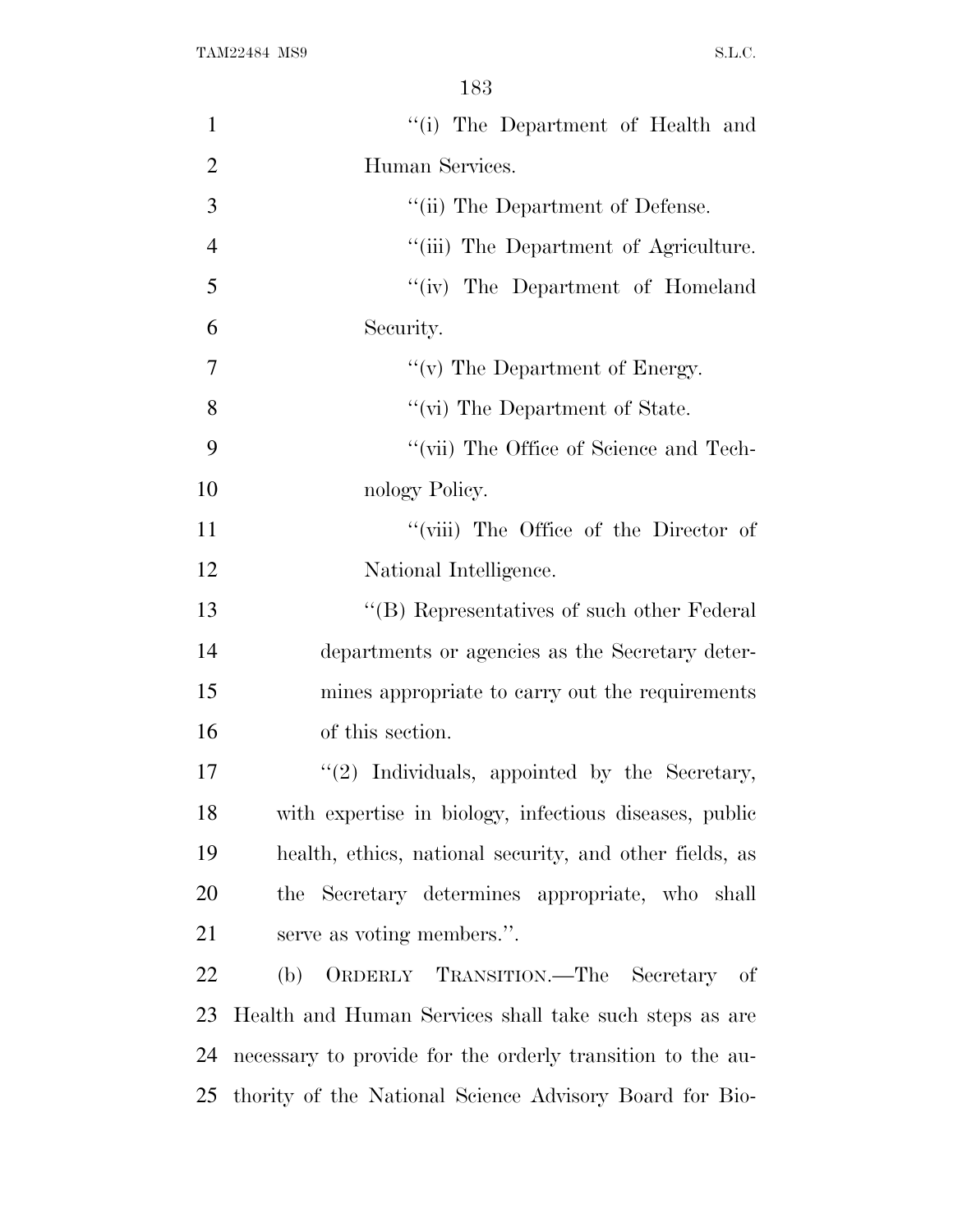security established under section 404O of the Public Health Service Act, as added by subsection (a), from any authority of the Board described in section 205 of the Pandemic and All-Hazards Preparedness Act (Public Law 109–417), as in effect on the day before the date of enact-ment of this Act.

 (c) APPLICATION.—The requirements under section 404O of the Public Health Service Act, as added by sub- section (a), related to the mission, activities, or functions of the National Science Advisory Board for Biosecurity shall not apply until the completion of any work under- taken by such Board before the date of enactment of this Act.

#### **SEC. 314. RESEARCH TO IMPROVE BIOSAFETY.**

 (a) I<sup>N</sup> GENERAL.—The Secretary of Health and Human Services (referred to in this section as the ''Sec- retary'') shall, as appropriate, conduct or support research to improve the safe conduct of biomedical research activi- ties involving pathogens of pandemic potential or biologi-20 cal agents or toxins listed pursuant to section  $351A(a)(1)$ 21 of the Public Health Service Act  $(42 \text{ U.S.C. } 262a(a)(1)).$ 

 (b) REPORT.—Not later than 5 years after the date of enactment of this Act, the Secretary shall prepare and submit a report to the Committee on Health, Education, Labor, and Pensions of the Senate and the Committee on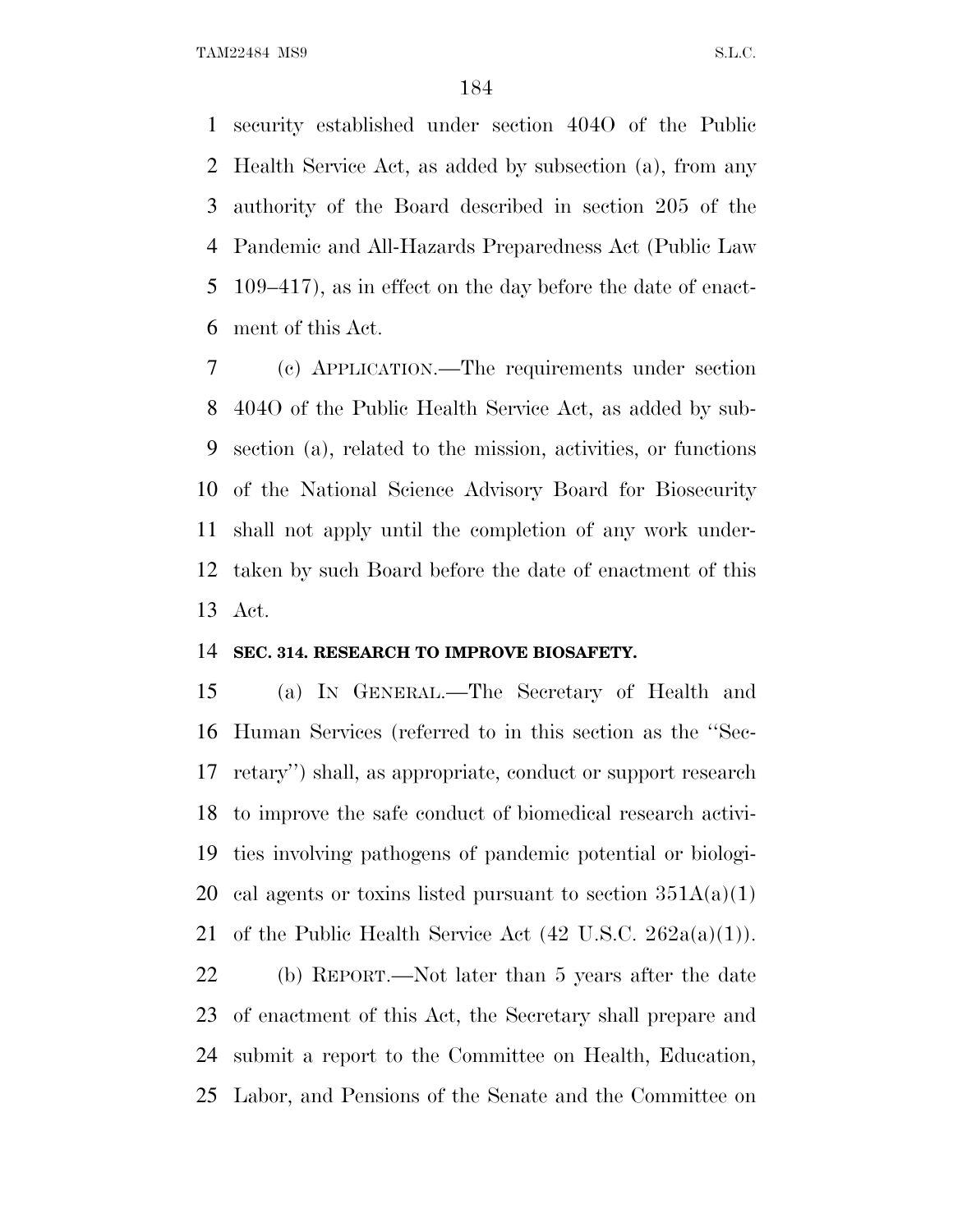Energy and Commerce of the House of Representatives regarding an overview of any research conducted or sup- ported under this section, any relevant findings, and steps the Secretary is taking to disseminate any such findings to support the reduction of risks associated with bio- medical research involving pathogens of pandemic poten- tial or biological agents or toxins listed pursuant to section  $351A(a)(1)$  of the Public Health Service Act (42 U.S.C.  $262a(a)(1)$ . **SEC. 315. FEDERALLY-FUNDED RESEARCH WITH EN- HANCED PATHOGENS OF PANDEMIC POTEN- TIAL.** (a) REVIEW AND OVERSIGHT OF ENHANCED PATHO- GENS OF PANDEMIC POTENTIAL.— (1) IN GENERAL.—The Director of the Office of Science and Technology Policy (referred to in this section as the ''Director''), in consultation with the heads of relevant Federal departments and agencies, shall— (A) not later than 1 year after the date of enactment of this Act— 22 (i) continue or conduct a review of ex- isting Federal policies related to research proposed for Federal funding that may be reasonably anticipated to involve the cre-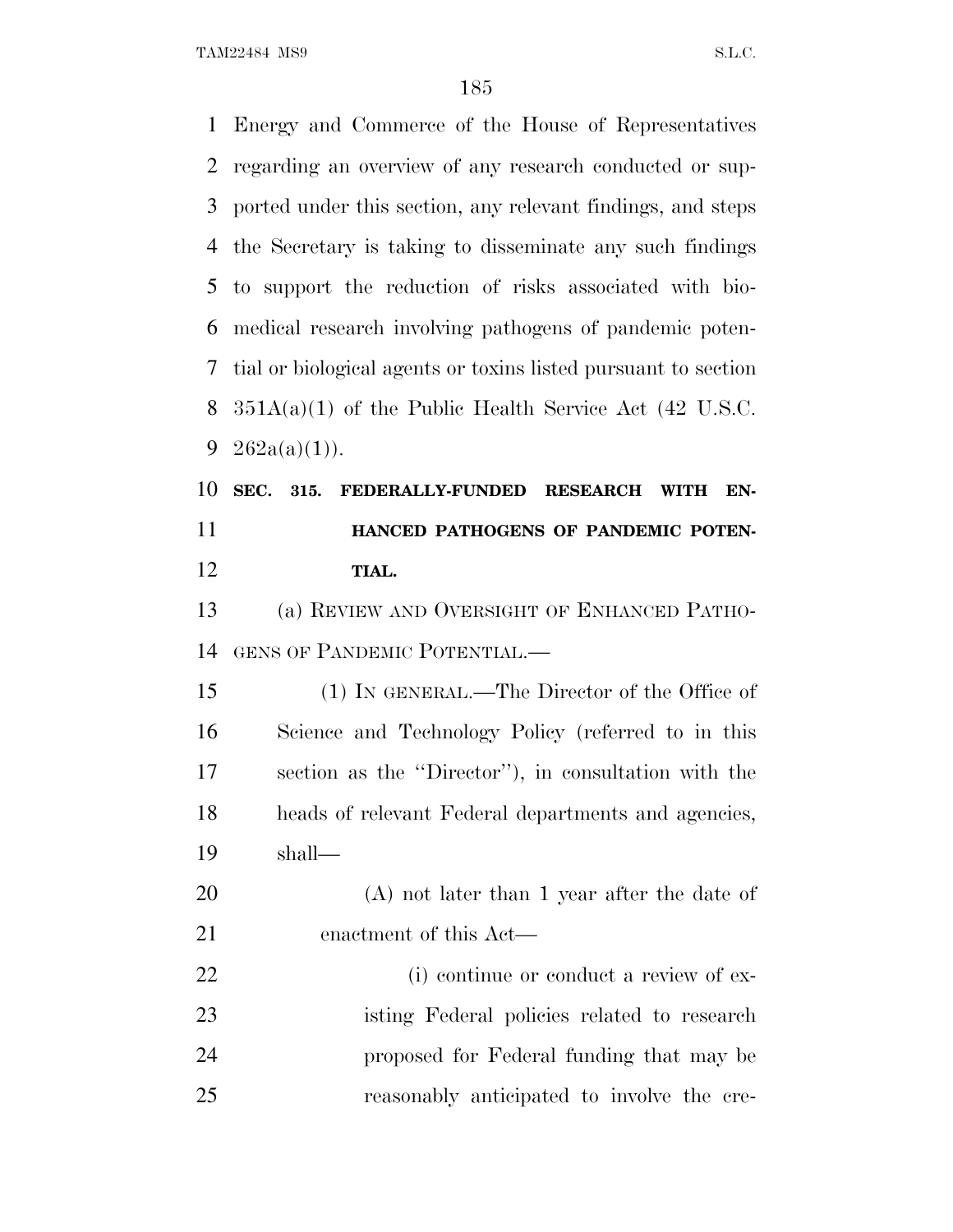| $\mathbf{1}$   | ation, transfer, or use of enhanced patho-         |
|----------------|----------------------------------------------------|
| $\overline{2}$ | gens of pandemic potential; and                    |
| 3              | (ii) establish or update a Federal pol-            |
| $\overline{4}$ | icy for the consistent review and oversight        |
| 5              | of such proposed research that appro-              |
| 6              | priately considers the risks associated with,      |
| 7              | and potential benefits of, such research;          |
| 8              | and                                                |
| 9              | (B) not less than every 4 years thereafter,        |
| 10             | review and update such policy, as necessary and    |
| 11             | appropriate, to ensure that such policy fully ac-  |
| 12             | counts for relevant research that may be rea-      |
| 13             | sonably anticipated to involve the creation,       |
| 14             | transfer, or use of enhanced pathogens of pan-     |
| 15             | demic potential, takes into consideration the      |
| 16             | benefits of such research, and supports the        |
| 17             | mitigation of related risks.                       |
| 18             | (2) REQUIREMENTS.—The policy established           |
| 19             | pursuant to paragraph (1) shall include—           |
| 20             | $(A)$ a clear scope to support the consistent      |
| 21             | identification of research proposals subject to    |
| 22             | such policy by relevant Federal departments        |
| 23             | and agencies;                                      |
| 24             | (B) a framework for such reviews that ac-          |
| 25             | counts for safety, security, and ethical consider- |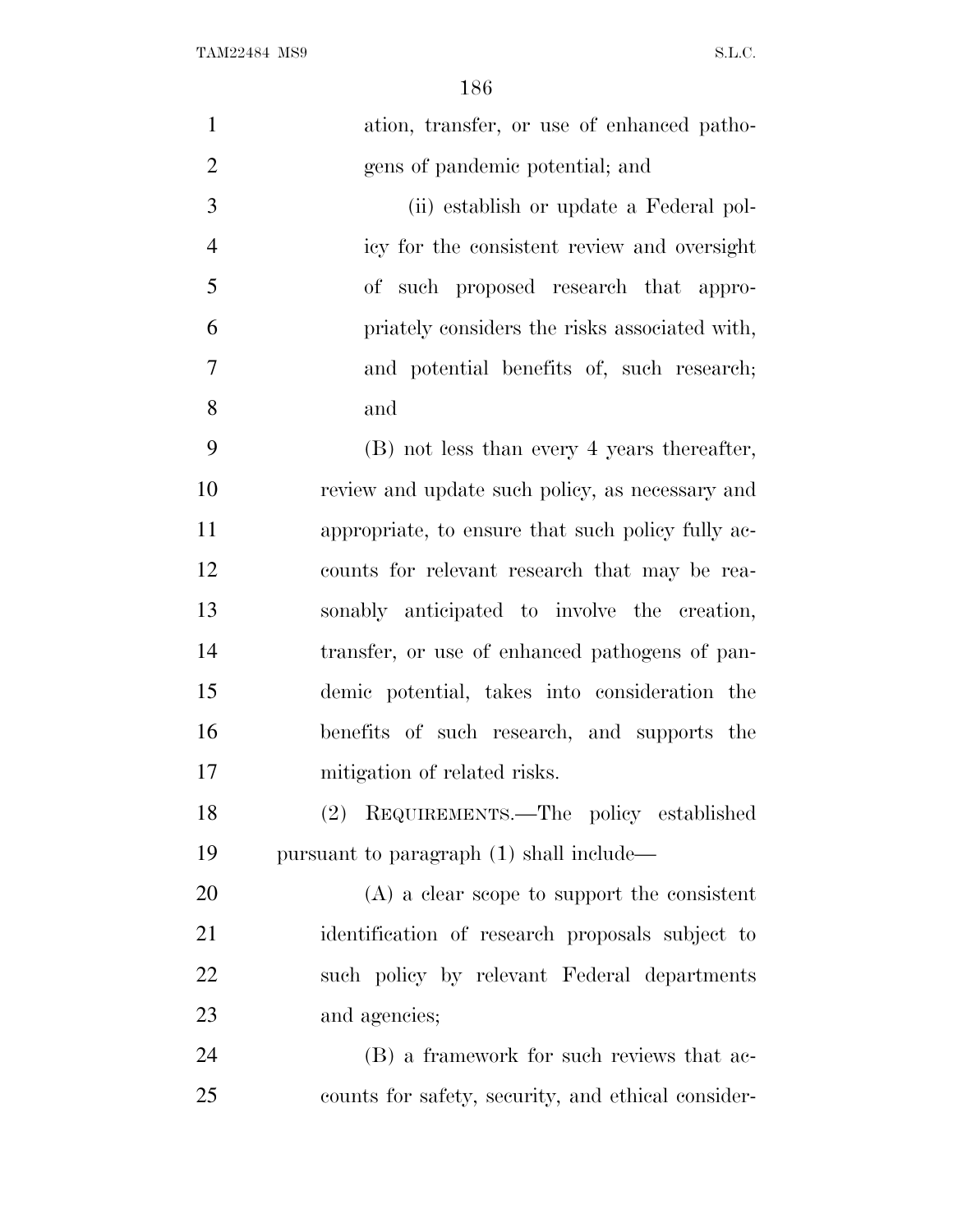| $\mathbf{1}$   | ations related to the creation, transfer, or use    |
|----------------|-----------------------------------------------------|
| $\overline{2}$ | of enhanced pathogens of pandemic potential;        |
| 3              | (C) measures to enhance the transparency            |
| $\overline{4}$ | and public availability of information related to   |
| 5              | such research activities in a manner that does      |
| 6              | not compromise national security, the safety        |
| 7              | and security of such research activities, or any    |
| 8              | identifiable, sensitive information of relevant in- |
| 9              | dividuals; and                                      |
| 10             | (D) consistent procedures across relevant           |
| 11             | Federal department and agencies to ensure           |
| 12             | $that$ —                                            |
| 13             | (i) proposed research that has been                 |
| 14             | determined to have scientific and technical         |
| 15             | merit and may be subject to such policy is          |
| 16             | identified and referred for review;                 |
| 17             | (ii) subjected research activities con-             |
| 18             | ducted under an award, including activities         |
| 19             | undertaken by any subrecipients of such             |
| 20             | award, are monitored regularly throughout           |
| 21             | the project period to ensure compliance             |
| 22             | with such policy and the terms and condi-           |
| 23             | tions of such award; and                            |
| 24             | (iii) in the event that federally-funded            |
| 25             | research activities not subject to such pol-        |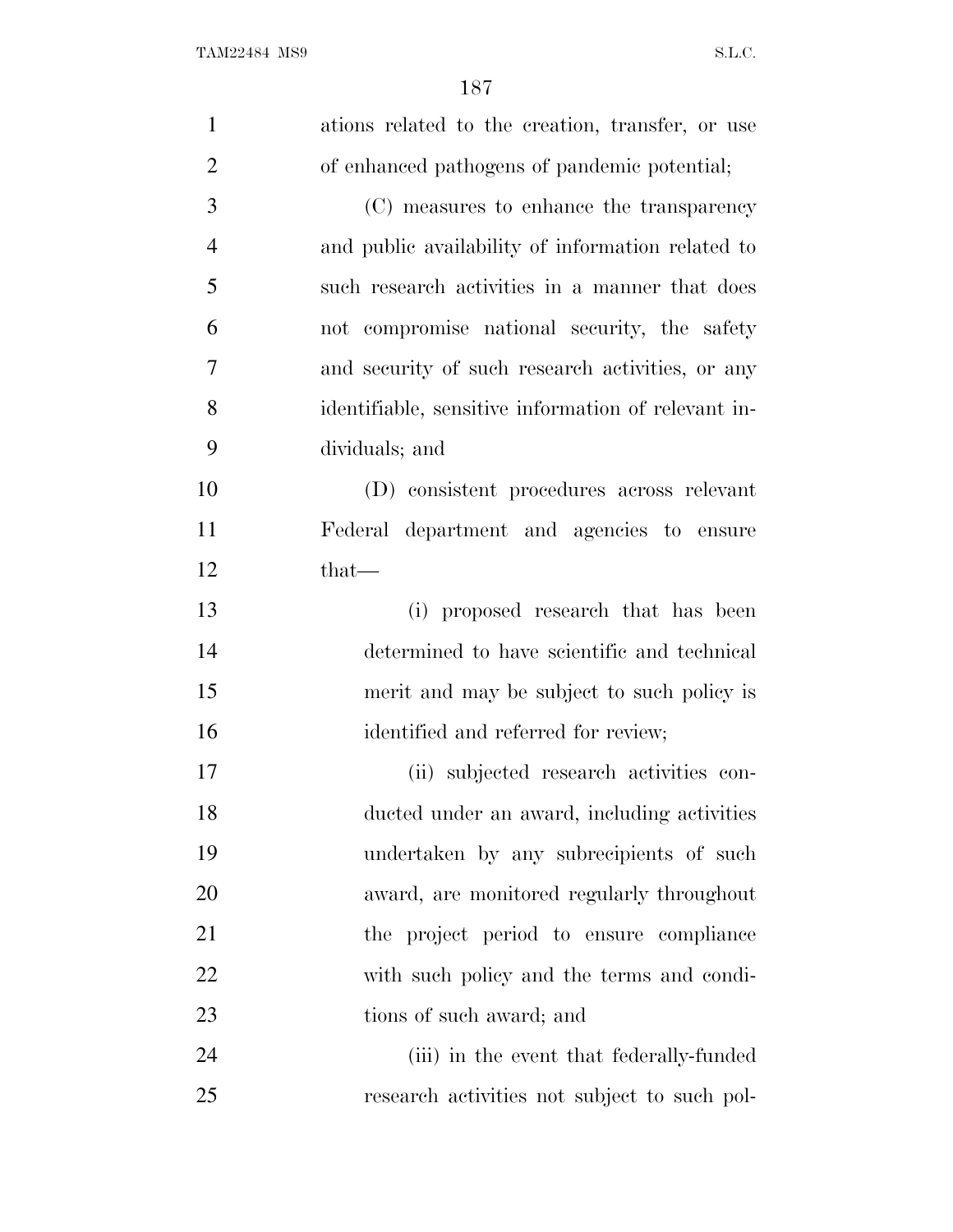| $\mathbf{1}$   | icy produce unanticipated results related to            |
|----------------|---------------------------------------------------------|
| $\overline{2}$ | the creation, transfer, or use of enhanced              |
| 3              | pathogens of pandemic potential, such re-               |
| $\overline{4}$ | search activities are identified and appro-             |
| 5              | priately reviewed under such policy.                    |
| 6              | (3) CLARIFICATION.—Reviews required pursu-              |
| 7              | ant to this section shall be in addition to any appli-  |
| 8              | cable requirements for research project applications    |
| 9              | required under the Public Health Service Act, in-       |
| 10             | cluding reviews required under section 492 of such      |
| 11             | Act (42 U.S.C. 289a), as applicable, or other appli-    |
| 12             | cable laws.                                             |
| 13             | (b) IMPLEMENTATION.—                                    |
| 14             | (1) IN GENERAL.—The Director shall direct all           |
| 15             | heads of relevant Federal departments and agencies      |
| 16             | to update, modernize, or promulgate applicable im-      |
| 17             | plementing guidance to implement the requirements       |
| 18             | of this section.                                        |
| 19             | (2) UPDATES.—Consistent with the require-               |
| 20             | ments under subsection $(a)(1)(B)$ , the Director shall |
| 21             | require all heads of relevant Federal departments       |
| 22             | and agencies to update such policies consistent with    |
| 23             | any changes to the policy established pursuant to       |
| 24             | subsection $(a)(1)$ .                                   |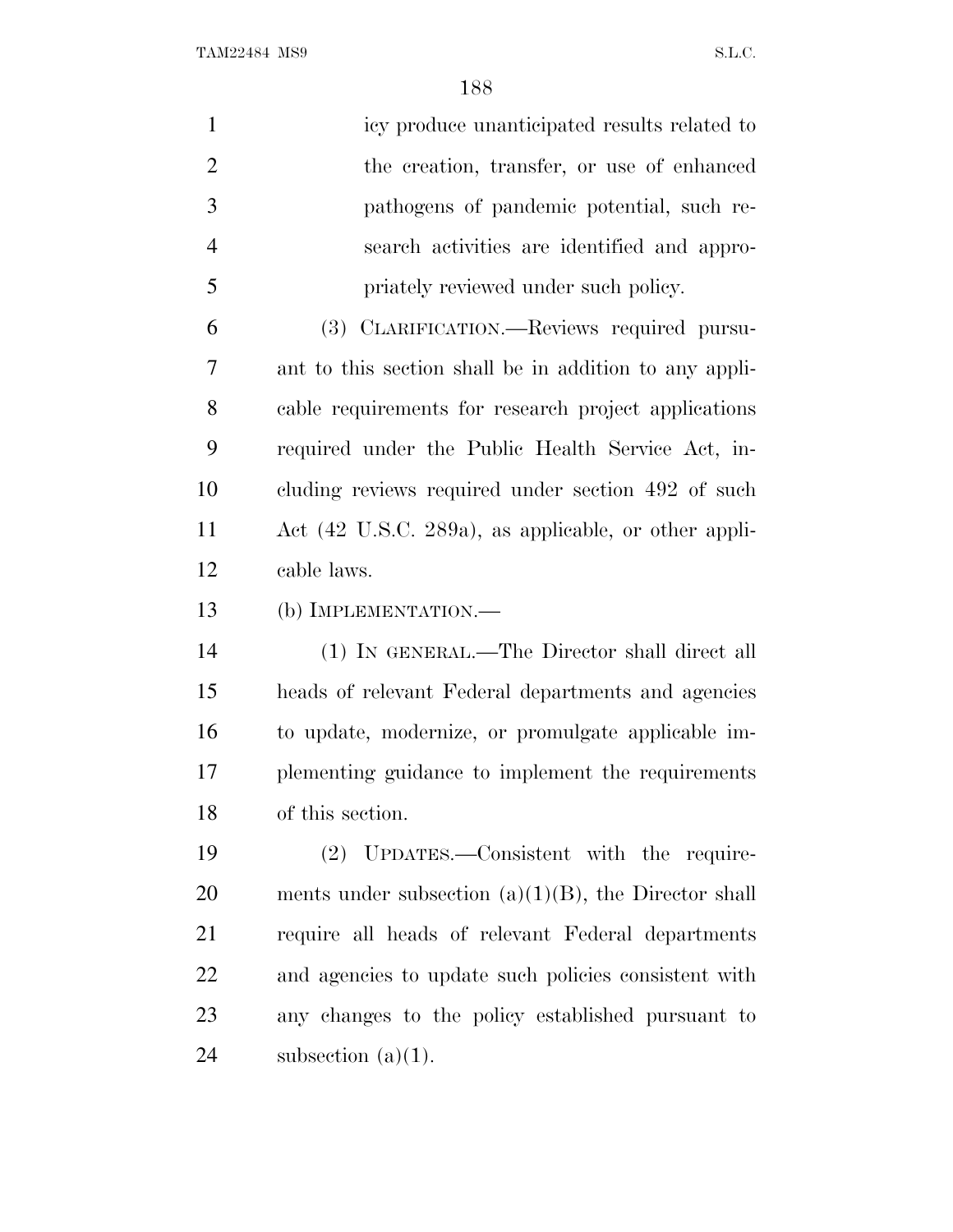# **Subtitle C—Preventing Undue For- eign Influence in Biomedical Research**

### **SEC. 321. FOREIGN TALENT PROGRAMS.**

(a) INTRAMURAL RESEARCH.—

 (1) IN GENERAL.—Not later than 60 days after the date of enactment of this Act, the Secretary of Health and Human Services (referred to in this sec- tion as the ''Secretary'') shall prohibit personnel of the National Institutes of Health engaged in intra- mural research from participation in foreign talent programs.

 (2) EXEMPTION.—Paragraph (1) shall not apply to participation in international conferences or other international exchanges, partnerships, or pro- grams, for which such participation has been ap- proved by the National Institutes of Health. In such circumstances, the National Institutes of Health shall ensure appropriate training is provided to the participant on how to respond to overtures from in-dividuals associated with foreign talent programs.

 (b) EXTRAMURAL RESEARCH.—The Secretary shall require disclosure of participation in foreign talent pro- grams, including the provision of copies of all grants, con-tracts, or other agreements related to such programs, and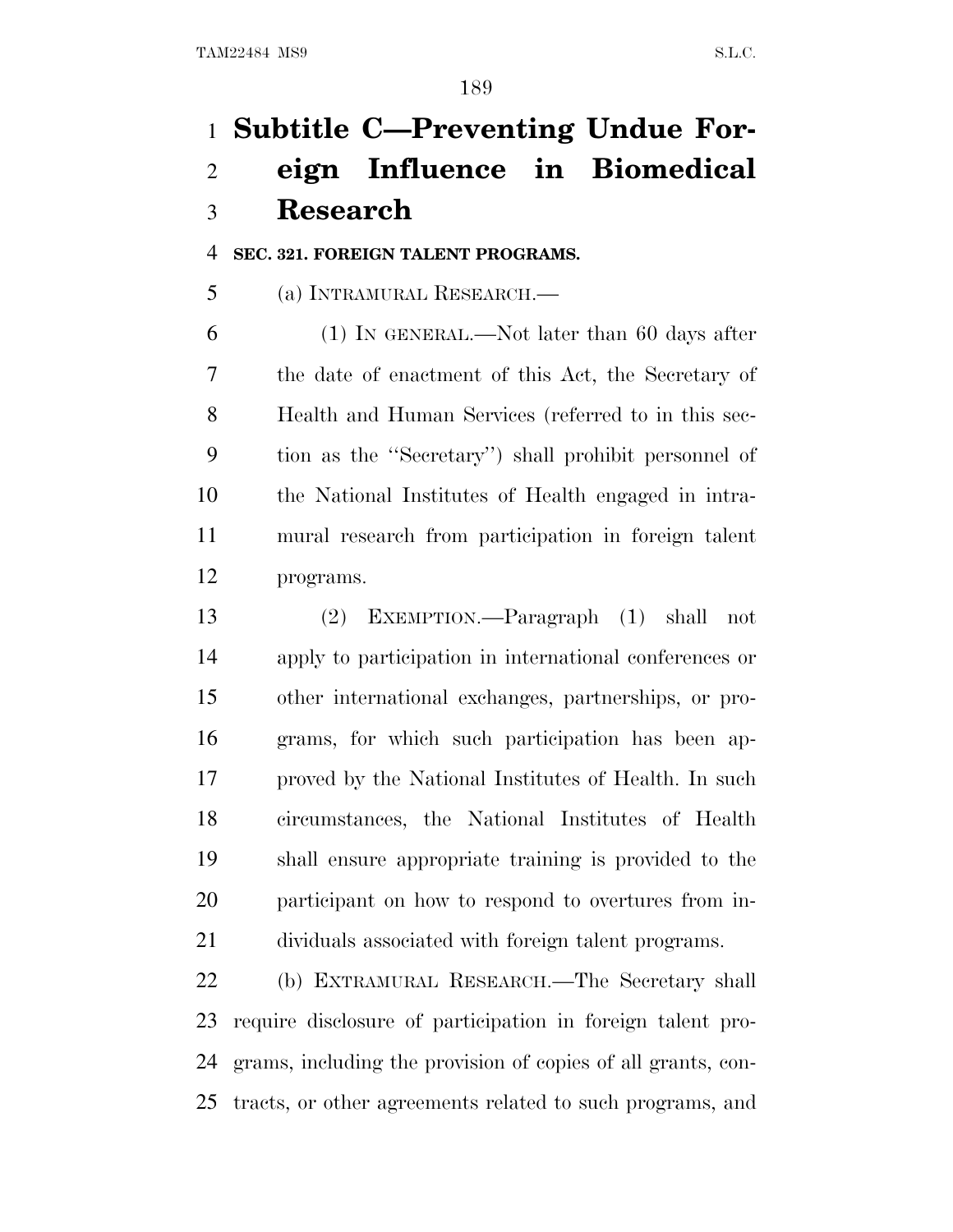other supporting documentation related to such programs, as a condition of receipt of Federal extramural biomedical research funding awarded through the Department of Health and Human Services.

# **SEC. 322. SECURING IDENTIFIABLE, SENSITIVE INFORMA-**

# **TION AND ADDRESSING OTHER NATIONAL SECURITY RISKS RELATED TO RESEARCH.**

 (a) I<sup>N</sup> GENERAL.—The Secretary of Health and Human Services (referred to in this section as the ''Sec- retary''), in consultation with the Director of National In- telligence, the Secretary of State, the Secretary of De- fense, and other national security experts, as appropriate, shall ensure that biomedical research conducted or sup- ported by the National Institutes of Health and other rel- evant agencies and offices within the Department of Health and Human Services is conducted or supported in a manner that appropriately considers national security risks, including national security implications related to research involving the sequencing of human genomic infor- mation, and collection, analysis, or storage of identifiable, 21 sensitive information, as defined in section  $301(d)(4)$  of 22 the Public Health Service Act  $(42 \text{ U.S.C. } 241(d)(4))$ , and the potential misuse of such data. Not later than 2 years after the date of enactment of this Act, the Secretary shall ensure that the National Institutes of Health and other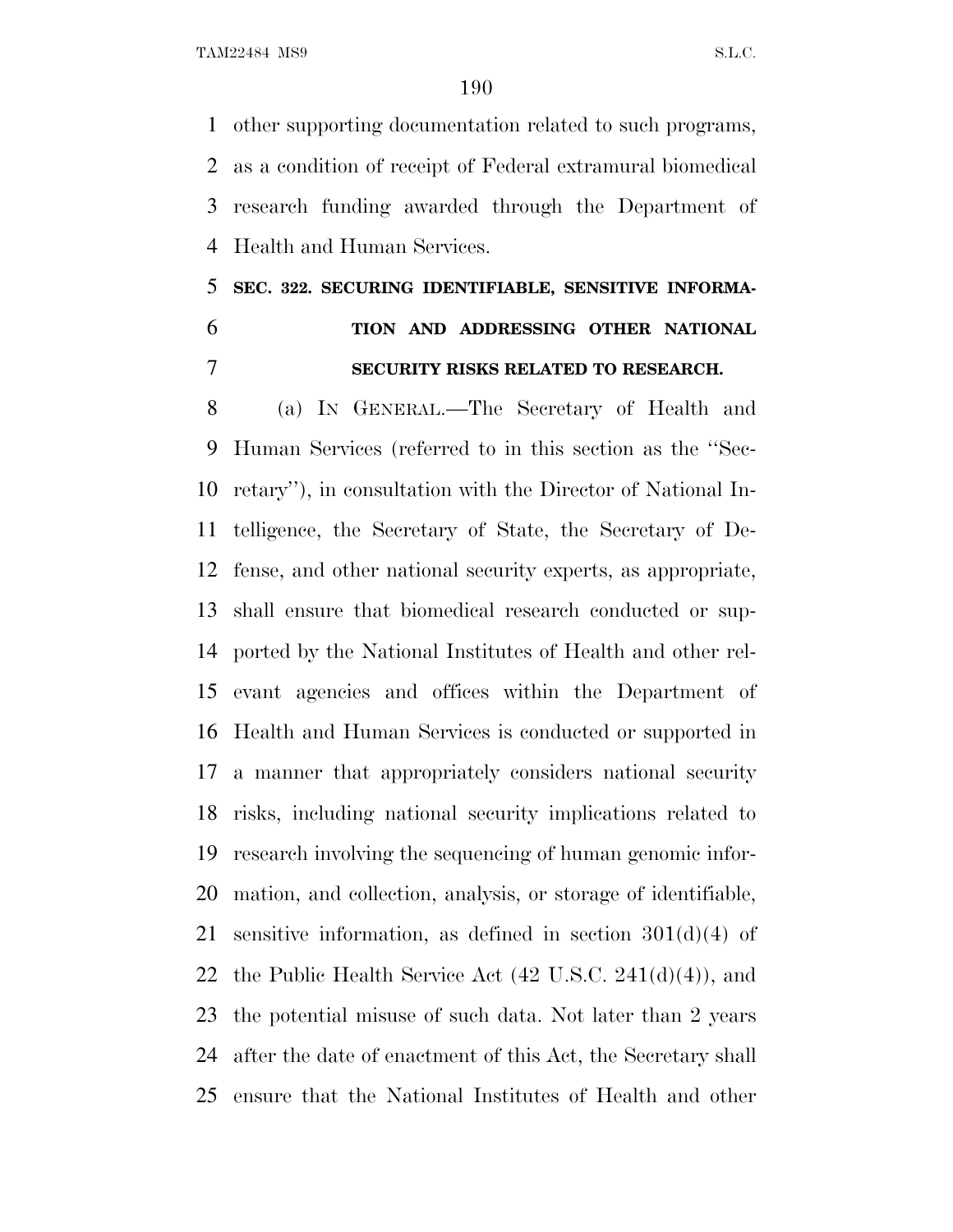relevant agencies and offices within the Department of Health and Human Services, working with the heads of agencies and national security experts, including the Of- fice of the National Security within the Department of Health and Human Services—

 (1) develop a comprehensive framework for as- sessing and managing such national security risks that includes—

 (A) criteria for how and when to conduct risk assessments for projects that may have na-11 tional security implications;

 (B) security controls and training for re- searchers or entities, including peer reviewers, that manage or have access to such data that may present national security risks; and

 (C) methods to incorporate risk mitigation in the process for funding such projects that may have national security implications and monitor associated research activities following issuance of an award, including changes in the 21 terms and conditions related to the use of such funds, as appropriate;

 (2) not later than 1 year after the risk frame- work is developed under paragraph (1), develop and implement controls to ensure that—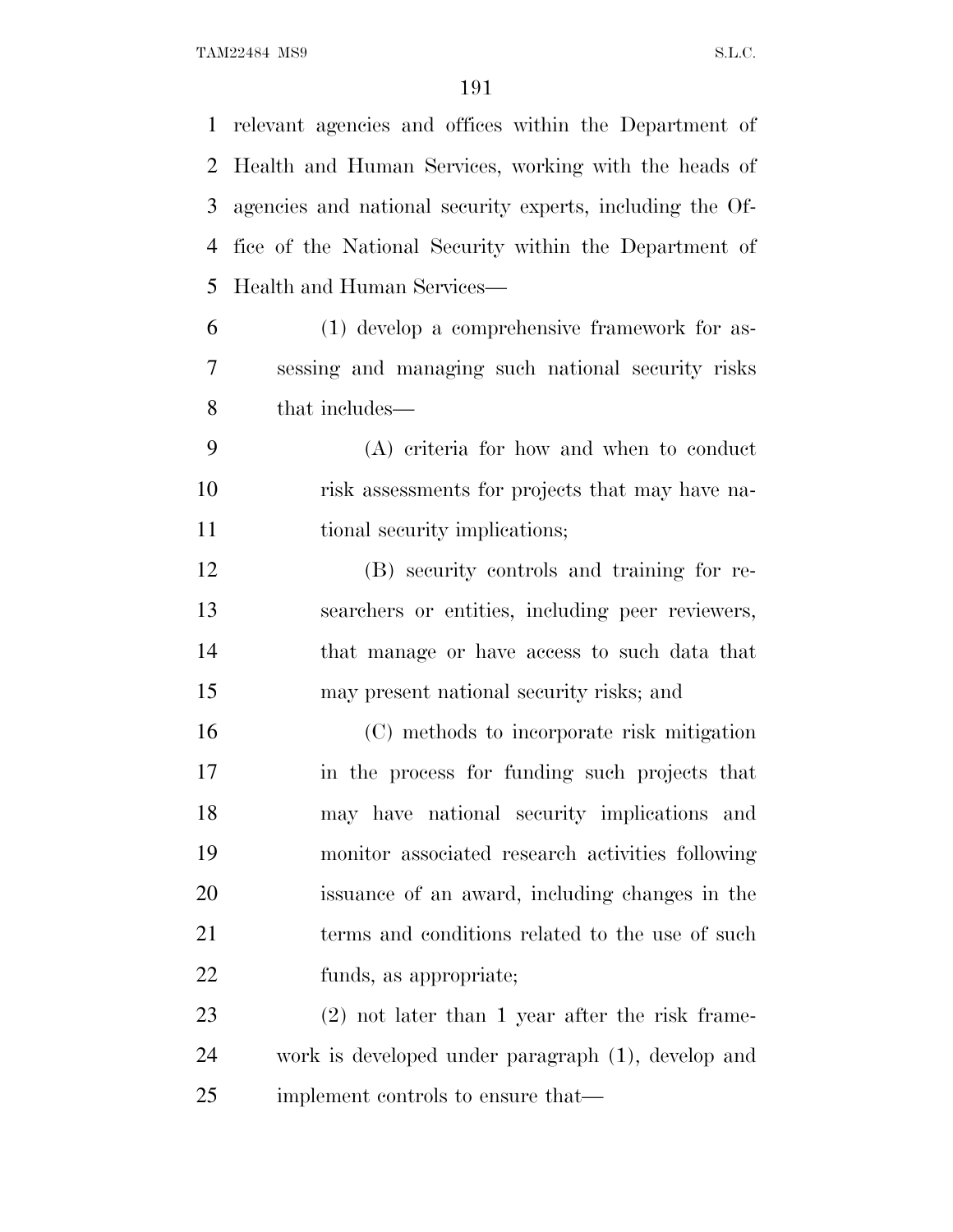(A) researchers or entities involved in projects reviewed under the risk framework, in- cluding such projects that manage or have ac- cess to sensitive, identifiable information, have complied with the requirements of paragraph (1) and ongoing requirements with such para-graph;

 (B) consideration of funding for projects that may have national security implications takes into account the extent to which the coun- try in which the proposed research will be con- ducted or supported poses a risk to the integ- rity of the United States biomedical research enterprise; and

 (C) data access committees reviewing data access requests for projects that may have na- tional security risks, as appropriate, include members with expertise in current and emerg- ing national security threats, in order to make appropriate decisions, including related to ac- cess to such identifiable, sensitive information; and

 (3) not later than 2 years after the risk frame- work is developed under paragraph (1), update data access and sharing policies related to human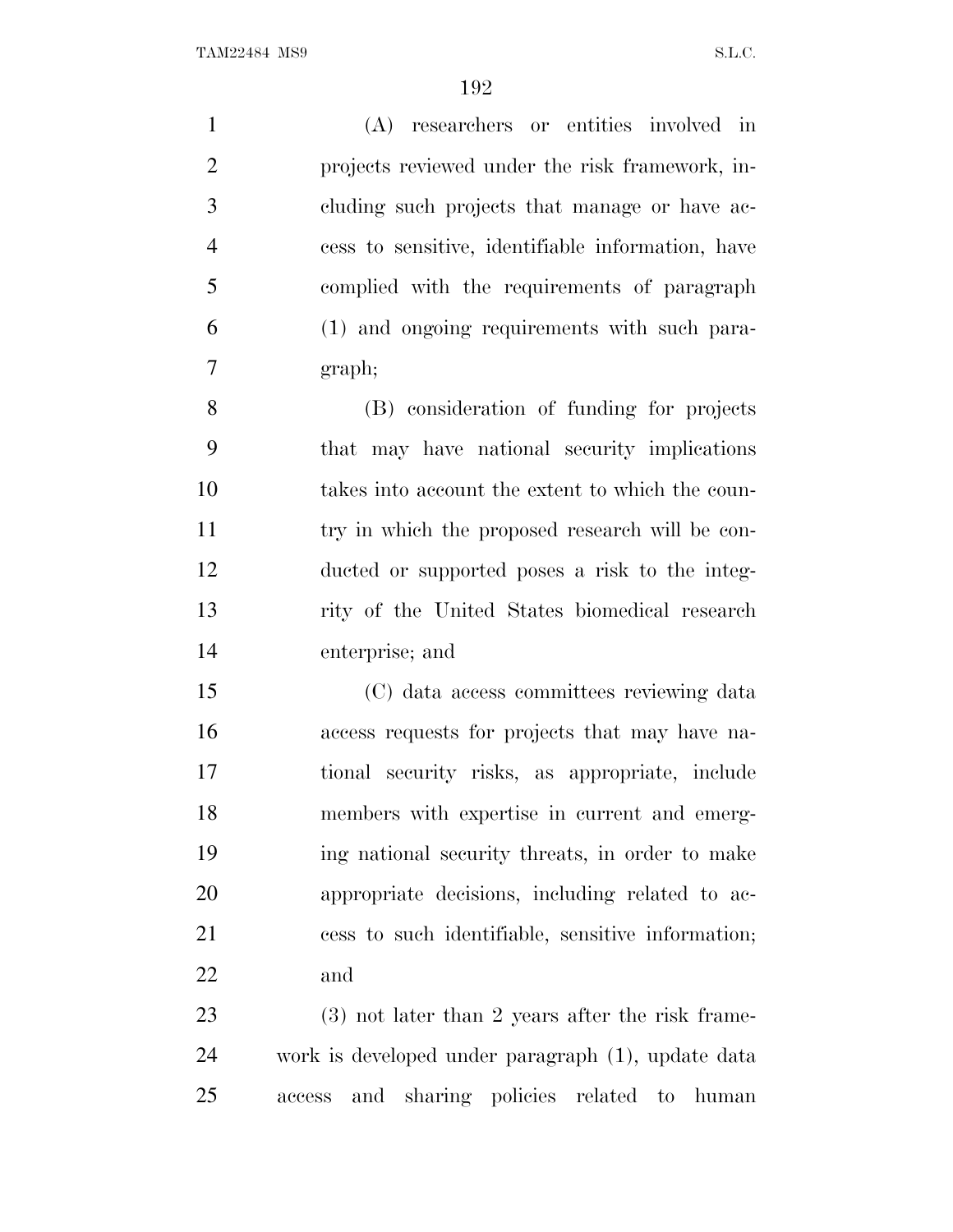genomic data, as appropriate, based on current and emerging national security threats.

 (b) CONGRESSIONAL BRIEFING.—Not later than 1 year after the date of enactment of this Act, the Secretary shall provide a briefing to the Committee on Health, Edu- cation, Labor, and Pensions and the Select Committee on Intelligence of the Senate and the Committee on Energy and Commerce and the Permanent Select Committee on Intelligence of the House of Representatives on the activi-ties required under subsection (a).

### **SEC. 323. DUTIES OF THE DIRECTOR.**

 Section 402(b) in the Public Health Service Act (42 U.S.C. 282(b)), as amended by section 303, is further amended by inserting after paragraph (26) (as added by section 303) the following:

 $\frac{16}{27}$  shall consult with the Director of the Of- fice of National Security within the Department of Health and Human Services, the Assistant Secretary for Preparedness and Response, the Director of Na- tional Intelligence, the Director of the Federal Bu- reau of Investigation, and the heads of other appro- priate agencies on a regular basis, regarding bio- medical research conducted or supported by the Na- tional Institutes of Health that may affect or be af-fected by matters of national security;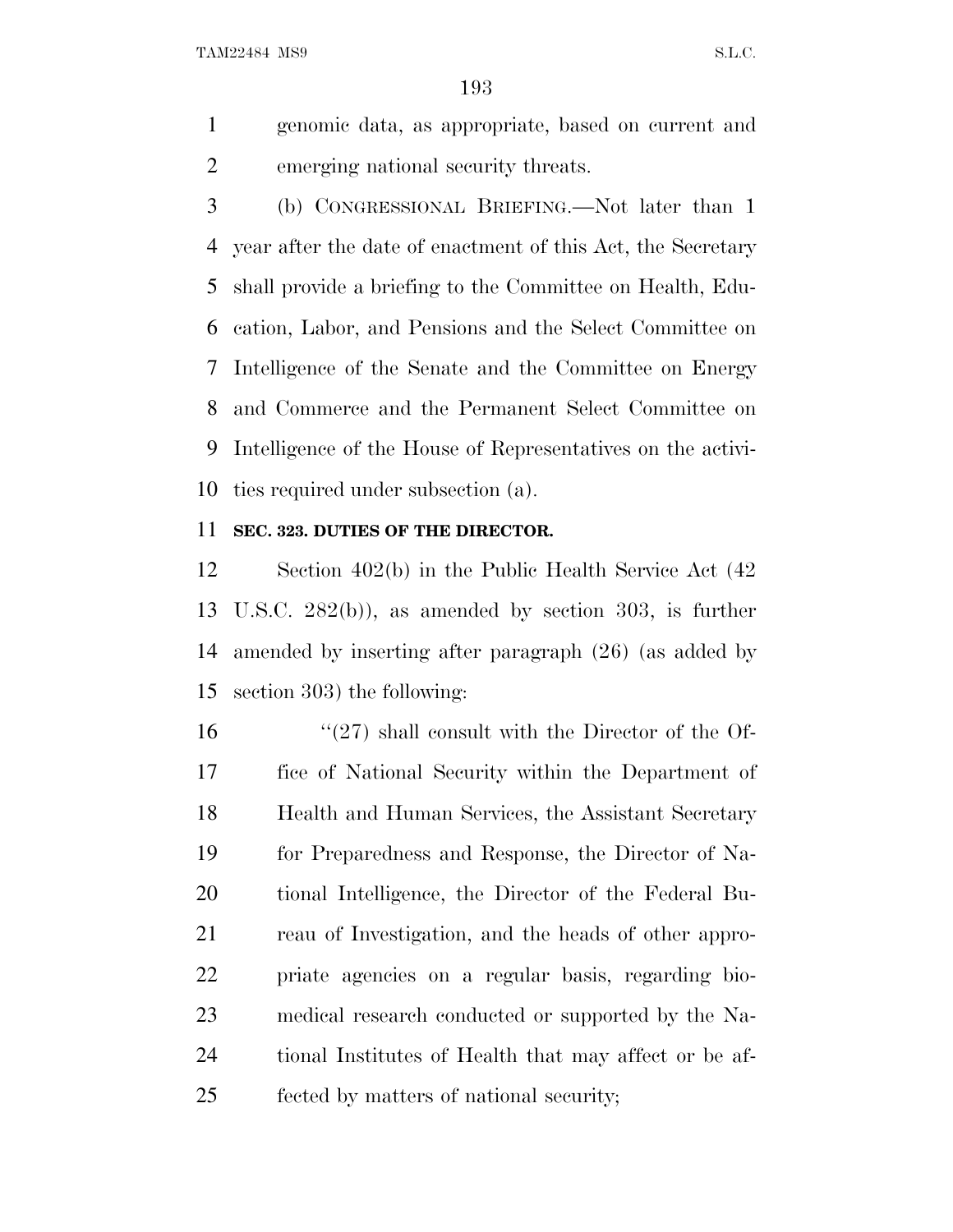1 ''(28) shall ensure that recipients of awards from the National Institutes of Health, and, as ap- propriate and practicable, entities collaborating with such recipients, have in place and are adhering to appropriate technology practices and policies for the security of identifiable, sensitive information, includ- ing information collected, stored, or analyzed by do-mestic and non-domestic entities; and

 ''(29) shall ensure that recipients of awards from the National Institutes of Health are in compli- ance with the terms and conditions of such award, which may include activities to support awareness of, and compliance with, such terms and conditions by any subrecipients of the award.''.

## **SEC. 324. PROTECTING AMERICA'S BIOMEDICAL RESEARCH ENTERPRISE.**

 (a) I<sup>N</sup> GENERAL.—The Secretary of Health and Human Services (referred to in this section as the ''Sec- retary''), in collaboration with Assistant to the President for National Security Affairs, the Director of National In- telligence, the Director of the Federal Bureau of Inves- tigation, and the heads of other relevant departments and agencies, and in consultation with research institutions and research advocacy organizations or other relevant ex-perts, as appropriate, shall—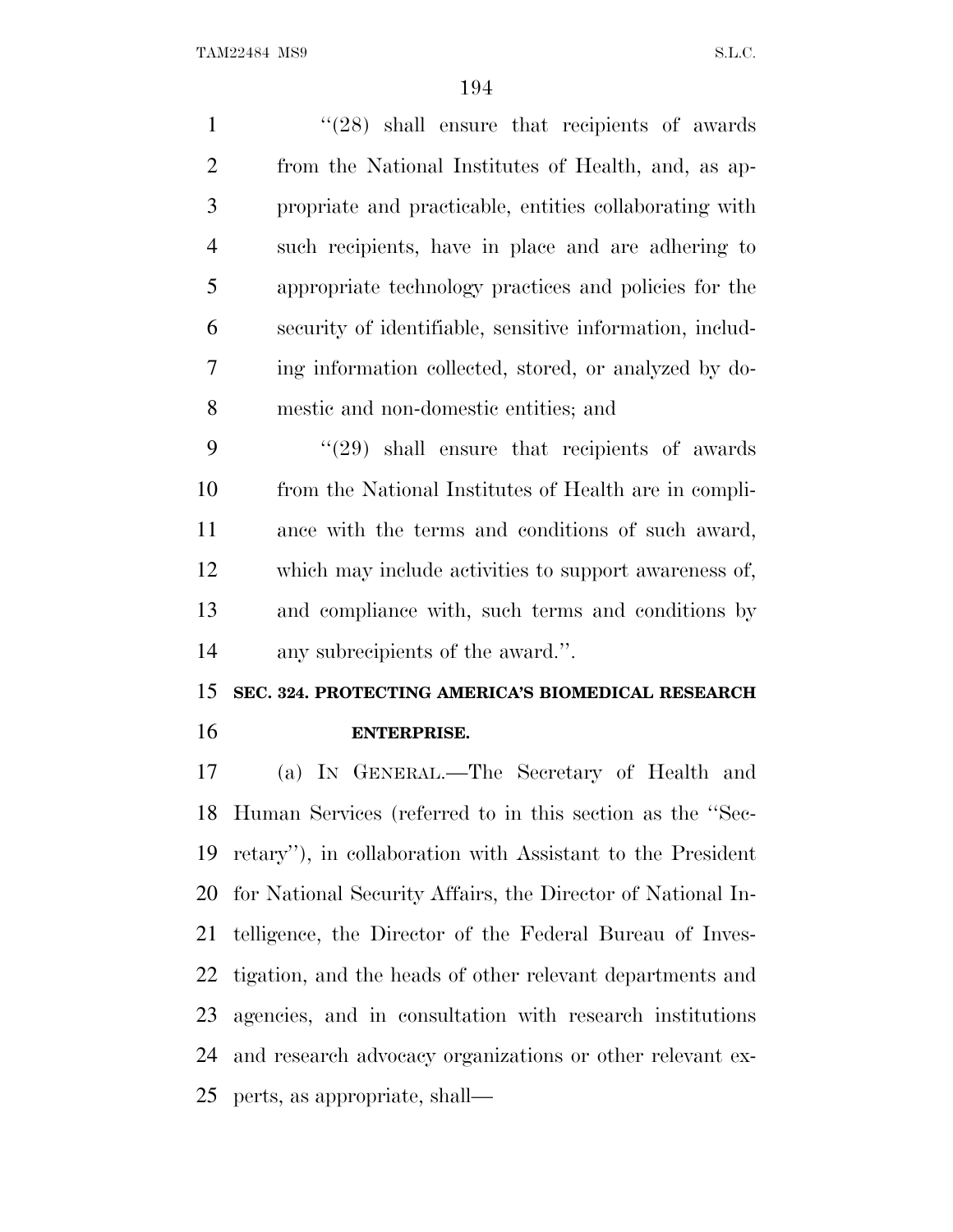(1) identify ways to improve the protection of intellectual property and other proprietary informa- tion, as well as identifiable, sensitive information of participants in biomedical research and development, from national security risks and other applicable threats, including the identification of gaps in poli- cies and procedures in such areas related to bio- medical research and development supported by the Department of Health and Human Services and bio- medical research supported by other agencies as ap- plicable, and make recommendations to institutions of higher education or other entities that have tradi- tionally received Federal funding for biomedical re-search to protect such information;

 (2) identify or develop strategies to prevent, mitigate, and address national security threats in biomedical research and development supported by the Federal Government, including such threats as- sociated with foreign talent programs, by countries seeking to exploit United States technology and other proprietary information as it relates to such biomedical research and development;

 (3) identify national security risks and potential misuse of proprietary information, and identifiable, sensitive information of biomedical research partici-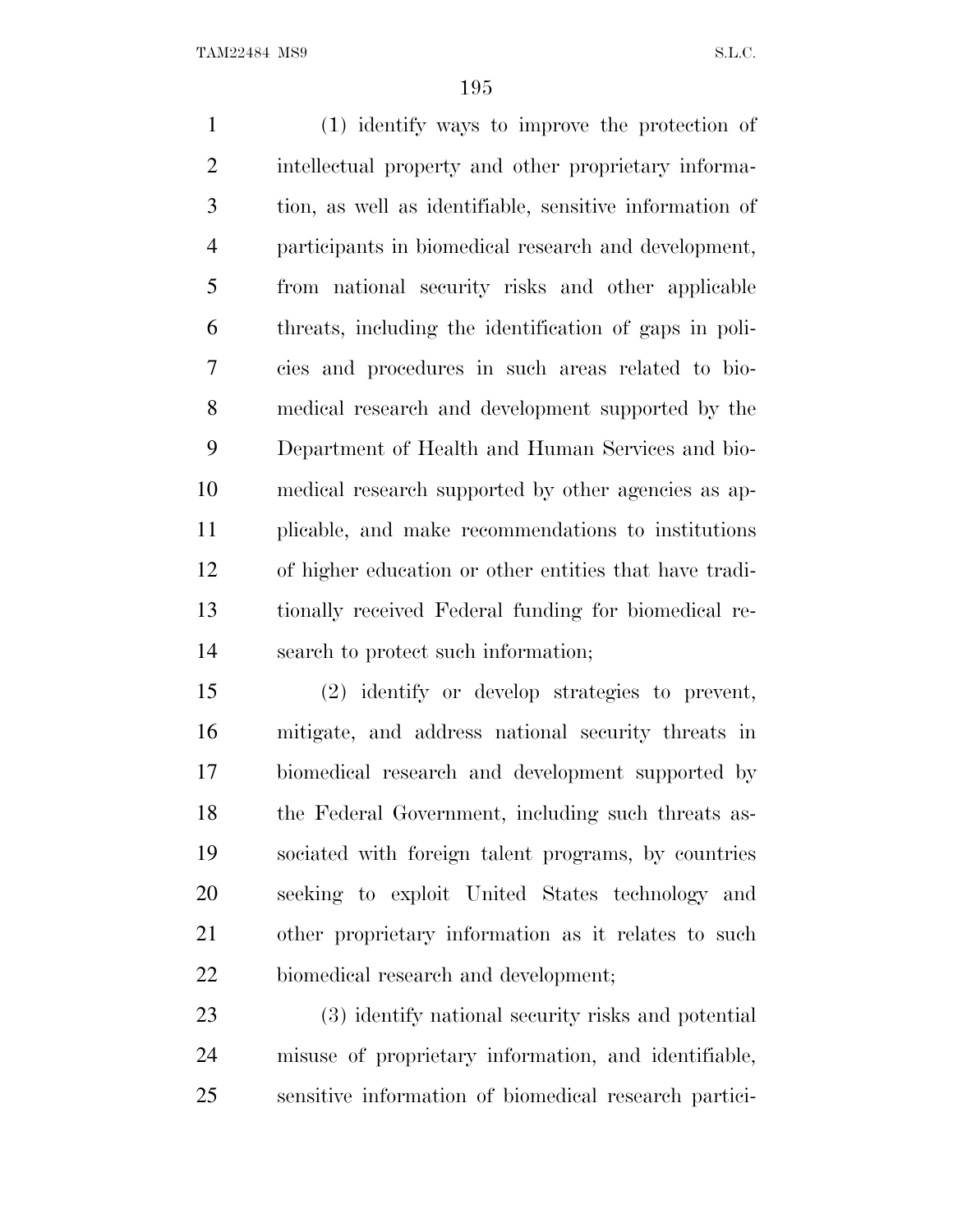pants and other applicable risks, including with re- spect to peer review, and make recommendations for additional policies and procedures to protect such in-formation;

 (4) develop a framework to identify areas of biomedical research and development supported by the Federal Government that are emerging areas of interest for state actors and would compromise na- tional security if they were to be subjected to undue foreign influence; and

 (5) regularly review recommendations or poli- cies developed under this section and make addi- tional recommendations or updates, as appropriate. (b) REPORT TO PRESIDENT AND TO CONGRESS.— Not later than 1 year after the date of enactment of this Act, the Secretary shall prepare and submit, in a manner that does not compromise national security, to the Presi- dent and the Committee on Health, Education, Labor, and Pensions and the Select Committee on Intelligence of the Senate, the Committee on Energy and Commerce and the Permanent Select Committee on Intelligence of the House of Representatives, and other congressional committees as appropriate, a report on the findings and recommenda-tions pursuant to subsection (a).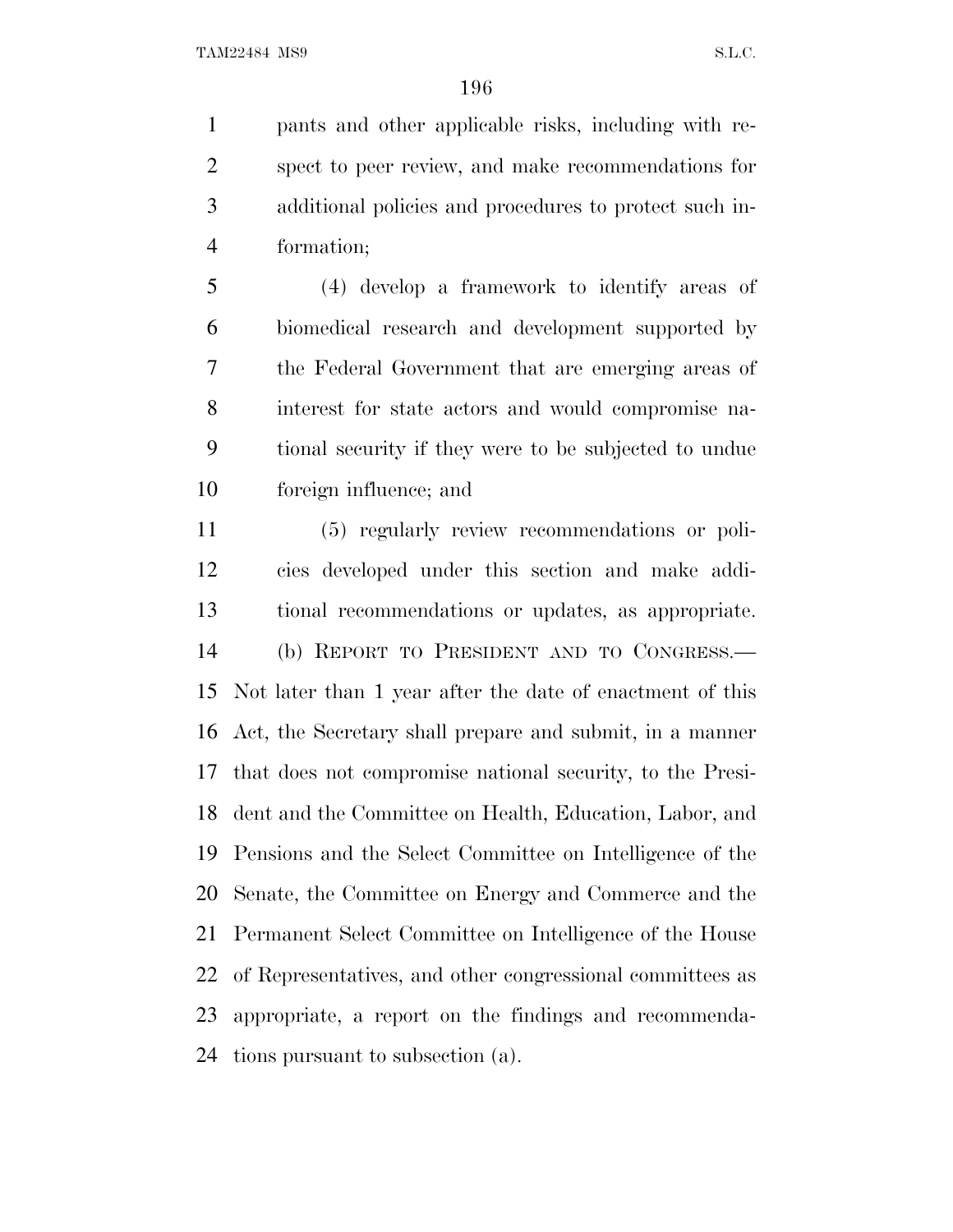### **SEC. 325. GAO STUDY.**

 (a) I<sup>N</sup> GENERAL.—The Comptroller General of the United States (referred to in this section as the ''Comp- troller General'') shall conduct a study to assess the extent to which the Department of Health and Human Services (referred to in this section as the ''Department'') utilizes or provides funding to entities that utilize such funds for human genomic sequencing services or genetic services (as such term is defined in section 201(6) of the Genetic In- formation Nondiscrimination Act of 2008 (42 U.S.C. 2000ff(6))) provided by entities, or subsidiaries of such entities, organized under the laws of a country or coun- tries of concern, in the estimation of the Director of Na- tional Intelligence or the head of another Federal depart-ment or agency, as appropriate.

 (b) CONSIDERATIONS.—In carrying out the study under this section, the Comptroller General shall—

(1) consider—

 (A) the extent to which the country or countries of concern could obtain human genomic information of citizens and residents of 22 the United States from such entities that se-23 quence, analyze, collect, or store human genomic information and which the Director of National Intelligence or the head of another Federal department or agency reasonably an-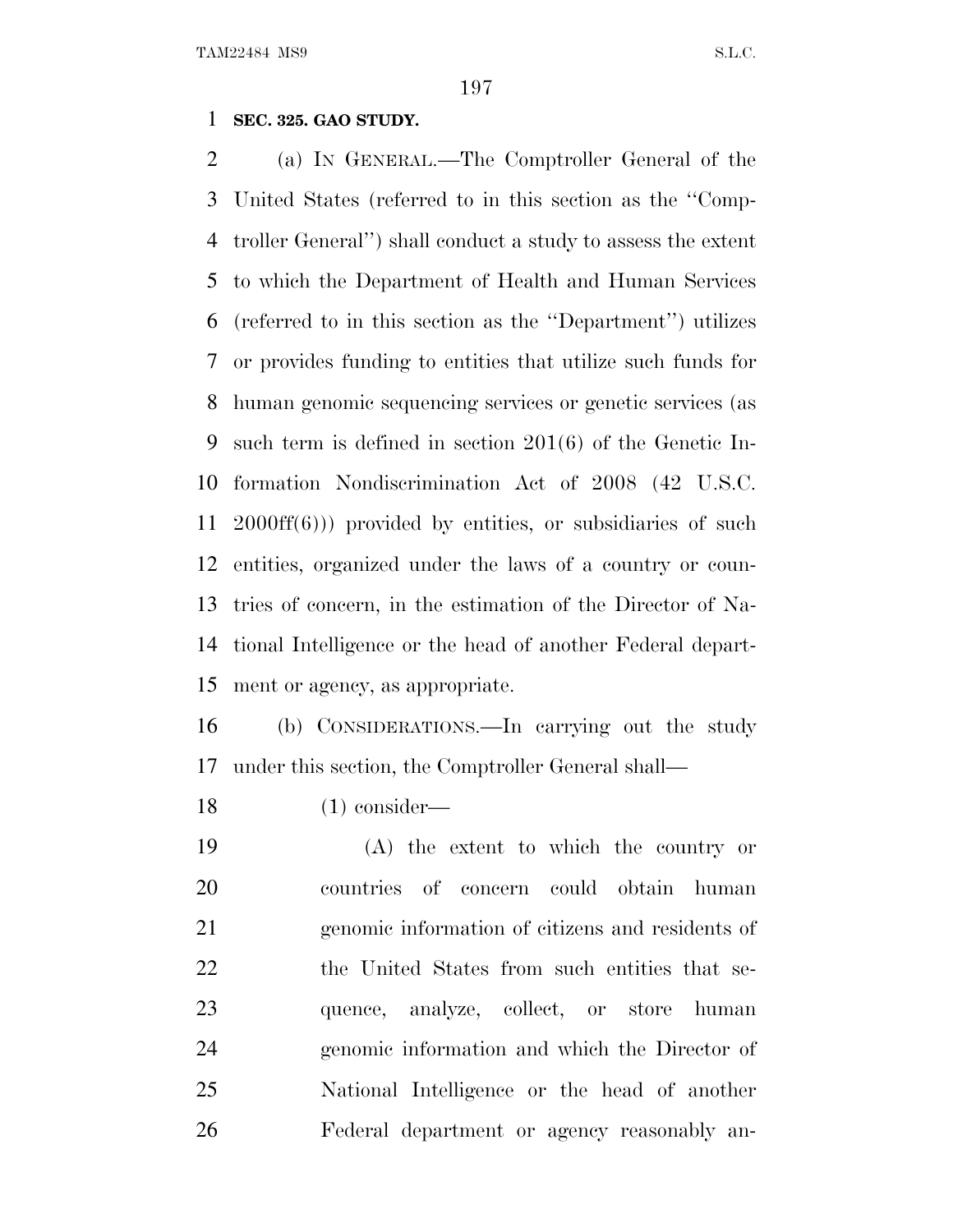ticipates may use such information in a manner inconsistent with the national security interests of the United States; (B) whether the Department or recipient of such funds from the Department sought to provide funding to, or to use, domestic entities with no such ties to the country or countries of concern for such purposes and any barriers to the use of domestic entities; and (C) whether data use agreements, data se-11 curity measures, and other such measures taken by the Department or recipient of such funds from the Department are sufficient to protect the identifiable, sensitive information of the people of the United States and the national se- curity interests of the United States; and (2) make recommendations to address any vulnerabilities to the United States national security identified, as appropriate. (c) ESTIMATION.—In conducting the study under this section, the Comptroller General may, as appropriate and necessary to complete such study, investigate specific in- stances of such utilization of genetic sequencing services or genetic services, as described in subsection (a), to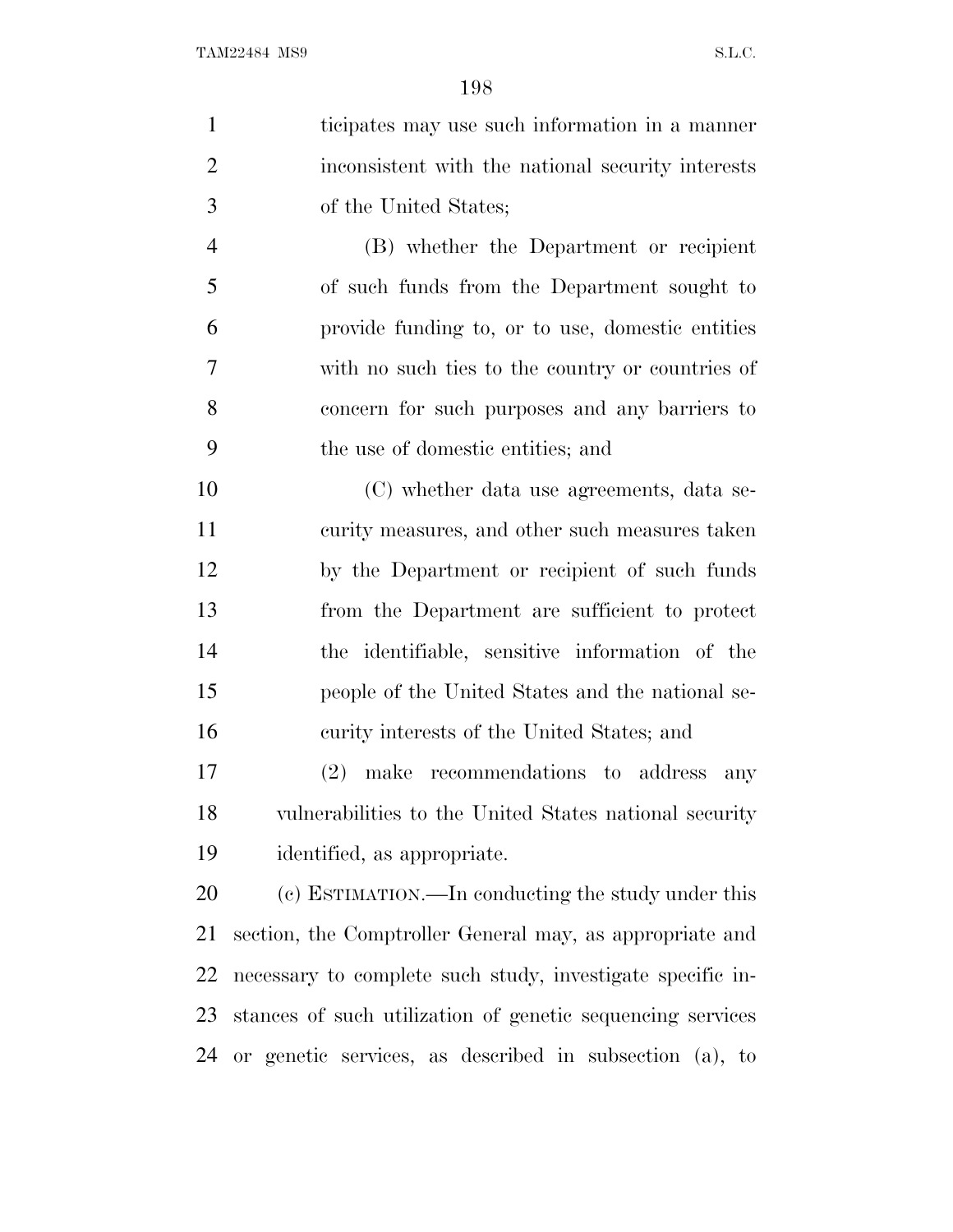produce estimates of the potential prevalence of such utili- zation among entities in receipt of Departmental funds. (d) REPORT.—Not later than 2 years after the date of enactment of this Act, the Comptroller General shall submit a report on the study under this section, in a man- ner that does not compromise national security, to the Committee on Health, Education, Labor, and Pensions and the Select Committee on Intelligence of the Senate, and the Committee on Energy and Commerce and the Per- manent Select Committee on Intelligence of the House of Representatives. The report shall be submitted in unclassi- fied form, to the extent practicable, but may include a classified annex.

### **SEC. 326. REPORT ON PROGRESS TO ADDRESS UNDUE FOR-**

**EIGN INFLUENCE.**

 Not later than 1 year after the date of enactment of this Act and annually thereafter, the Secretary of Health and Human Services shall prepare and submit to the Committee on Health, Education, Labor, and Pen- sions of the Senate and the Committee on Energy and Commerce in the House of Representatives, in a manner that does not compromise national security, a report on actions taken by such Secretary—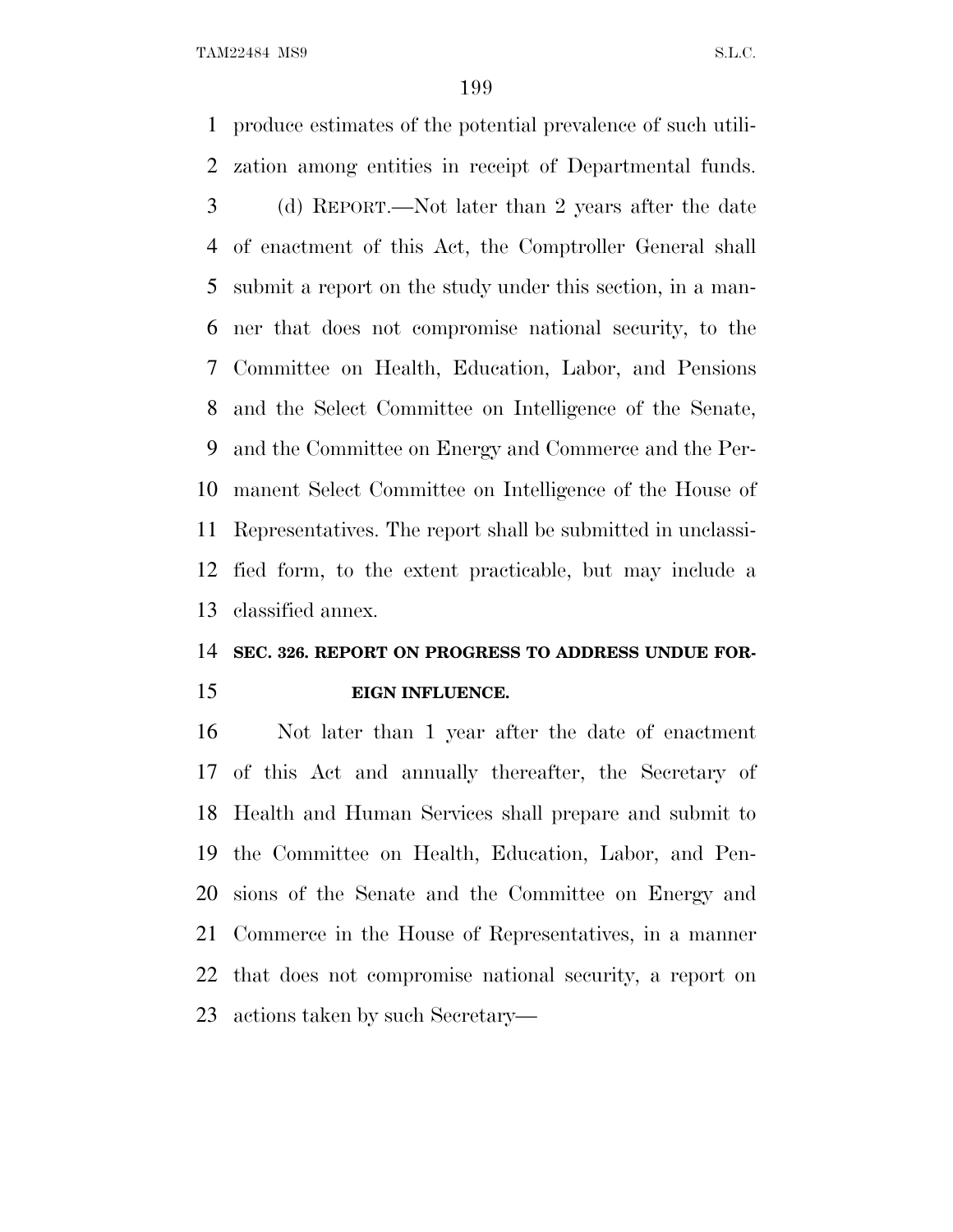(1) to address cases of noncompliance with dis- closure requirements or research misconduct related to foreign influence, including— (A) the number of potential noncompliance cases investigated by the National Institutes of Health or reported to the National Institutes of Health by a research institution, including re- lating to undisclosed research support, undis- closed conflicts of interest or other conflicts of commitment, and peer review violations; (B) the number of cases referred to the Office of Inspector General of the Department of Health and Human Services, the Office of National Security of the Department of Health and Human Services, the Federal Bureau of In- vestigation, or other law enforcement agencies; (C) a description of enforcement actions taken for noncompliance related to undue for- eign influence; and (D) any other relevant information; and (2) to prevent, address, and mitigate instances of noncompliance with disclosure requirements or re-search misconduct related to foreign influence.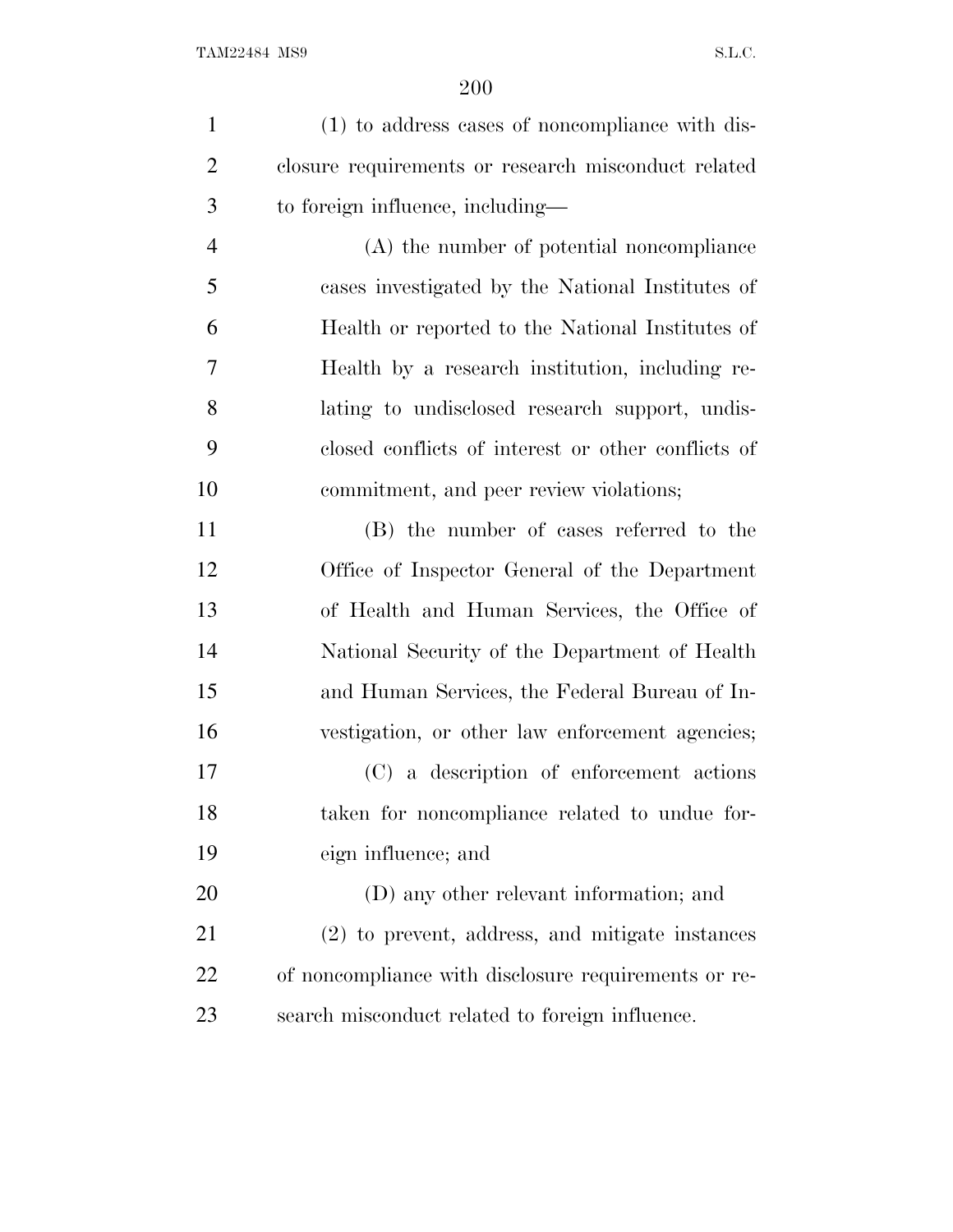| $\mathbf{1}$   | <b>Subtitle D-Advanced Research</b>                                           |
|----------------|-------------------------------------------------------------------------------|
| $\overline{2}$ | <b>Projects Authority for Health</b>                                          |
| 3              | SEC. 331. ADVANCED RESEARCH PROJECTS AUTHORITY                                |
| $\overline{4}$ | FOR HEALTH.                                                                   |
| 5              | Part E of title IV of the Public Health Service Act                           |
| 6              | $(42 \text{ U.S.C. } 287 \text{ et seq.})$ is amended by inserting after sub- |
| 7              | part 2 of such part the following:                                            |
| 8              | "Subpart 3—Advanced Research Projects Authority                               |
| 9              | for Health                                                                    |
| 10             | "SEC. 483. ADVANCED RESEARCH PROJECTS AUTHORITY                               |
| 11             | FOR HEALTH.                                                                   |
| 12             | "(a) DEFINITIONS.—In this section:                                            |
| 13             | " $(1)$ ARPA-H.—The term 'ARPA-H' means                                       |
| 14             | Advanced Research Projects Authority for<br>the                               |
| 15             | Health established under subsection (b).                                      |
| 16             | "(2) $DIRECTOR$ —The term 'Director' means                                    |
| 17             | the Director of ARPA–H appointed under sub-                                   |
| 18             | section $(c)$ .                                                               |
| 19             | "(3) OTHER TRANSACTIONS.—The term 'other                                      |
| 20             | transactions' has the meaning given such term in                              |
| 21             | section $319L(a)(3)$ .                                                        |
| 22             | "(b) ESTABLISHMENT OF THE ADVANCED<br>$RE-$                                   |
| 23             | SEARCH PROJECTS AUTHORITY FOR HEALTH.—There is                                |
| 24             | established within the National Institutes of Health the                      |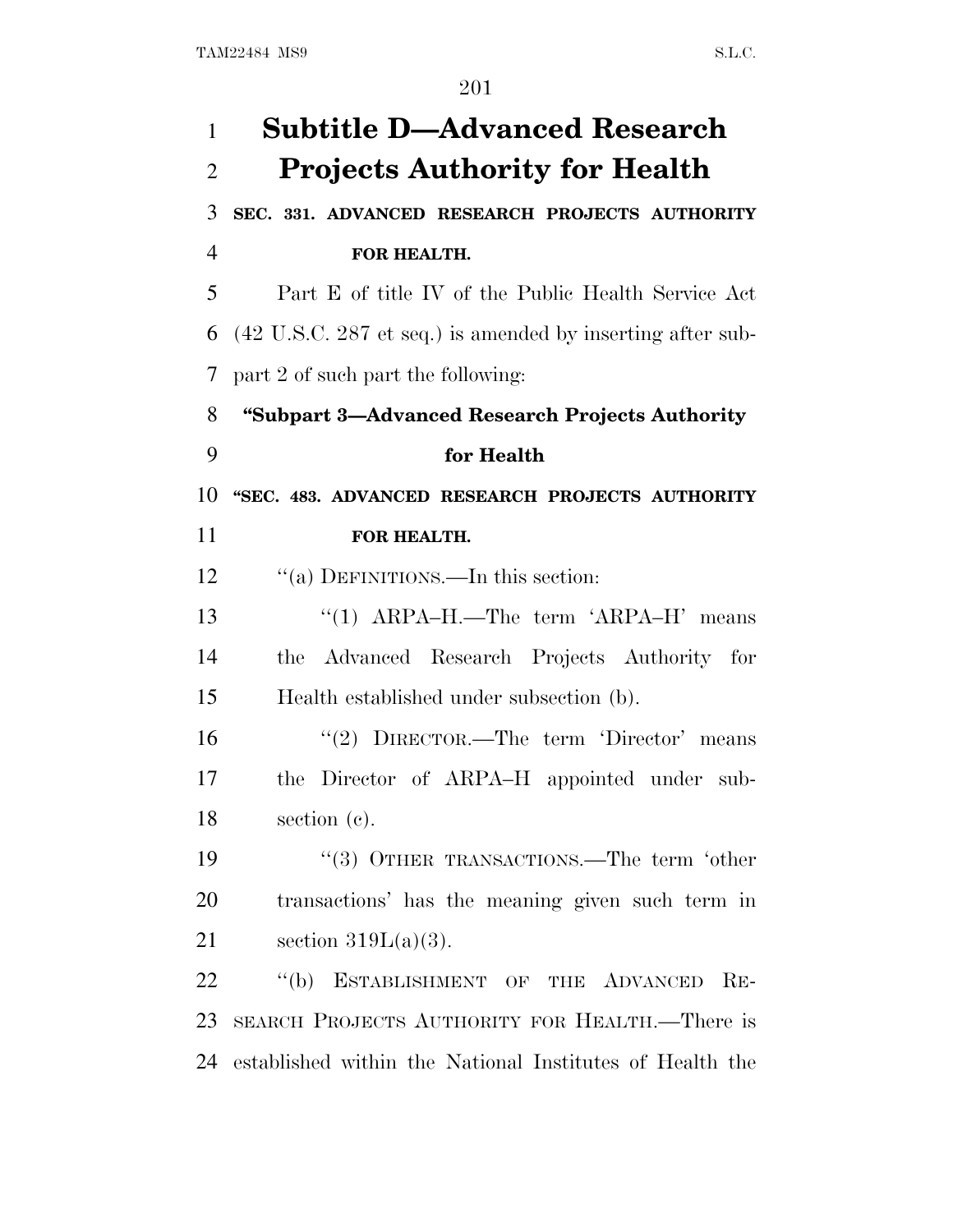Advanced Research Projects Authority for Health, for purposes of—

3 '(1) supporting high-impact, cutting-edge re- search in biomedicine and broadly applicable break- through technologies that have the potential to sig- nificantly transform and advance areas of biomedical science and medicine in a manner that cannot read- ily be accomplished through traditional biomedical research or commercial activity; and

 $\frac{10}{2}$  overcoming long-term and significant tech- nological and scientific barriers to advancing such technologies in order to improve the prevention, di- agnosis, mitigation, treatment, and cure of health conditions.

15  $"$ (c) DIRECTOR.—

 ''(1) IN GENERAL.—ARPA–H shall be headed by a Director, who shall be appointed by the Presi- dent. The Director shall report to the Director of NIH.

20 "(2) QUALIFICATIONS.—The Director shall be an individual who, by reason of professional back- ground and experience, is especially qualified to ad- vise the Secretary on, and manage, research pro- grams that advance the purposes of ARPA–H in promoting biomedical and novel technology innova-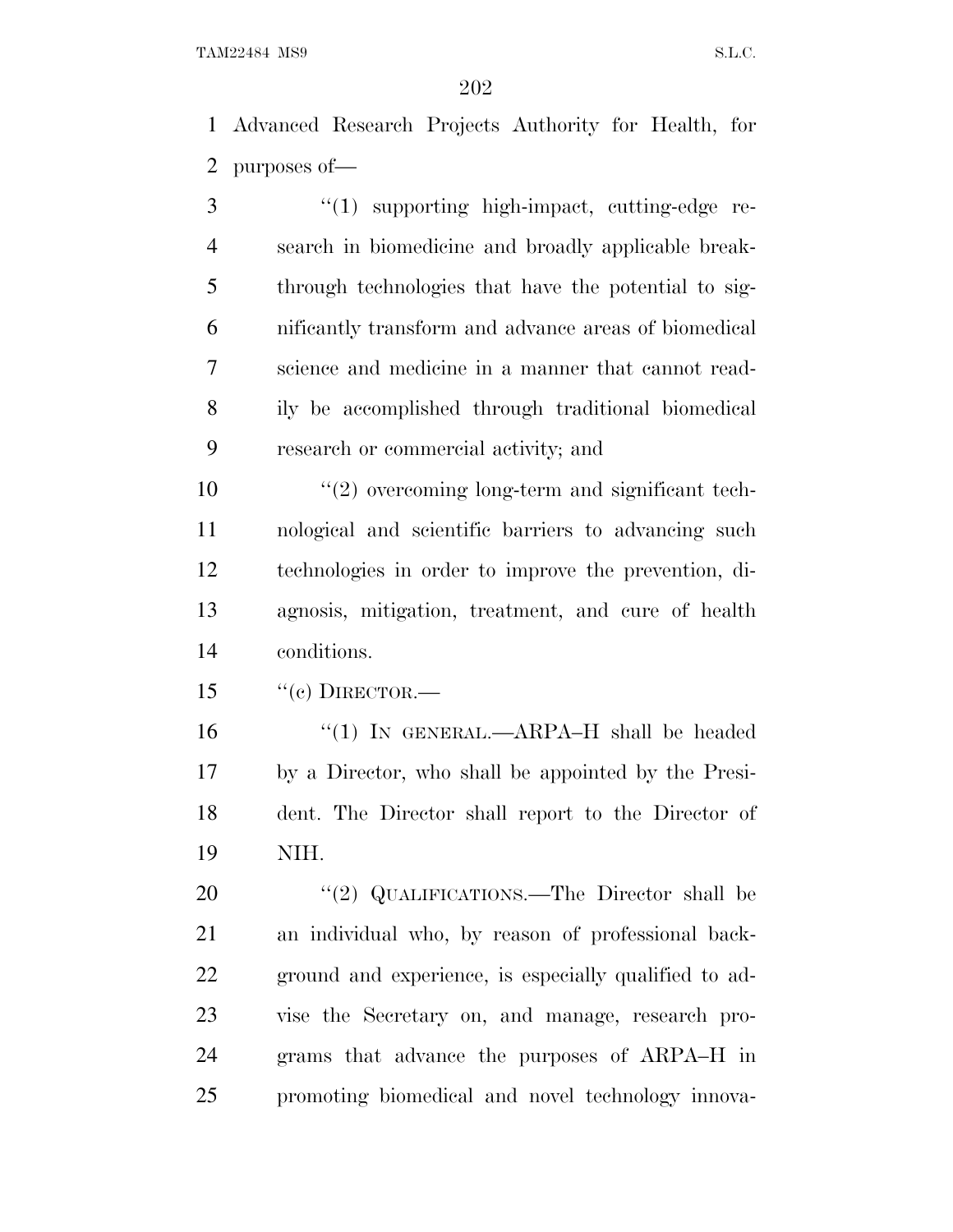| $\mathbf{1}$   | tion pursuant to this section, and who has a dem-       |
|----------------|---------------------------------------------------------|
| $\overline{2}$ | onstrated ability to identify and develop partnerships  |
| 3              | to address strategic needs in meeting such purposes.    |
| $\overline{4}$ | "(3) APPOINTMENT.—Notwithstanding section               |
| 5              | $405(a)(2)$ , the Director shall be appointed for a pe- |
| 6              | riod of 4 years. The President may extend the term      |
| 7              | of a Director for a period of up to 4 additional        |
| 8              | years.                                                  |
| 9              | $\lq(4)$ DUTIES.—The Director shall—                    |
| 10             | "(A) establish strategic goals, objectives,             |
| 11             | and priorities for ARPA-H, pursuant to the              |
| 12             | purposes of ARPA–H described in subsection              |
| 13             | (b);                                                    |
| 14             | "(B) approve all new programs within                    |
| 15             | ARPA-H and terminate any program within                 |
| 16             | ARPA-H that is not achieving its goals;                 |
| 17             | $\lq\lq$ establish criteria for funding and as-         |
| 18             | sessing the success of programs through the es-         |
| 19             | tablishment of technical milestones;                    |
| 20             | $\lq\lq$ (D) ensure that applications for funding       |
| 21             | disclose current and previous research and de-          |
| 22             | velopment efforts, and identify any challenges          |
| 23             | associated with such efforts, including any sci-        |
| 24             | entific or technical barriers encountered in the        |
| 25             | course of such efforts or challenges in securing        |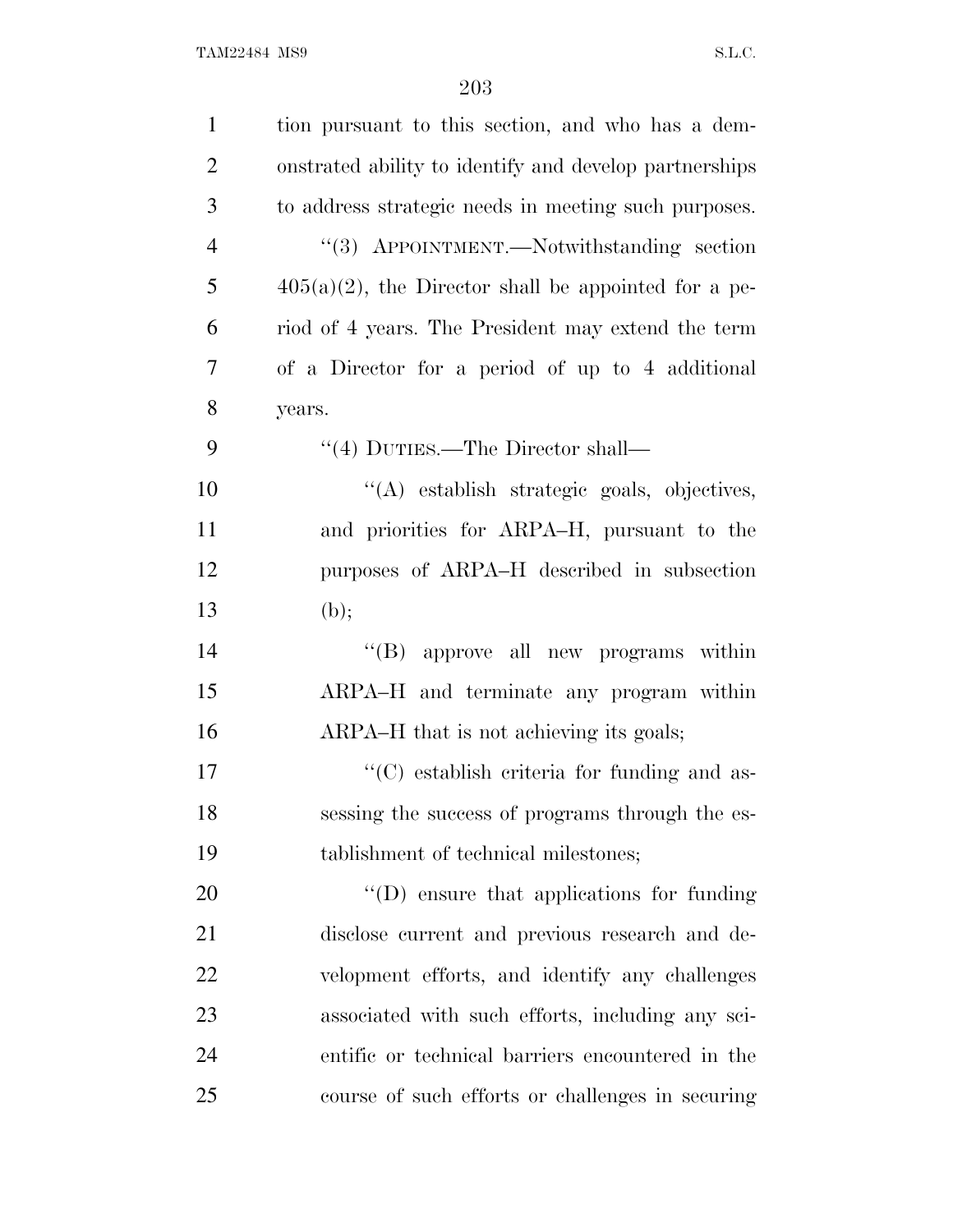| $\mathbf{1}$   | sources of funding, as applicable and appro-       |
|----------------|----------------------------------------------------|
| $\overline{2}$ | priate, in pursuit of the technology area for      |
| 3              | which funding is requested;                        |
| $\overline{4}$ | $\lq\lq$ facilitate coordination between the       |
| 5              | Department of Health and Human Services,           |
| 6              | relevant agencies within such Department, and      |
| 7              | other relevant Federal departments and agen-       |
| 8              | cies, with respect to research supported by        |
| 9              | ARPA-H;                                            |
| 10             | $\lq\lq(F)$ support transformative, translational, |
| 11             | applied, and advanced research in areas of bio-    |
| 12             | medical science to address specific technical or   |
| 13             | scientific questions by $-$                        |
| 14             | "(i) prioritizing investments based on             |
| 15             | scientific potential and impact on the field       |
| 16             | of biomedicine, as described in subsection         |
| 17             | (b), especially in areas that require public-      |
| 18             | private partnerships in order to effectively       |
| 19             | advance research and development activi-           |
| 20             | ties;                                              |
| 21             | "(ii) translating scientific discoveries           |
| 22             | and cutting-edge innovation into techno-           |
| 23             | logical advancements;                              |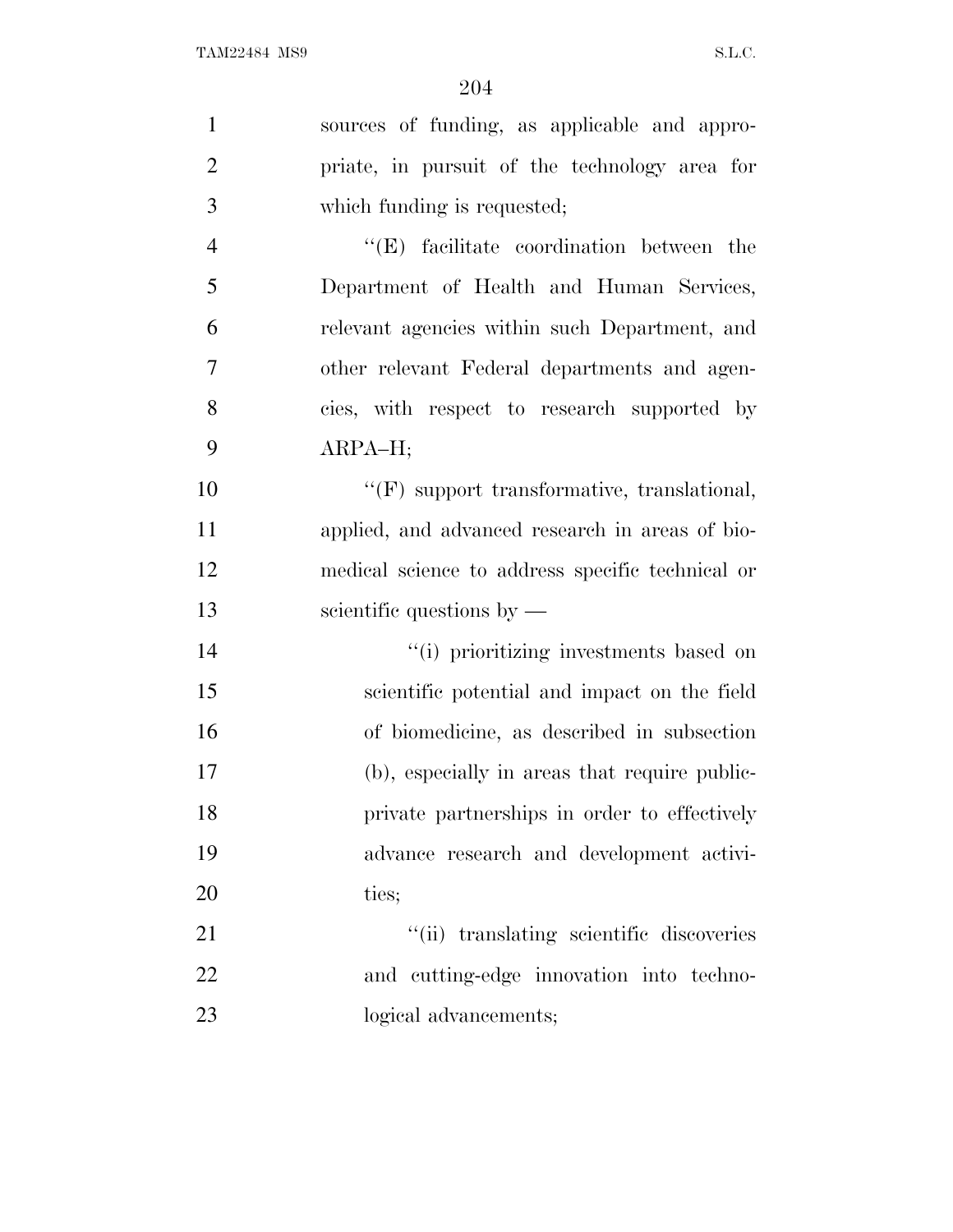| $\mathbf{1}$   | "(iii) encouraging opportunities to de-                 |
|----------------|---------------------------------------------------------|
| $\overline{2}$ | velop broadly applicable technologies, using            |
| 3              | a multi-disciplinary approach; and                      |
| $\overline{4}$ | "(iv) making investments in high-risk,                  |
| 5              | high-reward research related to broadly ap-             |
| 6              | plicable technologies, capabilities, and plat-          |
| $\overline{7}$ | forms that may have an application for                  |
| 8              | medicine and health;                                    |
| 9              | $\lq\lq(G)$ encourage strategic collaboration and       |
| 10             | partnerships with a broad range of entities, in-        |
| 11             | cluding institutions of higher education, indus-        |
| 12             | nonprofit organizations, or consortia of<br>try,        |
| 13             | such entities, which may include federally-fund-        |
| 14             | ed research and development centers; and                |
| 15             | "(H) ensure that the United States main-                |
| 16             | tains global leadership in researching and devel-       |
| 17             | oping health technologies.                              |
| 18             | $\lq\lq$ (d) PERSONNEL.—                                |
| 19             | " $(1)$ In GENERAL.—The Director shall establish        |
| 20             | and maintain within ARPA–H a staff with appro-          |
| 21             | priate qualifications and expertise to enable ARPA      |
| 22             | H to carry out the responsibilities under this section. |
| 23             | $``(2)$ PROGRAM MANAGERS.—                              |
| 24             | "(A) IN GENERAL.—The Director shall                     |
| 25             | designate employees to serve as program man-            |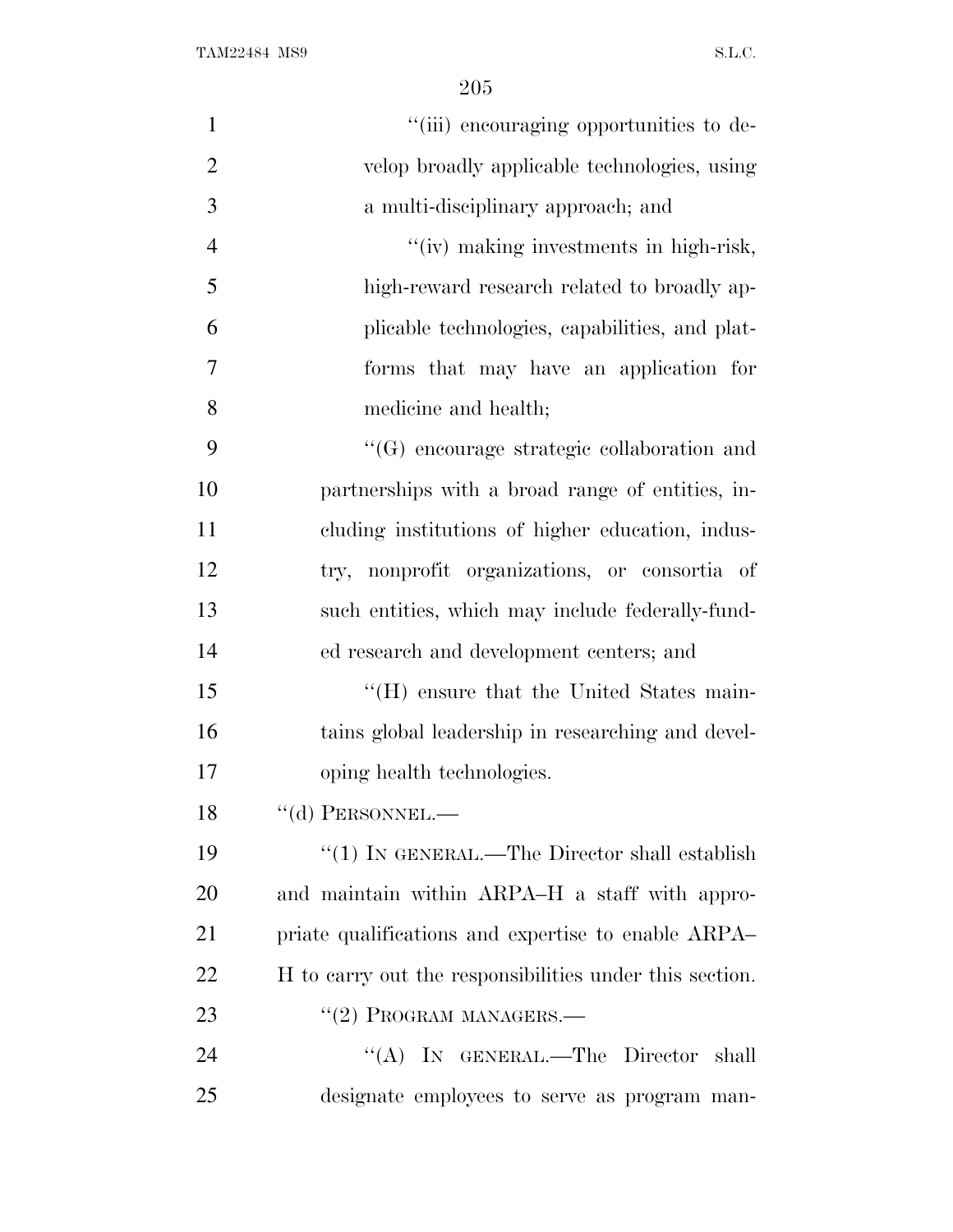| $\mathbf{1}$   | agers for the programs established or supported |
|----------------|-------------------------------------------------|
| $\overline{2}$ | pursuant to subsection $(c)(4)$ .               |
| 3              | $\lq\lq(B)$ RESPONSIBILITIES.—A program         |
| $\overline{4}$ | manager shall—                                  |
| 5              | "(i) establish, in consultation with the        |
| 6              | Director, research and development goals        |
| 7              | for the program, including timelines and        |
| 8              | milestones, and make such goals available       |
| 9              | to the public;                                  |
| 10             | "(ii) provide project oversight and             |
| 11             | management of strategic initiatives to ad-      |
| 12             | vance the purpose of the program;               |
| 13             | "(iii) encourage research collabora-            |
| 14             | tions, including by identifying and sup-        |
| 15             | porting applicable public-private partner-      |
| 16             | ships;                                          |
| 17             | "(iv) select the projects to be sup-            |
| 18             | ported under the program after consid-          |
| 19             | $ering$ —                                       |
| 20             | $\lq\lq$ (I) the novelty, scientific, and       |
| 21             | technical merit of the proposed                 |
| 22             | projects;                                       |
| 23             | "(II) the demonstrated capabili-                |
| 24             | ties of the applicants to successfully          |
| 25             | carry out the proposed project and              |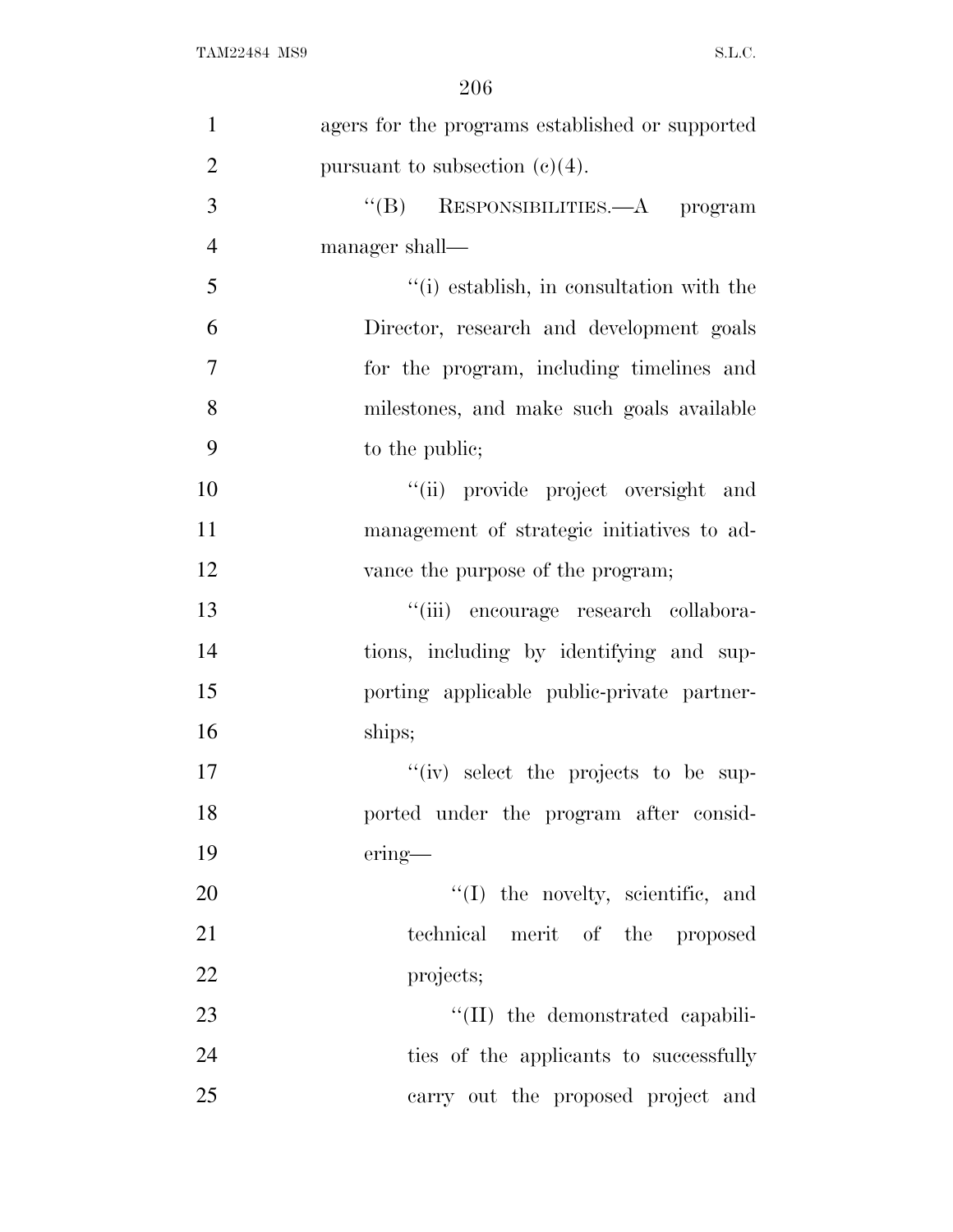| $\mathbf{1}$   | achieve designated milestones within          |
|----------------|-----------------------------------------------|
| $\overline{2}$ | the applicable timeline;                      |
| 3              | "(III) the potential future com-              |
| $\overline{4}$ | mercial applications of the project           |
| 5              | proposed by the applicant;                    |
| 6              | $\lq\lq (IV)$ the degree to which the         |
| $\overline{7}$ | project addresses a scientific or tech-       |
| 8              | nical question pursuant to subsection         |
| 9              | $(e)(4)(F)$ and has the potential to          |
| 10             | transform biomedicine, as described in        |
| 11             | subsection (b); and                           |
| 12             | $\lq\lq(V)$ other criteria as established     |
| 13             | by the Director;                              |
| 14             | $f'(v)$ recommend program restructure,        |
| 15             | expansion, or termination of research         |
| 16             | projects or whole projects, as necessary      |
| 17             | and appropriate; and                          |
| 18             | $\lq\lq$ (vi) communicate with leaders in the |
| 19             | health care and biomedical research and       |
| 20             | development fields, including from both the   |
| 21             | public and private sectors, representatives   |
| 22             | of patient organizations, institutions of     |
| 23             | higher education, and nonprofit organiza-     |
| 24             | tions, to identify areas of need and sci-     |
| 25             | entific opportunity with the potential to     |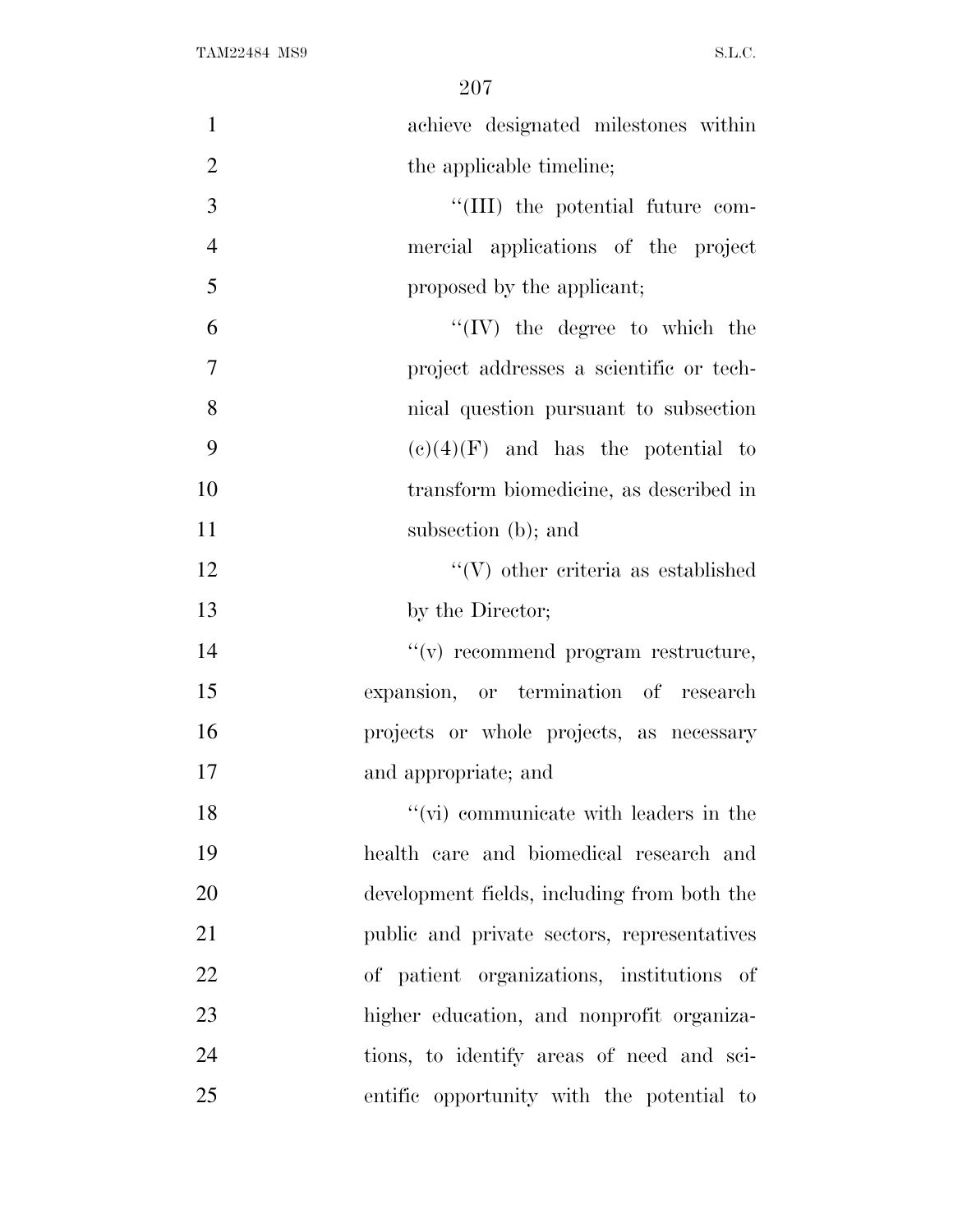| $\mathbf{1}$   | transform biomedicine as described in sub-       |
|----------------|--------------------------------------------------|
| $\overline{2}$ | section (b).                                     |
| 3              | "(C) TERM.—The term of a program man-            |
| $\overline{4}$ | ager shall be not more than 3 years, and, at the |
| 5              | discretion of the Director, may be renewed for   |
| 6              | one additional period of up to 3 years.          |
| 7              | "(3) CONSIDERATIONS.—The Director—               |
| 8              | $\lq\lq$ in designating employees to serve as    |
| 9              | program managers under paragraph (1), shall      |
| 10             | consider, as appropriate, individuals with dem-  |
| 11             | onstrated scientific expertise and management    |
| 12             | skills required to advance the purposes of       |
| 13             | ARPA-H, and who represent a diverse set of       |
| 14             | professional experiences or backgrounds, includ- |
| 15             | ing individuals with experience in academia, in- |
| 16             | dustry, government, nonprofit organizations, or  |
| 17             | other sectors; and                               |
| 18             | $\lq\lq (B)$ in making appointments of personnel |
| 19             | to staff or support ARPA-H, may consider         |
| 20             | other factors, as appropriate, such as popu-     |
| 21             | lations that are traditionally underrepresented  |
| 22             | in the biomedical research enterprise.           |
| 23             | $``(4)$ HIRING.—                                 |
| 24             | "(A) IN GENERAL.—The Director may—               |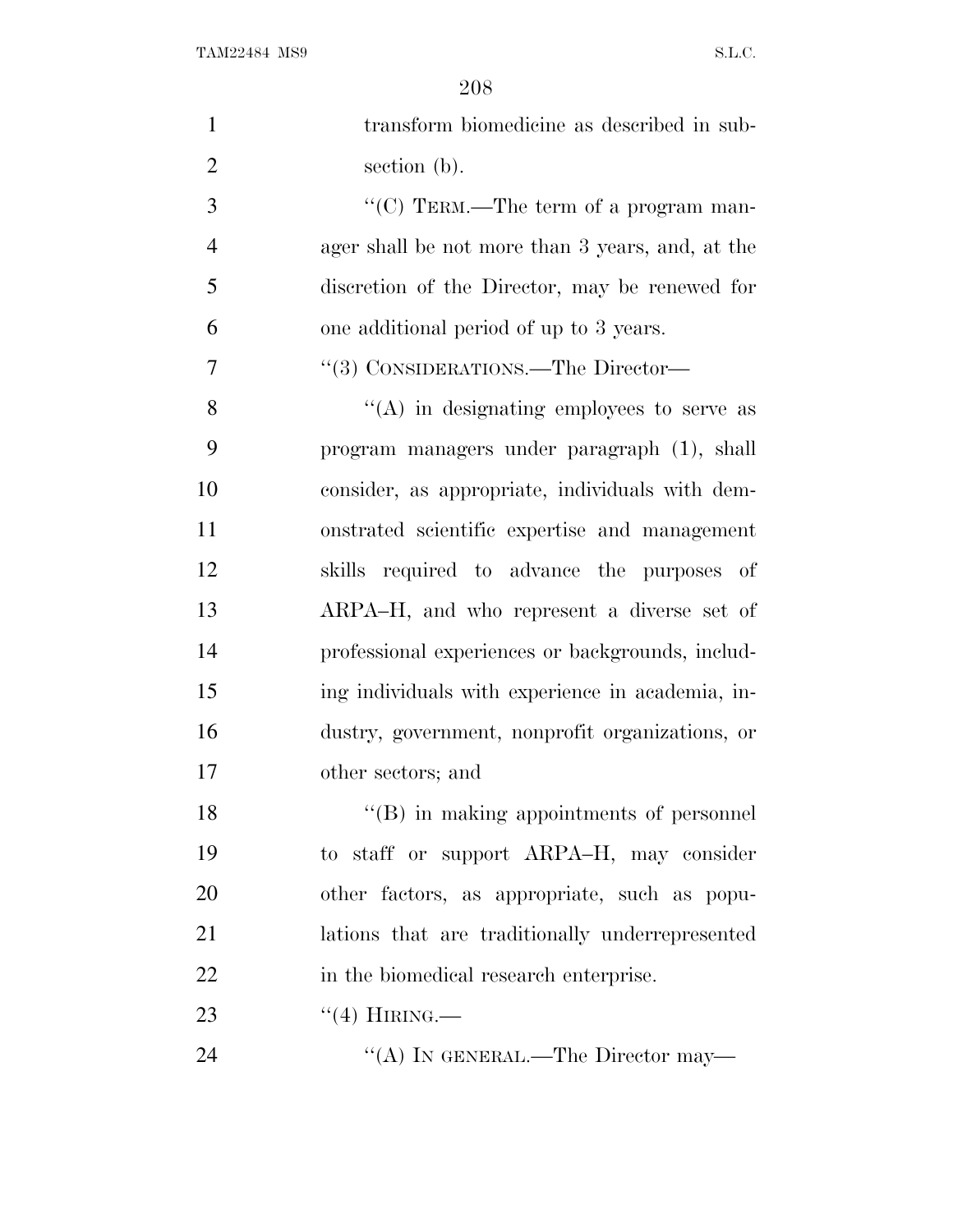| $\mathbf{1}$   | "(i) make or rescind appointments of               |
|----------------|----------------------------------------------------|
| $\overline{2}$ | scientific, medical, and professional per-         |
| 3              | sonnel, without regard to any provision of         |
| $\overline{4}$ | title 5, United States Code governing ap-          |
| 5              | pointments under the civil service laws and        |
| 6              | notwithstanding section 202 of the Depart-         |
| 7              | ment of Health and Human Services Ap-              |
| 8              | propriations Act, 1993 (Public Law 102–            |
| 9              | $394$ ; and                                        |
| 10             | "(ii) fix the compensation of such per-            |
| 11             | sonnel at a rate to be determined by the           |
| 12             | Director, up to the amount of annual com-          |
| 13             | pensation (excluding expenses) specified in        |
| 14             | section 102 of title 3, United States Code.        |
| 15             | "(B) REPORTING.—The Director shall es-             |
| 16             | tablish and maintain records regarding the use     |
| 17             | of the authority under subparagraph $(A)(i)$ , in- |
| 18             | $cluding$ —                                        |
| 19             | "(i) the number of positions filled                |
| 20             | through such authority;                            |
| 21             | "(ii) the types of appointments of                 |
| 22             | such positions;                                    |
| 23             | "(iii) the titles, occupational series,            |
| 24             | and grades of such positions;                      |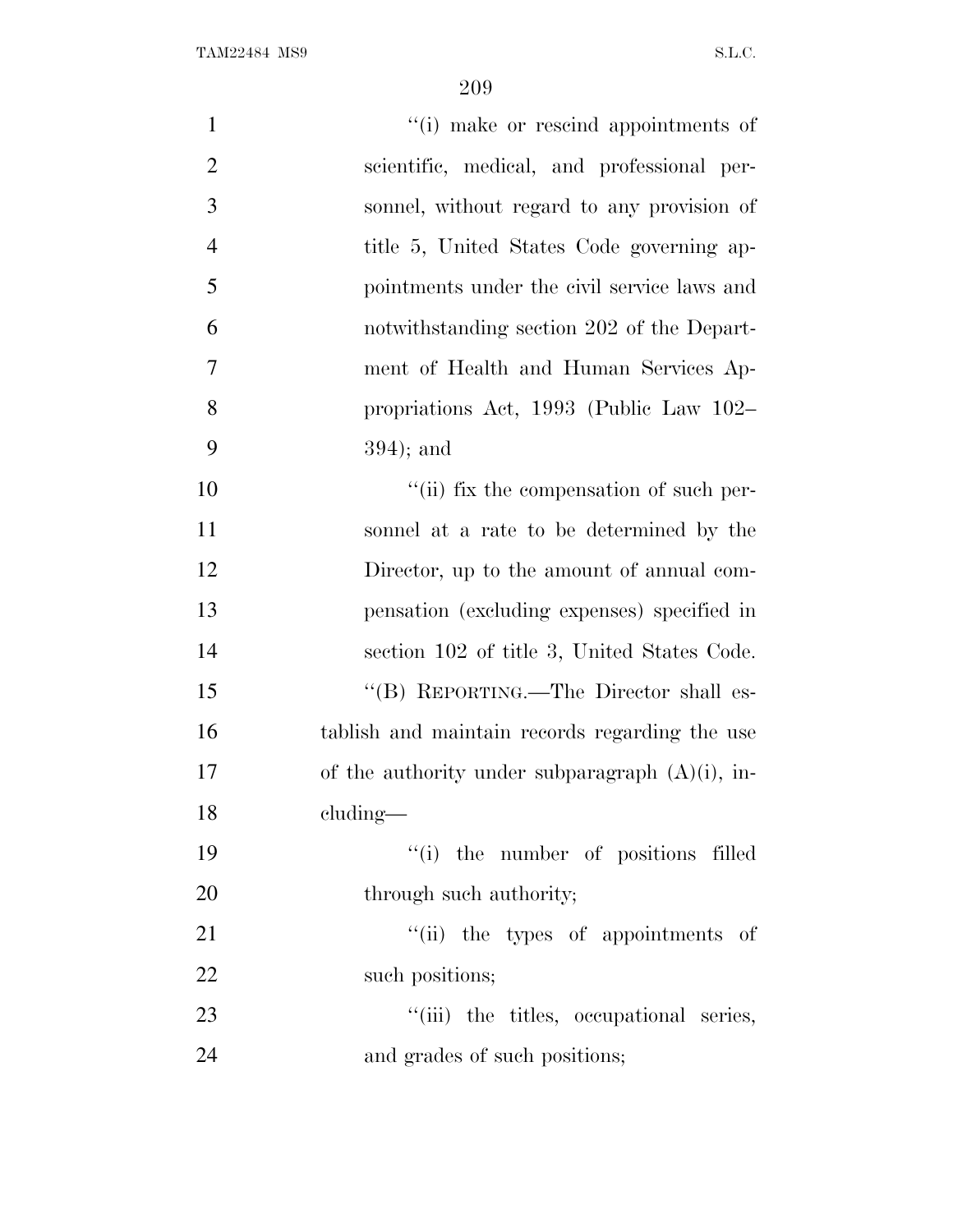| $\mathbf{1}$   | "(iv) the number of positions publicly            |
|----------------|---------------------------------------------------|
| $\overline{2}$ | noticed to be filled under such authority;        |
| 3              | $f'(v)$ the number of qualified appli-            |
| $\overline{4}$ | cants who apply for such positions;               |
| 5              | $\lq\lq$ (vi) the qualification criteria for such |
| 6              | positions; and                                    |
| 7              | "(vii) the demographic information of             |
| 8              | individuals appointed to such positions.          |
| 9              | "(C) REPORTS TO CONGRESS.—Not later               |
| 10             | than one year after the date of enactment of      |
| 11             | the PREVENT Pandemics Act, and annually           |
| 12             | thereafter for each fiscal year in which such au- |
| 13             | thority is used, the Director shall submit to the |
| 14             | Committee on Health, Education, Labor, and        |
| 15             | Pensions of the Senate and the Committee on       |
| 16             | Energy and Commerce of the House of Rep-          |
| 17             | resentatives a report describing the total num-   |
| 18             | ber of appointments filled under this subsection  |
| 19             | within the fiscal year and how the positions re-  |
| 20             | late to the purposes of ARPA–H.                   |
| 21             | "(D) PRIVATE RECRUITING FIRMS.—The                |
| 22             | Director may contract with private recruiting     |
| 23             | firms for the hiring of qualified technical staff |
| 24             | to carry out this section.                        |
| 25             | " $(E)$ CLARIFICATIONS.—                          |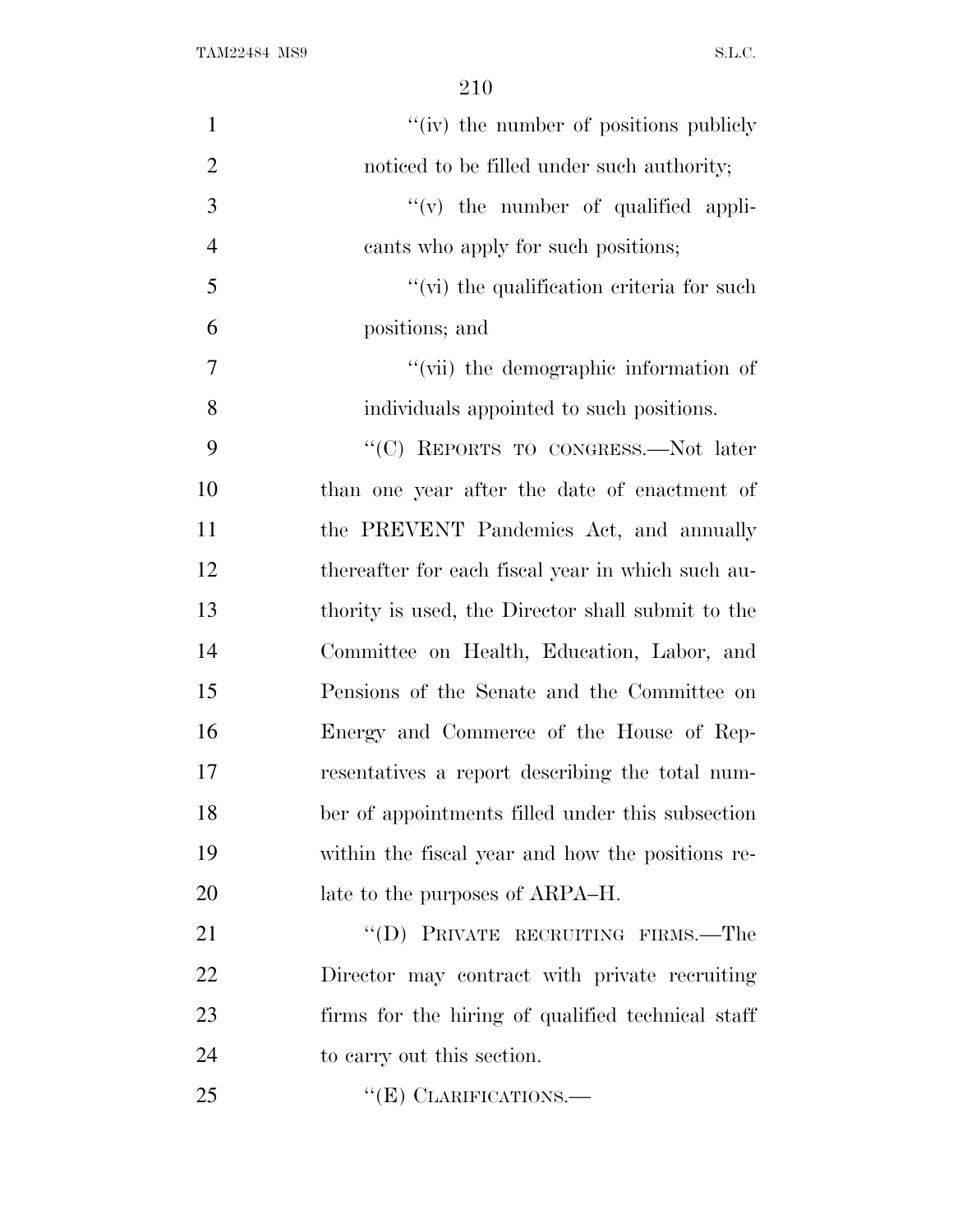| $\mathbf{1}$   | "(i) PREVIOUS POSITIONS.—The Di-                 |
|----------------|--------------------------------------------------|
| $\overline{2}$ | rector shall ensure that the personnel who       |
| 3              | are appointed to staff or support ARPA           |
| $\overline{4}$ | H are individuals who, at the time of ap-        |
| 5              | pointment and for 3 years prior to such          |
| 6              | appointment, were not employed by the            |
| 7              | National Institutes of Health.                   |
| 8              | "(ii) NUMBER OF PERSONNEL.—The                   |
| 9              | Director may appoint not more than 120           |
| 10             | personnel under this section. The Director       |
| 11             | shall submit a notification to Congress if       |
| 12             | the Director determines that additional          |
| 13             | personnel are required to carry out this         |
| 14             | section.                                         |
| 15             | "(F) GAO REPORT.—Not later than 2                |
| 16             | years after the date of enactment of the PRE-    |
| 17             | VENT Pandemics Act, the Comptroller General      |
| 18             | of the United States shall submit to the Com-    |
| 19             | mittee on Health, Education, Labor, and Pen-     |
| 20             | sions of the Senate and the Committee on En-     |
| 21             | ergy and Commerce of the House of Represent-     |
| 22             | atives a report on the use of the authority pro- |
| 23             | vided under subparagraph $(A)(i)$ . Such report  |
| 24             | shall, in a manner that protects personal pri-   |
| 25             | vacy, to the extent required by applicable Fed-  |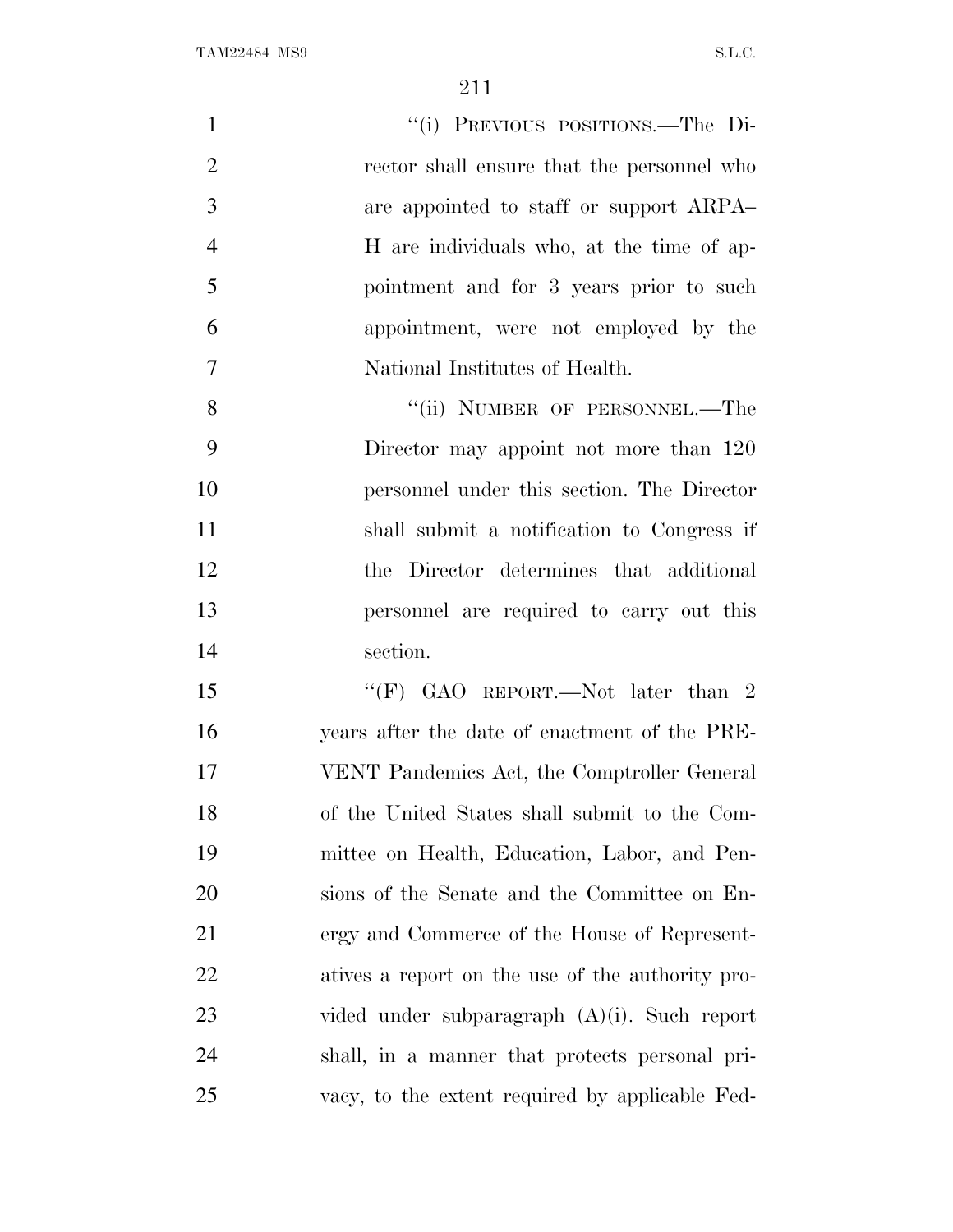| $\mathbf{1}$   | eral and State privacy law, at a minimum, in- |
|----------------|-----------------------------------------------|
| $\overline{2}$ | clude information on-                         |
| 3              | "(i) the number of positions publicly         |
| $\overline{4}$ | noticed and filled under the authority        |
| 5              | under this subsection;                        |
| 6              | "(ii) the occupational series, grades,        |
| 7              | and types of appointments of such posi-       |
| 8              | tions;                                        |
| 9              | "(iii) how such positions related to ad-      |
| 10             | vancing the purposes of ARPA–H;               |
| 11             | "(iv) how the Director made appoint-          |
| 12             | ment decisions under this subsection;         |
| 13             | "(v) sources used to identify can-            |
| 14             | didates for filling such positions;           |
| 15             | "(vi) the number of individuals ap-           |
| 16             | pointed;                                      |
| 17             | "(vii) aggregated demographic infor-          |
| 18             | mation related to individuals appointed;      |
| 19             | and                                           |
| 20             | "(viii) any challenges, limitations, or       |
| 21             | gaps related to the use of the authority      |
| 22             | under this subsection and any related rec-    |
| 23             | ommendations to address such challenges,      |
| 24             | limitations, or gaps.                         |
| 25             | "(e) FUNDING AWARDS.-                         |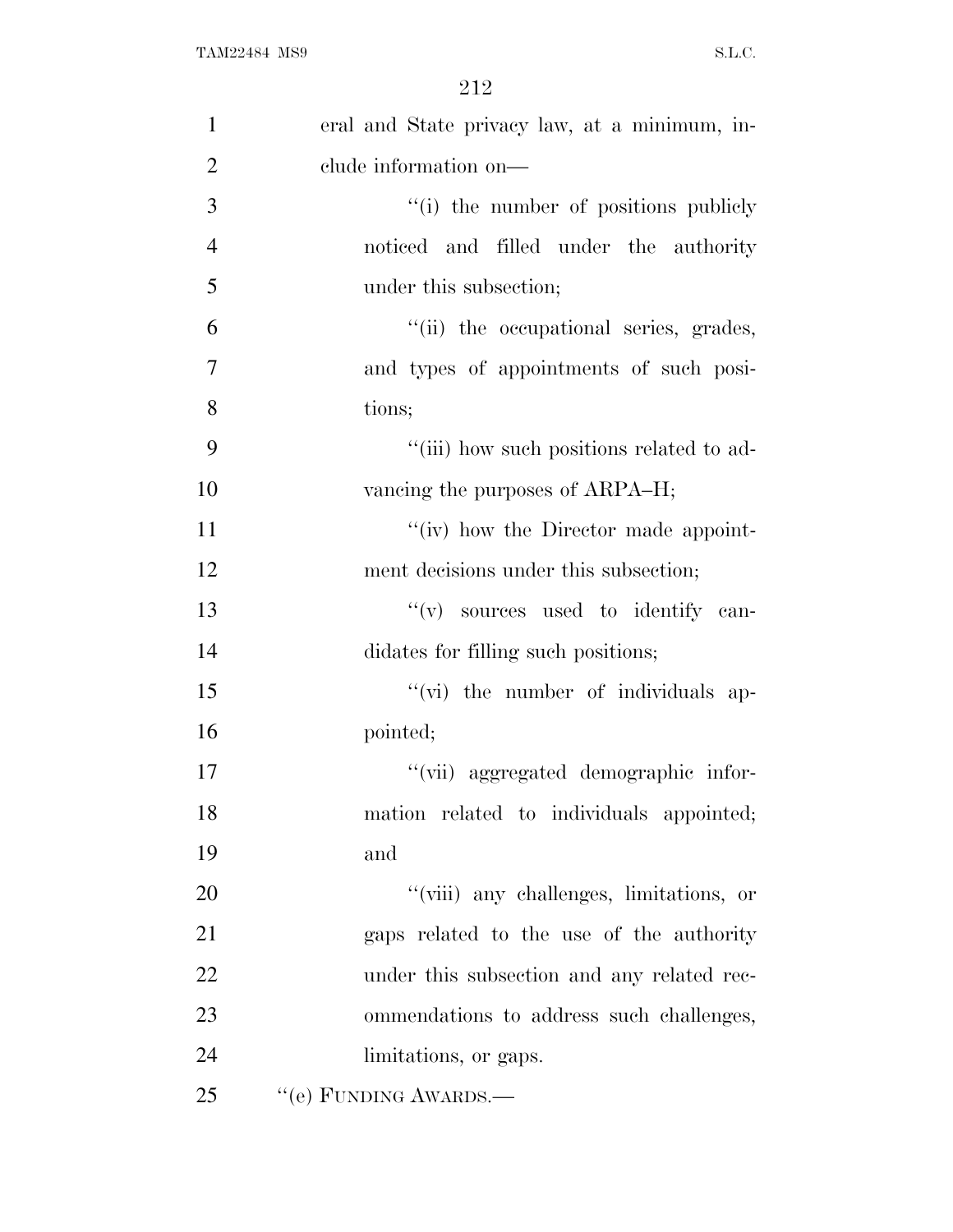| $\mathbf{1}$   | "(1) IN GENERAL.—In carrying out this sec-          |
|----------------|-----------------------------------------------------|
| $\overline{2}$ | tion, the Director may award grants, contracts, co- |
| 3              | operative agreements, cash prizes, and enter into   |
| $\overline{4}$ | other transactions, as described in paragraph (2).  |
| 5              | $``(2)$ OTHER TRANSACTIONS.—                        |
| 6              | "(A) LIMITATIONS ON ENTERING INTO                   |
| 7              | OTHER TRANSACTIONS.                                 |
| 8              | "(i) IN GENERAL.—To the maximum                     |
| 9              | extent practicable, competitive procedures          |
| 10             | shall be used when entering into other              |
| 11             | transactions to carry out projects under            |
| 12             | this section.                                       |
| 13             | "(B) WRITTEN DETERMINATIONS<br>$RE-$                |
| 14             | QUIRED.—The authority of this paragraph may         |
| 15             | be exercised for a project if the project man-      |
|                |                                                     |
| 16             | ager-                                               |
| 17             | "(i) submits a proposal to the Direc-               |
| 18             | tor for each individual use of such author-         |
| 19             | ity before conducting or supporting a               |
| 20             | project, including why the use of such au-          |
| 21             | thority is essential to promoting the suc-          |
| 22             | cess of the project;                                |
| 23             | "(ii) receives approval for the use of              |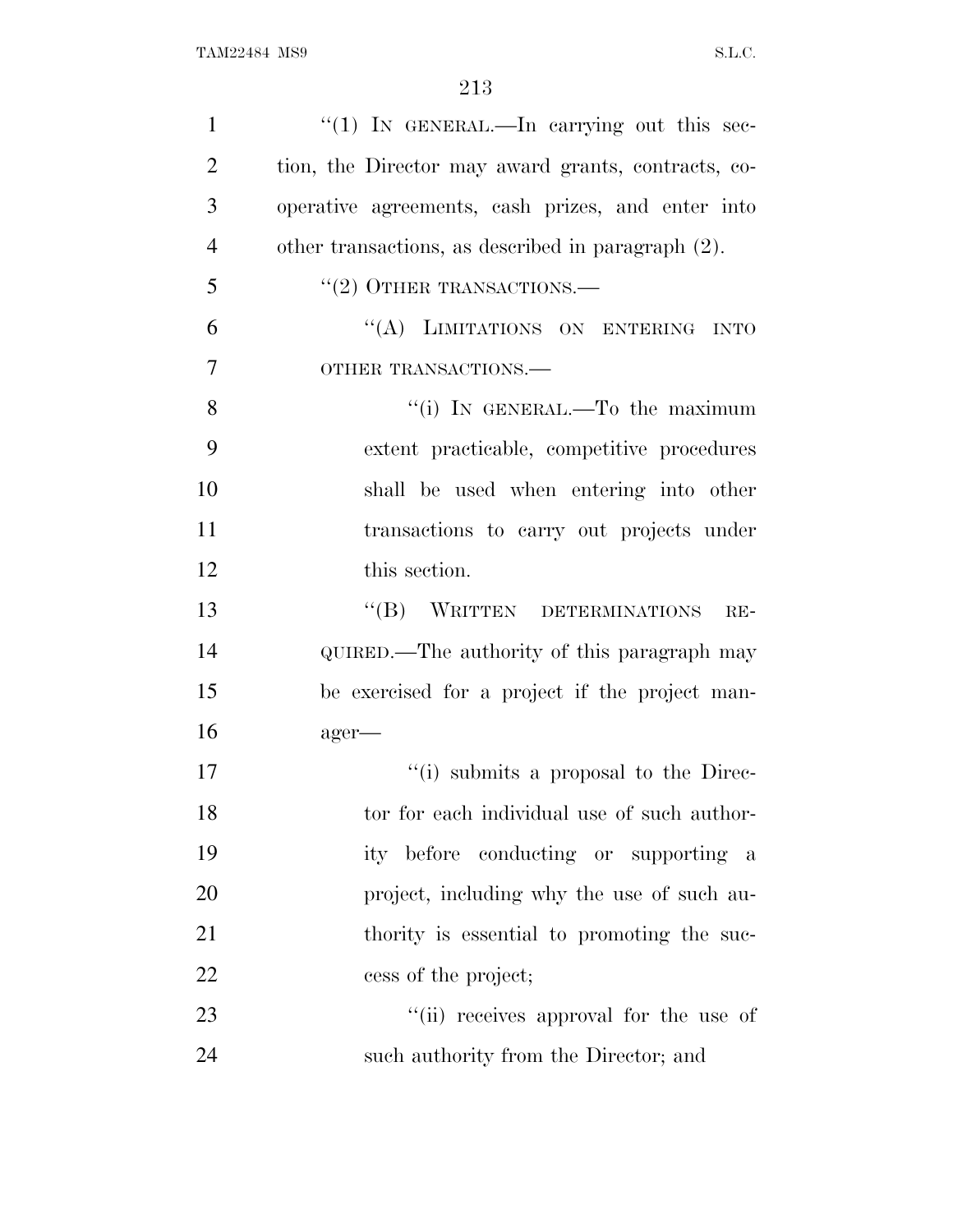| $\mathbf{1}$   | "(iii) for each year in which the pro-                        |
|----------------|---------------------------------------------------------------|
| $\overline{2}$ | gram manager has used such authority in                       |
| 3              | accordance with this paragraph, submits a                     |
| $\overline{4}$ | report to the Director on the activities of                   |
| 5              | the program relating to such project.                         |
| 6              | "(3) PRIZE COMPETITIONS.—The Director may                     |
| 7              | utilize the authorities and processes established             |
| 8              | under section 24 of the Stevenson-Wydler Tech-                |
| 9              | nology Innovation Act of 1980 (15 U.S.C. 3719) to             |
| 10             | support prize competitions, in accordance with this           |
| 11             | section.                                                      |
| 12             | "(4) FEDERAL DEMONSTRATION<br>TECH-<br>$\overline{\text{OF}}$ |
| 13             | NOLOGIES.—The Director may seek opportunities to              |
| 14             | partner with procurement programs of Federal agen-            |
| 15             | cies to demonstrate technologies resulting from ac-           |
| 16             | tivities funded through ARPA–H.                               |
| 17             | "(5) CLARIFICATIONS.—Research supported by                    |
| 18             | this section shall not be subject to the requirements         |
| 19             | of section $406(a)(3)(A)(ii)$ or 492.                         |
| 20             | "(f) COORDINATION, COLLABORATION, NONDUPLICA-                 |
| 21             | TION, AND CONSULTATION.                                       |
| 22             | "(1) COORDINATION.—To the maximum extent                      |
| 23             | practicable, the Director shall ensure that the activi-       |
| 24             | ties of ARPA–H are coordinated with, and do not               |
| 25             | duplicate the efforts of—                                     |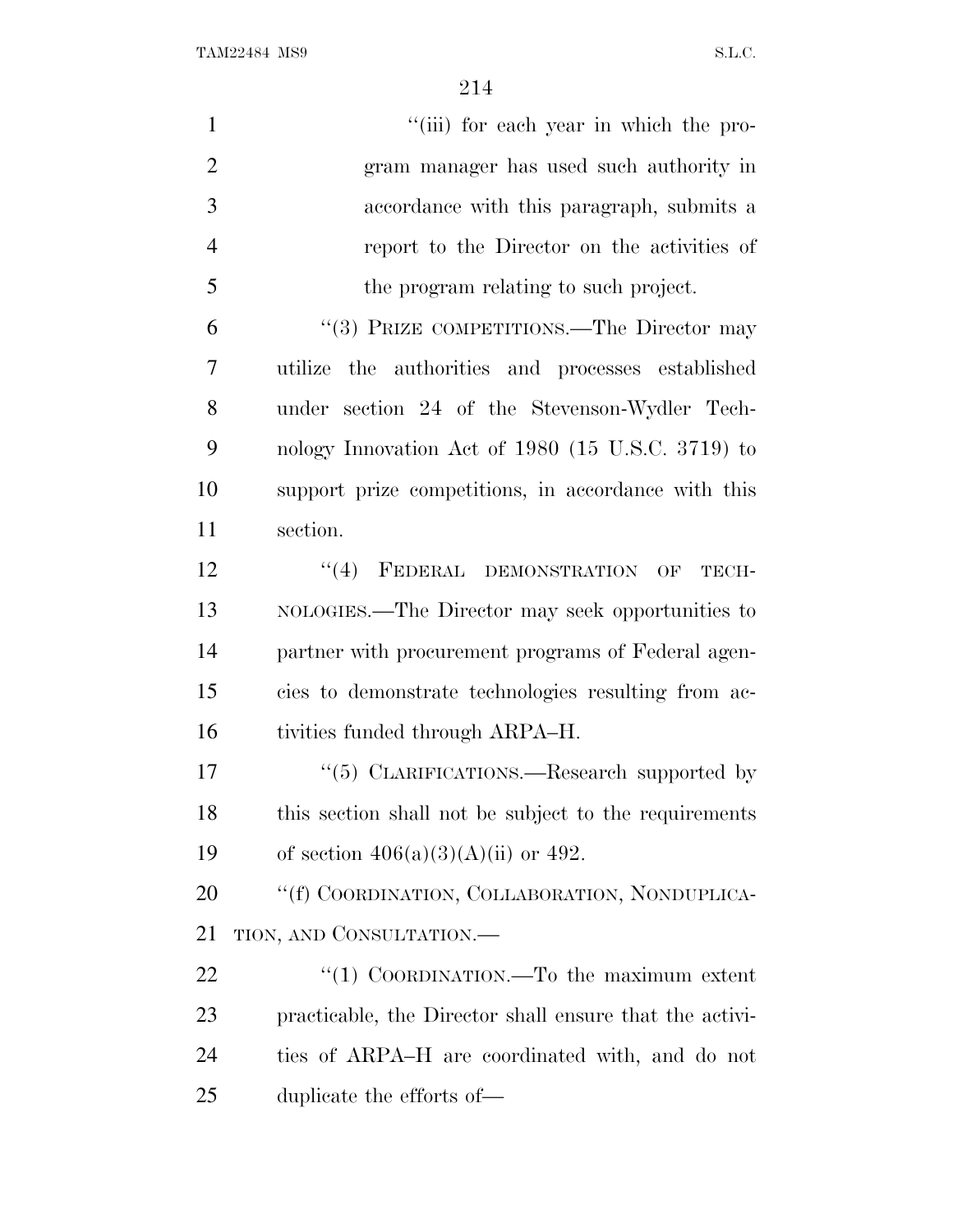| $\mathbf{1}$   | $\lq\lq$ other programs within, or research          |
|----------------|------------------------------------------------------|
| $\overline{2}$ | conducted or supported by, the Department of         |
| 3              | Health and Human Services, including the Na-         |
| $\overline{4}$ | tional Institutes of Health and the Biomedical       |
| 5              | Advanced Research and Development Authority;         |
| 6              | and                                                  |
| 7              | $\lq\lq$ other relevant efforts or research and      |
| 8              | development programs operated or overseen by         |
| 9              | other departments, agencies, or offices of the       |
| 10             | Federal Government.                                  |
| 11             | "(2) FUNDING DETERMINATIONS.—The Direc-              |
| 12             | tor shall ensure that ARPA-H does not provide        |
| 13             | funding for a research program or project unless the |
| 14             | applicant for such funding demonstrates that—        |
| 15             | $\lq\lq$ (A)(i) such applicant has made sufficient   |
| 16             | unsuccessful attempts to secure private financ-      |
| 17             | ing, and that there is a lack of significant pri-    |
| 18             | vate support for the program or project; or          |
| 19             | "(ii) such program or project is in the best         |
| 20             | interests of the United States; and                  |
| 21             | "(B) such program or project has the po-             |
| 22             | tential to significantly transform and advance       |
| 23             | the field of biomedicine, as described in sub-       |
| 24             | section (b).                                         |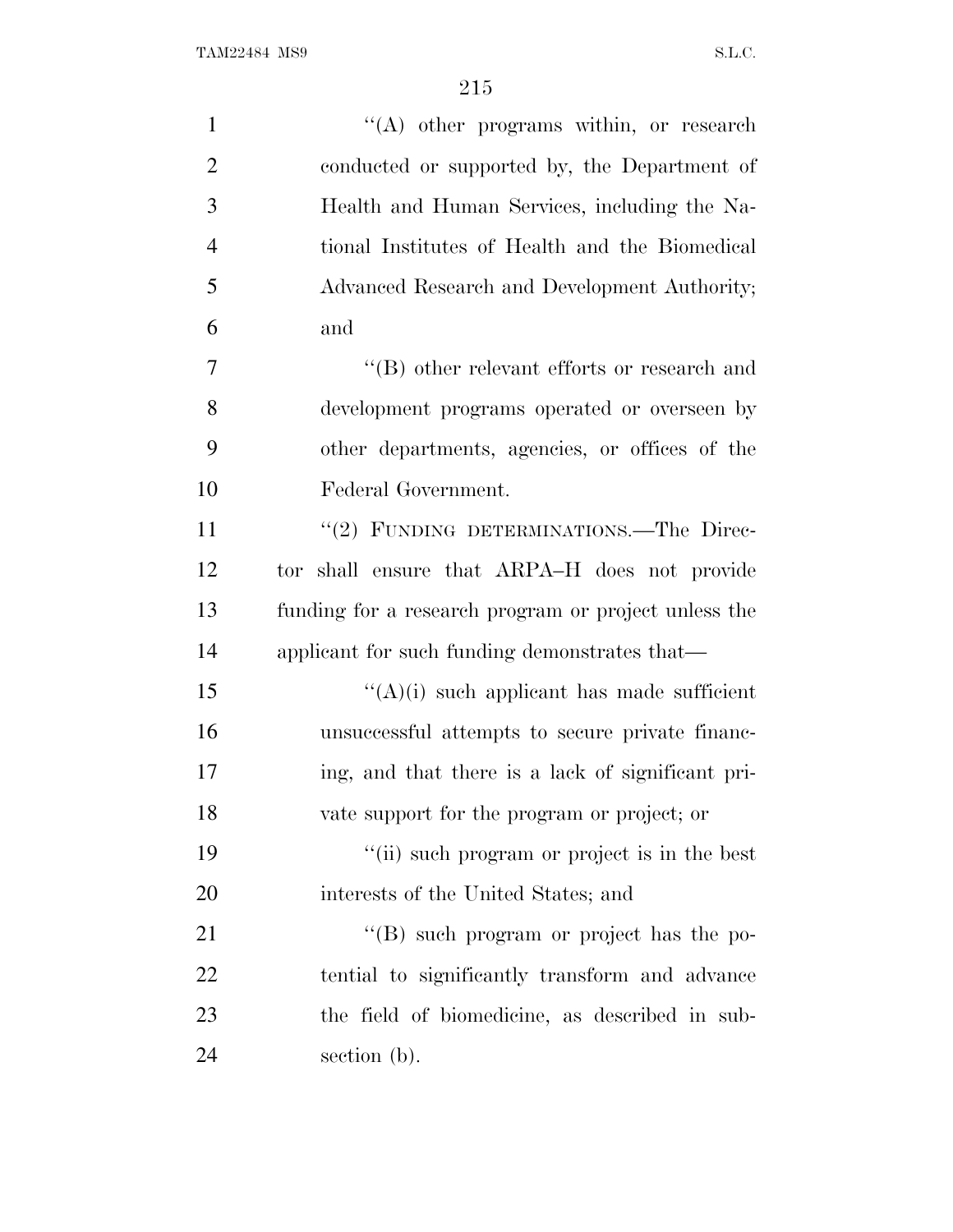| $\mathbf{1}$   | "(3) CONSULTATION.—In carrying out this sec-     |
|----------------|--------------------------------------------------|
| $\overline{2}$ | tion, the Director may seek input from—          |
| 3              | "(A) the President's Council of Advisors"        |
| $\overline{4}$ | on Science and Technology;                       |
| 5              | "(B) representatives of professional or sci-     |
| 6              | entific organizations with expertise in specific |
| 7              | technologies under consideration or development  |
| 8              | by ARPA-H; and                                   |
| 9              | "(C) representatives of patient organiza-        |
| 10             | tions, public health, innovators, and other pub- |
| 11             | lic and private entities.                        |
| 12             | "(4) ENHANCED COLLABORATION AND COMMU-           |
| 13             | NICATION.                                        |
| 14             | "(A) IN GENERAL.—In order to facilitate          |
| 15             | enhanced collaboration and communication with    |
| 16             | respect to the most current priorities of ARPA   |
| 17             | H, the Food and Drug Administration may          |
| 18             | meet with ARPA–H and any other appropriate       |
| 19             | Federal partners, such as the Biomedical Ad-     |
| 20             | vanced Research and Development Authority, at    |
| 21             | appropriate intervals, to discuss the develop-   |
| 22             | ment status, and actions that may be taken to    |
| 23             | facilitate the development, of medical products  |
| 24             | and projects that are the highest priorities to  |
| 25             | ARPA-H.                                          |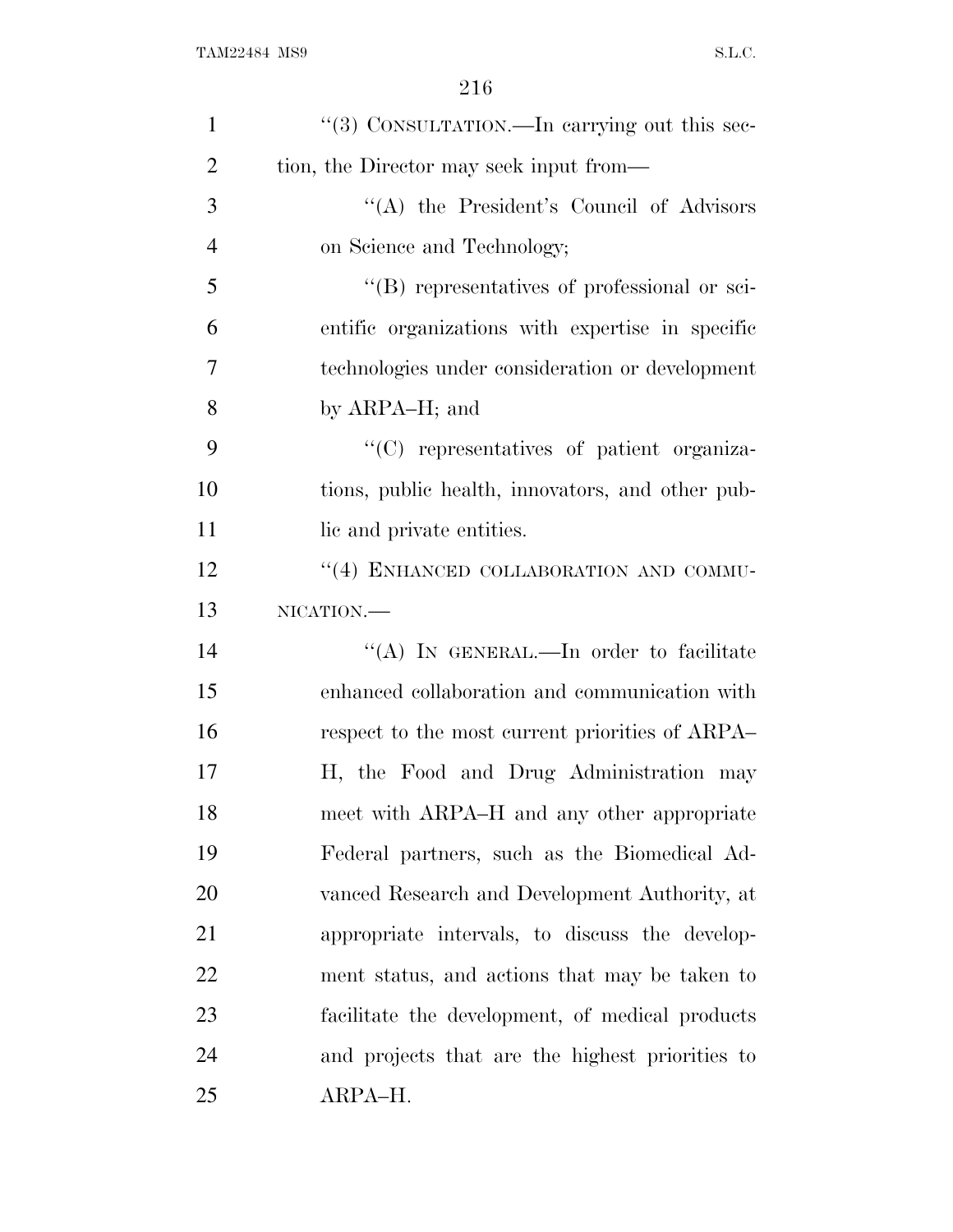| $\mathbf{1}$   | "(B) RELATION TO OTHERWISE AUTHOR-                    |
|----------------|-------------------------------------------------------|
| $\overline{2}$ | IZED ACTIVITIES OF THE FOOD AND DRUG AD-              |
| 3              | MINISTRATION.—Utilizing interagency agree-            |
| $\overline{4}$ | ments or other appropriate resource allocation        |
| 5              | mechanisms available, the Director shall reim-        |
| 6              | burse the Food and Drug Administration, as            |
| 7              | appropriate, for activities identified by the         |
| 8              | Commissioner of Food and Drugs and the Di-            |
| 9              | rector as being conducted by the Food and             |
| 10             | Drug Administration under the authority of            |
| 11             | this section, using funds made available to           |
| 12             | ARPA-H.                                               |
| 13             | $``(g)$ ADVISORY COMMITTEE.—                          |
| 14             | "(1) IN GENERAL.—There is established an              |
| 15             | ARPA-H Interagency Advisory Committee (referred       |
| 16             | to in this subsection as the 'Advisory Committee') to |
| 17             | coordinate efforts and provide advice and assistance  |
| 18             | on specific program or project tasks and the overall  |
| 19             | direction of ARPA-H.                                  |
| 20             | "(2) MEMBERS.—The Advisory Committee es-              |
| 21             | tablished under paragraph (1) shall consist of the    |
| 22             | heads of the following agencies or their designees:   |
| 23             | "(A) The National Institutes of Health.               |
| 24             | "(B) The Centers for Disease Control and              |
| 25             | Prevention.                                           |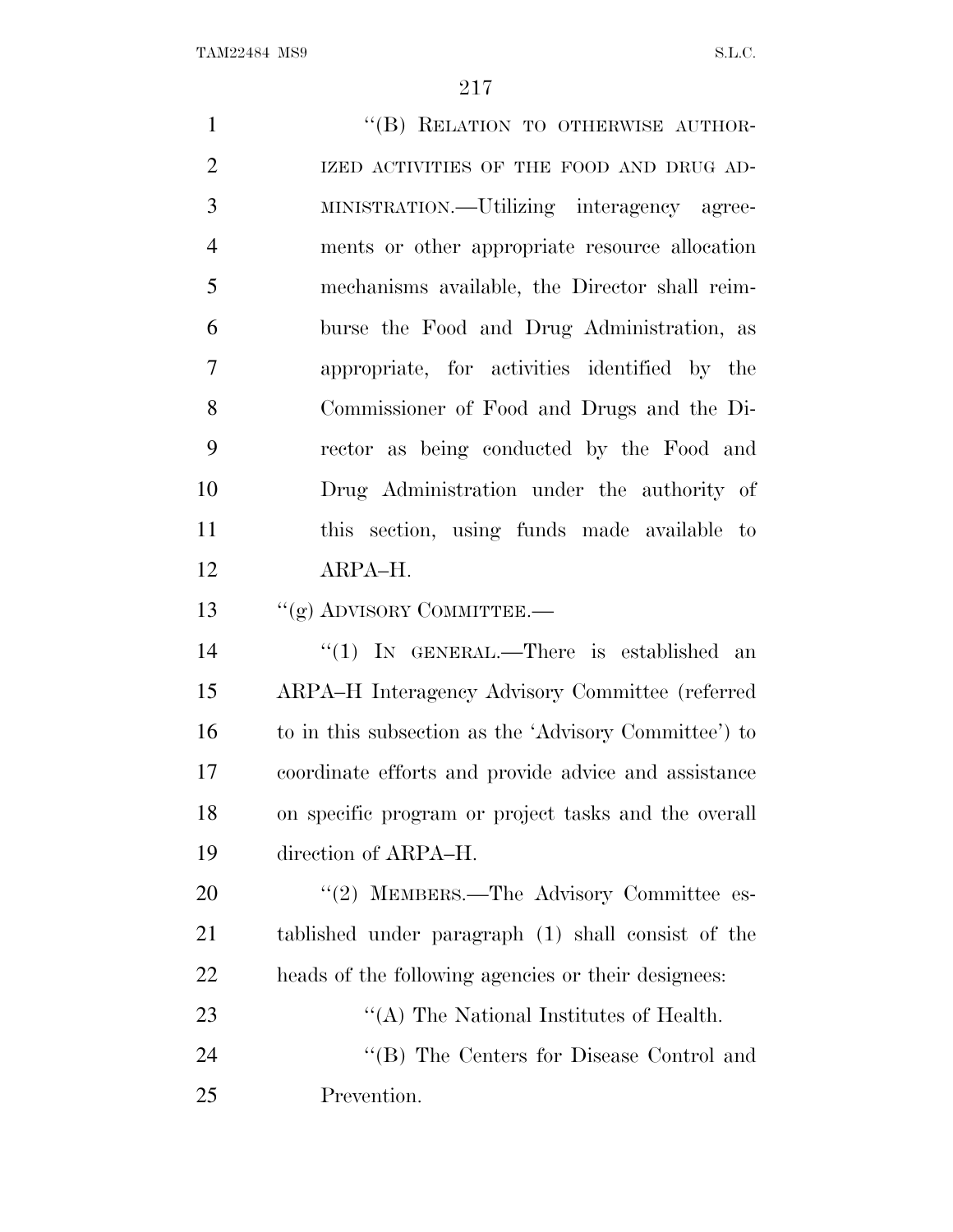| $\mathbf{1}$   | "(C) The Food and Drug Administration.              |
|----------------|-----------------------------------------------------|
| $\overline{2}$ | $\lq\lq$ (D) The Office of the Assistant Secretary  |
| 3              | for Preparedness and Response.                      |
| $\overline{4}$ | " $(E)$ The Office of the Assistant Secretary"      |
| 5              | of Health.                                          |
| 6              | $\lq\lq(F)$ The Defense Advanced Research           |
| $\overline{7}$ | Projects Agency.                                    |
| 8              | $\lq\lq(G)$ The Office of Science of the Depart-    |
| 9              | ment of Energy.                                     |
| 10             | "(H) The National Science Foundation.               |
| 11             | "(I) Any other agency with subject matter           |
| 12             | expertise that the Director of ARPA–H deter-        |
| 13             | mines appropriate to advance programs or            |
| 14             | projects under this section.                        |
| 15             | "(3) NONAPPLICABILITY OF FACA.—The Fed-             |
| 16             | eral Advisory Committee Act (5 U.S.C. App.) shall   |
| 17             | not apply to the Advisory Committee.                |
| 18             | "(4) ADVISORY NATURE.—The functions of the          |
| 19             | Advisory Committee shall be advisory in nature, and |
| 20             | nothing in this subsection shall be construed as    |
| 21             | granting such Committee authority over the activi-  |
| 22             | ties authorized under this section.                 |
| 23             | "(5) PERFORMANCE MEASURES FRAMEWORK.-               |
| 24             | The Director, in consultation with the Advisory     |
| 25             | Committee, shall develop a performance measures     |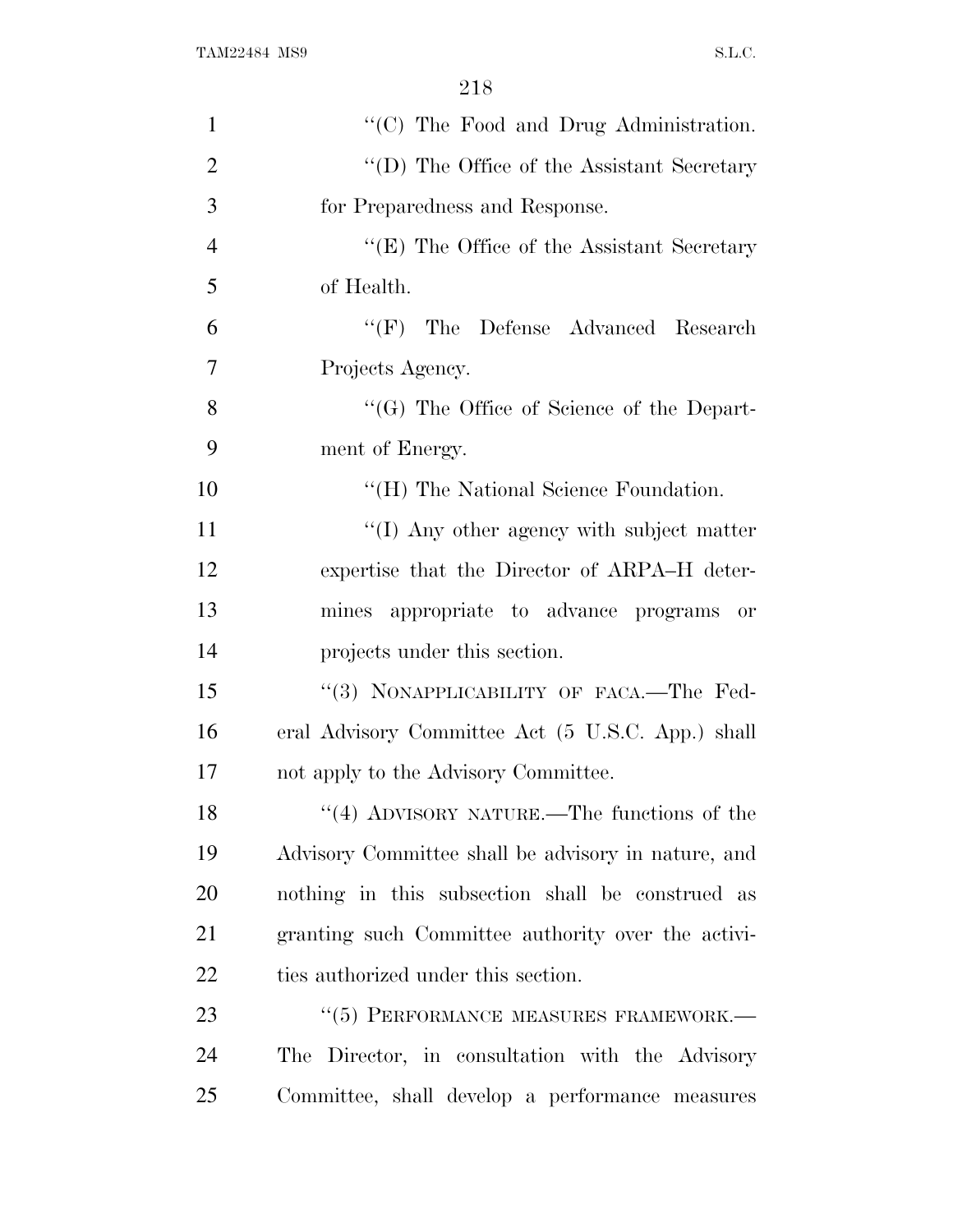| $\mathbf{1}$   | framework for programs or projects supported by     |
|----------------|-----------------------------------------------------|
| $\overline{2}$ | ARPA-H in order to inform and facilitate the eval-  |
| 3              | uation required under subsection (m), including     |
| $\overline{4}$ | identification of any data needed to perform such   |
| 5              | evaluation, consistent with subsection (l).         |
| 6              | $\lq\lq$ (h) FACILITIES.—                           |
| $\overline{7}$ | " $(1)$ AUTHORITIES.—The Director is author-        |
| 8              | ized to-                                            |
| 9              | "(A) acquire (by purchase, lease, con-              |
| 10             | demnation or otherwise), construct, improve, re-    |
| 11             | pair, operate, and maintain such real and per-      |
| 12             | sonal property as are necessary to carry out        |
| 13             | this section; and                                   |
| 14             | $\lq\lq (B)$ lease an interest in property for not  |
| 15             | more than 20 years, notwithstanding section         |
| 16             | $1341(a)(1)$ of title 31, United States Code.       |
| 17             | "(2) LOCATIONS.—                                    |
| 18             | "(A) IN GENERAL.—ARPA-H, including                  |
| 19             | its headquarters, shall not be located, including   |
| 20             | headquartered, inside of, or in close proximity     |
| 21             | to, the National Capital region, and shall not be   |
| 22             | located on any part of the National Institutes      |
| 23             | of Health campuses.                                 |
| 24             | CONSIDERATIONS.—In determining<br>$\lq\lq (B)$      |
| 25             | the location of facilities, the Director shall con- |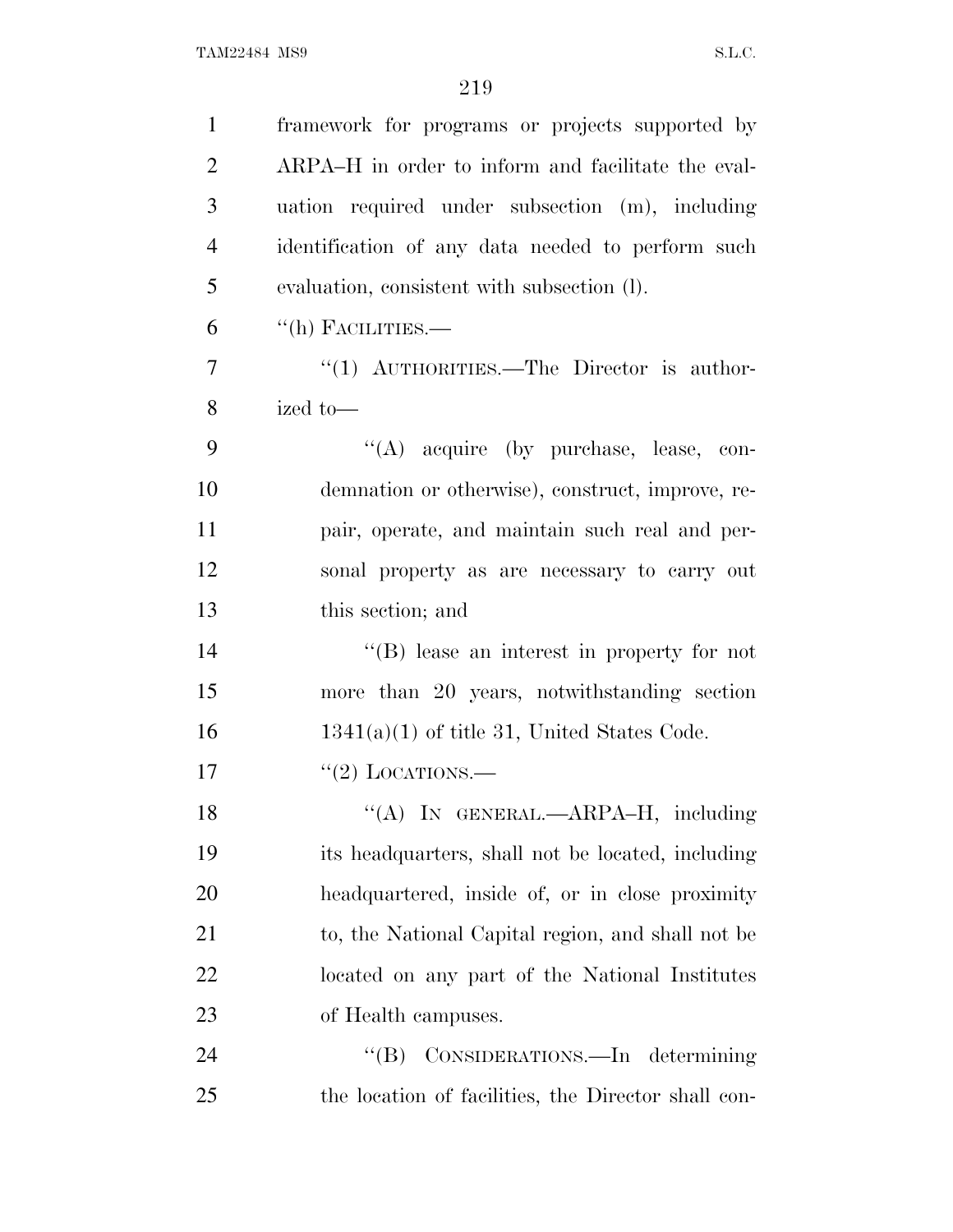| $\mathbf{1}$   | sider the characteristics of the intended location     |
|----------------|--------------------------------------------------------|
| $\overline{2}$ | and the extent to which such location will facili-     |
| 3              | tate advancement of the ARPA–H purposes                |
| $\overline{4}$ | pursuant to subsection (b).                            |
| 5              | RULE OF CONSTRUCTION.—The authorities<br>``(i)         |
| 6              | granted by this section—                               |
| 7              | $"(1)$ are in addition to existing authorities         |
| 8              | granted to the Secretary; and                          |
| 9              | $\lq(2)$ shall not be construed to modify or super-    |
| 10             | sede any existing authorities.                         |
| 11             | "(j) PROTECTION OF INFORMATION.-                       |
| 12             | " $(1)$ IN GENERAL.—Nothing in this section            |
| 13             | shall be construed as authorizing the Secretary to     |
| 14             | disclose any information that is a trade secret, or    |
| 15             | other privileged or confidential information subject   |
| 16             | to section $552(b)(4)$ of title 5, United States Code, |
| 17             | or section 1905 of title 18, United States Code.       |
| 18             | "(2) REPORTING.—One year after the date of             |
| 19             | enactment of the PREVENT Pandemics Act, and            |
| 20             | annually thereafter, the Director shall report to the  |
| 21             | Committee on Health, Education, Labor, and Pen-        |
| <u>22</u>      | sions of the Senate and the Committee on Energy        |
| 23             | and Commerce of the House of Representatives on—       |
| 24             | $\lq\lq$ the number of instances in which the          |
| 25             | Secretary has used the authority under this            |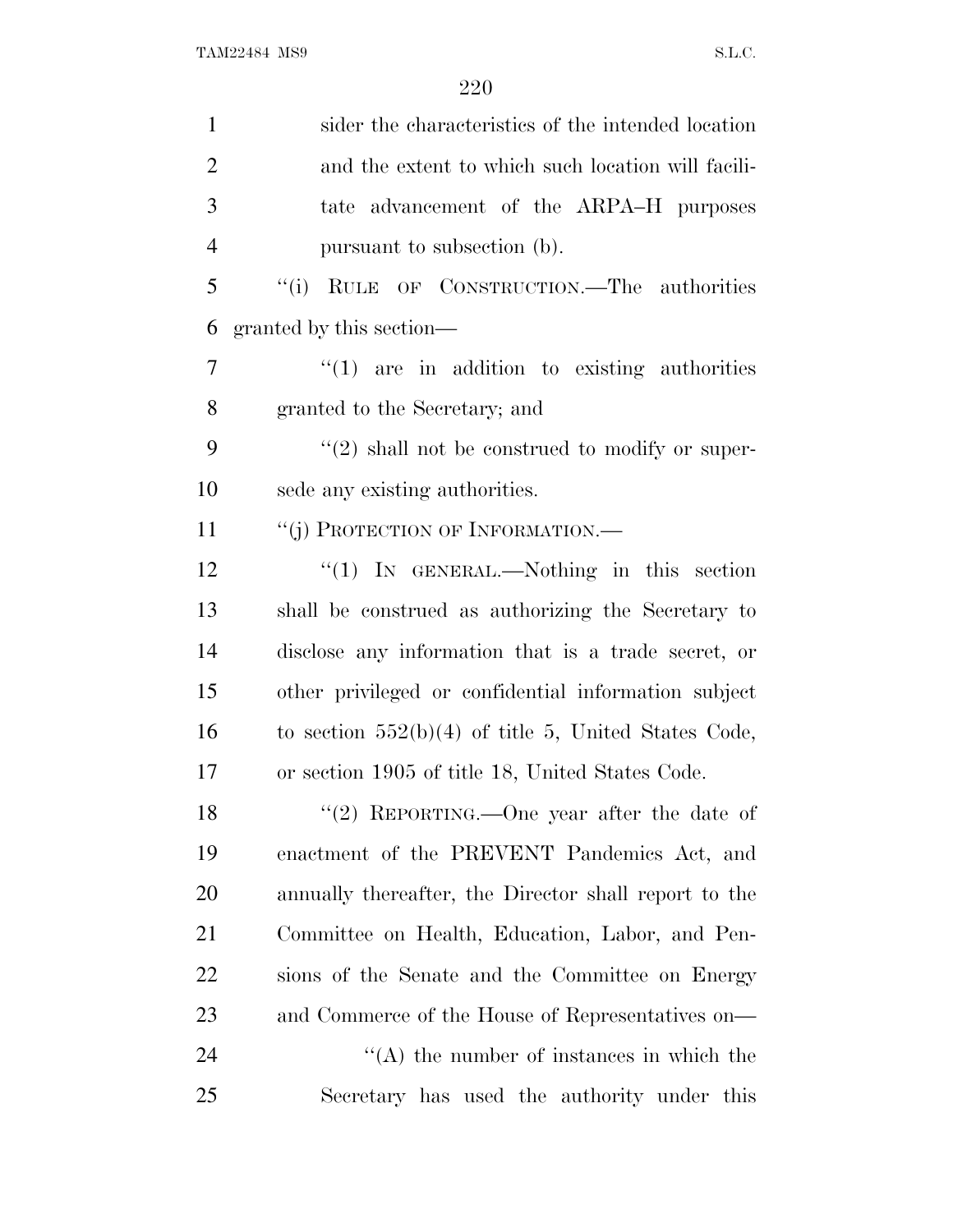| $\mathbf{1}$   | subsection to withhold information from disclo-      |
|----------------|------------------------------------------------------|
| $\overline{2}$ | sure; and                                            |
| 3              | "(B) the nature of any request under sec-            |
| $\overline{4}$ | tion 552 of title 5, United States Code, or sec-     |
| 5              | tion 1905 of title 18, United States Code, that      |
| 6              | was denied using such authority.                     |
| 7              | "(k) REPORTS AND STRATEGIC PLANS.-                   |
| 8              | "(1) ANNUAL REPORT.—As part of the annual            |
| 9              | budget request submitted for each fiscal year, the   |
| 10             | Director shall provide to the Committee on Health,   |
| 11             | Education, Labor, and Pensions and the Committee     |
| 12             | on Appropriations of the Senate and the Committee    |
| 13             | on Energy and Commerce and the Committee on          |
| 14             | Appropriations of the House of Representatives a re- |
| 15             | port that describes—                                 |
| 16             | "(A) projects supported by ARPA-H dur-               |
| 17             | ing the previous fiscal year, and, with respect to   |
| 18             | each such project, the stage of development and      |
| 19             | details as to whether the project is meeting         |
| 20             | project milestones;                                  |
| 21             | "(B) projects supported by ARPA-H in                 |
| 22             | the previous fiscal year that were terminated,       |
| 23             | and the reasons for termination;                     |
| 24             | "(C) projects supported by ARPA-H dur-               |
| 25             | ing the previous fiscal year that examine topics     |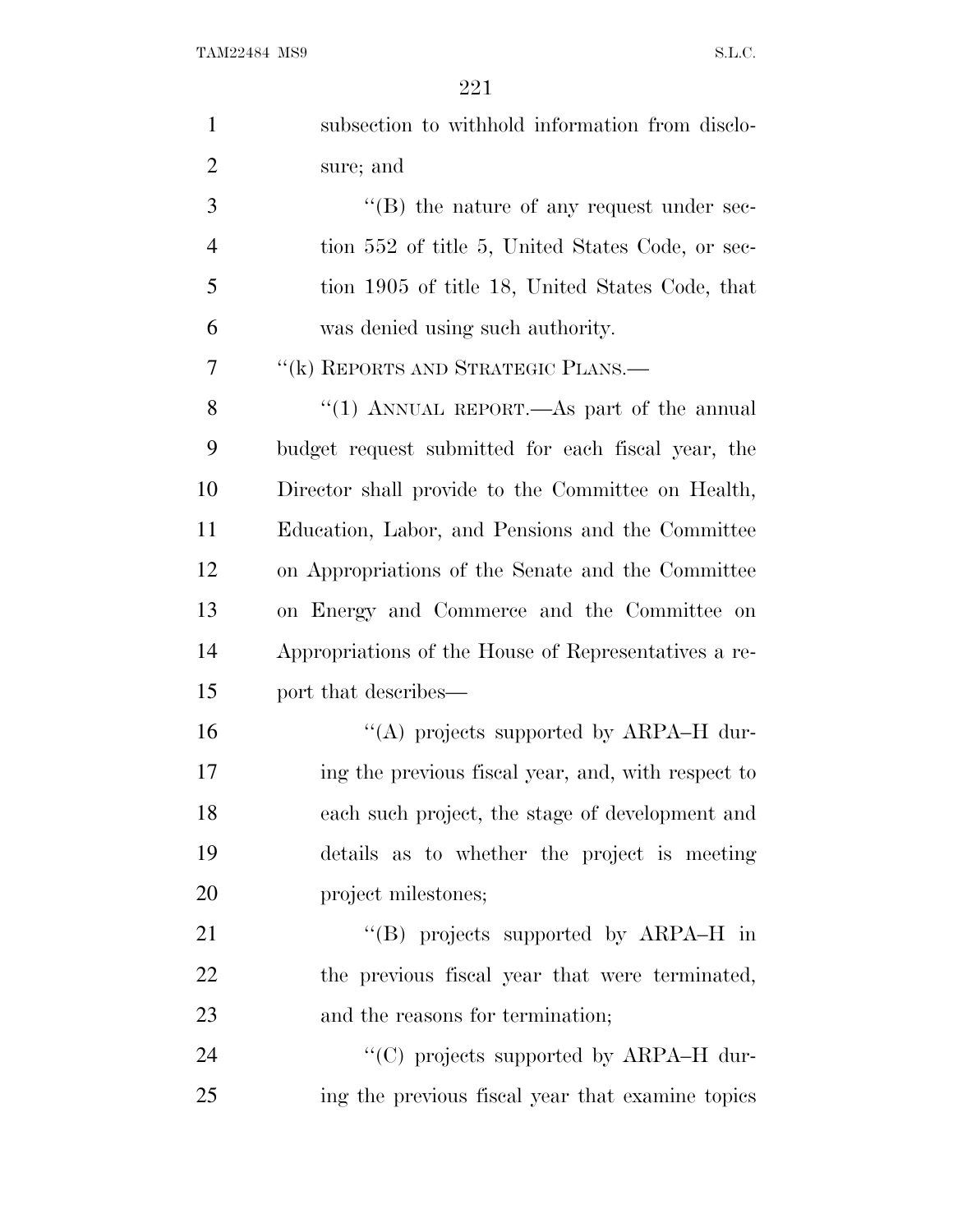| $\mathbf{1}$   | and technologies closely related to other activi-         |
|----------------|-----------------------------------------------------------|
| $\overline{2}$ | ties funded by the Department of Health and               |
| 3              | Human Services, including an analysis of                  |
| $\overline{4}$ | whether in supporting such projects, the Direc-           |
| 5              | tor is in compliance with the requirements of             |
| 6              | this section; and                                         |
| 7              | "(D) current, proposed, and planned                       |
| 8              | projects to be carried out.                               |
| 9              | "(2) STRATEGIC PLAN.—Not later than $180$                 |
| 10             | days after the appointment of the first Director pur-     |
| 11             | suant to subsection $(c)$ , and every 4 years thereafter, |
| 12             | the Director shall provide to the Committee on            |
| 13             | Health, Education, Labor, and Pensions and the            |
| 14             | Committee on Appropriations of the Senate and the         |
| 15             | Committee on Energy and Commerce and the Com-             |
| 16             | mittee on Appropriations of the House of Represent-       |
| 17             | atives a plan describing the strategic plan that          |
| 18             | ARPA-H will use to guide future investments over          |
| 19             | the following 4 fiscal years. Every 2 years after the     |
| 20             | date of submission of the initial plan, the Director      |
| 21             | shall submit a supplemental strategic plan that de-       |
| 22             | tails any changes to such strategic vision, as appro-     |
| 23             | priate. The requirements regarding individual insti-      |
| 24             | center strategic plans under<br>section<br>tute<br>and    |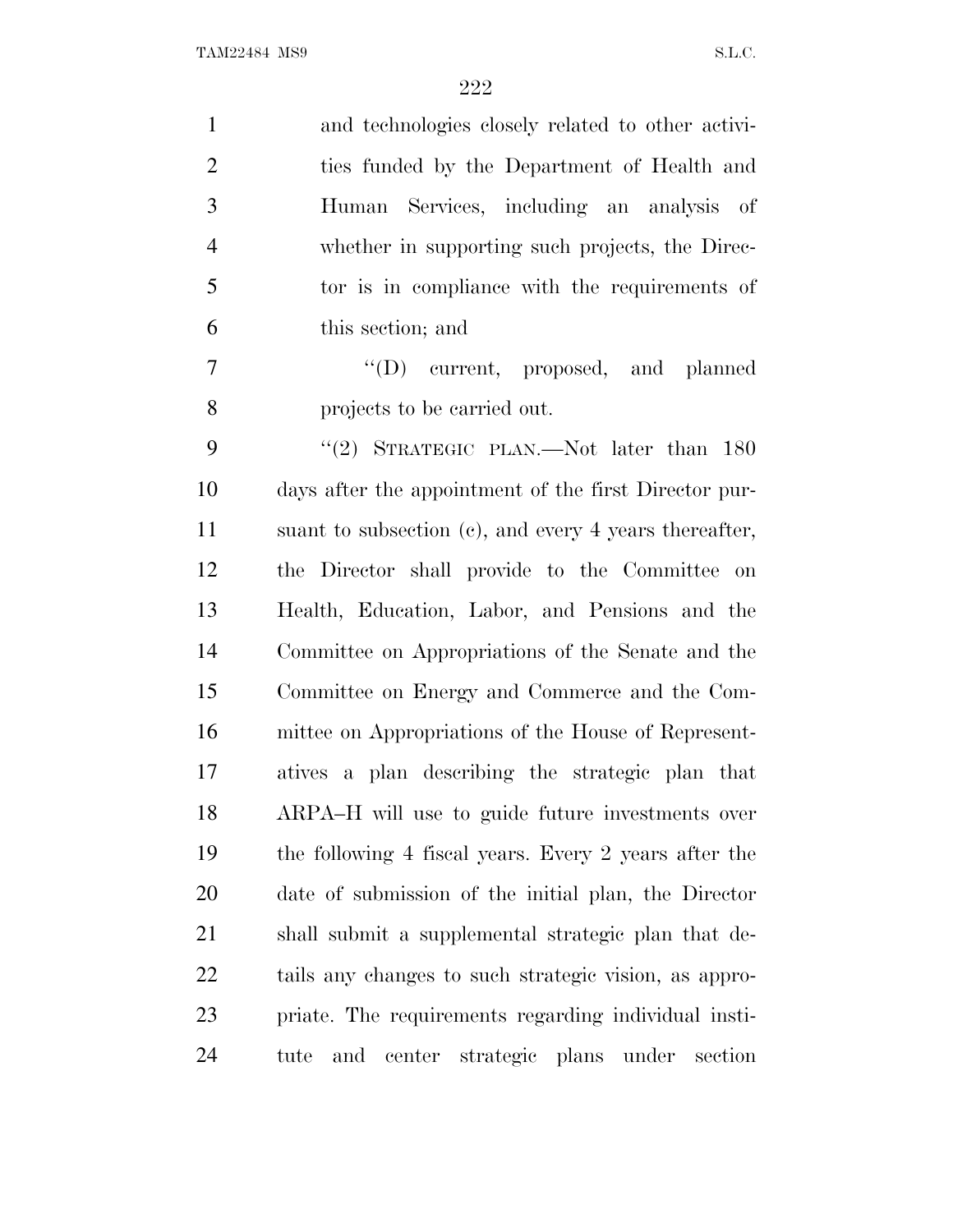402(m), including paragraph (3) of such subsection, 2 shall not apply to ARPA–H.

 ''(l) NATIONAL ACADEMIES OF SCIENCES, ENGI-NEERING, AND MEDICINE EVALUATION.—

5 "(1) In GENERAL.—Not later than 3 years after the date of enactment of the PREVENT Pandemics Act, the Director shall seek to enter into a contract with the National Academies of Sciences, Engineering, and Medicine under which the National Academies conducts an evaluation of ARPA–H re- garding the goals and purposes of ARPA–H and the degree to which the activities of ARPA–H support, and align with, such goals and purposes.

14  $\frac{1}{2}$  INCLUSIONS.—The evaluation under para-graph (1) may include—

 ''(A) recommendations on how to improve upon the operation of, and projects carried out by, ARPA–H, which may include lessons learned from other advanced research and de- velopment agencies or authorities within the Department of Health and Human Services and in other departments, agencies, or offices of the Federal Government;

24 ''(B) a description of lessons learned from the establishment and operation of ARPA–H,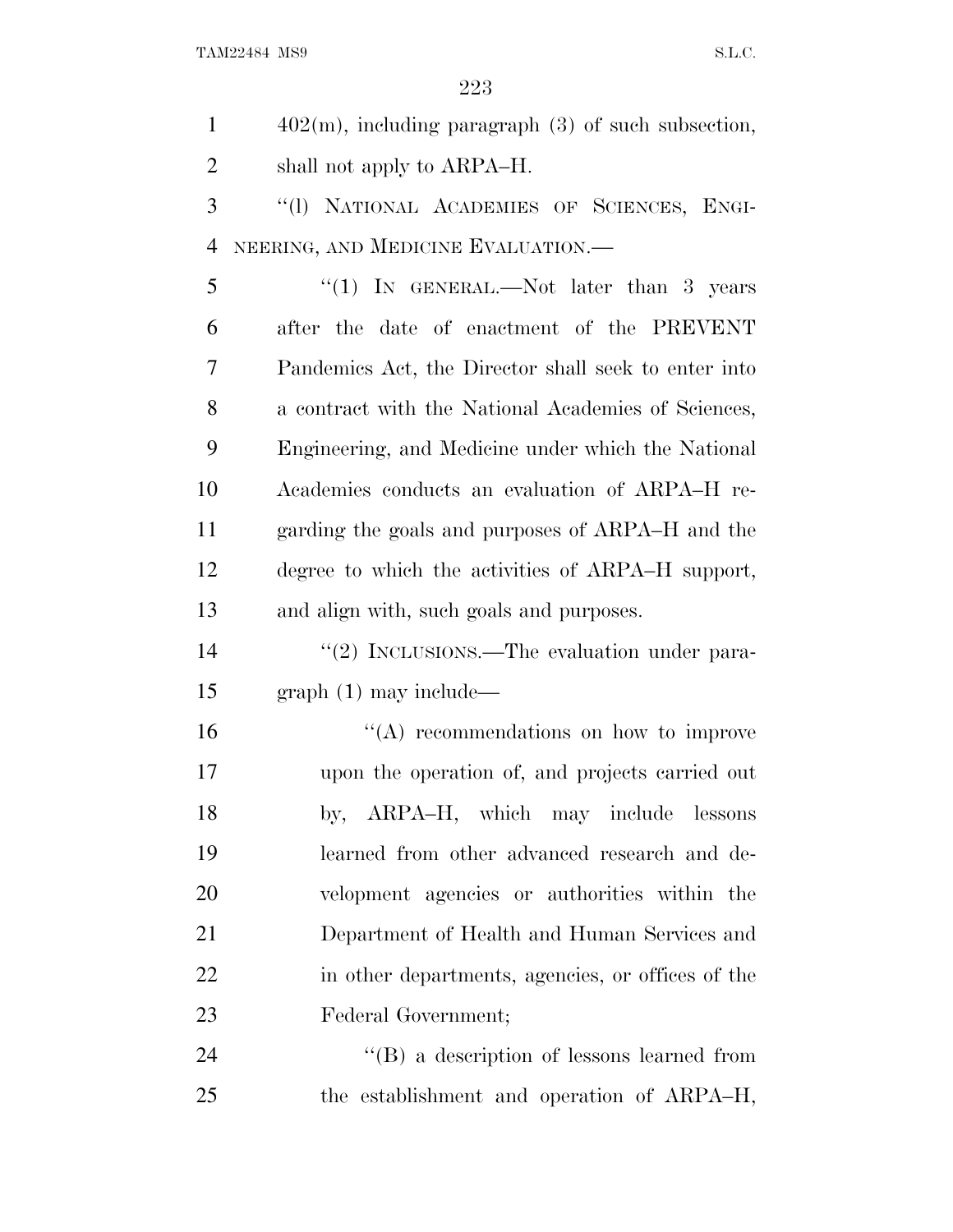and the manner in which those lessons may apply to the operation of other programs of the Department of Health and Human Services; and

 ''(C) an analysis of whether any projects supported by ARPA–H were duplicative of other research programs supported by the De- partment of Health and Human Services or other another relevant Federal department or agency.

11 "(3) AVAILABILITY.—Upon completion of the evaluation, the evaluation shall be submitted by the Director to the Committee on Health, Education, Labor, and Pensions and the Committee on Appro- priations of the Senate and the Committee on En- ergy and Commerce and the Committee on Appro- priations of the House of Representatives and made publicly available.

19 "(m) AUTHORIZATION OF APPROPRIATIONS.-To carry out this section, there are authorized to be appro- priated such sums as may be necessary for each of fiscal years 2023 through 2027.

 ''(n) ADDITIONAL BUDGET CLARIFICATION.—Any budget request for ARPA–H shall be separate from the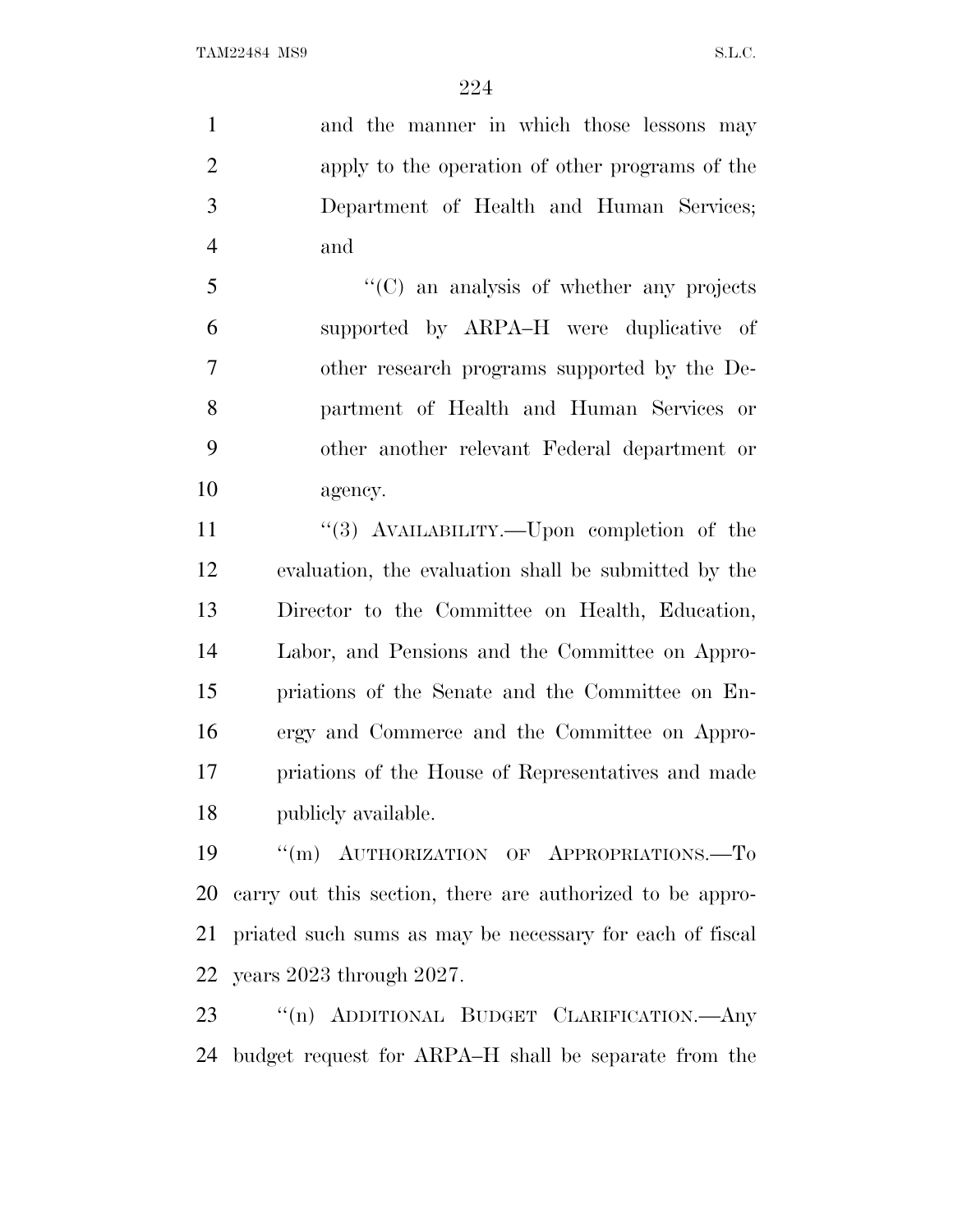other budget requests of the National Institutes of Health.''. **TITLE IV—MODERNIZING AND STRENGTHENING THE SUP- PLY CHAIN FOR VITAL MED- ICAL PRODUCTS SEC. 401. WARM BASE MANUFACTURING CAPACITY FOR MEDICAL COUNTERMEASURES.** (a) I<sup>N</sup> GENERAL.—Section 319L of the Public Health Service Act (42 U.S.C. 247d–7e) is amended— 11 (1) in subsection  $(a)(6)(B)$ — (A) by redesignating clauses (iv) and (v) as 13 clauses (v) and (vi), respectively; (B) by inserting after clause (iii), the fol- lowing:  $"$ (iv) activities to support, maintain, and improve domestic manufacturing surge capacity and capabilities, as appropriate, including through the utilization of ad- vanced manufacturing and platform tech- nologies, to increase the availability of 22 products that are or may become qualified countermeasures or qualified pandemic or epidemic products;''; and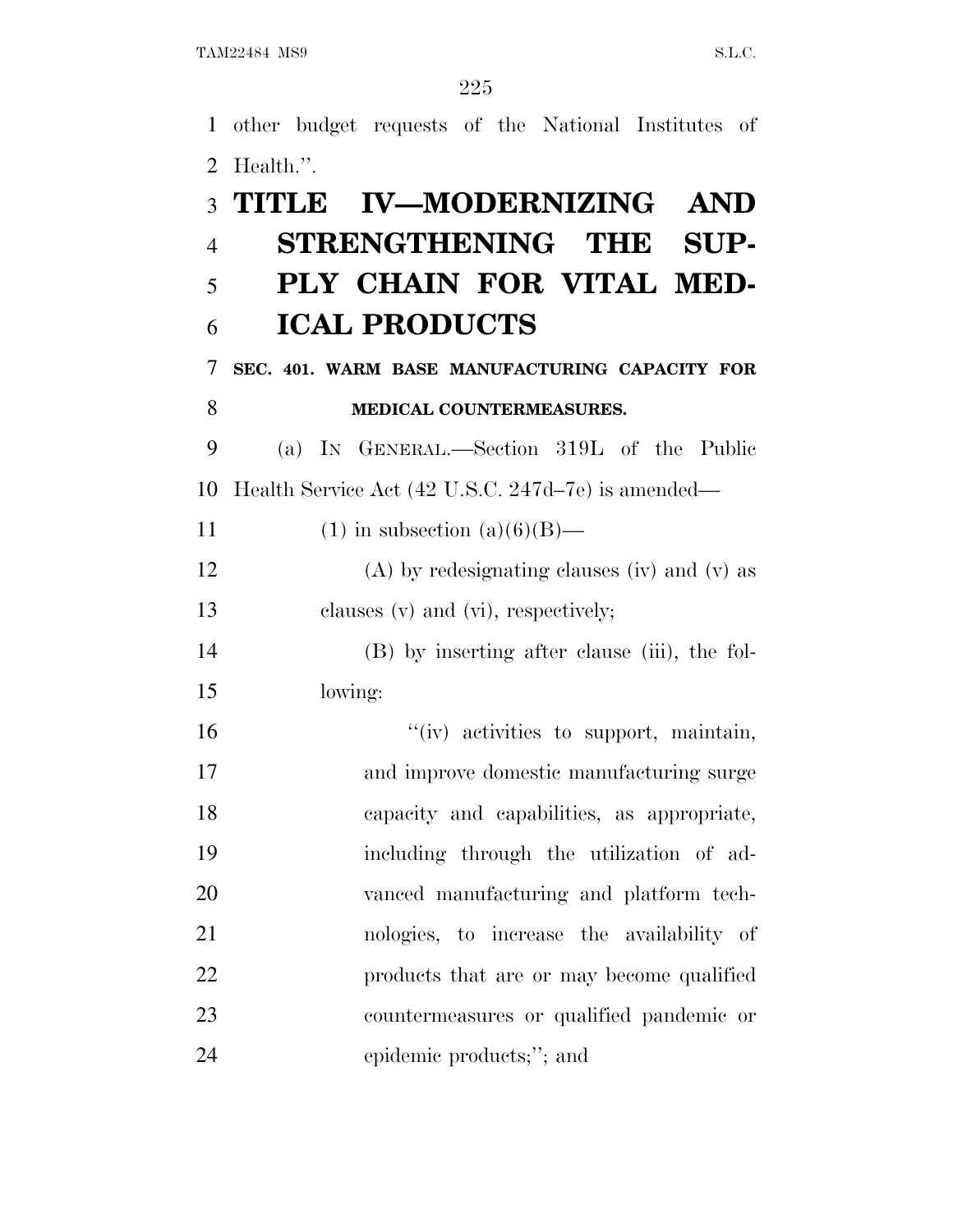| $\mathbf{1}$   | (C) in clause (vi) (as so redesignated), by      |
|----------------|--------------------------------------------------|
| $\overline{2}$ | inserting "manufacturing," after "improve-       |
| 3              | $ment,$ ";                                       |
| $\overline{4}$ | $(2)$ in subsection $(b)$ —                      |
| 5              | $(A)$ in the first sentence of paragraph $(1)$ , |
| 6              | by inserting "support for domestic manufac-      |
| 7              | turing surge capacity and capabilities," after   |
| 8              | "initiatives for innovation,"; and               |
| 9              | $(B)$ in paragraph $(2)$ —                       |
| 10             | $(i)$ in subparagraph $(B)$ , by striking        |
| 11             | "and" at the end;                                |
| 12             | (ii) by redesignating subparagraph               |
| 13             | $(C)$ as subparagraph $(D)$ ; and                |
| 14             | (iii) by inserting after subparagraph            |
| 15             | $(B)$ , the following:                           |
| 16             | "(C) activities to support, maintain, and        |
| 17             | improve domestic manufacturing surge capacity    |
| 18             | capabilities, as appropriate, including<br>and   |
| 19             | through the utilization of advanced manufac-     |
| 20             | turing and platform technologies, to increase    |
| 21             | the availability of products that are or may be- |
| 22             | qualified countermeasures or qualified<br>come   |
| 23             | pandemic or epidemic products; and";             |
| 24             | $(3)$ in subsection $(e)$ —                      |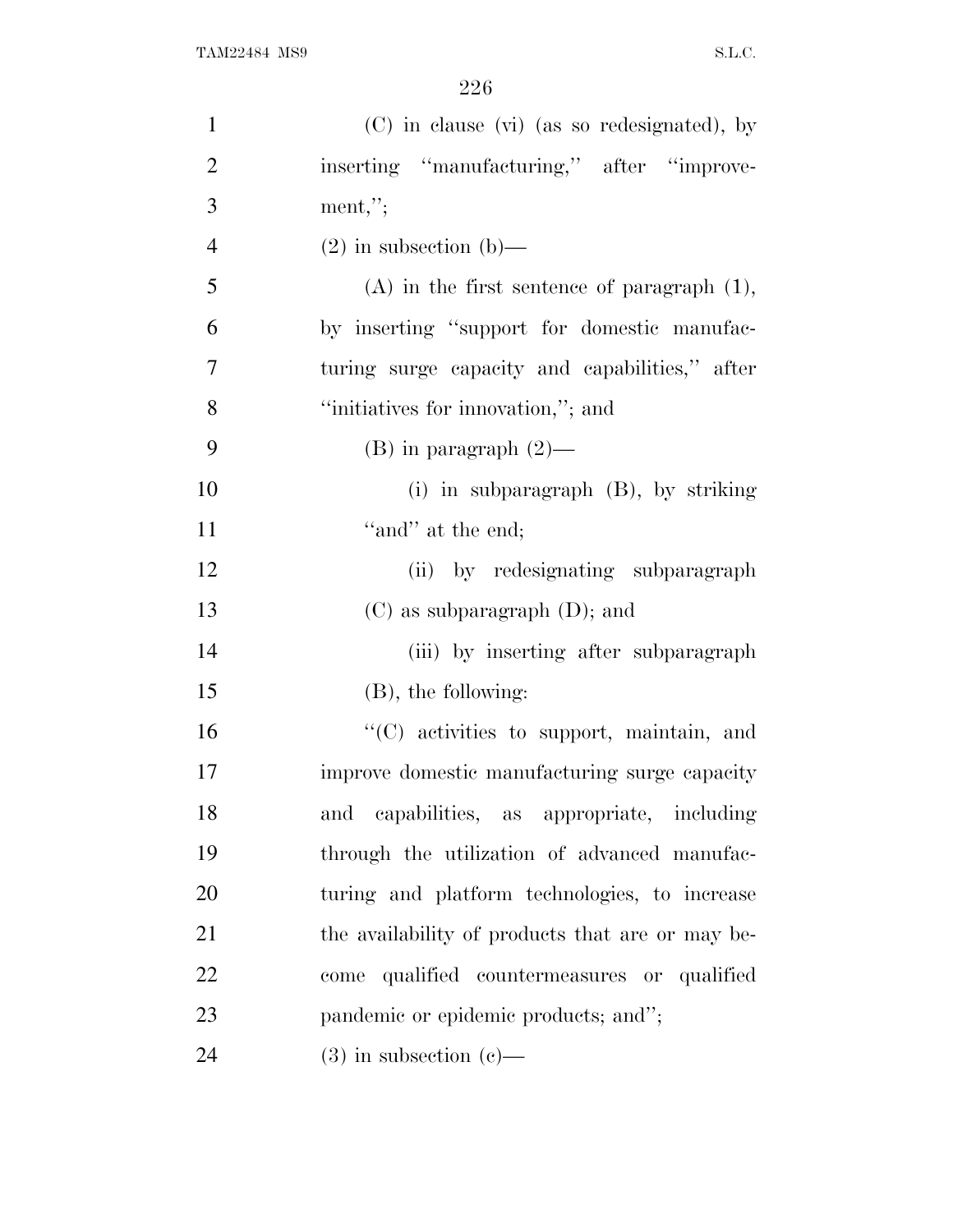| (A) in paragraph $(2)(B)$ , by inserting be-     | $\mathbf{1}$   |
|--------------------------------------------------|----------------|
| fore the semicolon ", including through the es-  | $\overline{2}$ |
| tablishment and maintenance of domestic man-     | 3              |
| ufacturing surge capacity and capabilities, con- | $\overline{4}$ |
| sistent with subsection $(a)(6)(B)(iv)$ ;        | 5              |
| $(B)$ in paragraph $(4)$ —                       | 6              |
| (i) in subparagraph $(A)$ —                      | $\tau$         |
| (I) in clause $(i)$ —                            | 8              |
| $(aa)$ in subclause $(I)$ , by                   | 9              |
| striking "and" at the end; and                   | 10             |
| (bb) by adding at the end                        | 11             |
| the following:                                   | 12             |
| "(III) facilitating such commu-                  | 13             |
| nication, as appropriate, regarding              | 14             |
| manufacturing surge capacity and ca-             | 15             |
| pabilities with respect to qualified             | 16             |
| countermeasures and qualified pan-               | 17             |
| demic or epidemic products to prepare            | 18             |
| for, or respond to, a public health              | 19             |
| emergency or potential public health             | 20             |
| emergency; and                                   | 21             |
| $\lq\lq (IV)$ facilitating such commu-           | 22             |
| nication, as appropriate and in a man-           | 23             |
| ner that does not compromise national            | 24             |
| security, with respect to potential eli-         | 25             |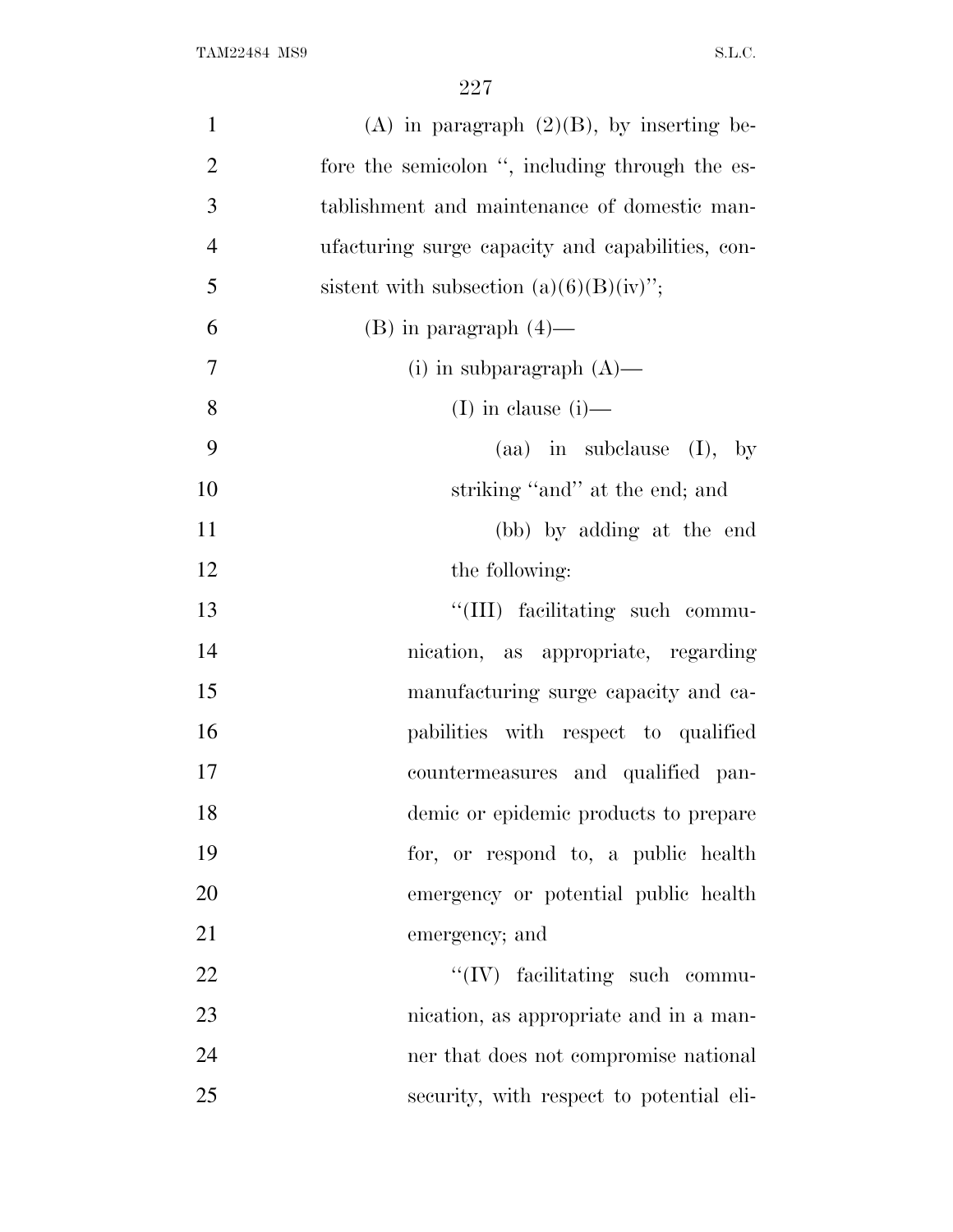| $\mathbf{1}$   | gibility for the material threat medical     |
|----------------|----------------------------------------------|
| $\overline{2}$ | countermeasure priority review vouch-        |
| 3              | er program under section 565A of the         |
| $\overline{4}$ | Federal Food, Drug, and Cosmetic             |
| 5              | $\text{Act};'';$                             |
| 6              | $(II)$ in clause $(ii)(III)$ , by striking   |
| $\overline{7}$ | "and" at the end;                            |
| 8              | (III) by redesignating clause (iii)          |
| 9              | as clause (iv); and                          |
| 10             | $(IV)$ by inserting after clause (ii),       |
| 11             | the following:                               |
| 12             | "(iii) communicate regularly with enti-      |
| 13             | ties in receipt of an award pursuant to      |
| 14             | subparagraph $(B)(v)$ , and facilitate com-  |
| 15             | munication between such entities and other   |
| 16             | entities in receipt of an award pursuant to  |
| 17             | subparagraph $(B)(iv)$ , as appropriate, for |
| 18             | purposes of planning and response regard-    |
| 19             | ing the availability of countermeasures and  |
| 20             | maintenance of domestic manufac-<br>the      |
| 21             | turing surge capacity and capabilities, in-  |
| 22             | cluding any planned uses of such capacity    |
| 23             | and capabilities in the near- and mid-term,  |
| 24             | and identification of any significant chal-  |
| 25             | lenges related to the long-term mainte-      |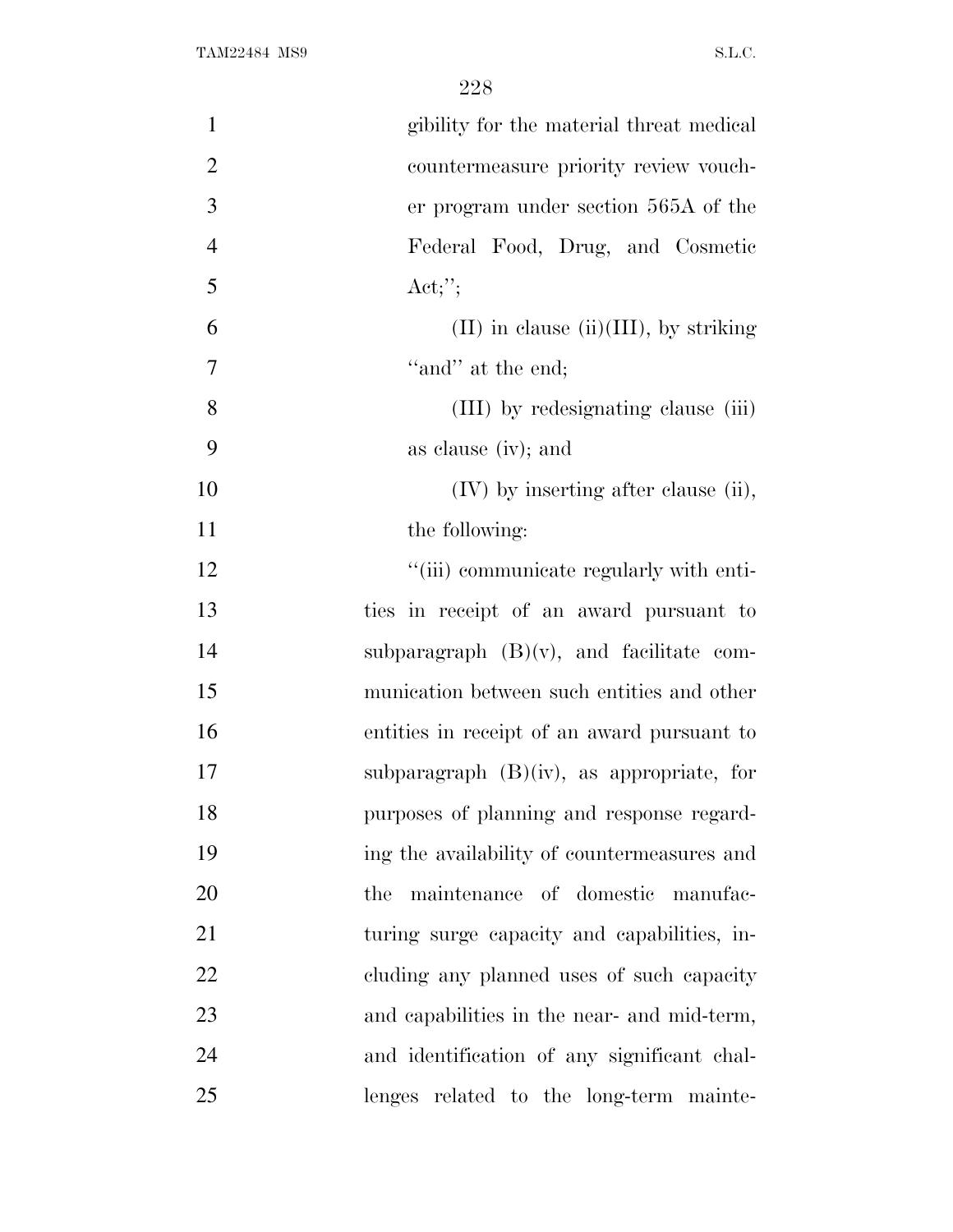| $\mathbf{1}$   | nance of such capacity and capabilities;     |
|----------------|----------------------------------------------|
| $\overline{2}$ | and";                                        |
| 3              | (ii) in subparagraph $(B)$ —                 |
| $\overline{4}$ | (I) in clause (iii), by striking             |
| 5              | "and" at the end;                            |
| 6              | $(II)$ in clause (iv), by striking the       |
| $\tau$         | period and inserting "; and"; and            |
| 8              | (III) by adding at the end the               |
| 9              | following:                                   |
| 10             | "(v) award contracts, grants, and co-        |
| 11             | operative agreements and enter into other    |
| 12             | transactions to support, maintain, and im-   |
| 13             | prove domestic manufacturing surge capac-    |
| 14             | ity and capabilities, including through sup- |
| 15             | porting flexible or advanced manufac-        |
| 16             | turing, to ensure that additional capacity   |
| 17             | is available to rapidly manufacture prod-    |
| 18             | ucts that are or may become qualified        |
| 19             | countermeasures or qualified pandemic or     |
| 20             | epidemic products in the event of a public   |
| 21             | health emergency declaration or significant  |
| 22             | potential for a public health emergency.";   |
| 23             | (iii) in subparagraph $(C)$ —                |
| 24             | in clause (i), by striking<br>(I)            |
| 25             | "and" at the end;                            |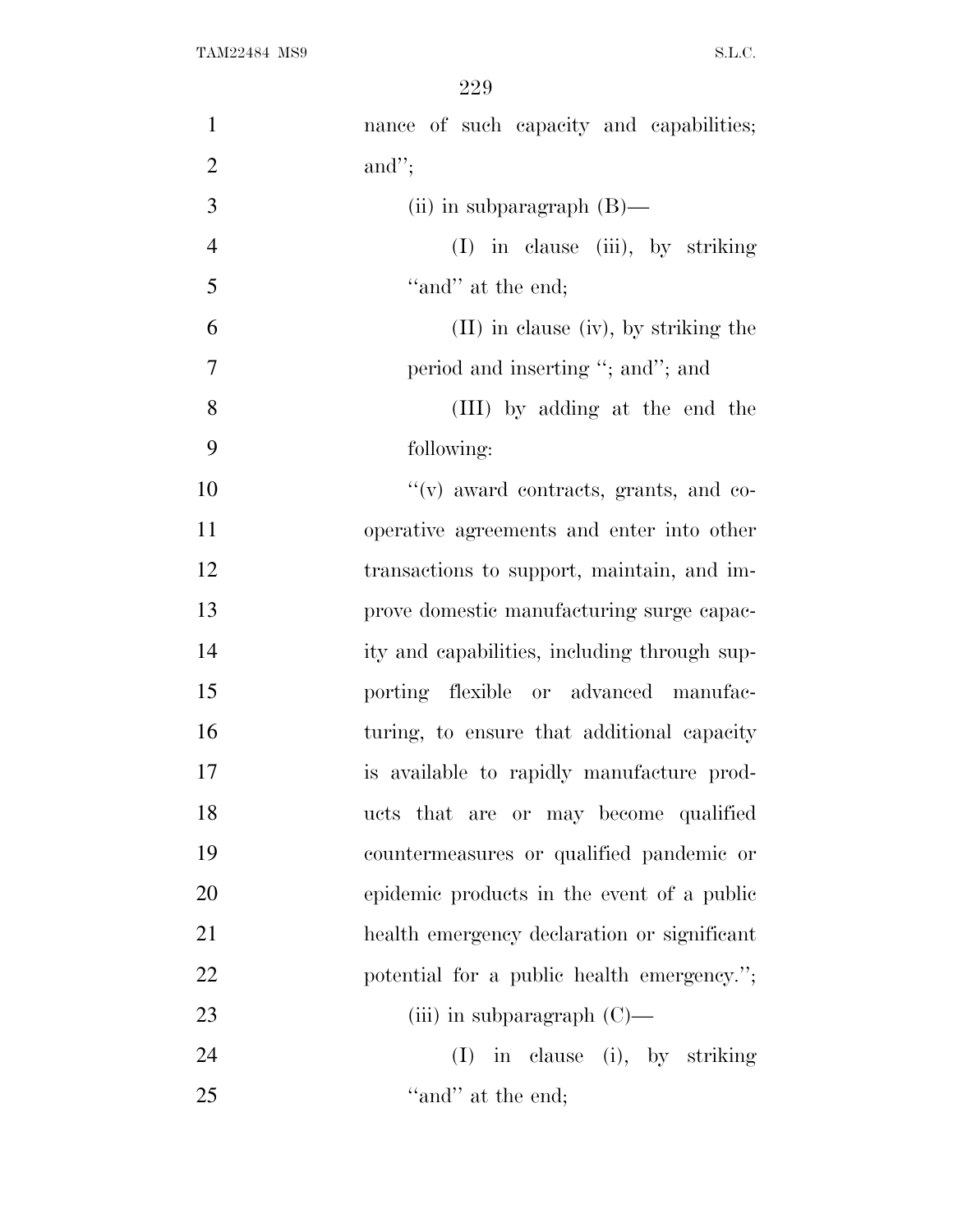| $\mathbf{1}$   | $(II)$ in clause $(ii)$ , by striking the    |
|----------------|----------------------------------------------|
| $\overline{2}$ | period at the end and inserting ";           |
| 3              | and"; and                                    |
| $\overline{4}$ | (III) by adding at the end the               |
| 5              | following:                                   |
| 6              | "(iii) consult with the Commissioner         |
| 7              | of Food and Drugs, pursuant to section       |
| 8              | $565(b)(2)$ of the Federal Food, Drug, and   |
| 9              | Cosmetic Act, to ensure that facilities per- |
| 10             | forming manufacturing, pursuant to an        |
| 11             | award under subparagraph $(B)(v)$ , are in   |
| 12             | compliance with applicable requirements      |
| 13             | under such Act and this Act, as appro-       |
| 14             | priate, including current good manufac-      |
| 15             | turing practice pursuant to section          |
| 16             | $501(a)(2)(B)$ of the Food, Drug, and Cos-   |
| 17             | metic Act; and";                             |
| 18             | (iv) in subparagraph $(D)(i)$ , by insert-   |
| 19             | ing ", including to improve manufacturing    |
| 20             | capacities and capabilities for medical      |
| 21             | countermeasures" before the semicolon;       |
| 22             | (v) in subparagraph $(E)(ix)$ , by strik-    |
| 23             | ing "2023" and inserting "2028"; and         |
| 24             | (vi) by adding at the end the fol-           |
| 25             | lowing:                                      |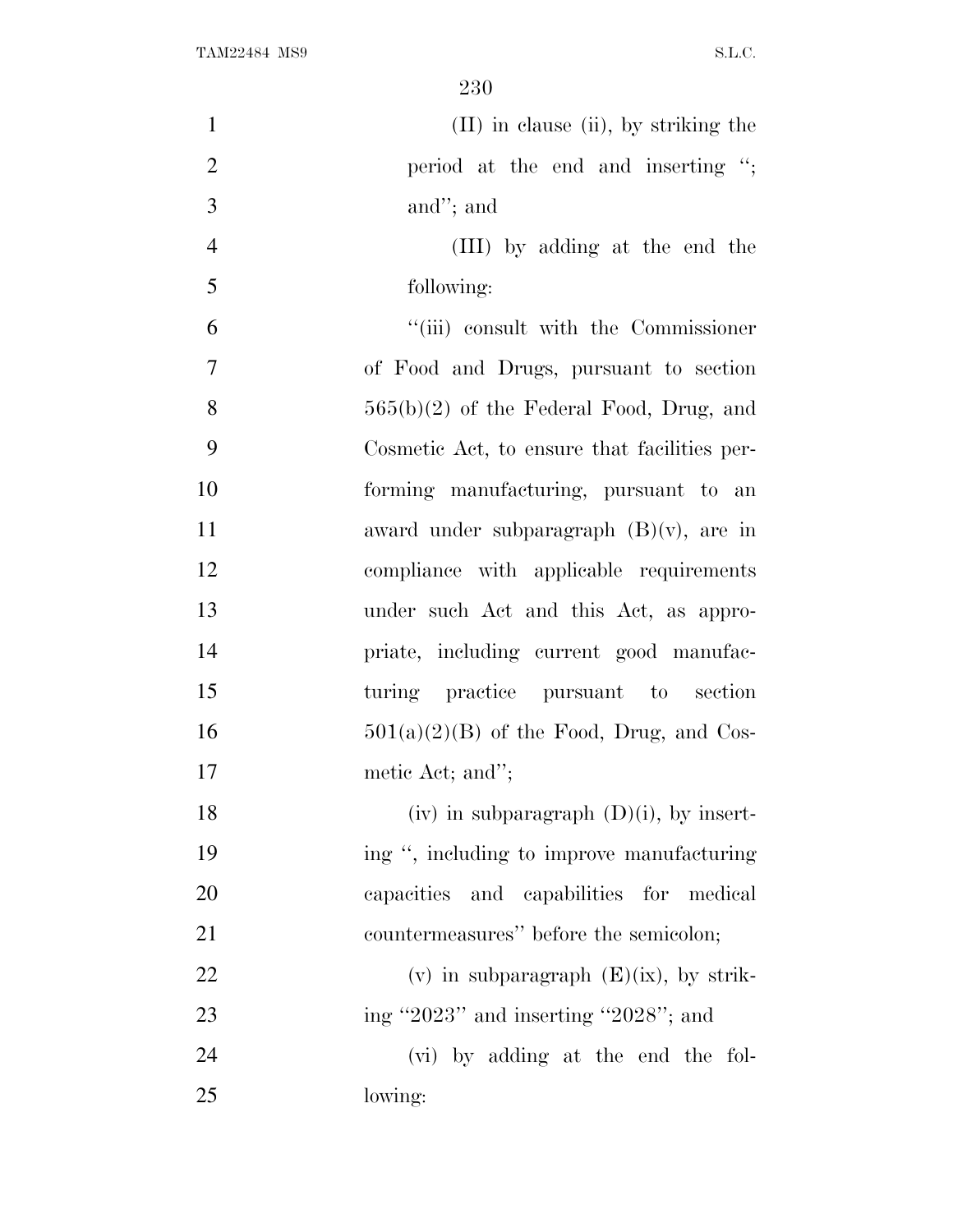| $\mathbf{1}$   | "(G) ANNUAL REPORTS BY AWARD RECIPI-                |
|----------------|-----------------------------------------------------|
| $\overline{2}$ | ENTS.—As a condition of receiving an award          |
| 3              | under subparagraph $(B)(v)$ , a recipient shall de- |
| $\overline{4}$ | velop and submit to the Secretary annual re-        |
| 5              | ports related to the maintenance of such capac-     |
| 6              | ity and capabilities, including ensuring that       |
| 7              | such capacity and capabilities are able to sup-     |
| 8              | port the rapid manufacture of countermeasures       |
| 9              | as required by the Secretary."; and                 |
| 10             | $(C)$ in paragraph $(5)$ , by adding at the end     |
| 11             | the following:                                      |
| 12             | "(H) SUPPORTING WARM-BASE AND SURGE                 |
| 13             | CAPACITY AND CAPABILITIES.—Pursuant to an           |
| 14             | award under subparagraph $(B)(v)$ , the Sec-        |
| 15             | retary may make payments for activities nec-        |
| 16             | essary to maintain domestic manufacturing           |
| 17             | surge capacity and capabilities supported under     |
| 18             | such award to ensure that such capacity and         |
| 19             | capabilities are able to support the rapid manu-    |
| 20             | facture of countermeasures as required by the       |
| 21             | Secretary to prepare for, or respond to, an ex-     |
| 22             | isting or potential public health emergency or      |
| 23             | otherwise address threats that pose a signifi-      |
| 24             | cant level of risk to national security. The Sec-   |
| 25             | retary may support the utilization of such ca-      |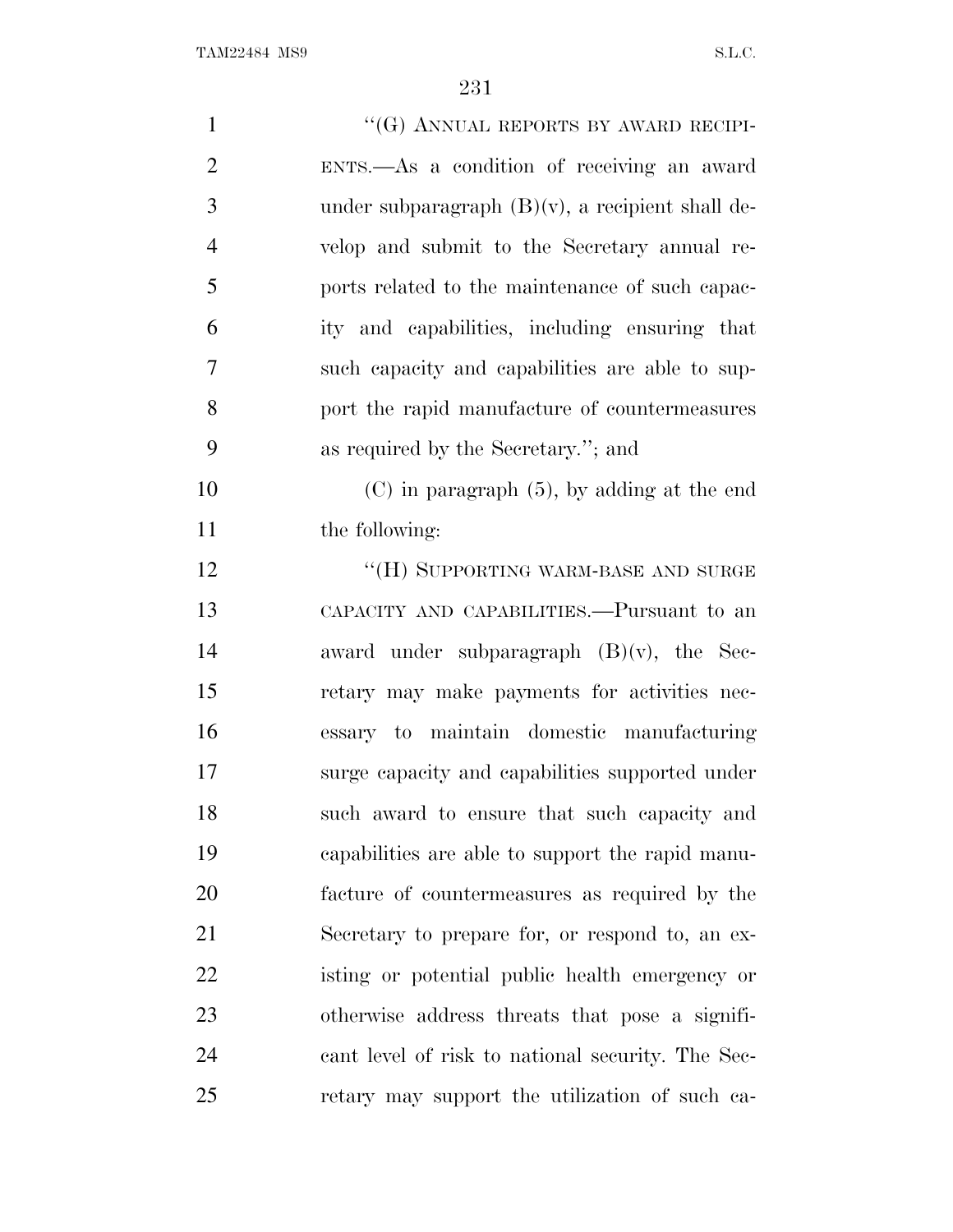| $\mathbf{1}$   | pacity and capabilities under awards for coun-       |
|----------------|------------------------------------------------------|
| $\overline{2}$ | termeasure and product advanced research and         |
| 3              | development, as appropriate, to provide for the      |
| $\overline{4}$ | maintenance of such capacity and capabilities.";     |
| 5              | and                                                  |
| 6              | $(4)$ in subsection $(f)$ —                          |
| 7              | $(A)$ in paragraph $(1)$ , by striking "Not          |
| 8              | later than 180 days after the date of enactment      |
| 9              | of this subsection" and inserting "Not later         |
| 10             | than 180 days after the date of enactment of         |
| 11             | the PREVENT Pandemics Act";                          |
| 12             | $(B)$ in paragraph $(2)$ —                           |
| 13             | (i) in the matter preceding subpara-                 |
| 14             | $graph$ (A), by striking "this subsection"           |
| 15             | and inserting "the PREVENT Pandemics"                |
| 16             | $\text{Act}''$                                       |
| 17             | (ii) in subparagraph $(B)$ , by striking             |
| 18             | "and" at the end; and                                |
| 19             | (iii) in subparagraph $(C)$ , by striking            |
| 20             | the period and inserting "; and"; and                |
| 21             | (C) by adding at the end the following:              |
| 22             | "(D) plans for the near-, mid-, and long-            |
| 23             | term sustainment of manufacturing activities         |
| 24             | carried out under this section, including such       |
| 25             | activities pursuant to subsection $(e)(5)(H)$ , spe- |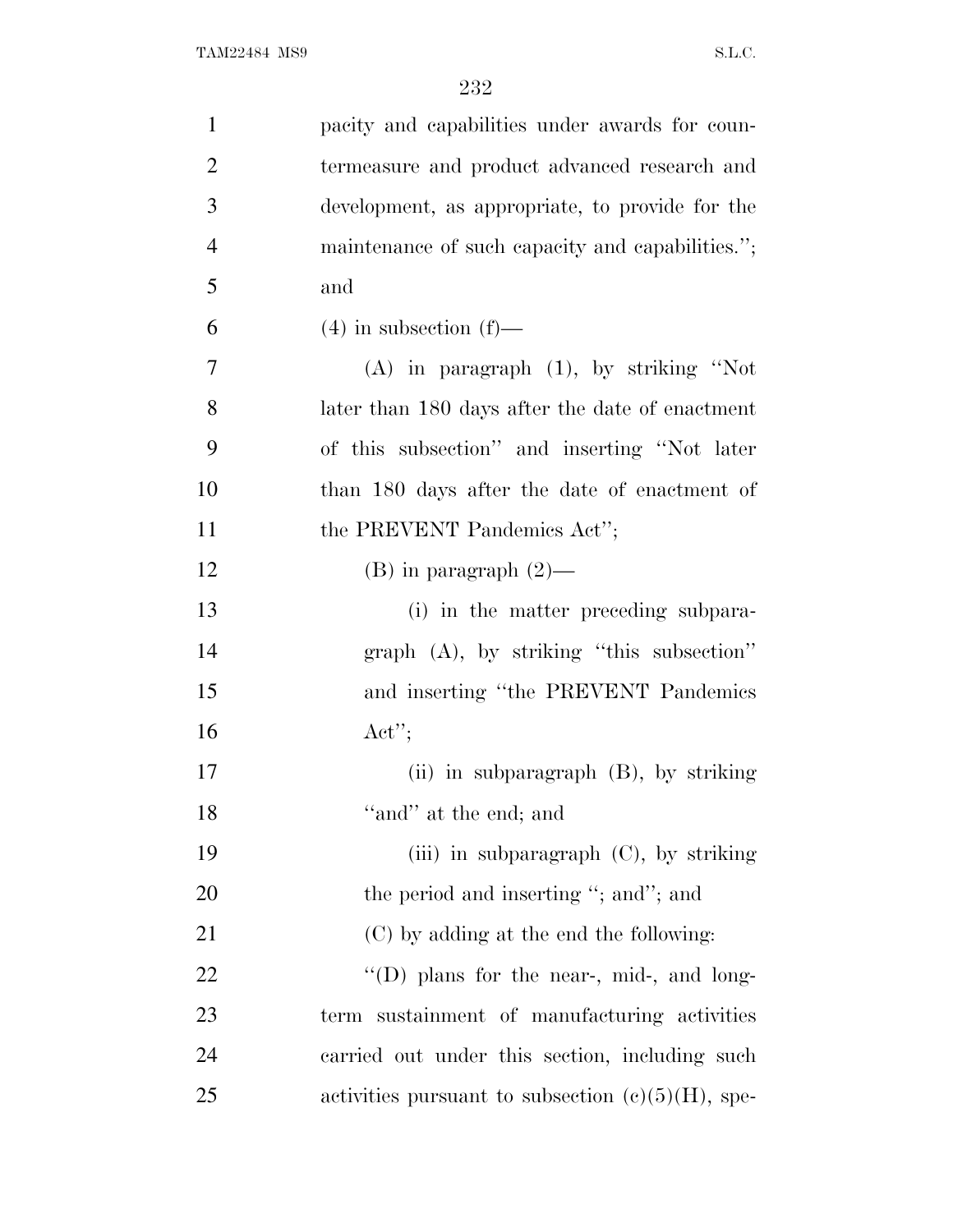| $\mathbf{1}$   | cific actions to regularly assess the ability of re-  |
|----------------|-------------------------------------------------------|
| $\overline{2}$ | cipients of an award under subsection                 |
| 3              | $(e)(4)(B)(v)$ to rapidly manufacture counter-        |
| $\overline{4}$ | measures as required by the Secretary, and rec-       |
| 5              | ommendations to address challenges, if any, re-       |
| 6              | lated to such activities.".                           |
| 7              | SEC. 402. SUPPLY CHAIN CONSIDERATIONS FOR THE STRA-   |
| 8              | TEGIC NATIONAL STOCKPILE.                             |
| 9              | Subclause (II) of section $319F-2(a)(2)(B)(i)$ of the |
| 10             | Public<br>Health Service Act (42 U.S.C. 247d-         |
| 11             | $6b(a)(2)(B(i))$ is amended to read as follows:       |
| 12             | $\lq\lq$ (II) planning considerations for             |
| 13             | appropriate manufacturing capacity                    |
| 14             | and capability to meet the goals of                   |
| 15             | such additions or modifications (with-                |
| 16             | out disclosing proprietary informa-                   |
| 17             | tion), including—                                     |
| 18             | "(aa) consideration of the                            |
| 19             | effect such additions or modifica-                    |
| 20             | tions may have on the availability                    |
| 21             | of such products and ancillary                        |
| 22             | medical supplies on the health                        |
| 23             | care system; and                                      |
| 24             | $\lq\lq(bb)$ an assessment of the                     |
| 25             | current supply chain for such                         |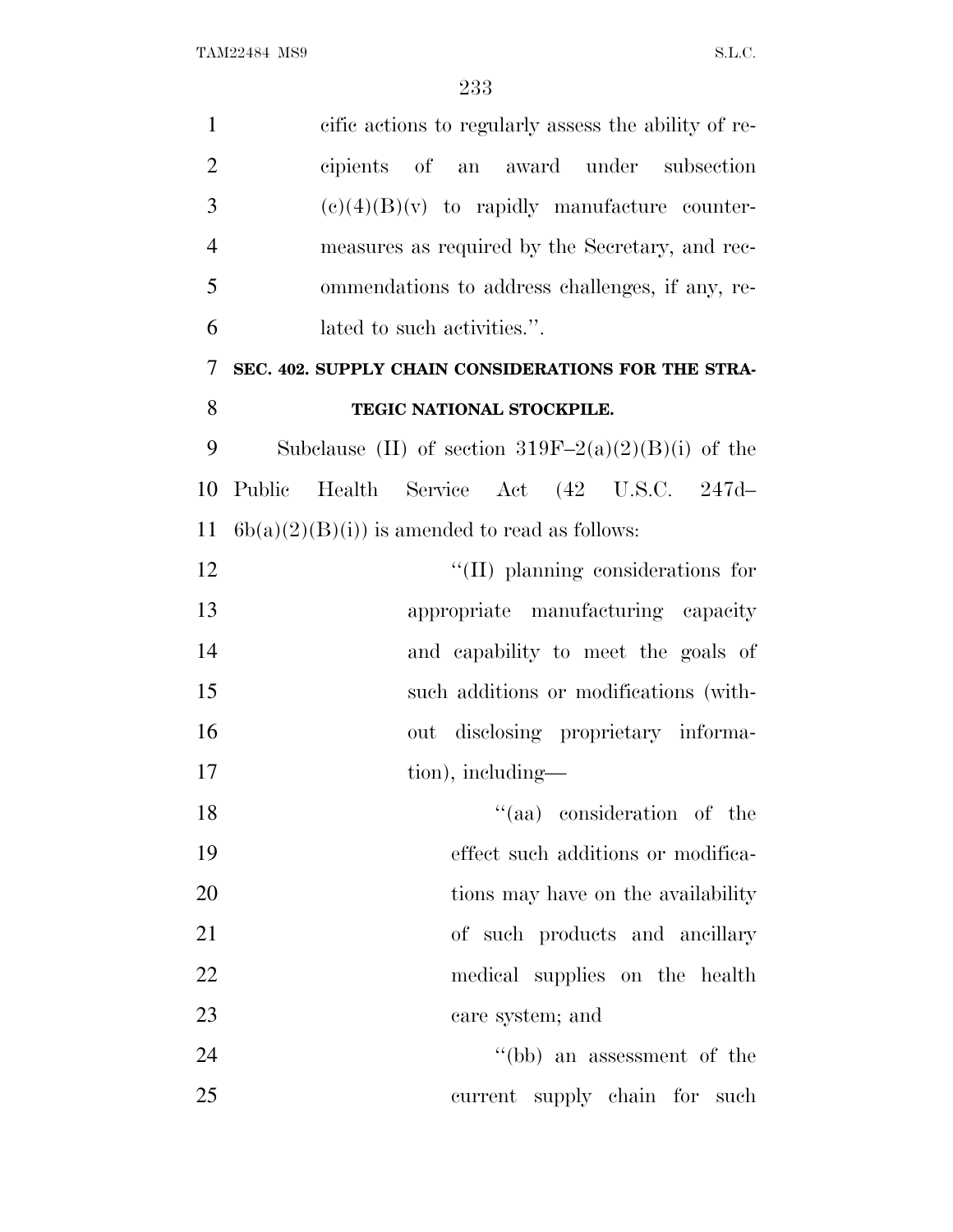| $\mathbf{1}$   | products, including information                        |
|----------------|--------------------------------------------------------|
| $\overline{2}$ | on supply chain redundancies,                          |
| 3              | any known domestic manufac-                            |
| $\overline{4}$ | turing capacity for such prod-                         |
| 5              | and any related<br>ucts.                               |
| 6              | vulnerabilities;".                                     |
| 7              | SEC. 403. STRATEGIC NATIONAL STOCKPILE EQUIPMENT       |
| 8              | <b>MAINTENANCE.</b>                                    |
| 9              | Section $319F-2(a)(3)$ of the Public Health Service    |
| 10             | Act $(42 \text{ U.S.C. } 247d - 6b(a)(3))$ is amended— |
| 11             | $(1)$ in subparagraph $(B)$ , by inserting ", regu-    |
| 12             | larly reviewed, and updated" after "followed"; and     |
| 13             | $(2)$ by amending subparagraph $(D)$ to read as        |
| 14             | follows:                                               |
| 15             | $\lq\lq$ (D) review and revise, as appropriate, the    |
| 16             | contents of the stockpile on a regular basis to        |
| 17             | ensure that—                                           |
| 18             | "(i) emerging threats, advanced tech-                  |
| 19             | nologies, and new countermeasures<br>are               |
| 20             | adequately considered;                                 |
| 21             | "(ii) the potential depletion of coun-                 |
| 22             | termeasures currently in the stockpile is              |
| 23             | identified and appropriately addressed, in-            |
| 24             | cluding through necessary replenishment;               |
| 25             | and                                                    |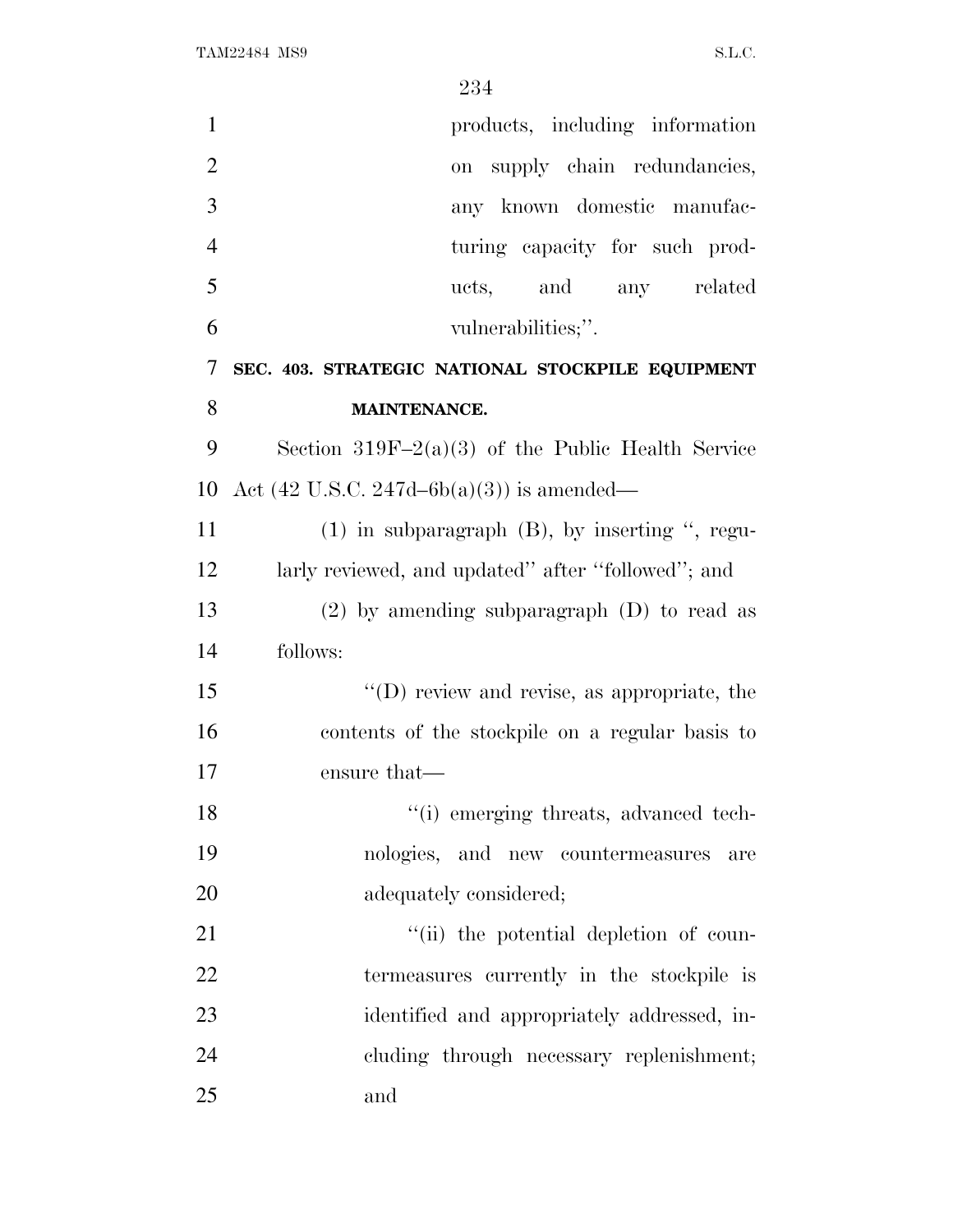TAM22484 MS9 S.L.C.

1 ''(iii) such contents are in working condition or usable, as applicable, and are ready for deployment, which may include conducting maintenance services on such contents of the stockpile and disposing of such contents that are no longer in work-ing condition, or usable, as applicable;''.

# **SEC. 404. IMPROVING TRANSPARENCY AND PREDICT- ABILITY OF PROCESSES OF THE STRATEGIC NATIONAL STOCKPILE.**

 (a) GUIDANCE.—Not later than 60 days after the date of enactment of this Act, the Secretary of Health and Human Services (referred to in this section as the ''Sec- retary'') shall issue guidance describing the processes by which the Secretary deploys the contents of the Strategic National Stockpile under section 319F–2(a) of the Public Health Service Act (42 U.S.C. 247d–6b(a)), or otherwise distributes medical countermeasures, as applicable, to States, territories, Indian Tribes and Tribal organizations (as such terms are defined under section 4 of the Indian Self-Determination and Education Assistance Act), and other applicable entities. Such guidance shall include in- formation related to processes by which to request access to the contents of the Strategic National Stockpile, factors considered by the Secretary when making deployment or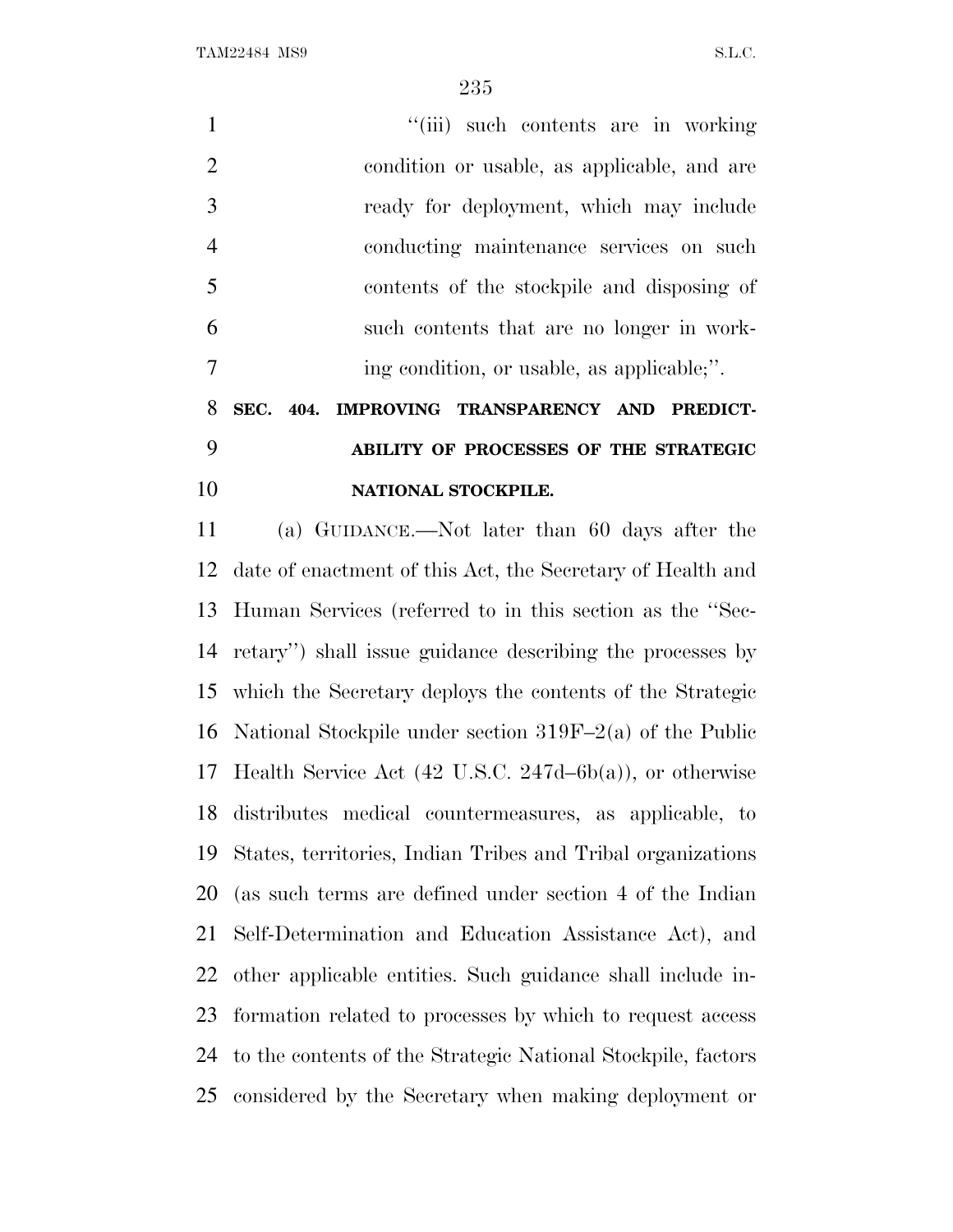distribution decisions, and processes and points of contact through which entities may contact the Secretary to ad- dress any issues related to products requested or received by such entity from the stockpile, and on other relevant topics.

6 (b) ANNUAL MEETINGS.—Section  $319F-2(a)(3)$  of the Public Health Service Act (42 U.S.C. 247d–6b(a)(3)) is amended—

 (1) in subparagraph (I), by striking ''and'' at the end;

 (2) in subparagraph (J), by striking the period 12 at the end and inserting "; and"; and

(3) by adding at the end the following:

 ''(K) convene meetings, not less than once per year, with representatives from State, local, and Tribal health departments or officials, rel- evant industries, other Federal agencies, and other appropriate stakeholders, in a manner that does not compromise national security, to coordinate and share information related to maintenance and use of the stockpile, including a description of future countermeasure needs and additions, modifications, and replenish- ments of the contents of the stockpile, and con-siderations related to the manufacturing and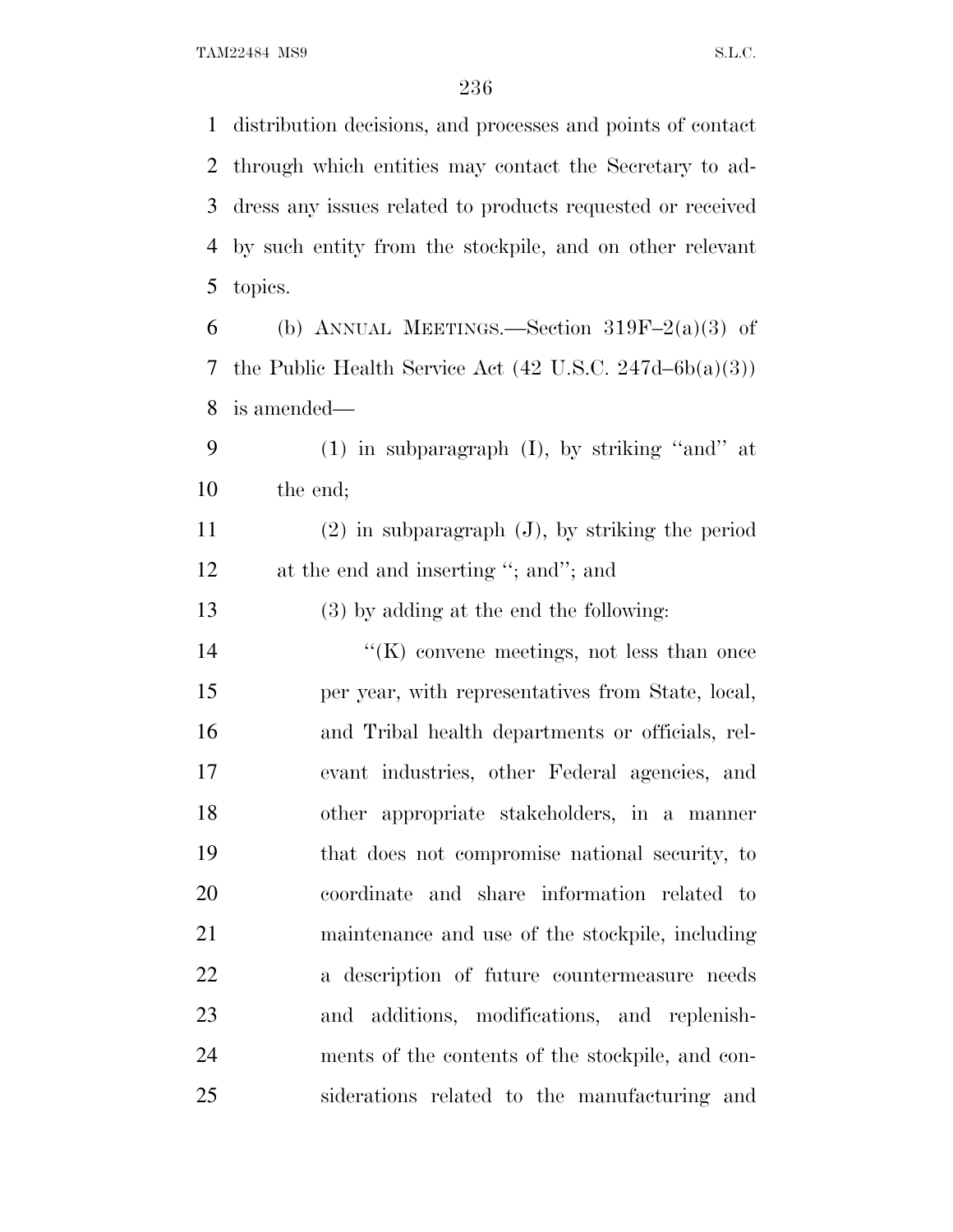| $\mathbf{1}$   | procurement of products consistent with the re-      |
|----------------|------------------------------------------------------|
| $\overline{2}$ | quirements of the Buy American Act of 1933,          |
| 3              | as appropriate.".                                    |
| $\overline{4}$ | SEC. 405. IMPROVING SUPPLY CHAIN FLEXIBILITY FOR THE |
| 5              | STRATEGIC NATIONAL STOCKPILE.                        |
| 6              | (a) IN GENERAL.—Section 319F-2 of the Public         |
| 7              | Health Service Act (42 U.S.C. 247d–6b) is amended—   |
| 8              | $(1)$ in subsection $(a)$ —                          |
| 9              | (A) in paragraph $(3)(F)$ , by striking "as          |
| 10             | required by the Secretary of Homeland Secu-          |
| 11             | rity" and inserting "at the discretion of the        |
| 12             | Secretary, in consultation with, or at the re-       |
| 13             | quest of, the Secretary of Homeland Security,";      |
| 14             | (B) by redesignating paragraphs (5) and              |
| 15             | $(6)$ as paragraphs $(6)$ and $(7)$ , respectively;  |
| 16             | (C) by inserting after paragraph (4) the             |
| 17             | following:                                           |
| 18             | VENDOR-MANAGED INVENTORY<br>``(5)<br><b>AND</b>      |
| 19             | WARM-BASE SURGE CAPACITY.-                           |
| 20             | "(A) IN GENERAL.—For the purposes of                 |
| 21             | maintaining the stockpile under paragraph $(1)$      |
| 22             | and carrying out procedures under paragraph          |
| 23             | (3), the Secretary may enter into contracts or       |
| 24             | cooperative agreements with vendors, which           |
| 25             | may include manufacturers or distributors of         |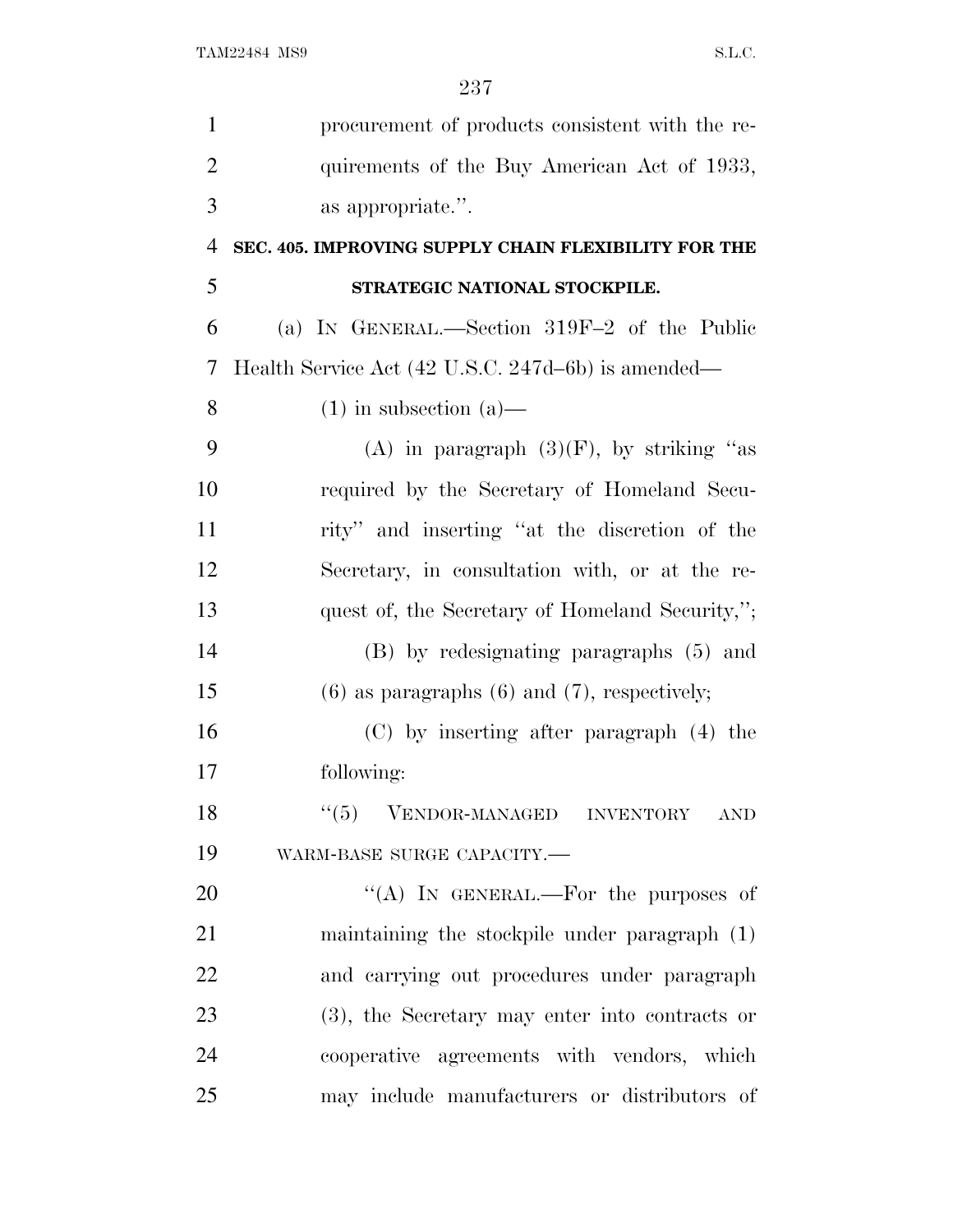| $\mathbf{1}$   | medical products, with respect to medical prod-  |
|----------------|--------------------------------------------------|
| $\overline{2}$ | ucts intended to be delivered to the ownership   |
| 3              | of the Federal Government. Each such contract    |
| $\overline{4}$ | or cooperative agreement shall be subject to     |
| 5              | such terms and conditions as the Secretary may   |
| 6              | specify, including terms and conditions with re- |
| $\overline{7}$ | spect to-                                        |
| 8              | "(i) procurement, maintenance, stor-             |
| 9              | age, and delivery of products, in alignment      |
| 10             | with inventory management and other ap-          |
| 11             | plicable best practices, under such contract     |
| 12             | or cooperative agreement, which may con-         |
| 13             | sider, as appropriate, costs of transporting     |
| 14             | and handling such products; or                   |
| 15             | "(ii) maintenance of domestic manu-              |
| 16             | facturing capacity and capabilities of such      |
| 17             | products to ensure additional reserved pro-      |
| 18             | duction capacity and capabilities are avail-     |
| 19             | able, and that such capacity and capabili-       |
| <b>20</b>      | ties are able to support the rapid manufac-      |
| 21             | ture, purchase, storage, and delivery of         |
| 22             | such products, as required by the Sec-           |
| 23             | retary to prepare for, or respond to, an ex-     |
| 24             | isting or potential public health emergency.     |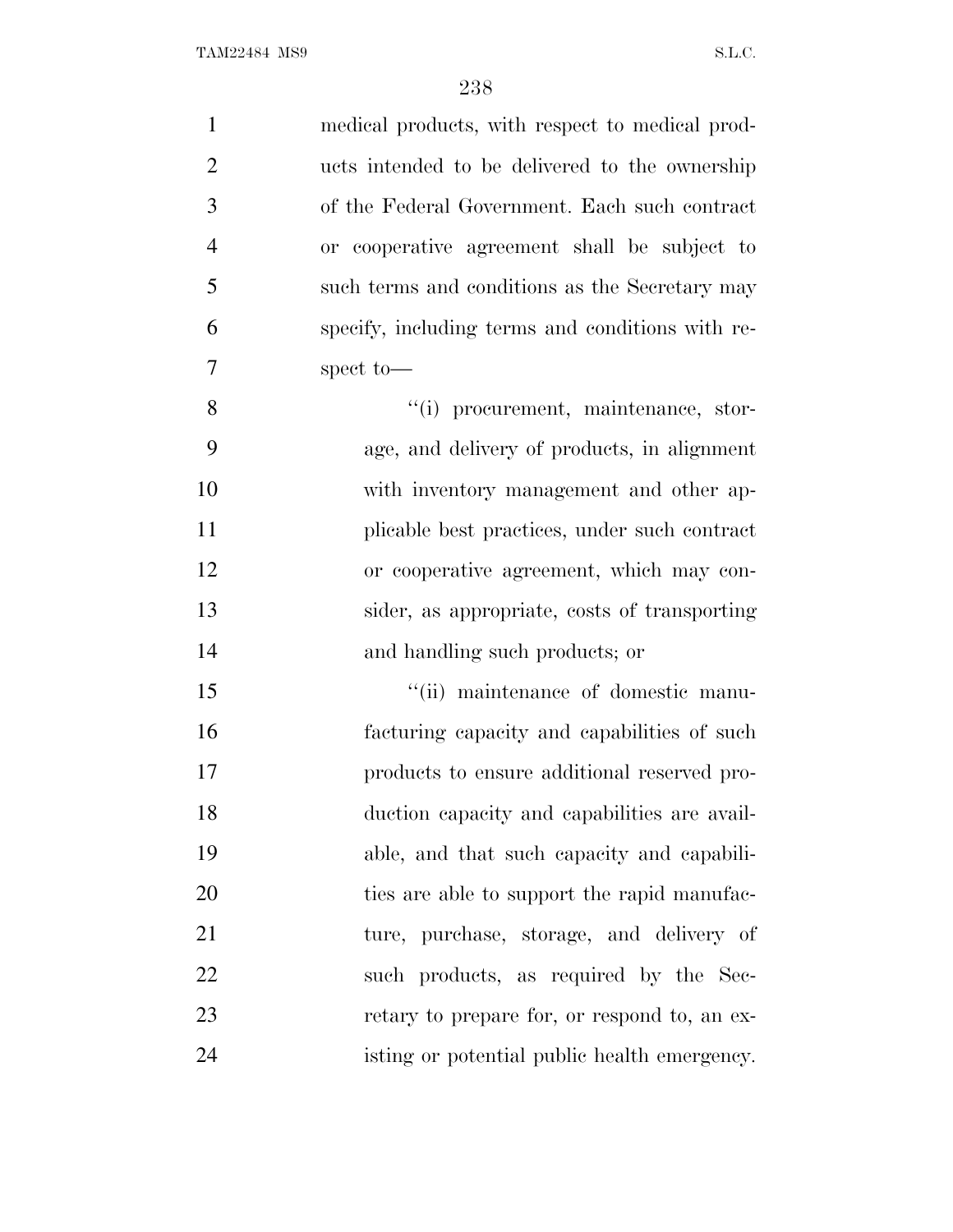| $\mathbf{1}$   | "(B) REPORT.—Not later than 2 years             |
|----------------|-------------------------------------------------|
| $\overline{2}$ | after the date of enactment of the PREVENT      |
| 3              | Pandemics Act, and annually thereafter, the     |
| $\overline{4}$ | Secretary shall submit to the Committee on      |
| 5              | Health, Education, Labor, and Pensions and      |
| 6              | the Committee on Appropriations of the Senate   |
| 7              | and the Committee on Energy and Commerce        |
| 8              | and the Committee on Appropriations of the      |
| 9              | House of Representatives a report on any con-   |
| 10             | tracts or cooperative agreements entered into   |
| 11             | under subparagraph (A) for purposes of estab-   |
| 12             | lishing and maintaining vendor-managed inven-   |
| 13             | tory or reserve manufacturing capacity and ca-  |
| 14             | pabilities for products intended for the stock- |
| 15             | pile, including a description of—               |
| 16             | "(i) the amount of each award;                  |
| 17             | "(ii) the recipient of each award;              |
| 18             | "(iii) the product or products covered          |
| 19             | through each award; and                         |
| <b>20</b>      | "(iv) how the Secretary works with              |
| 21             | each recipient to ensure situational aware-     |
| 22             | ness related to the manufacturing capacity      |
| 23             | for, or inventory of, such products and co-     |
| 24             | ordinates the distribution and deployment       |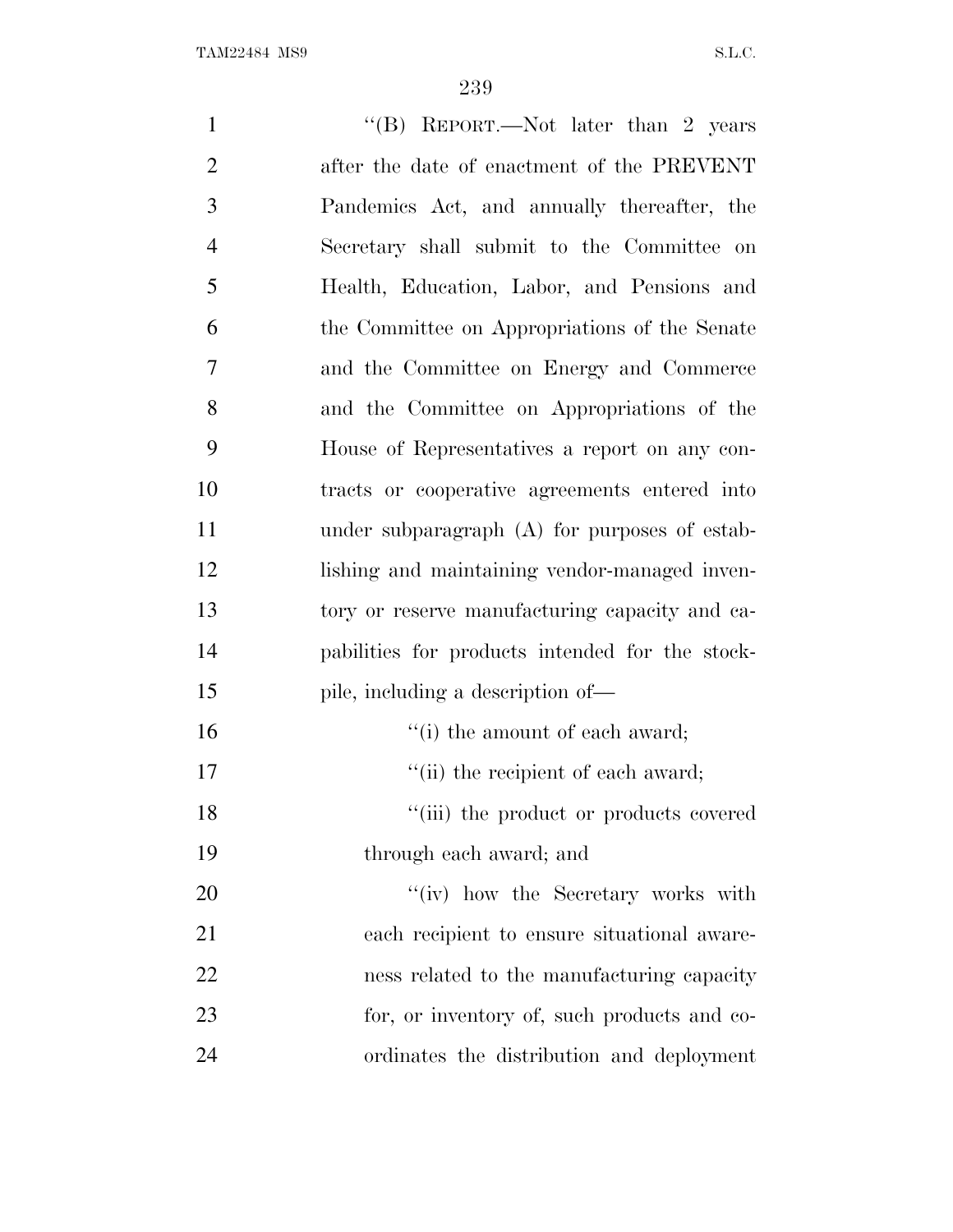| $\mathbf{1}$   | of such products, as appropriate and appli-                 |
|----------------|-------------------------------------------------------------|
| $\overline{2}$ | cable."; and                                                |
| 3              | (D) in subparagraph $(A)$ of paragraph $(6)$ ,              |
| $\overline{4}$ | as so redesignated—                                         |
| 5              | (i) in clause (viii), by striking "; and"                   |
| 6              | and inserting a semicolon;                                  |
| 7              | (ii) in clause (ix), by striking the pe-                    |
| 8              | riod and inserting "; and"; and                             |
| 9              | (iii) by adding at the end the fol-                         |
| 10             | lowing:                                                     |
| 11             | " $(x)$ with respect to reports issued in                   |
| 12             | 2027 or any subsequent year, an assess-                     |
| 13             | ment of selected contracts or cooperative                   |
| 14             | agreements entered into pursuant to para-                   |
| 15             | graph $(5)$ ."; and                                         |
| 16             | (2) in subsection (c)(2)(C), by striking "on an             |
| 17             | annual basis" and inserting "not later than March"          |
| 18             | 15 of each year".                                           |
| 19             | (b) AUTHORIZATION OF APPROPRIATIONS.—Section                |
| 20             | $319F-2(f)(1)$ of the Public Health Service Act (42 U.S.C.  |
| 21             | $247d - 6b(f)(1)$ is amended by striking "\$610,000,000 for |
| 22             | each of fiscal years 2019 through 2023" and inserting       |
| 23             | "\$610,000,000 for each of fiscal year 2019 through 2021,   |
| 24             | and $$750,000,000$ for each of fiscal years $2022$ and      |
| 25             | $2023"$ .                                                   |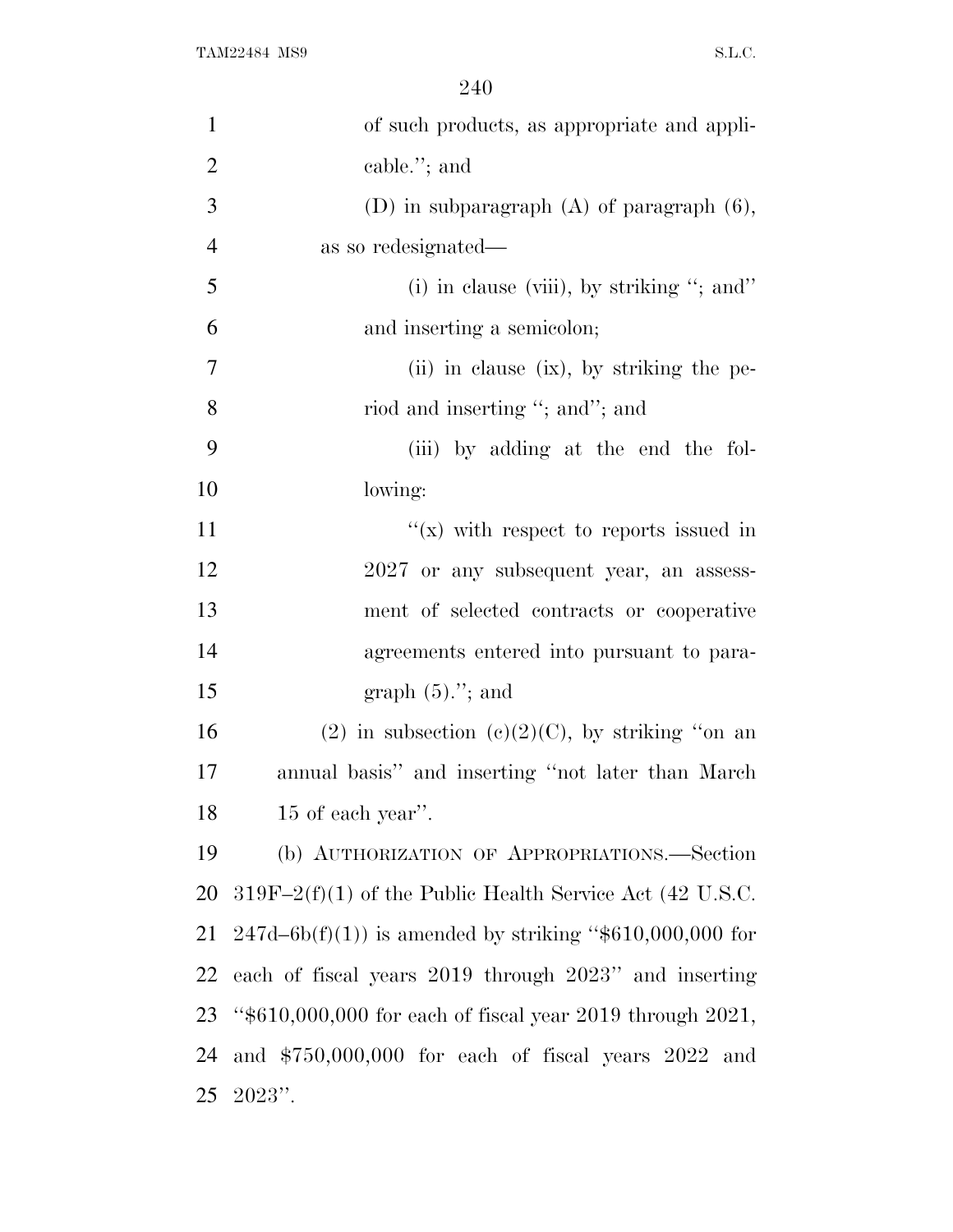### **SEC. 406. REIMBURSEMENT FOR CERTAIN SUPPLIES.**

 Paragraph (7) of section 319F–2(a) of the Public Health Service Act (42 U.S.C. 247d–6b(a)), as so redesig-4 nated by section  $405(a)(1)(B)$ , is amended to read as fol-lows:

6 "(7) REIMBURSEMENT FOR CERTAIN SUP-PLIES.—

8 "(A) IN GENERAL.—The Secretary may, at appropriate intervals, make available for pur- chase excess contents procured for, and main-11 tained within, the stockpile under paragraph (1) to any Federal agency or State, local, or Tribal government. The Secretary shall make such contents available for purchase only if—

 ''(i) such contents are in excess of what is required for appropriate mainte-17 nance of such stockpile;

18 ''(ii) the Secretary determines that the costs for maintaining such excess con- tents are not appropriate to expend to meet the needs of the stockpile; and

22 ''(iii) the Secretary determines that such action does not compromise national security and is in the national interest.

25 "(B) REIMBURSEMENT AND COLLEC-TION.—The Secretary may require reimburse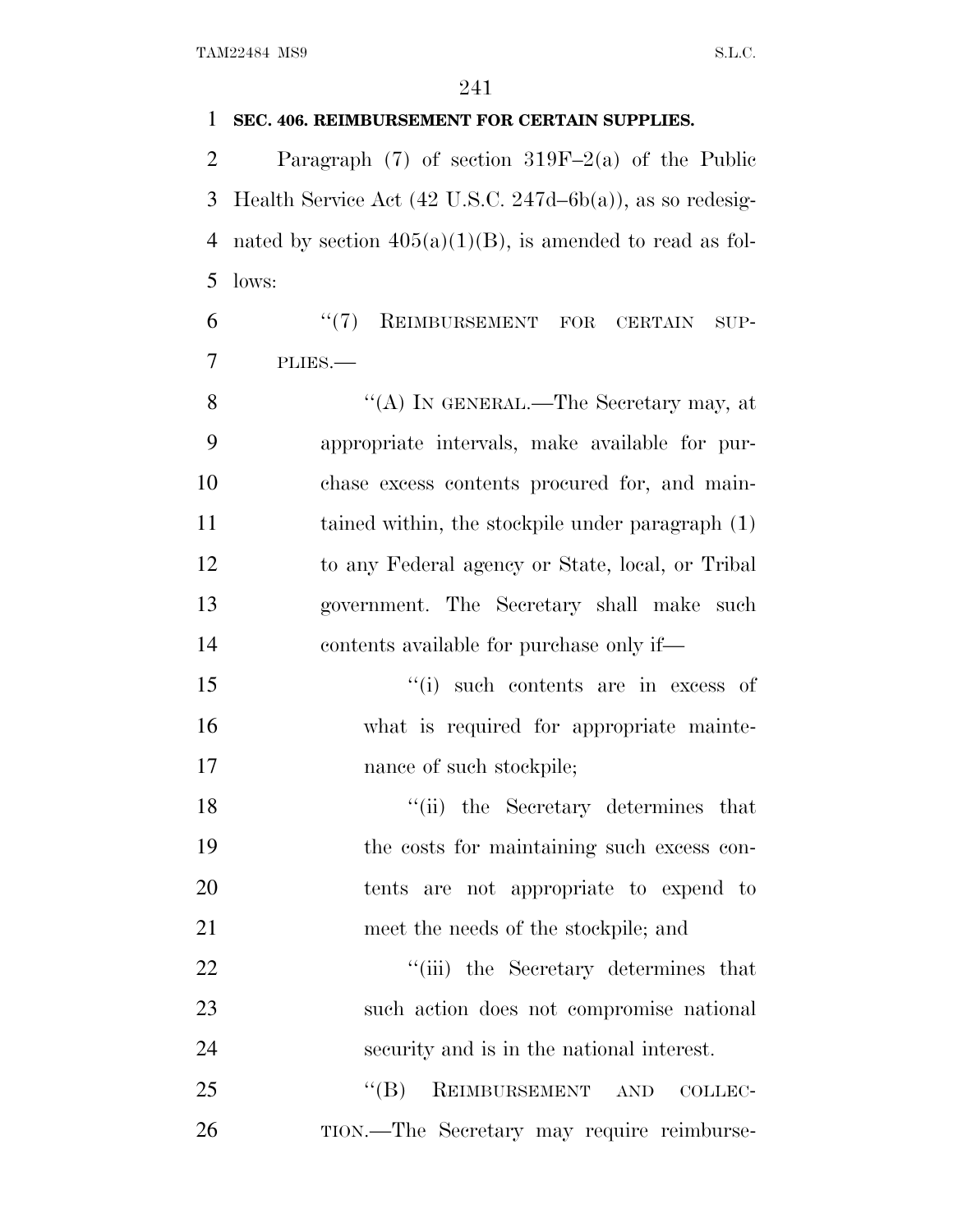TAM22484 MS9 S.L.C.

 ment for contents that are made available under subparagraph (A), in an amount that re- flects the cost of acquiring and maintaining such contents and the costs incurred to make available such contents in the time and manner specified by the Secretary. Amounts collected under this subsection shall be credited to the appropriations account or fund that incurred the costs to procure such contents, and shall re- main available, without further appropriation, until expended, for the purposes of the appro- priation account or fund so credited. 13 "'(C) RULE OF CONSTRUCTION.—This paragraph shall not be construed to preclude transfers of contents in the stockpile under other authorities. 17 "'(D) REPORT.—Not later than 2 years after the date of enactment of the PREVENT Pandemics Act, and annually thereafter, the Secretary shall submit to the Committee on Health, Education, Labor, and Pensions and 22 the Committee on Appropriations of the Senate

 and the Committee on Energy and Commerce and the Committee on Appropriations of the House of Representatives a report on the use of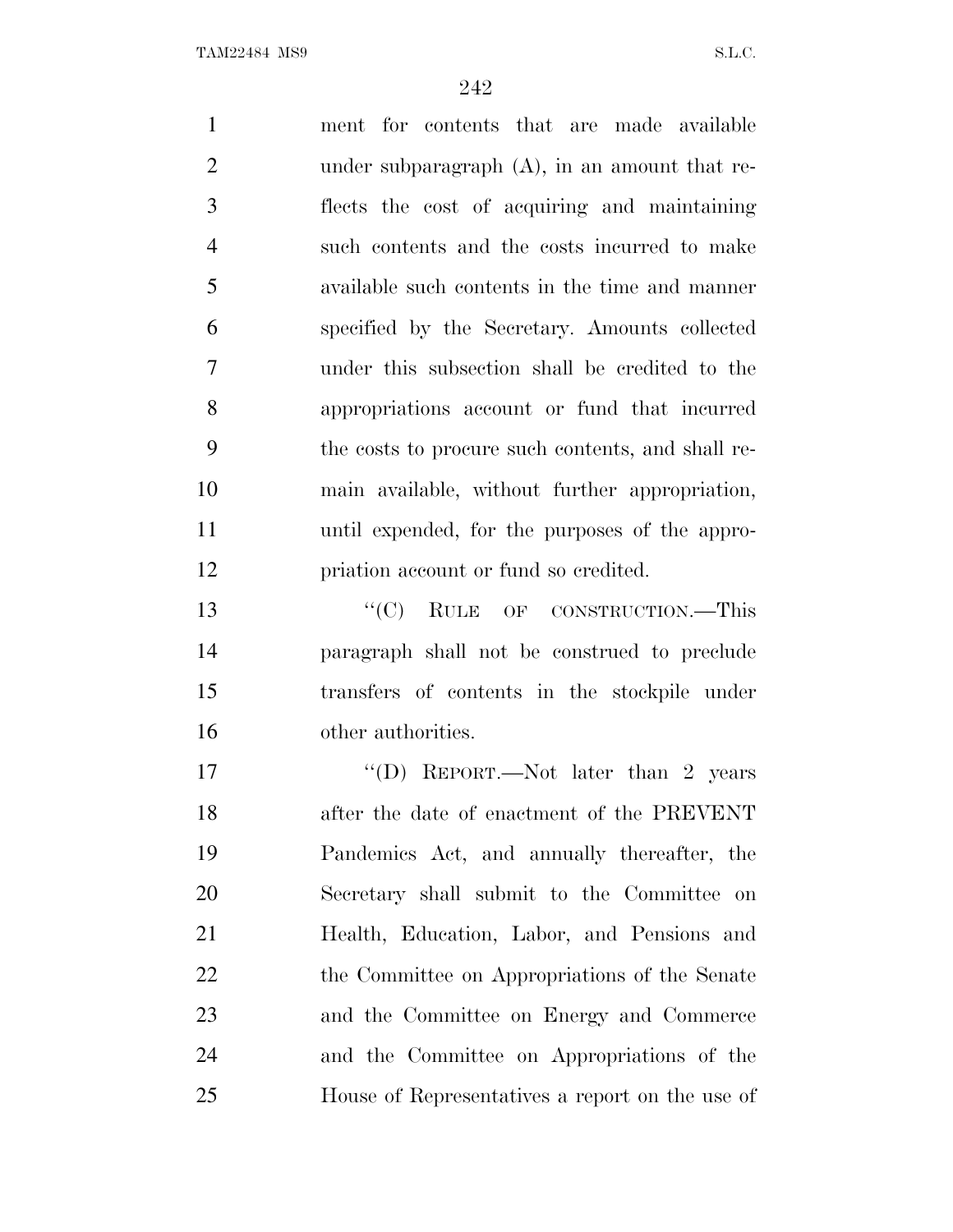|            | the authority provided under this paragraph, in- |
|------------|--------------------------------------------------|
| 2          | eluding details of each action taken pursuant to |
| -3         | this paragraph, the account or fund to which     |
|            | any collected amounts have been credited, and    |
| -5         | how the Secretary has used such amounts.         |
| $\epsilon$ | The orthonity under this<br>$U(N)$ Crysoph       |

 ''(E) SUNSET.—The authority under this paragraph shall terminate on September 30, 8 2028."

#### **SEC. 407. ACTION REPORTING ON STOCKPILE DEPLETION.**

 Section 319 of the Public Health Service Act (42 U.S.C. 247d), as amended by section 223, is further amended by adding at the end the following:

 ''(h) STOCKPILE DEPLETION REPORTING.—The Sec- retary shall, not later than 30 days after the deployment of contents of the Strategic National Stockpile under sec-16 tion 319F–2(a) to respond to a public health emergency declared by the Secretary under this section or an emer- gency or major disaster declared by the President under the Robert T. Stafford Disaster Relief and Emergency As- sistance Act, and every 30 days thereafter until the expira- tion or termination of such public health emergency, emer- gency, or major disaster, submit a report to the Com- mittee on Health, Education, Labor, and Pensions and the Committee on Appropriations of the Senate and the Com-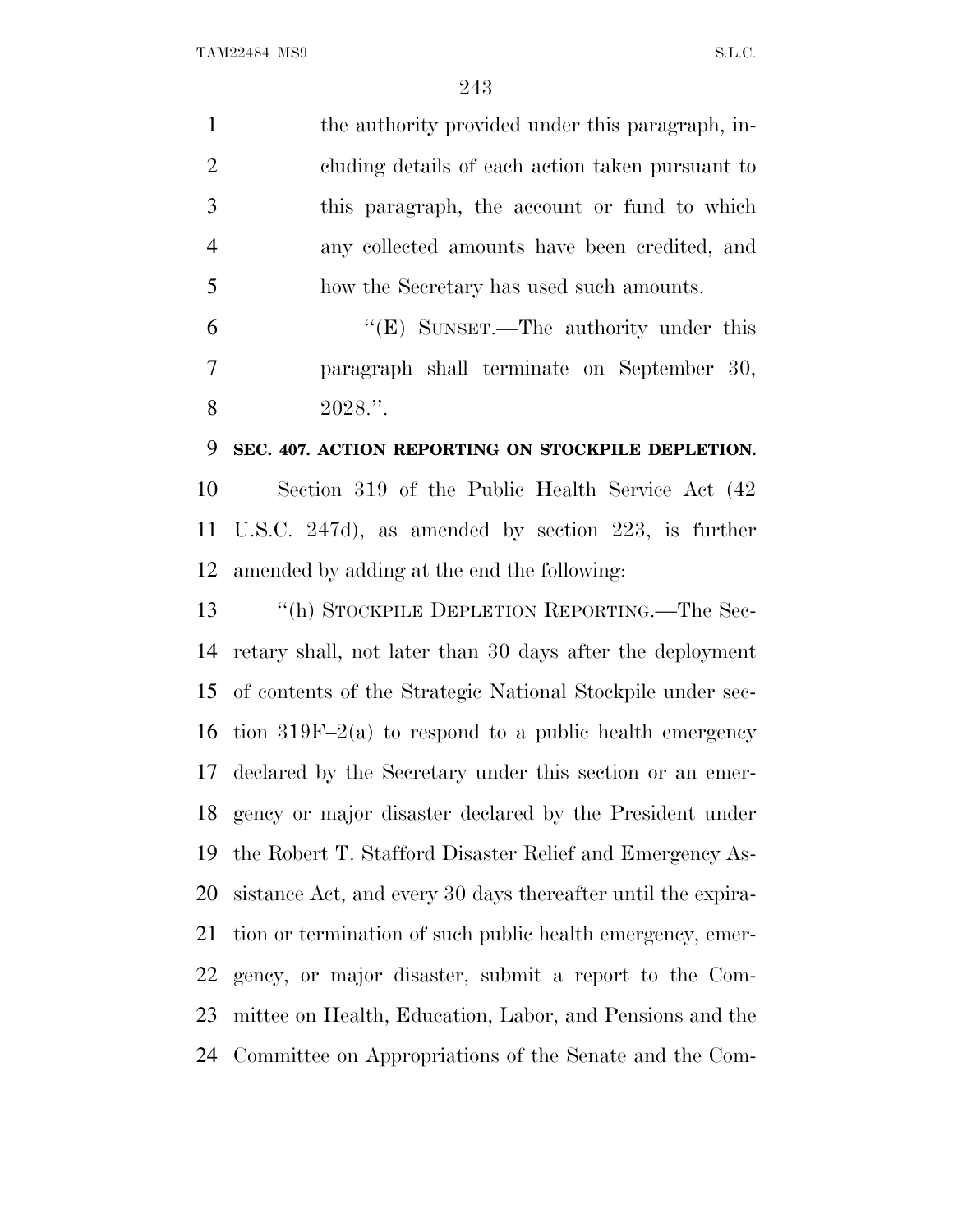mittee on Energy and Commerce and the Committee on Appropriations of the House of Representatives on— ''(1) the deployment of the contents of the stockpile in response to State, local, and Tribal re- quests;  $(6)$  " $(2)$  the amount of such products that remain within the stockpile following such deployment; and 8 "(3) plans to replenish such products, as appro- priate, including related timeframes and any barriers or limitations to replenishment.''. **SEC. 408. PROVISION OF MEDICAL COUNTERMEASURES TO INDIAN PROGRAMS AND FACILITIES.** (a) CLARIFICATION.—Section 319F–2(a)(3) of the Public Health Service Act (42 U.S.C. 247d–6b(a)(3)) is amended— (1) in subparagraph (C), by striking ''and local'' and inserting ''local, and Tribal''; and (2) in subparagraph ( J), by striking ''and local'' and inserting ''local, and Tribal''.

 (b) DISTRIBUTION OF MEDICAL COUNTERMEASURES TO INDIAN TRIBES.—Title III of the Public Health Serv- ice Act (42 U.S.C. 241 et seq.) is amended by inserting after section 319F–4 the following: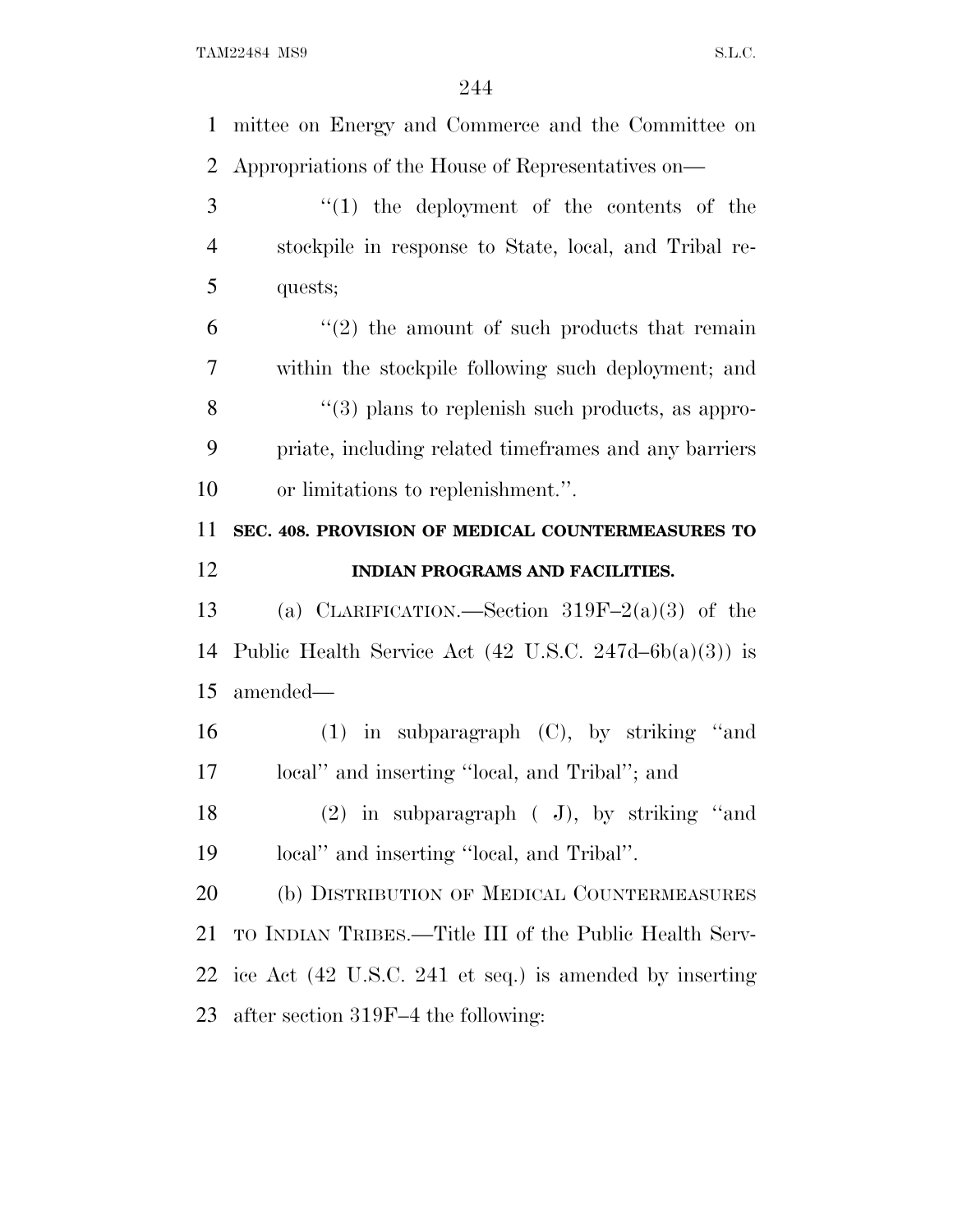## **''SEC. 319F–5. PROVISION OF MEDICAL COUNTERMEASURES TO INDIAN PROGRAMS AND FACILITIES.**

 ''In the event that the Secretary deploys the contents of the Strategic National Stockpile under section 319F–  $5\,$  2(a), or otherwise distributes medical countermeasures to States to respond to a public health emergency declared by the Secretary under section 319, the Secretary shall, in consultation with the applicable States, make such con- tents or countermeasures directly available to Indian Tribes and Tribal organizations (as such terms are de- fined in section 4 of the Indian Self-Determination and Education Assistance Act (25 U.S.C. 5304), which may include through health programs or facilities operated by the Indian Health Service, that are affected by such public health emergency.''.

#### **SEC. 409. GRANTS FOR STATE STRATEGIC STOCKPILES.**

 (a) Section 319F–2 of the Public Health Service Act (42 U.S.C. 247d–6b) is amended by adding at the end the following:

20 <sup>''</sup>(i) PILOT PROGRAM TO SUPPORT STATE MEDICAL STOCKPILES.—

22 "(1) IN GENERAL.—The Secretary, in consulta- tion with the Assistant Secretary for Preparedness and Response and the Director of the Centers for Disease Control and Prevention, shall award grants or cooperative agreements to not fewer than 5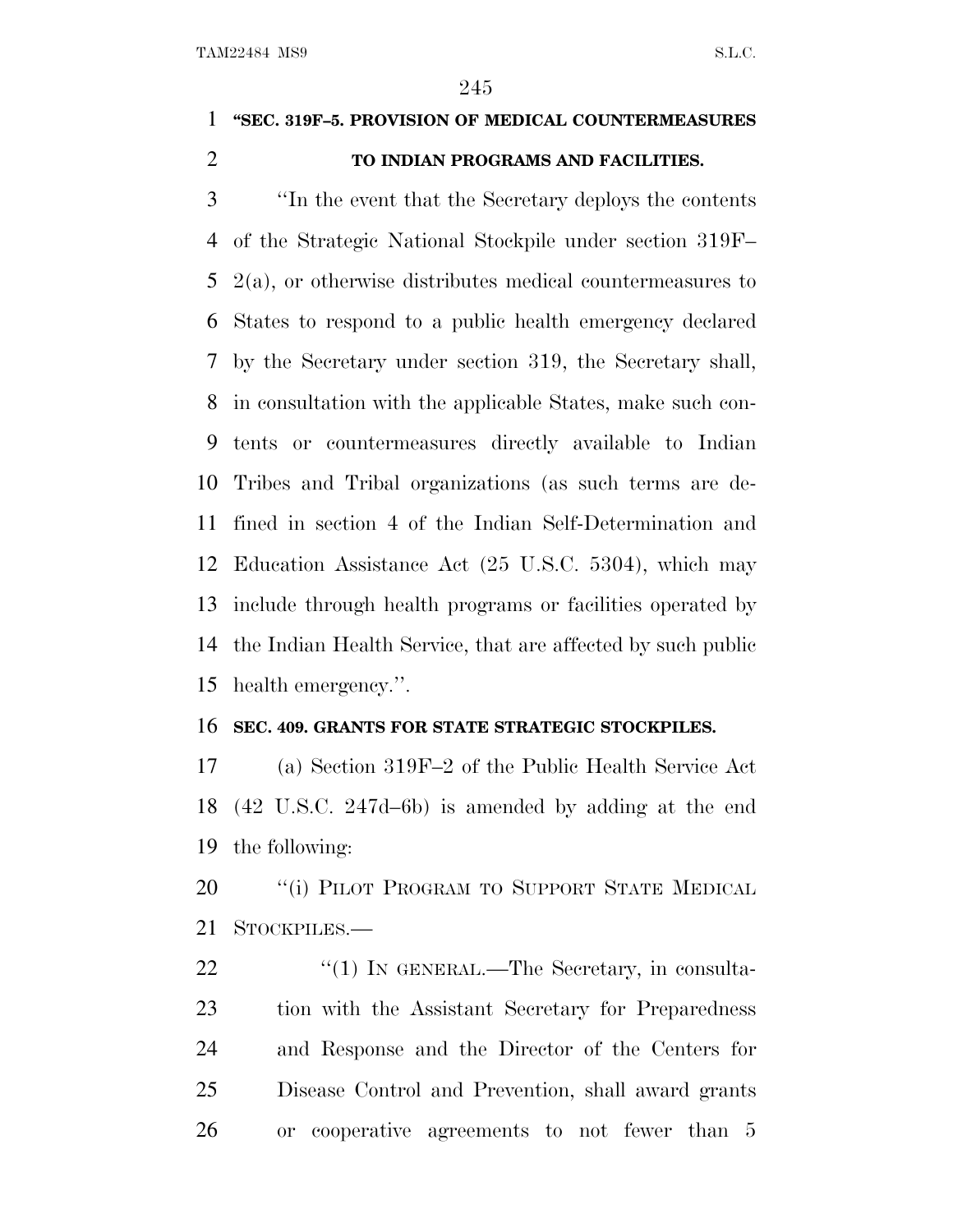TAM22484 MS9 S.L.C.

 States, or consortia of States, with consideration given to distribution among the geographical regions of the United States, to establish, expand, or main- tain a stockpile of appropriate drugs, vaccines and other biological products, medical devices, and other medical supplies determined by the State to be nec- essary to respond to a public health emergency de- clared by the Governor of a State or by the Sec- retary under section 319, or a major disaster or emergency declared by the President under section 401 or 501, respectively, of the Robert T. Stafford Disaster Relief and Emergency Assistance Act, in order to support the preparedness goals described in paragraphs (2) through (6) and (8) of section 2802(b). 16 "(2) REQUIREMENTS. 17 "(A) APPLICATION.—To be eligible to re-ceive an award under paragraph (1), an entity

 shall prepare, in consultation with appropriate health care entities and health officials within the jurisdiction of such State or States, and submit to the Secretary an application that con- tains such information as the Secretary may re-24 quire, including—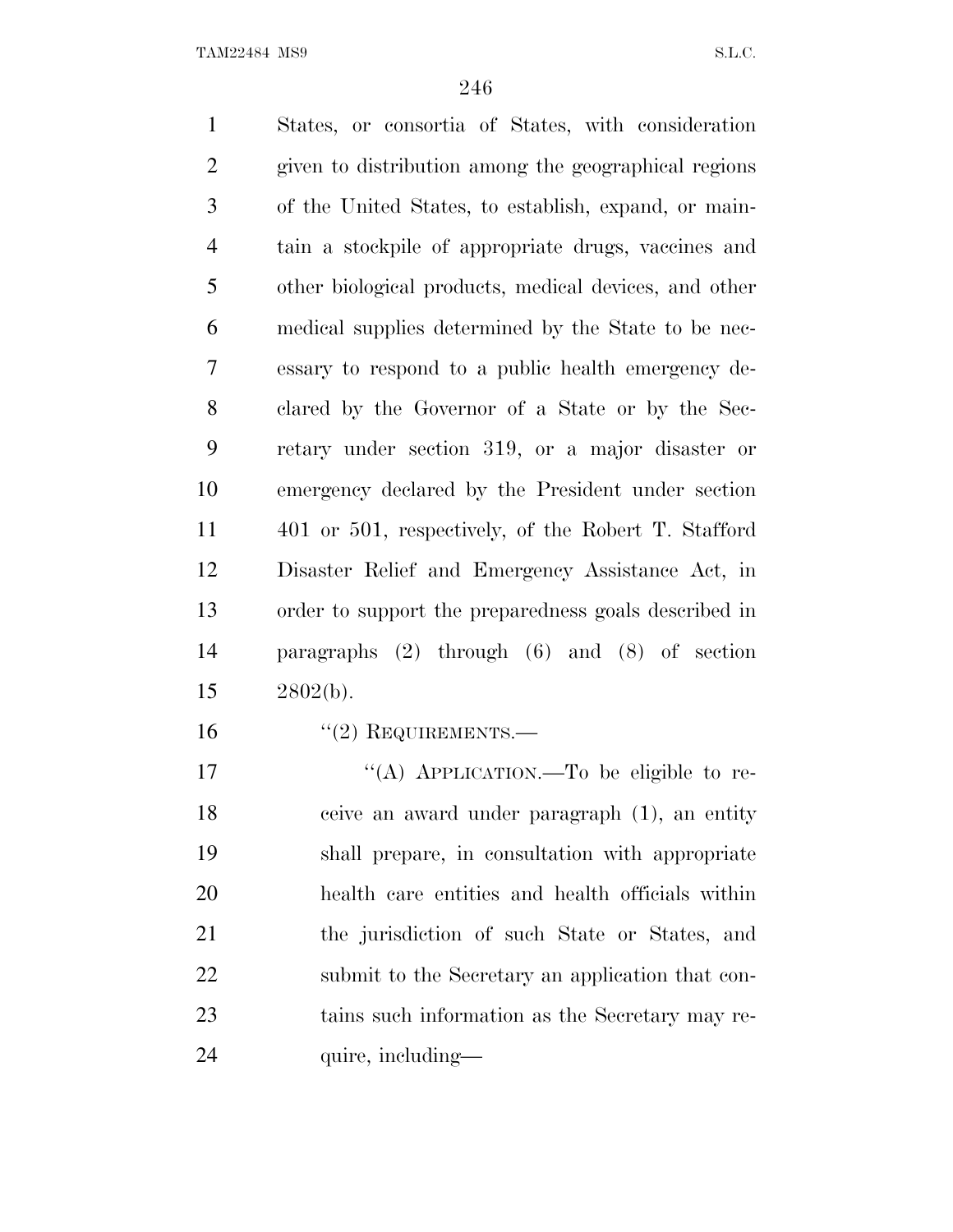| $\mathbf{1}$   | "(i) a plan for such stockpile, con-           |
|----------------|------------------------------------------------|
| $\overline{2}$ | sistent with paragraph (4), including—         |
| 3              | $\lq\lq$ (I) a description of the activities   |
| $\overline{4}$ | such entity will carry out under the           |
| 5              | agreement;                                     |
| 6              | $\lq\lq$ (II) an assurance that such en-       |
| 7              | tity will use funds under such award           |
| 8              | in alignment with the requirements of          |
| 9              | chapter 83 of title 41, United States          |
| 10             | Code (commonly referred to as the              |
| 11             | 'Buy American Act'); and                       |
| 12             | "(III) an outline of proposed ex-              |
| 13             | penses; and                                    |
| 14             | "(ii) a description of how such entity         |
| 15             | will coordinate with relevant entities in re-  |
| 16             | ceipt of an award under section 319C-1 or      |
| 17             | $319C-2$ pursuant to paragraph $(4)$ , includ- |
| 18             | ing through promoting alignment between        |
| 19             | the stockpile plan established pursuant to     |
| 20             | clause (i) and applicable plans that are es-   |
| 21             | tablished by such entity pursuant to sec-      |
| 22             | tion 319C-1 or 319C-2.                         |
| 23             | $\lq\lq (B)$ MATCHING FUNDS.—                  |
| 24             | "(i) Subject to clause (ii), the Sec-          |
| 25             | retary may not make an award under this        |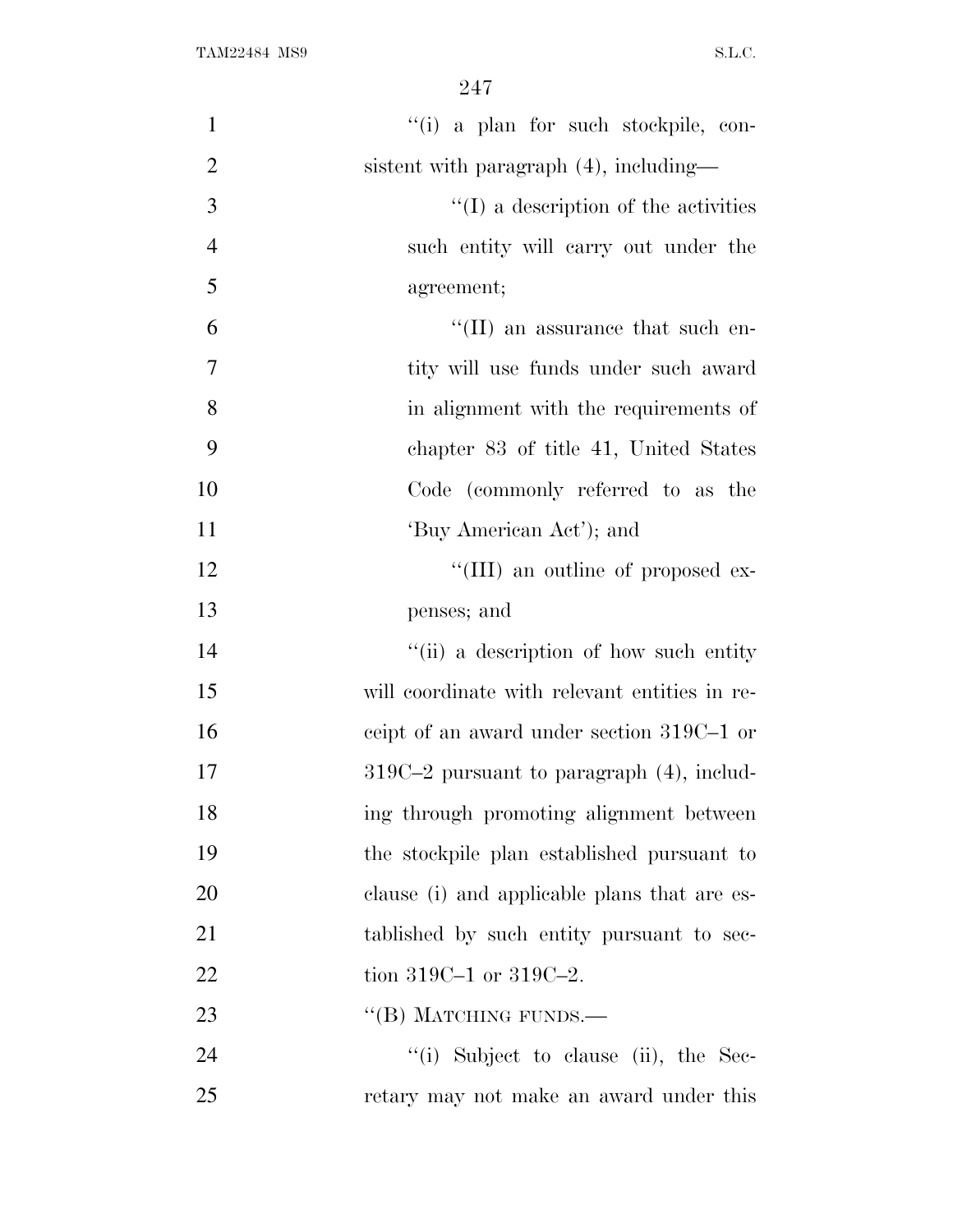| $\mathbf{1}$   | subsection unless the applicant agrees,      |
|----------------|----------------------------------------------|
| $\overline{2}$ | with respect to the costs to be incurred by  |
| 3              | the applicant in carrying out the purpose    |
| $\overline{4}$ | described in this subsection, to make avail- |
| 5              | able non-Federal contributions toward such   |
| 6              | costs in an amount equal to—                 |
| 7              | "(I) for each of fiscal years $2023$         |
| 8              | and $2024$ , not less than \$1 for each      |
| 9              | \$20 of Federal funds provided in the        |
| 10             | award; and                                   |
| 11             | "(II) for fiscal year $2025$ and             |
| 12             | each fiscal year thereafter, not less        |
| 13             | than $$1$ for each $$10$ of Federal funds    |
| 14             | provided in the award.                       |
| 15             | "(ii) WAIVER.—The Secretary may,             |
| 16             | upon the request of a State, waive the re-   |
| 17             | quirement under clause (i), in whole or in   |
| 18             | part, if the Secretary determines that ex-   |
| 19             | traordinary economic conditions in the       |
| 20             | State in the fiscal year involved or in the  |
| 21             | previous fiscal year justify the waiver. A   |
| 22             | waiver provided by the Secretary under       |
| 23             | this subparagraph shall apply only to the    |
| 24             | fiscal year involved.                        |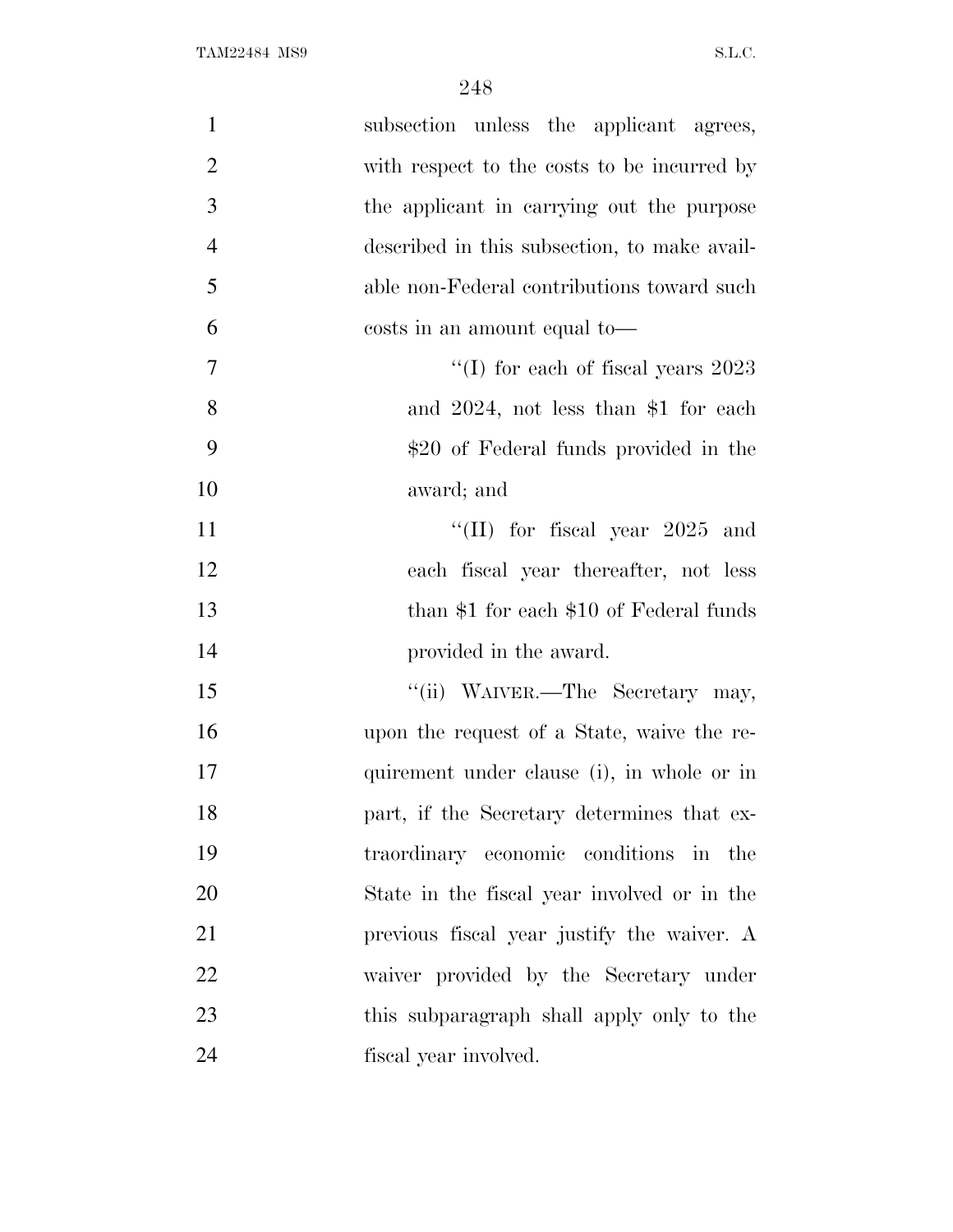| $\mathbf{1}$   | "(C) ADMINISTRATIVE EXPENSES.—Not                      |
|----------------|--------------------------------------------------------|
| $\mathfrak{2}$ | more than 10 percent of amounts received by            |
| 3              | an entity pursuant to an award under this sub-         |
| $\overline{4}$ | section may be used for administrative ex-             |
| 5              | penses.                                                |
| 6              | "(3) LEAD ENTITY.—An entity in receipt of an           |
| $\overline{7}$ | award under paragraph (1) may designate a lead en-     |
| 8              | tity, which may be a public or private entity, as ap-  |
| 9              | propriate, to manage the stockpile at the direction of |
| 10             | the State or consortium of States.                     |
| 11             | "(4) USE OF FUNDS.—An entity in receipt of             |
| 12             | an award under paragraph (1) shall use such funds      |
| 13             | $to-$                                                  |
| 14             | $\lq\lq$ purchase, store, and maintain a               |
| 15             | stockpile of appropriate drugs, vaccines and           |
| 16             | other biological products, medical devices, and        |
| 17             | other medical supplies to be used during a pub-        |
| 18             | lic health emergency, major disaster, or emer-         |
| 19             | gency described in paragraph (1), in such num-         |
| 20             | bers, types, and amounts as the entity deter-          |
| 21             | mines necessary, consistent with such entity's         |
| 22             | stockpile plan established pursuant to para-           |
| 23             | graph $(2)(A)(i);$                                     |
| 24             | $\lq\lq$ deploy the stockpile as required by           |

- 
- the entity to respond to an actual or potential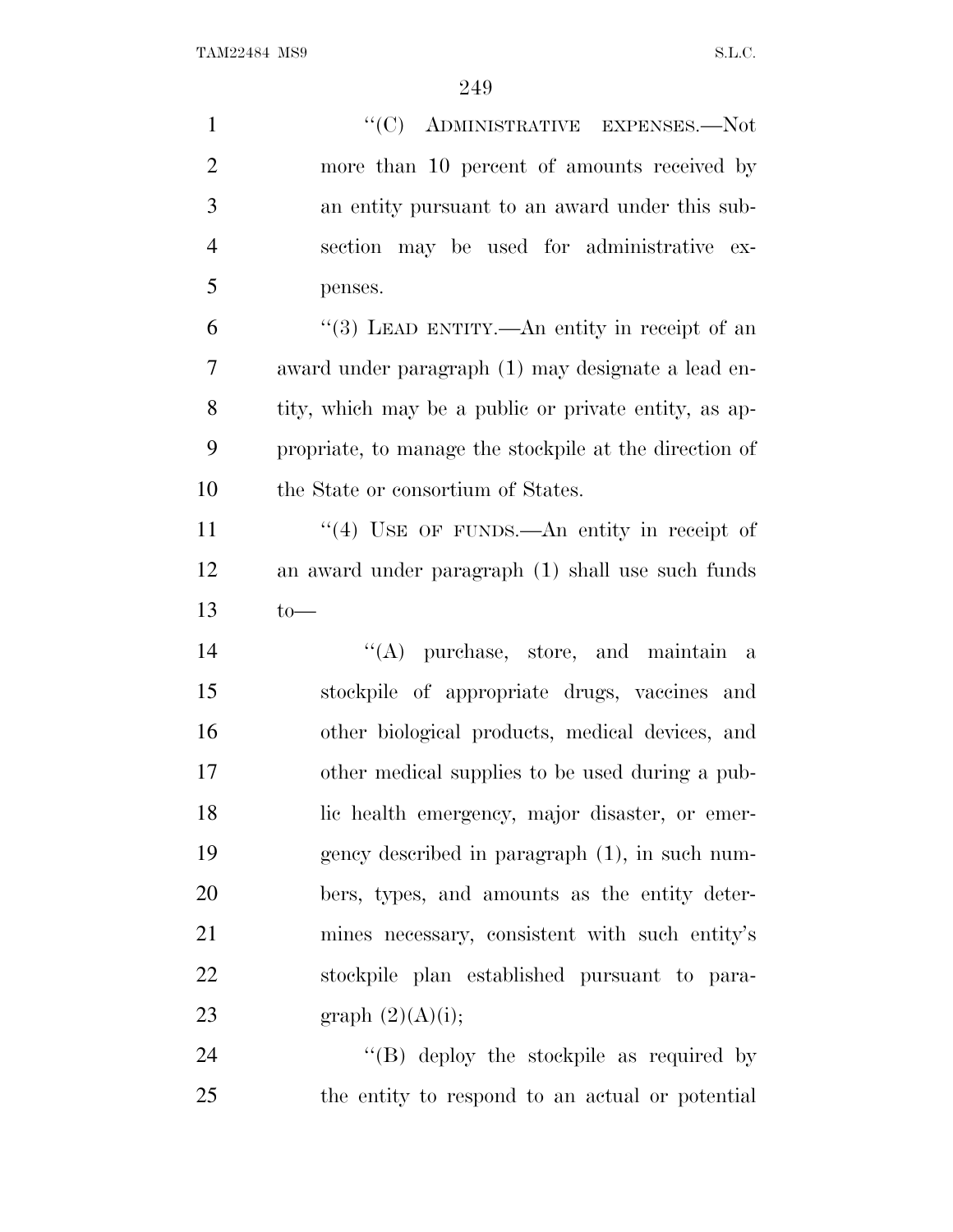| $\mathbf{1}$   | public health emergency, major disaster, or        |
|----------------|----------------------------------------------------|
| $\overline{2}$ | other emergency described in paragraph $(1)$ ;     |
| 3              | "(C) replenish and make necessary addi-            |
| $\overline{4}$ | tions or modifications to the contents of such     |
| 5              | stockpile, including to address potential deple-   |
| 6              | tion;                                              |
| 7              | "(D) in consultation with Federal, State,          |
| 8              | and local officials, take into consideration the   |
| 9              | availability, deployment, dispensing, and admin-   |
| 10             | istration requirements of medical products with-   |
| 11             | in the stockpile;                                  |
| 12             | $\lq\lq(E)$ ensure that procedures are followed    |
| 13             | for inventory management and accounting, and       |
| 14             | for the physical security of the stockpile, as ap- |
| 15             | propriate;                                         |
| 16             | $"$ (F) review and revise, as appropriate, the     |
| 17             | contents of the stockpile on a regular basis to    |
| 18             | ensure that, to the extent practicable, new tech-  |
| 19             | nologies and medical products are considered;      |
| 20             | $\lq\lq(G)$ carry out exercises, drills, and other |
| 21             | training for purposes of stockpile deployment,     |
| 22             | dispensing, and administration of medical prod-    |
| 23             | ucts, and for purposes of assessing the capa-      |
| 24             | bility of such stockpile to address the medical    |
| 25             | supply needs of public health emergencies,         |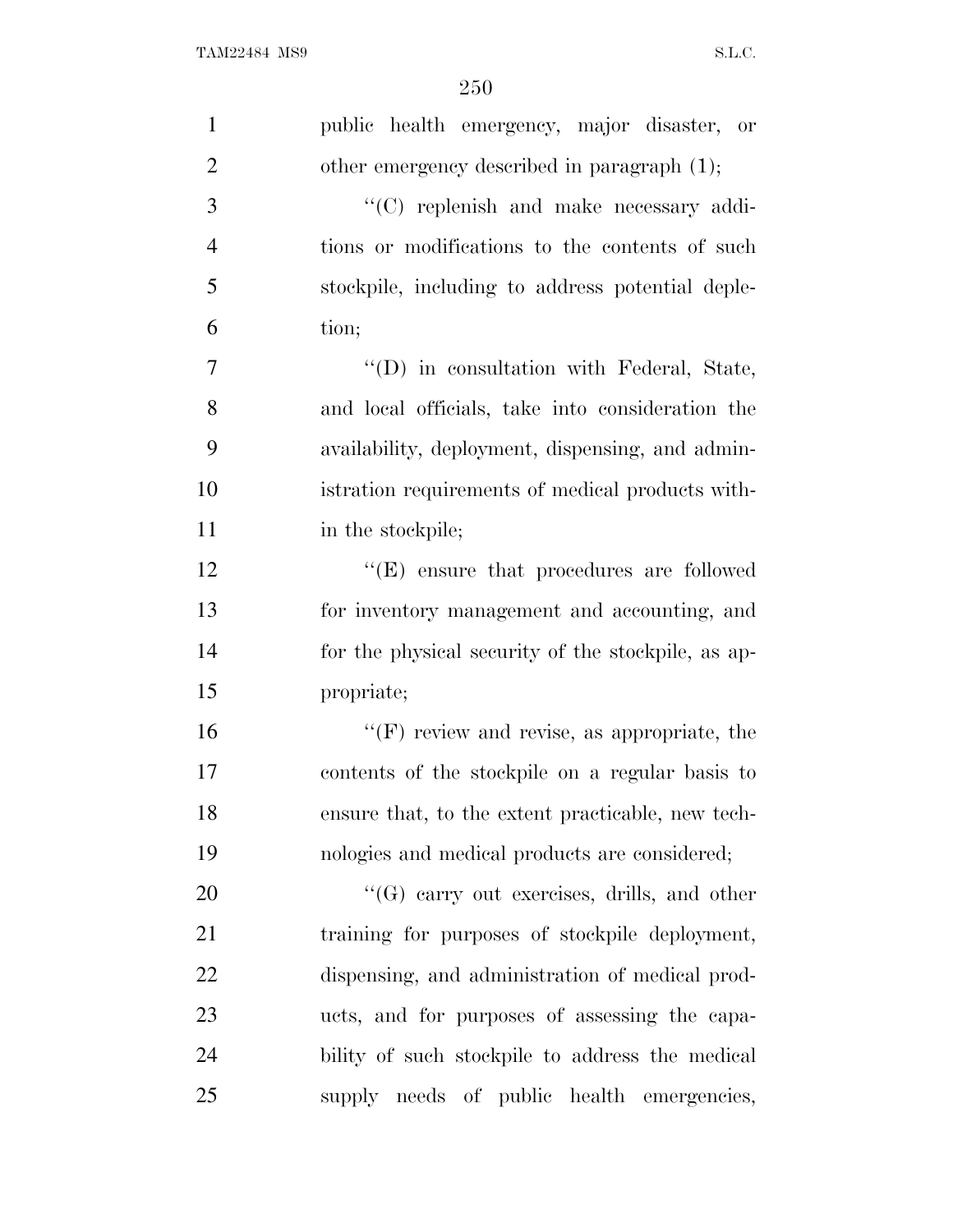| $\mathbf{1}$   | major disasters, or other emergencies described       |
|----------------|-------------------------------------------------------|
| $\overline{2}$ | in paragraph (1) of varying types and scales,         |
| 3              | which may be conducted in accordance with re-         |
| $\overline{4}$ | quirements related to exercises, drills, and other    |
| 5              | training for recipients of awards under section       |
| 6              | $319C-1$ or $319C-2$ , as applicable; and             |
| $\tau$         | $\rm{``(H)}$ carry out other activities related to    |
| 8              | the State strategic stockpile as the entity deter-    |
| 9              | mines appropriate, to support State efforts to        |
| 10             | prepare for, and respond to, public health            |
| 11             | threats.                                              |
| 12             | "(5) SUPPLEMENT NOT SUPPLANT.—Awards                  |
| 13             | under paragraph (1) shall supplement, not supplant,   |
| 14             | the maintenance and use of the Strategic National     |
| 15             | Stockpile by the Secretary under subsection (a).      |
| 16             | "(6) GUIDANCE FOR STATES.—Not later than              |
| 17             | 180 days after the date of enactment of this sub-     |
| 18             | section, the Secretary, in consultation with States,  |
| 19             | health officials, and other relevant stakeholders, as |
| 20             | appropriate, shall issue guidance, and update such    |
| 21             | guidance as appropriate, for States related to main-  |
| 22             | taining and replenishing a stockpile of medical prod- |
| 23             | ucts, which may include strategies and best practices |
| 24             | related to-                                           |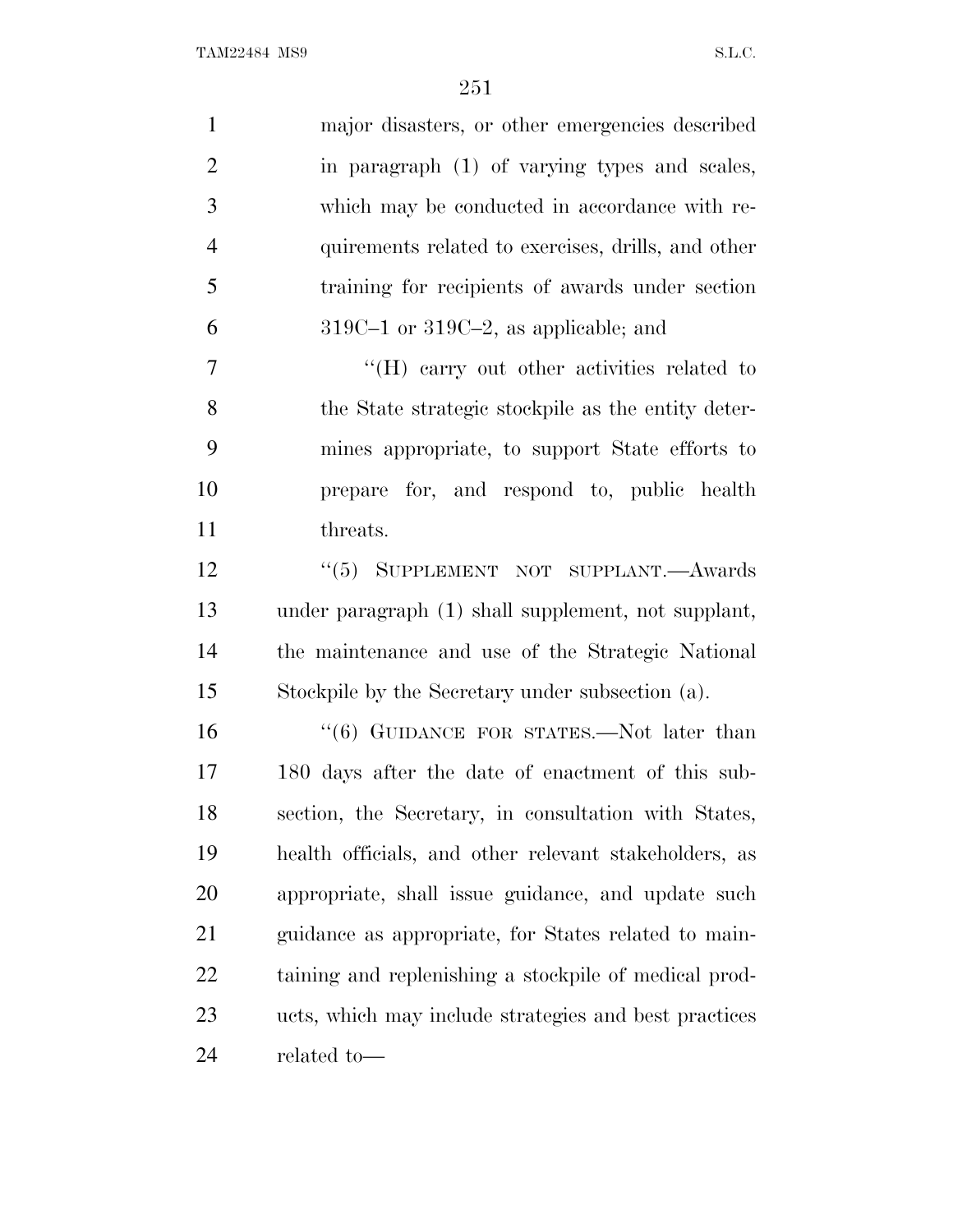1 ''(A) types of medical products and med- ical supplies that are critical to respond to pub- lic health emergencies, and may be appropriate for inclusion in a stockpile by States, with con- sideration of threats that require the large-scale and simultaneous deployment of stockpiles, in- cluding the stockpile maintained by the Sec- retary pursuant to subsection (a), and long- term public health and medical response needs;  $\langle$  (B) appropriate management of the con- tents of a stockpile, including management by vendors of reserve amounts of medical products

 and supplies intended to be delivered to the ownership of the State and appropriate disposi-tion of excess products, as applicable; and

 $\frac{16}{16}$  The procurement of medical products and medical supplies consistent with the re- quirements of chapter 83 of title 41, United States Code (commonly referred to as the 'Buy American Act').

21 "'(7) TECHNICAL ASSISTANCE.—The Secretary shall provide assistance to States, including technical assistance, as appropriate, in establishing, maintain-ing, improving, and utilizing a medical stockpile, in-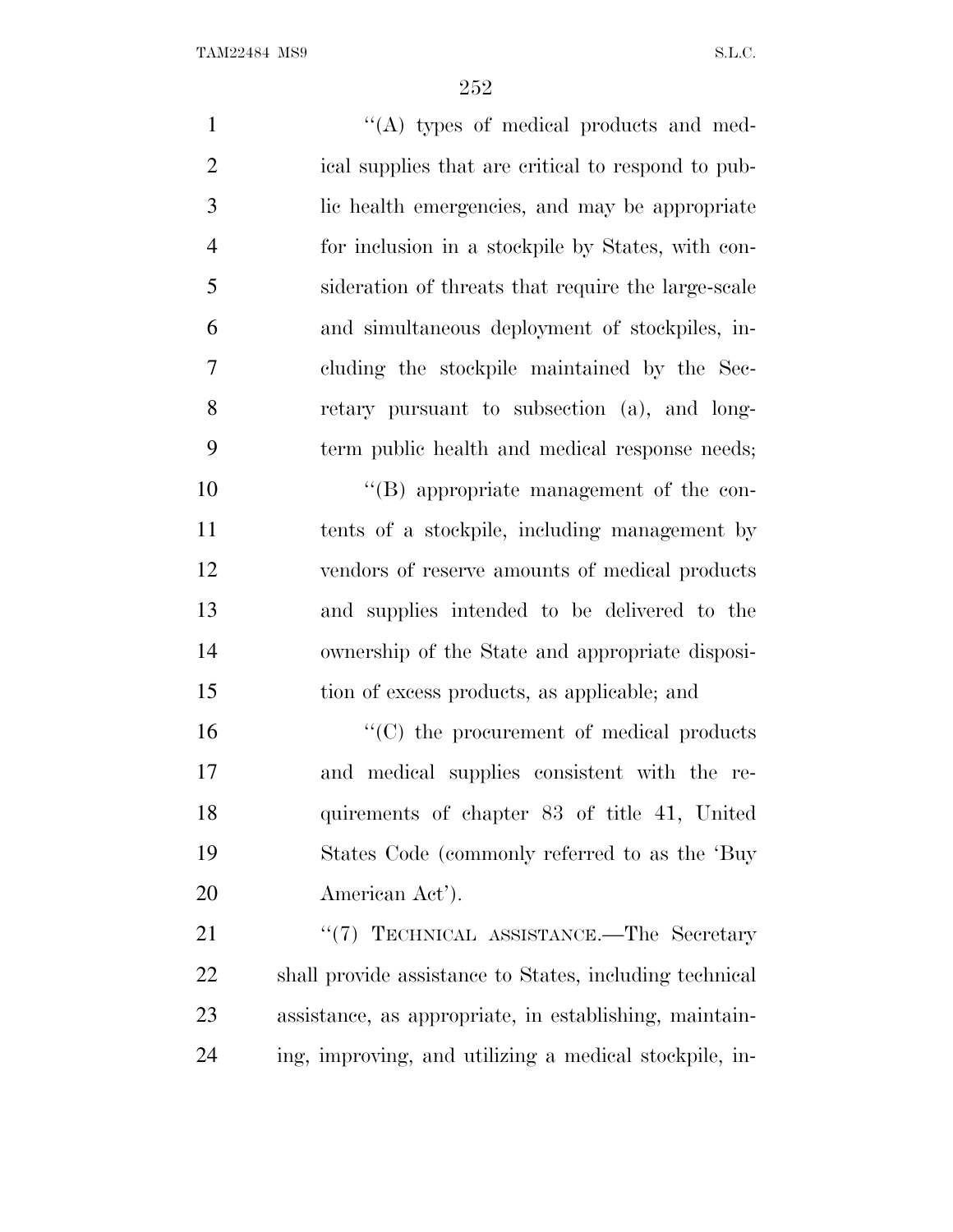cluding appropriate inventory management and dis-position of products.

"(8) REPORTING.—

4 "(A) STATE REPORTS.—Each entity re- ceiving an award under paragraph (1) shall up- date, as appropriate, the plan established pur-7 suant to paragraph  $(2)(A)(i)$  and submit to the Secretary an annual report on implementation of such plan, including any changes to the con- tents of the stockpile supported under such award. The Secretary shall use information ob- tained from such reports to inform the mainte- nance and management of the Strategic Na-tional Stockpile pursuant to subsection (a).

15 "(B) REPORTS TO CONGRESS.—Not later 16 than 1 year after the initial issuance of awards pursuant to paragraph (1), and annually there- after for the duration of the program estab- lished under this subsection, the Secretary shall submit to the Committee on Health, Education, Labor, and Pensions and the Committee on Ap- propriations of the Senate and the Committee on Energy and Commerce and the Committee on Appropriations of the House of Representa-25 tives a report on such program, including—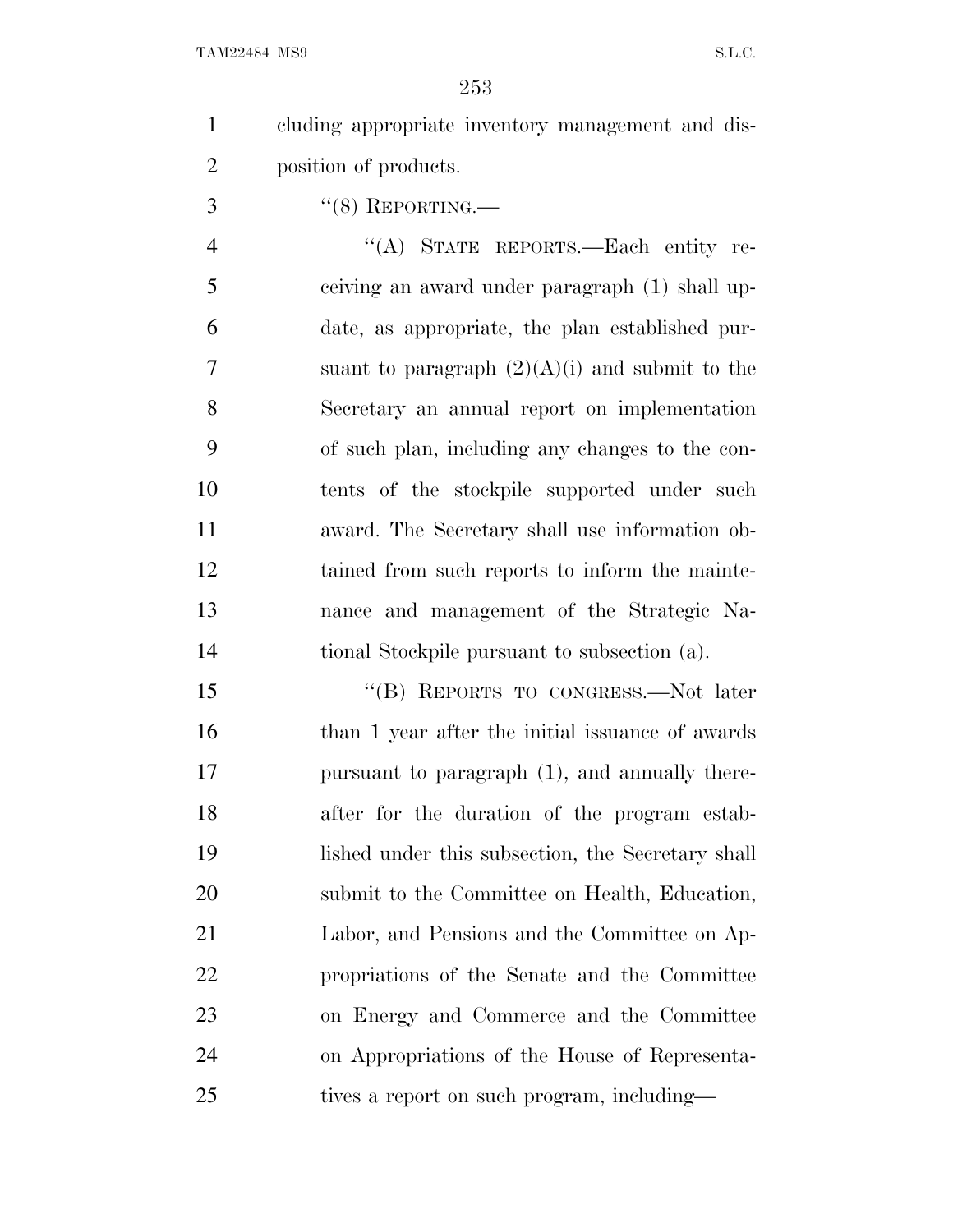| $\mathbf{1}$   | "(i) Federal and State expenditures to                                  |
|----------------|-------------------------------------------------------------------------|
| $\overline{2}$ | support stockpiles under such program;                                  |
| 3              | "(ii) activities conducted pursuant to                                  |
| $\overline{4}$ | paragraph $(4)$ ; and                                                   |
| 5              | "(iii) any additional information from                                  |
| 6              | the States that the Secretary determines                                |
| 7              | relevant.                                                               |
| 8              | "(9) AUTHORIZATION OF APPROPRIATIONS.-                                  |
| 9              | To carry out this subsection, there is authorized to                    |
| 10             | be appropriated such sums as may be necessary for                       |
| 11             | each of fiscal years 2023 through 2028.".                               |
| 12             | (b) GAO REPORT.—Not later than 3 years after the                        |
| 13             | date on which awards are first issued pursuant to sub-                  |
| 14             | section (i)(1) of section $319F-2$ of the Public Health Serv-           |
| 15             | ice Act $(42 \text{ U.S.C. } 247d-6b)$ , as added by subsection $(a)$ , |
| 16             | the Comptroller General of the United States shall submit               |
|                | 17 to the Committee on Health, Education, Labor, and Pen-               |
| 18             | sions of the Senate and the Committee on Energy and                     |
| 19             | Commerce of the House of Representatives a report on                    |
| 20             | the State stockpiles established or maintained pursuant to              |
| 21             | this section. Such report shall include an assessment of—               |
| 22             | (1) coordination and communication between                              |
| 23             | the Secretary of Health and Human Services and                          |
| 24             | entities in receipt of an award under this section, or                  |
| 25             | a lead entity designated by such entity;                                |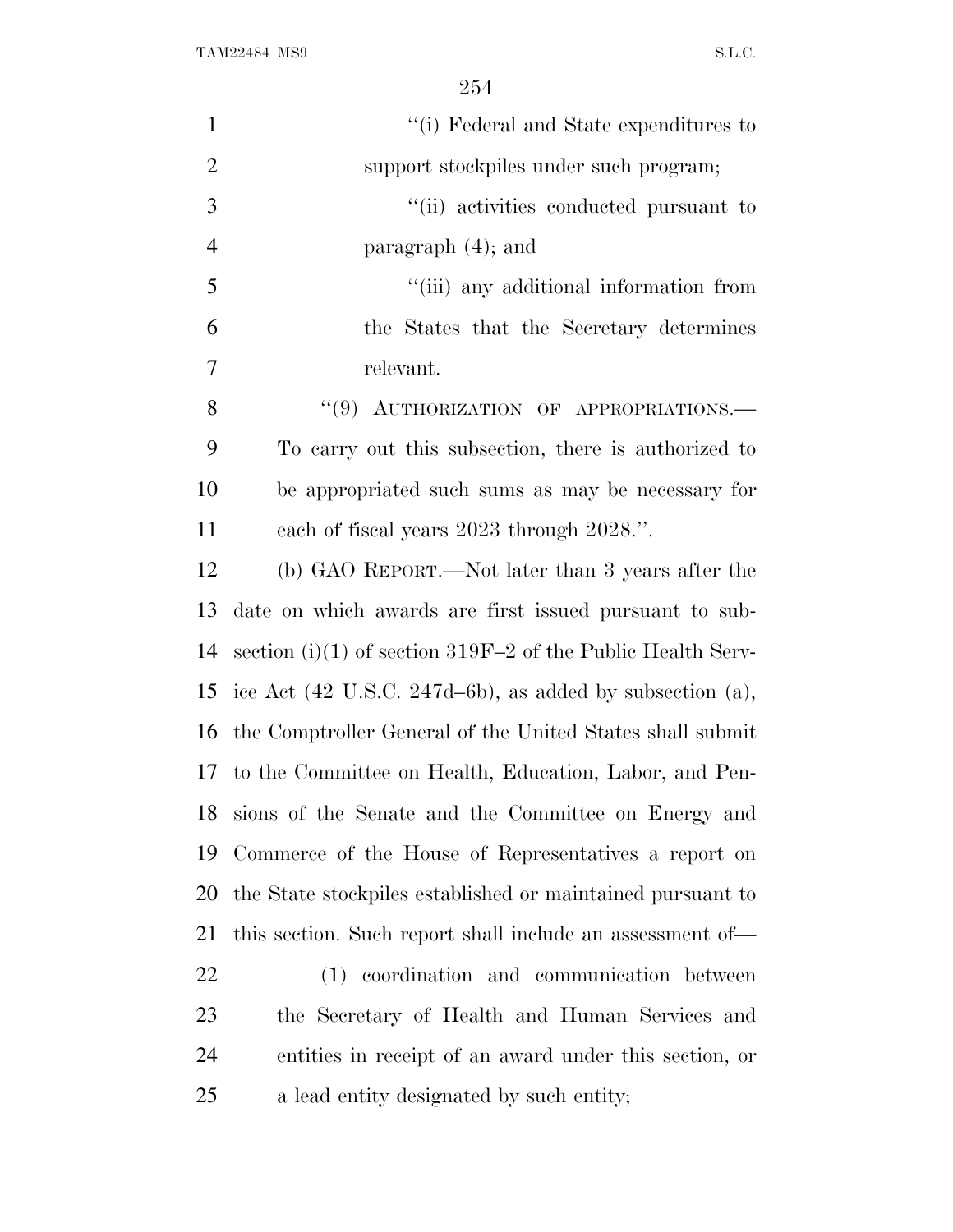(2) technical assistance provided by the Sec- retary of Health and Human Services to such enti-ties; and

 (3) the impact of such stockpiles on the ability of the State to prepare for and respond to a public health emergency, major disaster, or other emer- gency described in subsection (i)(1) of section 319F– 2 of the Public Health Service Act (42 U.S.C. 247d– 6b), as added by subsection (a), including the avail- ability and distribution of items from such State stockpile to health care entities and other applicable entities.

# **SEC. 410. STUDY ON INCENTIVES FOR DOMESTIC PRODUC-**

#### **TION OF GENERIC MEDICINES.**

 (a) I<sup>N</sup> GENERAL.—The Secretary of Health and Human Services (referred to in this section as the ''Sec- retary''), acting through the Assistant Secretary for Plan- ning and Evaluation of the Department of Health and Human Services shall—

 (1) conduct a study on the feasibility, including related to sustainment, and potential effectiveness, and utility of providing incentives for increased do- mestic production and capacity of specified generic medicines and their active pharmaceutical ingredi-ents; and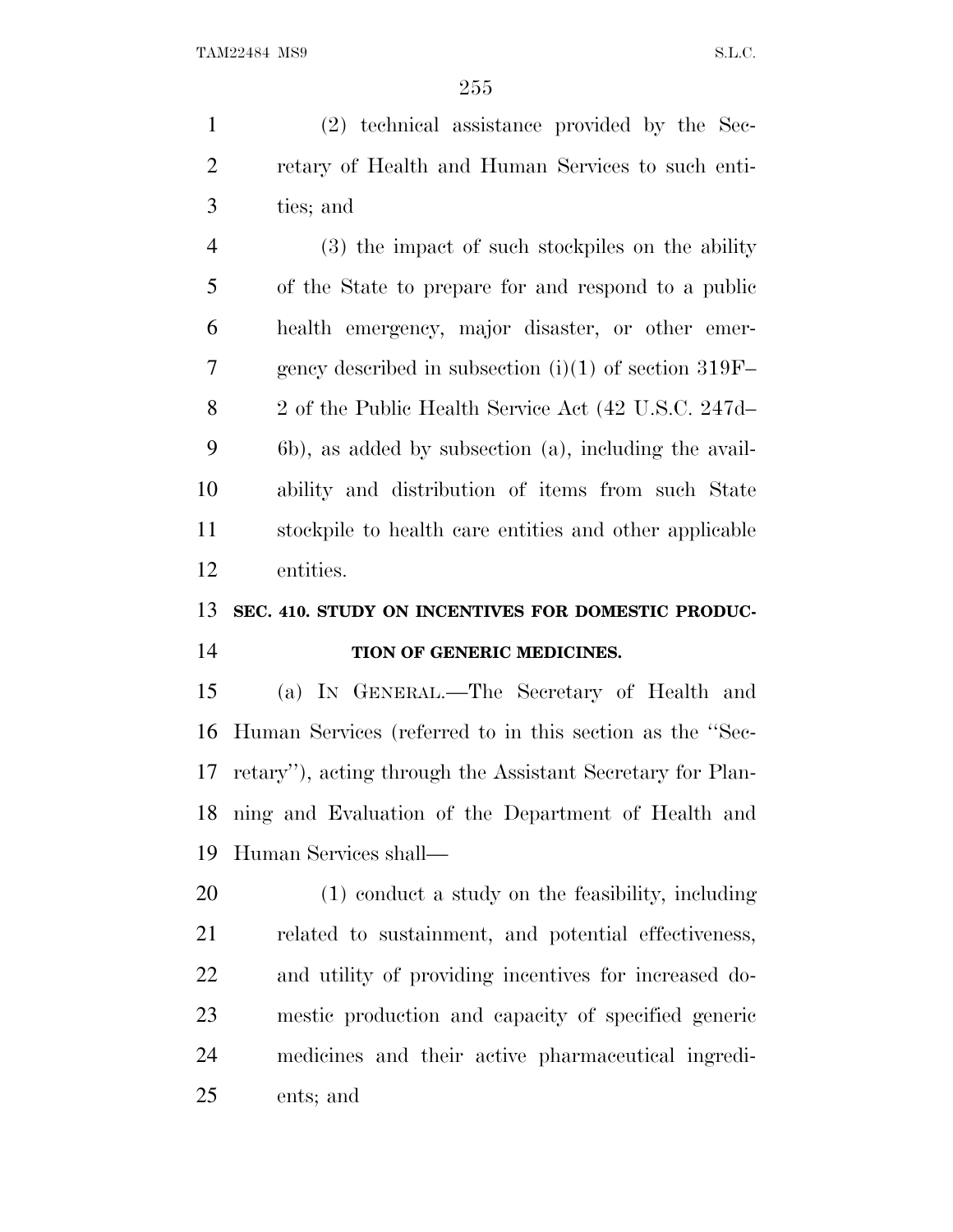(2) not later than 1 year after the date of en- actment of this Act, submit a report on such study to the Committee on Health, Education, Labor, and Pensions of the Senate and the Committee on En- ergy and Commerce of the House of Representa- tives. (b) SPECIFIED GENERIC MEDICINE.—In this section,

 the term ''specified generic medicine'' means a generic drug approved under section 505(j) of the Food, Drug, 10 and Cosmetic Act  $(21 \text{ U.S.C. } 355(j))$  that is —

 (1) used to prevent, mitigate, or treat a serious or life-threatening disease or condition, or used in a common procedure that could be life-threatening without such medicine;

 (2) an antibiotic or antifungal used to treat a serious or life threatening infectious disease;

 (3) critical to the public health during a public health emergency; or

 (4) life-supporting, life-sustaining, or intended for use in the prevention or treatment of a debili-tating disease or condition.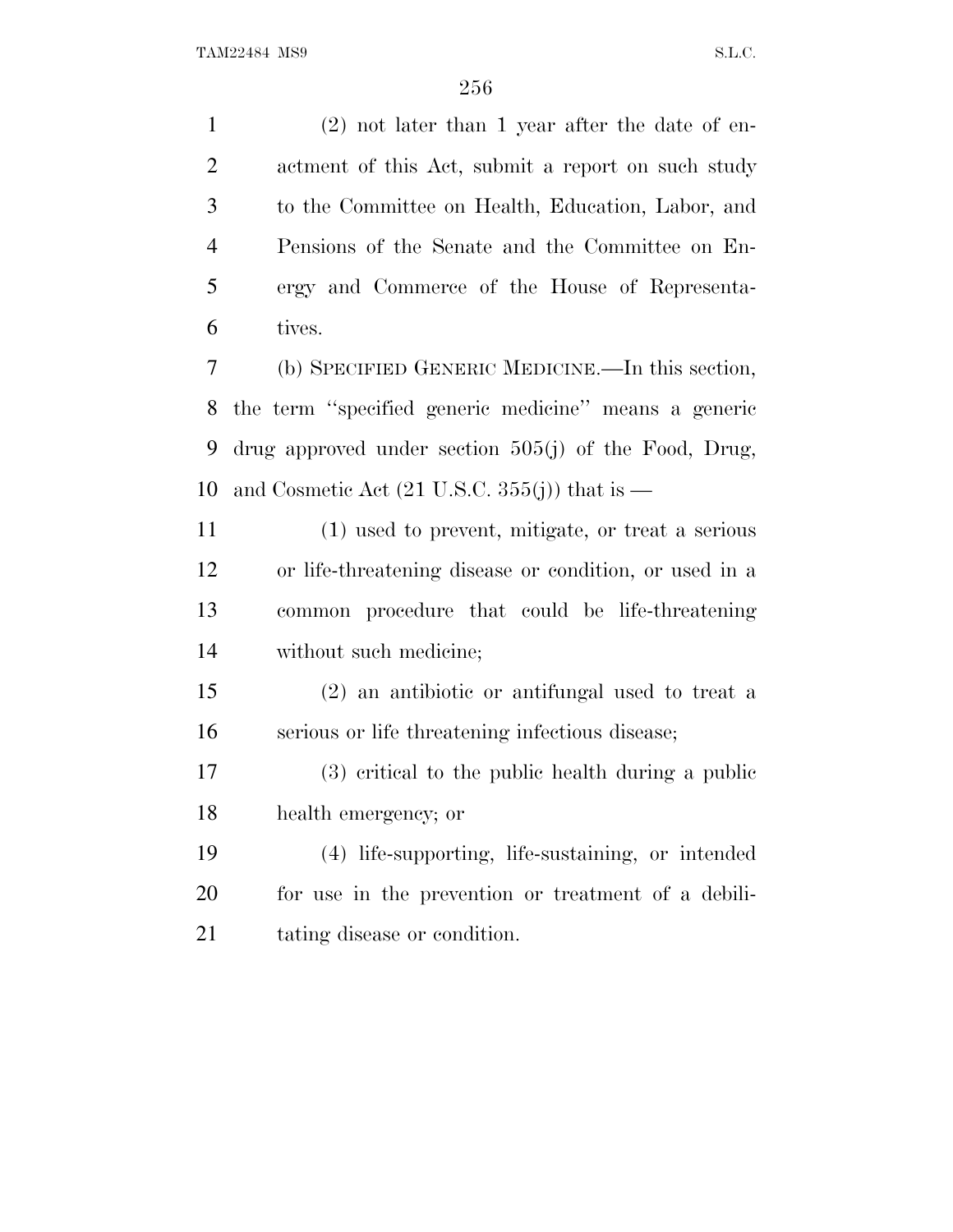| $\mathbf{1}$   | TITLE V-ENHANCING DEVELOP-                              |
|----------------|---------------------------------------------------------|
| $\overline{2}$ | AND<br><b>COMBATING</b><br><b>MENT</b>                  |
| 3              | <b>SHORTAGES OF</b><br><b>MEDICAL</b>                   |
| $\overline{4}$ | <b>PRODUCTS</b>                                         |
| 5              | <b>Subtitle A—Development and</b>                       |
| 6              | <b>Review</b>                                           |
| 7              | SEC. 501. ADVANCING QUALIFIED INFECTIOUS DISEASE        |
| 8              | PRODUCT INNOVATION.                                     |
| 9              | (a) IN GENERAL.—Section 505E of the Federal             |
| 10             | Food, Drug, and Cosmetic Act (21 U.S.C. 355f) is amend- |
| 11             | $ed$ —                                                  |
| 12             | $(1)$ in subsection $(e)$ —                             |
| 13             | (A) in paragraph $(2)$ , by striking "; or"             |
| 14             | and inserting ";";                                      |
| 15             | $(B)$ in paragraph $(3)$ , by striking the pe-          |
| 16             | riod and inserting "; or"; and                          |
| 17             | (C) by adding at the end the following:                 |
| 18             | "(4) an application pursuant to section $351(a)$        |
| 19             | of the Public Health Service Act.";                     |
| 20             | $(2)$ in subsection $(d)(1)$ , by inserting "of this    |
| 21             | Act or section $351(a)$ of the Public Health Service    |
| 22             | Act" after "section $505(b)$ "; and                     |
| 23             | $(3)$ by amending subsection $(g)$ to read as fol-      |
| 24             | lows:                                                   |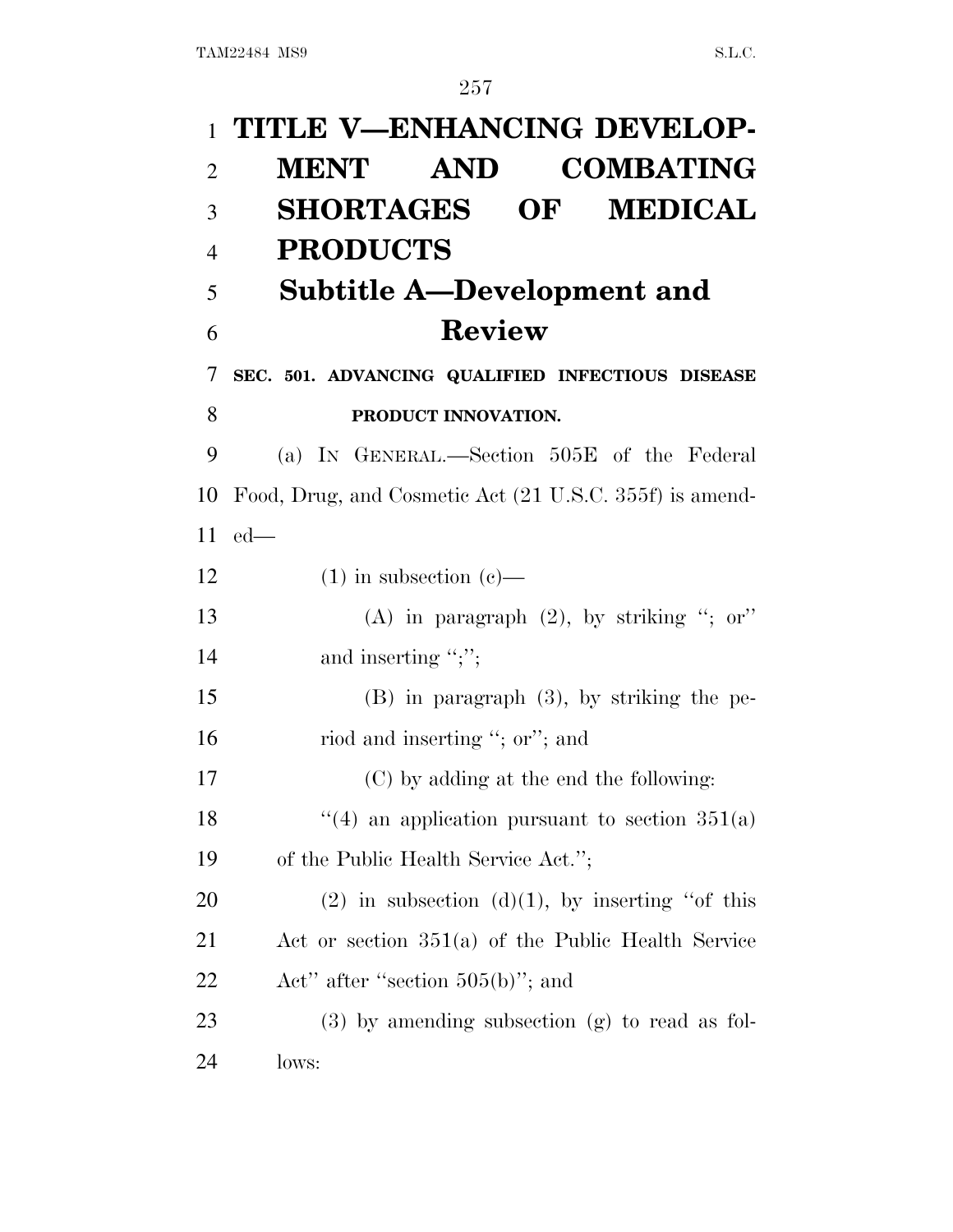| $\mathbf{1}$   | "(g) QUALIFIED INFECTIOUS DISEASE PRODUCT.-                        |
|----------------|--------------------------------------------------------------------|
| 2              | The term 'qualified infectious disease product' means a            |
| 3              | drug (including a biological product), including an anti-          |
| $\overline{4}$ | bacterial or antifungal drug, for human use that—                  |
| 5              | "(1) acts directly on bacteria or fungi or on                      |
| 6              | substances produced by such bacteria or fungi; and                 |
| 7              | $\cdot\cdot(2)$ is intended to treat a serious or life-threat-     |
| 8              | ening infection, including such an infection caused                |
| 9              | $by-$                                                              |
| 10             | $\lq\lq$ and antibacterial or antifungal resist-                   |
| 11             | ant pathogen, including novel or emerging in-                      |
| 12             | fectious pathogens; or                                             |
| 13             | "(B) qualifying pathogens listed by the                            |
| 14             | Secretary under subsection (f).".                                  |
| 15             | (b) PRIORITY REVIEW.—Section $524A(a)$ of the Fed-                 |
| 16             | eral Food, Drug, and Cosmetic Act $(21 \text{ U.S.C. } 360n-1(a))$ |
| 17             | is amended by inserting "of this Act, or section $351(a)$          |
|                | 18 of the Public Health Service Act, that requires clinical        |
| 19             | data (other than bioavailability studies) to demonstrate           |
| 20             | safety or effectiveness" before the period.                        |
| 21             | SEC. 502. MODERNIZING CLINICAL TRIALS.                             |
| 22             | (a) CLARIFYING THE USE OF DIGITAL HEALTH                           |
| 23             | TECHNOLOGIES IN CLINICAL TRIALS.—                                  |
| 24             | (1) IN GENERAL.—Not later than 1 year after                        |
| 25             | the date of enactment of this Act, the Secretary of                |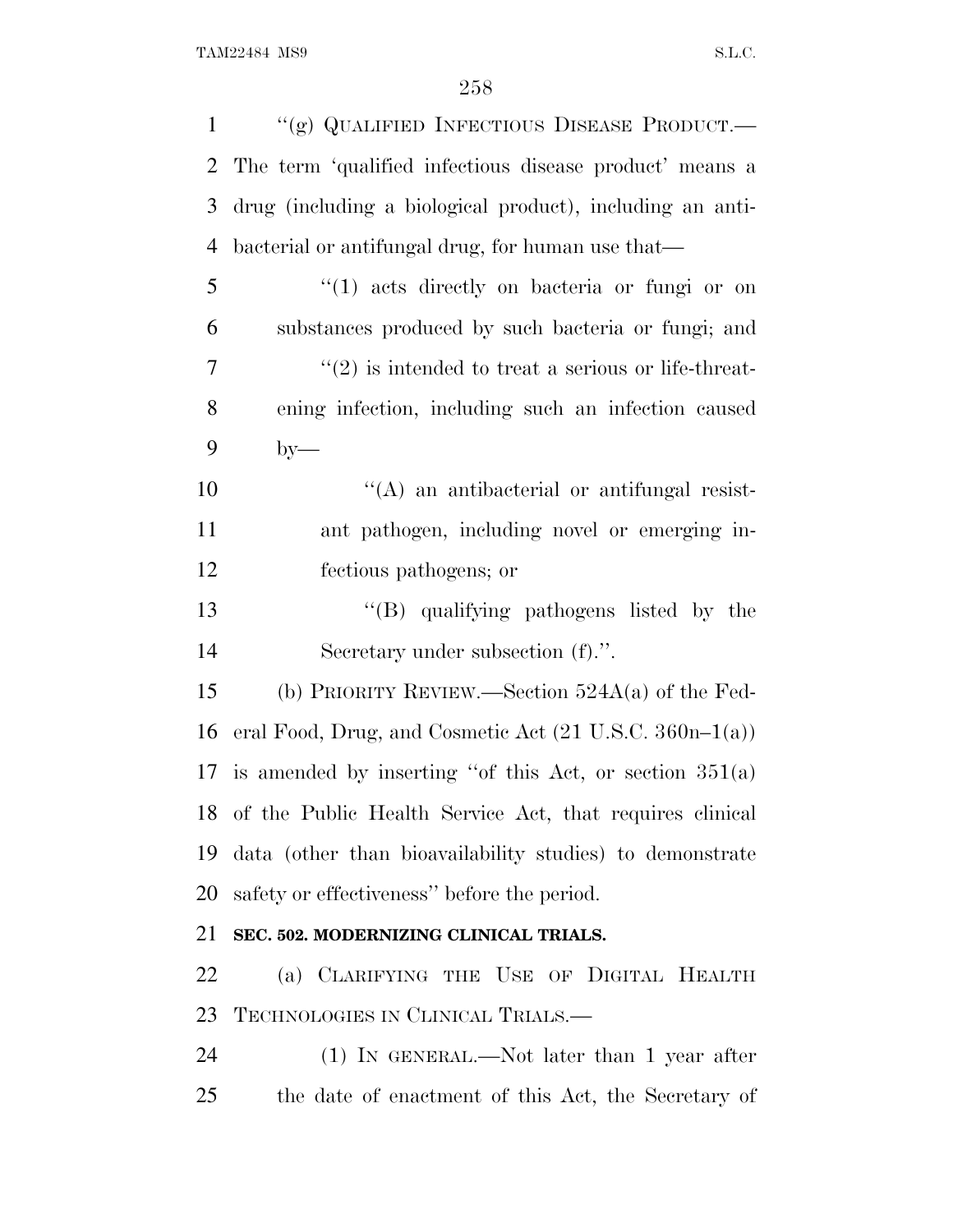Health and Human Services (referred to in this sec- tion as the ''Secretary'') shall issue or revise draft guidance regarding the appropriate use of validated digital health technologies in clinical trials to help improve recruitment for, retention in, participation in, and data collection during, clinical trials, and provide for novel clinical trial designs utilizing such technology for purposes of supporting the develop- ment of, and review of applications for, drugs and devices. Not later than 18 months after the public comment period on such draft guidance ends, the Secretary shall issue a revised draft guidance or final guidance. (2) CONTENT.—The guidance described in paragraph (1) shall include— (A) recommendations for data collection methodologies by which sponsors may incor- porate the use of digital health technologies in clinical trials to collect data remotely from trial participants; (B) considerations for privacy and security protections for data collected during a clinical 23 trial, including— (i) recommendations for the protec-tion of trial participant data that is col-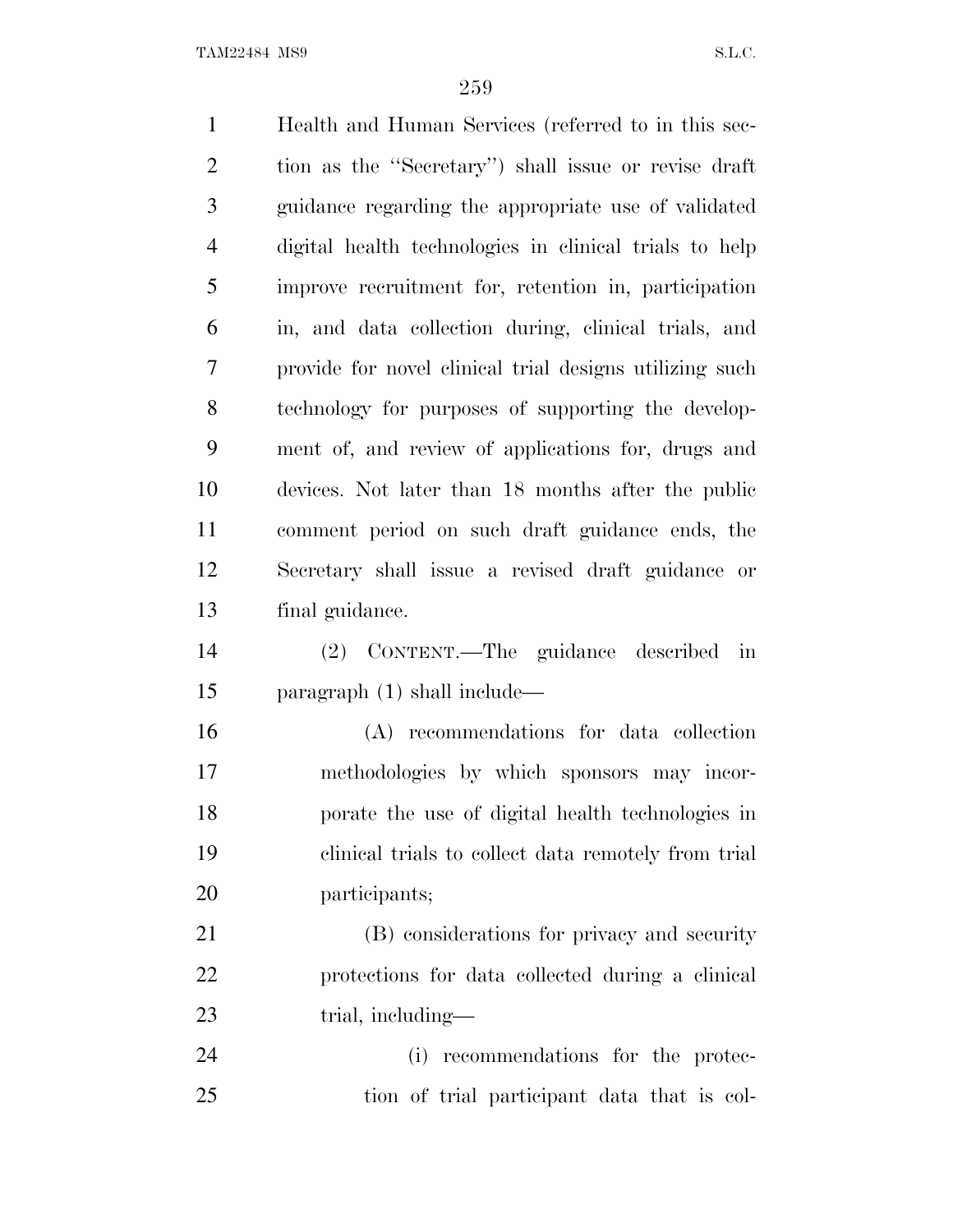lected or used in research, using digital 2 health technologies;

 (ii) compliance with the regulations promulgated under section 264(c) of the Health Insurance Portability and Account- ability Act of 1996 (42 U.S.C. 1320d–2 note), subpart B of part 50 of title 21, Code of Federal Regulations, subpart C of part 56 of title 21, Code of Federal Regu- lations, the Federal policy for the protec-11 tion of human subjects under subpart A of part 46 of title 45, Code of Federal Regu- lations (commonly known as the ''Common Rule''), and part 2 of title 42, Code of Federal Regulations (or any successor reg-ulations); and

 (iii) recommendations for protection of clinical trial participant data against cy-bersecurity threats, as applicable;

 (C) considerations on data collection meth- ods to help increase recruitment of clinical trial participants and the level of participation of such participants, reduce burden on clinical 24 trial participants, and optimize data quality;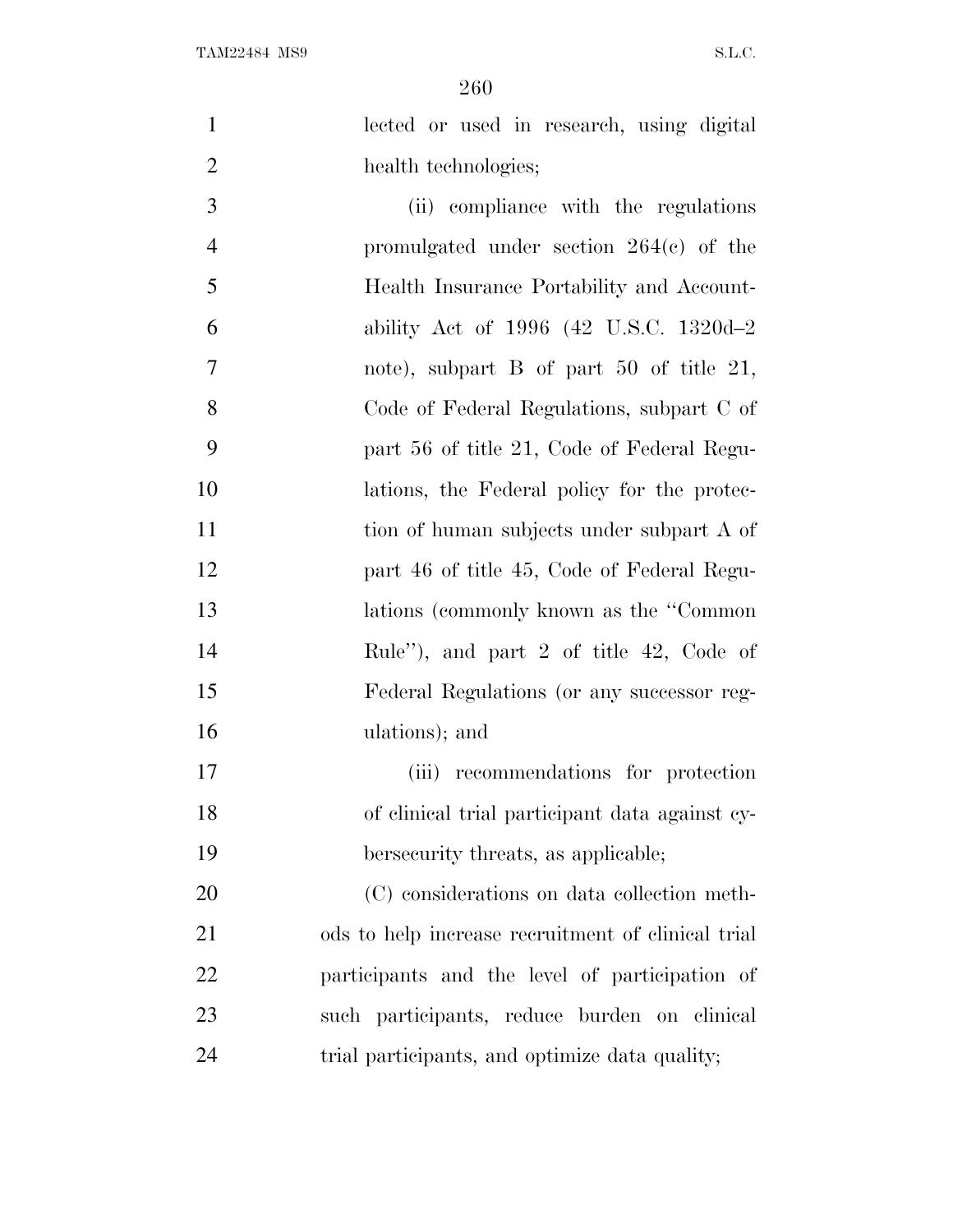| $\mathbf{1}$   | (D) recommendations for the use of elec-           |
|----------------|----------------------------------------------------|
| $\overline{2}$ | tronic methods to obtain informed consent from     |
| 3              | clinical trial participants, taking into consider- |
| $\overline{4}$ | ation applicable Federal law, including subpart    |
| 5              | B of part 50 of title 21, Code of Federal Regu-    |
| 6              | lations (or successor regulations), and, as ap-    |
| 7              | propriate, State law;                              |
| 8              | (E) best practices for communication and           |
| 9              | early engagement between sponsors and the          |
| 10             | Secretary on the development of data collection    |
| 11             | methods;                                           |
| 12             | (F) the appropriate format to submit such          |
| 13             | data to the Secretary;                             |
| 14             | (G) a description of the manner in which           |
| 15             | the Secretary may assess or evaluate data col-     |
| 16             | lected through digital health technologies to      |
| 17             | support the development of the drug or device;     |
| 18             | (H) recommendations regarding the data             |
| 19             | and information needed to demonstrate that a       |
| 20             | digital health technology is fit-for-purpose for a |
| 21             | clinical trial, and a description of how the Sec-  |
| <u>22</u>      | retary will evaluate such data and information;    |
| 23             | and                                                |
| 24             | (I) recommendations for increasing access          |
| 25             | to, and the use of, digital health technologies in |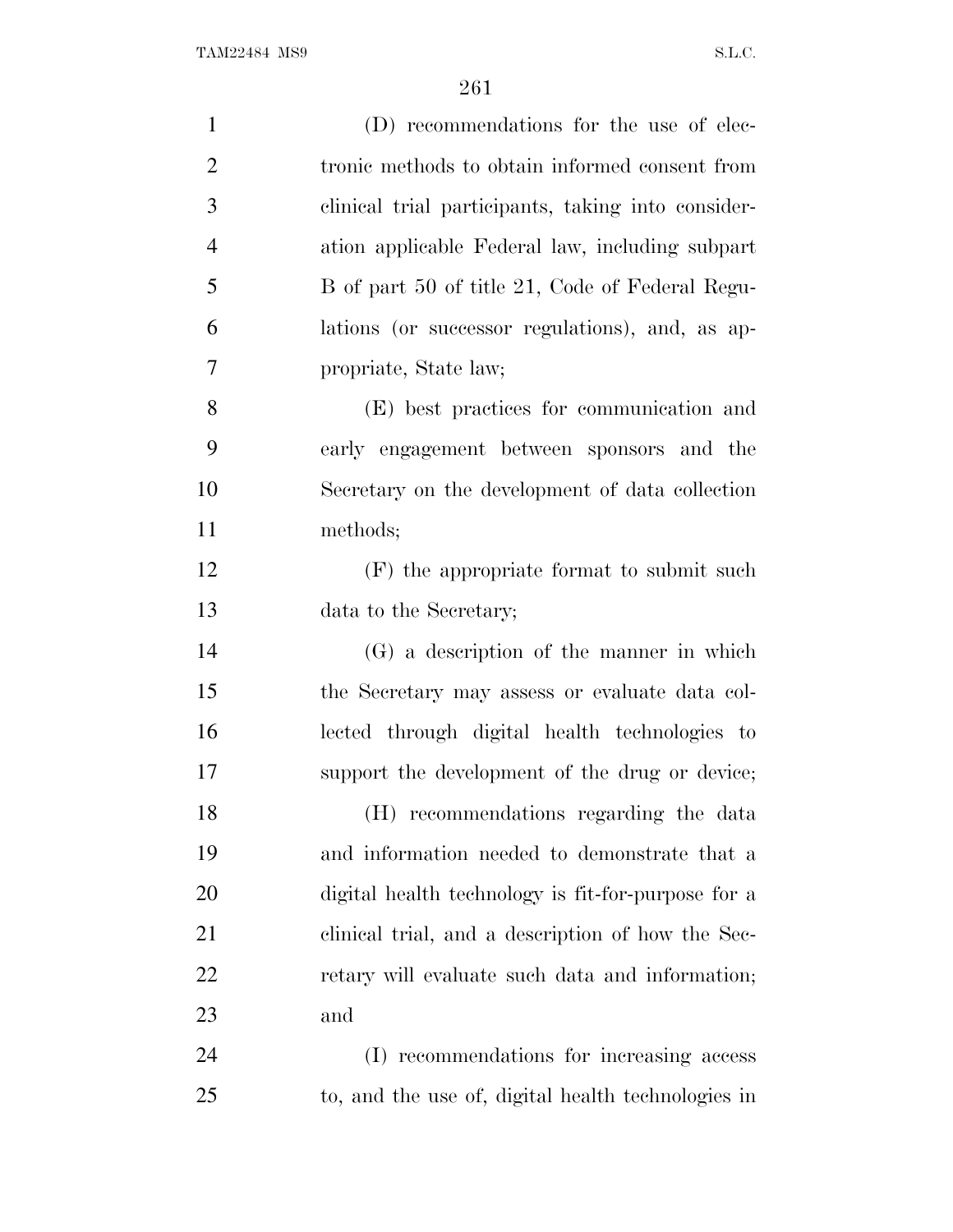clinical trials to facilitate the inclusion of di- verse and underrepresented populations, as ap- propriate, including considerations for access to, and the use of, digital health technologies in clinical trials by people with disabilities and pe-diatric populations.

 (b) ADVANCING DECENTRALIZED CLINICAL TRIALS.—

 (1) IN GENERAL.—Not later than 1 year after the date of enactment of this Act, the Secretary shall issue or revise draft guidance to provide rec- ommendations to clarify and advance the use of de- centralized clinical trials to support the development of drugs and devices and help improve trial partici- pant engagement and advance the use of flexible and novel clinical trial designs. Not later than 18 months after the public comment period on such draft guid- ance ends, the Secretary shall issue a revised draft guidance or final guidance.

 (2) CONTENT.—The guidance described in paragraph (1) shall include—

 (A) recommendations for methods of re- mote data collection, including trial participant experience data, though the use of digital health technologies, telemedicine, local laboratories,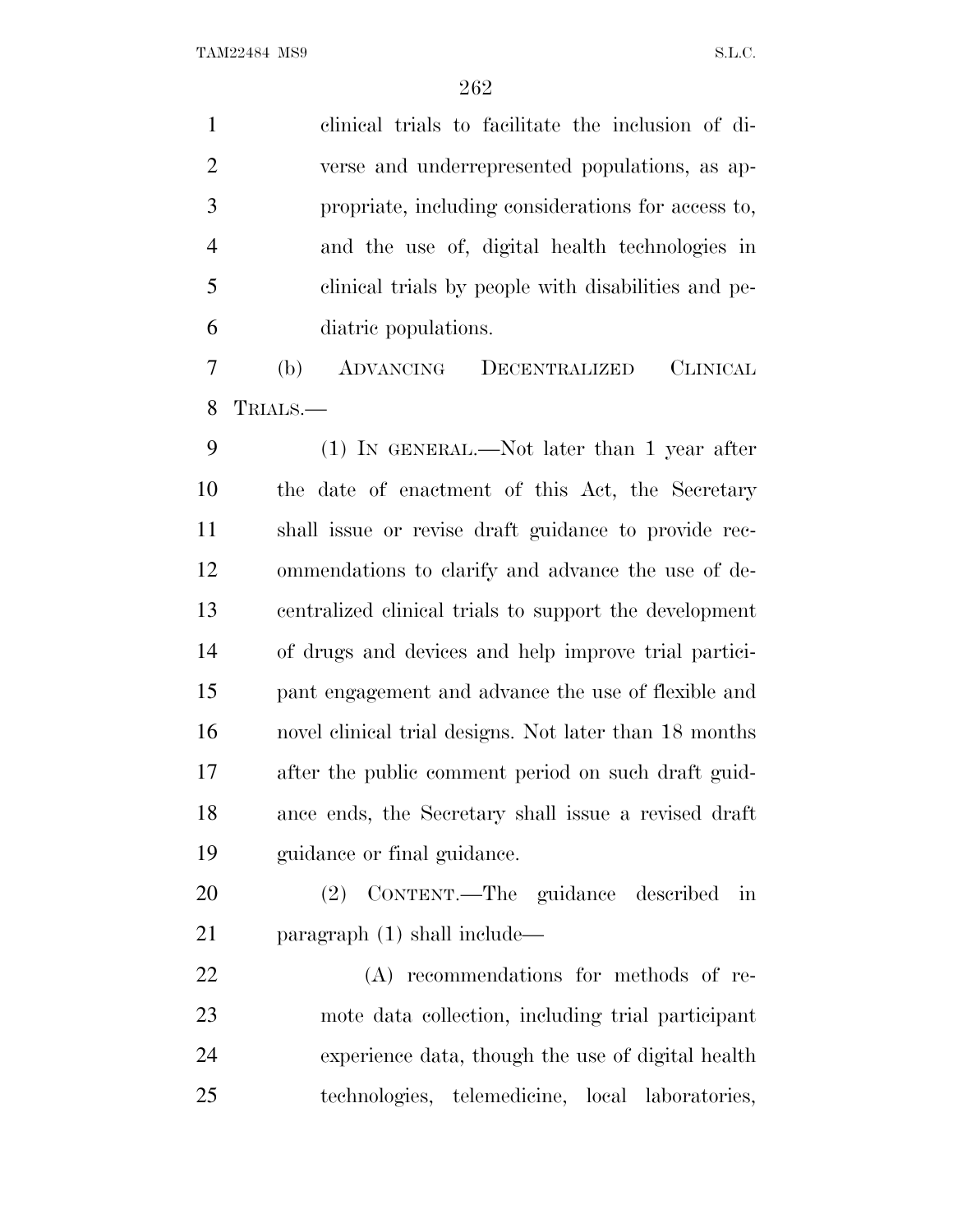local health care providers, or other options for data collection;

 (B) considerations for sponsors to mini- mize or reduce burdens for clinical trial partici- pants associated with participating in a clinical trial, such as the use of digital technologies, telemedicine, local laboratories, local health care providers, or other data collection or assessment options, health care provider home visits, direct- to-participant shipping of investigational drugs and devices, and electronic informed consent, as appropriate;

 (C) recommendations regarding conducting decentralized clinical trials to facilitate and en- courage diversity among the clinical trial par-ticipants, as appropriate;

 (D) recommendations for strategies and methods for recruiting, retaining, and engaging with clinical trial participants, including com- munication regarding the role of trial partici- pants and community partners to facilitate clin- ical trial recruitment and engagement, including with respect to diverse and underrepresented populations, as appropriate;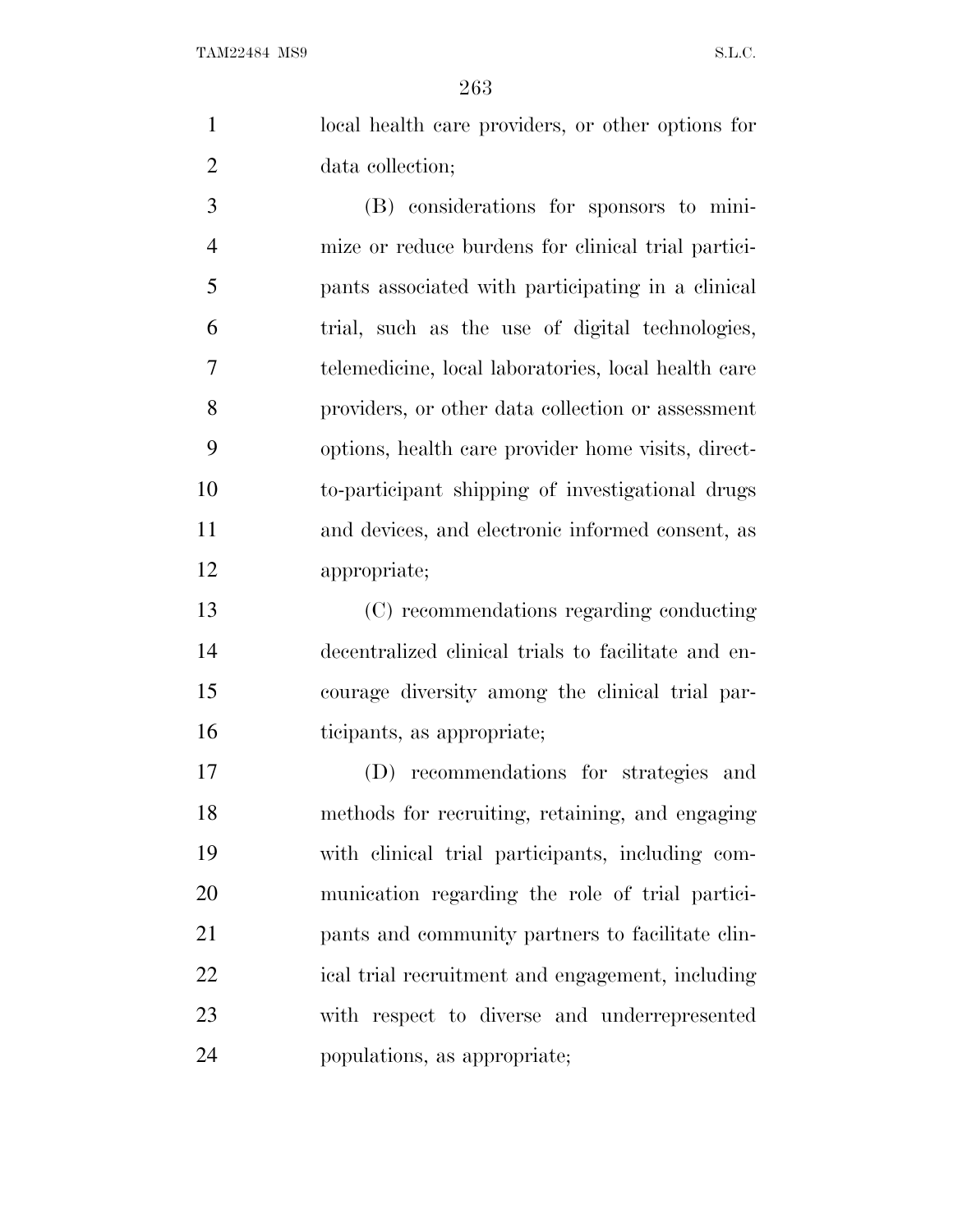| $\mathbf{1}$   | (E) considerations for review and oversight         |
|----------------|-----------------------------------------------------|
| $\overline{2}$ | by sponsors and institutional review boards, in-    |
| 3              | cluding remote trial oversight;                     |
| $\overline{4}$ | recommendations for decentralized<br>(F)            |
| 5              | clinical trial protocol designs and processes for   |
| 6              | evaluating such proposed trial designs;             |
| 7              | recommendations for digital health<br>(G)           |
| 8              | technology and other remote assessment tools        |
| 9              | that may support decentralized clinical trials,     |
| 10             | including guidance on appropriate technological     |
| 11             | platforms and tools, data collection and use,       |
| 12             | data integrity, and communication to clinical       |
| 13             | trial participants through such technology;         |
| 14             | (H) a description of the manner in which            |
| 15             | the Secretary will assess or evaluate data col-     |
| 16             | lected within a decentralized clinical trial to     |
| 17             | support the development of the drug or device,      |
| 18             | if the manner is different from that used for a     |
| 19             | non-decentralized trial;                            |
| 20             | (I) considerations for sponsors to validate         |
| 21             | digital technologies and establish appropriate      |
| 22             | clinical endpoints for use in decentralized trials; |
| 23             | (J) considerations for privacy and security         |
| 24             | of personally identifiable information of trial     |
| 25             | participants; and                                   |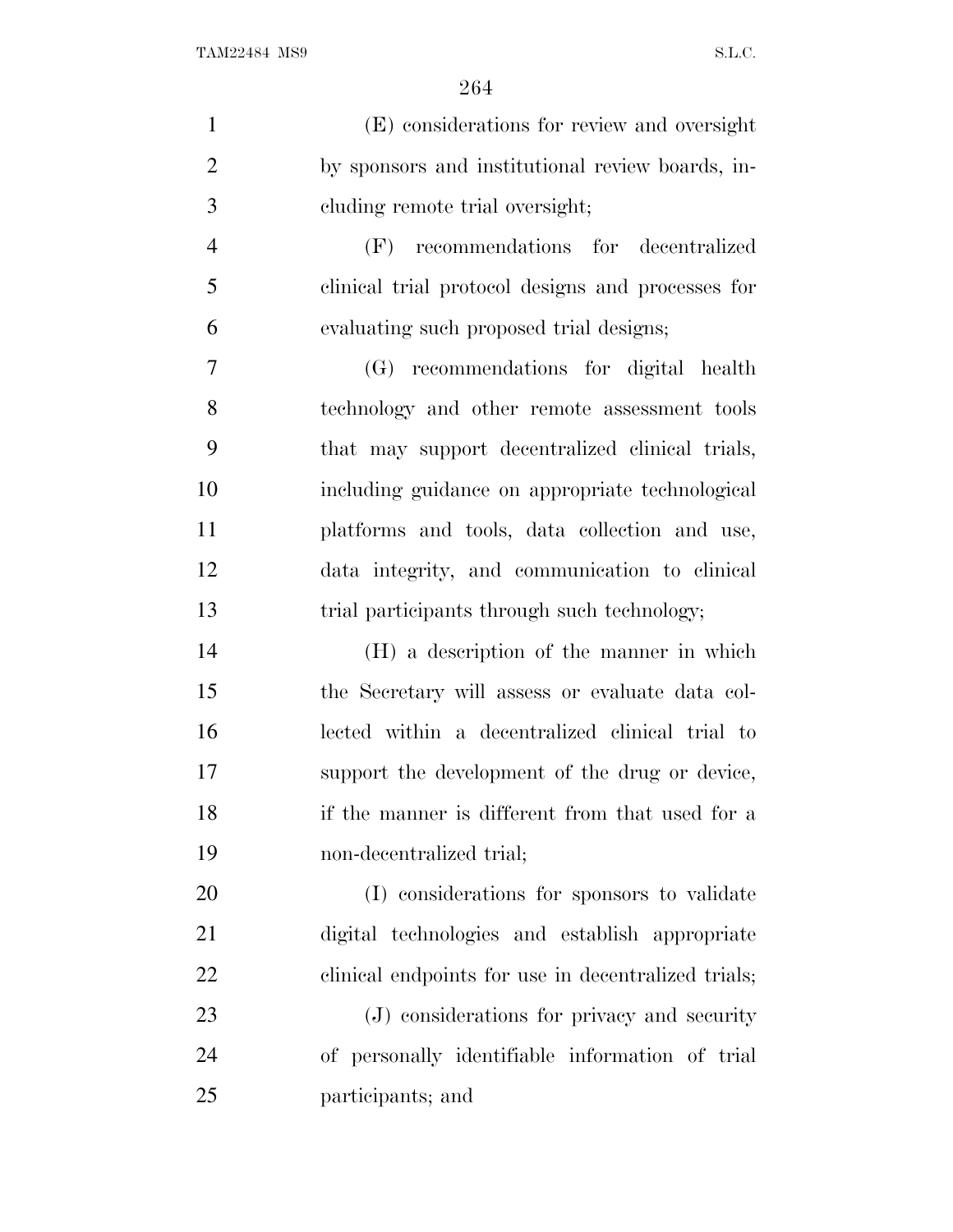|               | (K) considerations for conducting clinical      |
|---------------|-------------------------------------------------|
|               | trials using centralized approaches in conjunc- |
| $\mathcal{R}$ | tion with decentralized approaches.             |

 (c) SEAMLESS AND CONCURRENT CLINICAL TRIALS.—

 (1) IN GENERAL.—Not later than 1 year after the date of enactment of this Act, the Secretary shall issue or revise draft guidance on the use of seamless, concurrent, and other innovative clinical trial designs to support the expedited development and review of applications for drugs, as appropriate. Not later than 18 months after the public comment period on such draft guidance ends, the Secretary shall issue a revised draft guidance or final guid-ance.

 (2) CONTENT.—The guidance described in paragraph (1) shall include—

 (A) recommendations on the use of expan- sion cohorts and other seamless clinical trial de- signs to assess different aspects of product can- didates in one continuous trial, including how such clinical trial designs can be used as part of meeting the substantial evidence standard under section 505(d) of the Federal Food, Drug, and Cosmetic Act  $(21 \text{ U.S.C. } 355(d));$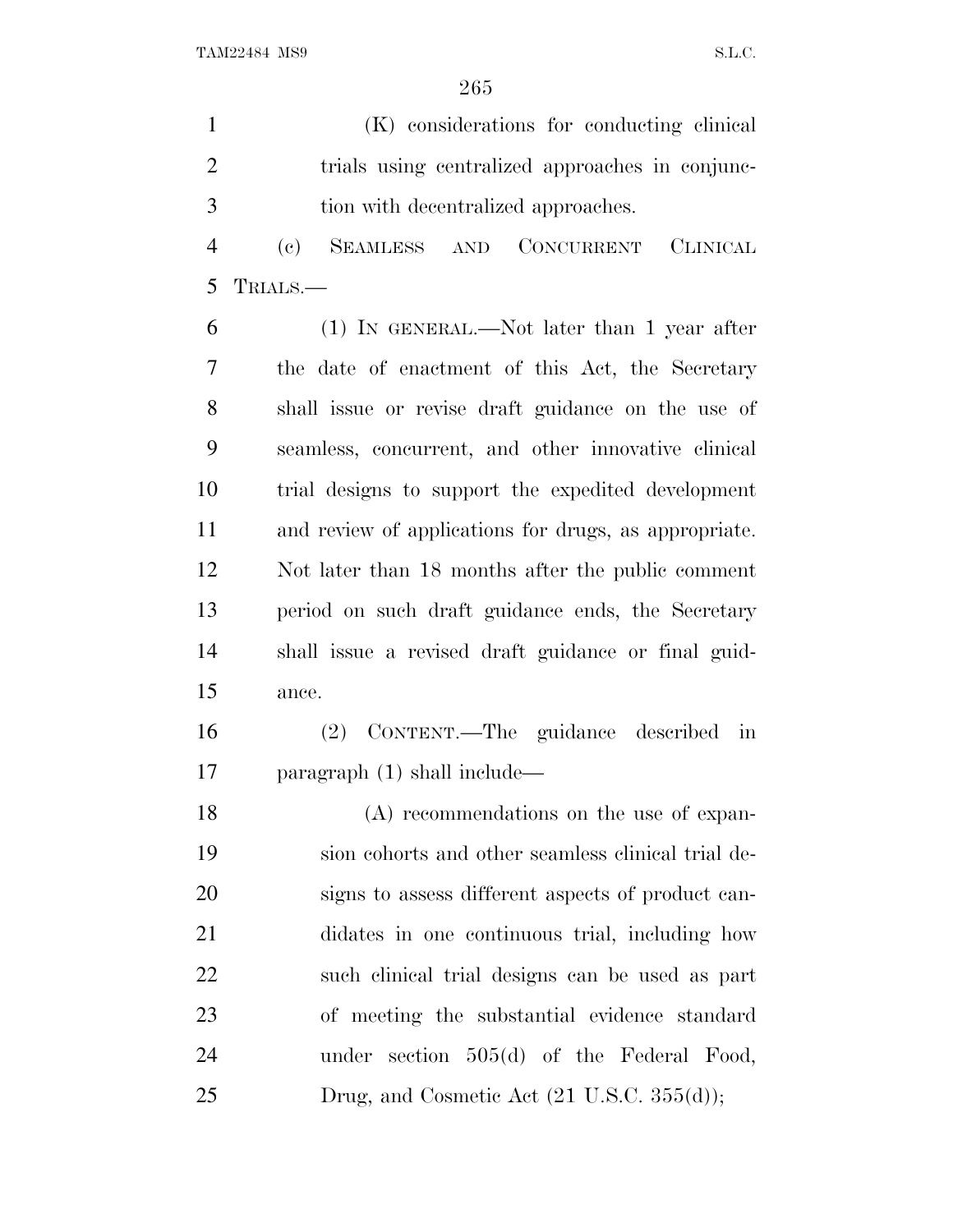(B) recommendations on the use of clinical trial designs that involve the concurrent con- duct of different or multiple clinical trial phases, and the concurrent conduct of pre- clinical testing, to expedite the development of new drugs and facilitate the timely collection of data; (C) recommendations for how to streamline trial logistics and facilitate the efficient collec- tion and analysis of clinical trial data, including any planned interim analyses and how such analyses could be used to streamline the prod-

 (D) considerations to assist sponsors in en- suring the rights, safety, and welfare of clinical trial participants, maintaining compliance with good clinical practice regulations, minimizing risks to clinical trial data integrity, and ensur-ing the reliability of clinical trial results;

uct development and review processes;

 (E) recommendations for communication and early engagement between sponsors and the Food and Drug Administration on the develop- ment of seamless, concurrent, or other adaptive trial designs, including review of, and feedback on, clinical trial protocols; and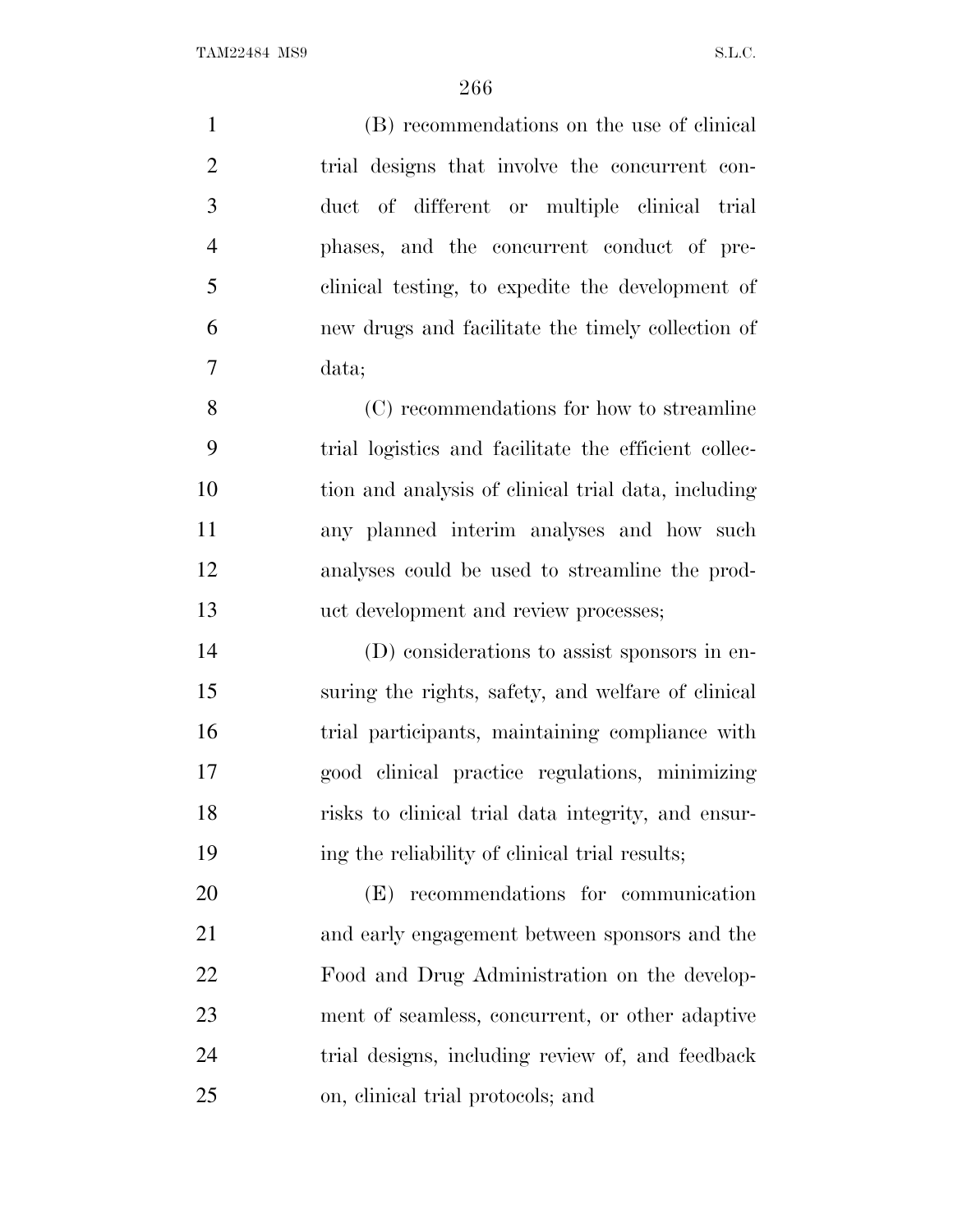(F) a description of the manner in which the Secretary will assess or evaluate data col- lected through seamless, concurrent, or other adaptive trial designs to support the develop-ment of the drug.

 (d) INTERNATIONAL HARMONIZATION.—The Sec- retary shall work with foreign regulators pursuant to memoranda of understanding or other arrangements gov- erning the exchange of information to facilitate inter- national harmonization of the regulation and use of decen- tralized clinical trials, digital technology in clinical trials, and seamless, concurrent, and other adaptive or innovative clinical trial designs.

## **SEC. 503. ACCELERATING COUNTERMEASURE DEVELOP-MENT AND REVIEW.**

 Section 565 of the Federal Food, Drug, and Cosmetic Act (21 U.S.C. 360bbb–4) is amended by adding at the end the following:

 ''(h) ACCELERATING COUNTERMEASURE DEVELOP-MENT AND REVIEW DURING AN EMERGENCY.—

21 "(1) ACCELERATION OF COUNTERMEASURE DE- VELOPMENT AND REVIEW.—The Secretary may, at the request of the sponsor of a countermeasure, dur- ing a domestic, military, or public health emergency or material threat described in section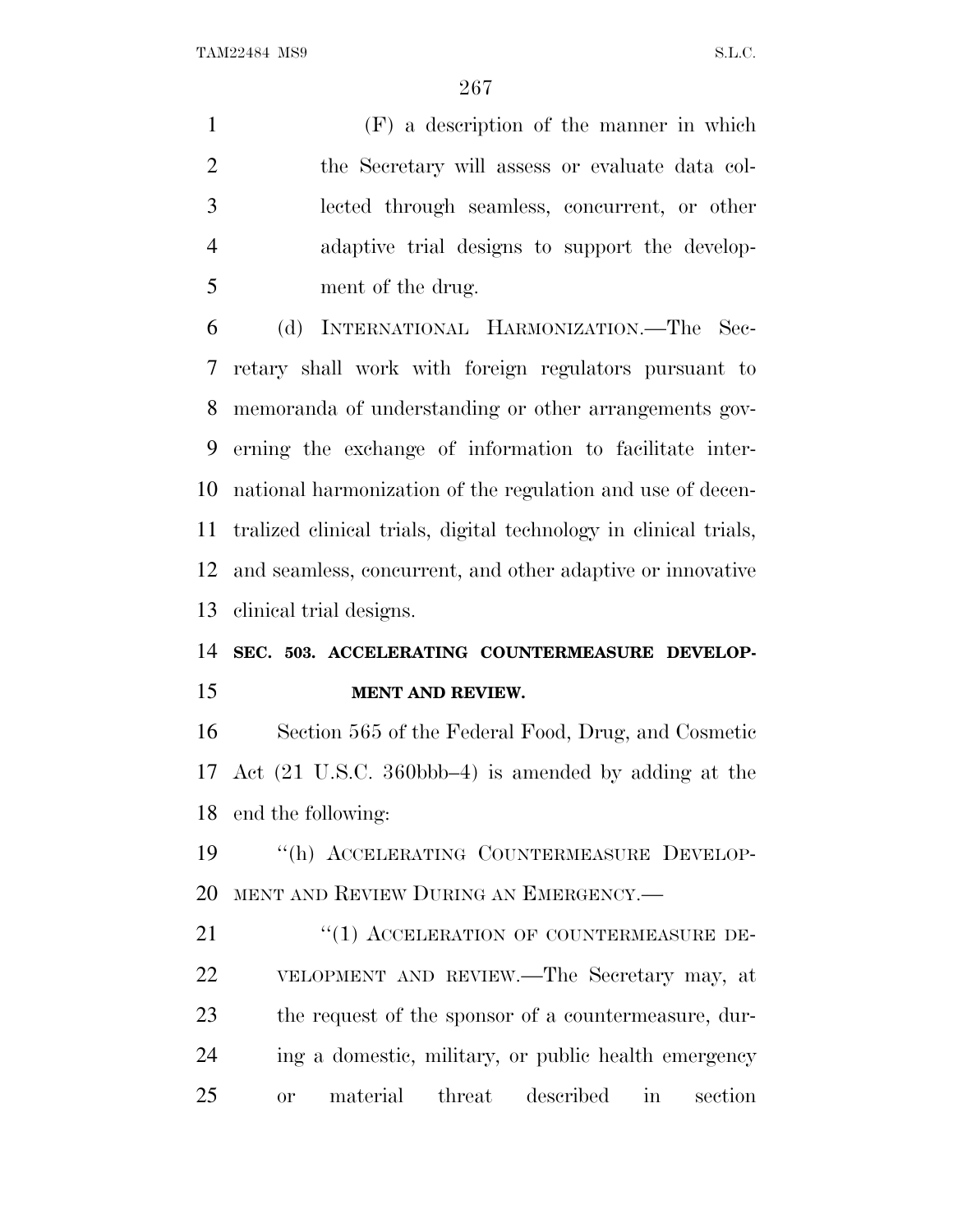| $\mathbf{1}$   | $564A(a)(1)(C)$ , expedite the development and review  |
|----------------|--------------------------------------------------------|
| $\overline{2}$ | of countermeasures that are intended to address        |
| 3              | such domestic, military, or public health emergency    |
| $\overline{4}$ | or material threat for approval, licensure, clearance, |
| 5              | or authorization under this title or section 351 of    |
| 6              | the Public Health Service Act.                         |
| $\overline{7}$ | "(2) ACTIONS.—The actions to expedite the de-          |
| 8              | velopment and review of a countermeasure under         |
| 9              | paragraph $(1)$ may include the following:             |
| 10             | $\lq\lq$ Expedited review of submissions               |
| 11             | made by sponsors of countermeasures to the             |
| 12             | Food and Drug Administration, including roll-          |
| 13             | ing submissions of countermeasure applications         |
| 14             | and other submissions.                                 |
| 15             | "(B) Expedited and increased engagement                |
| 16             | with sponsors regarding countermeasure devel-          |
| 17             | opment and manufacturing, including-                   |
| 18             | $"$ (i) holding meetings with the sponsor              |
| 19             | and the review team and providing timely               |
| 20             | advice to, and interactive communication               |
| 21             | with, the sponsor regarding the develop-               |
| 22             | ment of the countermeasure to ensure that              |
| 23             | the development program to gather the                  |
| 24             | nonclinical and clinical data necessary for            |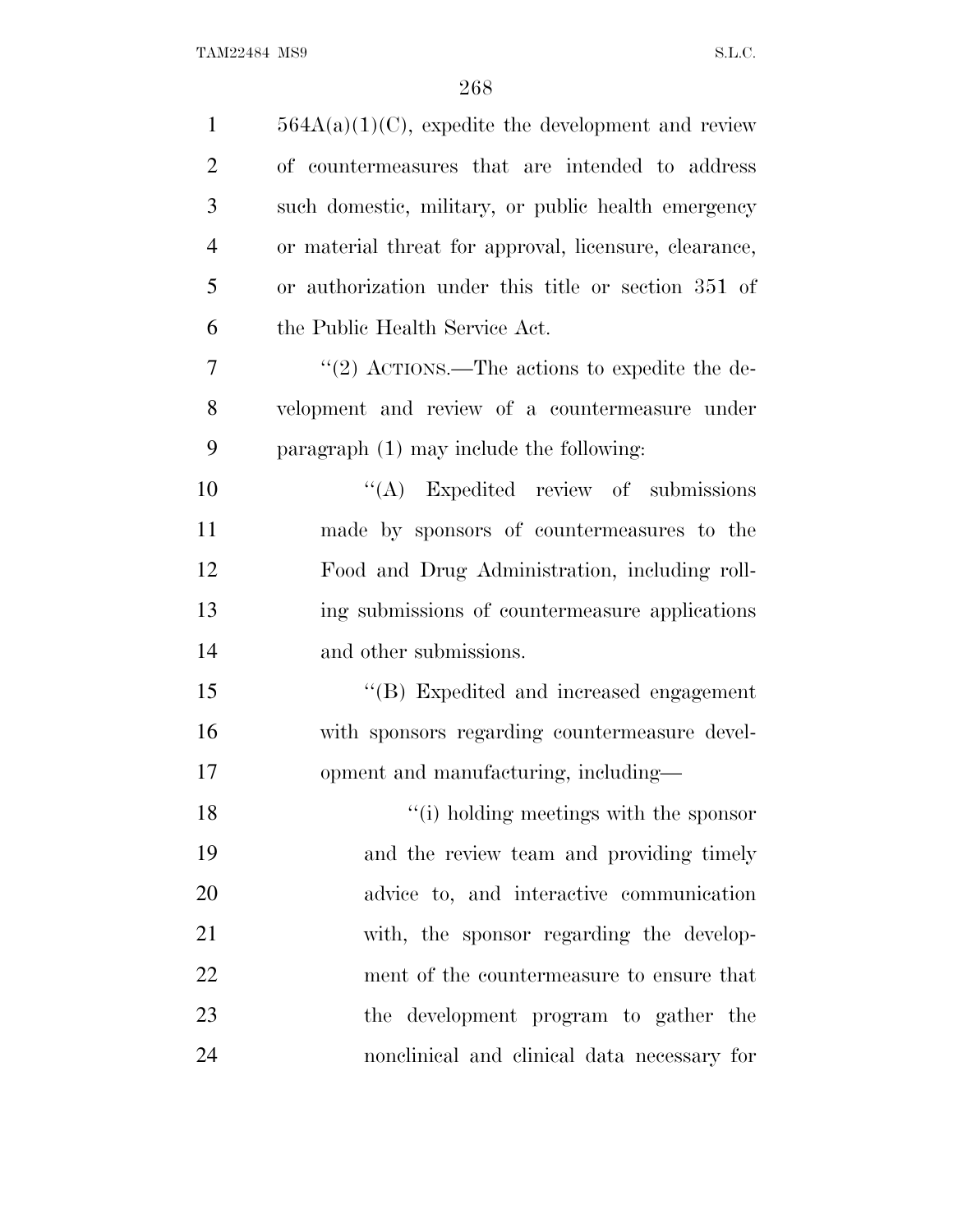| $\mathbf{1}$   | approval, licensure, clearance, or author-        |
|----------------|---------------------------------------------------|
| $\overline{2}$ | ization is as efficient as practicable;           |
| 3              | "(ii) involving senior managers and               |
| $\overline{4}$ | experienced review staff, as appropriate, in      |
| 5              | a collaborative, cross-disciplinary review;       |
| 6              | "(iii) assigning a cross-disciplinary             |
| 7              | project lead for the review team to facili-       |
| 8              | tate;                                             |
| 9              | "(iv) taking steps to ensure that the             |
| 10             | design of the clinical trials is as efficient as  |
| 11             | practicable, when scientifically appropriate,     |
| 12             | such as by minimizing the number of pa-           |
| 13             | tients exposed to a potentially less effica-      |
| 14             | cious treatment; and                              |
| 15             | $f'(v)$ streamlining the review of ap-            |
| 16             | proved, licensed, cleared, or authorized          |
| 17             | countermeasures to treat or prevent new or        |
| 18             | emerging threats, including the review of         |
| 19             | any changes to such countermeasures.              |
| 20             | "(C) Expedited issuance of guidance docu-         |
| 21             | ments and publication of other regulatory infor-  |
| 22             | mation regarding countermeasure development       |
| 23             | and manufacturing.                                |
| 24             | $\lq\lq$ (D) Other steps to expedite the develop- |
| 25             | ment and review of a countermeasure applica-      |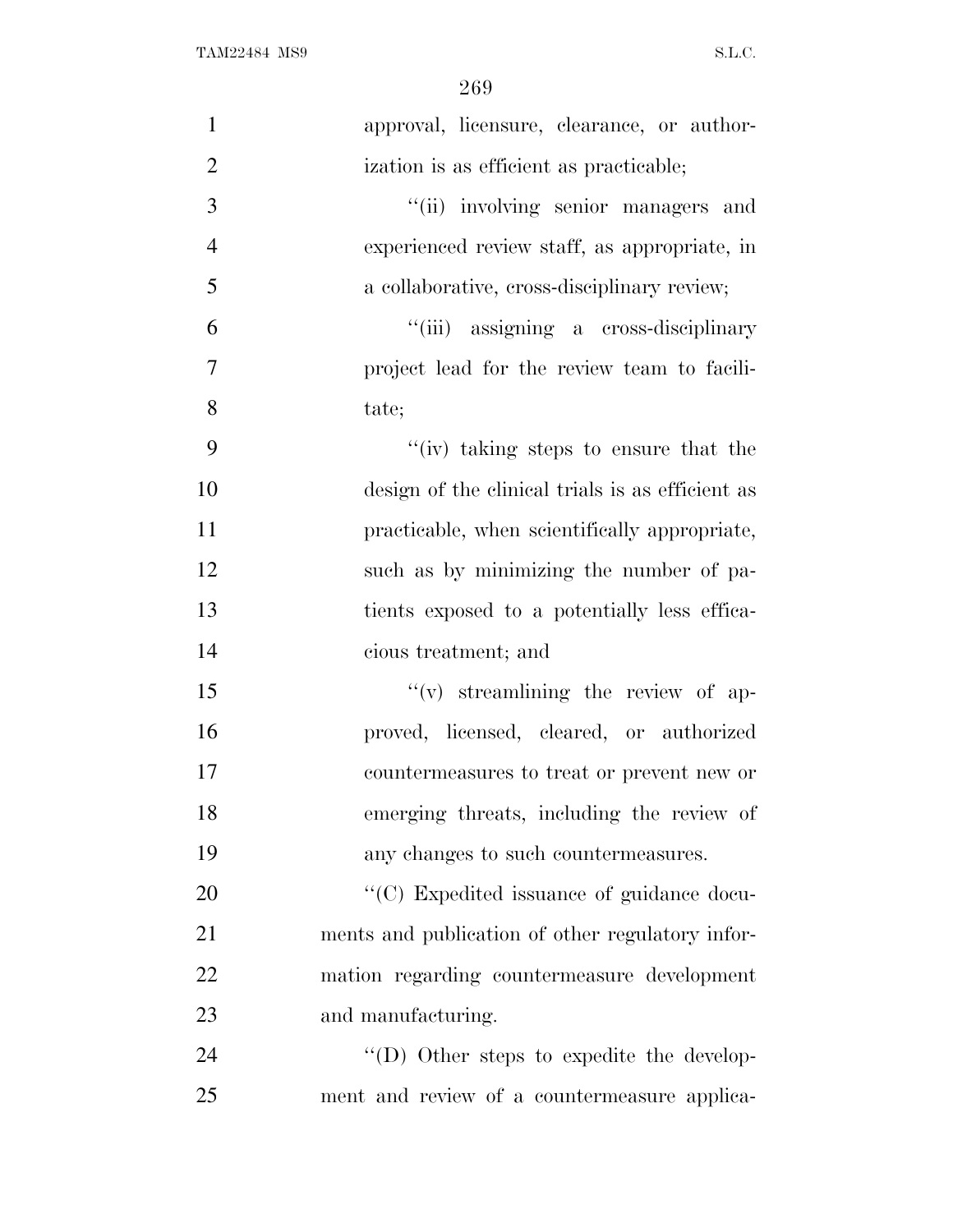tion submitted for approval, licensure, clear- ance, or authorization, as the Secretary deter-mines appropriate.

4 "(3) LIMITATION OF EFFECT.—Nothing in this subsection shall be construed to require the Sec- retary to grant, or take any other action related to, a request of a sponsor to expedite the development and review of a countermeasure for approval, licen- sure, clearance, or authorization under paragraph  $10 \t(1)."$ .

### **SEC. 504. THIRD PARTY TEST EVALUATION DURING EMER-GENCIES.**

 (a) I<sup>N</sup> GENERAL.—Section 565 of the Federal Food, Drug, and Cosmetic Act (21 U.S.C. 360bbb–4), as amend- ed by section 503, is further amended by adding at the end the following:

17 "(i) THIRD PARTY EVALUATION OF TESTS USED DURING AN EMERGENCY.—

 $\frac{1}{2}$  (1) In GENERAL.—For purposes of conducting evaluations regarding whether an in vitro diagnostic product (as defined in section 809.3 of title 21, Code of Federal Regulations (or any successor regula- tions)) for which a request for emergency use au- thorization is submitted under section 564 meets the criteria for issuance of such authorization, the Sec-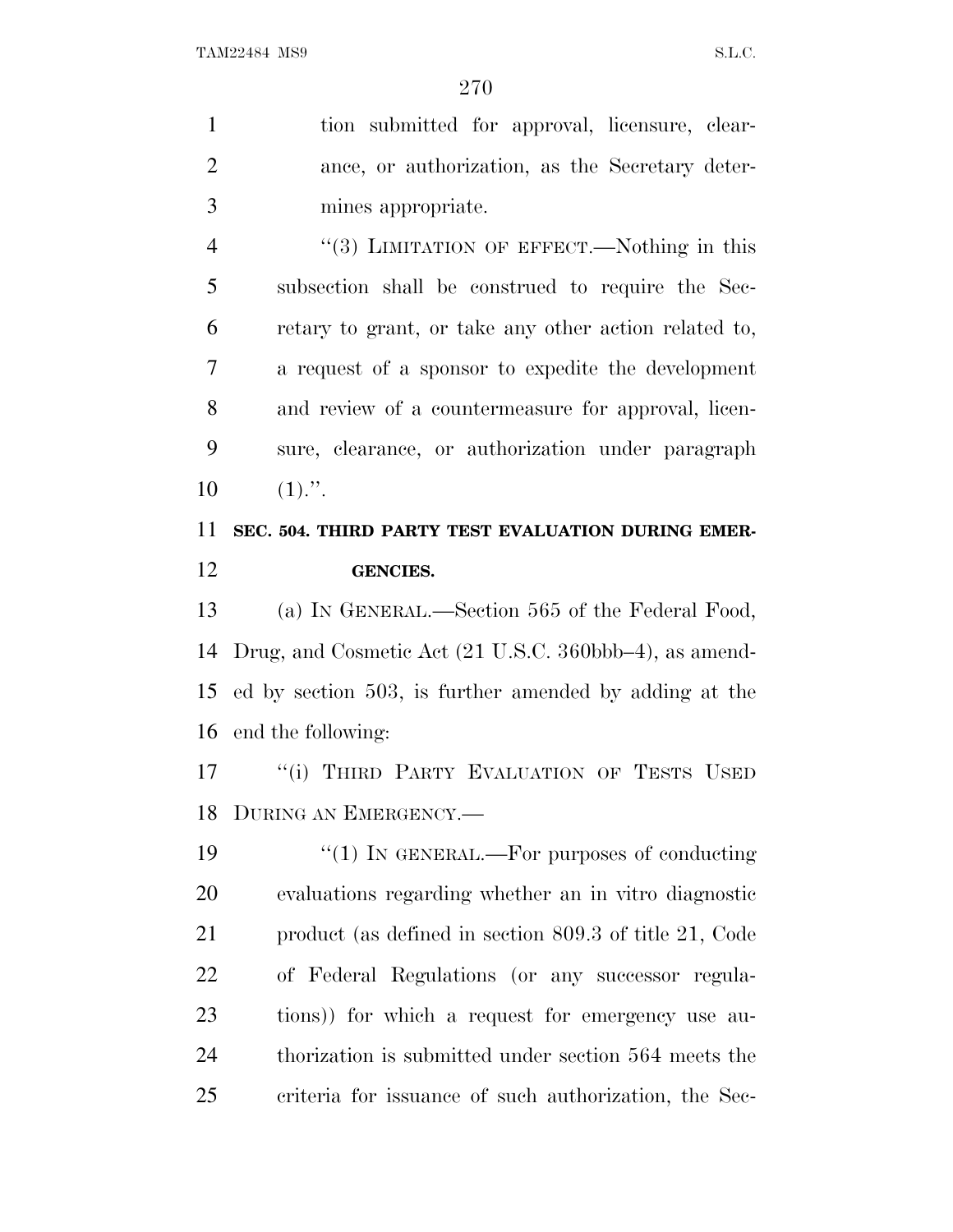| $\mathbf{1}$   | retary may, as appropriate, consult with persons      |
|----------------|-------------------------------------------------------|
| $\overline{2}$ | with appropriate expertise with respect to such eval- |
| 3              | uations or enter into cooperative agreements or con-  |
| $\overline{4}$ | tracts with such persons under which such persons     |
| 5              | conduct such evaluations and make such<br>rec-        |
| 6              | ommendations, including, as appropriate, evaluations  |
| $\overline{7}$ | and recommendations regarding the scope of author-    |
| 8              | ization and conditions of authorization.              |
| 9              | $``(2)$ REQUIREMENTS REGARDING EVALUATIONS            |
| 10             | AND RECOMMENDATIONS.                                  |
| 11             | "(A) IN GENERAL.—In evaluating and                    |
| 12             | making recommendations to the Secretary re-           |
| 13             | garding the validity, accuracy, and reliability of    |
| 14             | in vitro diagnostic products, as described in         |
| 15             | paragraph (1), a person shall consider and doc-       |
| 16             | ument whether the relevant criteria under sub-        |
| 17             | section (c)(2) of section 564 for issuance of au-     |
| 18             | thorization under such section are met with re-       |
| 19             | spect to the in vitro diagnostic product.             |
| 20             | "(B) WRITTEN RECOMMENDATIONS.—Rec-                    |
| 21             | ommendations made by a person under this              |
| 22             | subsection shall be submitted to the Secretary        |
| 23             | in writing, and shall include the reasons for         |
| 24             | such recommendation and other information             |
| 25             | that may be requested by the Secretary.               |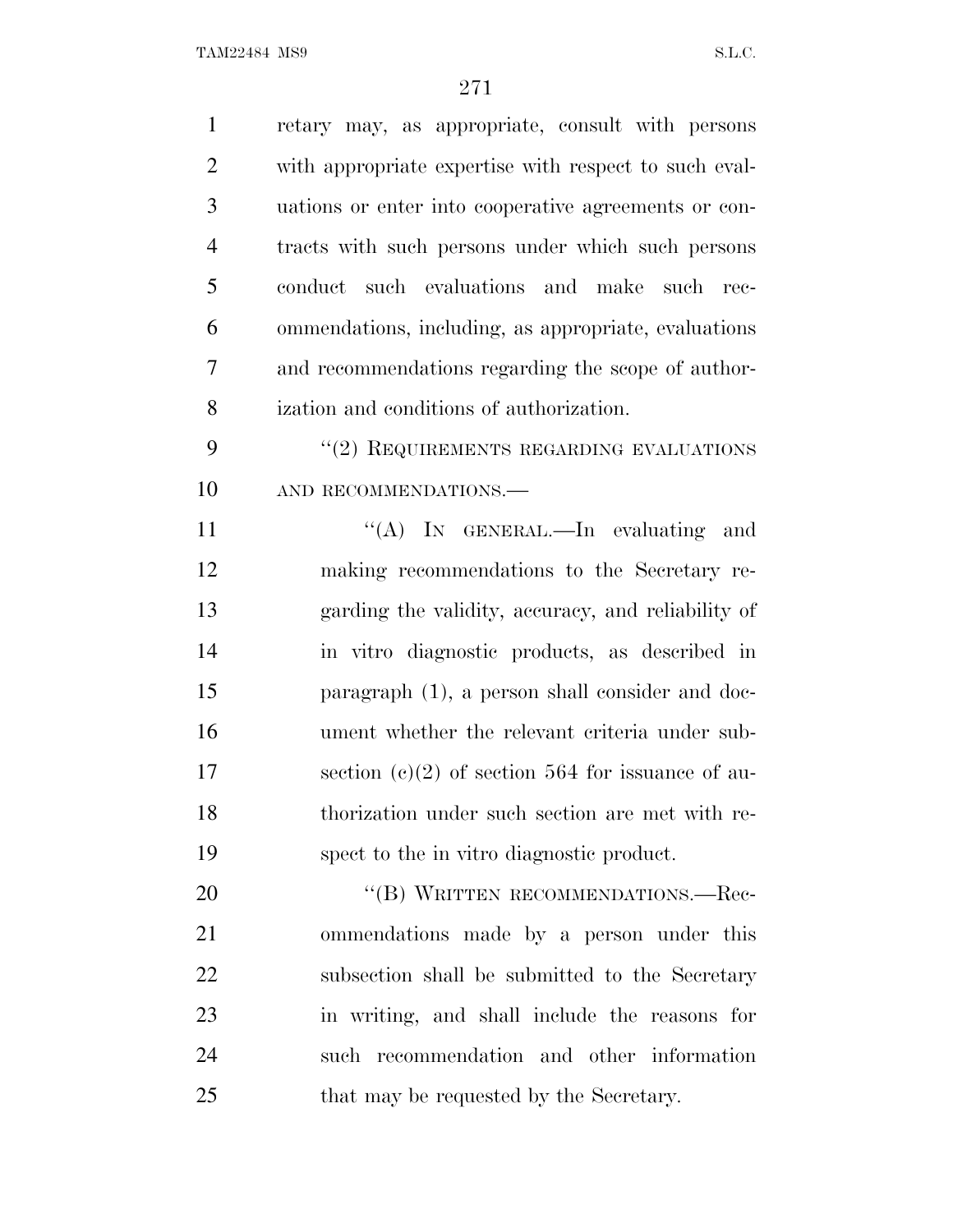1 "(3) RULE OF CONSTRUCTION.— Nothing in 2 this subsection shall be construed to require the Sec- retary to consult with, or enter into cooperative agreements or contracts with, persons as described in paragraph (1) for purposes of authorizing an in vitro diagnostic product or otherwise affecting the emergency use authorization authorities under this section or section 564.''.

 (b) GUIDANCE.—Not later than 1 year after the date of enactment of this Act, the Secretary of Health and Human Services (referred to in this subsection as the ''Secretary'') shall issue draft guidance on consultations with persons under subsection (i) of section 565 of the Federal Food, Drug, and Cosmetic Act (21 U.S.C. 360bbb–4), as added by subsection (a), including consider- ations concerning conflicts of interest, compensation ar- rangements, and information sharing. Not later than 1 year after the public comment period on such draft guid- ance ends, the Secretary shall issue a revised draft guid-ance or final guidance.

#### **SEC. 505. FACILITATING THE USE OF REAL WORLD EVI-DENCE.**

 Not later than 1 year after the date of enactment of this Act, the Secretary of Health and Human Services shall issue or revise existing guidance on considerations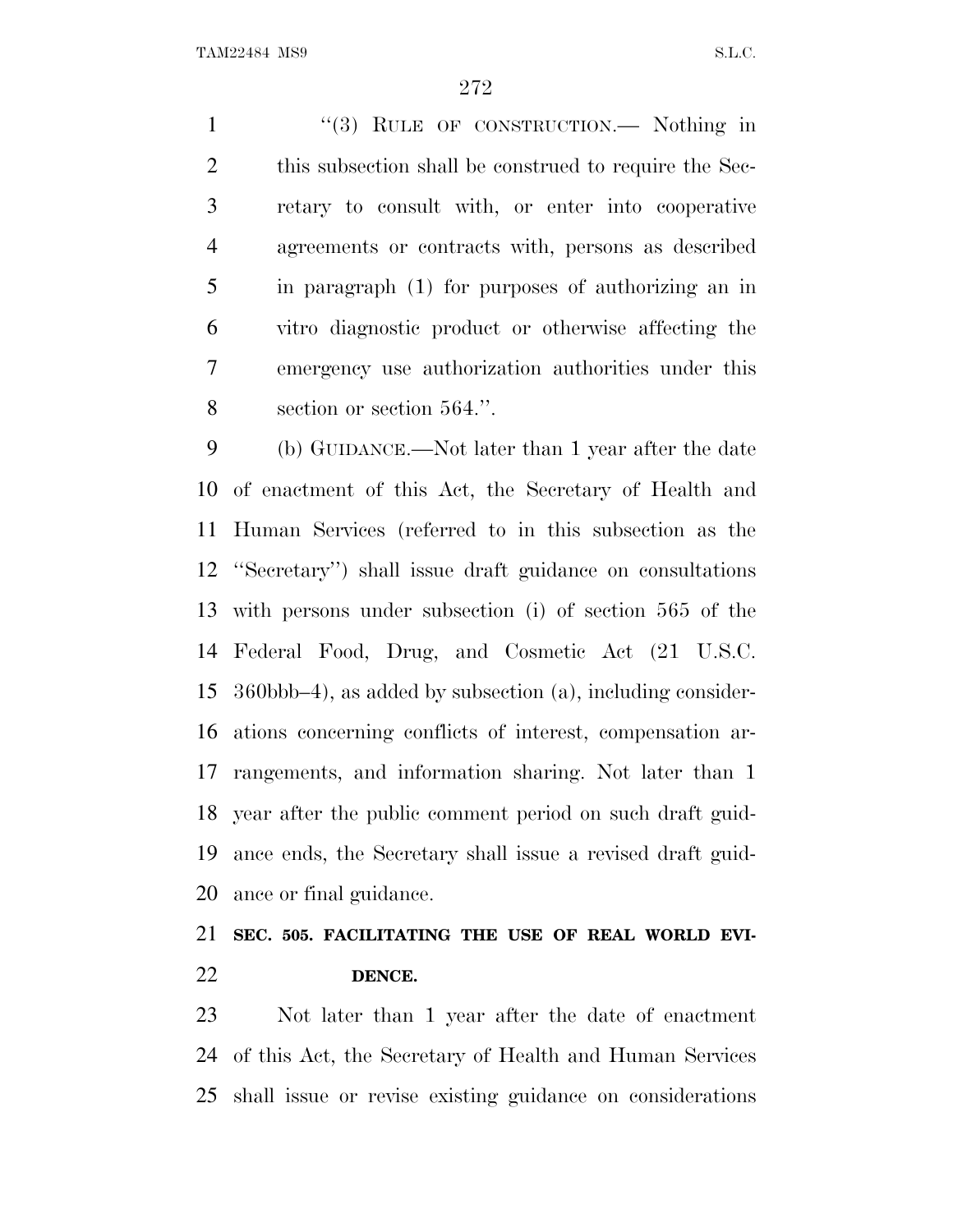for the use of real world data and real world evidence to support regulatory decision-making, as follows:

 (1) With respect to drugs, such guidance shall address the use of such data and evidence to support the approval of a drug application under section 505 of the Federal Food, Drug, and Cosmetic Act (21 U.S.C. 355) or a biological product application under section 351 of the Public Health Service Act (42 U.S.C. 262), or to support an investigational use exemption under section 505(i) of the Federal Food, Drug, and Cosmetic Act or section 351(a)(3) of the Public Health Service Act. Such guidance shall in- clude considerations for the inclusion, in such appli- cations, of real world data and real world evidence obtained as a result of the use of drugs authorized 16 for emergency use under section 564 of the Federal Food, Drug, and Cosmetic Act (21 U.S.C. 360bbb– 3), and considerations for standards and methodolo- gies for collection and analysis of real world evidence included in such applications, submissions, or re-quests, as appropriate.

 (2) With respect to devices, such guidance shall address the use of such data and evidence to support the approval, clearance, or classification of a device pursuant to an application or submission submitted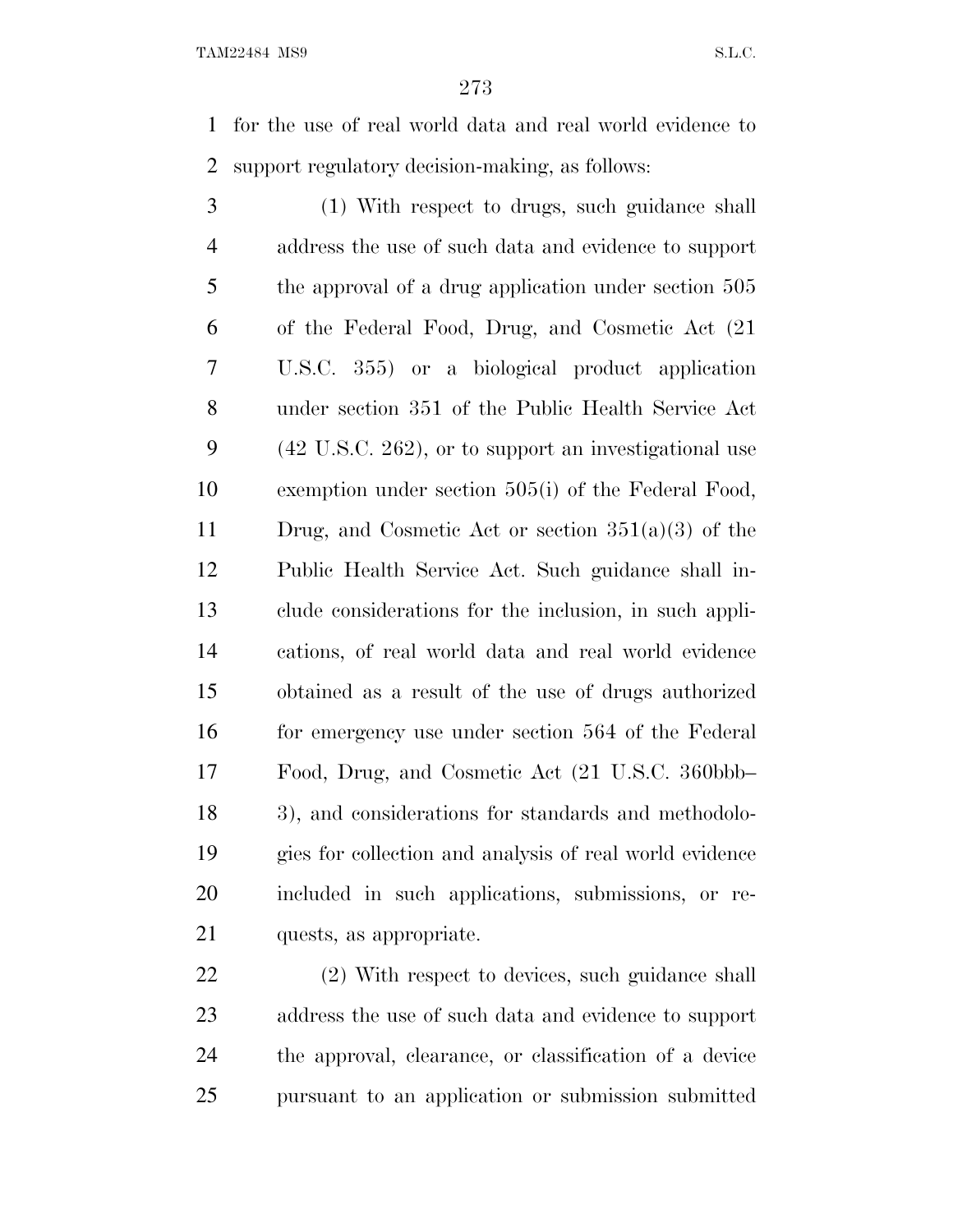1 under section  $510(k)$ ,  $513(f)(2)$ , or  $515$  of the Fed- eral Food, Drug, and Cosmetic Act (21 U.S.C.  $3 \qquad \qquad 360(k), \qquad 360e(f)(2), \qquad 360e, \qquad \text{to support an investing-}$ 4 tional use exemption under section  $520(g)$  of such 5 Act  $(21 \text{ U.S.C. } 360j(g))$ , or to support a determina- tion by the Secretary for purposes of section 353 of the Public Health Service Act (42 U.S.C. 263a) (in- cluding the category described under subsection (d)(3) of such section). Such guidance shall include considerations for the inclusion, in such applications, submissions, or requests, of real world data and real world evidence obtained as a result of the use of de- vices authorized for emergency use under section 564 of the Federal Food, Drug, and Cosmetic Act (21 U.S.C. 360bbb–3), including considerations re-16 lated to a determination under section  $353(d)(3)$  of the Public Health Service Act (42 U.S.C. 263a(d)(3)), and considerations for standards and methodologies for collection and analysis of real world evidence included in such applications, submis-sions, or requests, as appropriate.

#### **SEC. 506. PLATFORM TECHNOLOGIES.**

23 (a) IN GENERAL.—Chapter V of the Federal Food, Drug, and Cosmetic Act is amended by inserting after sec-tion 506J of such Act (21 U.S.C. 356j) the following: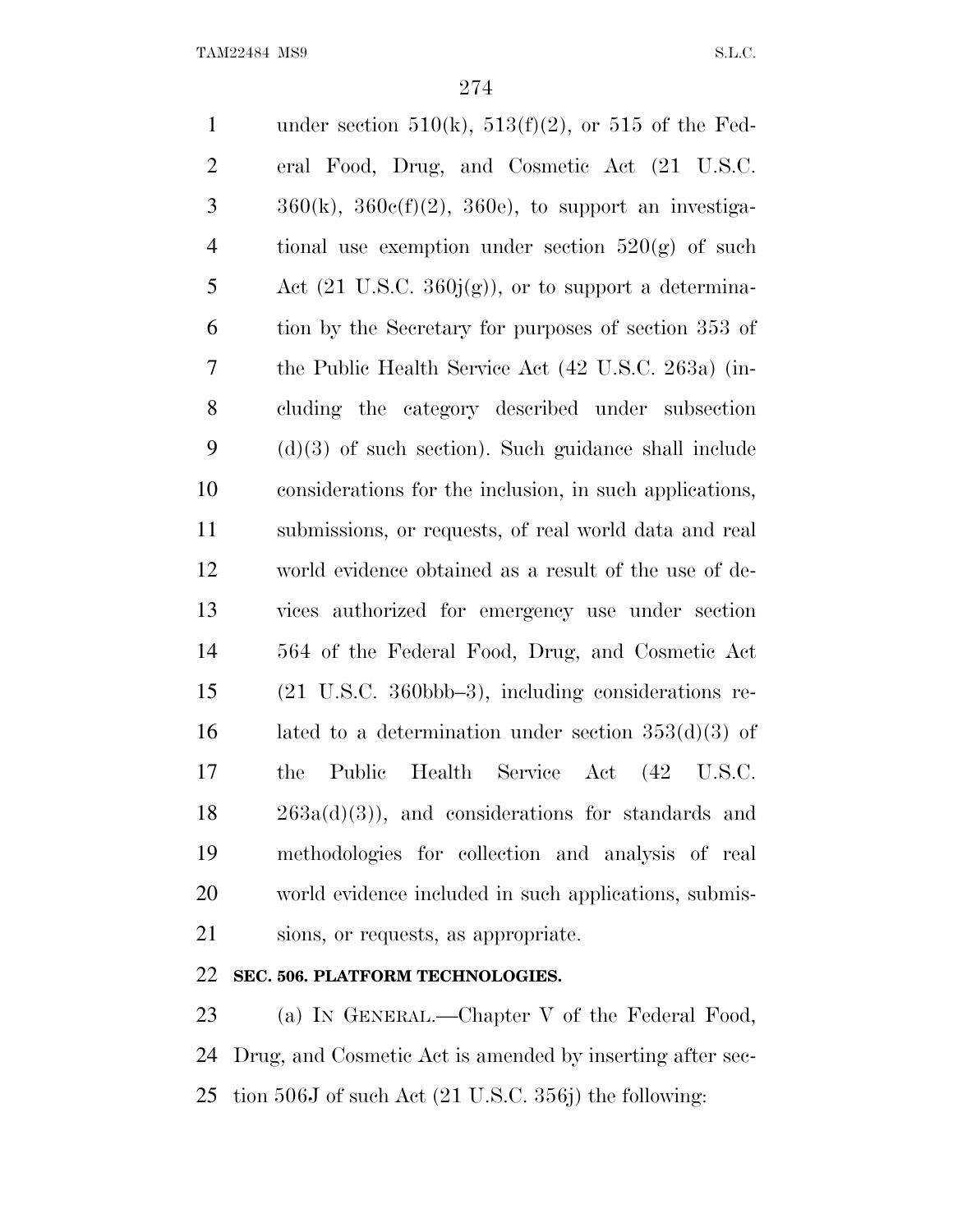#### **''SEC. 506K. PLATFORM TECHNOLOGIES.**

 ''(a) I<sup>N</sup> GENERAL.—The Secretary shall establish a process for the designation of platform technologies that meet the criteria described in subsection (b).

 ''(b) CRITERIA.—A platform technology incorporated within or utilized by a drug or biological product is eligible for designation as a designated platform technology under this section if—

 $\frac{4}{1}$  the platform technology is incorporated in, or utilized by, a drug approved under section 505 of this Act or a biological product licensed under sec-12 tion 351 of the Public Health Service Act;

 $(2)$  preliminary evidence submitted by the sponsor of the approved or licensed drug described in paragraph (1), or a sponsor that has been grant- ed a right of reference to data submitted in the ap- plication for such drug, demonstrates that the plat- form technology has the potential to be incorporated in, or utilized by, more than one drug without an ad- verse effect on quality, manufacturing, or safety; and

 $\frac{1}{3}$  data or information submitted by the ap- plicable person under paragraph (2) indicates that incorporation or utilization of the platform tech-nology has a reasonable likelihood to bring signifi-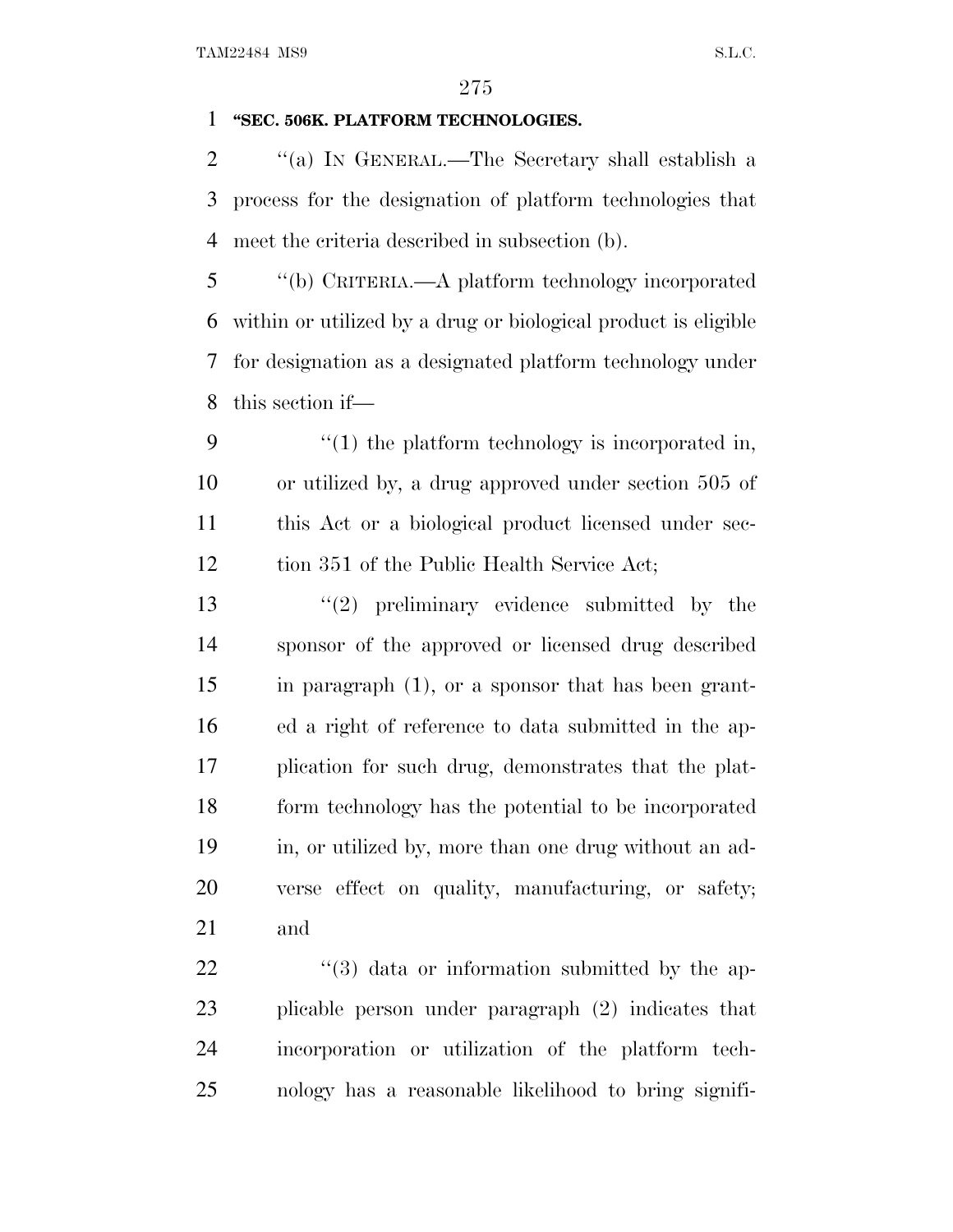cant efficiencies to the drug development or manu-facturing process and to the review process.

 ''(c) REQUEST FOR DESIGNATION.—A person may request the Secretary designate a platform technology as a designated platform technology concurrently with, or at any time after, submission under section 505(i) of this Act or section 351(a)(3) of the Public Health Service Act for the investigation of a drug that incorporates or utilizes the platform technology that is the subject of the request. 10 "(d) DESIGNATION.—

11 ''(1) IN GENERAL.—Not later than 90 calendar days after the receipt of a request under subsection (c), the Secretary shall determine whether the plat- form technology that is the subject of the request meets the criteria described in subsection (b).

16 "(2) DESIGNATION.—If the Secretary deter- mines that the platform technology meets the cri- teria described in subsection (b), the Secretary shall designate the platform technology as a designated platform technology and may expedite the develop- ment and review of any subsequent application sub- mitted under section 505(b) of this Act or section 351(a) of the Public Health Service Act for a drug that uses or incorporates the platform technology pursuant to subsection (e), as appropriate.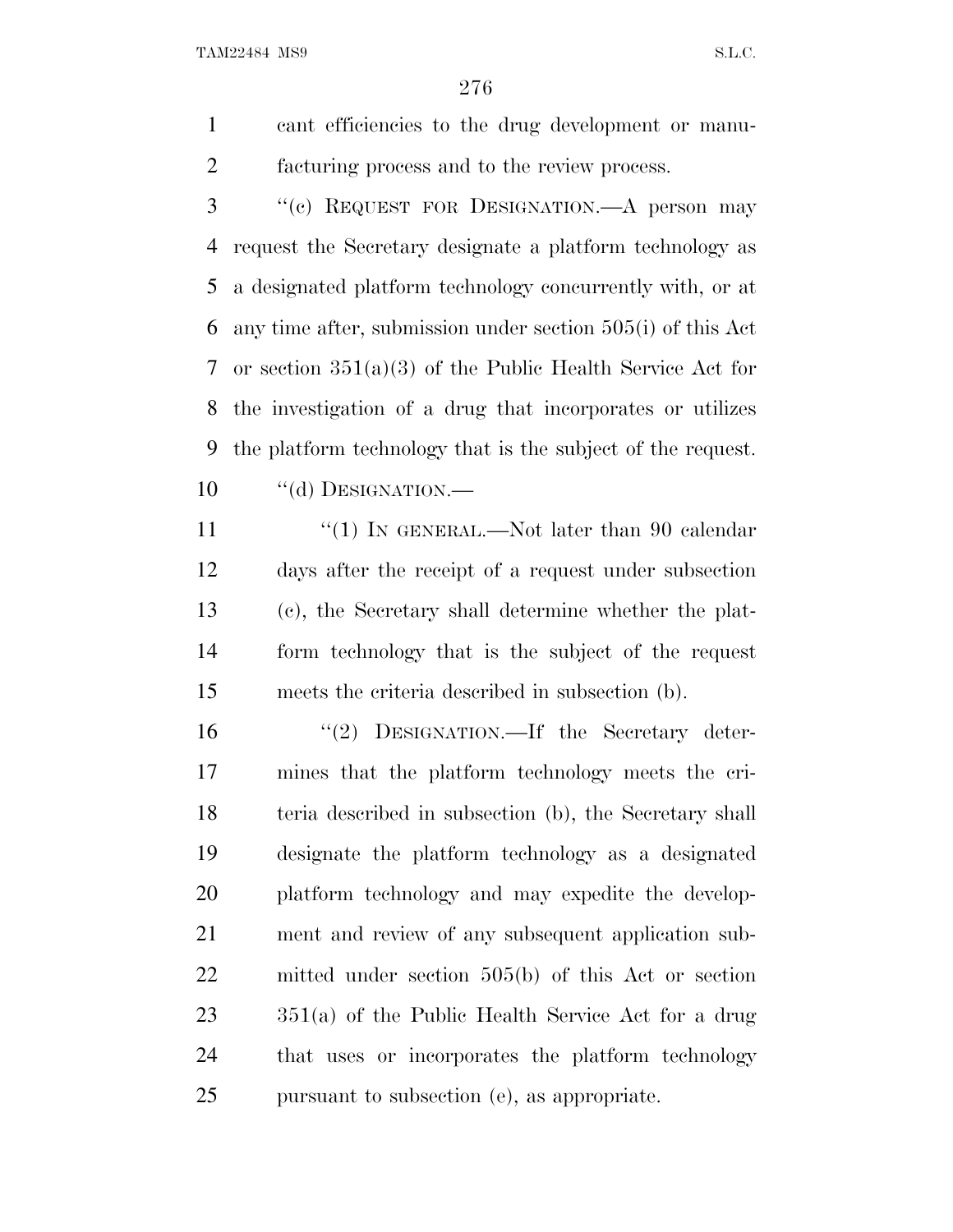| $\mathbf{1}$   | "(3) DETERMINATION NOT TO DESIGNATE.-If                 |
|----------------|---------------------------------------------------------|
| $\overline{2}$ | the Secretary determines that the platform tech-        |
| 3              | nology does not meet the criteria under subsection      |
| $\overline{4}$ | (b), the Secretary shall include with the determina-    |
| 5              | tion not to designate the technology a written de-      |
| 6              | scription of the rationale for such determination.      |
| 7              | "(4) REVOCATION OF DESIGNATION.—The Sec-                |
| 8              | retary may revoke a designation made under para-        |
| 9              | graph $(2)$ , if the Secretary determines that the des- |
| 10             | ignated platform technology no longer meets the cri-    |
| 11             | teria described in subsection (b). The Secretary shall  |
| 12             | communicate the determination to revoke a designa-      |
| 13             | tion to the requesting sponsor in writing, including    |
| 14             | a description of the rationale for such determination.  |
| 15             | "(5) APPLICABILITY.—Nothing in this section             |
| 16             | shall prevent a product that uses or incorporates a     |
| 17             | designated platform technology from being eligible      |
| 18             | for expedited approval pathways if it is otherwise eli- |
| 19             | gible under this Act or the Public Health Service       |
| 20             | Act.                                                    |
|                |                                                         |

21 ''(e) ACTIONS.—The Secretary may take actions to expedite the development and review of an application for a drug that incorporates or utilizes a designated platform technology, including—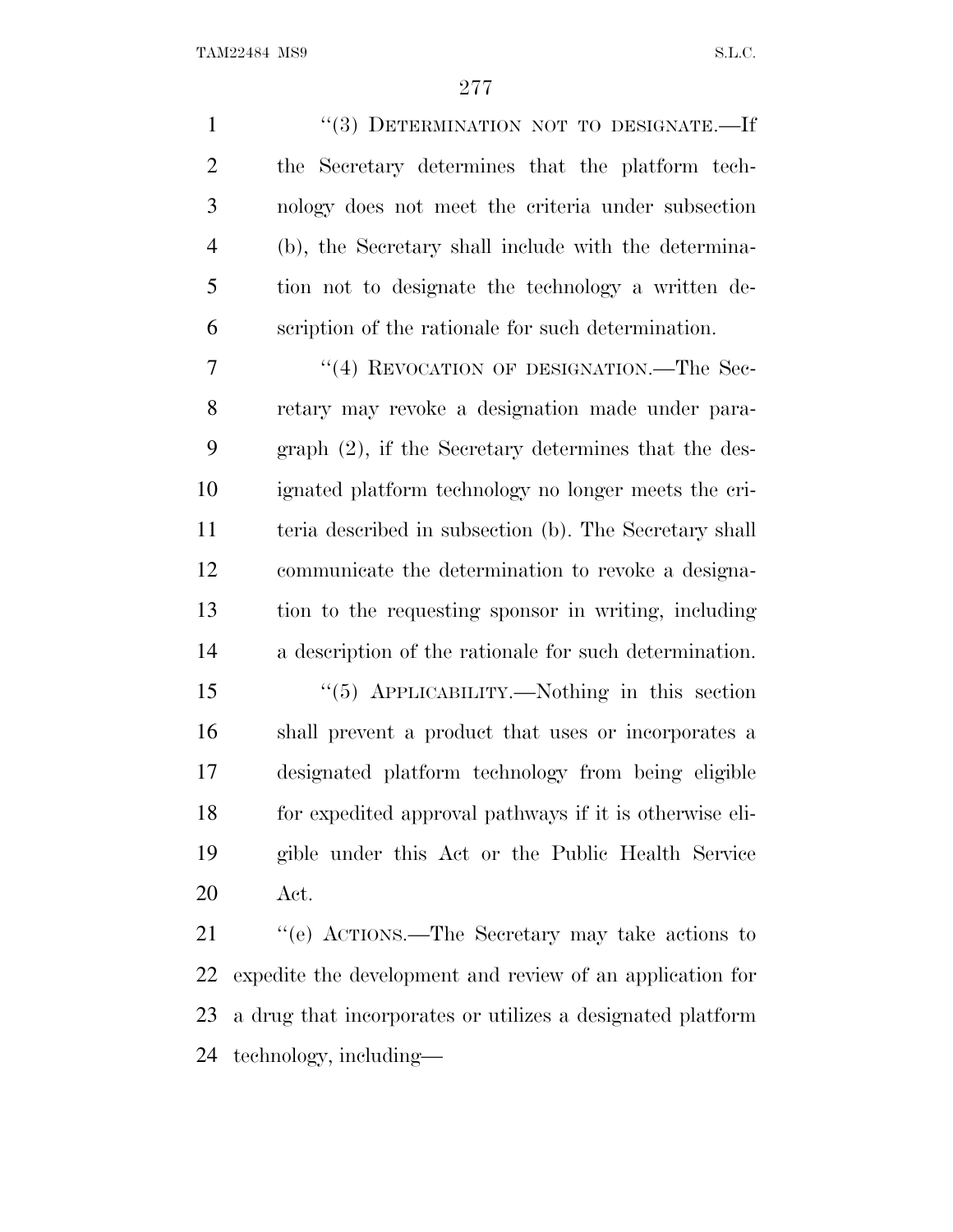1 ''(1) engaging in early interactions with the sponsor to discuss the use of the designated plat- form technology and what is known about such tech- nology, including data previously submitted that is relevant to establishing, as applicable, safety or effi- cacy under section 505(b) of this Act or safety, pu- rity, or potency under section 351(a) of the Public Health Service Act;

 ''(2) providing timely advice to, and interactive communication with, the sponsor regarding the de- velopment of the drug that proposes to use the des- ignated platform technology to ensure that the devel- opment program designed to gather data necessary for approval or licensure is as efficient as prac- ticable, which may include holding meetings with the sponsor and the review team throughout the develop-ment of the drug; and

18 ''(3) considering inspectional findings, including prior findings, related to the manufacture of a drug that incorporates or utilizes the designated platform technology.

 ''(f) LEVERAGING DATA FROM DESIGNATED PLAT- FORM TECHNOLOGIES.—The Secretary shall, consistent with applicable standards for approval, authorization, or licensure under this Act and section 351(a) of the Public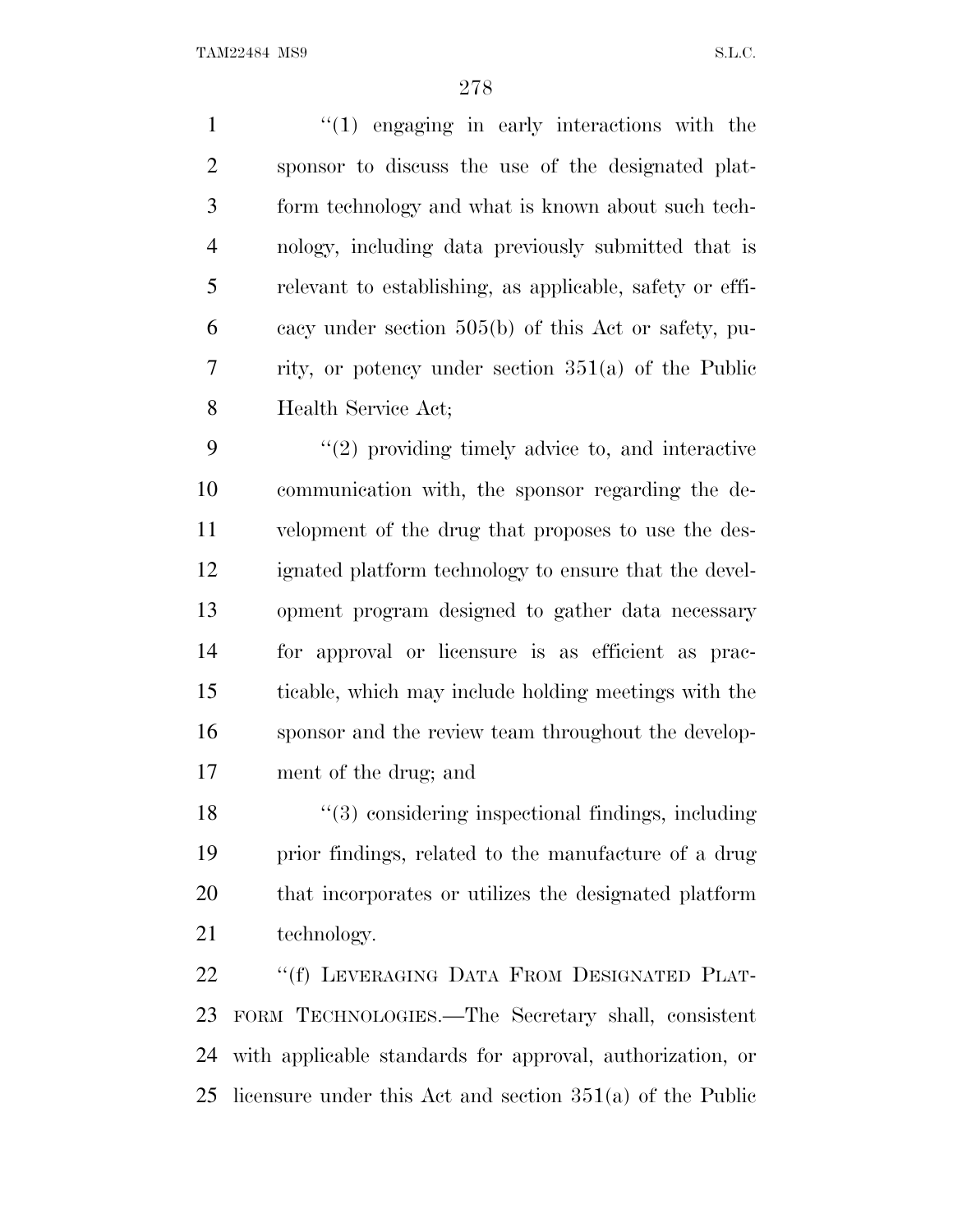Health Service Act, allow the sponsor of an application under section 505(b) of this Act or section 351(a) of the Public Health Service Act or a request for emergency use authorization under section 564, in order to support ap- proval, licensure, or authorization, to reference or rely upon data and information within such application or re- quest that incorporates or utilizes the same or substan- tially similar platform technology designated under sub-section (d), provided that—

 $\mathbf{10}$   $\mathbf{u}(1)$  such data and information was submitted by the same sponsor, pursuant to the application for the drug with respect to which designation of the designated platform technology under subsection (d) was granted; or

15 "(2) the sponsor relying on such data and in- formation received a right of reference to such data and information from the sponsor described in para-graph (1).

19 "(g) CHANGES TO A DESIGNATED PLATFORM TECH- NOLOGY.—A sponsor of more than one application ap- proved under section 505(b) of this Act or section 351(a) of the Public Health Service Act for drugs that incor- porate or utilize the same designated platform technology may submit a single supplemental application for the same proposed changes to the designated platform technology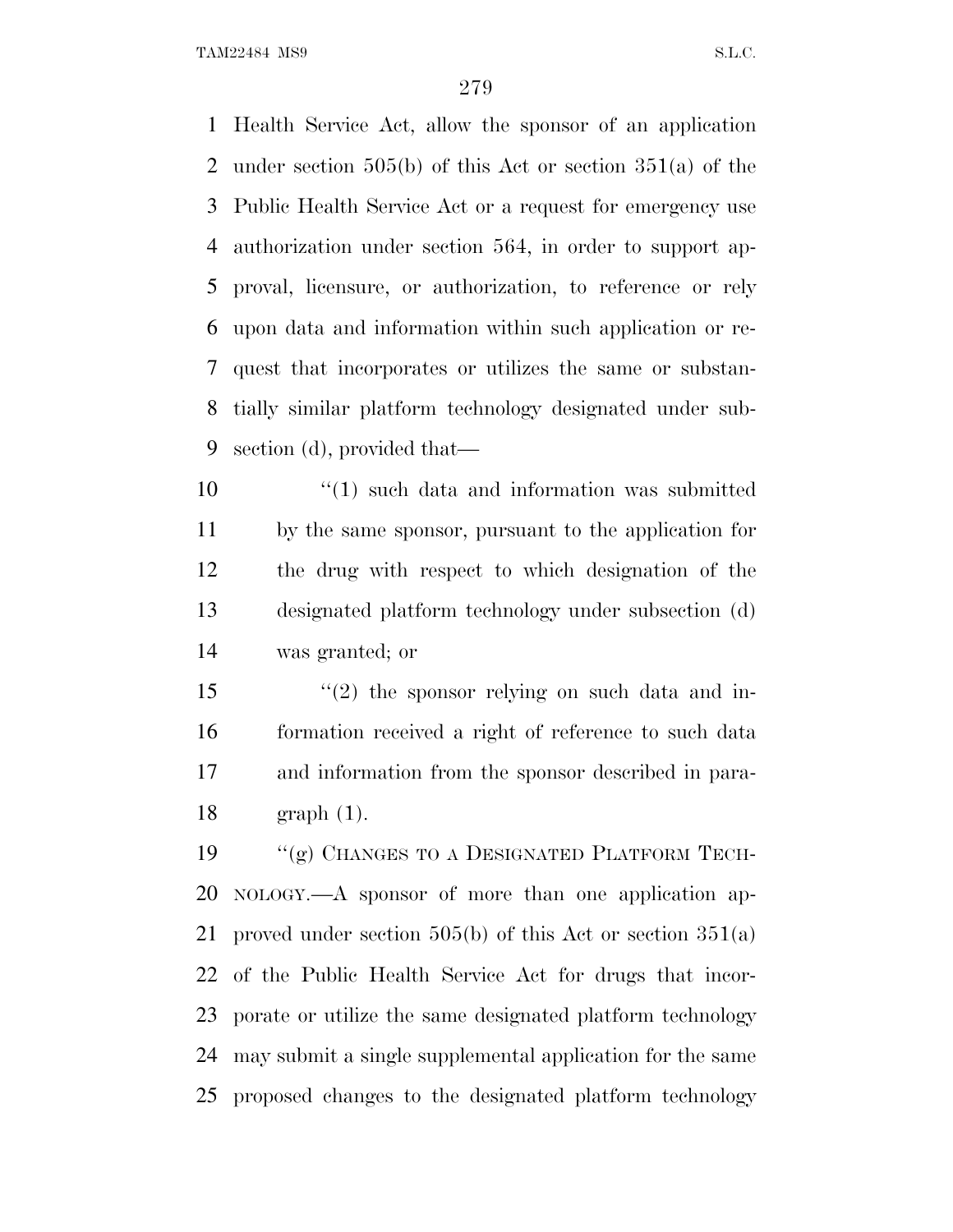that is applicable to more than one drug that incorporates or utilizes such designated platform technology. Such sup- plemental application may be cross referenced in other ap- plications incorporating such change and may include one or more comparability protocols regarding how such changes to the platform technology would be made for each applicable application.

 ''(h) GUIDANCE.—Not later than 1 year after the date of enactment of this section, the Secretary shall issue draft guidance on the implementation of this section. Such guidance shall include examples of drugs that can be man- ufactured using platform technologies, including drugs that contain or consist of vectors and nucleic acids, infor- mation about the Secretary's review of platform tech- nologies, information regarding submitting for designa- tion, consideration for persons submitting a request for designation who has been granted a right of reference, the implementation of the designated platform technology des- ignation program, efficiencies that may be achieved in the development and review of products that incorporate or utilize designated platform technologies, and recommenda- tions and requirements for making and reporting manu- facturing changes to a designated platform technology in accordance with section 506A.

25 "(i) DEFINITIONS.—For purposes of this section: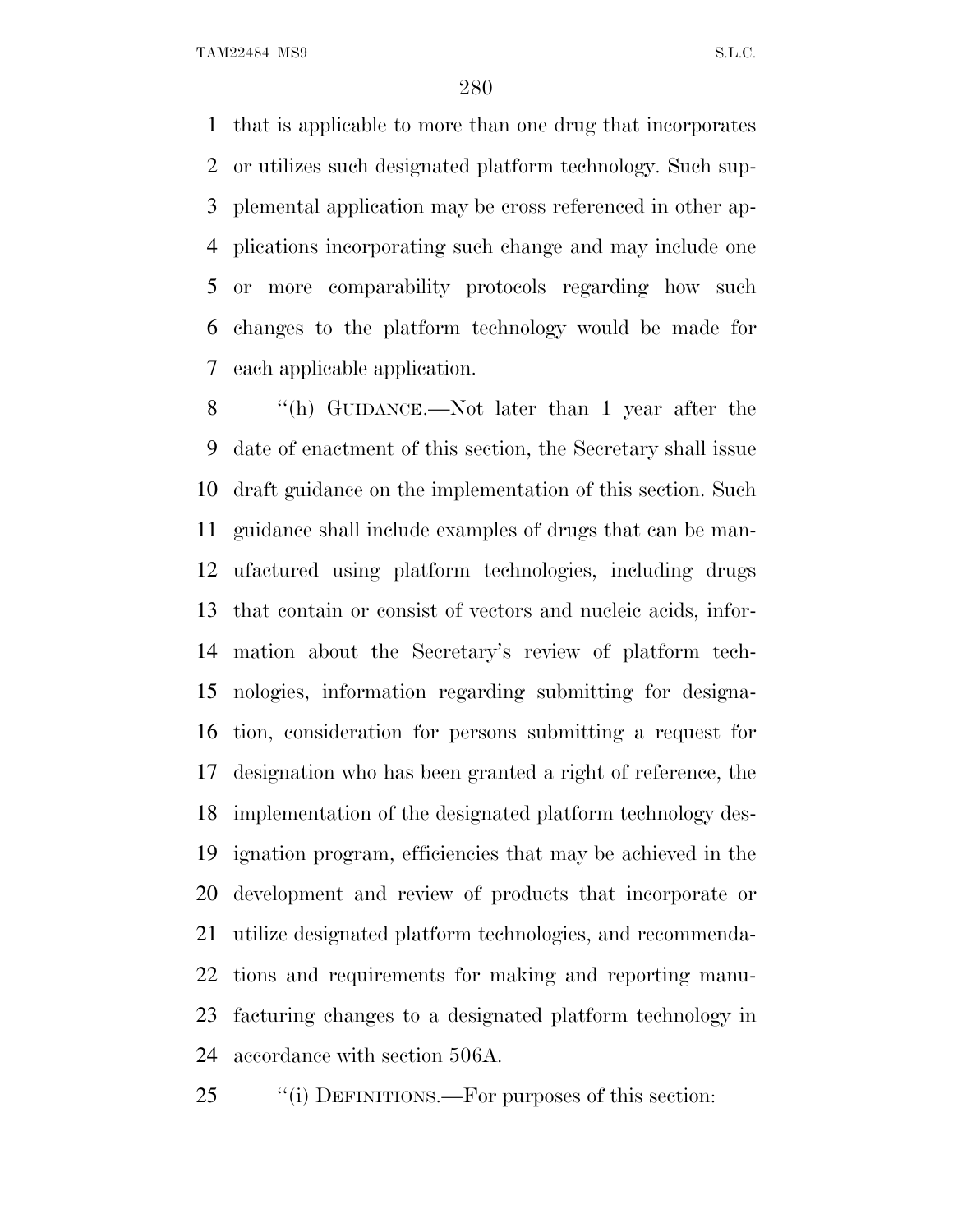| $\mathbf{1}$   | "(1) The term 'platform technology' means—          |
|----------------|-----------------------------------------------------|
| $\overline{2}$ | "(A) a technology incorporated into a drug          |
| 3              | or biological product, such as a nucleic acid se-   |
| $\overline{4}$ | quence, molecular structure, mechanism of ac-       |
| 5              | tion, delivery method, vector, or other tech-       |
| 6              | nology the Secretary determines to be appro-        |
| 7              | priate, or combination of any such technologies,    |
| 8              | $that-$                                             |
| 9              | $f'(i)$ is essential to the characterization        |
| 10             | of the drug or biological product; and              |
| 11             | "(ii) can be adapted for, or incor-                 |
| 12             | porated or utilized in, more than one drug          |
| 13             | biological product sharing common<br><b>or</b>      |
| 14             | structural elements; or                             |
| 15             | "(B) a standardized production or manu-             |
| 16             | facturing process that is used to create or de-     |
| 17             | velop more than one drug sharing common             |
| 18             | structural elements that can be incorporated        |
| 19             | into multiple different drugs.                      |
| 20             | $\lq(2)$ The term 'designated platform technology'  |
| 21             | means a platform technology that is designated as a |
| 22             | platform technology under subsection (d).           |
| 23             | "(j) RULE OF CONSTRUCTION.—Nothing in this sec-     |
| 24             | tion shall be construed to—                         |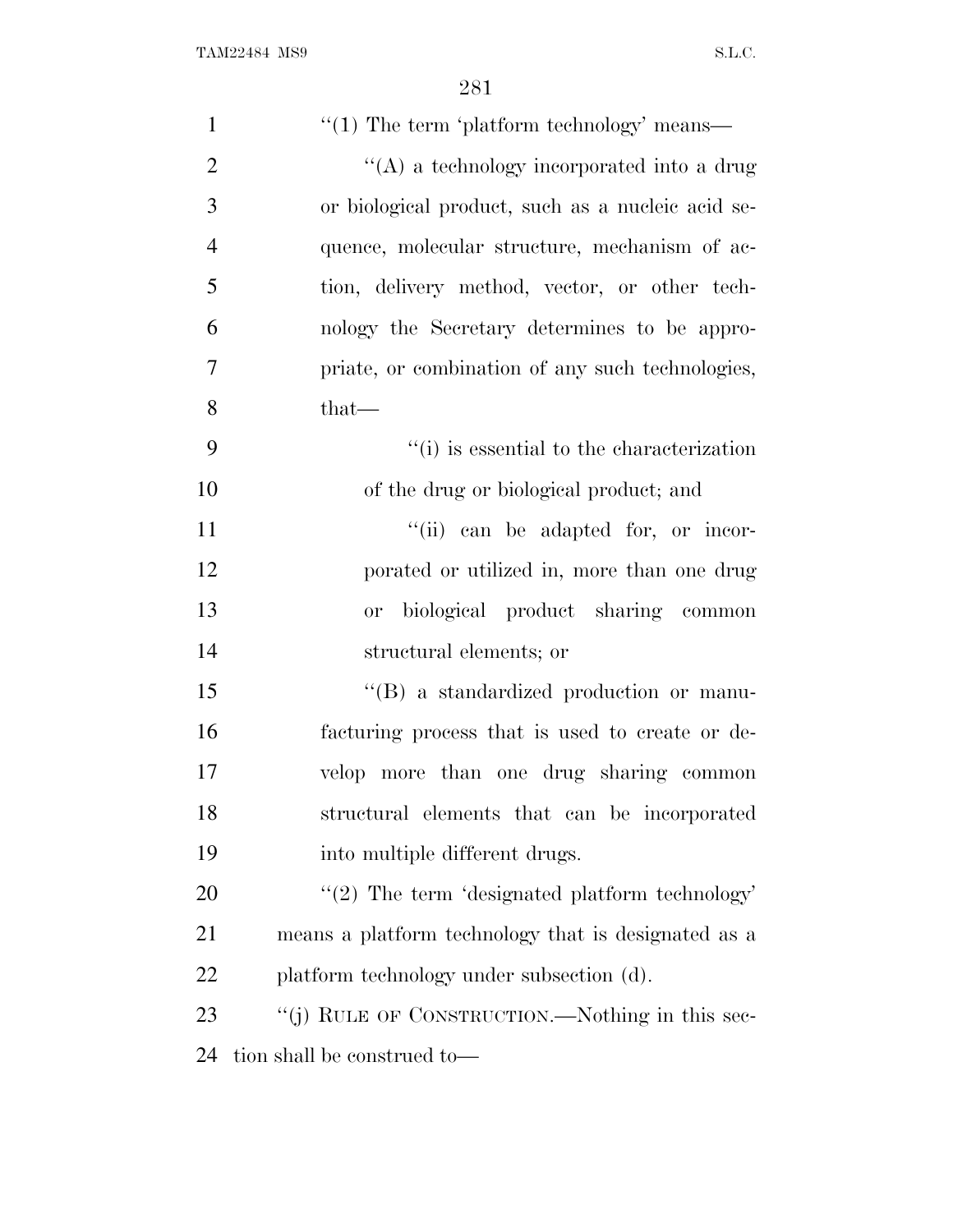1 ''(1) alter the authority of the Secretary to ap- prove drugs pursuant to section 505 of this Act or license biological products pursuant to section 351 of the Public Health Service Act, including standards of evidence and applicable conditions for approval or licensure under the applicable Act; or

 $7 \t$  ''(2) confer any new rights with respect to the permissibility of a sponsor of an application for a drug product or biological product referencing infor- mation contained in another application submitted by the holder of an approved application under sec- tion 505(c) of this Act or of a license under section 351(a) of the Public Health Service Act.''.

 (b) REPORT.—Not later than 2 years after the date of enactment of this Act, the Secretary of Health and Human Services shall issue a report to the Committee on Health, Education, Labor, and Pensions of the Senate and the Committee on Energy and Commerce of the House of Representatives, on the platform technology designation program under section 506K of the Federal Food, Drug, and Cosmetic Act, as added by subsection (a). Such report shall include—

 (1) the number of requests for designation under such program;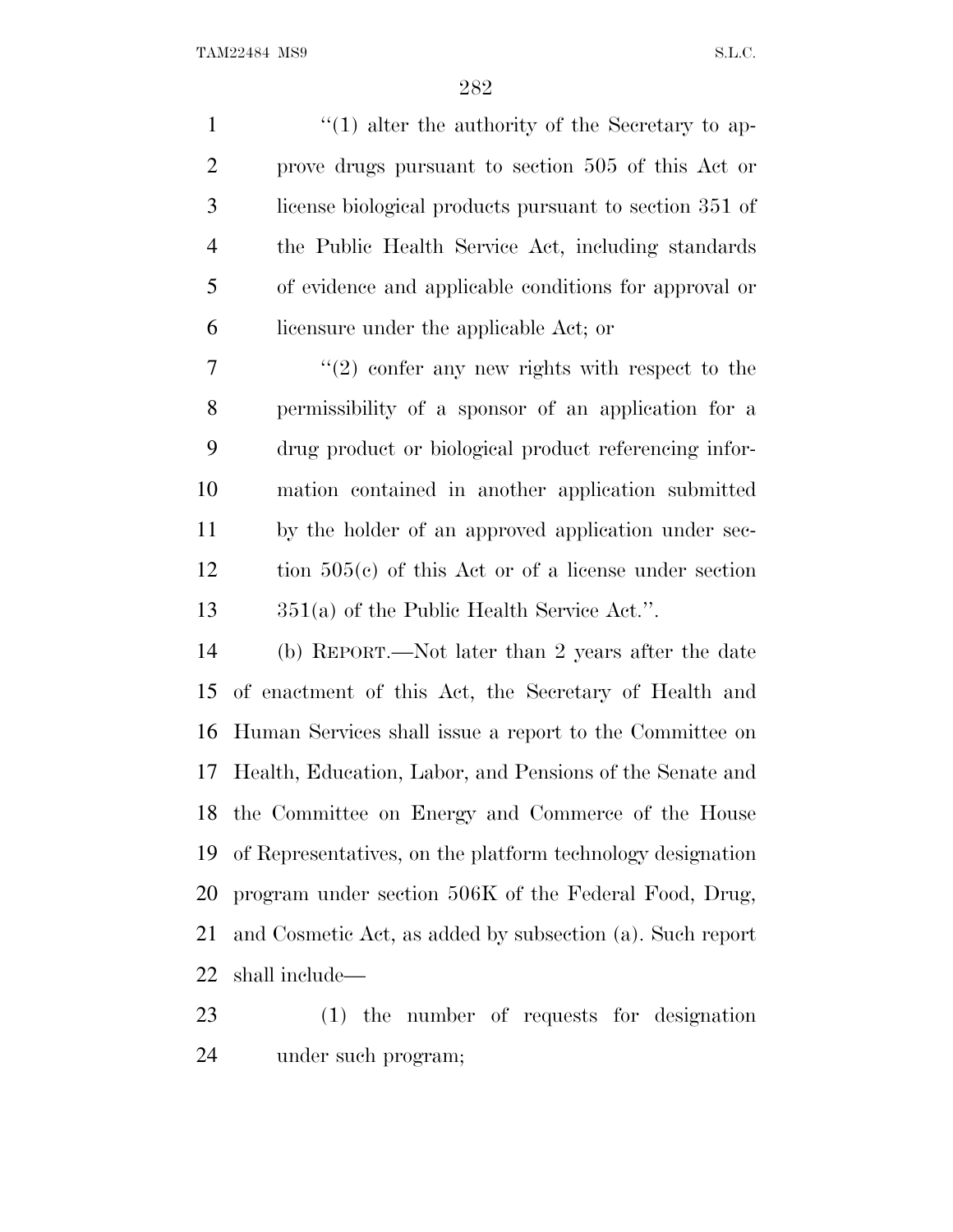| $\mathbf{1}$   | (2) the number of designations under such pro-                           |
|----------------|--------------------------------------------------------------------------|
| $\overline{2}$ | gram issued, active, and revoked;                                        |
| 3              | (3) the resources required to carry out such                             |
| $\overline{4}$ | program (including the review time used for full-                        |
| 5              | time equivalent employees);                                              |
| 6              | (4) any efficiencies gained in the development,                          |
| 7              | manufacturing, and review processes associated with                      |
| 8              | such designations; and                                                   |
| 9              | $(5)$ recommendations, if any, to strengthen the                         |
| 10             | program to better leverage platform technologies                         |
| 11             | that can be used in more than one drug and meet                          |
| 12             | patient needs in a manner as timely as possible, tak-                    |
| 13             | ing into consideration the resources available to the                    |
| 14             | Secretary of Health and Human Services for car-                          |
| 15             | rying out such program.                                                  |
| 16             | SEC. 507. INCREASING EUA DECISION TRANSPARENCY.                          |
| 17             | Section $564(h)(1)$ of the Federal Food, Drug, and                       |
| 18             | Cosmetic Act $(21 \text{ U.S.C. } 360 \text{bbb} - 3(h)(1))$ is amended— |
| 19             | (1) by inserting "on the internet website of the                         |
| 20             | Food and Drug Administration and" after "prompt-                         |
| 21             | ly publish"; and                                                         |
| 22             | (2) by striking "application under section                               |
| 23             | $505(i)$ , $512(j)$ , or $520(g)$ , even if such summary may             |
| 24             | indirectly reveal the existence of such application"                     |
| 25             | and inserting "application, request, or submission                       |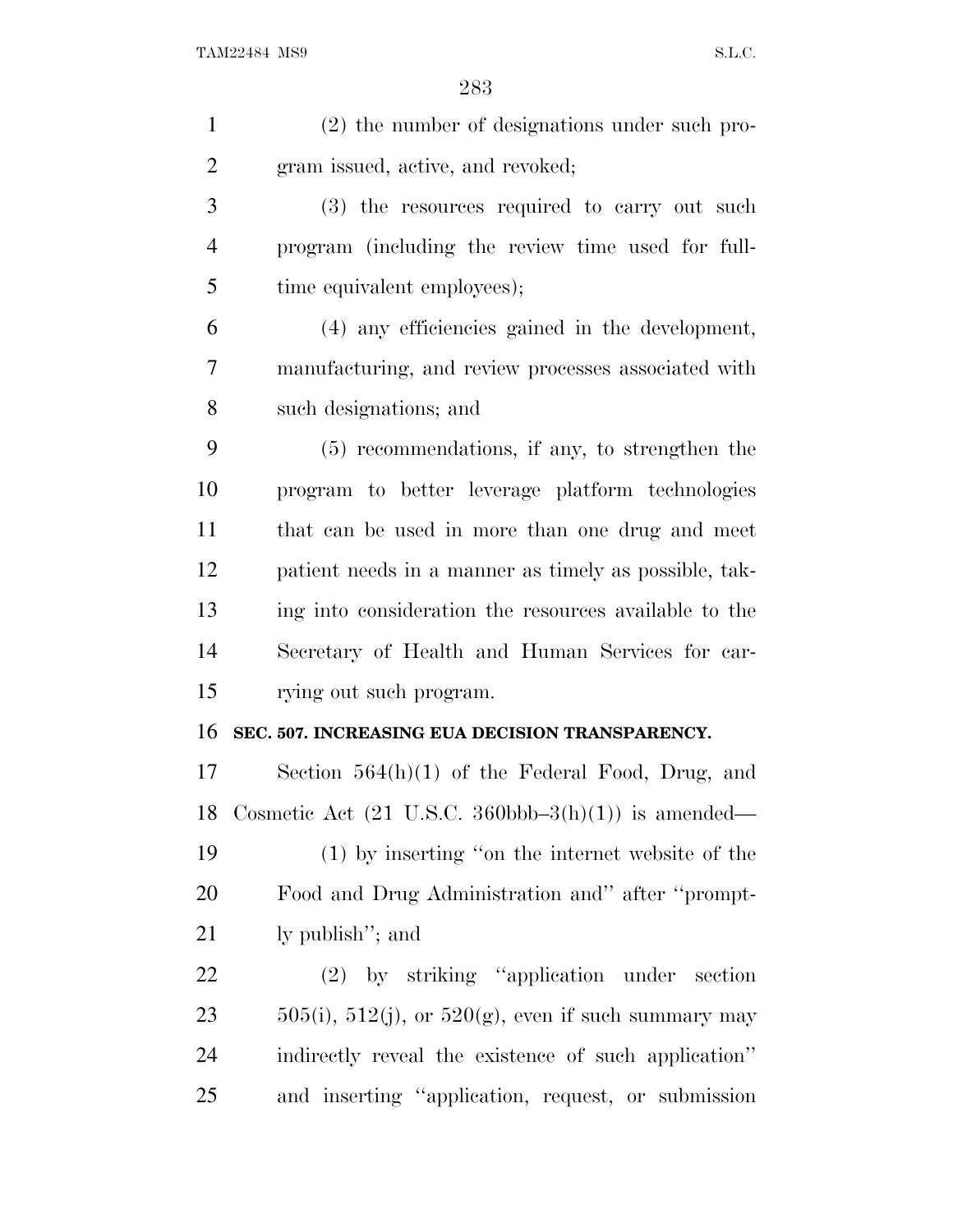1 under this section or section 505(b), 505(i), 505(j), 2 512(b), 512(j), 512(n), 515, 510(k), 513(f)(2),  $3 = 520(g), 520(m), 571, or 572$  of this Act, or section 351(a) or 351(k) of the Public Health Service Act, even if such summary may reveal the existence of such an application, request, or submission, or data contained in such application, request, or submis-sion''.

### **SEC. 508. IMPROVING FDA GUIDANCE AND COMMUNICA-TION.**

 (a) FDA REPORT AND IMPLEMENTATION OF GOOD GUIDANCE PRACTICES.—The Secretary of Health and Human Services (referred to in this section as the ''Sec- retary'') shall develop, and publish on the website of the Food and Drug Administration—

 (1) a report identifying best practices for the efficient prioritization, development, issuance, and use of guidance documents, within centers, across the Food and Drug Administration, and across other applicable agencies; and

 (2) a plan for implementation of such best practices, including across other applicable agencies, which shall address—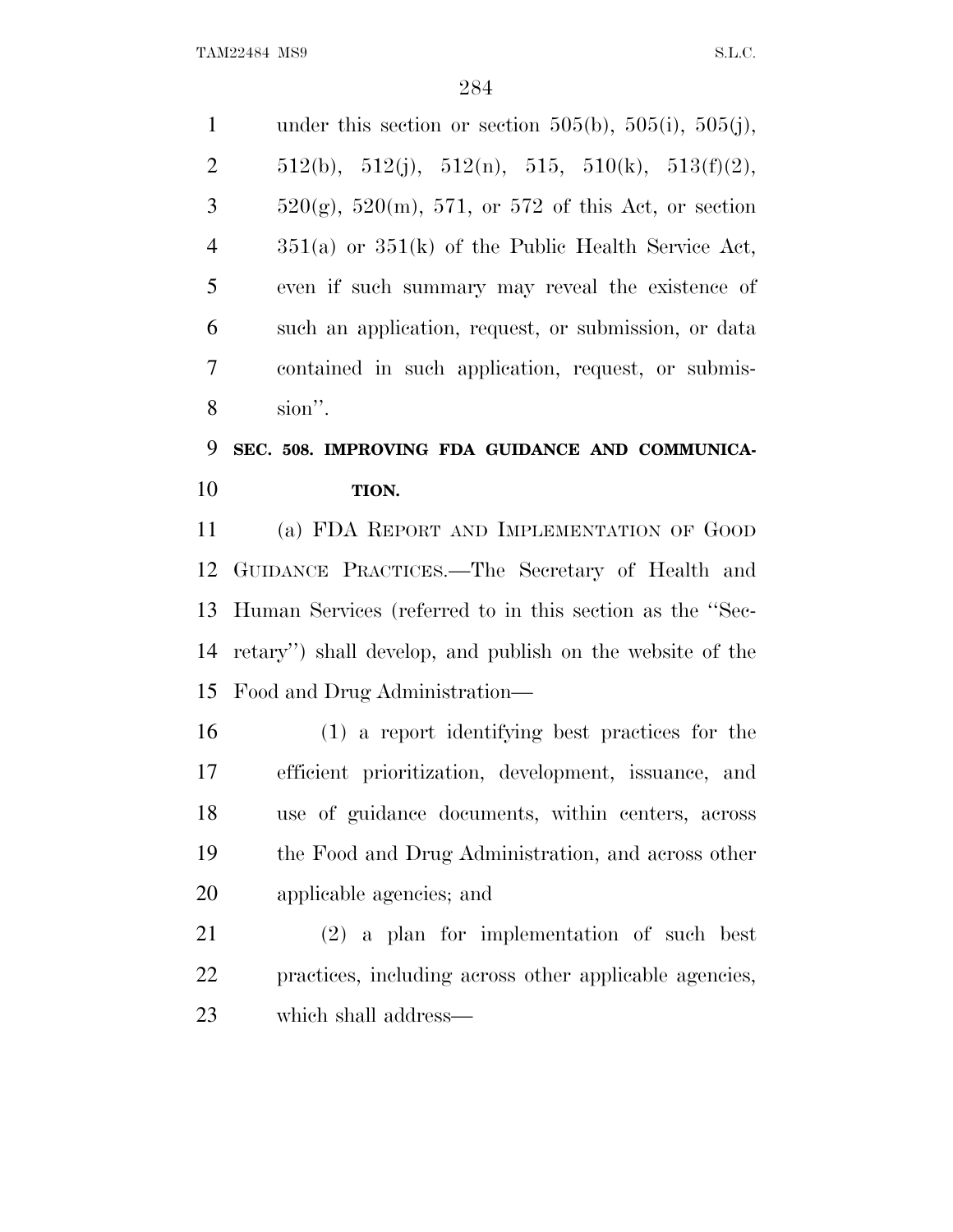| $\mathbf{1}$   | (A) streamlining development and review                    |
|----------------|------------------------------------------------------------|
| $\overline{2}$ | of guidance documents within centers<br>and                |
| 3              | across the Food and Drug Administration;                   |
| $\overline{4}$ | (B) streamlining processes for regulatory                  |
| 5              | submissions to the Food and Drug Administra-               |
| 6              | tion, including through the revision or issuance           |
| 7              | of guidance documents; and                                 |
| 8              | (C) implementing innovative guidance de-                   |
| 9              | velopment processes and practices<br>and                   |
| 10             | transitioning or updating guidance issued dur-             |
| 11             | ing the COVID-19 public health emergency, as               |
| 12             | appropriate.                                               |
| 13             | (b) REPORT AND IMPLEMENTATION OF FDA BEST                  |
| 14             | PRACTICES FOR COMMUNICATING WITH EXTERNAL                  |
| 15             | STAKEHOLDERS.—The Secretary, acting through the            |
| 16             | Commissioner of Food and Drugs, shall develop and pub-     |
| 17             | lish on the website of the Food and Drug Administration    |
|                | 18 a report on the practices of the Food and Drug Adminis- |
| 19             | tration to broadly communicate with external stake-        |
|                | 20 holders, other than through guidance documents, which   |
| 21             | shall include—                                             |

 (1) a review of the types and methods of public communication that the Food and Drug Administra- tion uses to communicate and interact with medical product sponsors and other external stakeholders;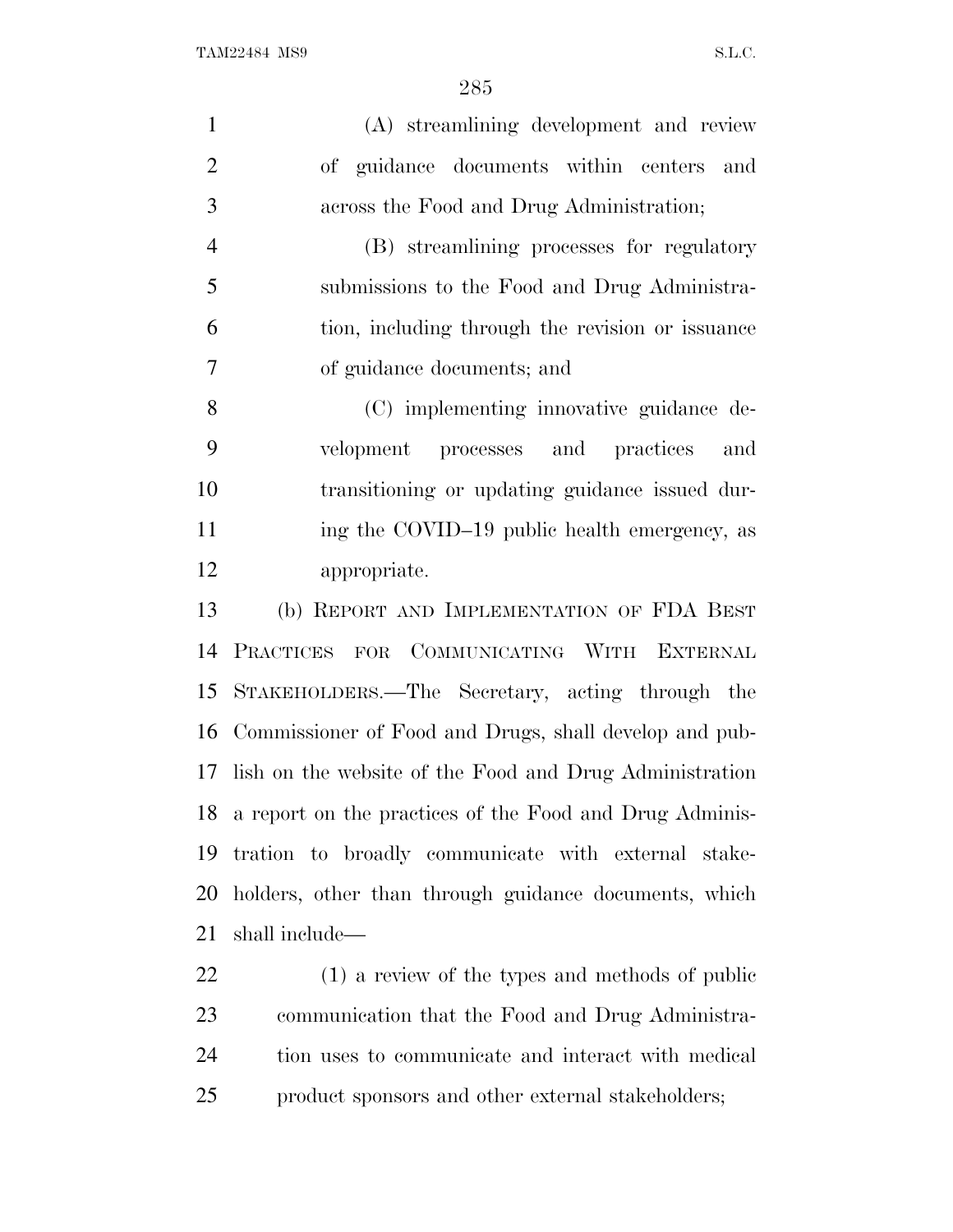| $\mathbf{1}$   | (2) the identification of best practices for the           |
|----------------|------------------------------------------------------------|
| $\overline{2}$ | efficient development, issuance, and use of such           |
| 3              | communications; and                                        |
| $\overline{4}$ | (3) a plan for implementation of best practices            |
| 5              | for communication with external stakeholders, which        |
| 6              | shall address—                                             |
| 7              | (A) advancing the use of innovative forms                  |
| 8              | of communication, including novel document                 |
| 9              | types and formats, to provide increased regu-              |
| 10             | latory clarity to product sponsors and other               |
| 11             | stakeholders, and advancing methods of com-                |
| 12             | municating and interacting with medical prod-              |
| 13             | uct sponsors and other external stakeholders,              |
| 14             | including the use of tools such as product sub-            |
| 15             | mission templates, webinars, and frequently                |
| 16             | asked questions communications;                            |
| 17             | (B) streamlining processes for regulatory                  |
| 18             | submissions; and                                           |
| 19             | (C) implementing innovative communica-                     |
| 20             | tion development processes and transitioning or            |
| 21             | updating communication practices used during               |
| 22             | the COVID-19 public health emergency, as ap-               |
| 23             | propriate.                                                 |
| 24             | (c) CONSULTATION.—In developing and publishing             |
| 25             | the report and implementation plan under this section, the |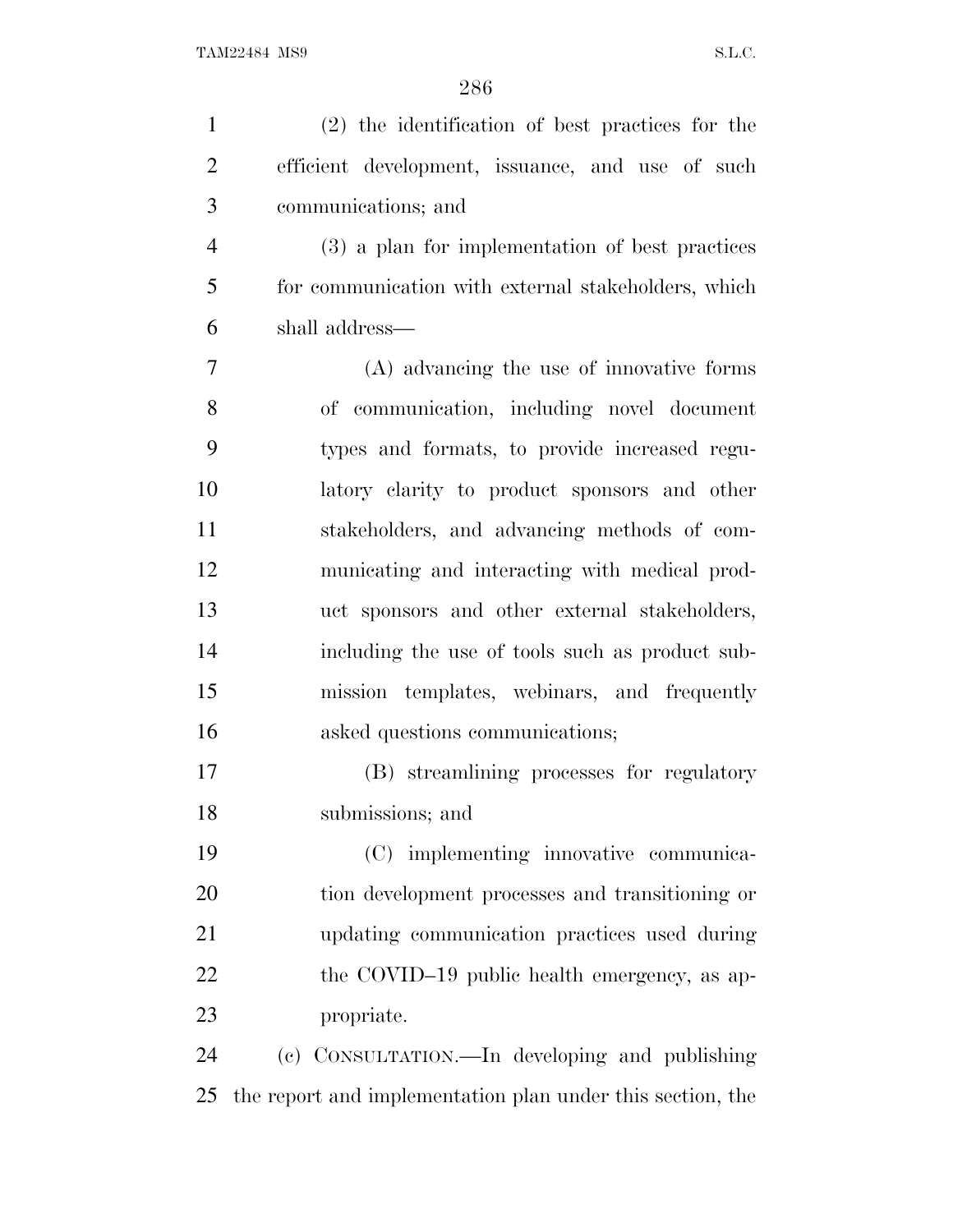Secretary shall consult with stakeholders, including re- searchers, academic organizations, pharmaceutical, bio- technology, and medical device developers, clinical re- search organizations, clinical laboratories, health care pro- viders, patient groups, and other appropriate stakeholders. (d) MANNER OF ISSUANCE.— For purposes of car- rying out this section, the Secretary may update an exist- ing report or plan, and may combine the reports and im- plementation plans described in subsections (a) and (b) into one or more documents. (e) TIMING.—The Secretary shall— (1) not later than 1 year after the date of en- actment of this Act, publish a draft of the reports and plans required under this section; and (2) not later than 180 days after publication of the draft reports and plans under paragraph (1)— (A) publish a final report and plan; and (B) begin implementation of the best prac- tices pursuant to such final plan. **SEC. 509. GAO STUDY AND REPORT ON HIRING CHAL- LENGES AT FDA.** (a) I<sup>N</sup> GENERAL.—Not later than 18 months after the date of enactment of this Act, the Comptroller General of the United States shall submit to the Committee on Health, Education, Labor, and Pensions of the Senate and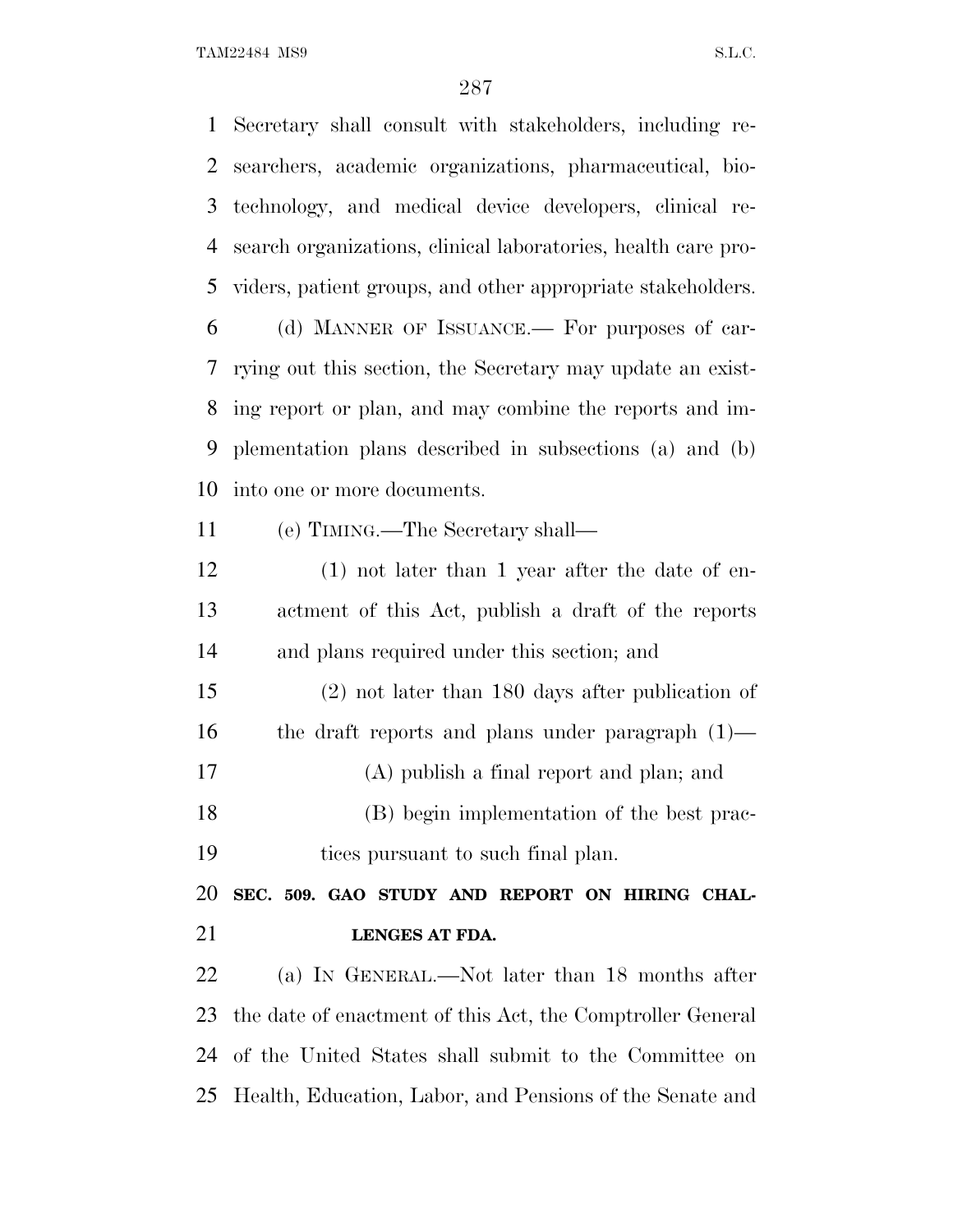the Committee on Energy and Commerce of the House of Representatives a report assessing the policies, prac- tices, processes, and programs of the Food and Drug Ad- ministration with respect to hiring, recruiting, and reten- tion, and the impact of such policies, practices, processes, and programs on the agency's ability to carry out its pub- lic health mission, including the agency's ability to respond to the COVID–19 public health emergency. Such report may involve policies, practices, processes, and programs of the Department of Health and Human Services and other agencies, as applicable.

 (b) CONTENT OF REPORT.—The report required under subsection (a) shall include an assessment of—

 (1) challenges related to the efficient hiring, re- cruiting, professional development, and retention of the Food and Drug Administration workforce, in- cluding, as applicable, the end-to-end hiring process, time to hire, multiple hiring authorities, salary lev- els, vacancy rates, and identification and availability of candidates with necessary expertise;

 (2) causes of the challenges identified under paragraph (1), including an analysis of relevant poli- cies, practices, processes, programs, organizational structure, resources, training, remote work capabili-ties, and data systems;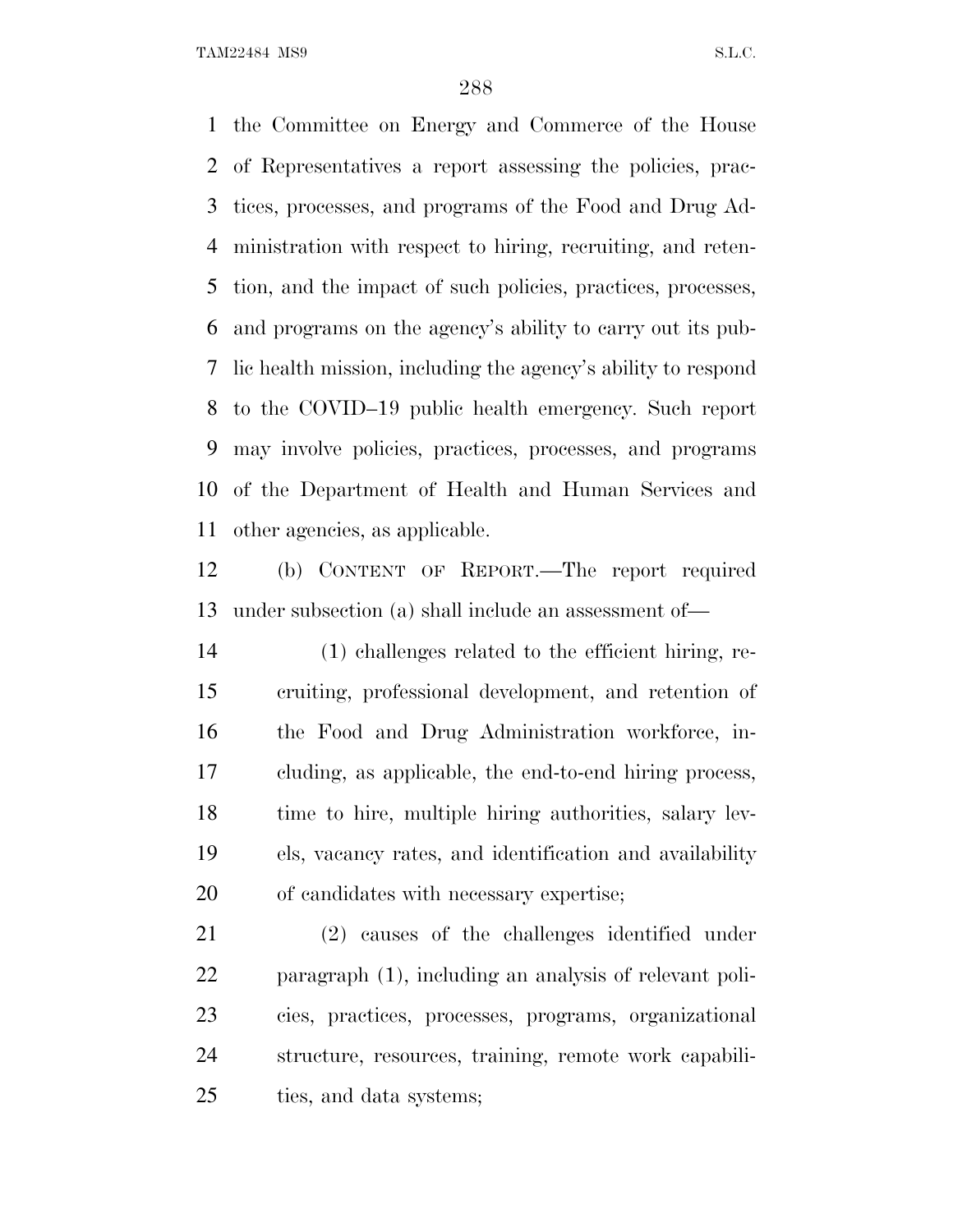(3) challenges facing the Food and Drug Ad- ministration workforce, including with respect to workload, diversity, employee engagement, and mo- rale; (4) the impact of challenges identified under paragraphs (1) and (3) on operations of the Food and Drug Administration, including on meeting user fee agreement performance goals and inspection ac- tivities; (5) any hiring or retention plans of the Food and Drug Administration, and progress towards im- plementation and the metrics to measure success of such plans; (6) successful or efficient hiring policies or au- thorities, including any relevant hiring authorities that resulted in efficient hiring for vacant positions, such as temporary direct hiring authorities during 18 the COVID–19 public health emergency response; (7) whether policies, practices, processes, and

 programs related to hiring, recruiting, professional development, and retention are implemented consist-ently across the Food and Drug Administration;

 (8) recommendations to address challenges identified, including recommendations regarding im-provements to policies, practices, processes, and pro-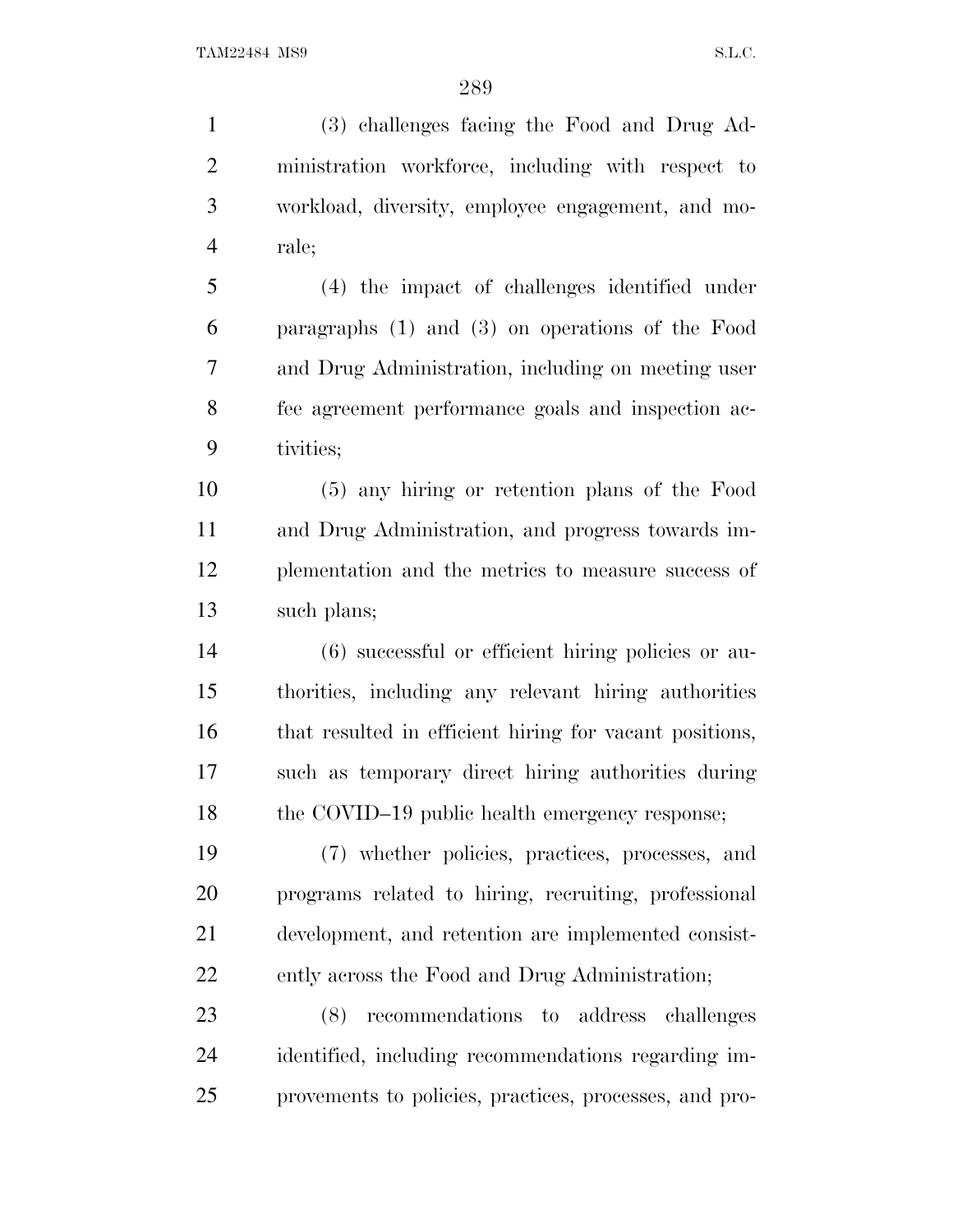grams of the Food and Drug Administration with respect to hiring, recruiting, professional develop-ment, and retention; and

 (9) challenges related to hiring, recruiting, and retaining a qualified workforce to meet public health emergency response needs, including any such chal- lenges identified during the COVID–19 public health emergency.

**Subtitle B—Mitigating Shortages**

 **SEC. 511. ENSURING REGISTRATION OF FOREIGN DRUG AND DEVICE MANUFACTURERS.**

 (a) REGISTRATION OF CERTAIN FOREIGN ESTAB- LISHMENTS.—Section 510(i) of the Federal Food, Drug, and Cosmetic Act (21 U.S.C. 360(i)) is amended by add-ing at the end the following:

 $\qquad$  "(5) The requirements of paragraphs (1) and (2) shall apply regardless of whether the drug or device under- goes further manufacture, preparation, propagation, compounding, or processing at a separate establishment outside the United States prior to being imported or of-fered for import into the United States.''.

 (b) UPDATING REGULATIONS.—Not later than 2 years after the date of enactment of this Act, the Sec-retary of Health and Human Services shall update regula-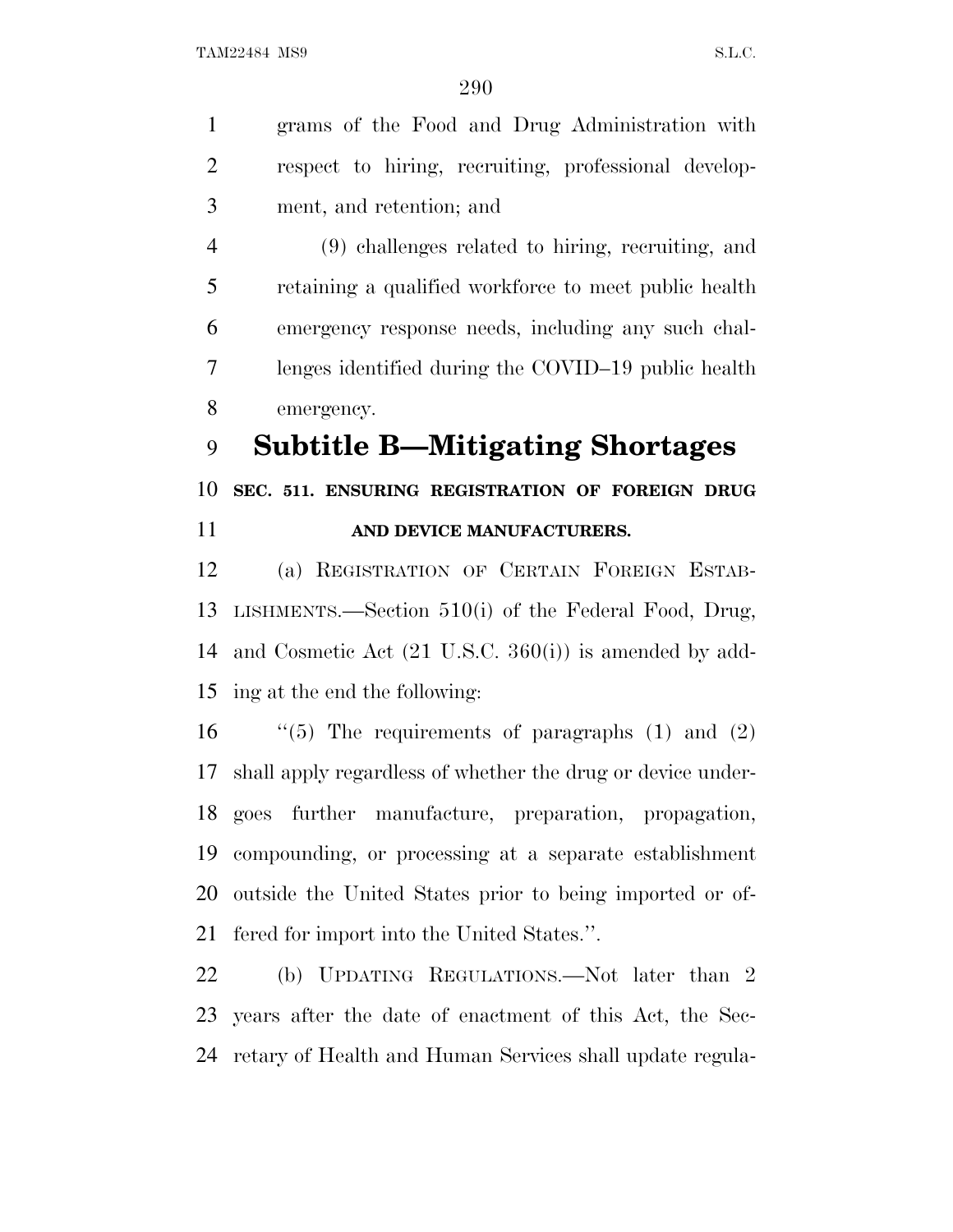tions, as appropriate, to implement the amendment made by subsection (a).

## **SEC. 512. EXTENDING EXPIRATION DATES FOR CERTAIN DRUGS.**

 (a) I<sup>N</sup> GENERAL.—Not later than 1 year after the date of enactment of this Act, the Secretary of Health and Human Services (referred to in this section as the ''Sec- retary'') shall issue draft guidance, or revise existing guid- ance, to address recommendations for sponsors of applica- tions submitted under section 505 of the Federal Food, Drug, and Cosmetic Act (21 U.S.C. 355) or section 351 of the Public Health Service Act (42 U.S.C. 262) regard-ing—

 (1) the submission of stability testing data in such applications, including considerations for data requirements that could be streamlined or reduced to facilitate faster review of longer proposed expira-18 tion dates;

 (2) establishing in the labeling of drugs the longest feasible expiration date scientifically sup- ported by such data, taking into consideration how extended expiration dates may—

 (A) help prevent or mitigate drug short-ages; and

(B) affect product quality; and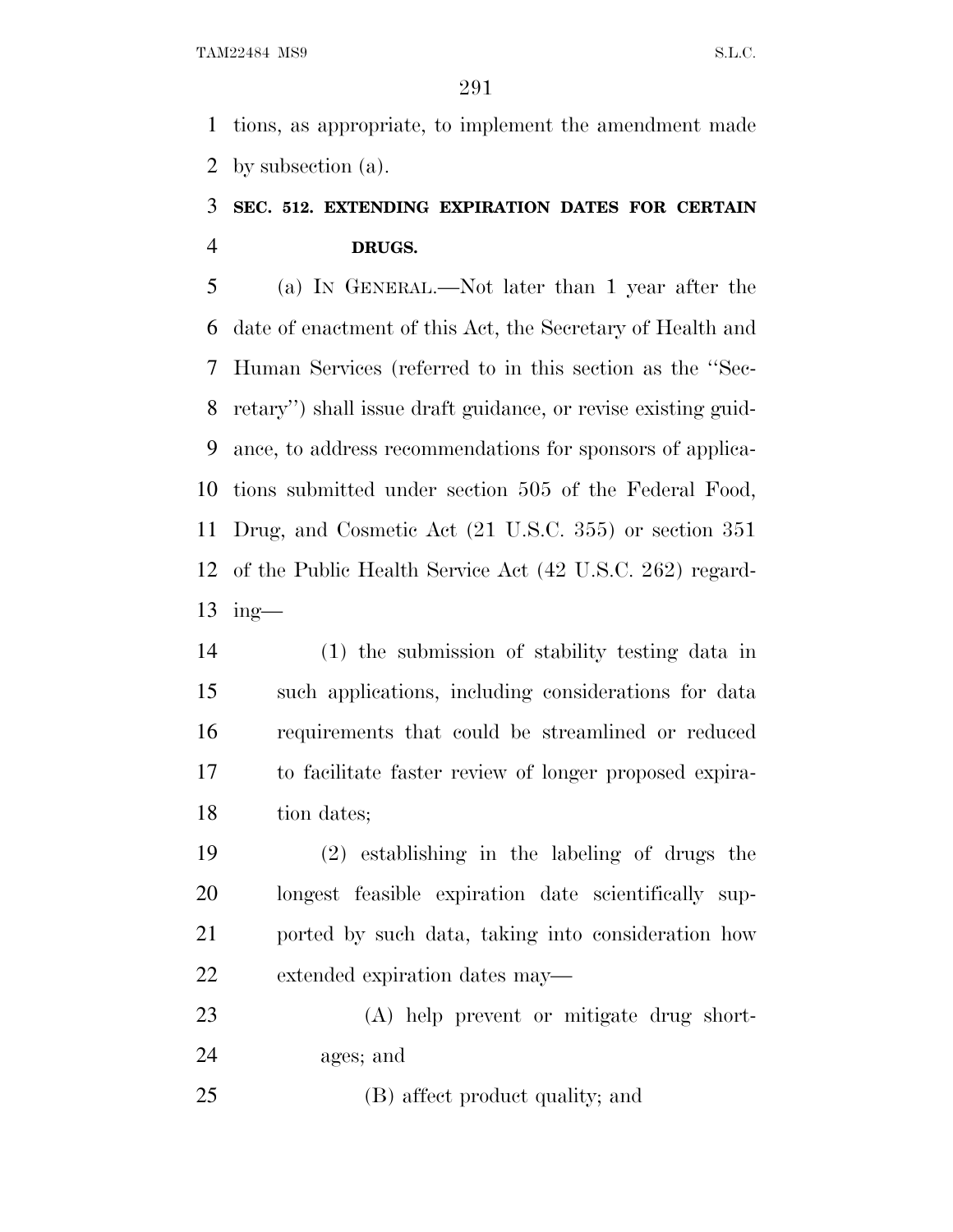(3) the use of innovative approaches for drug and combination product stability modeling to sup- port initial product expiration dates and expiration date extensions. (b) REPORT.—Not later than 2 years after the date of enactment of this Act, and again 2 years thereafter, the Secretary shall submit to the Committee on Health,

 Education, Labor, and Pensions of the Senate and the Committee on Energy and Commerce of the House of Representatives a report that includes—

 (1) the number of drugs for which the Sec- retary has requested the manufacturer make a label-ing change regarding the expiration date; and

 (2) for each drug for which the Secretary has requested a labeling change with respect to the expi- ration date, information regarding the circumstances of such request, including—

18 (A) the name and dose of such drug;

(B) the rationale for the request;

 (C) whether the drug, at the time of the request, was listed on the drug shortage list 22 under section 506E of the Federal Food, Drug, and Cosmetic Act (21 U.S.C. 356e), or was at risk of shortage;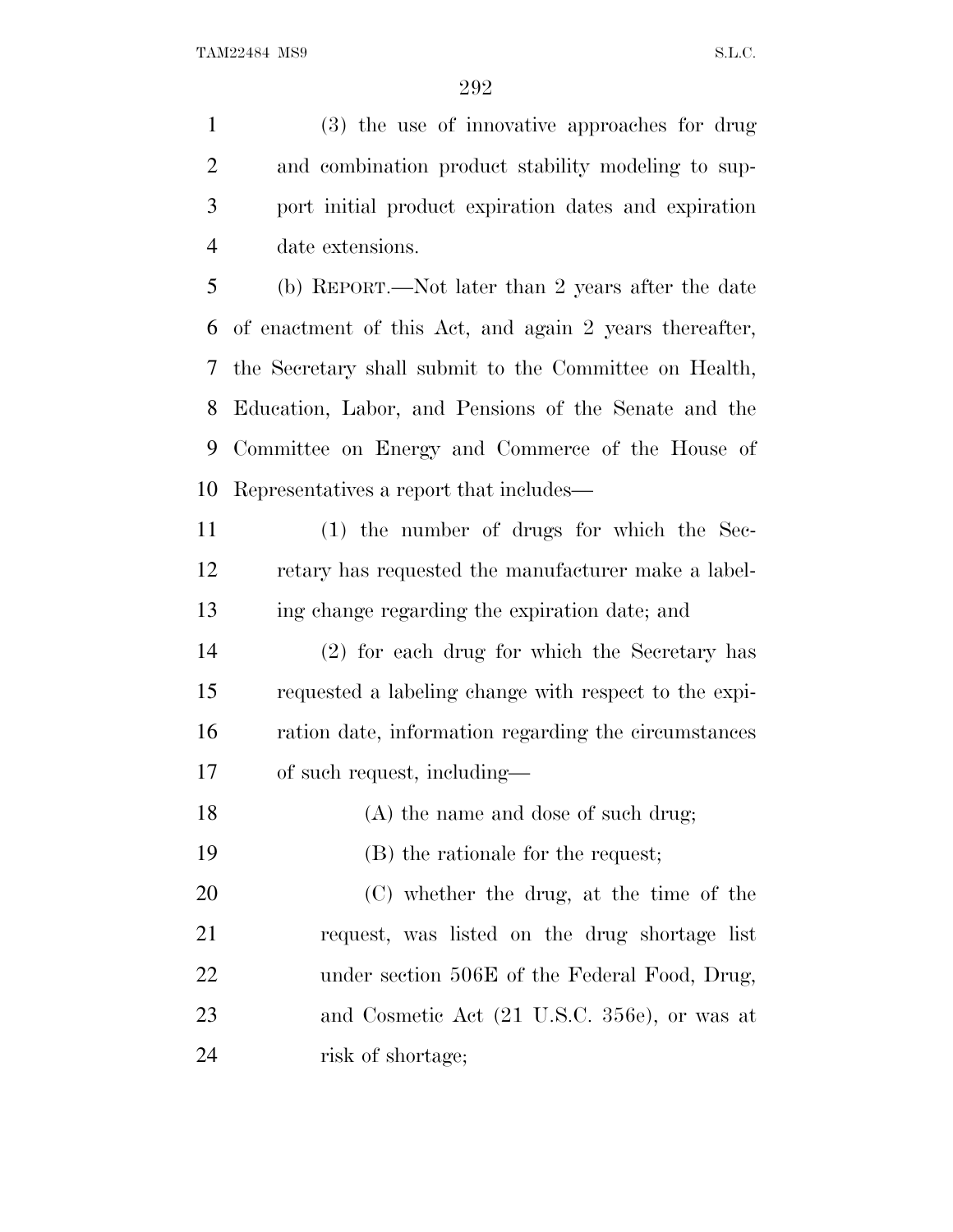(D) whether the request was made in con- nection with a public health emergency declared under section 319 of the Public Health Service Act (42 U.S.C. 247d); and

 (E) whether the manufacturer made the requested change by the requested date, and for instances where the manufacturer does not make the requested change, the manufacturer's justification for not making the change, if the manufacturer agrees to provide such justifica-11 tion for inclusion in the report.

### **SEC. 513. UNANNOUNCED FOREIGN FACILITY INSPECTIONS PILOT PROGRAM.**

 (a) I<sup>N</sup> GENERAL.—The Secretary of Health and Human Services (referred to in this section as the ''Sec- retary'') shall conduct a pilot program under which the Secretary increases the conduct of unannounced inspec- tions of foreign human drug facilities and evaluates the differences between inspections of domestic and foreign human drug facilities, including the impact of announcing inspections to persons who own or operate foreign human drug facilities in advance of an inspection. Such pilot pro-gram shall evaluate—

 (1) differences in the number and type of viola-25 tions of section  $501(a)(2)(B)$  of the Federal Food,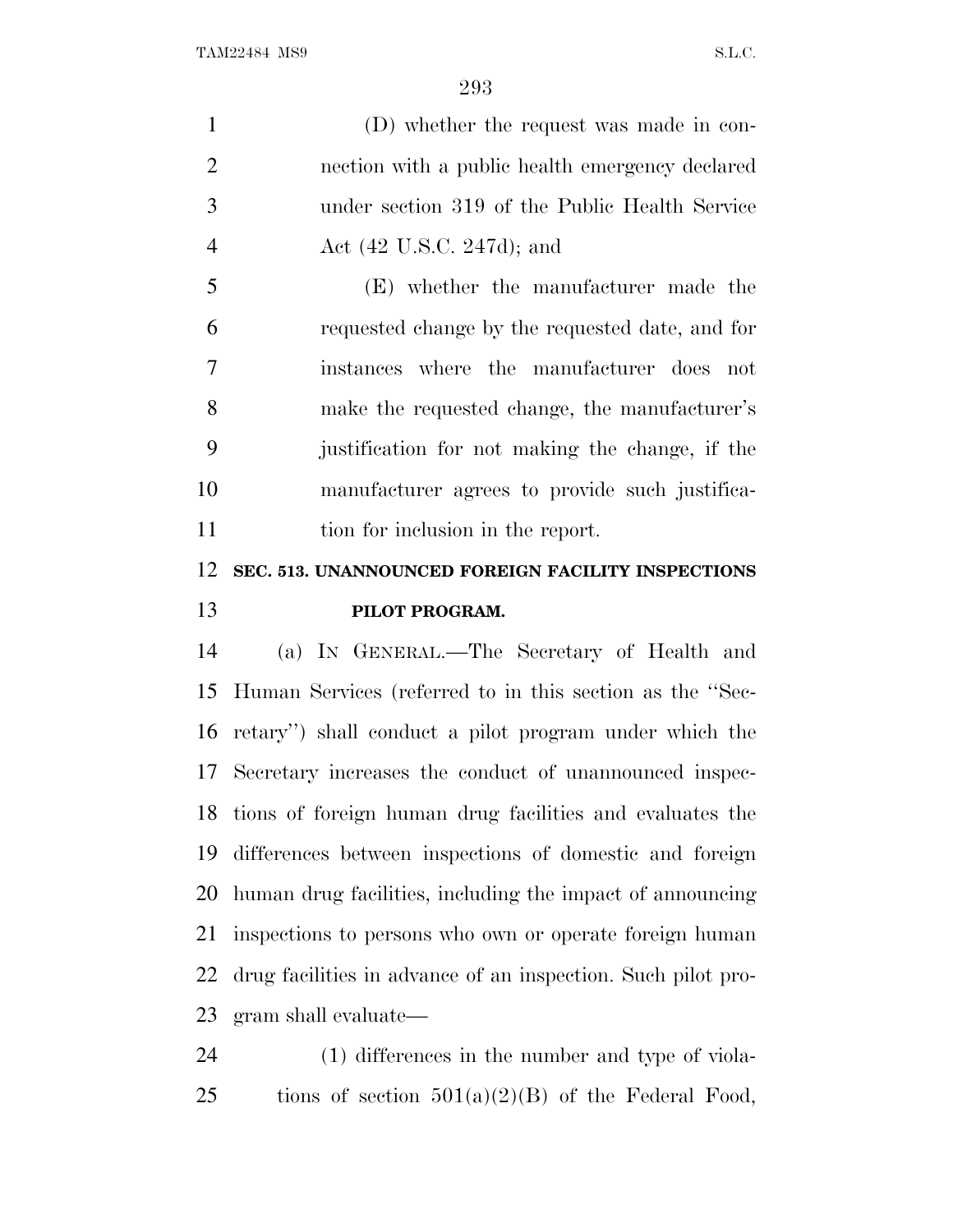1 Drug, and Cosmetic Act  $(21 \text{ U.S.C. } 351(a)(2)(B))$  identified during unannounced and announced in- spections of foreign human drug facilities and any other significant differences between each type of in- spection; (2) costs and benefits associated with con- ducting announced and unannounced inspections of foreign human drug facilities; (3) barriers to conducting unannounced inspec- tions of foreign human drug facilities and any chal- lenges to achieving parity between domestic and for- eign human drug facility inspections; and (4) approaches for mitigating any negative ef- fects of conducting announced inspections of foreign human drug facilities. (b) PILOT PROGRAM INITIATION.—The Secretary shall initiate the pilot program under this section not later than 180 days after the date of enactment of this Act. (c) REPORT.—The Secretary shall, not later than 180 days following the completion of the pilot program, make available on the website of the Food and Drug Administra- tion a final report on the pilot program under this section, including—

 (1) findings and any associated recommenda-tions with respect to the evaluation under subsection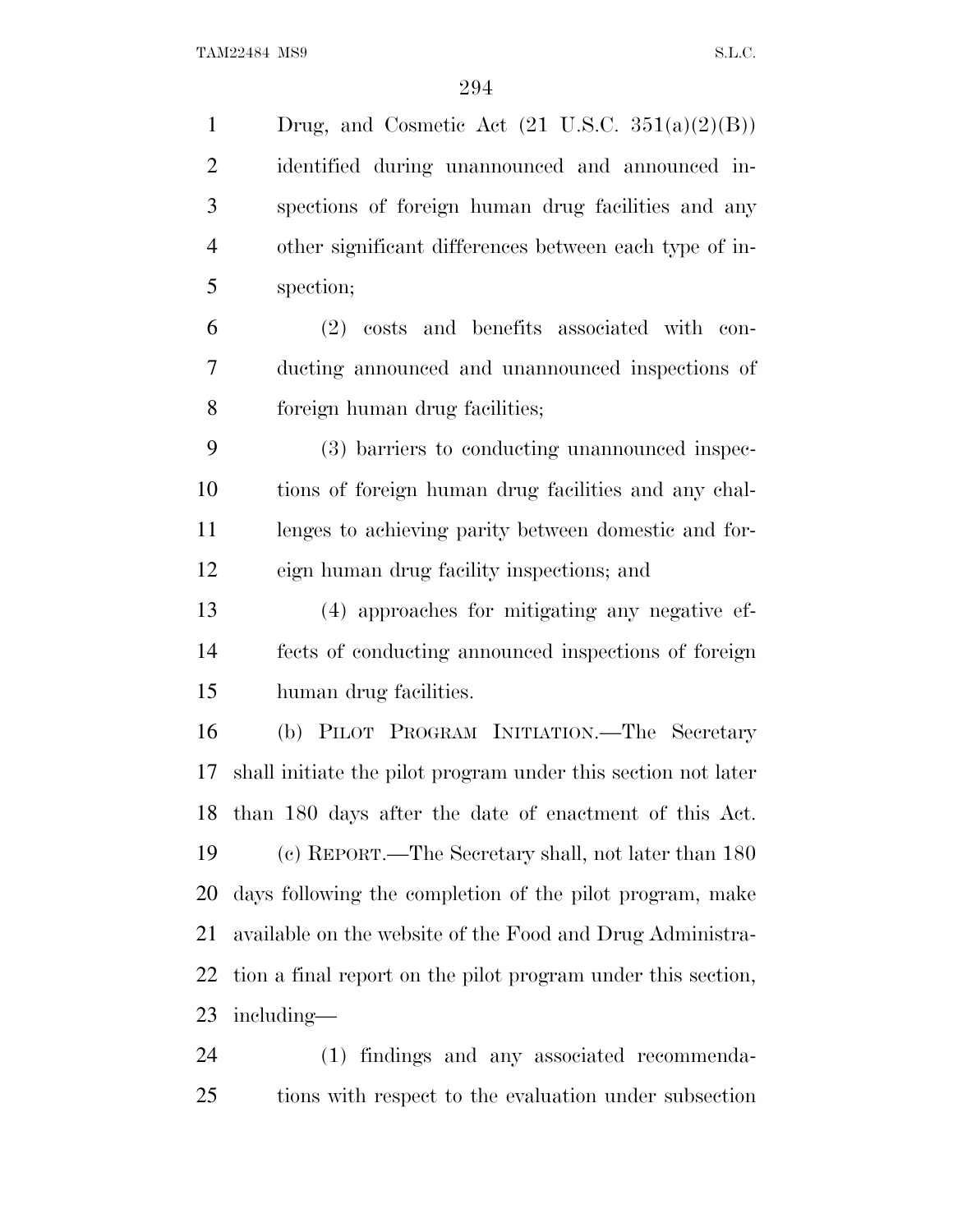(a), including any recommendations to address iden- tified barriers to conducting unannounced inspec-tions of foreign human drug facilities;

 (2) findings and any associated recommenda- tions regarding how the Secretary may achieve par- ity between domestic and foreign human drug in-spections; and

 (3) the number of unannounced inspections during the pilot that would not be unannounced under existing practices.

### **SEC. 514. COMBATING COUNTERFEIT DEVICES.**

 (a) PROHIBITED ACTS.—Section 301 of the Federal Food, Drug, and Cosmetic Act (21 U.S.C. 331) is amend-ed by adding at the end the following:

 ''(fff)(1) Forging, counterfeiting, simulating, or false- ly representing, or without proper authority using any mark, stamp, tag, label, or other identification upon any device or container, packaging, or labeling thereof so as to render such device a counterfeit device.

 $\frac{1}{2}$  (2) Making, selling, disposing of, or keeping in pos- session, control, or custody, or concealing any punch, die, plate, stone, or other thing designed to print, imprint, or reproduce the trademark, trade name, or other identifying mark or imprint of another or any likeness of any of the foregoing upon any device or container, packaging, or la-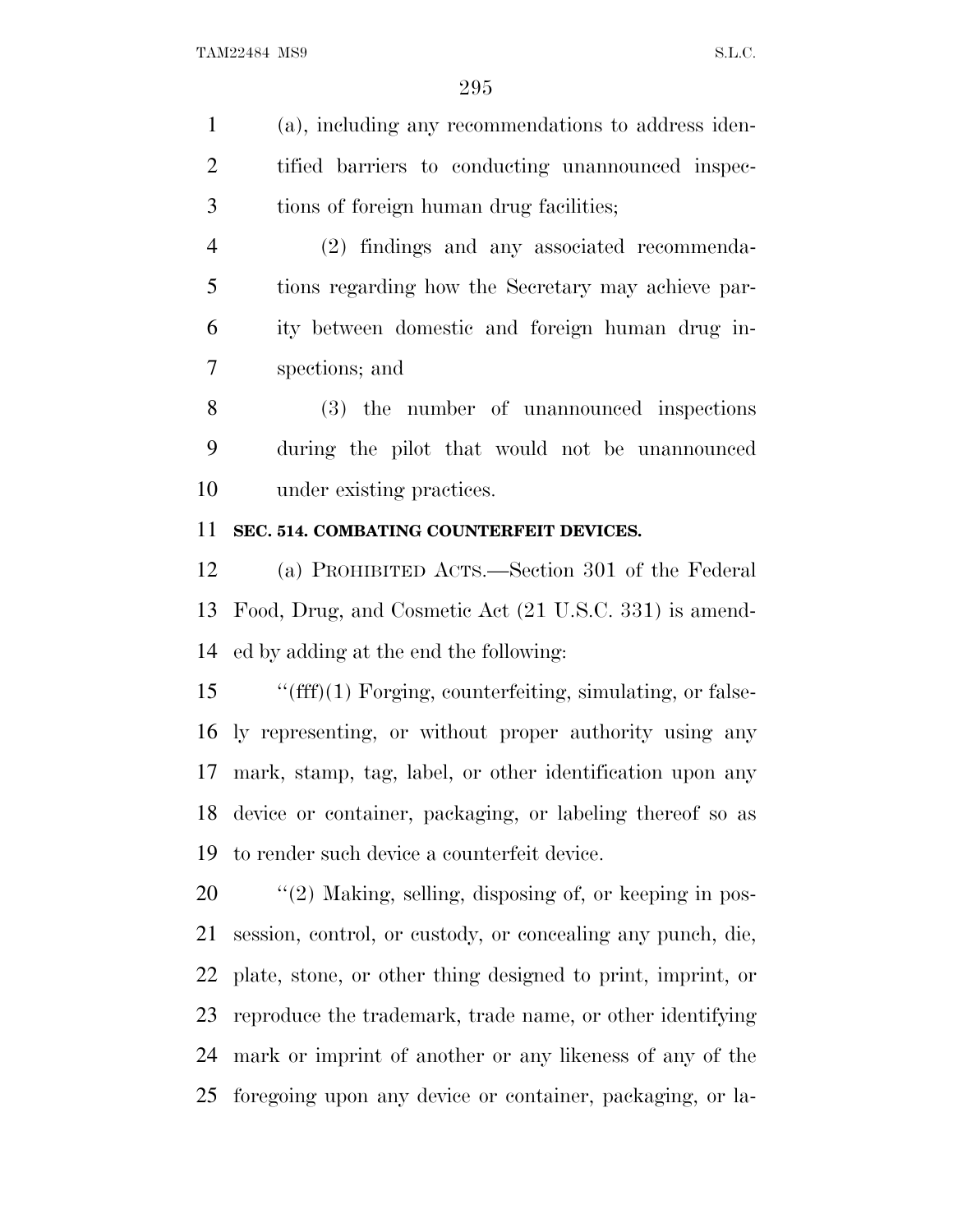beling thereof so as to render such device a counterfeit device.

 ''(3) The doing of any act which causes a device to be a counterfeit device, or the sale or dispensing, or the holding for sale or dispensing, of a counterfeit device.''.

 (b) PENALTIES.—Section 303 of the Federal Food, Drug, and Cosmetic Act (21 U.S.C. 333) is amended— 8 (1) in subsection (b)(8), by inserting  $\degree$ , or who

 violates section 301(fff)(3) by knowingly making, selling or dispensing, or holding for sale or dis- pensing, a counterfeit device,'' after ''a counterfeit drug''; and

13 (2) in subsection (c), by inserting  $\degree$ ; or (6) for having violated section 301(fff)(2) if such person acted in good faith and had no reason to believe that use of the punch, die, plate, stone, or other thing in- volved would result in a device being a counterfeit device, or for having violated section 301(fff)(3) if the person doing the act or causing it to be done acted in good faith and had no reason to believe that the device was a counterfeit device'' before the pe-riod.

 (c) SEIZURE.—Section 304(a)(2) of the Federal 24 Food, Drug, and Cosmetic Act  $(21 \text{ U.S.C. } 334(a)(2))$  is amended—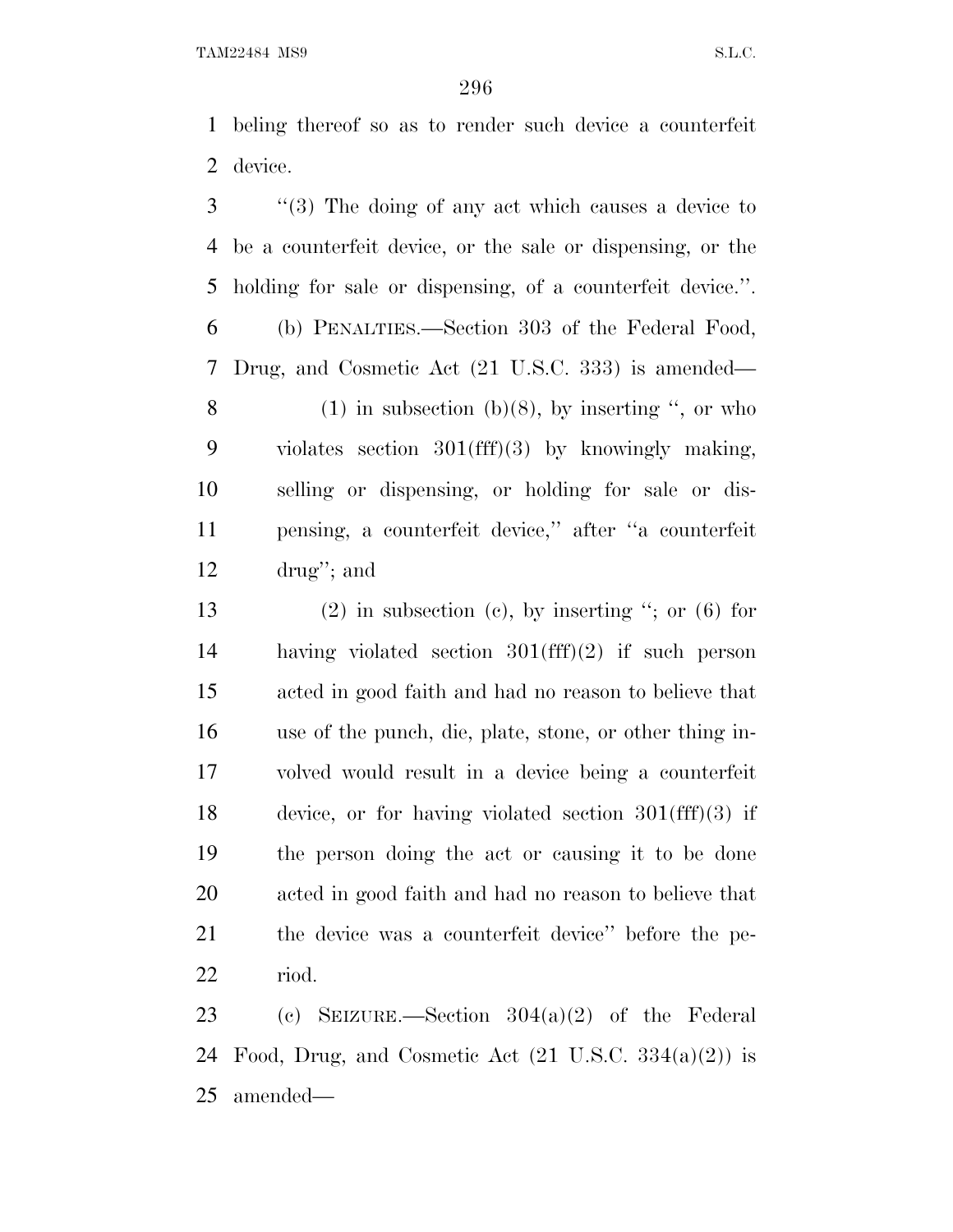| $\mathbf{1}$                           | (1) by striking ", and $(E)$ " and inserting ",                |
|----------------------------------------|----------------------------------------------------------------|
| $\overline{2}$                         | $(E)$ "; and                                                   |
| 3                                      | (2) by inserting ", $(F)$ Any device that is a                 |
| $\overline{4}$                         | counterfeit device, (G) Any container, packaging, or           |
| 5                                      | labeling of a counterfeit device, and (H) Any punch,           |
| 6                                      | die, plate, stone, labeling, container, or other thing         |
| 7                                      | used or designed for use in making a counterfeit de-           |
| 8                                      | vice or devices" before the period.                            |
| 9                                      | SEC. 515.<br>STRENGTHENING MEDICAL DEVICE SUPPLY               |
| 10                                     | <b>CHAINS.</b>                                                 |
| 11                                     | (a) IN GENERAL.—Section 506J of the Federal                    |
| 12                                     | Food, Drug, and Cosmetic Act (21 U.S.C. 356j) is amend-        |
|                                        |                                                                |
|                                        | $ed$ —                                                         |
|                                        | $(1)$ by redesignating subsections $(h)$ and $(i)$ as          |
|                                        | subsections $(j)$ and $(k)$ , respectively;                    |
|                                        | $(2)$ by inserting after subsection $(g)$ the fol-             |
|                                        | lowing:                                                        |
| 18                                     | "(h) RISK MANAGEMENT PLANS.—Each manufac-                      |
|                                        | turer of a device that is critical to public health, including |
| 13<br>14<br>15<br>16<br>17<br>19<br>20 | devices that are life-supporting, life-sustaining, or in-      |
|                                        | tended for use in emergency medical care, shall develop,       |
| 21<br>22                               | maintain, and, as appropriate, implement a redundancy          |
| 23                                     | risk management plan that identifies and evaluates risks       |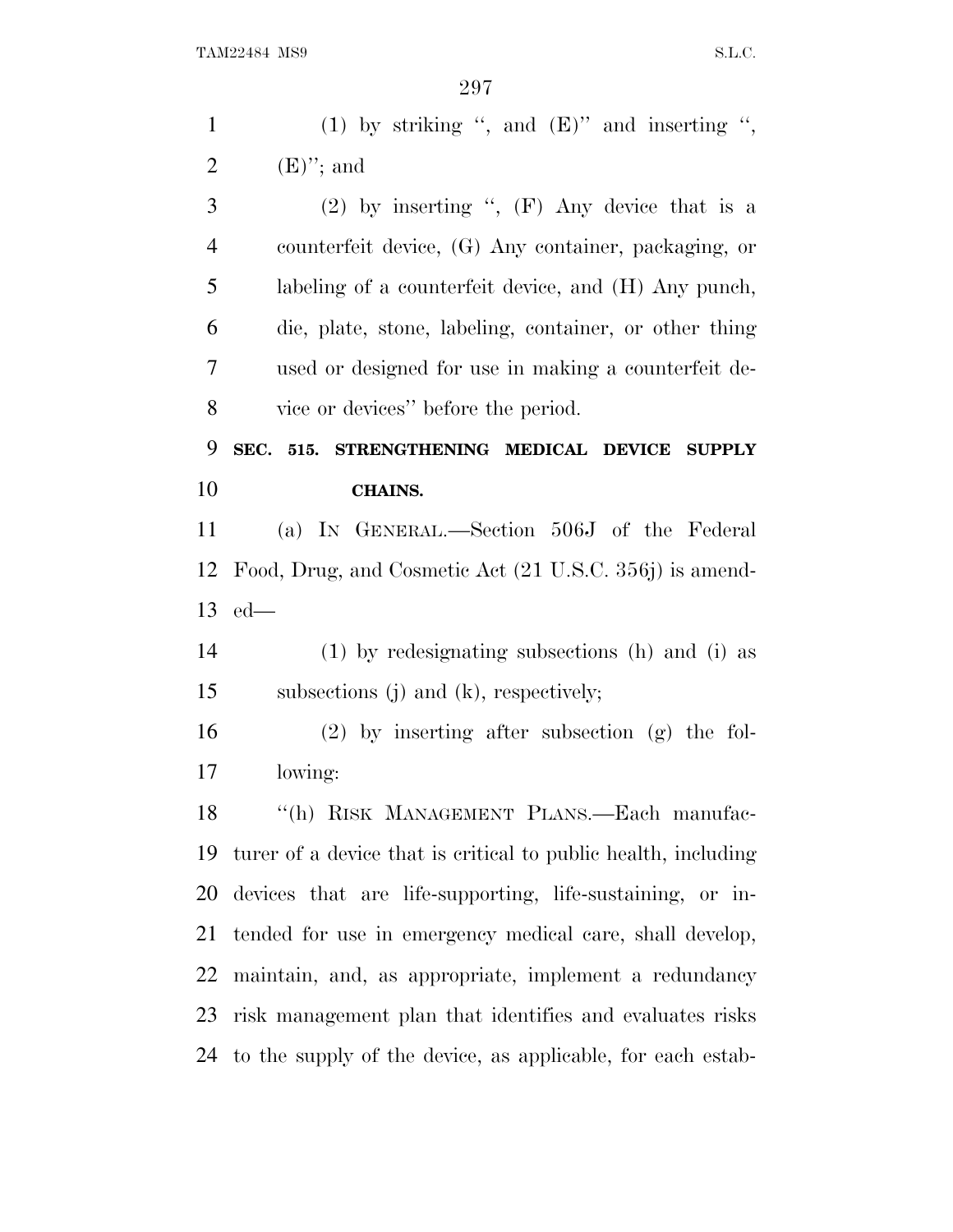lishment in which such device is manufactured. A risk management plan under this subsection—

3 ''(1) may identify and evaluate risks to the sup- ply of more than one device, or device category, manufactured at the same establishment; and

 $(2)$  shall be subject to inspection and copying by the Secretary pursuant to section 704 or at the request of the Secretary.''; and

 (3) in subsection (j) as so redesignated, by add- ing at the end the following: ''Nothing in this section shall be construed to affect the authority of the Sec- retary to require additional information to be in- cluded in a risk management plan pursuant to sub- section (h) other than the information that is other- wise required to be included under such sub-section.''.

 (b) REPORT.—Not later than 2 years after the date of enactment of this Act, and annually thereafter, the Sec- retary of Health and Human Services shall prepare and submit to the Committee on Health, Education, Labor, and Pensions of the Senate and the Committee on Energy and Commerce of the House of Representatives a report on the use of information manufacturers submit pursuant to section 506J of the Federal Food, Drug, and Cosmetic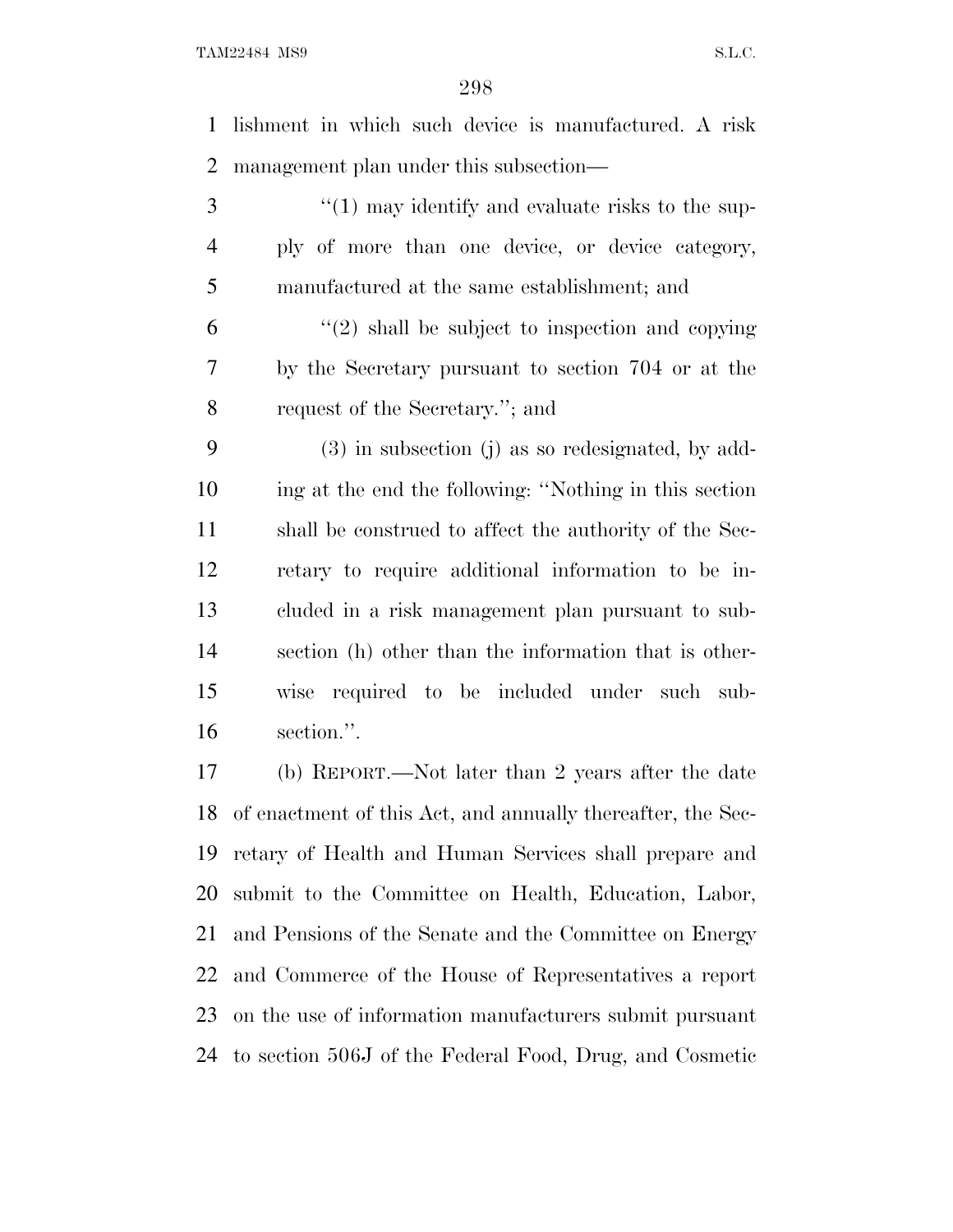Act (21 U.S.C. 356j) and applicable guidance issued with respect to such section.

#### **SEC. 516. PREVENTING MEDICAL DEVICE SHORTAGES.**

 (a) NOTIFICATIONS.—Section 506J of the Federal Food, Drug, and Cosmetic Act (21 U.S.C. 356j), as amended by section 515, is further amended—

- (1) in the flush text at the end of subsection (a)—
- (A) by inserting ''or any other cir-10 cumstance" before "that is likely to lead";

 (B) by striking ''or interruption.'' and in-12 serting ", interruption, or other circumstance."; 13 (2) in subsection (b)(1), by striking "or inter- ruption'' and inserting '', interruption, or other cir-cumstance'';

16 (3) in subsection (c)(1), by inserting ", or other circumstance,'' after ''manufacture of devices'';

18 (4) in subsection (f), by inserting "or (i)" after 19 "subsection (a)"; and

 (5) by inserting after subsection (h), as added by section 515, the following:

 ''(i) ADDITIONAL NOTIFICATIONS.—The Secretary may receive voluntary notifications from a manufacturer of a device that is life-supporting, life-sustaining, or in-tended for use in emergency medical care or during sur-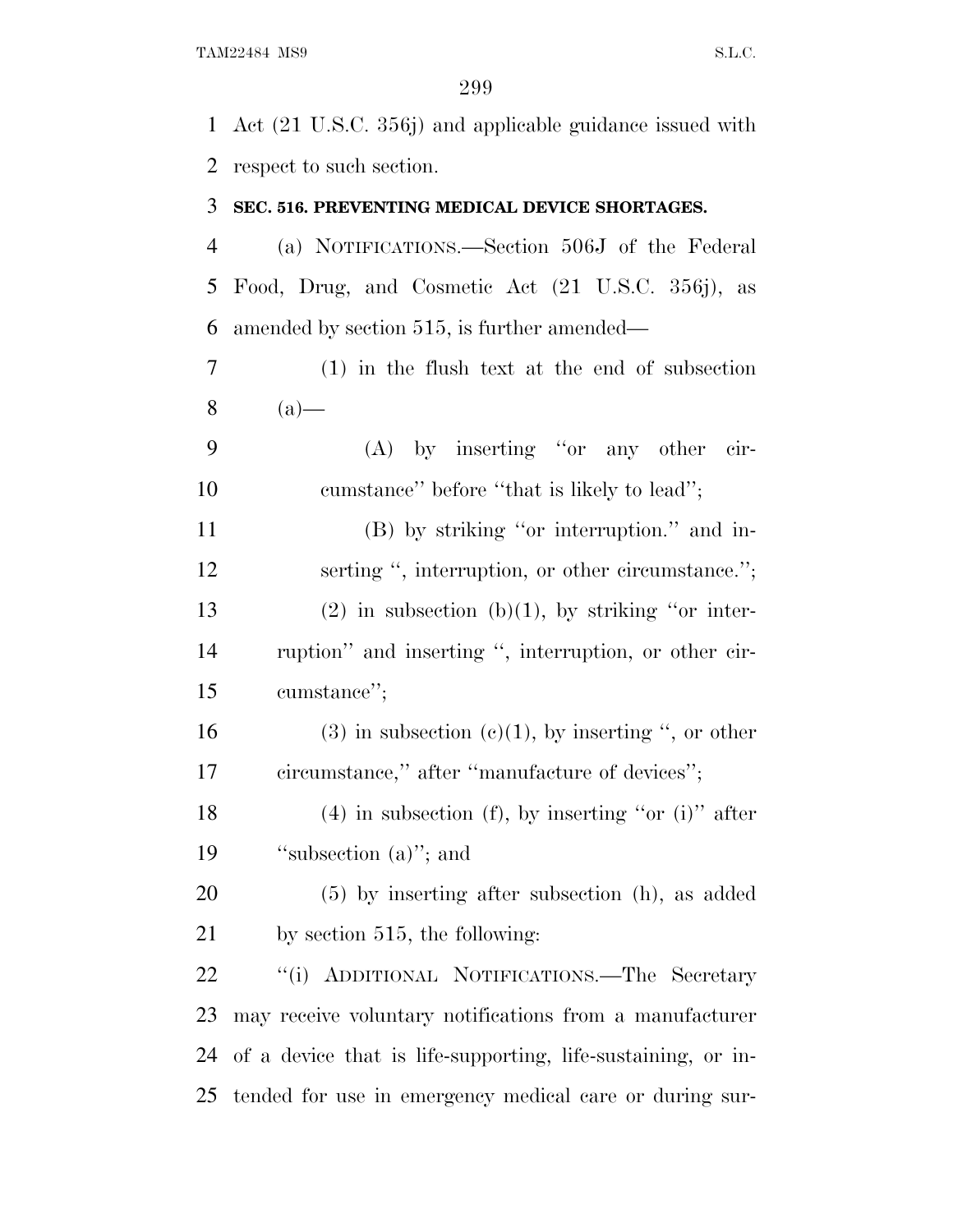gery, or any other device the Secretary determines to be critical to the public health, pertaining to a permanent dis- continuance in the manufacture of the device (except for any discontinuance as a result of an approved modification of the device) or an interruption of the manufacture of the device that is likely to lead to a meaningful disruption in the supply of that device in the United States, and the reasons for such discontinuance or interruption.''.

 (b) GUIDANCE ON VOLUNTARY NOTIFICATIONS OF DISCONTINUANCE OR INTERRUPTION OF DEVICE MANU- FACTURE.—Not later than 1 year after the date of enact- ment of this Act, the Secretary shall issue draft guidance to facilitate voluntary notifications under subsection (i) of section 506J of the Federal Food, Drug, and Cosmetic Act (21 U.S.C. 356j), as added by subsection (a). Such guidance shall include a description of circumstances in which a voluntary notification under such subsection (i) may be appropriate, recommended timeframes for such a notification, the process for receiving such notifications, and actions the Secretary may take to mitigate or prevent a shortage resulting from a discontinuance or interruption in the manufacture of a device for which such notification is received. The Secretary shall issue final guidance not later than 1 year after the close of the comment period for the draft guidance.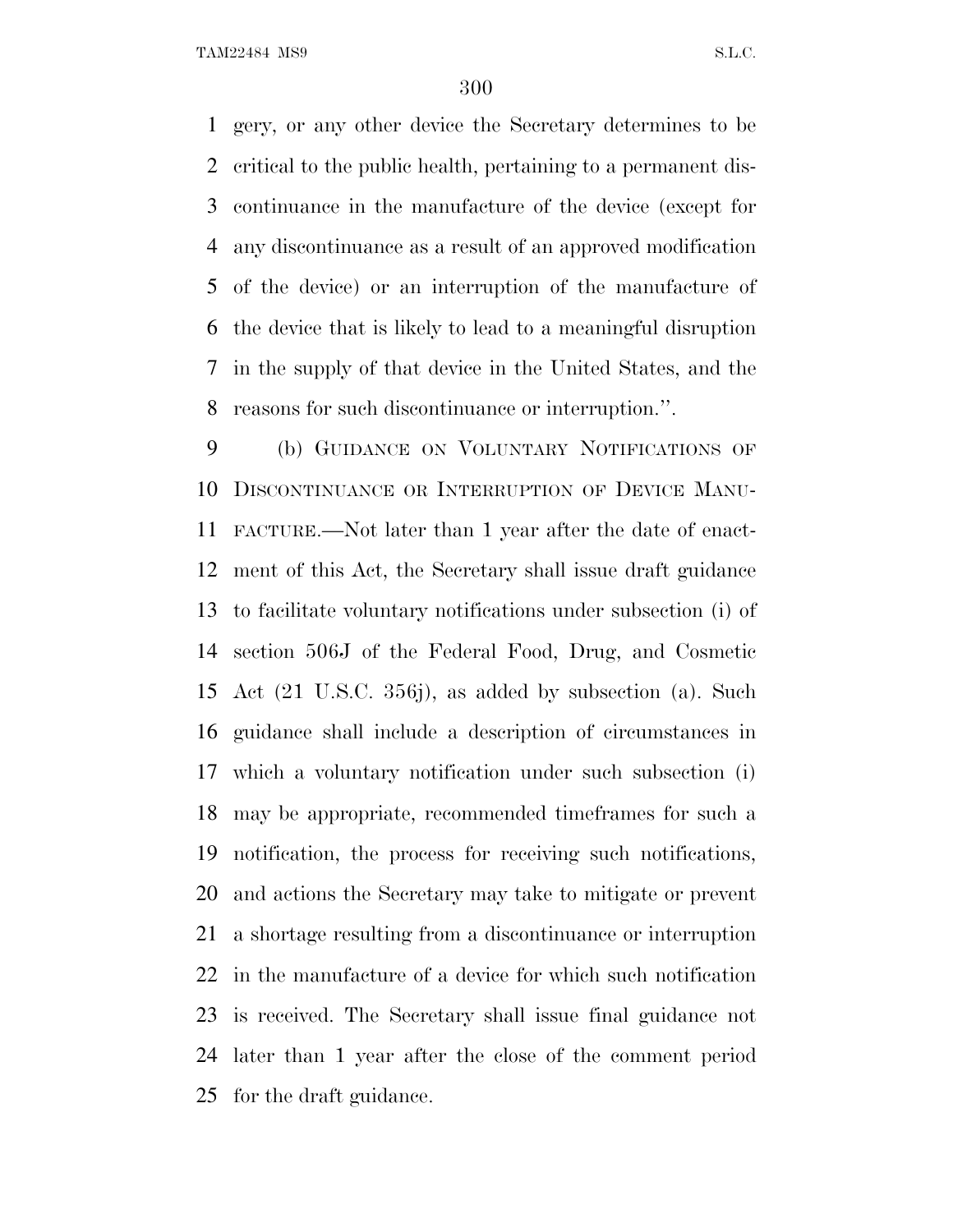(c) GUIDANCE ON DEVICE SHORTAGE NOTIFICATION REQUIREMENT.—Not later than 1 year after the date of enactment of this Act, the Secretary shall issue or revise draft guidance regarding requirements under section 506J of the Federal Food, Drug, and Cosmetic Act (21 U.S.C. 356j), as amended by this section and section 515. Such guidance shall include a list of each device product code for which a manufacturer of such device is required to no- tify the Secretary in accordance with section 506J. **SEC. 517. REMOTE RECORDS ASSESSMENTS FOR MEDICAL DEVICES.** 12 (a) FACTORY INSPECTION.—Section  $704(a)(4)(A)$  of the Federal Food, Drug, and Cosmetic Act (21 U.S.C.  $374(a)(4)(A)$  is amended— (1) in the first sentence, by inserting ''or de- vice'' after ''processing of a drug''; and (2) in the second sentence, by striking ''shall include'' and all that follows through the period at the end and inserting the following: ''shall include—  $((A)$  a description of the records re- quested; and  $(18)$  a rationale for requesting such infor- mation in advance of, or in lieu of, an inspec-tion.''.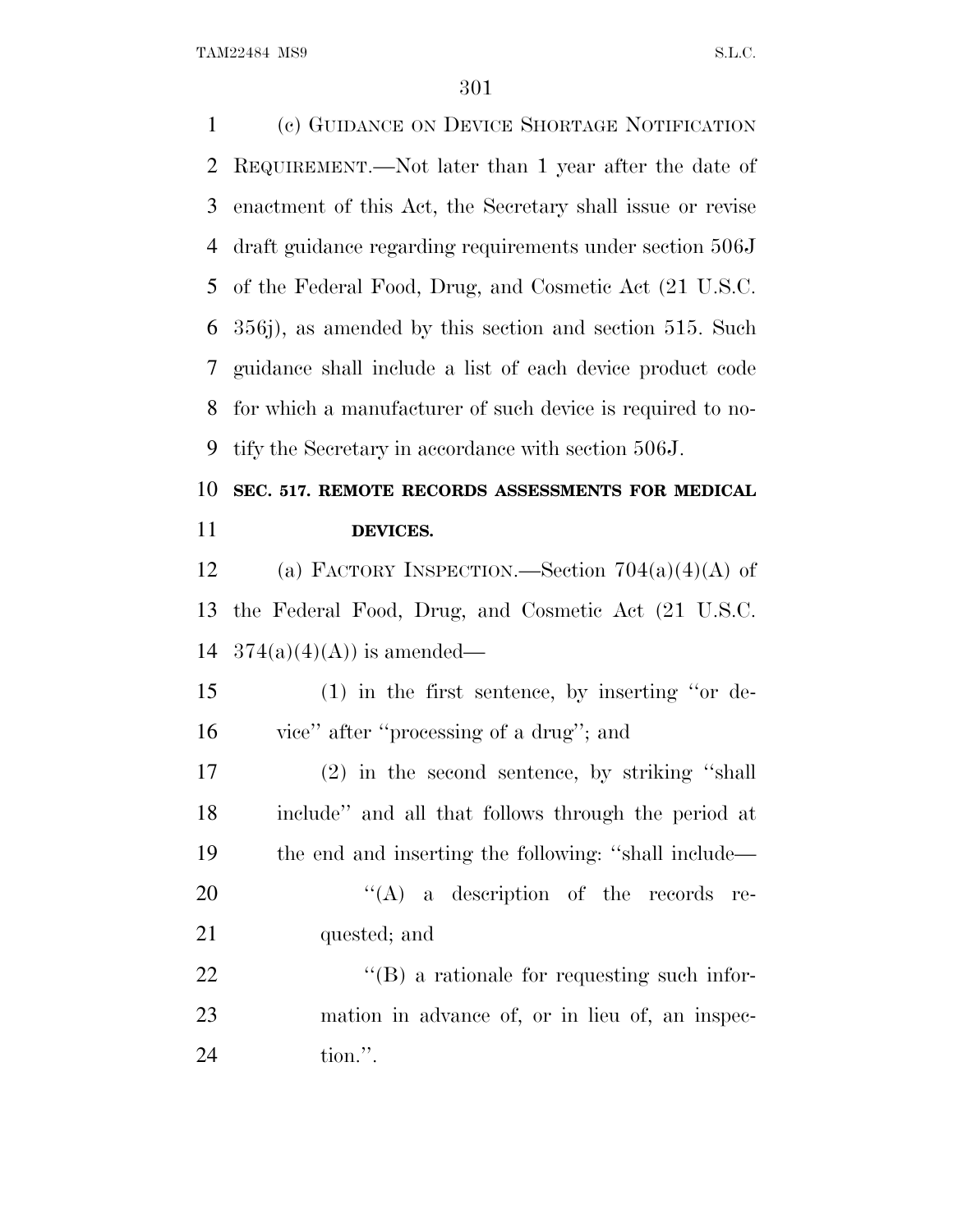(b) GUIDANCE.—Not later than 1 year after the date of enactment of this Act, the Secretary shall issue draft guidance describing circumstances in which the Secretary intends to issue requests for records or other information in advance of, or in lieu of, an inspection, processes for responding to such requests electronically or in physical form, and factors the Secretary intends to consider in eval- uating whether such records are provided within a reason- able timeframe, within reasonable limits, and in a reason- able manner, accounting for resource and other limitations that may exist, including for small businesses. The Sec- retary shall issue final guidance not later than 1 year after the close of the comment period for the draft guidance. **SEC. 518. ADVANCED MANUFACTURING TECHNOLOGIES DESIGNATION PILOT PROGRAM.**

 Subchapter A of chapter V of the Federal Food, Drug, and Cosmetic Act (21 U.S.C. 351 et seq.), as amended by section 506, is further amended by inserting after section 506K the following:

# **''SEC. 506L. ADVANCED MANUFACTURING TECHNOLOGIES DESIGNATION PILOT PROGRAM.**

22 "(a) In GENERAL.—Not later than 1 year after the date of enactment of this section, the Secretary shall ini-tiate a pilot program under which persons may request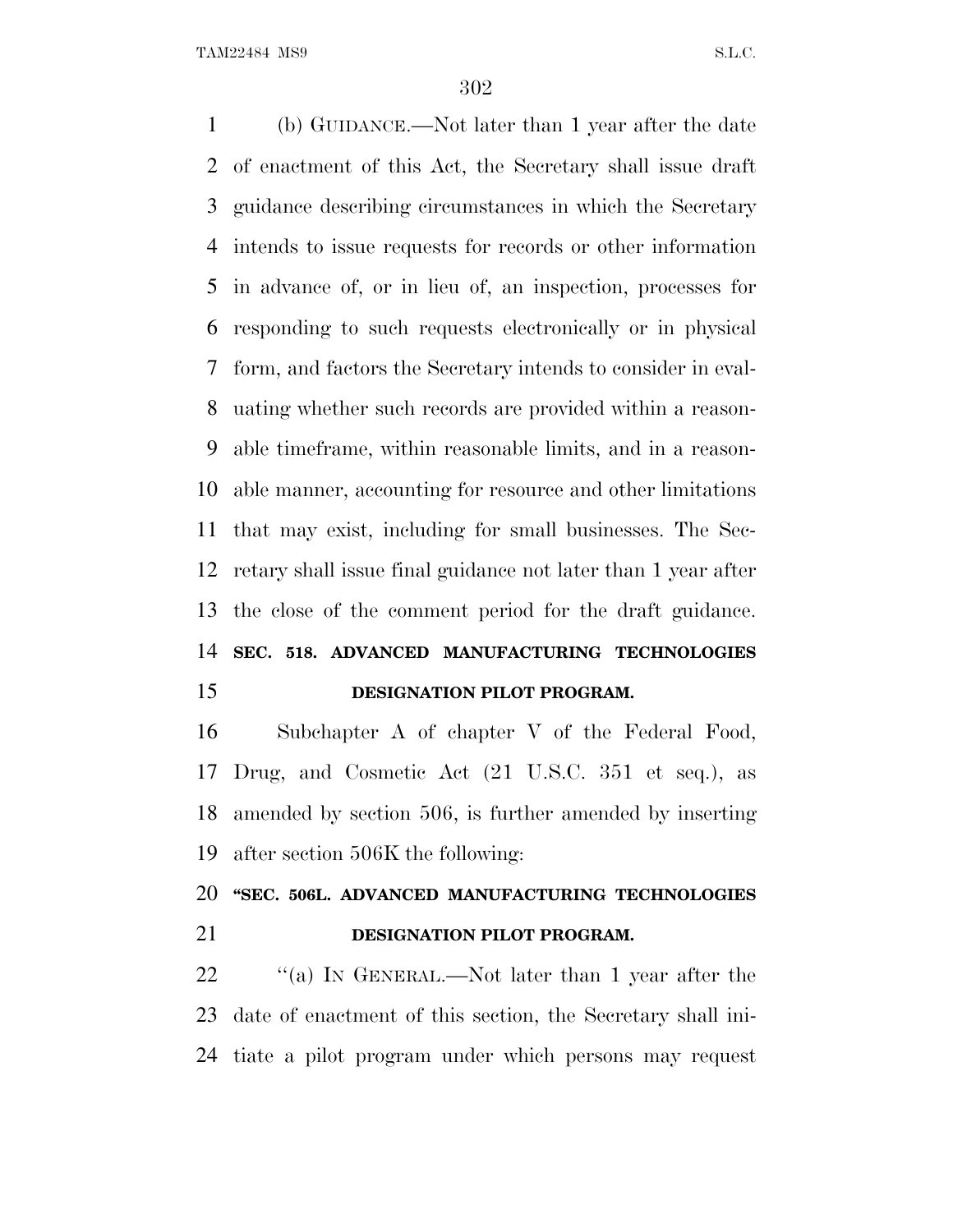designation of an advanced manufacturing technology as described in subsection (b).

 ''(b) DESIGNATION PROCESS.—The Secretary shall establish a process for the designation under this section of methods of manufacturing drugs, including biological products, and active pharmaceutical ingredients of such drugs, as advanced manufacturing technologies. A method of manufacturing, or a combination of manufacturing methods, is eligible for designation as an advanced manu- facturing technology if such method or combination of methods incorporates a novel technology, or uses an estab- lished technique or technology in a novel way, that will substantially—

14  $\frac{1}{2}$  (1) enhance drug quality; or

15  $\frac{1}{2}$  improve the manufacturing process for a drug and maintain drug quality, including by—

17 ''(A) reducing development time for a drug using the designated manufacturing method; or 19 ''(B) increasing or maintaining the supply of—

21  $\frac{1}{2}$  a drug that is life-supporting, 22 life-sustaining, or of critical importance to providing health care; or

24 ''(ii) a drug that is on the drug short-age list under section 506E.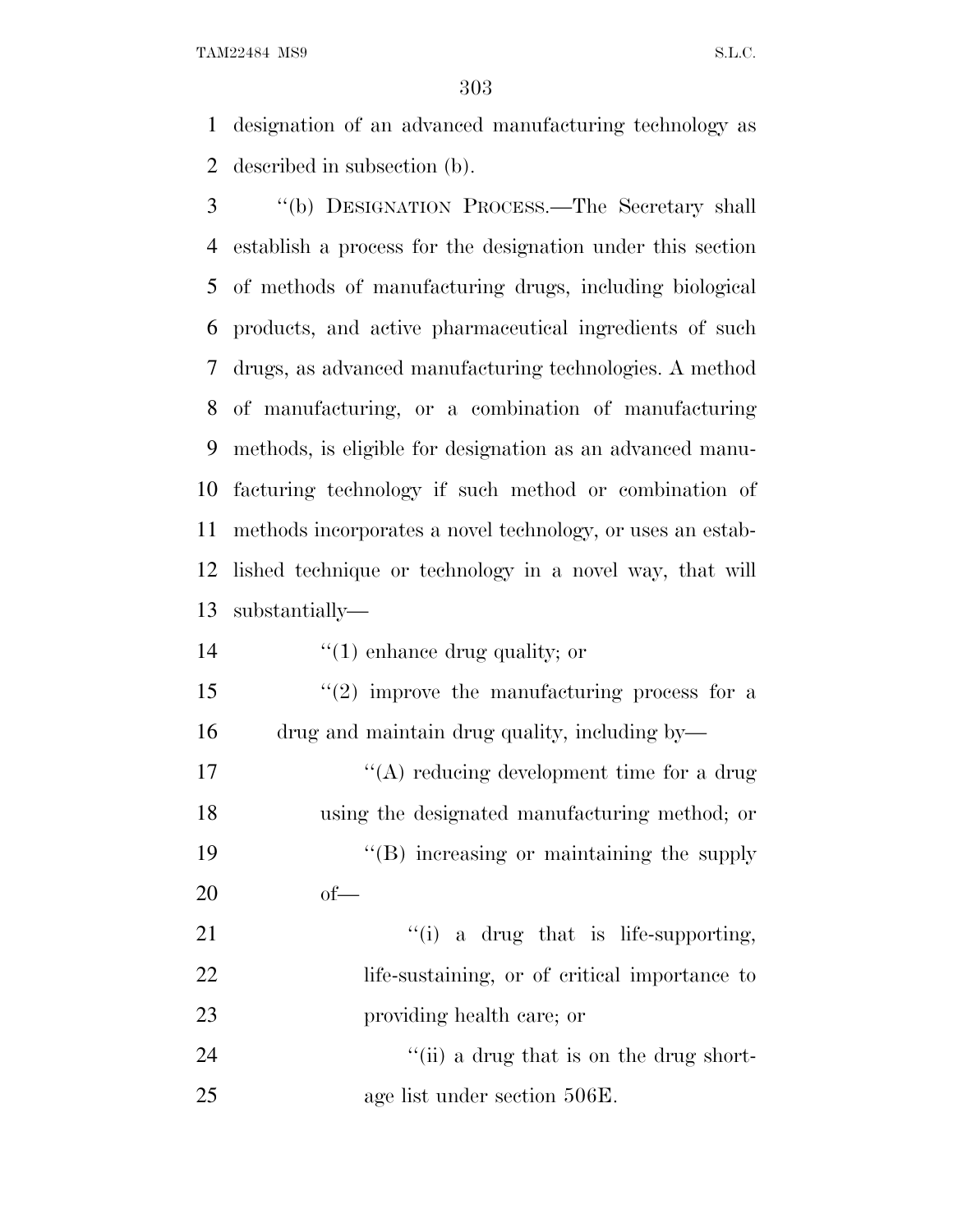1 "(c) EVALUATION AND DESIGNATION OF AN AD-VANCED MANUFACTURING TECHNOLOGY.—

3 "(1) SUBMISSION.—A person who requests des- ignation of a method of manufacturing as an ad- vanced manufacturing technology under this section shall submit to the Secretary data or information demonstrating that the method of manufacturing meets the criteria described in subsection (b) in a particular context of use. The Secretary may facili- tate the development and review of such data or in-formation by—

 $\langle (A)$  providing timely advice to, and inter- active communication with, such person regard- ing the development of the method of manufac-turing; and

 $"$ (B) involving senior managers and experi- enced staff of the Food and Drug Administra- tion, as appropriate, in a collaborative, cross- disciplinary review of the method of manufac-20 turing, as applicable.

21 "(2) EVALUATION AND DESIGNATION.—Not later than 180 calendar days after the receipt of a request under paragraph (1), the Secretary shall de- termine whether to designate such method of manu-facturing as an advanced manufacturing technology,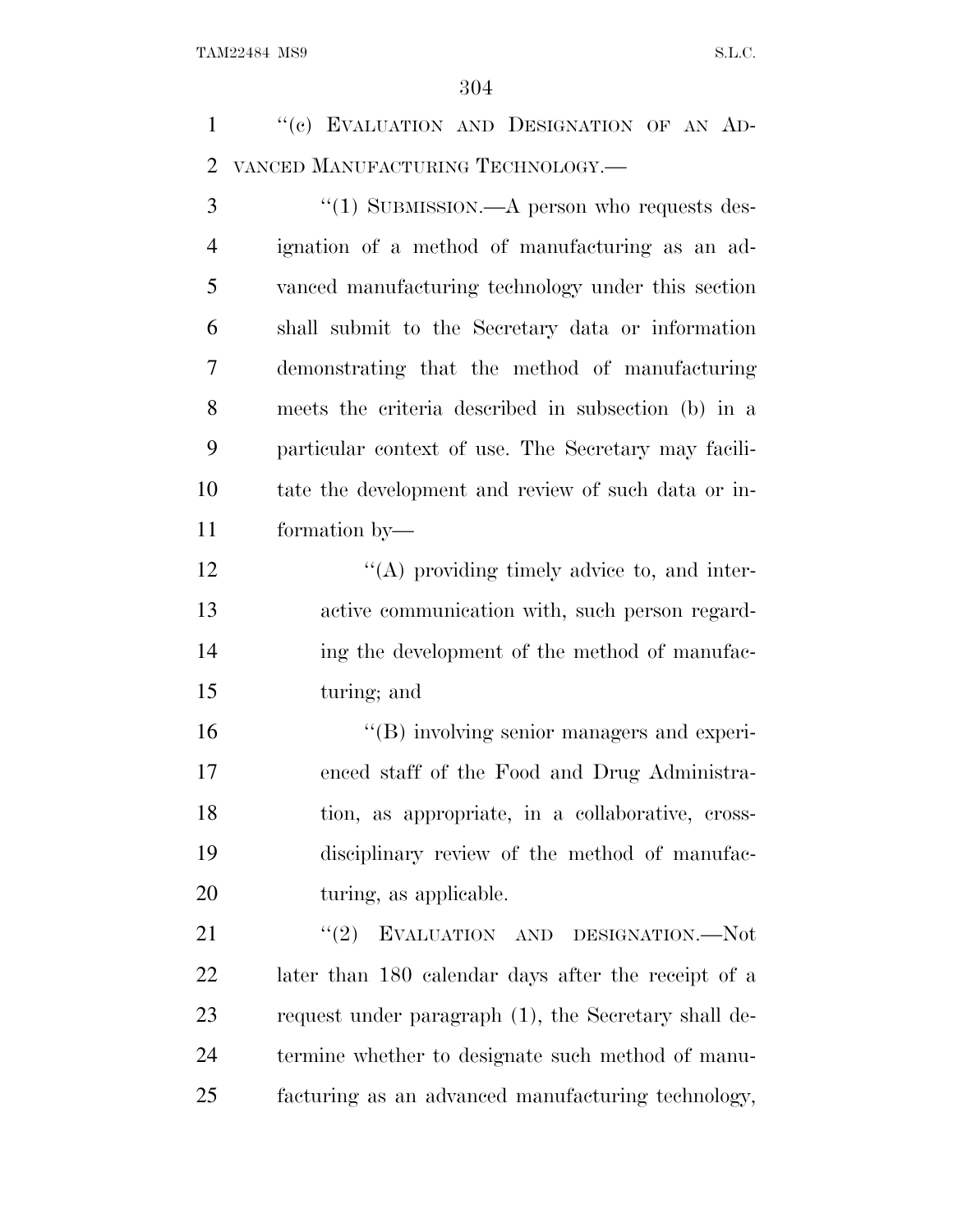in a particular context of use, based on the data and information submitted under paragraph (1) and the criteria described in subsection (b).

 ''(d) REVIEW OF ADVANCED MANUFACTURING TECHNOLOGIES.—If the Secretary designates a method of manufacturing as an advanced manufacturing technology, the Secretary shall—

8 ''(1) expedite the development and review of an application submitted under section 505 of this Act or section 351 of the Public Health Service Act, in- cluding supplemental applications, for drugs that are manufactured using a designated advanced manufac-turing technology; and

 $(2)$  allow the holder of an advanced technology designation, or a person authorized by the advanced manufacturing technology designation holder, to ref- erence or rely upon, in an application submitted under section 505 of this Act or section 351 of the Public Health Service Act, including a supplemental application, data and information about the des- ignated advanced manufacturing technology for use in manufacturing drugs in the same context of use for which the designation was granted.

24 "(e) IMPLEMENTATION AND EVALUATION OF AD-VANCED MANUFACTURING TECHNOLOGIES PILOT.—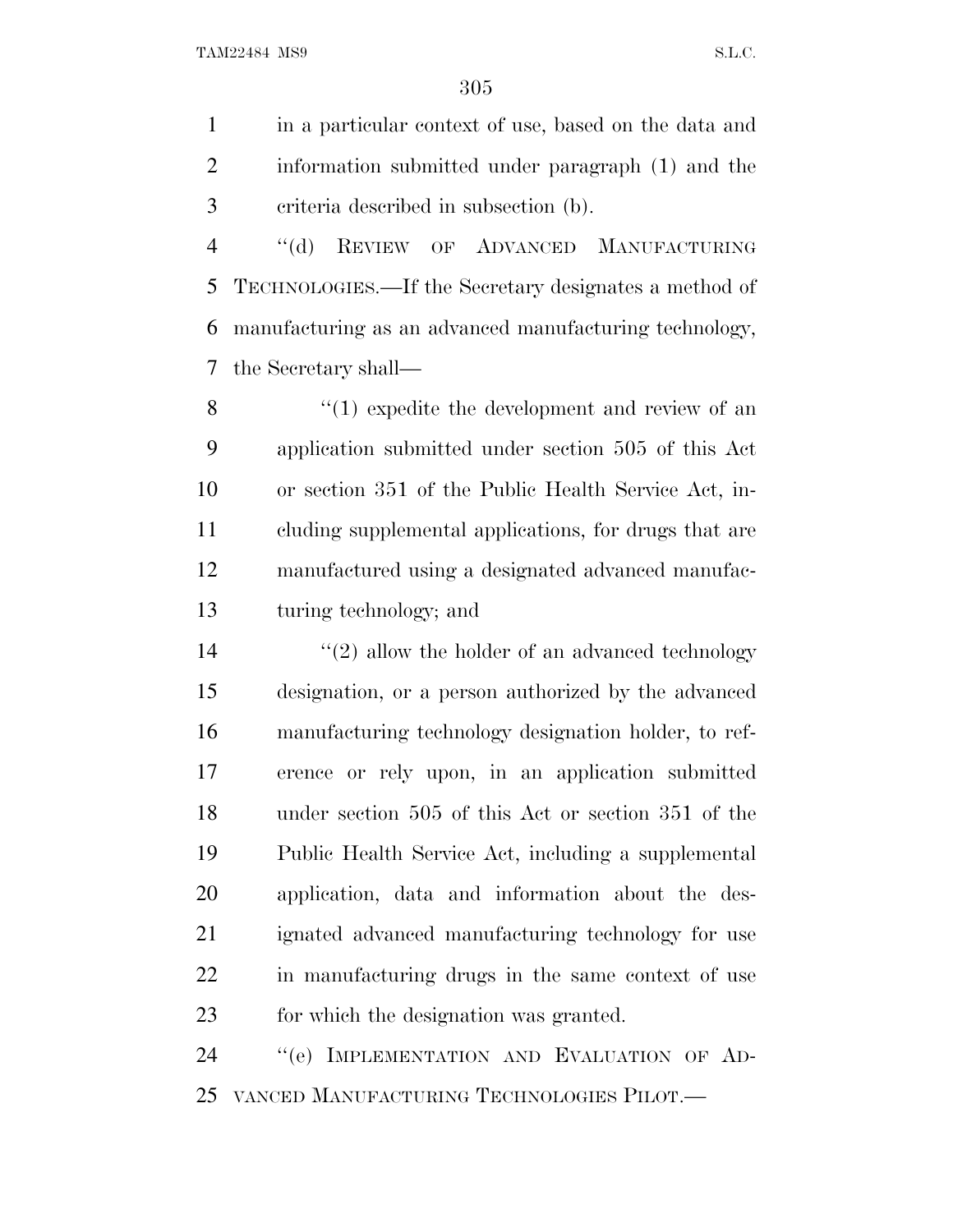| $\mathbf{1}$   | "(1) PUBLIC MEETING.—The Secretary shall               |
|----------------|--------------------------------------------------------|
| $\overline{2}$ | publish in the Federal Register a notice of a public   |
| 3              | meeting, to be held not later than 180 days after the  |
| $\overline{4}$ | date of enactment of this section, to discuss, and ob- |
| 5              | input and recommendations from relevant<br>tain        |
| 6              | stakeholders regarding—                                |
| 7              | "(A) the goals and scope of the pilot pro-             |
| 8              | gram, and a suitable framework, procedures,            |
| 9              | and requirements for such program; and                 |
| 10             | "(B) ways in which the Food and Drug                   |
| 11             | Administration will support the use of advanced        |
| 12             | manufacturing technologies and other innova-           |
| 13             | tive manufacturing approaches for drugs.               |
| 14             | $``(2)$ PILOT PROGRAM GUIDANCE.—                       |
| 15             | "(A) IN GENERAL.—The Secretary shall—                  |
| 16             | "(i) not later than $180$ days after the               |
| 17             | public meeting under paragraph (1), issue              |
| 18             | draft guidance regarding the goals and im-             |
| 19             | plementation of the pilot program under                |
| 20             | this section; and                                      |
| 21             | "(ii) not later than 2 years after the                 |
| 22             | date of enactment of this section, issue               |
| 23             | final guidance regarding the implementa-               |
| 24             | tion of such program.                                  |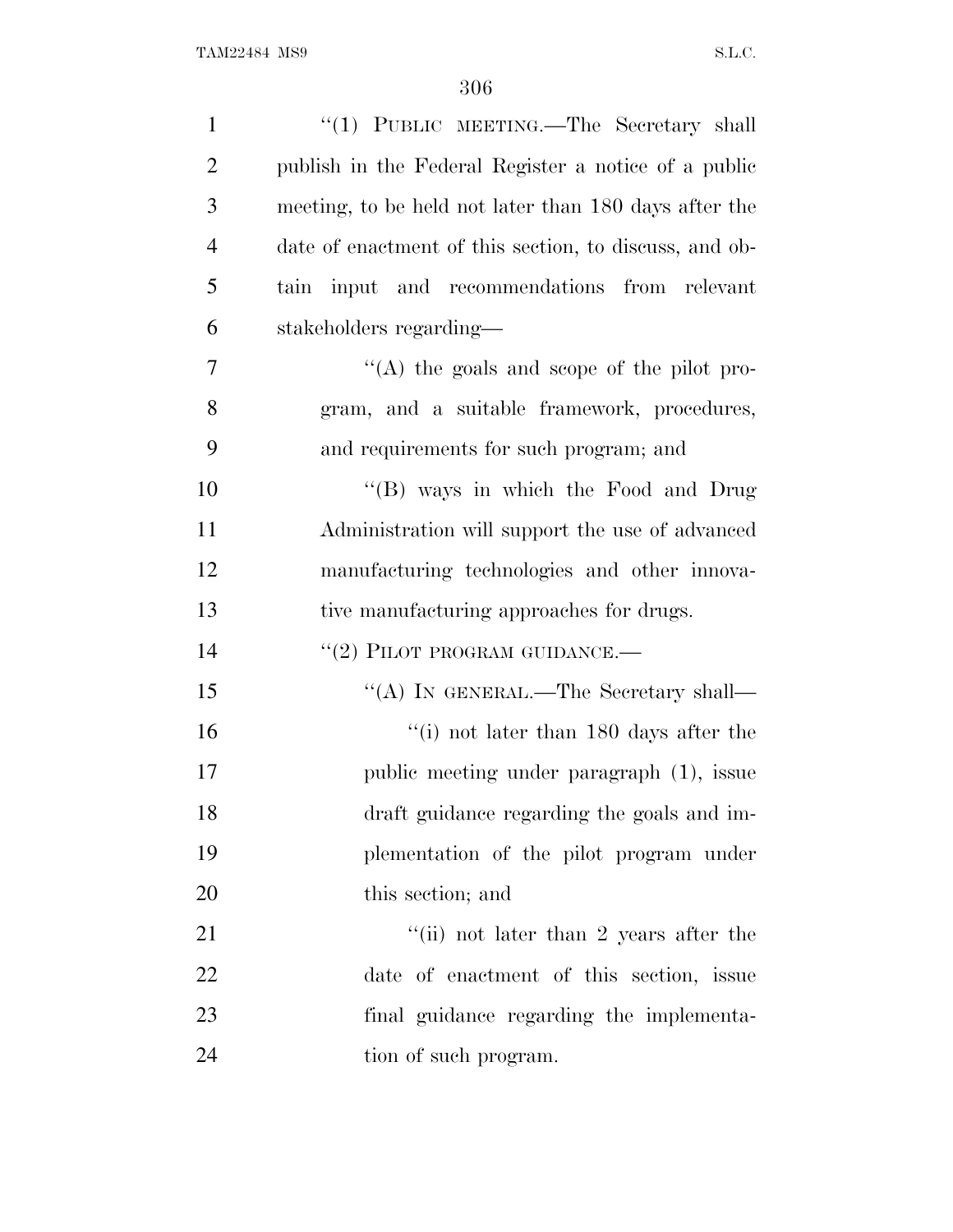| $\mathbf{1}$   | "(B) CONTENT.-The guidance described                  |
|----------------|-------------------------------------------------------|
| $\overline{2}$ | in subparagraph (A) shall address—                    |
| 3              | "(i) the process by which a person                    |
| $\overline{4}$ | may request a designation under sub-                  |
| 5              | section $(b)$ ;                                       |
| 6              | "(ii) the data and information that a                 |
| $\overline{7}$ | person requesting such a designation is re-           |
| 8              | quired to submit under subsection (c), and            |
| 9              | how the Secretary intends to evaluate such            |
| 10             | submissions;                                          |
| 11             | "(iii) the process to expedite the de-                |
| 12             | velopment and review of applications under            |
| 13             | subsection (d); and                                   |
| 14             | "(iv) the criteria described in sub-                  |
| 15             | section (b) for eligibility for such a des-           |
| 16             | <i>ignation.</i>                                      |
| 17             | "(3) REPORT.—Not later than 3 years after the         |
| 18             | date of enactment of this section and annually there- |
| 19             | after, the Secretary shall publish on the website of  |
| 20             | the Food and Drug Administration and submit to        |
| 21             | the Committee on Health, Education, Labor, and        |
| 22             | Pensions of the Senate and the Committee on En-       |
| 23             | ergy and Commerce of the House of Representatives     |
| 24             | a report containing a description and evaluation of   |
| 25             | the pilot program being conducted under this sec-     |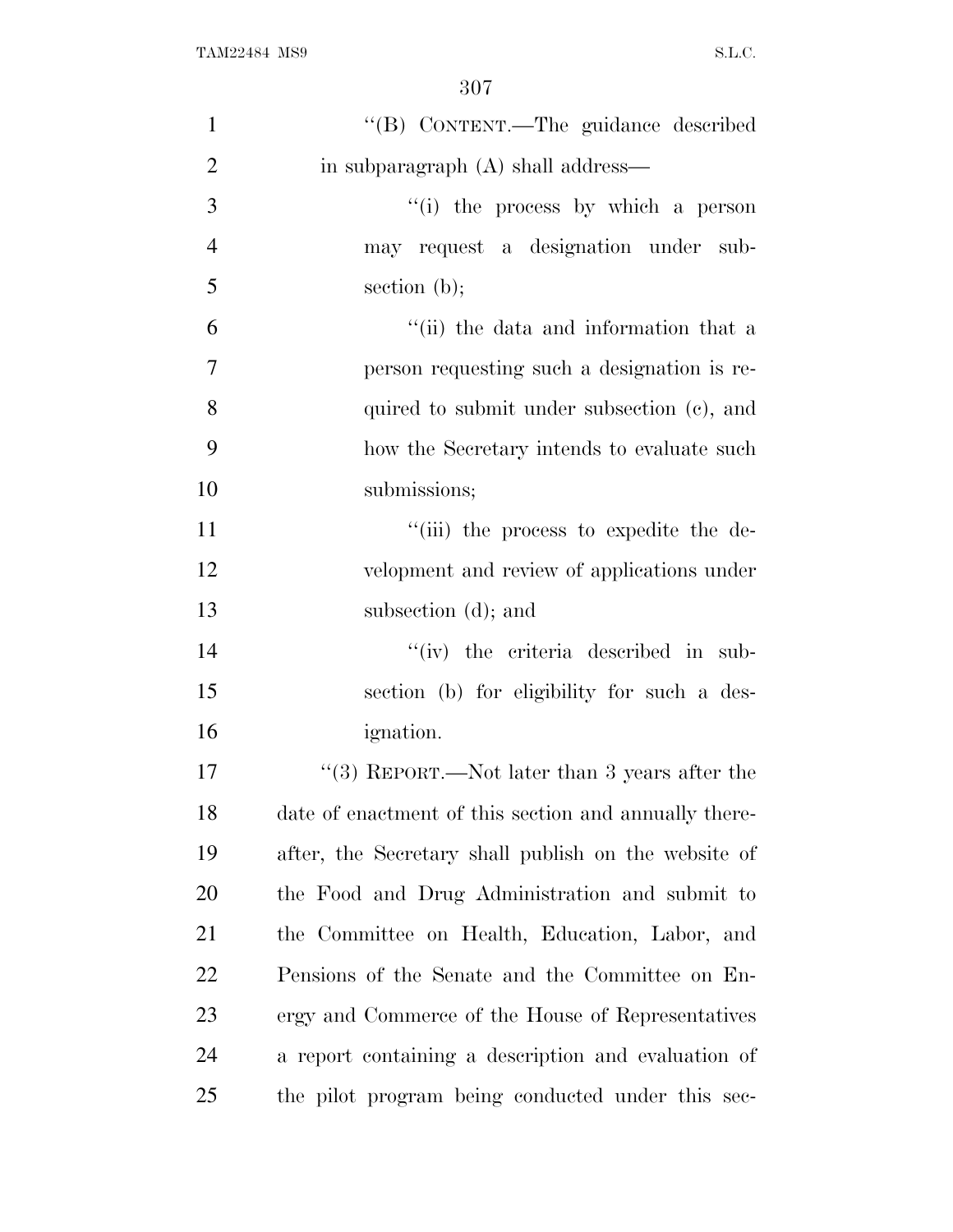| $\mathbf{1}$   | tion, including the types of innovative manufacturing |
|----------------|-------------------------------------------------------|
| $\overline{2}$ | approaches supported under the program. Such re-      |
| 3              | port shall include the following:                     |
| $\overline{4}$ | "(A) The number of persons that have re-              |
| 5              | quested designations and that have been grant-        |
| 6              | ed designations.                                      |
| $\tau$         | $\lq\lq (B)$ The number of methods of manufac-        |
| 8              | turing that have been the subject of designation      |
| 9              | requests and that have been granted designa-          |
| 10             | tions.                                                |
| 11             | $\lq\lq$ (C) The average number of calendar days      |
| 12             | for completion of evaluations under subsection        |
| 13             | (c)(2).                                               |
| 14             | "(D) An analysis of the factors in data               |
| 15             | submissions that result in determinations to          |
| 16             | designate and not to designate after evaluation       |
| 17             | under subsection $(e)(2)$ .                           |
| 18             | "(E) The number of applications received              |
| 19             | under section 505 of this Act or section 351 of       |
| 20             | the Public Health Service Act, including supple-      |
| 21             | mental applications, that have included an ad-        |
| 22             | vanced manufacturing technology designated            |
| 23             | under this section, and the number of such ap-        |
| 24             | plications approved.                                  |
| 25             | "(f) SUNSET.—The Secretary—                           |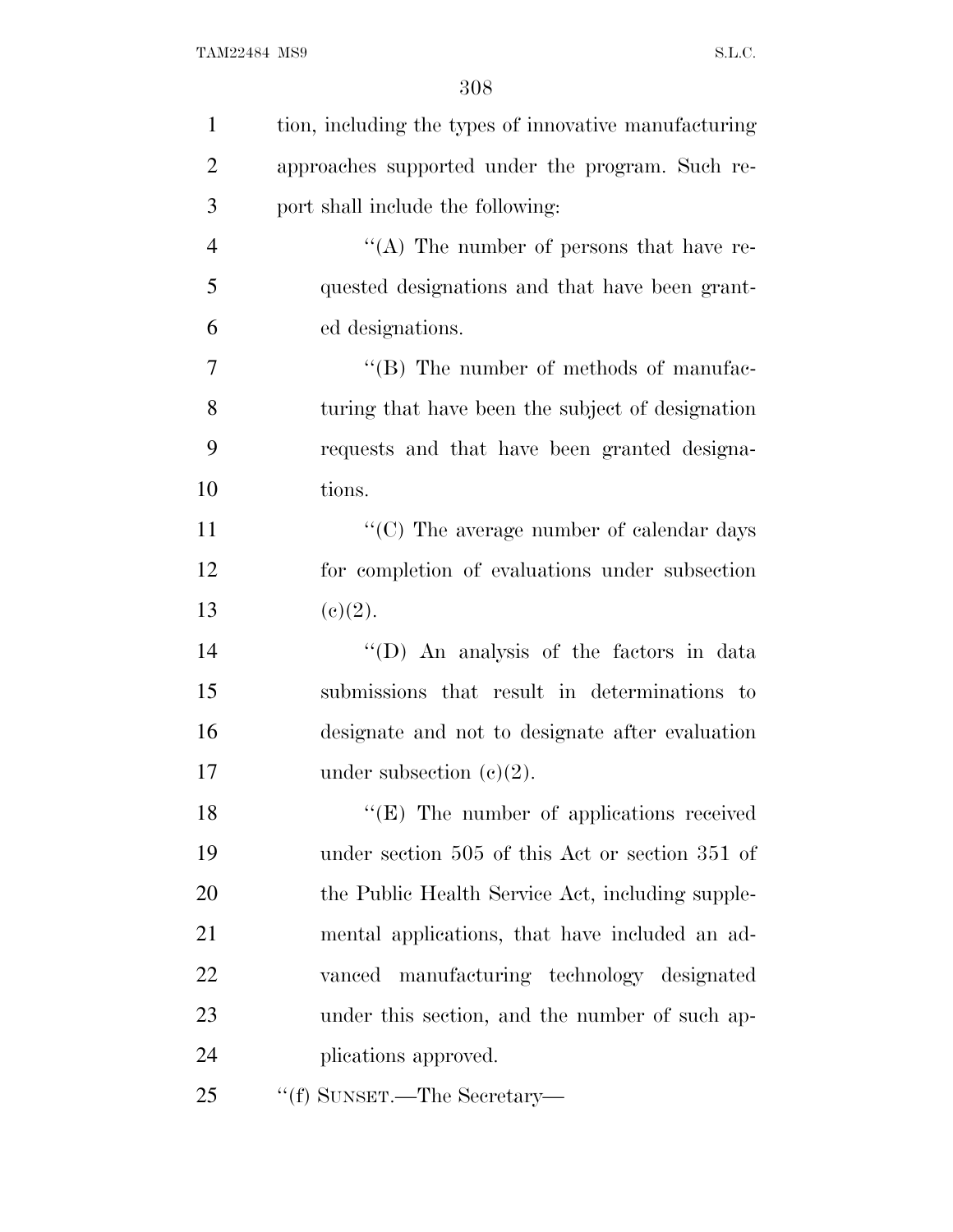1 ''(1) may not consider any requests for designa-2 tion submitted under subsection (c) after October 1, 2029; and  $\frac{4}{2}$  ''(2) may continue all activities under this sec- tion with respect to advanced manufacturing tech- nologies that were designated pursuant to subsection (d) prior to such date, if the Secretary determines such activities are in the interest of the public health.''. **SEC. 519. TECHNICAL CORRECTIONS.** (a) TECHNICAL CORRECTIONS TO THE CARES ACT.—Division A of the CARES Act (Public Law 116– 136) is amended— 14 (1) in section  $3111(1)$ , by striking "in para- graph (1)'' and inserting ''in the matter preceding 16 paragraph  $(1)$ "; 17 (2) in section  $3112(d)(1)$ , by striking "and sub- paragraphs (A) and (B)'' and inserting ''as subpara-19 graphs  $(A)$  and  $(B)$ "; and (3) in section 3112(e), by striking ''Federal Food, Drug, Cosmetic Act'' and inserting ''Federal Food, Drug, and Cosmetic Act''. (b) TECHNICAL CORRECTIONS TO THE FEDERAL FOOD, DRUG, AND COSMETIC ACT RELATED TO THE CARES ACT.—